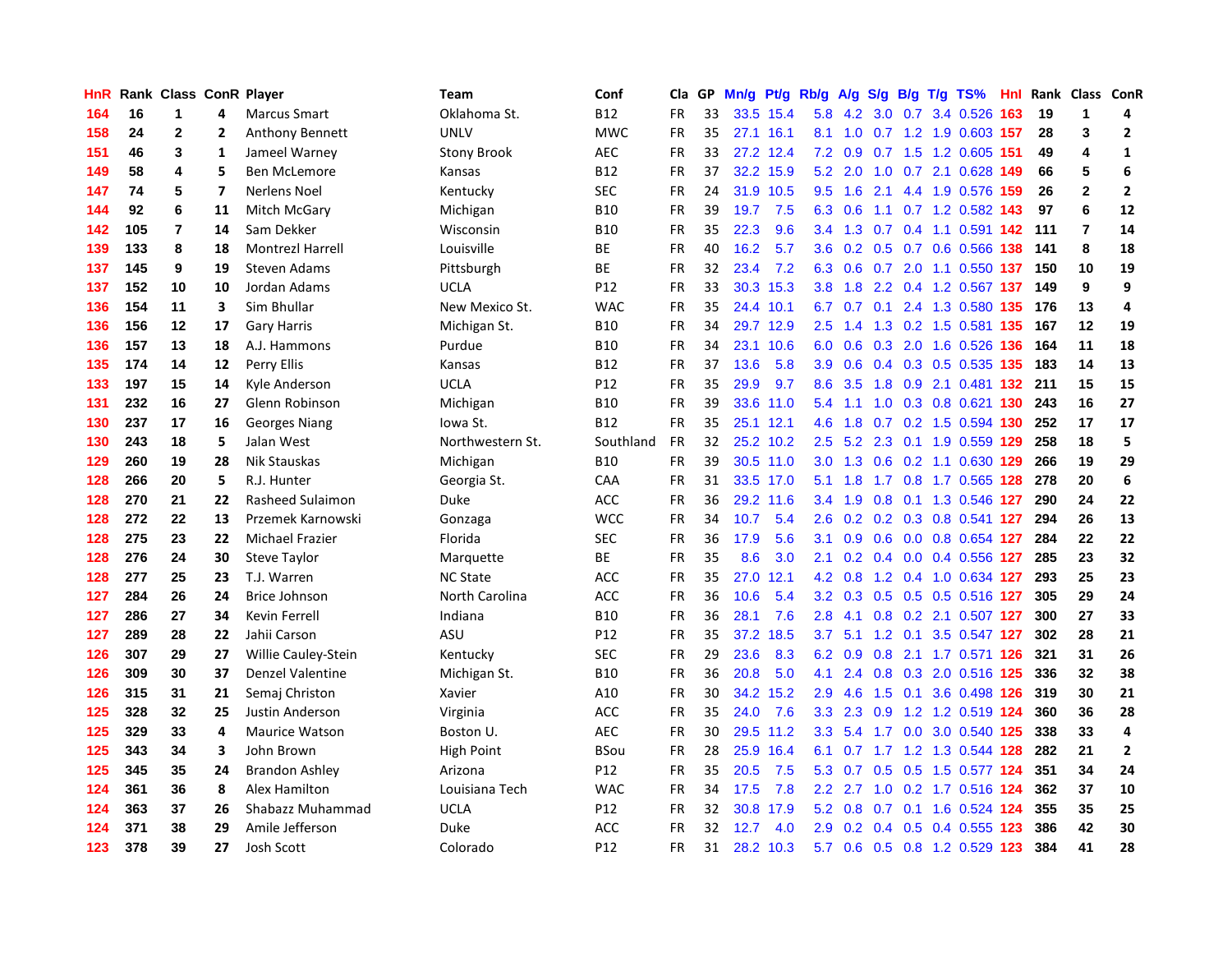| HnR |     | Rank Class ConR Player |    |                            | Team                  | Conf        | Cla       | <b>GP</b> | Mn/g | Pt/g Rb/g |                  | A/g    |     |                 | $S/g$ B/g T/g TS%         | <b>Hnl</b> | Rank | <b>Class</b> | ConR |
|-----|-----|------------------------|----|----------------------------|-----------------------|-------------|-----------|-----------|------|-----------|------------------|--------|-----|-----------------|---------------------------|------------|------|--------------|------|
| 123 | 379 | 40                     | 28 | <b>Grant Jerrett</b>       | Arizona               | P12         | <b>FR</b> | 34        | 17.8 | 5.2       | 3.6              | 0.5    | 0.5 | 1.0             | 0.6 0.533 123             |            | 379  | 40           | 27   |
| 123 | 382 | 41                     | 22 | <b>Isaiah Austin</b>       | Baylor                | <b>B12</b>  | FR        | 35        | 29.9 | 13.0      | 8.3              | $-1.1$ |     |                 | 0.3 1.7 1.9 0.513 123     |            | 395  | 43           | 23   |
| 123 | 387 | 42                     | 30 | Mike Tobey                 | Virginia              | ACC         | <b>FR</b> | 30        | 13.9 | 6.8       | 2.9              | 0.4    |     |                 | $0.1$ 0.6 0.7 0.564 123   |            | 375  | 39           | 29   |
| 122 | 398 | 43                     | 31 | Olivier Hanlan             | <b>Boston College</b> | ACC         | FR        | 33        | 34.2 | 15.5      | 4.2              | 2.3    |     |                 | 1.2 0.1 2.2 0.569 122     |            | 417  | 44           | 31   |
| 122 | 403 | 44                     | 18 | Ron Baker                  | Wichita St.           | <b>MVC</b>  | <b>FR</b> | 18        | 26.1 | 8.7       | 3.2              | 1.8    | 0.8 |                 | 0.3 1.3 0.579 123         |            | 373  | 38           | 17   |
| 122 | 407 | 45                     | 19 | Fred Van Vleet             | Wichita St.           | <b>MVC</b>  | FR        | 39        | 16.2 | 4.3       | 1.8              | 2.3    | 0.9 |                 | 0.1 1.2 0.483 121         |            | 431  | 45           | 19   |
| 121 | 426 | 46                     | 30 | <b>Dominic Artis</b>       | Oregon                | P12         | <b>FR</b> | 28        | 23.8 | 8.5       | 2.2              | 3.2    | 1.5 |                 | 0.3 2.4 0.471 121         |            | 440  | 46           | 30   |
| 121 | 432 | 47                     | 46 | JaKarr Sampson             | St. John's            | ВE          | FR        | 33        | 31.5 | 14.9      | 6.6              | 1.1    |     | $1.1 \quad 1.1$ | 2.0 0.474 119             |            | 479  | 48           | 52   |
| 121 | 443 | 48                     | 34 | <b>Robert Carter</b>       | Georgia Tech          | <b>ACC</b>  | <b>FR</b> | 31        | 26.4 | 9.9       | 6.7              | 1.0    | 0.7 |                 | 1.0 1.6 0.497 120         |            | 466  | 47           | 34   |
| 120 | 461 | 49                     | 34 | Damyean Dotson             | Oregon                | P12         | FR        | 37        | 27.9 | 11.4      | 3.5              | 0.9    |     |                 | $0.9$ 0.1 1.4 0.520 119   |            | 481  | 49           | 34   |
| 120 | 469 | 50                     | 51 | D'Vauntes Smith-Rivera     | Georgetown            | ВE          | FR        | 32        | 25.5 | 8.9       | 3.0              | 1.4    |     |                 | 0.8 0.0 1.2 0.523 119     |            | 509  | 52           | 57   |
| 120 | 473 | 51                     | 53 | James Robinson             | Pittsburgh            | ВE          | FR        | 33        | 26.6 | 6.1       | 2.1              | 3.5    |     |                 | 1.0 0.0 1.2 0.482 119     |            | 485  | 50           | 54   |
| 119 | 496 | 52                     | 39 | Dyshawn Pierre             | Dayton                | A10         | <b>FR</b> | 31        | 27.3 | 8.8       | 5.1              | 2.0    |     |                 | 0.4 0.2 1.6 0.616 118     |            | 518  | 53           | 41   |
| 119 | 498 | 53                     | 48 | <b>Mike Gesell</b>         | lowa                  | <b>B10</b>  | FR        | 34        | 25.1 | 8.7       | 2.6              | 2.6    |     |                 | 1.2 0.3 1.7 0.501 119     |            | 491  | 51           | 49   |
| 119 | 508 | 54                     | 29 | <b>Phil Forte</b>          | Oklahoma St.          | <b>B12</b>  | <b>FR</b> | 33        | 25.3 | 10.2      | 1.5              | 0.8    |     |                 | 1.1 0.0 0.5 0.552 118     |            | 526  | 54           | 29   |
| 118 | 514 | 55                     | 10 | Jordan Fouse               | Green Bay             | Hor.        | FR        | 34        | 29.3 | 6.8       | 7.9              | 2.0    | 1.6 |                 | 1.4 1.6 0.498 117         |            | 556  | 58           | 11   |
| 118 | 518 | 56                     | 14 | Shawn Long                 | Louisiana-Lafayette   | Sun Belt    | <b>FR</b> | 33        | 31.1 | 15.5      | 10.2             | 1.0    | 0.8 |                 | 2.0 2.6 0.495 117         |            | 550  | 57           | 13   |
| 118 | 527 | 57                     | 41 | Kellen Dunham              | <b>Butler</b>         | A10         | <b>FR</b> | 36        | 26.1 | 9.5       | 2.8              | 1.1    | 0.6 |                 | 0.1 1.0 0.549 118         |            | 546  | 56           | 43   |
| 118 | 528 | 58                     | 38 | Kaleb Tarczewski           | Arizona               | P12         | FR        | 35        | 22.0 | 6.6       | 6.1              | 0.4    |     |                 | 0.3 0.7 1.5 0.561 118     |            | 530  | 55           | 37   |
| 118 | 546 | 59                     | 18 | Shaq Goodwin               | Memphis               | <b>CUSA</b> | <b>FR</b> | 36        | 20.7 | 7.4       | 4.4              | 1.3    |     |                 | 1.1 1.1 1.8 0.503 117     |            | 563  | 60           | 18   |
| 117 | 556 | 60                     | 26 | Egidijus Mockevicius       | Evansville            | <b>MVC</b>  | <b>FR</b> | 36        | 18.4 | 5.8       | 5.0              | 0.2    | 0.4 |                 | 1.8 1.1 0.648 116         |            | 592  | 61           | 26   |
| 117 | 562 | 61                     | 39 | <b>Marcus Paige</b>        | North Carolina        | <b>ACC</b>  | FR        | 35        | 29.2 | 8.2       | 2.7              | 4.6    | 1.4 | 0.1             | 2.5 0.481 117             |            | 560  | 59           | 39   |
| 117 | 566 | 62                     | 37 | Alex Poythress             | Kentucky              | <b>SEC</b>  | FR        | 33        | 25.8 | 11.2      | 6.0              | 0.7    | 0.3 |                 | 0.4 2.0 0.629 115         |            | 623  | 68           | 43   |
| 117 | 570 | 63                     | 62 | Chris Obekpa               | St. John's            | <b>BE</b>   | <b>FR</b> | 33        | 26.0 | 3.9       | 6.2              | 1.1    | 0.9 |                 | 4.0 1.3 0.441 115         |            | 611  | 64           | 64   |
| 116 | 584 | 64                     | 34 | <b>Rico Gathers</b>        | Baylor                | <b>B12</b>  | FR        | 37        | 16.7 | 5.7       | 5.7              | 0.2    |     |                 | 0.4 0.5 0.9 0.521 116     |            | 597  | 62           | 34   |
| 116 | 602 | 65                     | 39 | Derrick Millinghaus        | Mississippi           | <b>SEC</b>  | <b>FR</b> | 33        | 13.9 | 5.3       | 1.4              | 1.8    |     |                 | $0.8$ 0.0 0.9 0.459 115   |            | 608  | 63           | 40   |
| 116 | 605 | 66                     | 41 | <b>Ben Carter</b>          | Oregon                | P12         | <b>FR</b> | 37        | 10.4 | 2.4       | 2.3              | 0.5    |     |                 | 0.5 0.4 0.6 0.489 115 619 |            |      | 66           | 40   |
| 115 | 609 | 67                     | 42 | <b>Marcus Georges-Hunt</b> | Georgia Tech          | <b>ACC</b>  | <b>FR</b> | 31        | 28.9 | 10.8      | 4.9              | 1.5    |     |                 | 0.8 0.1 1.1 0.501 115     |            | 632  | 69           | 43   |
| 115 | 621 | 68                     | 64 | Ryan Arcidiacono           | Villanova             | BE          | FR        | 34        | 34.0 | 11.9      | 2.1              | 3.5    |     |                 | 1.1 0.0 2.8 0.529 115     |            | 621  | 67           | 65   |
| 115 | 623 | 69                     | 27 | Skylar Spencer             | San Diego St.         | <b>MWC</b>  | <b>FR</b> | 34        | 14.2 | 2.9       | 2.9              | 0.2    | 0.3 |                 | 1.5 0.5 0.610 114         |            | 681  | 77           | 28   |
| 115 | 626 | 70                     | 46 | <b>Terry Allen</b>         | Richmond              | A10         | FR        | 34        | 13.3 | 4.4       | 3.4              | 0.6    | 0.5 |                 | 0.4 0.8 0.597 114         |            | 652  | 71           | 49   |
| 115 | 635 | 71                     | 44 | Devin Thomas               | <b>Wake Forest</b>    | ACC         | <b>FR</b> | 31        | 27.3 | 9.1       | 7.5              | 1.3    | 1.0 |                 | 1.4 2.5 0.510 115         |            | 642  | 70           | 45   |
| 115 | 643 | 72                     | 67 | Jerami Grant               | Syracuse              | BE          | FR        | 40        | 14.3 | 3.9       | 3.0 <sub>2</sub> | 0.5    | 0.4 |                 | 0.5 0.7 0.505 114         |            | 663  | 73           | 68   |
| 114 | 650 | 73                     | 50 | <b>Willie Clayton</b>      | Charlotte             | A10         | <b>FR</b> | 33        | 22.9 | 8.5       | 6.2              | 0.2    | 0.5 |                 | 0.5 1.5 0.561 113         |            | 700  | 81           | 53   |
| 114 | 661 | 74                     | 44 | Jordan Loveridge           | Utah                  | P12         | <b>FR</b> | 32        | 31.7 | 12.1      | 7.0              | 2.0    |     |                 | $0.8$ 0.4 2.0 0.489 113   |            | 687  | 78           | 45   |
| 114 | 662 | 75                     | 9  | Joel Bolomboy              | Weber St.             | <b>BSky</b> | FR        | 37        | 21.7 | 7.0       | 7.1              | 0.4    |     |                 | 0.4 1.7 1.6 0.614 114     |            | 666  | 74           | 10   |
| 114 | 664 | 76                     | 61 | Adam Woodbury              | lowa                  | <b>B10</b>  | FR        | 38        | 16.5 | 4.9       | 4.8              | 0.6    |     |                 | $0.4$ 0.8 1.3 0.491 114   |            | 671  | 75           | 62   |
| 114 | 666 | 77                     | 21 | Norville Carey             | Southern Miss.        | <b>CUSA</b> | <b>FR</b> | 37        | 10.9 | 4.2       | 2.2              | 0.2    | 0.6 | 0.4             | 0.8 0.548 113             |            | 699  | 80           | 25   |
| 114 | 677 | 78                     | 43 | Archie Goodwin             | Kentucky              | <b>SEC</b>  | <b>FR</b> | 33        | 31.8 | 14.1      | 4.6              |        |     |                 | 2.7 1.1 0.5 3.1 0.503 112 |            | 754  | 87           | 47   |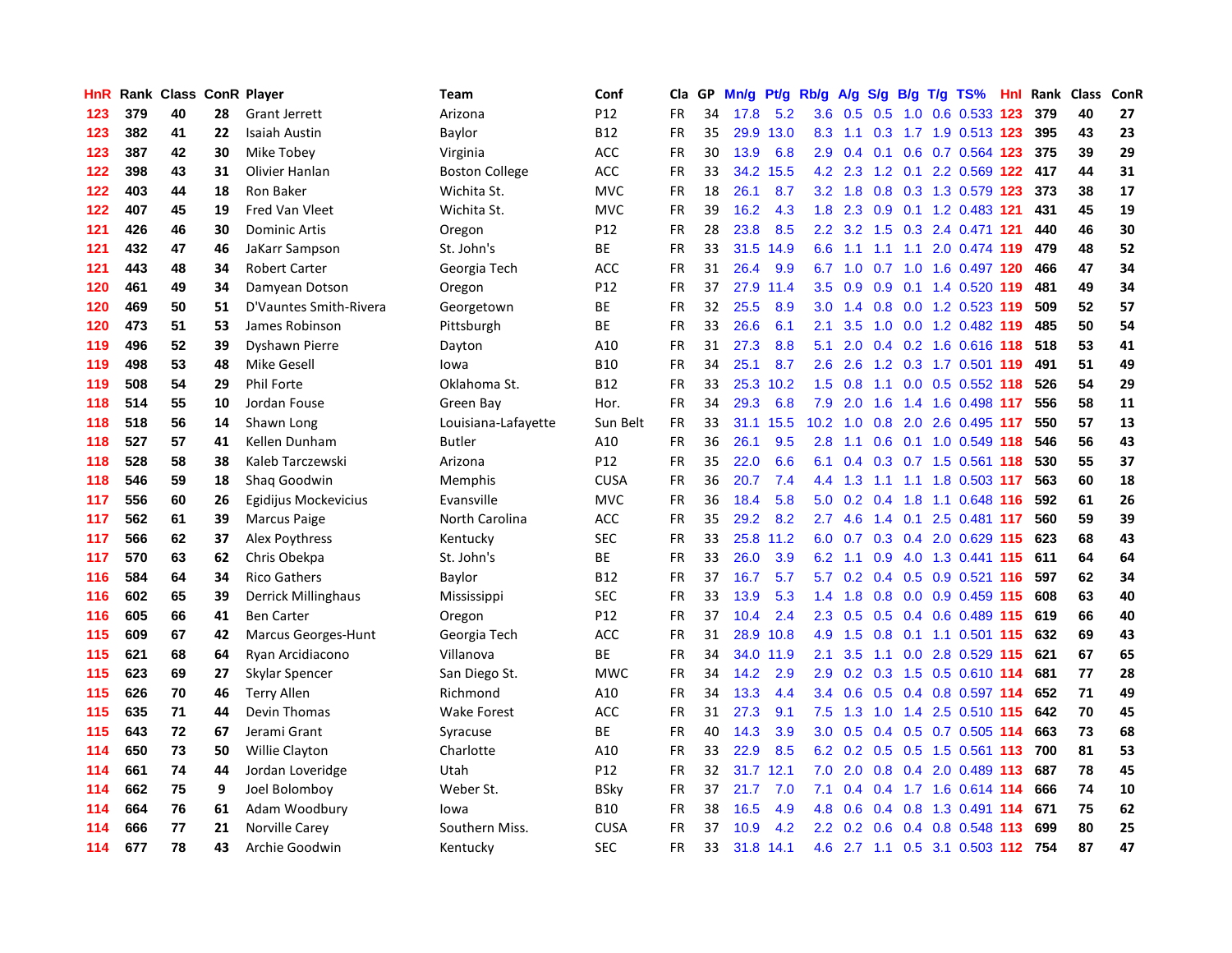| HnR |     | Rank Class ConR Player |    |                         | <b>Team</b>       | Conf        | Cla       | GP | Mn/g | Pt/g Rb/g |                  | A/g | S/g |  | $B/g$ T/g TS%                 | Hnl Rank | Class | ConR |
|-----|-----|------------------------|----|-------------------------|-------------------|-------------|-----------|----|------|-----------|------------------|-----|-----|--|-------------------------------|----------|-------|------|
| 114 | 693 | 79                     | 52 | Kevin Larsen            | George Washington | A10         | <b>FR</b> | 30 | 24.3 | 8.2       | 5.0              | 1.5 | 0.5 |  | 0.5 1.5 0.538 113             | 696      | 79    | 52   |
| 113 | 696 | 80                     | 40 | <b>Buddy Hield</b>      | Oklahoma          | B12         | FR        | 27 | 25.1 | 7.8       | 4.2              | 1.9 |     |  | 1.2 0.3 1.6 0.465 114         | 672      | 76    | 39   |
| 113 | 698 | 81                     | 13 | Darius Paul             | Western Michigan  | MAC         | FR        | 35 | 24.8 | 10.5      | 5.7              |     |     |  | 1.7 0.5 0.4 2.1 0.513 113 704 |          | 82    | 13   |
| 113 | 723 | 82                     | 63 | Spike Albrecht          | Michigan          | <b>B10</b>  | FR        | 39 | 8.1  | 2.2       | 0.8              |     |     |  | 0.7 0.3 0.0 0.4 0.646 113 721 |          | 84    | 64   |
| 113 | 726 | 83                     | 47 | Michael Carrera         | South Carolina    | <b>SEC</b>  | <b>FR</b> | 27 | 21.1 | 9.9       | 7.2              | 0.6 |     |  | 0.3 0.6 1.9 0.521 115 612     |          | 65    | 41   |
| 113 | 727 | 84                     | 54 | Jalen Robinson          | Dayton            | A10         | <b>FR</b> | 31 | 18.7 | 6.1       | 5.1              | 0.5 |     |  | 0.7 0.3 1.2 0.516 112         | 736      | 85    | 56   |
| 113 | 730 | 85                     | 42 | <b>Terry Henderson</b>  | West Virginia     | <b>B12</b>  | FR        | 30 | 20.1 | 8.0       | 2.4              | 0.8 |     |  | 0.6 0.2 0.9 0.577 113         | 710      | 83    | 40   |
| 113 | 731 | 86                     | 28 | James Woodard           | Tulsa             | <b>CUSA</b> | <b>FR</b> | 32 |      | 29.4 12.0 | 5.9              | 2.0 | 1.0 |  | 0.2 2.3 0.517 112             | 762      | 89    | 28   |
| 113 | 732 | 87                     | 74 | Omar Calhoun            | Connecticut       | BE          | <b>FR</b> | 29 | 32.1 | 11.1      | 3.9              | 1.3 | 1.0 |  | 0.4 1.9 0.537 112 747         |          | 86    | 76   |
| 112 | 741 | 88                     | 12 | Stephen Hurt            | Lipscomb          | ASun        | FR        | 30 |      | 24.3 11.5 | 7.8              | 1.0 |     |  | $0.4$ $0.5$ 2.4 $0.568$ 111   | 769      | 91    | 13   |
| 112 | 747 | 89                     | 33 | Katin Reinhardt         | <b>UNLV</b>       | <b>MWC</b>  | <b>FR</b> | 35 |      | 29.2 10.1 | 2.0 <sub>1</sub> | 2.5 |     |  | 0.9 0.2 1.9 0.498 112 761     |          | 88    | 35   |
| 112 | 750 | 90                     | 10 | <b>Tim Williams</b>     | Samford           | Southern    | <b>FR</b> | 32 |      | 35.0 14.2 | 7.1              |     |     |  | 0.8 1.5 1.1 1.5 0.569 111 770 |          | 92    | 10   |
| 112 | 758 | 91                     | 49 | Xavier Johnson          | Colorado          | P12         | <b>FR</b> | 33 | 24.0 | 8.9       | 4.8              | 0.4 |     |  | 0.3 0.5 1.8 0.571 111 774     |          | 95    | 50   |
| 112 | 764 | 92                     | 49 | Evan Nolte              | Virginia          | <b>ACC</b>  | FR        | 35 | 19.8 | 5.7       | $2.4^{\circ}$    | 1.0 |     |  | 0.8 0.5 0.6 0.571 111         | 806      | 100   | 51   |
| 112 | 770 | 93                     | 50 | <b>Charles Mitchell</b> | Maryland          | ACC         | FR        | 38 | 15.8 | 5.5       | 5.4              | 0.4 |     |  | 0.2 0.4 1.5 0.515 111         | 767      | 90    | 49   |
| 111 | 775 | 94                     | 29 | Mark Tollefsen          | San Francisco     | <b>WCC</b>  | FR        | 31 | 19.8 | 7.2       | 3.0              | 0.5 | 0.4 |  | 0.6 0.5 0.680 111             | 799      | 98    | 31   |
| 111 | 780 | 95                     | 32 | <b>Micah Mason</b>      | Drake             | MVC         | FR        | 30 | 15.6 | 5.4       | 1.2              | 2.2 | 0.5 |  | 0.0 1.3 0.661 111             | 772      | 93    | 30   |
| 111 | 781 | 96                     | 33 | <b>Marcus Marshall</b>  | Missouri St.      | <b>MVC</b>  | <b>FR</b> | 32 | 30.9 | 11.5      | 3.0              | 2.1 | 0.6 |  | $0.1$ 1.4 0.559 111           | 787      | 96    | 33   |
| 111 | 786 | 97                     | 48 | Alex Caruso             | Texas A&M         | <b>SEC</b>  | FR        | 33 | 24.7 | 5.5       | 3.2              | 3.4 |     |  | 1.8 0.5 2.3 0.447 111         | 801      | 99    | 49   |
| 111 | 790 | 98                     | 78 | Shaquille Thomas        | Cincinnati        | <b>BE</b>   | <b>FR</b> | 33 | 10.8 | 3.0       | $2.2\phantom{0}$ | 0.5 |     |  | 0.5 0.2 0.6 0.437 111         | 790      | 97    | 80   |
| 111 | 797 | 99                     | 14 | Peter Hooley            | Albany (NY)       | <b>AEC</b>  | FR        | 33 | 26.0 | 8.0       | $3.4^{\circ}$    | 3.1 |     |  | $0.8$ 0.2 2.1 0.547 111       | 773      | 94    | 13   |
| 111 | 802 | 100                    | 49 | Ioannis Papapetrou      | Texas             | <b>B12</b>  | <b>FR</b> | 34 | 24.3 | 8.3       | 4.4              | 1.2 | 0.6 |  | 0.7 1.7 0.520 109             | 884      | 113   | 51   |
| 110 | 817 | 101                    | 32 | D'Andre Wright          | Tulsa             | <b>CUSA</b> | <b>FR</b> | 24 | 16.8 | 8.5       | 5.1              | 0.3 |     |  | 0.0 1.0 1.3 0.564 114         | 658      | 72    | 22   |
| 110 | 822 | 102                    | 50 | Sheldon Jeter           | Vanderbilt        | <b>SEC</b>  | FR        | 33 | 17.5 | 5.5       | 3.4              | 0.4 | 0.5 |  | 0.5 0.8 0.573 110             | 825      | 103   | 50   |
| 110 | 825 | 103                    | 51 | <b>Eron Harris</b>      | West Virginia     | <b>B12</b>  | FR        | 31 | 22.0 | 9.8       | 2.3              | 1.0 | 0.8 |  | $0.1$ 1.5 0.559 110           | 838      | 104   | 48   |
| 110 | 826 | 104                    | 32 | Kyle Dranginis          | Gonzaga           | <b>WCC</b>  | <b>FR</b> | 33 | 10.4 | 2.9       | 1.5              | 1.0 | 0.4 |  | 0.1 0.8 0.552 110 841         |          | 106   | 33   |
| 110 | 829 | 105                    | 66 | Anthony Clemmons        | lowa              | <b>B10</b>  | FR        | 38 | 16.8 | 4.3       | 1.6              | 2.8 |     |  | 0.6 0.2 1.7 0.480 110 840     |          | 105   | 68   |
| 110 | 833 | 106                    | 67 | Ronnie Johnson          | Purdue            | <b>B10</b>  | <b>FR</b> | 34 | 31.2 | 10.3      | 3.4              | 4.1 |     |  | 1.0 0.1 2.6 0.428 110         | 843      | 107   | 69   |
| 110 | 835 | 107                    | 19 | Reggie McAdams          | Akron             | <b>MAC</b>  | FR        | 32 | 12.3 | 4.6       | 1.3              | 0.4 |     |  | $0.4$ 0.2 0.3 0.544 109       | 853      | 108   | 20   |
| 110 | 839 | 108                    | 19 | Jordan Reed             | Binghamton        | <b>AEC</b>  | <b>FR</b> | 28 | 35.3 | 16.6      | 9.5              | 1.4 | 1.0 |  | 0.6 3.4 0.449 111             | 812      | 102   | 17   |
| 109 | 849 | 109                    | 69 | <b>Rapheal Davis</b>    | Purdue            | <b>B10</b>  | <b>FR</b> | 34 | 18.9 | 5.7       | 3.9              | 0.9 | 0.5 |  | 0.2 1.2 0.551 109             | 861      | 109   | 70   |
| 109 | 852 | 110                    | 53 | Devon Bookert           | Florida St.       | ACC         | <b>FR</b> | 34 | 21.5 | 6.5       | 1.8              | 2.4 | 0.6 |  | 0.1 1.7 0.647 108             | 885      | 114   | 57   |
| 109 | 853 | 111                    | 15 | Dylan Cox               | Army              | Pat.        | <b>FR</b> | 31 | 23.5 | 5.8       | 5.0              | 3.2 | 0.8 |  | 0.4 1.8 0.571 109             | 875      | 112   | 15   |
| 109 | 854 | 112                    | 52 | Prince Ibeh             | Texas             | <b>B12</b>  | <b>FR</b> | 34 | 10.4 | 2.2       | 2.6              | 0.0 |     |  | 0.2 1.2 0.5 0.528 107         | 940      | 121   | 54   |
| 109 | 866 | 113                    | 10 | Siyani Chambers         | Harvard           | lvy         | <b>FR</b> | 30 | 37.8 | 12.4      | 2.6              | 5.7 | 1.5 |  | 0.0 3.4 0.575 109             | 870      | 111   | 11   |
| 109 | 870 | 114                    | 10 | <b>Chris Kading</b>     | North Dakota St.  | Summit      | <b>FR</b> | 34 | 17.0 | 4.4       | 3.4              | 0.4 |     |  | 0.3 0.8 0.2 0.627 108         | 920      | 118   | 10   |
| 109 | 882 | 115                    | 57 | Seth Allen              | Maryland          | <b>ACC</b>  | <b>FR</b> | 36 | 22.0 | 7.8       | $2.2\phantom{0}$ | 2.3 | 1.0 |  | 0.1 1.9 0.503 109             | 864      | 110   | 55   |
| 108 | 900 | 116                    | 23 | <b>Josh Hagins</b>      | Ark.-Little Rock  | Sun Belt    | <b>FR</b> | 31 | 24.5 | 8.1       | 2.7              | 3.1 | 1.2 |  | 0.2 2.0 0.554 108             | 894      | 116   | 24   |
| 108 | 913 | 117                    | 63 | Melvin Johnson          | VCU               | A10         | <b>FR</b> | 35 | 17.3 | 6.9       | 1.5              |     |     |  | 1.0 0.8 0.0 1.0 0.484 108     | 893      | 115   | 64   |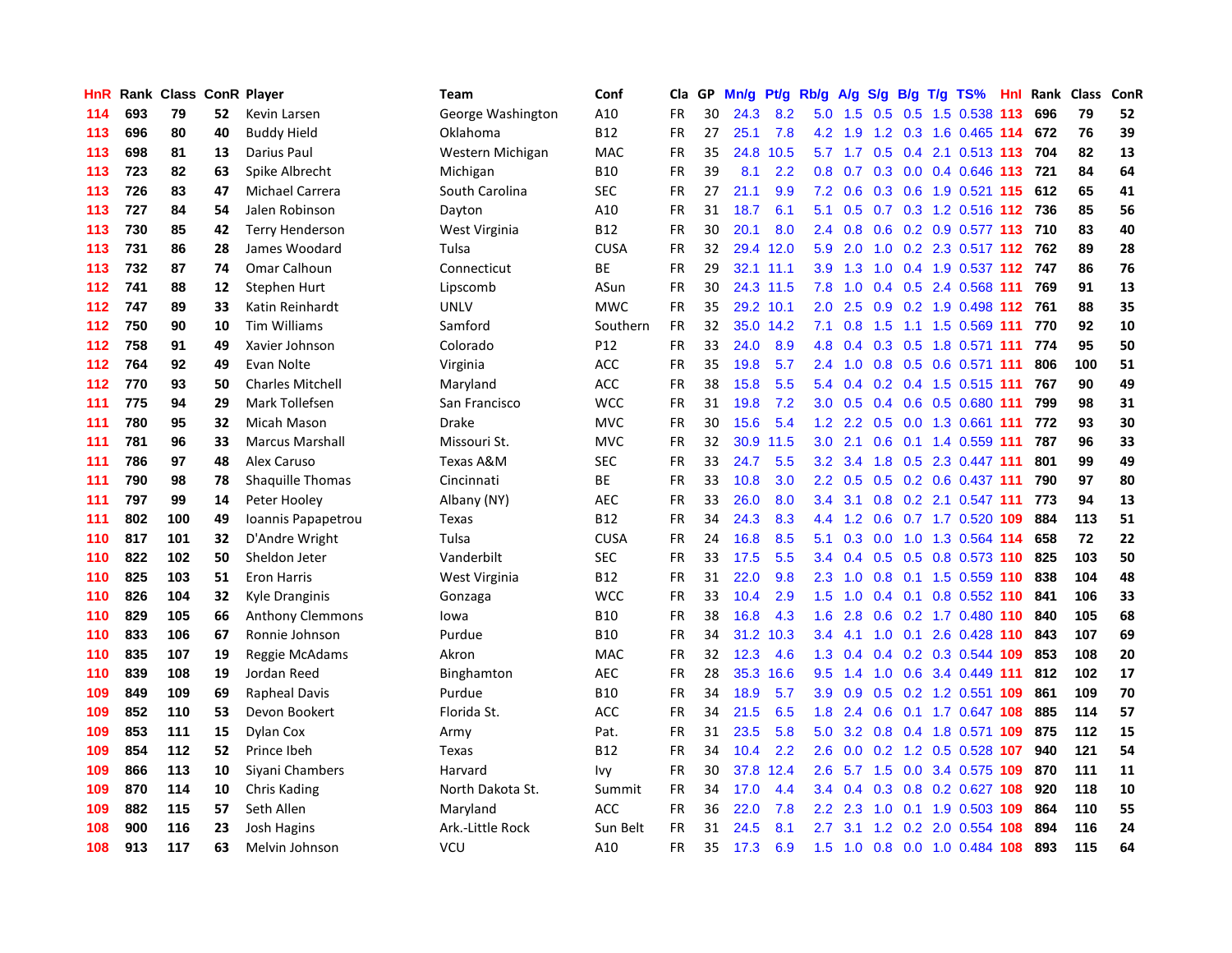| HnR | Rank | <b>Class ConR Player</b> |    |                       | <b>Team</b>           | Conf            | Cla       | GP | Mn/g | Pt/g | Rb/g             | A/g           | S/g |     | $B/g$ T/g TS%                        | Hnl | Rank | Class | ConR |
|-----|------|--------------------------|----|-----------------------|-----------------------|-----------------|-----------|----|------|------|------------------|---------------|-----|-----|--------------------------------------|-----|------|-------|------|
| 108 | 914  | 118                      | 24 | John Gillon           | Ark.-Little Rock      | Sun Belt        | <b>FR</b> | 27 | 22.6 | 10.6 | 2.4              | 2.4           | 0.7 |     | 0.0 2.3 0.585 111                    |     | 809  | 101   | 22   |
| 108 | 920  | 119                      | 55 | <b>Michael Qualls</b> | Arkansas              | SEC             | FR        | 31 | 15.6 | 4.6  | $3.4^{\circ}$    |               |     |     | 0.7 0.7 0.7 0.7 0.450 107            |     | 931  | 120   | 56   |
| 107 | 931  | 120                      | 56 | Malik Morgan          | LSU                   | <b>SEC</b>      | FR        | 31 | 18.4 | 5.3  | 2.9              |               |     |     | 1.3 1.2 0.3 0.9 0.516 107            |     | 959  | 125   | 58   |
| 107 | 935  | 121                      | 11 | <b>Justin Sears</b>   | Yale                  | lvy             | FR        | 29 | 22.3 | 9.5  | 5.3              | 0.9           |     |     | 1.0 0.6 2.0 0.507 107                |     | 928  | 119   | 12   |
| 107 | 936  | 122                      | 16 | <b>Isaac Fotu</b>     | Hawaii                | <b>BWst</b>     | FR        | 32 | 25.1 | 10.1 | 6.2              | 1.0           |     |     | 0.2 0.8 1.6 0.631 107                |     | 953  | 123   | 17   |
| 107 | 940  | 123                      | 21 | Chris Fowler          | Central Michigan      | MAC             | FR        | 31 | 27.9 | 8.1  | 2.6              | 5.6           | 1.4 |     | 0.0 2.6 0.548 107                    |     | 950  | 122   | 23   |
| 107 | 948  | 124                      | 23 | JT Yoho               | Wright St.            | Hor.            | FR        | 36 | 16.8 | 6.5  | 2.4              | 0.6           |     |     | 0.3 0.1 0.9 0.571 106                |     | 988  | 128   | 23   |
| 107 | 957  | 125                      | 58 | Gavin Ware            | Mississippi St.       | <b>SEC</b>      | FR        | 32 | 25.8 | 8.4  | 6.4              | 0.3           | 0.5 |     | 0.8 1.3 0.545 106                    |     | 999  | 131   | 60   |
| 107 | 958  | 126                      | 26 | Stefan Moody          | Florida Atlantic      | Sun Belt        | <b>FR</b> | 29 | 31.3 | 15.7 | 4.2              | 2.2           |     |     | $0.7$ $0.3$ $3.1$ $0.540$ <b>108</b> |     | 916  | 117   | 25   |
| 107 | 959  | 127                      | 63 | <b>Tyrone Wallace</b> | California            | P <sub>12</sub> | FR        | 33 | 28.2 | 7.2  | 4.4              | 2.6           |     |     | 0.8 0.5 1.7 0.404 106                |     | 987  | 127   | 65   |
| 106 | 964  | 128                      | 84 | Kris Dunn             | Providence            | <b>BE</b>       | FR        | 25 | 27.2 | 5.7  | 4.8              |               |     |     | 3.2 1.2 0.3 1.9 0.467 106            |     | 965  | 126   | 84   |
| 106 | 972  | 129                      | 15 | Rashid Gaston         | Norfolk St.           | <b>MEAC</b>     | <b>FR</b> | 30 | 22.0 | 8.3  | 6.3              | 0.4           |     |     | 0.3 0.7 1.5 0.551 107                |     | 955  | 124   | 15   |
| 106 | 981  | 130                      | 43 | Marvelle Harris       | Fresno St.            | MWC             | <b>FR</b> | 30 | 24.1 | 7.4  | 2.5              | 1.5           |     |     | 0.9 0.2 1.5 0.508 105 1023           |     |      | 135   | 44   |
| 106 | 983  | 131                      | 70 | Patricio Garino       | George Washington     | A10             | <b>FR</b> | 30 | 26.9 | 8.8  | 3.4              | 2.1           | 2.3 |     | $0.4$ 2.6 0.493 106                  |     | 991  | 129   | 72   |
| 106 | 989  | 132                      | 17 | Alex Young            | UC Irvine             | <b>BWst</b>     | <b>FR</b> | 37 | 28.4 | 9.2  | 3.3              | 3.9           |     |     | 0.8 0.2 1.5 0.495 106                |     | 995  | 130   | 18   |
| 106 | 998  | 133                      | 59 | Boris Bojanovsky      | Florida St.           | <b>ACC</b>      | <b>FR</b> | 33 | 11.1 | 2.9  | 1.9              | 0.3           |     |     | 0.2 0.8 0.6 0.590 105 1029           |     |      | 138   | 60   |
| 106 | 1001 | 134                      | 12 | Venky Jois            | Eastern Washington    | BSky            | <b>FR</b> | 28 | 32.7 | 12.3 | 9.0              | 2.0           | 0.9 |     | 2.4 2.5 0.533 105 1012               |     |      | 134   | 14   |
| 106 | 1002 | 135                      | 86 | Daniel Ochefu         | Villanova             | <b>BE</b>       | <b>FR</b> | 34 | 17.5 | 3.5  | 4.1              | 0.6           | 0.7 |     | 0.7 1.2 0.461 106 1001               |     |      | 132   | 86   |
| 105 | 1012 | 136                      | 57 | Je'lon Hornbeak       | Oklahoma              | B12             | <b>FR</b> | 32 | 22.7 | 5.6  | 2.7              | 1.7           |     |     | 1.0 0.2 1.6 0.519 105 1011           |     |      | 133   | 57   |
| 105 | 1014 | 137                      | 23 | Jarred Jones          | Loyola (MD)           | MAAC            | <b>FR</b> | 33 | 11.0 | 2.6  | $2.2\phantom{0}$ |               |     |     | 0.5 0.5 0.5 0.7 0.597 104 1076       |     |      | 147   | 25   |
| 105 | 1015 | 138                      | 62 | Jacorey Williams      | Arkansas              | <b>SEC</b>      | FR        | 30 | 9.3  | 3.4  | 1.9              | 0.5           |     |     | 0.3 0.3 0.7 0.500 105 1027           |     |      | 136   | 61   |
| 105 | 1018 | 139                      | 74 | Alex Olah             | Northwestern          | <b>B10</b>      | <b>FR</b> | 31 | 22.2 | 6.1  | 4.1              | 2.0           | 0.5 |     | 0.9 1.5 0.446 104 1085               |     |      | 149   | 75   |
| 105 | 1029 | 140                      | 19 | Shivaughn Wiggins     | Mount St. Mary's      | <b>NEC</b>      | <b>FR</b> | 30 | 25.8 | 9.7  | 2.1              | $2.2^{\circ}$ | 1.2 |     | 0.1 1.3 0.574 105 1028               |     |      | 137   | 20   |
| 105 | 1033 | 141                      | 17 | <b>Thomas Walkup</b>  | Stephen F. Austin     | Southland       | <b>FR</b> | 32 | 18.5 | 4.4  | 3.6              | 1.3           | 0.8 |     | 0.1 0.9 0.538 105 1040               |     |      | 139   | 20   |
| 105 | 1037 | 142                      | 26 | <b>Bryn Forbes</b>    | Cleveland St.         | Hor.            | <b>FR</b> | 32 | 28.3 | 12.7 | 3.5              | 1.2           | 0.8 |     | 0.0 1.7 0.565 104 1091               |     |      | 151   | 26   |
| 105 | 1040 | 143                      | 61 | Jake Layman           | Maryland              | <b>ACC</b>      | <b>FR</b> | 38 | 19.9 | 5.5  | 3.2              | 0.9           | 0.6 |     | 0.6 1.0 0.507 105 1041               |     |      | 140   | 62   |
| 105 | 1044 | 144                      | 24 | T.J. Cline            | Niagara               | <b>MAAC</b>     | <b>FR</b> | 33 | 20.2 | 7.9  | 4.6              | 0.7           |     |     | 0.5 0.1 0.7 0.573 104 1056           |     |      | 143   | 24   |
| 105 | 1046 | 145                      | 23 | Ethan O'Day           | Vermont               | <b>AEC</b>      | <b>FR</b> | 33 | 21.8 | 6.8  | 4.2              | 0.5           |     |     | 0.6 1.1 1.2 0.537 104 1073           |     |      | 146   | 23   |
| 105 | 1047 | 146                      | 59 | Javan Felix           | Texas                 | B12             | FR.       | 34 | 27.2 | 6.8  | $2.6^{\circ}$    | 4.1           |     |     | 1.0 0.0 2.5 0.421 103 1134           |     |      | 162   | 59   |
| 105 | 1052 | 147                      | 21 | <b>Brian Bennett</b>  | Cal Poly              | <b>BWst</b>     | FR        | 32 | 23.9 | 9.3  | 4.6              | 0.8           |     |     | 0.4 0.3 0.7 0.542 104 1055           |     |      | 142   | 23   |
| 105 | 1056 | 148                      | 37 | <b>Stacy Davis</b>    | Pepperdine            | <b>WCC</b>      | <b>FR</b> | 30 | 30.4 | 11.2 | 7.3              | 1.3           | 0.7 |     | 0.4 2.5 0.494 103 1096               |     |      | 152   | 38   |
| 105 | 1063 | 149                      | 62 | Aaron Roundtree       | <b>Wake Forest</b>    | ACC             | <b>FR</b> | 30 | 10.9 | 2.2  | 1.8              | 0.6           | 0.8 |     | 0.9 0.6 0.556 105 1049               |     |      | 141   | 63   |
| 105 | 1065 | 150                      | 63 | Joe Rahon             | <b>Boston College</b> | ACC             | <b>FR</b> | 33 | 35.6 | 10.1 | 3.2              | 3.7           | 1.0 | 0.1 | 2.1 0.531 104 1064                   |     |      | 144   | 64   |
| 105 | 1066 | 151                      | 76 | Shavon Shields        | Nebraska              | <b>B10</b>      | FR        | 28 | 28.7 | 8.6  | 5.1              | 0.9           | 0.8 |     | 0.3 1.7 0.535 104 1069               |     |      | 145   | 74   |
| 104 | 1068 | 152                      | 75 | Alonzo Nelson-Ododa   | Richmond              | A10             | <b>FR</b> | 34 | 19.2 | 3.9  | 4.0              | 0.7           | 0.5 |     | 1.8 0.9 0.480 104 1082               |     |      | 148   | 77   |
| 104 | 1081 | 153                      | 21 | <b>Andre Nation</b>   | James Madison         | CAA             | FR        | 35 | 27.3 | 9.3  | 3.1              | 1.5           | 1.5 |     | 1.3 1.3 0.505 103 1128               |     |      | 160   | 21   |
| 104 | 1088 | 154                      | 69 | <b>Charles Mann</b>   | Georgia               | <b>SEC</b>      | <b>FR</b> | 32 | 21.5 | 6.7  | 3.1              | 2.9           | 0.8 |     | 0.1 2.7 0.493 103 1115               |     |      | 156   | 70   |
| 104 | 1091 | 155                      | 69 | Dakarai Tucker        | Utah                  | P12             | FR        | 25 | 11.1 | 3.1  | $1.2^{\circ}$    | 0.4           |     |     | 0.4 0.2 0.3 0.614 103 1118           |     |      | 158   | 70   |
| 104 | 1093 | 156                      | 25 | Amadou Sidibe         | Fairfield             | <b>MAAC</b>     | <b>FR</b> | 34 | 21.7 | 5.7  | 6.2              |               |     |     | 0.5 0.5 0.4 1.2 0.549 104 1090       |     |      | 150   | 26   |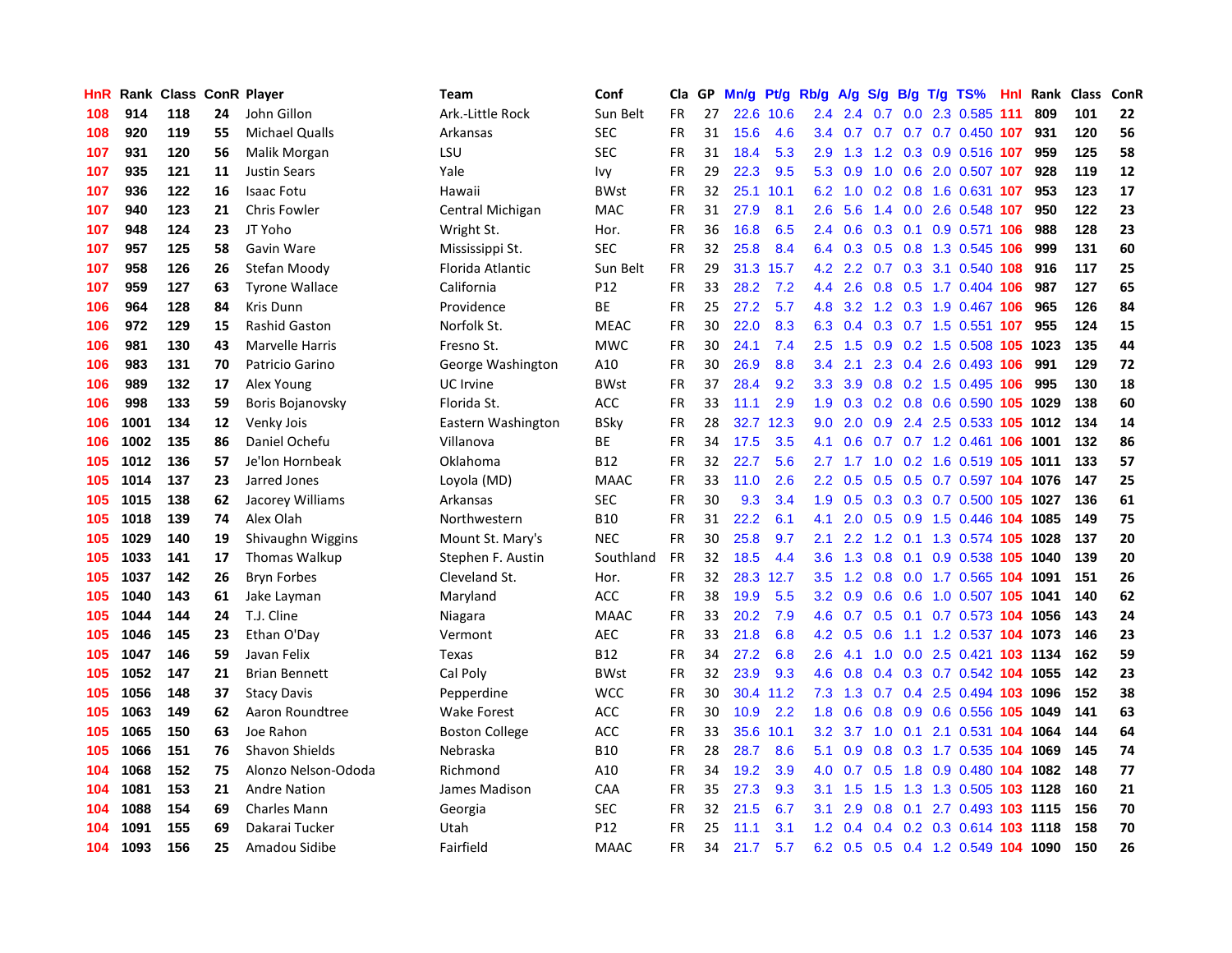| HnR |      | Rank Class ConR Player |    |                        | Team               | Conf            | Cla       | <b>GP</b> | Mn/g | <b>Pt/g</b> | Rb/g             | A/g       |                  |     | S/g B/g T/g TS%            |     | <b>Hnl</b> Rank | Class | ConR |
|-----|------|------------------------|----|------------------------|--------------------|-----------------|-----------|-----------|------|-------------|------------------|-----------|------------------|-----|----------------------------|-----|-----------------|-------|------|
| 104 | 1094 | 157                    | 26 | Jake Kretzer           | Akron              | <b>MAC</b>      | <b>FR</b> | 33        | 21.0 | 5.7         | 3.2              | 1.0       | 0.9              | 0.1 | 0.9 0.537 103 1100         |     |                 | 153   | 26   |
| 104 | 1101 | 158                    | 27 | <b>Shane Richards</b>  | Manhattan          | <b>MAAC</b>     | FR        | 32        | 20.5 | 7.2         | 1.9              | 0.6       |                  |     | 0.4 0.1 1.0 0.593 102 1167 |     |                 | 168   | 28   |
| 104 | 1106 | 159                    | 70 | Kevin Bright           | Vanderbilt         | <b>SEC</b>      | <b>FR</b> | 33        | 29.3 | 6.9         | 5.5              | 1.2       |                  |     | 0.6 0.4 1.5 0.556 103 1105 |     |                 | 154   | 69   |
| 103 | 1114 | 160                    | 30 | Craig Bradshaw         | Belmont            | OVC             | FR        | 33        | 9.3  | 2.2         | 1.3              | 0.6       |                  |     | 0.7 0.2 0.5 0.603 103 1116 |     |                 | 157   | 31   |
| 103 | 1118 | 161                    | 64 | J.P. Tokoto            | North Carolina     | ACC             | FR        | 35        | 8.6  | 2.6         | 1.7 <sub>z</sub> | 0.7       | 0.5              |     | 0.1 0.9 0.479 103 1133     |     |                 | 161   | 65   |
| 103 | 1124 | 162                    | 33 | Jalen Love             | Denver             | <b>WAC</b>      | <b>FR</b> | 31        | 23.9 | 7.2         | 1.0              | 1.5       | 0.9              |     | 0.2 1.0 0.607 103 1113     |     |                 | 155   | 32   |
| 103 | 1130 | 163                    | 65 | <b>Rodney Purvis</b>   | <b>NC State</b>    | <b>ACC</b>      | <b>FR</b> | 35        | 25.6 | 8.3         | 2.4              | 1.3       | 0.6              |     | 0.1 1.5 0.503 103 1143     |     |                 | 163   | 67   |
| 103 | 1134 | 164                    | 32 | James White            | Ark.-Little Rock   | Sun Belt        | FR        | 32        | 18.6 | 7.2         | 3.6              | 1.1       |                  |     | 0.3 0.9 1.4 0.513 102 1165 |     |                 | 167   | 35   |
| 103 | 1144 | 165                    | 84 | Derrick Colter         | Duquesne           | A10             | <b>FR</b> | 30        | 32.2 | 13.5        | 2.8              | 5.2       | 0.8              |     | 0.2 3.6 0.478 102 1153     |     |                 | 166   | 84   |
| 103 | 1146 | 166                    | 72 | <b>Andrew Andrews</b>  | Washington         | P <sub>12</sub> | FR        | 31        | 24.7 | 7.8         | 3.0 <sub>2</sub> | 2.3       |                  |     | 0.7 0.2 1.8 0.475 103 1127 |     |                 | 159   | 72   |
| 102 | 1150 | 167                    | 49 | <b>Winston Shepard</b> | San Diego St.      | <b>MWC</b>      | FR        | 31        | 20.3 | 5.7         | 3.5              | 2.0       |                  |     | 0.4 0.4 2.0 0.458 102 1147 |     |                 | 164   | 49   |
| 102 | 1174 | 168                    | 26 | Carson Puriefoy        | <b>Stony Brook</b> | <b>AEC</b>      | FR        | 33        | 14.8 | 5.3         | 1.8              | 1.2       |                  |     | 0.5 0.0 1.3 0.513 102 1190 |     |                 | 170   | 26   |
| 102 | 1180 | 169                    | 94 | Durand Johnson         | Pittsburgh         | <b>BE</b>       | FR        | 31        | 11.9 | 4.3         | 1.3              | 0.5       | 0.3              |     | 0.1 0.6 0.541 102 1151     |     |                 | 165   | 92   |
| 102 | 1181 | 170                    | 73 | <b>Brandon Taylor</b>  | Utah               | P12             | FR        | 29        | 20.8 | 6.9         | 1.6              | 2.0       | 0.9              |     | 0.0 1.7 0.561 101 1213     |     |                 | 171   | 73   |
| 102 | 1191 | 171                    | 86 | Darion Clark           | Charlotte          | A10             | <b>FR</b> | 32        | 17.6 | 6.2         | 4.6              | 0.4       | 0.3              |     | 0.6 1.8 0.521 101          |     | 1239            | 178   | 91   |
| 102 | 1192 | 172                    | 34 | Aleksejs Rostov        | Western Kentucky   | Sun Belt        | FR        | 32        | 14.0 | 4.9         | $2.7^{\circ}$    | 0.3       | 0.3              |     | $0.1$ 1.0 0.649            | 99  | 1330            | 195   | 39   |
| 101 | 1200 | 173                    | 49 | D.J. Balentine         | Evansville         | <b>MVC</b>      | <b>FR</b> | 36        | 22.8 | 8.1         | 1.7 <sup>2</sup> | 1.9       | 0.4              |     | 0.2 1.1 0.503 100 1243     |     |                 | 179   | 51   |
| 101 | 1201 | 174                    | 87 | Jordan Hare            | Rhode Island       | A10             | <b>FR</b> | 27        | 19.6 | 5.2         | 4.0              | 0.4       | 0.3              |     | 1.8 1.1 0.564 102 1170     |     |                 | 169   | 85   |
| 101 | 1210 | 175                    | 20 | Kyle Wilson            | Army               | Pat.            | FR        | 31        | 26.2 | 13.0        |                  | $2.3$ 1.8 |                  |     | 0.5 0.0 1.9 0.539 101 1224 |     |                 | 175   | 19   |
| 101 | 1218 | 176                    | 22 | Larry Toomey           | Army               | Pat.            | <b>FR</b> | 31        | 17.4 | 6.2         | 3.7              | 1.6       |                  |     | 0.4 0.5 1.7 0.527 101 1229 |     |                 | 176   | 20   |
| 101 | 1219 | 177                    | 79 | Retin Obasohan         | Alabama            | <b>SEC</b>      | FR        | 31        | 13.0 | 3.9         | 1.4              | 0.7       |                  |     | 0.9 0.3 1.1 0.492 101 1220 |     |                 | 173   | 77   |
| 101 | 1220 | 178                    | 62 | <b>Connor Lammert</b>  | Texas              | <b>B12</b>      | FR        | 34        | 20.8 | 4.5         | 4.2              | 0.9       |                  |     | $0.3$ 0.4 1.0 0.529        | 99  | 1319            | 190   | 64   |
| 101 | 1222 | 179                    | 35 | Raeford Worsham        | Arkansas St.       | Sun Belt        | FR        | 29        | 17.8 | 6.4         | 3.1              | 0.4       |                  |     | 0.8 0.4 1.1 0.538 101      |     | 1214            | 172   | 36   |
| 101 | 1225 | 180                    | 35 | Coleman Johnson        | Fairfield          | <b>MAAC</b>     | <b>FR</b> | 29        | 11.7 | 3.4         | 2.0              | 0.3       | 0.4              |     | 0.7 0.7 0.536              |     | 101 1223        | 174   | 34   |
| 101 | 1226 | 181                    | 15 | Kory Brown             | North Dakota St.   | Summit          | FR        | 34        | 25.1 | 4.9         | 3.1              | 2.1       | 1.1              |     | 0.3 1.4 0.539 100 1276     |     |                 | 184   | 16   |
| 101 | 1247 | 182                    | 90 | <b>Trey Davis</b>      | Massachusetts      | A10             | <b>FR</b> | 32        | 9.5  | 3.3         | 1.1              | 1.3       |                  |     | 0.4 0.0 0.9 0.528 101 1238 |     |                 | 177   | 90   |
| 101 | 1251 | 183                    | 23 | Darien Nelson-Henry    | Pennsylvania       | Ivy             | FR        | 29        | 17.7 | 7.6         | 4.1              | 0.6       |                  |     | 0.6 0.9 2.0 0.546          | -99 | 1327            | 194   | 24   |
| 101 | 1253 | 184                    | 92 | Joe McDonald           | George Washington  | A10             | <b>FR</b> | 30        | 28.1 | 7.5         | 3.7              | 3.2       |                  |     | 1.2 0.0 3.0 0.464 100 1250 |     |                 | 181   | 92   |
| 101 | 1255 | 185                    | 97 | Zach LeDay             | South Florida      | ВE              | FR        | 31        | 16.9 | 4.8         | 2.5              | 0.3       |                  |     | 0.4 0.5 0.4 0.495 100 1264 |     |                 | 183   | 97   |
| 101 | 1259 | 186                    | 23 | Kevin Ferguson         | Army               | Pat.            | <b>FR</b> | 31        | 12.4 | 3.5         | 3.1              | 0.5       | 0.2 <sub>0</sub> |     | 1.1 1.0 0.583 100 1263     |     |                 | 182   | 22   |
| 100 | 1268 | 187                    | 63 | Cameron Ridley         | Texas              | <b>B12</b>      | FR        | 33        | 16.4 | 4.1         | 4.3              | 0.1       | 0.5              |     | 1.4 1.4 0.428              | 99  | 1350            | 197   | 65   |
| 100 | 1284 | 188                    | 81 | <b>Tre Demps</b>       | Northwestern       | <b>B10</b>      | <b>FR</b> | 31        | 19.4 | 7.8         | 1.7              | 0.8       | $0.4^{\circ}$    |     | $0.0$ 0.8 0.477            | 99  | 1343            | 196   | 81   |
| 100 | 1295 | 189                    | 52 | Joey King              | Drake              | <b>MVC</b>      | <b>FR</b> | 32        | 19.0 | 6.9         | 2.9              | 0.9       | 0.3              |     | 0.4 1.4 0.559              | 99  | 1306            | 186   | 52   |
| 100 | 1298 | 190                    | 24 | <b>Grant Mullins</b>   | Columbia           | Ivy             | <b>FR</b> | 26        | 27.0 | 9.3         | 3.1              | 1.5       | 1.0              |     | 0.2 1.4 0.564 100 1295     |     |                 | 185   | 23   |
| 100 | 1299 | 191                    | 53 | Jalen Pendleton        | Southern Illinois  | <b>MVC</b>      | <b>FR</b> | 30        | 12.5 | 4.4         | 2.1              | 1.0       | 0.6              |     | $0.0$ 1.1 0.528            | -99 | 1316            | 188   | 54   |
| 99  | 1323 | 192                    | 64 | Jamari Traylor         | Kansas             | <b>B12</b>      | FR        | 37        | 9.6  | 2.1         | 2.1              | 0.3       |                  |     | 0.5 0.8 0.7 0.463          | -99 | 1311            | 187   | 63   |
| 99  | 1324 | 193                    | 30 | John Papale            | Boston U.          | <b>AEC</b>      | FR        | 30        | 30.3 | 9.3         | 2.6              | 1.1       | 0.7              |     | 0.1 0.7 0.581              | 99  | 1322            | 191   | 30   |
| 99  | 1325 | 194                    | 39 | Cameron Golden         | Arkansas St.       | Sun Belt        | <b>FR</b> | 31        | 20.1 | 7.4         | 2.7              | 2.1       | 1.0              | 0.1 | 2.0 0.466                  | 99  | 1325            | 193   | 38   |
| 99  | 1344 | 195                    | 72 | Jordan Roper           | Clemson            | <b>ACC</b>      | FR        | 30        | 22.7 | 7.9         | 1.3              | 0.9       |                  |     | 1.2 0.0 0.9 0.492 98       |     | 1360            | 198   | 72   |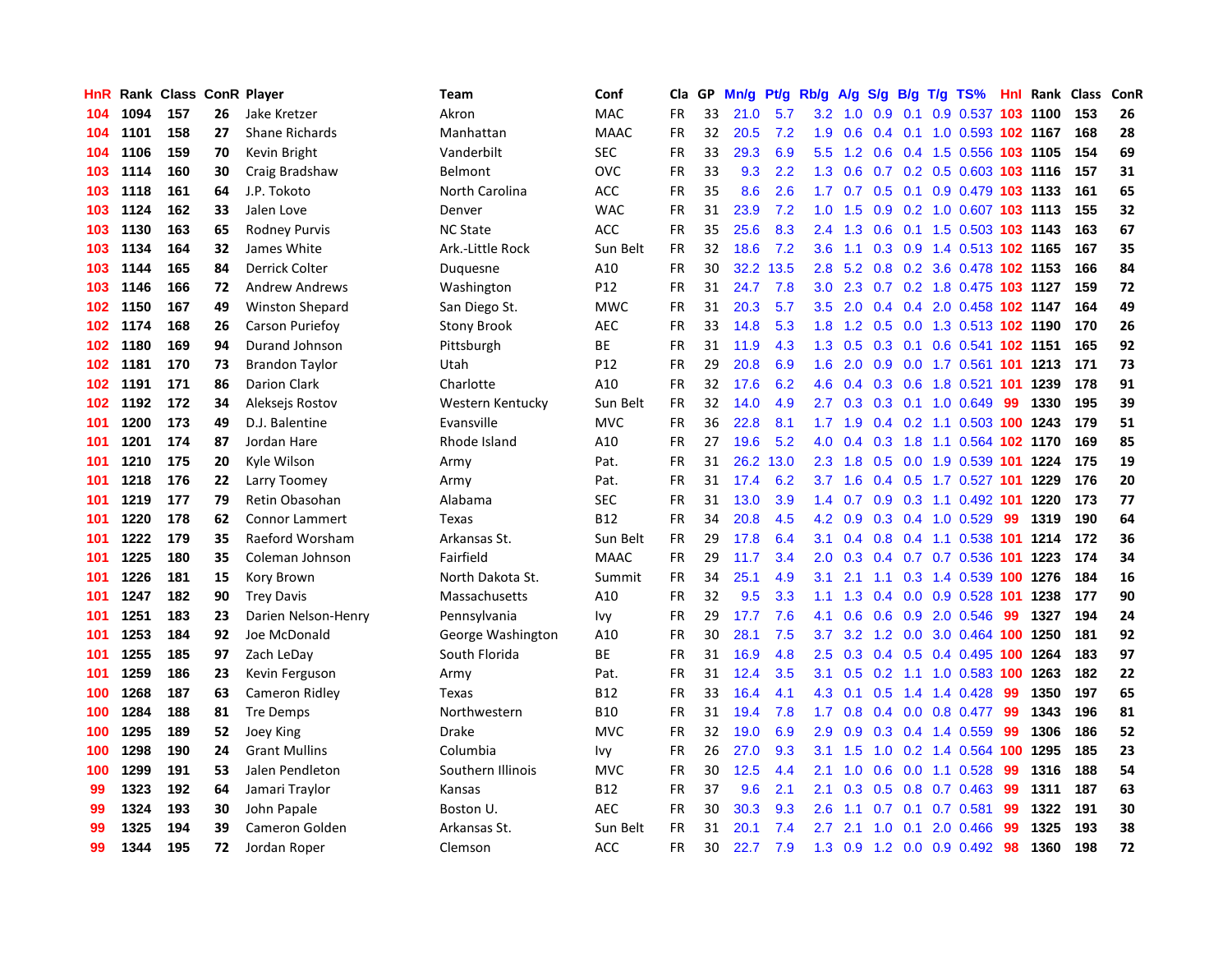| <b>HnR</b> |      | Rank Class ConR Player |     |                        | Team               | Conf        | Cla       | GP | Mn/g | <b>Pt/g</b> | Rb/g             | A/g |     |                 | $S/g$ B/g T/g TS%         | Hnl | Rank | Class | ConR |
|------------|------|------------------------|-----|------------------------|--------------------|-------------|-----------|----|------|-------------|------------------|-----|-----|-----------------|---------------------------|-----|------|-------|------|
| 99         | 1345 | 196                    | 39  | A.J. English           | Iona               | <b>MAAC</b> | FR.       | 17 | 21.8 | 7.0         | $2.5\,$          | 1.3 | 0.8 |                 | $0.4$ 0.5 0.561           | 100 | 1248 | 180   | 36   |
| 99         | 1346 | 197                    | 52  | Robert Upshaw          | Fresno St.         | <b>MWC</b>  | <b>FR</b> | 22 | 16.4 | 4.1         | 3.8 <sub>1</sub> |     |     |                 | 0.3 0.3 1.8 1.0 0.391     | -99 | 1318 | 189   | 51   |
| 99         | 1362 | 198                    | 73  | <b>Adonis Filer</b>    | Clemson            | <b>ACC</b>  | FR.       | 31 | 19.9 | 6.3         | 2.3              | 1.5 |     |                 | $0.7$ 0.0 1.3 0.478       | -98 | 1395 | 204   | 73   |
| 99         | 1371 | 199                    | 84  | <b>Fred Thomas</b>     | Mississippi St.    | <b>SEC</b>  | <b>FR</b> | 32 | 28.7 | 9.7         | $3.5^{\circ}$    | 1.3 | 1.8 |                 | $0.8$ 1.5 0.438           | -98 | 1406 | 205   | 85   |
| 98         | 1374 | 200                    | 30  | Gee McGhee             | Chattanooga        | Southern    | <b>FR</b> | 32 | 29.0 | 12.1        | 3.8 <sub>2</sub> | 2.3 | 1.3 |                 | $0.2$ 1.5 0.501           | 97  | 1434 | 211   | 31   |
| 98         | 1379 | 201                    | 26  | Hans Brase             | Princeton          | Ivy         | <b>FR</b> | 28 | 17.9 | 5.4         | 4.2              | 0.9 | 0.3 |                 | 0.6 1.4 0.514             | 98  | 1371 | 199   | 26   |
| 98         | 1388 | 202                    | 25  | <b>Deron Powers</b>    | Hampton            | <b>MEAC</b> | <b>FR</b> | 31 | 33.9 | 11.9        | $2.7^{\circ}$    | 4.6 | 1.3 |                 | $0.0$ 3.5 $0.491$         | 97  | 1437 | 212   | 30   |
| 98         | 1390 | 203                    | 66  | Kamari Murphy          | Oklahoma St.       | <b>B12</b>  | <b>FR</b> | 33 | 18.1 | 3.8         | 3.9 <sup>°</sup> | 0.6 | 0.2 |                 | 0.6 1.1 0.475             | -98 | 1391 | 203   | 66   |
| 98         | 1397 | 204                    | 75  | Aaron Thomas           | Florida St.        | ACC         | FR        | 34 | 18.6 | 6.0         | $2.4^{\circ}$    | 1.1 | 0.6 |                 | $0.3$ 1.4 $0.477$         | -97 | 1421 | 207   | 76   |
| 98         | 1404 | 205                    | 26  | <b>Bruce Beckford</b>  | <b>NCA&amp;T</b>   | <b>MEAC</b> | <b>FR</b> | 35 | 22.5 | 8.2         | 4.5              | 0.3 |     |                 | $0.5$ 0.4 1.4 0.565       | -98 | 1389 | 202   | 28   |
| 98         | 1412 | 206                    | 86  | Shaquille Johnson      | Auburn             | <b>SEC</b>  | <b>FR</b> | 32 | 18.6 | 5.3         | 3.0 <sub>1</sub> | 1.3 |     |                 | 0.6 0.3 1.1 0.514 97      |     | 1443 | 213   | 86   |
| 97         | 1421 | 207                    | 37  | Reese Morgan           | Cal Poly           | <b>BWst</b> | FR.       | 32 | 19.1 | 5.9         | $2.3^{\circ}$    | 1.1 |     |                 | $0.8$ 0.1 0.4 0.528       | 97  | 1429 | 210   | 37   |
| 97         | 1422 | 208                    | 76  | Shaquille Cleare       | Maryland           | <b>ACC</b>  | <b>FR</b> | 37 | 12.0 | 3.7         | $2.7^{\circ}$    | 0.1 |     |                 | 0.1 0.3 0.6 0.582 97      |     | 1411 | 206   | 75   |
| 97         | 1423 | 209                    | 39  | <b>Bobby Hain</b>      | Youngstown St.     | Hor.        | <b>FR</b> | 33 | 15.3 | 6.2         | 3.4              | 0.6 |     |                 | 0.3 0.4 0.9 0.564         | 96  | 1474 | 215   | 41   |
| 97         | 1428 | 210                    | 42  | <b>Marcel Davis</b>    | Utah St.           | <b>WAC</b>  | <b>FR</b> | 31 | 27.3 | 7.1         | 2.1              | 3.3 | 0.9 |                 | $0.0$ 2.2 $0.489$         | 95  | 1556 | 238   | 46   |
| 97         | 1431 | 211                    | 31  | <b>Tavon Allen</b>     | Drexel             | CAA         | <b>FR</b> | 29 | 14.8 | 6.6         | 1.7 <sub>2</sub> | 0.9 | 0.6 |                 | $0.1$ 1.2 0.487           | 96  | 1512 | 225   | 32   |
| 97         | 1437 | 212                    | 29  | <b>Nolan Cressler</b>  | Cornell            | Ivy         | <b>FR</b> | 31 | 23.1 | 9.3         | 3.7              | 0.8 | 0.6 |                 | 0.0 1.0 0.564             | -96 | 1499 | 221   | 30   |
| 97         | 1442 | 213                    | 53  | Shaquille Harrison     | Tulsa              | <b>CUSA</b> | <b>FR</b> | 33 | 26.9 | 6.8         | 3.8 <sub>2</sub> | 2.8 | 1.7 |                 | 0.4 2.4 0.445             | 95  | 1519 | 227   | 58   |
| 97         | 1446 | 214                    | 56  | Mikey Thompson         | Boise St.          | <b>MWC</b>  | <b>FR</b> | 30 | 25.9 | 7.9         | $2.4^{\circ}$    | 1.4 |     |                 | 0.6 0.0 1.8 0.477 98      |     | 1374 | 200   | 54   |
| 97         | 1447 | 215                    | 98  | Quevyn Winters         | Duquesne           | A10         | <b>FR</b> | 30 | 22.0 | 9.6         | 3.9 <sup>°</sup> | 0.9 |     |                 | 0.6 0.1 2.0 0.566         | 97  | 1452 | 214   | 99   |
| 97         | 1454 | 216                    | 99  | Mike Aaman             | Rhode Island       | A10         | FR        | 25 | 15.0 | 4.7         | 3.7 <sub>2</sub> | 0.2 |     |                 | 0.4 0.2 0.6 0.534 97      |     | 1423 | 208   | 97   |
| 97         | 1459 | 217                    | 54  | Danuel House           | Houston            | <b>CUSA</b> | <b>FR</b> | 33 | 28.6 | 12.4        | 4.9              | 1.8 |     |                 | 0.9 0.2 1.9 0.541         | 96  | 1495 | 220   | 55   |
| 97         | 1464 | 218                    | 59  | Drew Wilson            | Missouri St.       | <b>MVC</b>  | <b>FR</b> | 31 | 13.0 | 2.5         | 3.4              | 0.3 |     |                 | $0.4$ 0.3 0.4 0.487       | 96  | 1485 | 217   | 58   |
| 97         | 1469 | 219                    | 47  | <b>Avry Holmes</b>     | San Francisco      | <b>WCC</b>  | <b>FR</b> | 29 | 19.1 | 6.7         | 1.7              | 0.9 |     |                 | $0.4$ 0.0 1.0 0.607       | 96  | 1481 | 216   | 48   |
| 97         | 1475 | 220                    | 79  | Chris Bolden           | Georgia Tech       | <b>ACC</b>  | FR        | 31 | 23.9 | 7.3         | 2.1              | 1.3 | 0.8 |                 | $0.1$ 1.3 0.451           | 96  | 1491 | 219   | 79   |
| 96         | 1480 | 221                    | 88  | Jordan Price           | Auburn             | <b>SEC</b>  | FR        | 27 | 14.8 | 5.4         | 1.8              | 0.9 |     | $0.4 \quad 0.1$ | $0.9$ 0.523               | -96 | 1513 | 226   | 88   |
| 96         | 1485 | 222                    | 33  | Keenan Palmore         | Old Dominion       | CAA         | FR        | 29 | 26.4 | 8.2         | 4.3              | 3.0 |     |                 | 1.9 0.1 1.8 0.474 96      |     | 1487 | 218   | 31   |
| 96         | 1489 | 223                    | 34  | Patrick Holloway       | George Mason       | CAA         | <b>FR</b> | 38 | 13.1 | 5.3         | 0.9 <sup>°</sup> | 0.6 |     |                 | $0.6$ $0.0$ $0.5$ $0.481$ | -95 | 1527 | 231   | 34   |
| 96         | 1491 | 224                    | 49  | Tim Derksen            | San Francisco      | <b>WCC</b>  | <b>FR</b> | 31 | 22.0 | 7.4         | 3.8 <sub>1</sub> | 0.6 |     |                 | $0.6$ $0.2$ 1.5 $0.564$   | -96 | 1510 | 224   | 49   |
| 96         | 1495 | 225                    | 39  | <b>Chris Horton</b>    | <b>Austin Peay</b> | <b>OVC</b>  | <b>FR</b> | 31 | 24.7 | 8.2         | 6.8              | 0.8 |     |                 | 0.7 3.0 2.0 0.542 95      |     | 1536 | 233   | 40   |
| 96         | 1511 | 226                    | 89  | Devonta Pollard        | Alabama            | <b>SEC</b>  | <b>FR</b> | 36 | 17.9 | 3.9         | 3.1              | 0.6 | 0.7 |                 | $0.6$ 1.1 $0.418$         | -95 | 1541 | 234   | 89   |
| 96         | 1513 | 227                    | 59  | Rashad Ray             | Tulsa              | <b>CUSA</b> | <b>FR</b> | 31 | 21.8 | 7.2         | 2.5              | 1.7 | 1.0 |                 | 0.1 1.9 0.519             | -95 | 1565 | 239   | 61   |
| 96         | 1517 | 228                    | 30  | <b>BaeBae Daniels</b>  | North Florida      | ASun        | <b>FR</b> | 31 | 11.8 | 3.8         | 2.0 <sub>1</sub> | 0.3 | 0.5 |                 | $1.0 \t0.5 \t0.544$       | 95  | 1543 | 235   | 30   |
| 96         | 1518 | 229                    | 48  | <b>Connar Tava</b>     | Western Michigan   | <b>MAC</b>  | <b>FR</b> | 35 | 17.0 | 4.5         | $3.4^{\circ}$    | 1.1 |     |                 | 0.7 0.2 1.3 0.506         | -95 | 1520 | 228   | 49   |
| 96         | 1520 | 230                    | 49  | Pat Forsythe           | Akron              | <b>MAC</b>  | <b>FR</b> | 33 | 11.2 | 3.4         | $2.7^{\circ}$    | 0.3 | 0.2 |                 | $0.8$ 1.1 0.511           | 95  | 1526 | 230   | 50   |
| 96         | 1522 | 231                    | 80  | Tyler Lewis            | <b>NC State</b>    | <b>ACC</b>  | <b>FR</b> | 34 | 12.4 | 3.5         | 1.1              |     |     |                 | 1.4 0.2 0.1 0.6 0.557     | -96 | 1506 | 222   | 80   |
| 96         | 1523 | 232                    | 23  | <b>Michael Kessens</b> | Longwood           | <b>BSou</b> | <b>FR</b> | 33 | 32.7 | 13.7        | 8.8              | 1.4 |     |                 | 1.2 1.3 2.9 0.571         | 95  | 1566 | 240   | 23   |
| 96         | 1526 | 233                    | 105 | Cameron Biedscheid     | Notre Dame         | <b>BE</b>   | FR        | 34 | 17.4 | 6.2         | $1.4^{\circ}$    | 1.0 | 0.2 |                 | 0.3 0.9 0.486             | 96  | 1508 | 223   | 106  |
| 96         | 1527 | 234                    | 44  | Jerome Frink           | Fla. International | Sun Belt    | <b>FR</b> | 32 | 30.6 | 10.2        | 6.3              | 0.6 |     |                 | 1.1 0.7 2.0 0.512 95      |     | 1546 | 236   | 45   |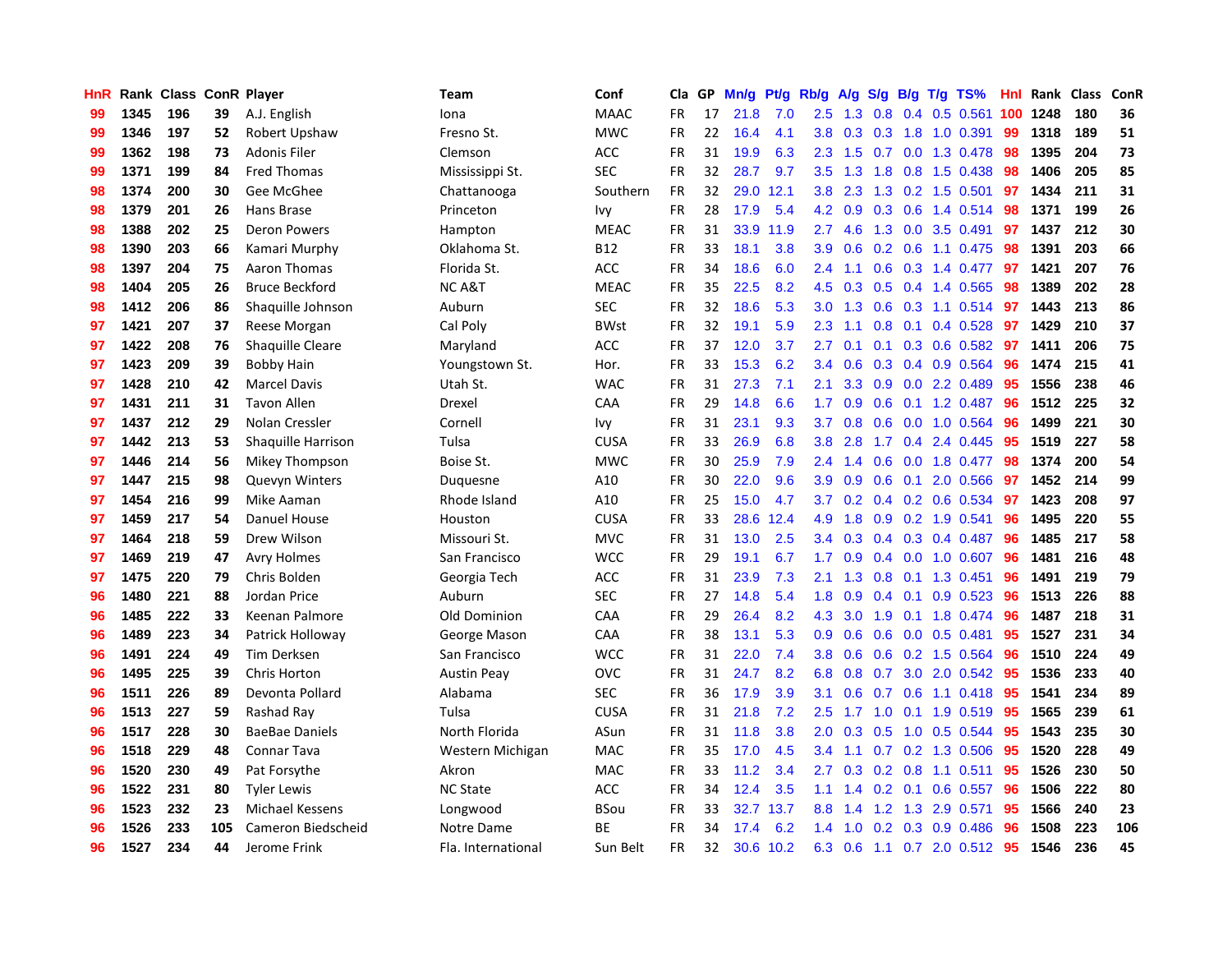| HnR |      | Rank Class ConR Player |     |                           | <b>Team</b>             | Conf        | Cla       | GP | Mn/g | Pt/g | Rb/g             | A/g             | S/g |     | $B/g$ T/g TS%                | Hnl |      | Rank Class | ConR |
|-----|------|------------------------|-----|---------------------------|-------------------------|-------------|-----------|----|------|------|------------------|-----------------|-----|-----|------------------------------|-----|------|------------|------|
| 95  | 1540 | 235                    | 43  | Tre Hale-Edmerson         | Cal St. Northridge      | <b>BWst</b> | <b>FR</b> | 31 | 17.2 | 4.8  | 4.2              | 1.6             | 0.8 | 0.9 | 1.5 0.524                    | 94  | 1581 | 244        | 43   |
| 95  | 1545 | 236                    | 52  | Jordan Giusti             | Saint Mary's (CA)       | <b>WCC</b>  | FR        | 35 | 16.5 | 2.8  |                  |                 |     |     | 1.7 1.2 0.8 0.2 0.6 0.469    | 95  | 1549 | 237        | 50   |
| 95  | 1554 | 237                    | 46  | Kemy Osse                 | Ark.-Little Rock        | Sun Belt    | <b>FR</b> | 32 | 12.9 | 4.7  | 2.1              |                 |     |     | 0.7 0.5 0.1 0.7 0.473 94     |     | 1572 | 241        | 46   |
| 95  | 1559 | 238                    | 34  | Korey Billbury            | Oral Roberts            | Southland   | FR        | 35 | 24.1 | 6.1  | 3.8 <sub>1</sub> | 2.5             |     |     | 1.2 0.1 2.1 0.500            | -94 | 1589 | 245        | 34   |
| 95  | 1561 | 239                    | 33  | Malik Gill                | Dartmouth               | Ivy         | FR        | 26 | 16.5 | 5.1  | 1.5              | 1.8             | 1.9 |     | $0.1$ 1.6 0.442              | 95  | 1534 | 232        | 31   |
| 95  | 1563 | 240                    | 81  | Codi Miller-McIntyre      | <b>Wake Forest</b>      | <b>ACC</b>  | <b>FR</b> | 30 | 28.9 | 8.1  | $2.7^{\circ}$    | 2.6             | 0.6 |     | $0.0$ 1.9 $0.466$            | 95  | 1521 | 229        | 81   |
| 95  | 1564 | 241                    | 36  | David Walker              | Northeastern            | CAA         | FR        | 33 | 29.8 | 6.2  | $2.2\phantom{0}$ | 2.4             |     |     | 1.3 0.4 1.3 0.568            | 94  | 1615 | 246        | 35   |
| 95  | 1573 | 242                    | 48  | Deshaun Sunderhaus        | Seattle                 | <b>WAC</b>  | <b>FR</b> | 29 | 22.9 | 9.4  | 6.0              | 0.7             |     |     | 0.4 0.8 2.3 0.508            | 94  | 1579 | 243        | 47   |
| 95  | 1574 | 243                    | 107 | Josh Fortune              | Providence              | <b>BE</b>   | FR        | 34 | 23.1 | 5.5  | $2.4^{\circ}$    | 1.4             |     |     | 0.7 0.3 1.4 0.434            | -93 | 1626 | 252        | 109  |
| 95  | 1578 | 244                    | 62  | Chris Washburn            | <b>UTEP</b>             | <b>CUSA</b> | <b>FR</b> | 32 | 14.9 | 4.4  | 2.9 <sup>°</sup> | 0.6             |     |     | 0.8 0.5 1.5 0.481            | 93  | 1636 | 254        | 64   |
| 95  | 1583 | 245                    | 52  | Nathan Boothe             | Toledo                  | <b>MAC</b>  | FR        | 28 | 24.6 | 8.3  |                  |                 |     |     | 5.2 0.7 0.6 1.5 1.1 0.486 94 |     | 1576 | 242        | 55   |
| 94  | 1593 | 246                    | 31  | Lester Wilson             | East Tennessee St.      | ASun        | <b>FR</b> | 32 | 31.9 | 13.0 |                  | $5.3 \quad 0.3$ |     |     | 0.6 0.1 1.2 0.531 93         |     | 1675 | 262        | 35   |
| 94  | 1607 | 247                    | 28  | <b>Tyler Harvey</b>       | Eastern Washington      | <b>BSky</b> | FR        | 21 | 14.0 | 7.1  | 2.3              | 1.5             |     |     | $0.7$ 0.1 1.0 0.608          | 97  | 1428 | 209        | 25   |
| 94  | 1612 | 248                    | 61  | Josh Adams                | Wyoming                 | <b>MWC</b>  | <b>FR</b> | 34 | 28.9 | 6.6  | 1.4              | 1.6             |     |     | 0.8 0.2 1.3 0.439            | 92  | 1724 | 274        | 62   |
| 94  | 1614 | 249                    | 45  | Zach Gordon               | Cal Poly                | <b>BWst</b> | FR        | 31 | 8.7  | 2.2  | 2.3              | 0.1             |     |     | 0.3 0.2 0.3 0.519            | 93  | 1622 | 251        | 45   |
| 94  | 1615 | 250                    | 30  | <b>Bryce Scott</b>        | Lafayette               | Pat.        | FR        | 33 | 24.6 | 8.2  | 1.8              | 1.7             |     |     | $0.5$ 0.1 1.1 0.593          | 94  | 1618 | 248        | 31   |
| 94  | 1618 | 251                    | 46  | <b>Taran Brown</b>        | <b>UC Santa Barbara</b> | <b>BWst</b> | FR        | 31 | 30.0 | 11.1 | 5.3              | 2.0             | 0.8 | 1.0 | 2.4 0.471                    | 92  | 1685 | 265        | 47   |
| 94  | 1623 | 252                    | 35  | Paul Baxter               | Sam Houston St.         | Southland   | <b>FR</b> | 33 | 22.5 | 7.5  | 2.8              | 2.4             | 0.8 |     | 0.2 1.6 0.464                | 93  | 1649 | 257        | 36   |
| 94  | 1626 | 253                    | 37  | Evan Cooper               | Hartford                | <b>AEC</b>  | <b>FR</b> | 30 | 27.0 | 7.8  | $2.2\phantom{0}$ | 1.8             | 1.5 |     | 0.0 1.7 0.537 93             |     | 1621 | 250        | 38   |
| 94  | 1632 | 254                    | 31  | <b>Tilman Dunbar</b>      | Navy                    | Pat.        | <b>FR</b> | 31 | 30.5 | 9.5  | $2.2\phantom{0}$ | 4.9             | 0.9 |     | $0.0$ 2.7 $0.428$            | 93  | 1640 | 255        | 32   |
| 93  | 1635 | 255                    | 37  | Cedric Kuakumensah        | Brown                   | Ivy         | FR        | 28 | 25.8 | 6.9  | 7.5              | 1.3             |     |     | 0.4 2.4 2.3 0.439            | -93 | 1666 | 260        | 37   |
| 93  | 1638 | 256                    | 46  | <b>Marcus Gilbert</b>     | Fairfield               | <b>MAAC</b> | <b>FR</b> | 33 | 20.7 | 5.8  | 3.2              | 0.6             |     |     | $0.5$ 0.5 1.4 0.543          | 94  | 1619 | 249        | 48   |
| 93  | 1647 | 257                    | 46  | Devon Turk                | Loyola (IL)             | Hor.        | <b>FR</b> | 31 | 22.4 | 8.7  | 1.8              | 0.7             |     |     | 0.4 0.3 1.3 0.561            | 91  | 1727 | 276        | 50   |
| 93  | 1652 | 258                    | 34  | <b>Kevin Mays</b>         | Md.-Eastern Shore       | <b>MEAC</b> | <b>FR</b> | 19 | 31.8 | 13.3 | 6.7              | 1.3             | 1.5 | 0.1 | 2.8 0.465                    | 99  | 1324 | 192        | 25   |
| 93  | 1656 | 259                    | 85  | Arnaud William Adala Moto | <b>Wake Forest</b>      | ACC         | FR        | 31 | 16.3 | 5.6  | 3.9              | 0.5             | 0.6 |     | $0.1$ 1.1 0.456              | -93 | 1645 | 256        | 84   |
| 93  | 1659 | 260                    | 45  | Ben Millaud-Meunier       | Saint Francis (PA)      | <b>NEC</b>  | <b>FR</b> | 20 | 17.0 | 9.3  | 1.7 <sub>z</sub> | 0.8             | 0.5 |     | 0.0 1.7 0.670                | 98  | 1381 | 201        | 36   |
| 93  | 1661 | 261                    | 38  | Maodo Lo                  | Columbia                | Ivy         | <b>FR</b> | 24 | 20.0 | 6.2  | 1.8              | 1.2             |     |     | 0.8 0.4 1.0 0.528            | -93 | 1662 | 259        | 36   |
| 93  | 1671 | 262                    | 22  | <b>Matt Smith</b>         | Miss. Valley St.        | <b>SWAC</b> | <b>FR</b> | 28 | 29.1 | 10.2 | 6.4              | 0.4             |     |     | 1.2 1.4 1.6 0.484 91         |     | 1746 | 280        | 23   |
| 93  | 1673 | 263                    | 86  | Donnie Hale               | Purdue                  | <b>B10</b>  | <b>FR</b> | 32 | 14.5 | 3.8  | 2.8              | 0.3             |     |     | $0.3$ 0.3 0.6 0.450          | -93 | 1630 | 253        | 85   |
| 93  | 1685 | 264                    | 39  | <b>Tony Hicks</b>         | Pennsylvania            | Ivy         | <b>FR</b> | 30 | 23.3 | 10.4 | 2.5              | 2.0             |     |     | $0.7$ $0.0$ 2.4 $0.483$      | 90  | 1807 | 291        | 48   |
| 92  | 1688 | 265                    | 87  | <b>George Marshall</b>    | Wisconsin               | <b>B10</b>  | <b>FR</b> | 35 | 15.8 | 4.1  | 0.7              | 1.0             |     |     | $0.2$ 0.0 0.5 0.490          | 92  | 1682 | 264        | 86   |
| 92  | 1689 | 266                    | 35  | <b>Tanner Samson</b>      | Elon                    | Southern    | FR        | 32 | 28.1 | 7.1  | $3.4^{\circ}$    | 1.7             | 0.9 |     | $0.2$ 0.6 0.551              | 92  | 1688 | 266        | 36   |
| 92  | 1691 | 267                    | 34  | Kyle Toth                 | Army                    | Pat.        | FR        | 29 | 24.8 | 8.2  | 3.1              | 0.7             | 0.4 |     | $0.0$ 0.7 0.547              | 93  | 1658 | 258        | 33   |
| 92  | 1695 | 268                    | 67  | Kajon Mack                | Tulane                  | <b>CUSA</b> | <b>FR</b> | 29 | 9.8  | 2.7  | 1.2              | 0.6             | 0.6 |     | $0.1$ 0.5 0.524              | 92  | 1680 | 263        | 66   |
| 92  | 1699 | 269                    | 92  | J'Mychal Reese            | Texas A&M               | <b>SEC</b>  | <b>FR</b> | 33 | 26.2 | 6.2  | 2.3              | 1.9             | 0.6 |     | 0.1 2.1 0.442 92             |     | 1706 | 268        | 93   |
| 92  | 1700 | 270                    | 42  | <b>Charles Cooke</b>      | James Madison           | CAA         | <b>FR</b> | 32 | 22.8 | 5.8  |                  | $2.8\quad 0.9$  |     |     | 0.7 0.6 0.5 0.504            | 92  | 1711 | 271        | 40   |
| 92  | 1701 | 271                    | 63  | Anthony Beane             | Southern Illinois       | <b>MVC</b>  | FR        | 31 | 29.1 | 9.1  | 2.5              | 1.5             | 1.0 |     | $0.1$ 1.6 0.474              | -91 | 1732 | 277        | 65   |
| 92  | 1703 | 272                    | 41  | Connor Boehm              | Dartmouth               | Ivy         | FR        | 28 | 24.7 | 8.7  | 5.4              | 0.8             | 0.3 |     | $0.2$ 1.6 0.525              | 92  | 1710 | 270        | 40   |
| 92  | 1706 | 273                    | 53  | <b>Jett Raines</b>        | Pepperdine              | <b>WCC</b>  | FR        | 30 | 22.3 | 6.6  |                  |                 |     |     | 3.8 0.2 0.5 0.2 0.7 0.532 91 |     | 1756 | 281        | 54   |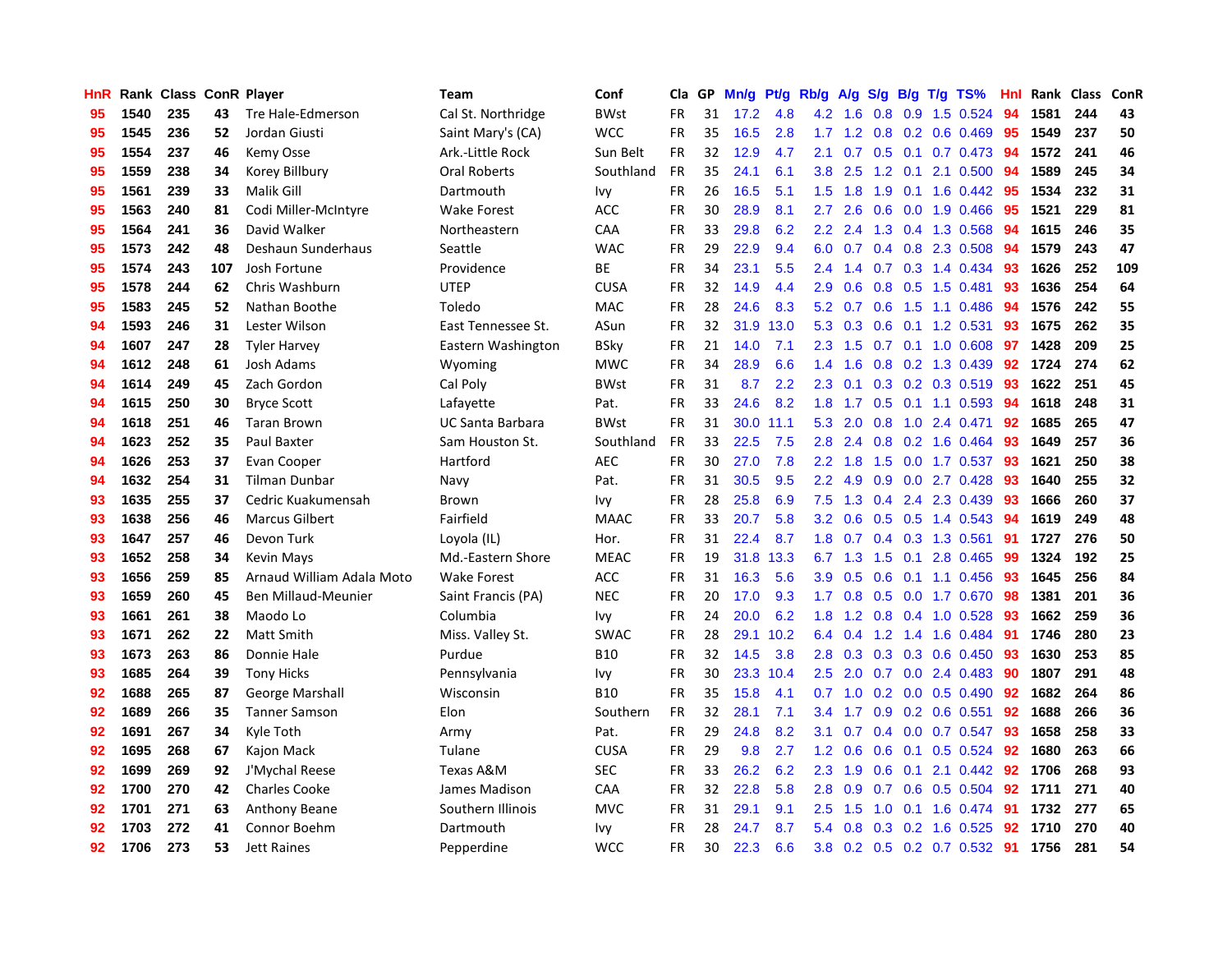| <b>HnR</b> |      | Rank Class ConR Player |     |                        | Team                | Conf        | Cla       | GP | Mn/g | <b>Pt/g</b> | Rb/g             | A/g             |               |     | S/g B/g T/g TS%           | Hnl | Rank | Class | <b>ConR</b> |
|------------|------|------------------------|-----|------------------------|---------------------|-------------|-----------|----|------|-------------|------------------|-----------------|---------------|-----|---------------------------|-----|------|-------|-------------|
| 92         | 1708 | 274                    | 109 | <b>Ryan Rhoomes</b>    | Fordham             | A10         | FR.       | 30 | 18.2 | 3.6         | 5.1              | 0.4             | 0.3           | 0.7 | $0.7$ 0.505               | 90  | 1810 | 292   | 110         |
| 92         | 1720 | 275                    | 68  | Max Guercy             | Rice                | <b>CUSA</b> | <b>FR</b> | 31 | 31.5 | 9.5         | 2.6              | 2.5             |               |     | 1.5 0.0 1.8 0.543 92      |     | 1721 | 272   | 67          |
| 92         | 1727 | 276                    | 71  | Josh Gray              | <b>Texas Tech</b>   | <b>B12</b>  | FR.       | 31 | 26.7 | 9.3         | 2.5              | 3.2             | 2.0           |     | $0.1$ 3.3 0.429           | -91 | 1758 | 282   | 72          |
| 92         | 1732 | 277                    | 49  | <b>Brandon Perry</b>   | Cal St. Northridge  | <b>BWst</b> | <b>FR</b> | 29 | 14.6 | 6.3         | 3.5              | 0.4             |               |     | $0.4$ 0.7 1.0 0.496       | -91 | 1764 | 283   | 50          |
| 92         | 1733 | 278                    | 64  | Khristian Smith        | Indiana St.         | <b>MVC</b>  | <b>FR</b> | 33 | 21.3 | 5.1         | 2.9 <sup>°</sup> | 0.9             | 0.5           |     | $0.4$ 1.0 0.425           | 92  | 1709 | 269   | 64          |
| 92         | 1734 | 279                    | 62  | John Simons            | Central Michigan    | <b>MAC</b>  | <b>FR</b> | 31 | 27.2 | 7.4         | 4.9              | 1.2             | 0.9           |     | $0.2$ 1.1 0.594           | 92  | 1726 | 275   | 63          |
| 92         | 1740 | 280                    | 65  | Nick Zeisloft          | Illinois St.        | <b>MVC</b>  | <b>FR</b> | 25 | 15.2 | 4.5         | $1.4^{\circ}$    | 0.8             |               |     | 0.3 0.0 0.3 0.602         | 94  | 1617 | 247   | 62          |
| 91         | 1751 | 281                    | 30  | Adam Weary             | <b>High Point</b>   | <b>BSou</b> | FR.       | 31 | 26.6 | 10.2        | $3.4^{\circ}$    | 2.3             | $1.4^{\circ}$ |     | $0.3$ 1.9 $0.522$         | -90 | 1794 | 289   | 35          |
| 91         | 1754 | 282                    | 94  | Anthlon Bell           | Arkansas            | <b>SEC</b>  | FR        | 29 | 9.2  | 4.4         | 0.8 <sub>0</sub> | 0.3             | 0.1           | 0.1 | 0.3 0.469                 | 92  | 1723 | 273   | 94          |
| 91         | 1757 | 283                    | 38  | Jarvis Haywood         | Jacksonville        | ASun        | <b>FR</b> | 31 | 25.7 | 11.5        | 4.3              | 1.4             | 0.9           |     | 0.3 2.5 0.515 91          |     | 1768 | 285   | 39          |
| 91         | 1761 | 284                    | 88  | Kale Abrahamson        | Northwestern        | <b>B10</b>  | <b>FR</b> | 32 | 16.3 | 4.9         | 2.0              |                 |               |     | 0.4 0.3 0.1 0.6 0.494 90  |     | 1828 | 297   | 90          |
| 91         | 1762 | 285                    | 47  | <b>Nick Victor</b>     | Yale                | lvy         | FR.       | 23 | 15.6 | 2.9         | 2.5              | 1.4             |               |     | 0.6 0.4 0.8 0.475 91      |     | 1740 | 278   | 42          |
| 91         | 1765 | 286                    | 31  | Will Weeks             | NC-Asheville        | <b>BSou</b> | FR        | 32 | 30.1 | 9.0         | 5.4              | 1.8             |               |     | 0.9 0.3 2.0 0.578         | -91 | 1776 | 286   | 32          |
| 91         | 1766 | 287                    | 36  | Kendall Knorr          | Navy                | Pat.        | <b>FR</b> | 27 | 20.4 | 5.8         | 2.6              | 0.6             | 0.7           |     | $0.0$ 0.4 0.549           | 92  | 1692 | 267   | 35          |
| 91         | 1767 | 288                    | 64  | <b>Blake Hibbitts</b>  | Central Michigan    | MAC         | <b>FR</b> | 31 | 24.6 | 8.8         | 3.7              | 0.6             | 0.5           |     | 0.6 0.9 0.559             | -91 | 1767 | 284   | 64          |
| 91         | 1783 | 289                    | 36  | Dewayne Russell        | Northern Arizona    | <b>BSky</b> | <b>FR</b> | 32 | 33.3 | 14.4        | 2.4              | 3.2             | 1.5           | 0.1 | 3.1 0.504                 | -91 | 1785 | 288   | 35          |
| 91         | 1786 | 290                    | 64  | Tre' Coggins           | Air Force           | <b>MWC</b>  | <b>FR</b> | 31 | 10.1 | 2.4         | 1.4              | 1.1             | 0.6           |     | $0.0$ 0.9 0.497           | -91 | 1777 | 287   | 64          |
| 91         | 1789 | 291                    | 50  | <b>Eric Fanning</b>    | Wagner              | <b>NEC</b>  | <b>FR</b> | 22 | 16.7 | 6.4         | 2.9 <sup>°</sup> | 0.4             | 0.5           | 0.1 | 1.5 0.557                 | 91  | 1745 | 279   | 49          |
| 91         | 1796 | 292                    | 110 | Denzel Ingram          | Charlotte           | A10         | FR        | 33 | 24.6 | 5.8         |                  | $1.7$ $1.5$     |               |     | 0.8 0.0 1.3 0.455         | 90  | 1833 | 298   | 111         |
| 91         | 1801 | 293                    | 53  | Matt O'Leary           | Loyola (IL)         | Hor.        | <b>FR</b> | 30 | 14.7 | 3.8         | 2.3              | 1.3             |               |     | 0.3 0.4 0.9 0.456 89      |     | 1871 | 306   | 54          |
| 91         | 1803 | 294                    | 37  | Clide Geffrard         | Samford             | Southern    | FR        | 32 | 28.0 | 11.1        | 4.4              | 0.9             |               |     | $0.7$ $0.5$ 1.5 $0.560$   | -90 | 1821 | 296   | 37          |
| 91         | 1804 | 295                    | 42  | <b>Beau Beech</b>      | North Florida       | ASun        | <b>FR</b> | 32 | 23.8 | 7.9         | 3.8              | 1.2             | 1.1           |     | $0.5$ 1.6 0.520           | 90  | 1836 | 299   | 43          |
| 91         | 1805 | 296                    | 34  | Jerome Hill            | Gardner-Webb        | <b>BSou</b> | FR        | 33 | 20.2 | 6.1         | 4.7              | 0.2             | 0.5           |     | $0.2$ 1.1 0.532           | 90  | 1805 | 290   | 36          |
| 91         | 1806 | 297                    | 52  | <b>Christian White</b> | Monmouth            | <b>NEC</b>  | <b>FR</b> | 28 | 11.2 | 3.5         | 0.9              | 1.0             |               |     | 0.5 0.0 0.7 0.602         | 90  | 1815 | 293   | 52          |
| 91         | 1811 | 298                    | 53  | Taylor Johns           | <b>UC Riverside</b> | <b>BWst</b> | FR        | 24 | 20.9 | 6.9         | 4.6              | 0.7             | 0.8           |     | 1.1 1.5 0.524             | -93 | 1672 | 261   | 46          |
| 91         | 1812 | 299                    | 97  | Laimonas Chatkevicius  | South Carolina      | <b>SEC</b>  | FR        | 23 | 13.2 | 4.4         | 3.2              | 0.5             | 0.1           |     | $0.6$ 1.4 0.490           | 90  | 1844 | 300   | 99          |
| 90         | 1828 | 300                    | 45  | Jerome Hairston        | Towson              | CAA         | FR        | 31 | 29.2 | 9.9         | 2.0              | 2.5             |               |     | 1.1 0.0 2.6 0.478 90      |     | 1817 | 294   | 45          |
| 90         | 1831 | 301                    | 54  | Landon Drew            | Cal St. Northridge  | <b>BWst</b> | <b>FR</b> | 30 | 19.2 | 5.8         | 1.6              | 3.8             |               |     | 0.3 0.1 1.7 0.493 89      |     | 1854 | 303   | 54          |
| 90         | 1834 | 302                    | 112 | Deion Taylor           | Richmond            | A10         | FR.       | 34 | 14.5 | 3.6         | 1.8              | 0.5             |               |     | $0.4$ 0.2 0.6 0.558       | -89 | 1845 | 301   | 113         |
| 90         | 1851 | 303                    | 90  | Mike Turner            | Northwestern        | <b>B10</b>  | <b>FR</b> | 32 | 15.8 | 1.9         | 2.0 <sub>1</sub> | 1.8             |               |     | $0.6$ $0.6$ $0.9$ $0.396$ | -88 | 1918 | 316   | 92          |
| 90         | 1852 | 304                    | 114 | <b>Mandell Thomas</b>  | Fordham             | A10         | <b>FR</b> | 30 | 27.8 | 9.8         | 3.1              | 1.7             | 0.9           |     | $0.4$ 2.1 0.485           | 88  | 1934 | 319   | 115         |
| 90         | 1854 | 305                    | 56  | <b>Austin Arians</b>   | Milwaukee           | Hor.        | <b>FR</b> | 29 | 20.8 | 6.6         | 2.9 <sup>°</sup> | 0.9             | 0.5           |     | $0.1$ 0.7 0.521           | 89  | 1853 | 302   | 53          |
| 89         | 1867 | 306                    | 99  | <b>Kenny Gaines</b>    | Georgia             | <b>SEC</b>  | <b>FR</b> | 30 | 10.3 | 3.7         | 1.1              | 0.3             |               |     | $0.2$ 0.3 0.5 0.465       | -89 | 1878 | 308   | 101         |
| 89         | 1869 | 307                    | 47  | Marko Gujanicic        | George Mason        | CAA         | <b>FR</b> | 37 | 19.8 | 5.3         |                  | $3.7 \quad 1.3$ |               |     | $0.7$ 0.1 1.8 0.466       | -89 | 1889 | 311   | 48          |
| 89         | 1872 | 308                    | 68  | <b>Austin Stewart</b>  | Central Michigan    | <b>MAC</b>  | <b>FR</b> | 26 | 9.6  | 3.0         | 2.0 <sub>1</sub> | 0.4             | 0.4           |     | $0.0$ 0.7 0.510           | -89 | 1863 | 305   | 68          |
| 89         | 1876 | 309                    | 70  | Jherrod Stiggers       | Houston             | <b>CUSA</b> | <b>FR</b> | 33 | 20.7 | 8.1         | $2.7^{\circ}$    | 0.8             |               |     | $0.8$ 0.1 1.4 0.549       | -89 | 1894 | 312   | 70          |
| 89         | 1877 | 310                    | 100 | Mindaugas Kacinas      | South Carolina      | <b>SEC</b>  | FR.       | 31 | 19.5 | 4.9         | 3.7              | 0.7             |               |     | $0.3$ $0.5$ 1.5 $0.563$   | -88 | 1925 | 317   | 103         |
| 89         | 1881 | 311                    | 69  | Matt Bohannon          | Northern Iowa       | <b>MVC</b>  | FR        | 36 | 20.9 | 4.7         | 2.1              | 0.3             |               |     | $0.4$ 0.0 0.6 0.565       | -89 | 1880 | 309   | 70          |
| 89         | 1887 | 312                    | 57  | Josh Fox               | <b>UC Riverside</b> | <b>BWst</b> | FR.       | 28 | 26.8 | 9.3         | 6.5              |                 |               |     | 1.3 0.3 0.4 2.0 0.496     | 89  | 1886 | 310   | 56          |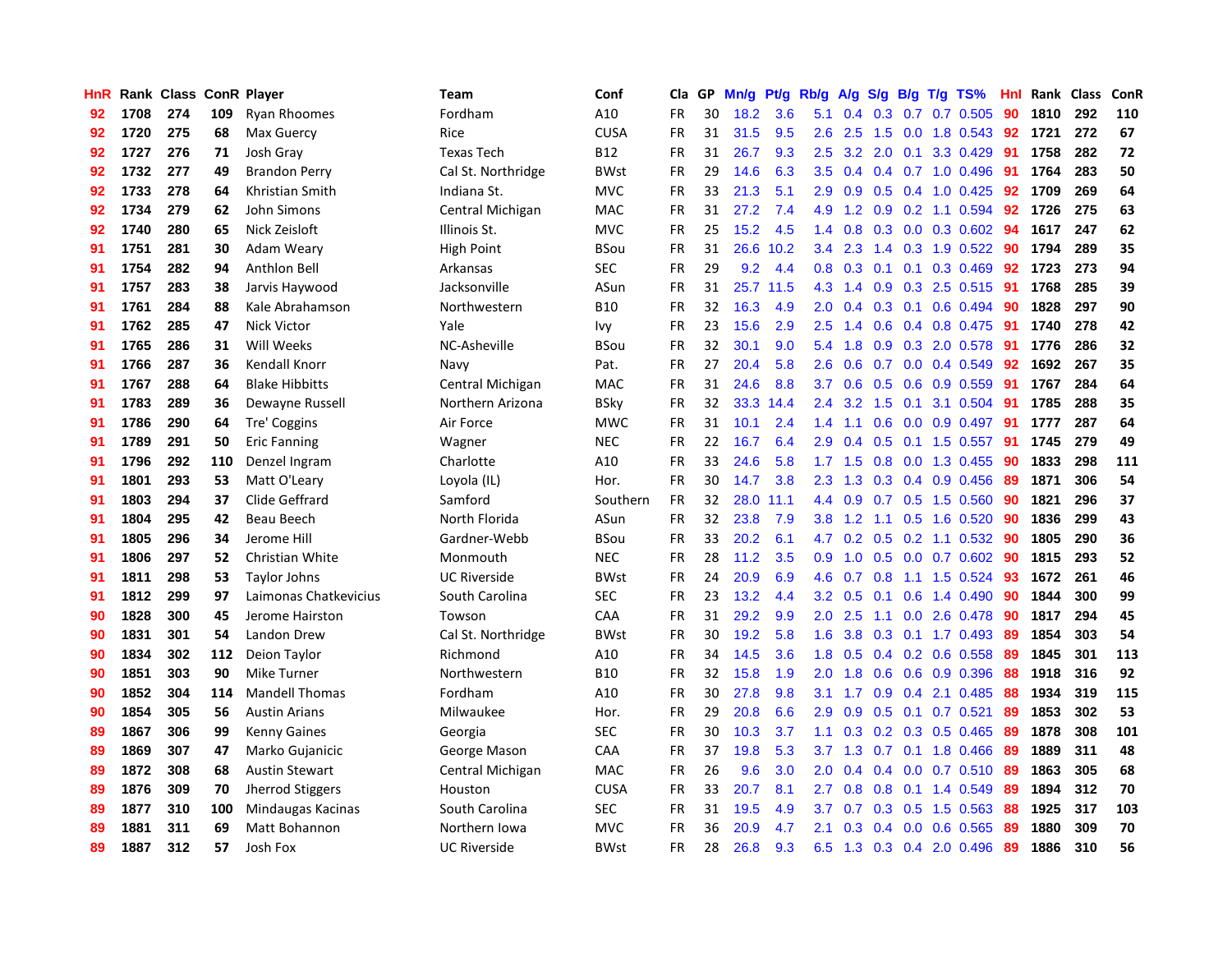| HnR |      | Rank Class ConR Player |     |                        | <b>Team</b>         | Conf            | Cla       | <b>GP</b> | Mn/g | Pt/g | Rb/g             | A/g |               |     | S/g B/g T/g TS%           | Hnl | Rank | <b>Class</b> | ConR |
|-----|------|------------------------|-----|------------------------|---------------------|-----------------|-----------|-----------|------|------|------------------|-----|---------------|-----|---------------------------|-----|------|--------------|------|
| 89  | 1896 | 313                    | 84  | Jernard Jarreau        | Washington          | P <sub>12</sub> | <b>FR</b> | 31        | 12.7 | 3.2  | 2.6              | 0.3 | $0.4^{\circ}$ | 0.4 | $0.8$ 0.464               | 89  | 1858 | 304          | 84   |
| 89  | 1897 | 314                    | 92  | Jeremy Hollowell       | Indiana             | <b>B10</b>      | <b>FR</b> | 33        | 9.7  | 2.8  | 2.1              |     |               |     | $0.3$ 0.2 0.4 0.9 0.484   | -90 | 1818 | 295          | 89   |
| 89  | 1898 | 315                    | 101 | Craig Sword            | Mississippi St.     | <b>SEC</b>      | <b>FR</b> | 32        | 26.7 | 10.5 | 2.9              | 2.3 |               |     | 1.7 0.4 4.0 0.453         | -88 | 1931 | 318          | 105  |
| 89  | 1906 | 316                    | 102 | <b>Brian Greene</b>    | Auburn              | <b>SEC</b>      | <b>FR</b> | 28        | 11.6 | 2.9  | 0.8              | 1.1 |               |     | $0.7$ 0.0 0.6 0.458       | 88  | 1916 | 315          | 102  |
| 89  | 1911 | 317                    | 38  | Casey Kasperbauer      | South Dakota        | Summit          | <b>FR</b> | 29        | 27.6 | 8.8  | 2.0 <sub>2</sub> | 1.8 | 1.0           |     | $0.0$ 0.9 0.617           | 88  | 1903 | 313          | 38   |
| 89  | 1913 | 318                    | 42  | <b>Spencer Collins</b> | Wofford             | Southern        | <b>FR</b> | 32        | 28.7 | 12.4 | 3.2              | 1.0 | 0.8           |     | $0.2$ 1.6 0.467           | 88  | 1907 | 314          | 42   |
| 89  | 1914 | 319                    | 58  | Zedric Sadler          | Rider               | <b>MAAC</b>     | <b>FR</b> | 32        | 22.3 | 5.1  | 2.8              | 1.2 | 0.6           |     | 0.3 1.6 0.506             | 89  | 1874 | 307          | 54   |
| 88  | 1919 | 320                    | 58  | Michael Bryson         | UC Santa Barbara    | <b>BWst</b>     | <b>FR</b> | 30        | 25.8 | 8.4  | 3.5              | 1.3 | 0.8           |     | $0.6$ 2.1 0.524           | 87  | 1951 | 326          | 58   |
| 88  | 1935 | 321                    | 41  | D.J. Jackson           | <b>Oral Roberts</b> | Southland       | <b>FR</b> | 35        | 23.7 | 4.2  | 1.7              | 2.6 | 0.8           |     | $0.0$ 1.6 $0.529$         | 87  | 1947 | 324          | 42   |
| 88  | 1937 | 322                    | 85  | Rosco Allen            | Stanford            | P <sub>12</sub> | <b>FR</b> | 33        | 11.8 | 3.2  | 2.1              | 0.5 |               |     | $0.6$ 0.1 0.9 0.441       | 87  | 1955 | 327          | 85   |
| 88  | 1938 | 323                    | 57  | J.J. Panoske           | Milwaukee           | Hor.            | <b>FR</b> | 29        | 17.5 | 5.0  | 3.7              | 0.6 |               |     | 0.3 1.4 1.4 0.475 88      |     | 1935 | 320          | 57   |
| 88  | 1948 | 324                    | 44  | <b>Sterling Smith</b>  | Coppin St.          | <b>MEAC</b>     | <b>FR</b> | 30        | 23.7 | 5.2  | 4.1              | 0.9 |               |     | 0.9 0.1 0.8 0.515 86      |     | 2018 | 338          | 49   |
| 88  | 1950 | 325                    | 61  | Jared Brandon          | Cal St. Fullerton   | <b>BWst</b>     | <b>FR</b> | 32        | 28.4 | 6.9  | 4.1              | 1.5 | 0.8           |     | 0.1 1.3 0.594             | 86  | 2010 | 335          | 63   |
| 88  | 1951 | 326                    | 89  | <b>Madison Jones</b>   | <b>Wake Forest</b>  | <b>ACC</b>      | <b>FR</b> | 31        | 18.8 | 3.6  | 1.1              | 2.1 | 1.3           |     | 0.3 1.8 0.493             | 88  | 1936 | 321          | 89   |
| 88  | 1956 | 327                    | 58  | Jeff White             | Loyola (IL)         | Hor.            | <b>FR</b> | 28        | 22.2 | 5.3  | 2.4              | 2.7 | 0.6           |     | $0.1$ 1.8 $0.431$         | 87  | 1948 | 325          | 58   |
| 88  | 1958 | 328                    | 41  | Joe Reed               | <b>IPFW</b>         | Summit          | <b>FR</b> | 32        | 18.6 | 4.5  | 3.6              | 0.6 | 0.8           |     | 0.3 0.7 0.545             | 86  | 2011 | 336          | 43   |
| 88  | 1959 | 329                    | 56  | E.J. Reed              | Long Island U.      | <b>NEC</b>      | FR        | 34        | 19.4 | 7.7  | 4.0              | 0.1 |               |     | 0.4 0.9 1.4 0.556         | 86  | 2023 | 340          | 61   |
| 88  | 1964 | 330                    | 45  | Miles Bowman           | Delaware St.        | <b>MEAC</b>     | <b>FR</b> | 32        | 12.7 | 4.2  | 3.3 <sub>2</sub> | 0.2 | 0.3           |     | $0.2$ 0.8 0.500           | 87  | 1972 | 330          | 46   |
| 88  | 1970 | 331                    | 116 | <b>Travion Leonard</b> | Fordham             | A10             | FR        | 31        | 17.3 | 6.3  | 4.3              | 0.3 |               |     | 0.2 0.5 1.6 0.485         | 86  | 2054 | 344          | 122  |
| 88  | 1971 | 332                    | 55  | Alex Mitola            | Dartmouth           | Ivy             | FR        | 28        | 32.6 | 11.3 | 2.5              | 2.0 |               |     | 1.1 0.0 2.2 0.539         | -87 | 1973 | 331          | 53   |
| 88  | 1974 | 333                    | 117 | Jeremiah Jones         | Duquesne            | A10             | FR        | 30        | 26.0 | 7.7  | 4.1              | 0.9 |               |     | $0.6$ $0.0$ $0.9$ $0.481$ | 87  | 1958 | 328          | 118  |
| 87  | 1993 | 334                    | 54  | Ron Curry              | James Madison       | CAA             | <b>FR</b> | 34        | 27.4 | 5.7  | 2.1              | 1.8 | 0.9           |     | 0.2 1.0 0.435             | 88  | 1943 | 323          | 52   |
| 87  | 2000 | 335                    | 74  | Jarryn Skeete          | <b>Buffalo</b>      | MAC             | <b>FR</b> | 33        | 28.1 | 7.1  | 3.5              | 2.5 | 0.9           |     | $0.2$ 2.2 0.459           | 87  | 1980 | 332          | 73   |
| 87  | 2012 | 336                    | 45  | Michel Enanga          | Coastal Carolina    | <b>BSou</b>     | <b>FR</b> | 29        | 25.2 | 6.0  | 6.0              | 1.3 |               |     | 1.4 0.6 1.9 0.447         | 86  | 2017 | 337          | 45   |
| 87  | 2018 | 337                    | 51  | Darryl Palmer          | South Carolina St.  | <b>MEAC</b>     | FR        | 30        | 27.4 | 9.5  | 5.9              | 0.9 | 0.6           |     | 1.5 1.5 0.486             | 85  | 2080 | 351          | 52   |
| 87  | 2019 | 338                    | 55  | Zach Stahl             | Northeastern        | CAA             | <b>FR</b> | 29        | 16.7 | 5.7  | 1.8              | 0.7 | 0.5           |     | $0.3$ 1.1 $0.552$         | -86 | 2020 | 339          | 55   |
| 87  | 2020 | 339                    | 52  | Patrick Cole           | Coppin St.          | <b>MEAC</b>     | FR        | 31        | 22.4 | 10.3 | 2.8              | 2.2 |               |     | 1.2 0.1 3.1 0.440         | 85  | 2112 | 357          | 55   |
| 86  | 2025 | 340                    | 52  | Kordario Fleming       | Jacksonville        | ASun            | <b>FR</b> | 32        | 28.0 | 7.6  | 5.4              |     |               |     | 1.7 1.0 0.8 2.2 0.485     | -86 | 2042 | 343          | 53   |
| 86  | 2030 | 341                    | 65  | Josip Mikulic          | Fairfield           | <b>MAAC</b>     | <b>FR</b> | 33        | 14.3 | 4.3  | 1.9              | 0.5 |               |     | 0.3 0.6 1.0 0.495 87      |     | 2005 | 334          | 64   |
| 86  | 2032 | 342                    | 106 | Armani Moore           | Tennessee           | <b>SEC</b>      | <b>FR</b> | 30        | 13.3 | 2.4  | 2.6              | 0.7 | 0.6           |     | $0.6$ 1.0 0.409           | -87 | 1983 | 333          | 106  |
| 86  | 2036 | 343                    | 118 | Javontae Hawkins       | South Florida       | <b>BE</b>       | <b>FR</b> | 26        | 14.4 | 4.5  | 1.6              | 0.4 | 0.3           | 0.1 | $0.9$ $0.513$             | -87 | 1967 | 329          | 118  |
| 86  | 2040 | 344                    | 107 | <b>Brandon Morris</b>  | Georgia             | <b>SEC</b>      | <b>FR</b> | 32        | 16.3 | 4.1  | 2.3              | 0.7 |               |     | $0.4$ 0.2 1.1 0.478       | -86 | 2061 | 345          | 111  |
| 86  | 2041 | 345                    | 53  | Dajuan Graf            | Florida Gulf Coast  | ASun            | <b>FR</b> | 37        | 13.0 | 2.3  | 1.6              | 1.4 | 0.6           |     | $0.0$ 0.8 0.478           | -86 | 2030 | 341          | 52   |
| 86  | 2045 | 346                    | 64  | Deng Deng              | Long Beach St.      | <b>BWst</b>     | <b>FR</b> | 32        | 15.1 | 5.3  | 2.3              | 0.2 | 0.3           |     | 0.4 0.8 0.496             | 86  | 2062 | 346          | 64   |
| 86  | 2056 | 347                    | 94  | <b>Benny Parker</b>    | Nebraska            | <b>B10</b>      | <b>FR</b> | 33        | 20.6 | 2.7  | 1.3              | 2.1 | 0.7           |     | $0.1$ 1.3 0.419           | -85 | 2084 | 352          | 96   |
| 86  | 2064 | 348                    | 18  | Ky Howard              | New Jersey Tech     | GWC             | <b>FR</b> | 29        | 22.4 | 7.2  | 4.6              | 2.3 |               |     | $0.8$ 0.1 2.2 0.491       | 86  | 2067 | 348          | 19   |
| 86  | 2067 | 349                    | 47  | Mike Brown             | Western Carolina    | Southern        | <b>FR</b> | 33        | 16.6 | 3.5  | 3.2              | 1.1 |               |     | $0.7$ $0.3$ $0.7$ $0.485$ | -85 | 2071 | 349          | 48   |
| 86  | 2075 | 350                    | 62  | Jeffrey Moss           | Murray St.          | OVC             | FR        | 29        | 21.4 | 4.4  | 2.0 <sub>2</sub> | 1.3 |               |     | 0.6 0.2 1.0 0.597         | 86  | 2032 | 342          | 60   |
| 86  | 2083 | 351                    | 67  | Cole Huff              | Nevada              | <b>MWC</b>      | <b>FR</b> | 30        | 17.4 | 4.3  | 3.3              | 0.5 |               |     | 0.4 0.3 0.9 0.489         | 86  | 2063 | 347          | 67   |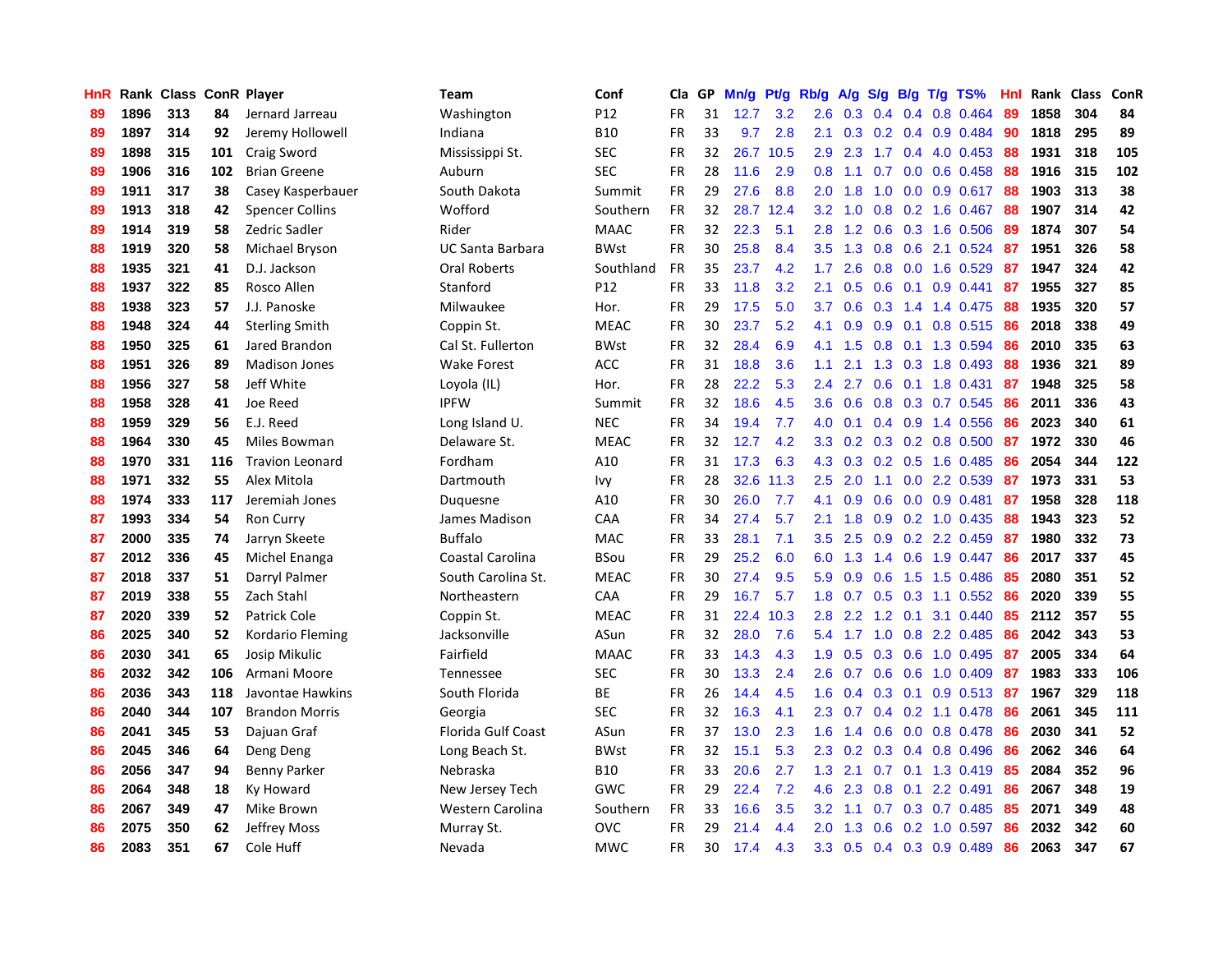| HnR |      | Rank Class ConR Player |     |                       | Team                       | Conf        | Cla       | <b>GP</b> | Mn/g | <b>Pt/g</b> | Rb/g             | A/g |     |     | S/g B/g T/g TS%           | Hnl | Rank | <b>Class</b> | <b>ConR</b> |
|-----|------|------------------------|-----|-----------------------|----------------------------|-------------|-----------|-----------|------|-------------|------------------|-----|-----|-----|---------------------------|-----|------|--------------|-------------|
| 86  | 2089 | 352                    | 57  | Jordan Allen          | Hofstra                    | CAA         | <b>FR</b> | 32        | 22.4 | 5.0         | 2.9              | 0.7 | 0.9 | 0.5 | $0.9$ $0.525$             | 82  | 2226 | 374          | 62          |
| 85  | 2091 | 353                    | 45  | <b>Austin Lewis</b>   | McNeese St.                | Southland   | <b>FR</b> | 27        | 13.3 | 2.8         | 3.0 <sub>1</sub> | 0.1 |     |     | $0.3$ 1.4 0.4 0.493       | -85 | 2103 | 355          | 45          |
| 85  | 2096 | 354                    | 66  | Tahjere McCall        | Niagara                    | <b>MAAC</b> | <b>FR</b> | 32        | 19.8 | 4.0         | 3.3 <sub>2</sub> | 2.4 |     |     | 1.2 0.0 2.1 0.380         | -85 | 2078 | 350          | 66          |
| 85  | 2112 | 355                    | 63  | <b>Bryce Pressley</b> | Portland                   | <b>WCC</b>  | <b>FR</b> | 29        | 18.5 | 3.8         | $2.4^{\circ}$    | 1.4 |     |     | $0.8$ 0.3 1.1 0.462       | -85 | 2120 | 358          | 65          |
| 85  | 2113 | 356                    | 51  | Theo Johnson          | Coll. of Charleston        | Southern    | <b>FR</b> | 33        | 10.5 | 2.8         | 1.5              | 0.2 |     |     | $0.1$ $0.8$ $0.6$ $0.487$ | 85  | 2111 | 356          | 51          |
| 85  | 2121 | 357                    | 52  | <b>Cleon Roberts</b>  | Georgia Southern           | Southern    | <b>FR</b> | 33        | 27.3 | 8.6         | 2.5              | 1.0 |     |     | $1.1$ 0.2 1.4 0.557       | 84  | 2137 | 359          | 52          |
| 84  | 2144 | 358                    | 58  | Dwight Meikle         | Hampton                    | <b>MEAC</b> | <b>FR</b> | 31        | 18.8 | 5.8         | 4.5              | 0.8 | 0.5 |     | 0.4 2.2 0.522             | 83  | 2170 | 361          | 60          |
| 84  | 2150 | 359                    | 73  | Kaza Keane            | Illinois St.               | <b>MVC</b>  | <b>FR</b> | 31        | 18.4 | 2.7         | 2.1              | 3.2 |     |     | $0.5$ 0.1 1.9 0.401       | 85  | 2090 | 354          | 71          |
| 84  | 2157 | 360                    | 61  | Ke'Ron Brown          | Hampton                    | <b>MEAC</b> | <b>FR</b> | 31        | 22.7 | 5.7         | 4.3              | 1.1 |     |     | 1.7 0.3 2.0 0.424         | -83 | 2186 | 364          | 62          |
| 84  | 2172 | 361                    | 78  | Akeem Springs         | Northern Illinois          | <b>MAC</b>  | <b>FR</b> | 18        | 19.8 | 7.7         | 2.9              | 0.8 |     |     | $0.7$ $0.1$ $1.4$ $0.424$ | -85 | 2089 | 353          | 76          |
| 84  | 2175 | 362                    | 9   | Kevin Hill            | New Orleans                | Ind.        | <b>FR</b> | 26        | 12.0 | 4.9         | 4.8              |     |     |     | $0.2$ 0.4 0.6 1.1 0.559   | -83 | 2198 | 366          | 9           |
| 84  | 2181 | 363                    | 39  | Jamel Waters          | Alabama St.                | <b>SWAC</b> | <b>FR</b> | 32        | 24.5 | 5.5         | $2.5^{\circ}$    |     |     |     | 3.1 1.7 0.1 2.1 0.493     | -82 | 2267 | 386          | 39          |
| 84  | 2182 | 364                    | 70  | De'Aires Tate         | Sacred Heart               | <b>NEC</b>  | <b>FR</b> | 27        | 12.0 | 3.7         | 2.9              | 0.2 |     |     | 0.4 0.6 1.0 0.537         | 83  | 2203 | 368          | 70          |
| 83  | 2191 | 365                    | 56  | Ya Ya Anderson        | Radford                    | <b>BSou</b> | <b>FR</b> | 30        | 23.1 | 8.8         | 2.4              | 1.3 | 0.7 |     | $0.1$ 1.1 0.489           | 83  | 2185 | 363          | 54          |
| 83  | 2194 | 366                    | 50  | Shaun Lawton          | Maine                      | <b>AEC</b>  | <b>FR</b> | 25        | 14.9 | 3.3         | 1.5              | 2.1 | 1.1 |     | $0.1$ 1.7 0.494           | 83  | 2202 | 367          | 51          |
| 83  | 2199 | 367                    | 79  | <b>Marcus Posley</b>  | Ball St.                   | <b>MAC</b>  | <b>FR</b> | 30        | 22.5 | 6.5         | 2.0              | 2.9 | 0.8 |     | $0.0$ 1.9 0.433           | 82  | 2218 | 372          | 79          |
| 83  | 2201 | 368                    | 120 | Tom Maayan            | Seton Hall                 | BE          | <b>FR</b> | 33        | 21.5 | 1.8         | 1.7              | 3.1 | 1.4 | 0.1 | 2.8 0.417                 | 82  | 2229 | 375          | 121         |
| 83  | 2203 | 369                    | 63  | <b>Terry Tarpey</b>   | William & Mary             | CAA         | <b>FR</b> | 30        | 14.8 | 2.7         | 3.7              | 1.2 | 0.5 |     | $0.5$ 1.0 0.415           | -83 | 2194 | 365          | 60          |
| 83  | 2207 | 370                    | 80  | Reggie Johnson        | Miami (OH)                 | <b>MAC</b>  | <b>FR</b> | 31        | 25.4 | 8.4         | 2.3              | 1.1 |     |     | 1.3 0.1 2.1 0.467         | 82  | 2220 | 373          | 80          |
| 83  | 2208 | 371                    | 72  | <b>Brandon Peel</b>   | C. Connecticut St.         | <b>NEC</b>  | <b>FR</b> | 28        | 19.5 | 4.4         | 5.5              | 0.5 |     |     | 0.5 0.6 1.1 0.532 83      |     | 2208 | 370          | 72          |
| 83  | 2212 | 372                    | 50  | Daouda Berete         | <b>Central Arkansas</b>    | Southland   | FR        | 28        | 16.8 | 4.4         | 2.6              | 2.0 |     |     | $0.8$ 0.1 1.0 0.479       | 82  | 2240 | 379          | 50          |
| 83  | 2218 | 373                    | 51  | T.J. Carpenter        | Nicholls St.               | Southland   | <b>FR</b> | 26        | 30.3 | 10.0        | 4.4              | 1.7 | 1.0 |     | $0.1$ 1.6 0.519           | 79  | 2360 | 410          | 57          |
| 83  | 2220 | 374                    | 70  | Corey Arentsen        | <b>Austin Peay</b>         | <b>OVC</b>  | <b>FR</b> | 31        | 12.7 | 3.9         | 1.7              | 0.8 |     |     | $0.5$ 0.0 0.6 0.632       | -82 | 2246 | 381          | 70          |
| 83  | 2221 | 375                    | 59  | Jack Flournoy         | Northern Kentucky          | ASun        | <b>FR</b> | 27        | 11.1 | 3.9         | 1.0              | 0.4 |     |     | $0.3$ 0.2 0.6 0.502       | 82  | 2251 | 383          | 59          |
| 83  | 2224 | 376                    | 59  | Malcolm Bernard       | <b>Charleston Southern</b> | BSou        | FR        | 30        | 10.1 | 2.2         | 2.0              | 0.6 | 0.6 |     | 0.3 0.6 0.475             | 82  | 2237 | 377          | 59          |
| 83  | 2226 | 377                    | 124 | Khari Price           | Dayton                     | A10         | <b>FR</b> | 24        | 18.3 | 2.8         | 1.5              | 1.4 | 0.5 | 0.1 | $0.8$ 0.553               | 88  | 1942 | 322          | 116         |
| 83  | 2228 | 378                    | 56  | Kayel Locke           | NC-Greensboro              | Southern    | FR        | 31        | 22.0 | 9.9         | 4.4              | 0.7 |     |     | $0.5$ 0.2 1.2 0.472 82    |     | 2250 | 382          | 57          |
| 83  | 2229 | 379                    | 52  | <b>Amin Torres</b>    | Nicholls St.               | Southland   | <b>FR</b> | 26        | 17.7 | 7.7         | $1.4^{\circ}$    |     |     |     | 1.2 0.7 0.0 1.7 0.530 79  |     | 2370 | 413          | 59          |
| 83  | 2235 | 380                    | 67  | Jito Kok              | San Diego                  | <b>WCC</b>  | <b>FR</b> | 34        | 18.3 | 3.2         | 3.2              | 0.0 |     |     | 0.2 1.6 1.1 0.512 82      |     | 2244 | 380          | 68          |
| 82  | 2245 | 381                    | 77  | Matt Williams         | Central Florida            | <b>CUSA</b> | <b>FR</b> | 26        | 15.6 | 5.0         | 1.2              | 0.5 |     |     | $0.4$ 0.0 0.4 0.553       | -83 | 2168 | 360          | 76          |
| 82  | 2247 | 382                    | 21  | Dauson Womack         | <b>Houston Baptist</b>     | GWC         | <b>FR</b> | 31        | 20.7 | 5.2         | 5.2              | 0.7 | 0.8 |     | $0.5$ 1.4 0.467           | -81 | 2279 | 388          | 22          |
| 82  | 2248 | 383                    | 57  | Stephen Croone        | Furman                     | Southern    | <b>FR</b> | 27        | 28.0 | 9.9         | 2.9              | 4.0 |     |     | 1.4 0.3 3.6 0.499         | 83  | 2210 | 371          | 54          |
| 82  | 2251 | 384                    | 87  | Justin Seymour        | Utah                       | P12         | <b>FR</b> | 25        | 11.6 | 3.3         | 2.0              | 0.8 | 0.3 |     | $0.0$ 1.0 $0.464$         | -83 | 2178 | 362          | 87          |
| 82  | 2255 | 385                    | 41  | Devonte Hampton       | Alcorn St.                 | <b>SWAC</b> | <b>FR</b> | 25        | 20.6 | 5.4         | 2.8              | 0.8 | 0.9 |     | 0.2 1.0 0.484             | 81  | 2283 | 389          | 41          |
| 82  | 2256 | 386                    | 70  | Jackson Trapp         | Florida Atlantic           | Sun Belt    | <b>FR</b> | 29        | 21.9 | 5.0         | $2.2^{\circ}$    | 2.1 | 0.7 |     | $0.7$ 2.0 0.466           | -82 | 2239 | 378          | 68          |
| 82  | 2260 | 387                    | 53  | Nathan Dieudonne      | Boston U.                  | <b>AEC</b>  | <b>FR</b> | 28        | 17.1 | 4.5         | $3.4^{\circ}$    | 0.5 |     |     | $0.3$ 0.2 1.0 0.510       | -83 | 2206 | 369          | 52          |
| 82  | 2261 | 388                    | 62  | Lorenzo Cugini        | <b>High Point</b>          | BSou        | <b>FR</b> | 31        | 14.0 | 4.1         | $2.6^{\circ}$    | 0.8 |     |     | $0.3$ 0.2 0.7 0.490       | -81 | 2292 | 391          | 64          |
| 82  | 2262 | 389                    | 71  | <b>Anthony Morse</b>  | Tennessee Tech             | OVC         | FR        | 29        | 11.9 | 2.6         | $2.6\,$          | 0.1 | 0.3 | 1.1 | $0.9$ 0.514               | -82 | 2260 | 384          | 71          |
| 82  | 2264 | 390                    | 53  | <b>Marcus Colbert</b> | Montana St.                | <b>BSkv</b> | <b>FR</b> | 30        | 20.5 | 5.5         | 2.1              | 2.0 |     |     | 0.9 0.0 1.2 0.532         | 80  | 2317 | 398          | 56          |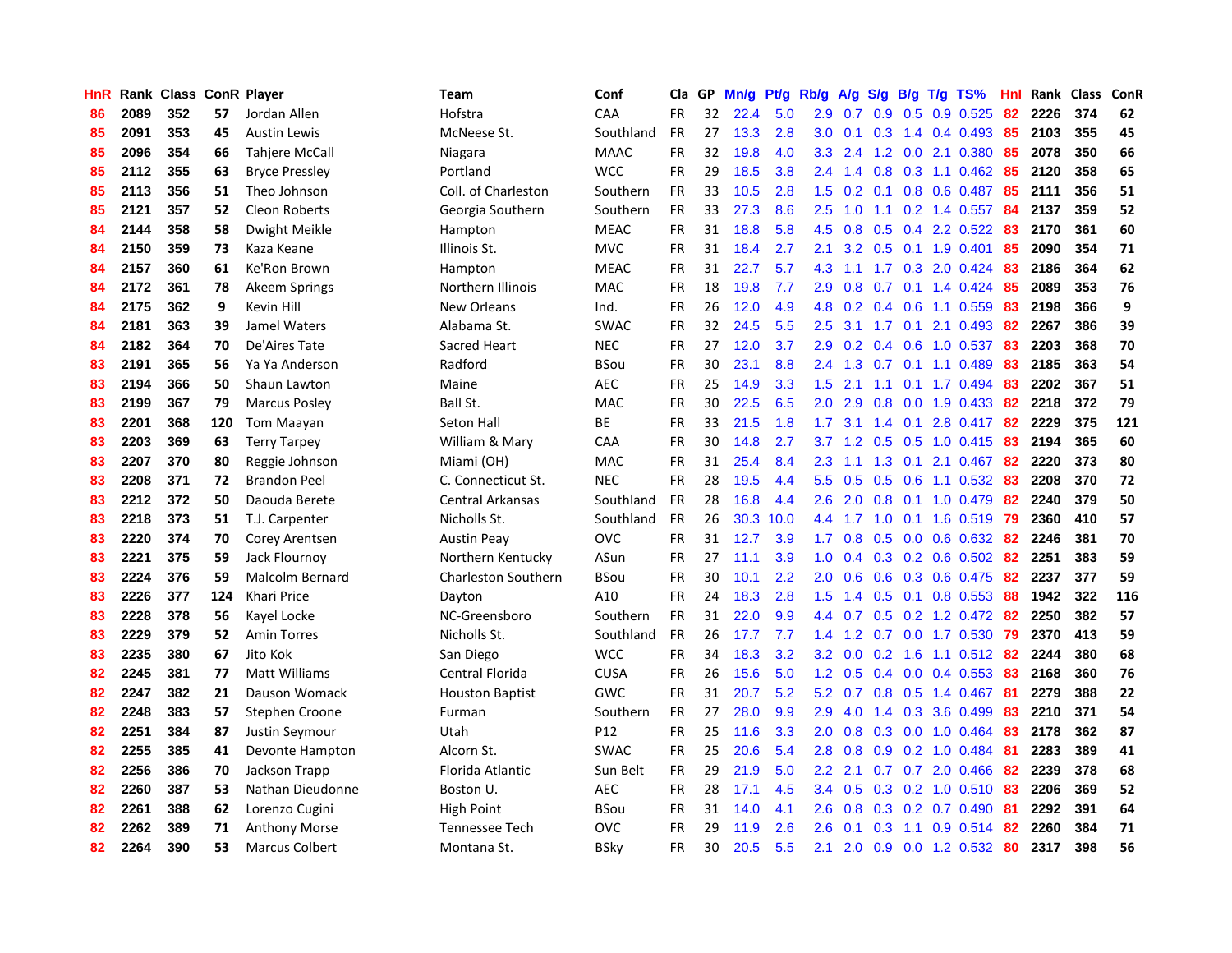| HnR |      | Rank Class ConR Player |     |                           | Team                   | Conf        | Cla       | GP | Mn/g | <b>Pt/g</b> | Rb/g             | A/g             | S/g |     | B/g T/g TS%               | Hnl | Rank | <b>Class</b> | ConR |
|-----|------|------------------------|-----|---------------------------|------------------------|-------------|-----------|----|------|-------------|------------------|-----------------|-----|-----|---------------------------|-----|------|--------------|------|
| 82  | 2272 | 391                    | 76  | Dusty Hannahs             | <b>Texas Tech</b>      | <b>B12</b>  | <b>FR</b> | 31 | 22.4 | 6.9         | 1.1              | $0.4 \quad 0.5$ |     |     | $0.0$ 0.9 0.542           | -81 | 2290 | 390          | 76   |
| 82  | 2273 | 392                    | 63  | Rashun Davis              | Radford                | <b>BSou</b> | FR        | 32 | 21.1 | 8.1         | 2.5              | 2.3             |     |     | 1.2 0.0 2.5 0.467 81      |     | 2272 | 387          | 62   |
| 82  | 2274 | 393                    | 79  | <b>Marshall Guilmette</b> | East Carolina          | <b>CUSA</b> | FR        | 31 | 13.3 | 4.0         | 2.3              | 0.7             |     |     | $0.2$ 0.3 0.9 0.532       | -82 | 2234 | 376          | 80   |
| 82  | 2283 | 394                    | 23  | Rob Lewis                 | <b>Houston Baptist</b> | GWC         | <b>FR</b> | 29 | 21.0 | 8.2         | 2.3              | 1.8             | 0.8 |     | 0.1 2.8 0.519             | 81  | 2303 | 395          | 24   |
| 81  | 2292 | 395                    | 73  | Luiz Bidart               | Seattle                | <b>WAC</b>  | <b>FR</b> | 25 | 13.2 | 2.8         | 2.0              | 1.0             |     |     | $0.2$ 0.0 1.0 0.664       | 82  | 2262 | 385          | 72   |
| 81  | 2301 | 396                    | 73  | <b>Brett Bisping</b>      | Siena                  | <b>MAAC</b> | <b>FR</b> | 25 | 14.0 | 3.2         | 2.6              | 0.4             |     |     | 0.5 0.1 0.8 0.506         | -80 | 2335 | 403          | 74   |
| 81  | 2305 | 397                    | 83  | Geovonie McKnight         | Miami (OH)             | MAC         | FR.       | 31 | 18.9 | 5.4         | 2.5              | 1.6             |     |     | 1.2 0.2 2.0 0.423         | 80  | 2318 | 399          | 83   |
| 81  | 2309 | 398                    | 66  | Chris Dixon               | NC-Wilmington          | CAA         | <b>FR</b> | 29 | 27.8 | 9.8         | 3.3              | 3.3             | 0.5 | 0.1 | 2.8 0.479                 | 81  | 2310 | 396          | 64   |
| 81  | 2312 | 399                    | 97  | <b>Brandon Taylor</b>     | Penn St.               | <b>B10</b>  | <b>FR</b> | 31 | 20.2 | 5.3         | 3.3 <sub>2</sub> | 0.3             |     |     | 0.3 0.4 1.0 0.451         | 80  | 2359 | 409          | 97   |
| 81  | 2314 | 400                    | 70  | <b>Trey Kellum</b>        | Florida A&M            | <b>MEAC</b> | FR        | 31 | 21.7 | 6.3         | 4.4              | 0.6             |     |     | $0.6$ $0.5$ 1.4 $0.494$   | -80 | 2332 | 401          | 72   |
| 81  | 2319 | 401                    | 84  | Darrell Bowie             | Northern Illinois      | MAC         | <b>FR</b> | 30 | 20.6 | 5.9         | 3.8 <sub>2</sub> | 0.3             |     |     | 0.9 0.2 1.9 0.455 80      |     | 2352 | 408          | 84   |
| 80  | 2330 | 402                    | 78  | Demarcus Holland          | Texas                  | <b>B12</b>  | FR        | 34 | 16.5 | 3.6         | $1.4^{\circ}$    | 1.0             |     |     | 0.7 0.2 1.3 0.412 79      |     | 2390 | 417          | 80   |
| 80  | 2335 | 403                    | 25  | Cody Joyce                | <b>Houston Baptist</b> | GWC         | <b>FR</b> | 29 | 15.0 | 3.9         | 2.6              | 0.2             |     |     | 0.3 0.4 0.6 0.577 79      |     | 2368 | 412          | 26   |
| 80  | 2337 | 404                    | 52  | <b>Tyler Flack</b>        | South Dakota           | Summit      | FR        | 29 | 19.6 | 5.1         | 3.9              | 0.7             |     |     | $0.4$ 1.4 1.3 0.474       | -80 | 2321 | 400          | 50   |
| 80  | 2340 | 405                    | 65  | Junior Lomomba            | Cleveland St.          | Hor.        | <b>FR</b> | 25 | 18.5 | 5.8         | 2.3              | 1.2             | 0.8 |     | $0.0$ 1.6 $0.450$         | -81 | 2294 | 392          | 65   |
| 80  | 2344 | 406                    | 79  | <b>Isaiah Cousins</b>     | Oklahoma               | <b>B12</b>  | <b>FR</b> | 32 | 15.9 | 2.7         | 2.0 <sub>1</sub> | 1.6             |     |     | $0.7$ 0.1 1.3 0.353       | 80  | 2338 | 404          | 78   |
| 80  | 2346 | 407                    | 67  | Aaron Bacote              | Old Dominion           | CAA         | <b>FR</b> | 29 | 27.3 | 7.8         | 2.5              | 2.6             | 1.0 |     | $0.2$ 2.7 $0.500$         | 80  | 2344 | 406          | 67   |
| 80  | 2348 | 408                    | 10  | <b>Britton Williams</b>   | Cal St. Bakersfield    | Ind.        | <b>FR</b> | 29 | 21.5 | 3.7         | 1.1              | 3.2             | 0.7 |     | $0.0$ 1.5 $0.469$         | -80 | 2339 | 405          | 10   |
| 79  | 2373 | 409                    | 63  | <b>Isaac Cohen</b>        | Columbia               | Ivy         | <b>FR</b> | 24 | 13.7 | 2.0         | $2.3^{\circ}$    | 1.0             |     |     | 0.3 0.1 0.6 0.522 80      |     | 2334 | 402          | 64   |
| 79  | 2379 | 410                    | 77  | Devonte Brown             | Indiana St.            | <b>MVC</b>  | <b>FR</b> | 33 | 17.6 | 3.8         | 1.9              | 1.1             |     |     | 0.5 0.1 1.7 0.518 79      |     | 2372 | 414          | 78   |
| 79  | 2384 | 411                    | 64  | Jamal Lewis               | Pennsylvania           | Ivy         | <b>FR</b> | 28 | 21.9 | 3.5         | 2.0 <sub>1</sub> | 2.4             |     |     | 1.4 0.1 1.9 0.402         | -79 | 2399 | 421          | 65   |
| 79  | 2390 | 412                    | 70  | <b>Tristian Curtis</b>    | Coastal Carolina       | BSou        | <b>FR</b> | 22 | 13.7 | 2.9         | 3.0 <sub>1</sub> | 0.5             | 0.1 |     | $0.1$ 0.5 0.573           | -80 | 2345 | 407          | 67   |
| 79  | 2395 | 413                    | 127 | Kethan Savage             | George Washington      | A10         | <b>FR</b> | 29 | 11.5 | 3.1         | 1.7 <sub>2</sub> | 0.6             |     |     | 0.3 0.2 0.9 0.464         | 79  | 2377 | 416          | 127  |
| 79  | 2397 | 414                    | 61  | Roger Woods               | SE Louisiana           | Southland   | <b>FR</b> | 30 | 19.4 | 4.1         | 3.9              | 1.0             | 0.4 |     | $0.2$ 1.4 0.517           | 79  | 2409 | 422          | 62   |
| 79  | 2399 | 415                    | 73  | Elridge Moore             | Louisiana-Lafayette    | Sun Belt    | <b>FR</b> | 33 | 25.6 | 4.8         | 3.7              | 1.5             | 1.0 |     | $0.5$ 1.7 0.446           | 78  | 2420 | 425          | 74   |
| 79  | 2400 | 416                    | 71  | Markus Crider             | Georgia St.            | CAA         | <b>FR</b> | 31 | 17.1 | 3.7         | 3.2              | 0.8             | 0.6 |     | $0.2$ 1.2 $0.537$         | 78  | 2412 | 423          | 71   |
| 79  | 2403 | 417                    | 27  | <b>Shaquille Hines</b>    | Texas-Pan American     | GWC         | <b>FR</b> | 31 | 14.9 | 4.0         |                  |                 |     |     | 2.8 0.4 0.6 0.7 0.9 0.519 | -79 | 2397 | 420          | 27   |
| 79  | 2407 | 418                    | 59  | Brendan Kilpatrick        | Vermont                | <b>AEC</b>  | <b>FR</b> | 31 | 11.1 | 2.9         |                  | $1.5 \quad 0.5$ |     |     | 0.3 0.2 0.7 0.500 79      |     | 2392 | 418          | 62   |
| 79  | 2409 | 419                    | 93  | <b>Teven Jones</b>        | Virginia               | <b>ACC</b>  | FR        | 30 | 13.5 | 2.9         | 0.7              | 1.1             |     |     | $0.5$ 0.1 0.9 0.509       | 80  | 2315 | 397          | 93   |
| 79  | 2414 | 420                    | 82  | Ronnie Drinnon            | Saint Francis (PA)     | <b>NEC</b>  | <b>FR</b> | 29 | 18.4 | 4.8         | 3.3              | 0.4             |     |     | $0.3$ 0.1 1.0 0.585       | -77 | 2475 | 437          | 85   |
| 79  | 2417 | 421                    | 79  | Adam Wing                 | Evansville             | <b>MVC</b>  | <b>FR</b> | 30 | 15.6 | 2.7         | $2.7^{\circ}$    | 1.0             | 0.5 |     | $0.1$ 0.9 0.438           | -81 | 2298 | 394          | 77   |
| 79  | 2418 | 422                    | 89  | Chass Bryan               | <b>USC</b>             | P12         | FR        | 31 | 10.7 | 1.8         | 0.8              | 1.3             | 0.3 |     | $0.0$ 0.8 0.483           | 78  | 2416 | 424          | 89   |
| 78  | 2429 | 423                    | 57  | <b>Cullen Hamilton</b>    | <b>Holy Cross</b>      | Pat.        | <b>FR</b> | 30 | 24.6 | 6.3         | 2.9 <sup>°</sup> | 0.8             | 0.3 |     | $0.0$ 1.0 $0.440$         | 78  | 2450 | 431          | 57   |
| 78  | 2433 | 424                    | 80  | Gavin Thurman             | Missouri St.           | <b>MVC</b>  | <b>FR</b> | 31 | 21.2 | 6.9         | 2.8 <sub>1</sub> | 0.7             | 0.2 |     | $0.1$ 1.4 0.419           | 79  | 2396 | 419          | 81   |
| 78  | 2436 | 425                    | 58  | Justin Goldsborough       | Lehigh                 | Pat.        | <b>FR</b> | 31 | 11.7 | 2.4         | 2.1              | 0.2             |     |     | $0.2$ 0.6 0.5 0.521       | 76  | 2530 | 452          | 60   |
| 78  | 2437 | 426                    | 71  | Brandon Jawato            | Hawaii                 | <b>BWst</b> | <b>FR</b> | 27 | 17.1 | 6.1         | 1.0 <sub>1</sub> | 0.4             | 0.6 |     | $0.0$ 0.7 0.560           | -79 | 2365 | 411          | 69   |
| 78  | 2440 | 427                    | 64  | Trey Pinkney              | Stephen F. Austin      | Southland   | <b>FR</b> | 32 | 9.1  | 1.3         | 0.6              | 1.4             | 0.6 |     | $0.0$ 0.8 0.396           | 78  | 2445 | 430          | 64   |
| 78  | 2442 | 428                    | 77  | <b>Drew Charles</b>       | Texas-Arlington        | <b>WAC</b>  | FR        | 32 | 16.0 | 4.3         | 1.8              | 1.2             | 0.9 |     | $0.0$ 1.6 $0.449$         | 78  | 2431 | 427          | 78   |
| 78  | 2444 | 429                    | 81  | Dorrian Williams          | Missouri St.           | <b>MVC</b>  | <b>FR</b> | 30 | 22.9 | 4.3         |                  | $2.2 \quad 1.9$ |     |     | 0.6 0.1 1.6 0.411         | 79  | 2374 | 415          | 79   |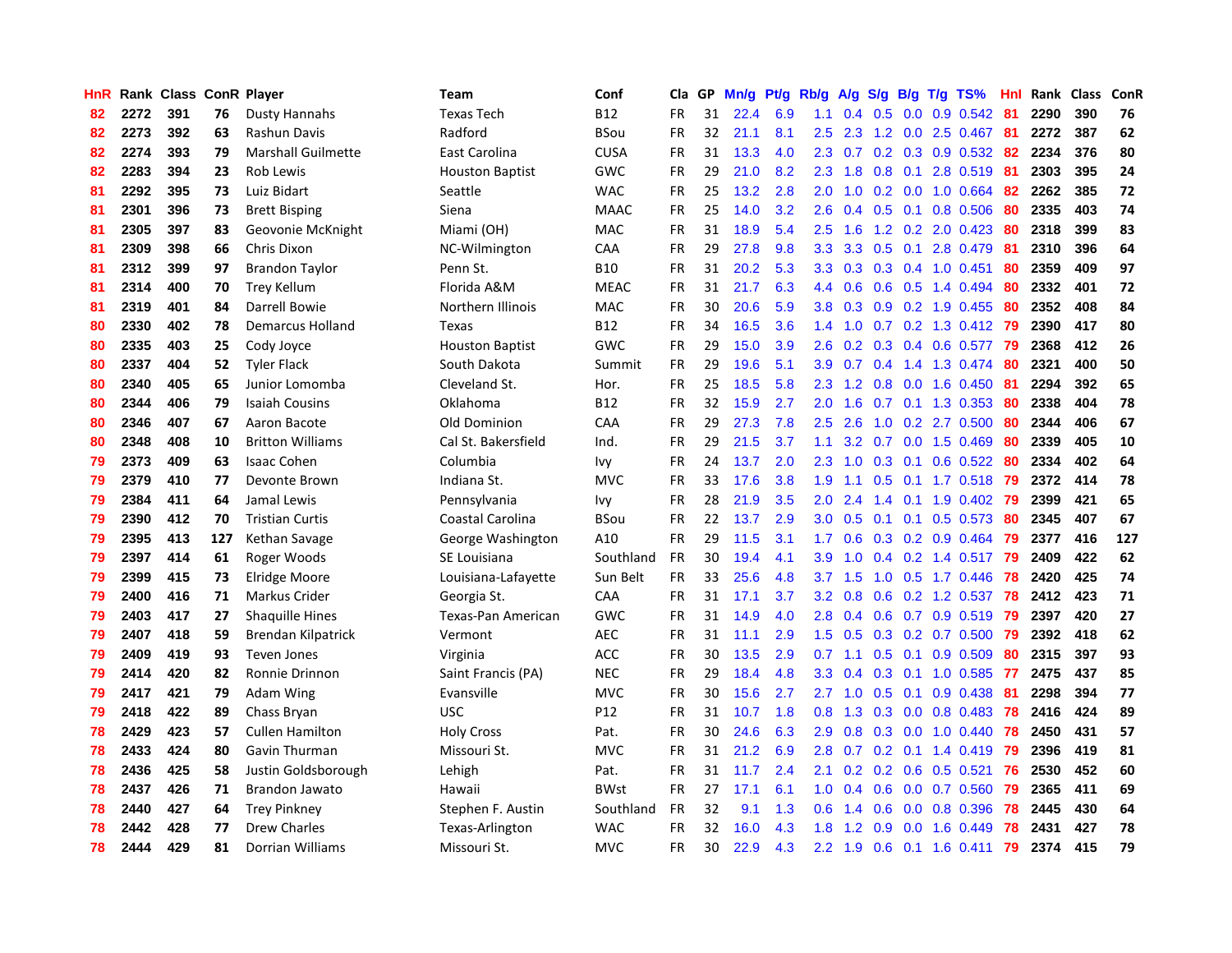| HnR |      | Rank Class ConR Player |     |                          | Team                    | Conf        | Cla       | GP | Mn/g | Pt/g | Rb/g             | A/g             |     |     | $S/g$ B/g T/g TS%         | Hnl | Rank | Class | <b>ConR</b> |
|-----|------|------------------------|-----|--------------------------|-------------------------|-------------|-----------|----|------|------|------------------|-----------------|-----|-----|---------------------------|-----|------|-------|-------------|
| 78  | 2447 | 430                    | 71  | Marqueze Coleman         | Nevada                  | <b>MWC</b>  | FR        | 31 | 14.0 | 4.5  |                  | $1.2 \quad 0.9$ | 0.5 | 0.1 | 1.4 0.513                 | 78  | 2456 | 433   | 71          |
| 78  | 2448 | 431                    | 83  | <b>Stephon Mosley</b>    | Saint Francis (PA)      | <b>NEC</b>  | FR        | 18 | 24.2 | 8.3  |                  |                 |     |     | 4.6 0.4 0.2 0.3 2.0 0.538 | 78  | 2457 | 434   | 82          |
| 78  | 2453 | 432                    | 59  | Damon Sherman-Newsome    | Colgate                 | Pat.        | FR        | 32 | 21.3 | 6.1  | 2.6              | 1.2             |     |     | $0.5$ 0.2 1.5 0.489       | 78  | 2455 | 432   | 58          |
| 78  | 2456 | 433                    | 68  | <b>Farad Cobb</b>        | Chattanooga             | Southern    | FR        | 26 | 18.2 | 5.7  | $2.3^{\circ}$    | 1.7             | 0.9 |     | $0.0$ 1.1 $0.409$         | -77 | 2463 | 435   | 69          |
| 78  | 2457 | 434                    | 94  | Montay Brandon           | Florida St.             | ACC         | <b>FR</b> | 33 | 19.8 | 3.9  | 1.8              | 1.4             |     |     | 0.3 0.2 1.9 0.466         | 78  | 2436 | 428   | 94          |
| 78  | 2460 | 435                    | 85  | <b>Stephan Hawkins</b>   | <b>Robert Morris</b>    | <b>NEC</b>  | <b>FR</b> | 35 | 11.9 | 2.5  | $2.2^{\circ}$    | 0.2             |     |     | $0.2$ 0.7 0.7 0.512       | -76 | 2509 | 446   | 86          |
| 77  | 2462 | 436                    | 65  | A.J. Hess                | Southern Utah           | <b>BSky</b> | <b>FR</b> | 31 | 20.7 | 5.8  | 2.6              | 1.0             | 0.5 |     | 0.2 0.9 0.525             | 77  | 2486 | 441   | 65          |
| 77  | 2463 | 437                    | 87  | Sam Mader                | Northern Illinois       | <b>MAC</b>  | <b>FR</b> | 25 | 15.4 | 3.6  | 1.8              | 0.4             |     |     | $0.4$ 0.5 0.8 0.459       | 77  | 2485 | 440   | 90          |
| 77  | 2464 | 438                    | 76  | <b>Badou Diagne</b>      | Coastal Carolina        | <b>BSou</b> | <b>FR</b> | 29 | 21.4 | 5.4  | 4.3              | 0.7             | 0.6 |     | 0.6 1.2 0.411             | 77  | 2480 | 439   | 75          |
| 77  | 2466 | 439                    | 117 | Negus Webster-Chan       | Missouri                | <b>SEC</b>  | <b>FR</b> | 32 | 15.5 | 2.5  | 2.0 <sub>1</sub> | 0.8             |     |     | $0.4$ 0.0 0.7 0.419       | -78 | 2430 | 426   | 117         |
| 77  | 2469 | 440                    | 88  | Jalen Ross               | Eastern Michigan        | <b>MAC</b>  | <b>FR</b> | 34 | 21.8 | 4.6  |                  | $1.6$ 2.3       |     |     | 0.8 0.0 2.3 0.440 77      |     | 2478 | 438   | 89          |
| 77  | 2470 | 441                    | 86  | Daiguan Walker           | Central Florida         | <b>CUSA</b> | FR        | 31 | 20.9 | 4.0  | 1.9              | 1.6             |     |     | $0.4$ 0.0 1.5 0.490       | -77 | 2492 | 442   | 87          |
| 77  | 2471 | 442                    | 78  | P.J. Hardwick            | North Texas             | Sun Belt    | <b>FR</b> | 32 | 23.7 | 3.7  | 2.9              | 2.5             | 0.9 |     | $0.0$ 2.1 $0.465$         | -76 | 2506 | 445   | 79          |
| 77  | 2478 | 443                    | 90  | Jared Klein              | Western Michigan        | <b>MAC</b>  | <b>FR</b> | 32 | 12.8 | 3.2  | 1.6              | 1.0             | 0.5 |     | $0.0$ 1.2 0.479           | 78  | 2443 | 429   | 88          |
| 77  | 2482 | 444                    | 79  | Kyle Koszuta             | Louisiana-Monroe        | Sun Belt    | <b>FR</b> | 27 | 15.3 | 3.7  | 0.9              | 1.8             | 0.9 |     | 0.0 1.6 0.549             | 76  | 2510 | 447   | 80          |
| 77  | 2484 | 445                    | 31  | <b>Terrence Smith</b>    | New Jersey Tech         | GWC         | <b>FR</b> | 12 | 21.3 | 4.9  | 5.8              | 0.4             | 0.6 |     | 0.8 0.8 0.454             | 81  | 2296 | 393   | 23          |
| 77  | 2494 | 446                    | 91  | <b>Travon Baker</b>      | Northern Illinois       | <b>MAC</b>  | FR        | 30 | 22.3 | 3.8  | 2.0 <sub>1</sub> | 1.9             | 1.4 |     | $0.0$ 2.0 $0.422$         | 76  | 2519 | 449   | 92          |
| 77  | 2500 | 447                    | 65  | <b>Tyler White</b>       | Northern Kentucky       | ASun        | <b>FR</b> | 24 | 19.6 | 6.0  | 1.7              | 0.9             | 0.5 |     | $0.1$ 1.1 0.479           | 77  | 2469 | 436   | 65          |
| 77  | 2504 | 448                    | 74  | Craig Ponder             | NC-Wilmington           | CAA         | FR        | 30 | 25.8 | 8.5  | 2.1              | 1.9             |     |     | $0.7$ $0.2$ $2.3$ $0.492$ | 76  | 2504 | 444   | 74          |
| 76  | 2510 | 449                    | 51  | <b>Bobby Brown</b>       | Alabama St.             | SWAC        | <b>FR</b> | 30 | 17.2 | 5.0  | 3.8 <sub>2</sub> | 0.5             |     |     | 0.4 0.4 1.1 0.433 74      |     | 2573 | 465   | 53          |
| 76  | 2517 | 450                    | 75  | Timajh Parker-Rivera     | Towson                  | CAA         | FR        | 31 | 15.3 | 2.8  | 3.1              | 0.2             |     |     | 0.2 0.5 0.8 0.506         | -76 | 2513 | 448   | 75          |
| 76  | 2522 | 451                    | 130 | Jermaine Myers           | Fordham                 | A10         | <b>FR</b> | 31 | 21.5 | 3.6  | 1.7              | 2.2             |     |     | 0.7 0.1 1.8 0.448         | 74  | 2575 | 466   | 133         |
| 76  | 2523 | 452                    | 70  | <b>Terrell Brown</b>     | <b>Central Arkansas</b> | Southland   | FR        | 26 | 9.7  | 2.7  | 2.8              | 0.3             |     |     | $0.3$ 0.2 0.9 0.561       | 76  | 2536 | 454   | 69          |
| 76  | 2524 | 453                    | 96  | Joey van Zegeren         | Virginia Tech           | ACC         | FR        | 32 | 14.6 | 3.3  | 3.1              | 0.1             | 0.3 |     | $0.7$ 1.1 0.507           | 75  | 2541 | 457   | 96          |
| 76  | 2525 | 454                    | 70  | <b>Nick Stover</b>       | Loyola Marymount        | <b>WCC</b>  | FR        | 30 | 13.4 | 3.7  | 1.3              | 0.5             | 0.4 |     | $0.1$ 0.4 0.433           | 75  | 2547 | 461   | 71          |
| 76  | 2526 | 455                    | 66  | Jordan Montgomery        | Kennesaw St.            | ASun        | <b>FR</b> | 26 | 10.8 | 3.6  | 1.3              | 0.6             | 0.5 |     | $0.1$ 0.7 0.511           | 76  | 2522 | 450   | 66          |
| 76  | 2529 | 456                    | 93  | <b>Kellon Thomas</b>     | Kent St.                | MAC         | FR        | 35 | 12.5 | 2.7  | 1.0              | 1.0             |     |     | $0.5$ 0.1 0.8 0.480       | -76 | 2526 | 451   | 93          |
| 76  | 2531 | 457                    | 59  | <b>Marcus Tyus</b>       | Neb.-Omaha              | Summit      | <b>FR</b> | 31 | 17.1 | 6.0  | $2.5^{\circ}$    | 1.0             |     |     | 0.6 0.1 1.2 0.500 75      |     | 2539 | 456   | 60          |
| 76  | 2534 | 458                    | 132 | Ivan Benkovic            | Charlotte               | A10         | <b>FR</b> | 30 | 9.7  | 2.6  | 0.8              | 0.2             |     |     | $0.2$ 0.1 0.2 0.545       | -76 | 2532 | 453   | 131         |
| 76  | 2538 | 459                    | 92  | Junior Longrus           | Washington St.          | P12         | FR        | 32 | 10.2 | 1.0  | 2.0 <sub>1</sub> | 0.5             |     |     | $0.0$ $0.6$ $0.6$ $0.378$ | 75  | 2552 | 462   | 92          |
| 76  | 2540 | 460                    | 73  | Michael Obacha           | Appalachian St.         | Southern    | <b>FR</b> | 30 | 21.3 | 5.3  | 4.6              | 0.4             | 0.7 |     | $0.1$ 1.1 0.546           | -75 | 2544 | 460   | 73          |
| 75  | 2552 | 461                    | 61  | <b>Brett VandenBergh</b> | North Dakota St.        | Summit      | <b>FR</b> | 32 | 15.8 | 1.8  | 1.5              | 0.8             | 0.3 |     | $0.2$ 0.5 0.546           | 76  | 2537 | 455   | 58          |
| 75  | 2559 | 462                    | 78  | Shawn Valentine          | Rider                   | <b>MAAC</b> | FR        | 34 | 16.0 | 2.8  | 2.7              | 0.5             | 0.6 |     | $0.3$ 1.1 0.434           | 75  | 2569 | 464   | 78          |
| 75  | 2561 | 463                    | 83  | Sam Hughes               | NC-Asheville            | <b>BSou</b> | FR        | 32 | 9.6  | 2.9  | 1.7 <sup>2</sup> | 0.5             | 0.5 |     | $0.3$ 0.7 0.442           | 74  | 2576 | 467   | 85          |
| 75  | 2562 | 464                    | 71  | <b>Oscars Reinfelds</b>  | Portland                | <b>WCC</b>  | FR        | 27 | 15.9 | 4.1  | 1.8              | 1.4             | 0.5 |     | $0.0$ 1.4 $0.455$         | -75 | 2543 | 459   | 70          |
| 75  | 2563 | 465                    | 72  | <b>Tanner Giddings</b>   | Fresno St.              | <b>MWC</b>  | <b>FR</b> | 29 | 14.2 | 2.1  |                  |                 |     |     | 1.9 0.2 0.2 0.4 0.4 0.432 | -75 | 2568 | 463   | 72          |
| 75  | 2564 | 466                    | 34  | James Harper             | <b>Houston Baptist</b>  | <b>GWC</b>  | FR        | 30 | 13.6 | 4.4  | 1.9 <sup>°</sup> | 0.6             |     |     | $0.5$ 0.2 1.2 0.470       | -74 | 2587 | 470   | 35          |
| 74  | 2571 | 467                    | 67  | <b>Myles Hamilton</b>    | Kennesaw St.            | ASun        | FR        | 30 | 23.1 | 5.8  | 2.0 <sub>1</sub> | 2.5             | 1.3 |     | 0.2 1.8 0.434             | -74 | 2588 | 471   | 67          |
| 74  | 2575 | 468                    | 35  | Nigel Sydnor             | New Jersey Tech         | GWC         | FR        | 29 | 14.4 | 4.6  | 1.6              | 0.9             |     |     | $0.4$ 0.0 0.9 0.520       | 74  | 2586 | 469   | 34          |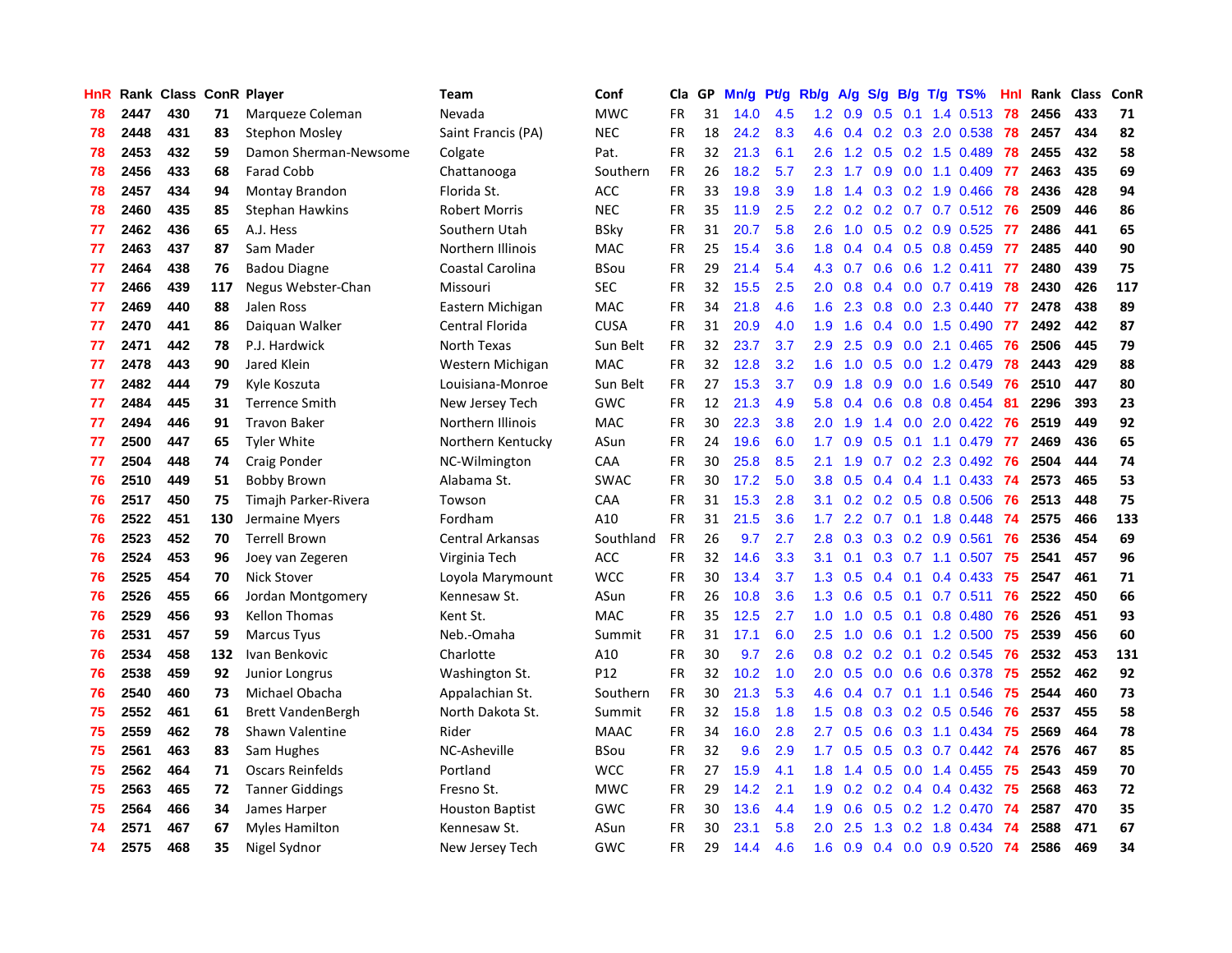| HnR |      | Rank Class ConR Player |     |                        | Team                    | Conf        | Cla       | GP | Mn/g | <b>Pt/g</b> | Rb/g             | A/g |               |     | S/g B/g T/g TS%           | Hnl | Rank | <b>Class</b> | ConR |
|-----|------|------------------------|-----|------------------------|-------------------------|-------------|-----------|----|------|-------------|------------------|-----|---------------|-----|---------------------------|-----|------|--------------|------|
| 74  | 2577 | 469                    | 87  | Brian Bernardi         | SMU                     | <b>CUSA</b> | FR.       | 31 | 11.2 | 3.5         | 1.0              | 0.3 | 0.2           |     | $0.0$ 0.7 0.591           | 74  | 2580 | 468          | 89   |
| 74  | 2578 | 470                    | 68  | Carrington Love        | Green Bay               | Hor.        | <b>FR</b> | 34 | 15.8 | 2.6         | $1.4^{\circ}$    | 1.4 |               |     | 0.6 0.1 1.1 0.425 73      |     | 2600 | 474          | 70   |
| 74  | 2580 | 471                    | 61  | Jesse Reed             | American                | Pat.        | <b>FR</b> | 28 | 13.9 | 3.7         | 1.8              | 0.4 |               |     | $0.4$ 0.1 0.5 0.466       | -73 | 2601 | 475          | 62   |
| 74  | 2585 | 472                    | 98  | Caris LeVert           | Michigan                | <b>B10</b>  | <b>FR</b> | 33 | 10.7 | 2.3         | 1.1              | 0.8 |               |     | $0.2$ 0.1 0.3 0.396       | -77 | 2493 | 443          | 98   |
| 74  | 2588 | 473                    | 95  | <b>Mike Davis</b>      | Northern Illinois       | <b>MAC</b>  | <b>FR</b> | 29 | 13.8 | 3.8         | 2.1              | 0.2 | 0.5           |     | $0.1$ 0.7 0.399           | 73  | 2615 | 478          | 96   |
| 74  | 2589 | 474                    | 90  | <b>Taylor Danaher</b>  | Mount St. Mary's        | <b>NEC</b>  | <b>FR</b> | 32 | 12.4 | 2.8         | 2.1              | 0.2 |               |     | $0.3$ $0.3$ $0.6$ $0.511$ | 73  | 2612 | 476          | 93   |
| 73  | 2596 | 475                    | 76  | Matt Van Scyoc         | Citadel                 | Southern    | <b>FR</b> | 30 | 30.9 | 11.1        | 3.1              | 1.1 | 0.6           |     | 0.7 2.3 0.565             | 73  | 2614 | 477          | 76   |
| 73  | 2599 | 476                    | 69  | Todd Johnson           | Northern Kentucky       | ASun        | <b>FR</b> | 26 | 13.4 | 2.8         | 1.3              | 1.1 | 0.7           |     | $0.0$ 0.8 0.416           | 73  | 2618 | 479          | 70   |
| 73  | 2601 | 477                    | 69  | Nick Osborne           | Loyola (IL)             | Hor.        | <b>FR</b> | 31 | 10.6 | 2.7         | $2.2^{\circ}$    | 0.3 | 0.2           |     | $0.3$ 0.6 0.437           | -72 | 2648 | 487          | 71   |
| 73  | 2603 | 478                    | 91  | Tyrone O'Garro         | Monmouth                | <b>NEC</b>  | <b>FR</b> | 31 | 15.8 | 2.5         | 3.8 <sub>2</sub> | 0.5 |               |     | $0.5$ 0.1 0.9 0.490       | -72 | 2632 | 482          | 94   |
| 73  | 2610 | 479                    | 127 | Phillip Nolan          | Connecticut             | <b>BE</b>   | <b>FR</b> | 23 | 10.8 | 1.4         | 2.1              | 0.3 |               |     | 0.0 0.5 0.4 0.452 75      |     | 2542 | 458          | 127  |
| 73  | 2611 | 480                    | 73  | JaMarkus Horace        | Nicholls St.            | Southland   | <b>FR</b> | 28 | 15.8 | 5.1         | 3.1              | 0.2 |               |     | $0.2$ 0.8 1.2 0.448       | -70 | 2687 | 501          | 74   |
| 73  | 2612 | 481                    | 97  | Derrick Richardson     | Central Michigan        | <b>MAC</b>  | <b>FR</b> | 31 | 17.6 | 4.0         | 2.6              | 0.7 | 0.8           |     | 0.0 1.3 0.490             | -73 | 2624 | 480          | 97   |
| 73  | 2613 | 482                    | 74  | <b>Brandon Pye</b>     | Tx.A&M-Corp. Christi    | Southland   | <b>FR</b> | 29 | 15.8 | 4.1         | 1.1              | 0.4 | 0.6           |     | $0.0$ $0.3$ $0.490$       | 72  | 2634 | 484          | 73   |
| 73  | 2615 | 483                    | 73  | Sam Beeler             | <b>UC Santa Barbara</b> | <b>BWst</b> | <b>FR</b> | 31 | 10.0 | 2.7         | 2.1              | 0.1 | 0.1           |     | 0.3 0.7 0.532             | -71 | 2659 | 490          | 74   |
| 73  | 2620 | 484                    | 85  | Khiry White            | Savannah St.            | <b>MEAC</b> | <b>FR</b> | 32 | 20.7 | 3.0         | 2.1              | 1.0 | 1.3           | 0.1 | 2.1 0.444                 | 74  | 2590 | 472          | 84   |
| 72  | 2622 | 485                    | 63  | Will Kelly             | Navy                    | Pat.        | <b>FR</b> | 31 | 17.4 | 2.7         | 3.4              | 0.3 | 0.4           |     | 0.3 0.8 0.519             | 72  | 2633 | 483          | 64   |
| 72  | 2624 | 486                    | 83  | Dee Oldham             | Tennessee-Martin        | <b>OVC</b>  | <b>FR</b> | 28 | 18.9 | 3.3         | 2.6              | 1.3 | 1.0           | 0.1 | $0.9$ $0.442$             | -72 | 2640 | 485          | 86   |
| 72  | 2627 | 487                    | 77  | Eric Robertson         | Chattanooga             | Southern    | <b>FR</b> | 32 | 12.2 | 3.3         | 1.3              | 0.7 |               |     | $0.5$ 0.2 0.4 0.448       | -71 | 2666 | 491          | 80   |
| 72  | 2632 | 488                    | 93  | <b>Tevin Falzon</b>    | Sacred Heart            | <b>NEC</b>  | <b>FR</b> | 21 | 16.0 | 5.2         | 3.6 <sup>°</sup> | 0.4 |               |     | $0.2$ 0.2 1.0 0.441       | -74 | 2593 | 473          | 91   |
| 72  | 2636 | 489                    | 87  | Lucas Woodhouse        | Longwood                | <b>BSou</b> | FR        | 33 | 26.1 | 5.2         | $2.2\phantom{0}$ | 5.5 |               |     | $0.7$ 0.1 3.0 0.494       | -71 | 2670 | 494          | 87   |
| 72  | 2639 | 490                    | 77  | <b>Taylor Bessick</b>  | James Madison           | CAA         | <b>FR</b> | 34 | 11.5 | 2.3         | 2.1              | 0.2 |               |     | $0.4$ 0.5 0.4 0.414       | -71 | 2656 | 489          | 77   |
| 72  | 2645 | 491                    | 84  | Steven Wronkoski       | Louisiana-Lafayette     | Sun Belt    | <b>FR</b> | 33 | 24.5 | 5.6         | $2.5\,$          | 0.4 | 0.5           |     | $0.0$ 1.8 $0.524$         | -71 | 2669 | 493          | 86   |
| 72  | 2646 | 492                    | 79  | Kendrec Ferrara        | Furman                  | Southern    | <b>FR</b> | 31 | 27.7 | 6.9         | 5.5              | 0.7 | 0.4           |     | 1.0 1.6 0.508             | 70  | 2686 | 500          | 81   |
| 72  | 2647 | 493                    | 80  | Raemond Robinson       | Citadel                 | Southern    | <b>FR</b> | 19 | 20.2 | 4.5         | 2.1              | 2.3 | 1.0           |     | $0.1$ 1.5 0.531           | 72  | 2642 | 486          | 77   |
| 72  | 2650 | 494                    | 71  | <b>Nate Snodgrass</b>  | Northern Kentucky       | ASun        | <b>FR</b> | 25 | 17.4 | 3.1         | 1.2              | 1.3 |               |     | 0.4 0.0 0.7 0.462 72      |     | 2650 | 488          | 71   |
| 71  | 2660 | 495                    | 64  | Zach Rufer             | Lafayette               | Pat.        | FR        | 34 | 12.6 | 2.1         | 2.3              | 1.3 |               |     | 0.7 0.1 1.1 0.368         | -71 | 2676 | 496          | 65   |
| 71  | 2664 | 496                    | 75  | Rhon Mitchell          | Lamar                   | Southland   | <b>FR</b> | 31 | 29.0 | 10.3        | 4.9              |     |               |     | 1.2 0.2 0.8 2.5 0.431     | -70 | 2689 | 502          | 75   |
| 71  | 2666 | 497                    | 85  | Lanerryl Johnson       | <b>Tennessee Tech</b>   | <b>OVC</b>  | <b>FR</b> | 28 | 19.7 | 7.6         | $1.4^{\circ}$    | 1.4 |               |     | 0.6 0.1 2.4 0.454 71      |     | 2668 | 492          | 87   |
| 71  | 2667 | 498                    | 98  | <b>Tyler Cavanaugh</b> | <b>Wake Forest</b>      | <b>ACC</b>  | <b>FR</b> | 31 | 16.7 | 5.0         | 2.5              | 0.5 |               |     | 0.2 0.2 1.2 0.421         | -71 | 2677 | 497          | 99   |
| 70  | 2673 | 499                    | 77  | <b>Thomas Reuter</b>   | Eastern Washington      | <b>BSky</b> | <b>FR</b> | 31 | 22.2 | 5.4         | 3.1              | 1.5 | 0.7           |     | 0.4 1.8 0.427             | 68  | 2727 | 512          | 79   |
| 70  | 2675 | 500                    | 89  | Phillip Anglade        | <b>VMI</b>              | <b>BSou</b> | <b>FR</b> | 31 | 13.0 | 2.9         | 2.9 <sup>°</sup> | 0.0 | 0.5           |     | 0.6 0.3 0.532             | -70 | 2691 | 503          | 89   |
| 70  | 2679 | 501                    | 96  | <b>Greg Brown</b>      | Saint Francis (PA)      | <b>NEC</b>  | <b>FR</b> | 29 | 22.4 | 3.7         | 2.0 <sub>1</sub> | 2.2 | 1.0           |     | 0.2 1.4 0.358             | 69  | 2722 | 511          | 97   |
| 70  | 2680 | 502                    | 93  | Olaf Schaftenaar       | Oregon St.              | P12         | <b>FR</b> | 29 | 13.0 | 3.8         | 1.2              | 0.4 | 0.1           |     | 0.3 0.7 0.459             | -71 | 2674 | 495          | 93   |
| 70  | 2684 | 503                    | 90  | <b>Brandon Holcomb</b> | Radford                 | <b>BSou</b> | <b>FR</b> | 32 | 16.0 | 2.8         | 2.9 <sup>°</sup> | 0.4 | $0.4^{\circ}$ |     | $1.0$ 0.9 0.448           | -70 | 2704 | 505          | 90   |
| 70  | 2690 | 504                    | 99  | Marshall Wood          | Virginia Tech           | <b>ACC</b>  | <b>FR</b> | 25 | 16.4 | 3.6         | 3.8 <sub>2</sub> | 0.5 | 0.1           |     | $0.4$ 0.9 0.421           | 72  | 2627 | 481          | 98   |
| 70  | 2691 | 505                    | 38  | Caleb Crayton          | <b>Houston Baptist</b>  | GWC         | <b>FR</b> | 27 | 22.1 | 6.4         | 4.1              | 0.8 | 0.6           |     | $0.0$ 2.1 0.460           | 70  | 2684 | 499          | 38   |
| 69  | 2696 | 506                    | 76  | Keilan Blanks          | Lamar                   | Southland   | FR        | 25 | 21.1 | 6.6         | $2.2^{\circ}$    | 1.8 | 0.3           |     | $0.0$ 2.2 0.494           | 69  | 2711 | 507          | 76   |
| 69  | 2703 | 507                    | 74  | Joe Bramanti           | Wright St.              | Hor.        | <b>FR</b> | 35 | 14.4 | 1.6         | 1.7 <sub>2</sub> | 1.1 |               |     | $0.4$ 0.0 1.2 0.514       | 69  | 2717 | 509          | 74   |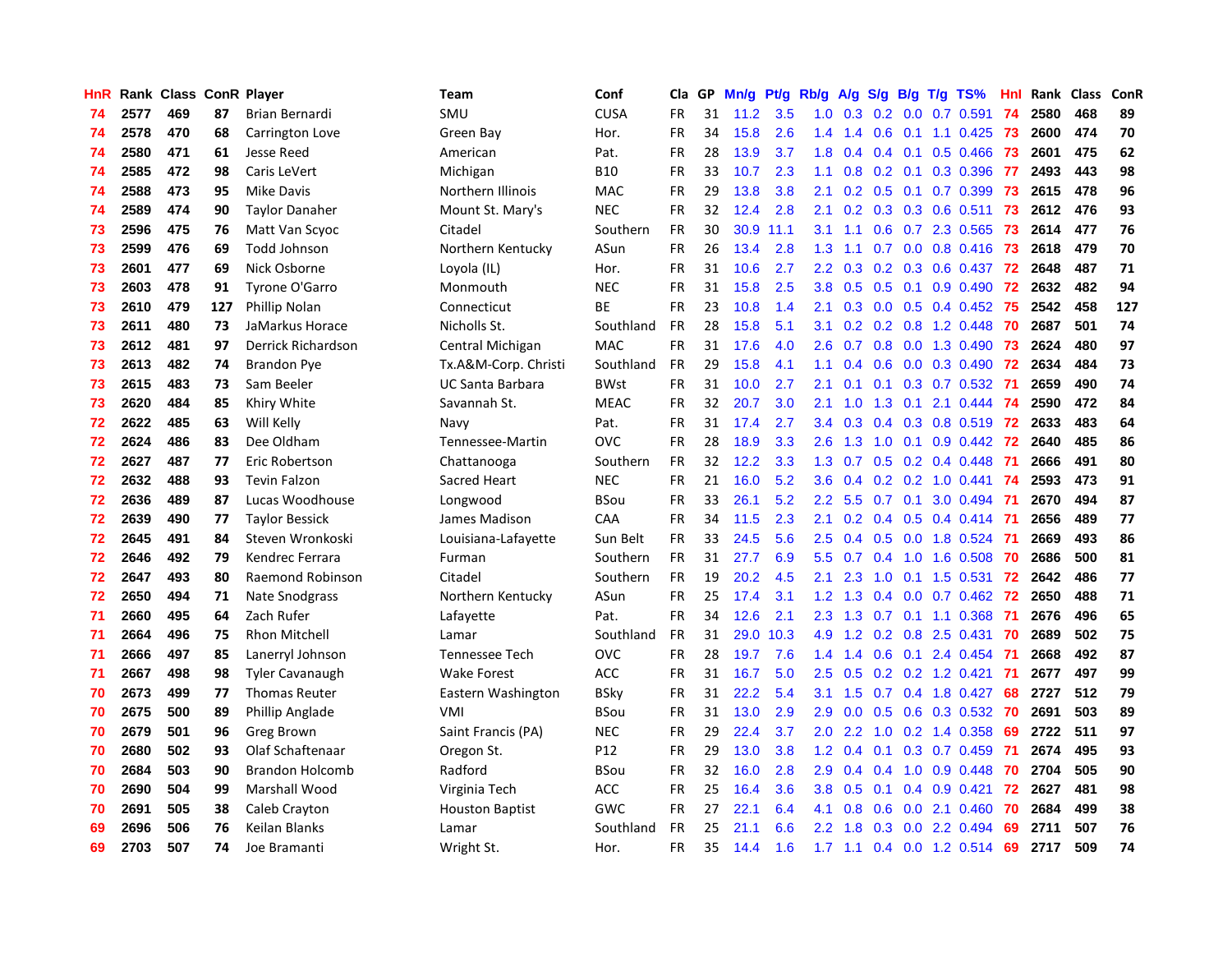| HnR |      | Rank Class ConR Player |     |                           | <b>Team</b>         | Conf        | Cla       | GP | Mn/g | <b>Pt/g</b> | Rb/g             | A/g       | S/g |  | $B/g$ T/g TS%           | Hnl | Rank Class |     | ConR |
|-----|------|------------------------|-----|---------------------------|---------------------|-------------|-----------|----|------|-------------|------------------|-----------|-----|--|-------------------------|-----|------------|-----|------|
| 69  | 2712 | 508                    | 101 | Daveon Balls              | Northern Illinois   | MAC         | <b>FR</b> | 29 | 20.0 | 3.3         | 2.0              | 1.8       | 0.8 |  | 0.0 1.6 0.358           | 68  | 2729       | 514 | 102  |
| 69  | 2713 | 509                    | 102 | J.J. Cravatta             | Northern Illinois   | MAC         | <b>FR</b> | 28 | 11.2 | 2.7         | 1.1              | 0.3       |     |  | $0.4$ 0.0 0.5 0.432 68  |     | 2735       | 516 | 103  |
| 69  | 2714 | 510                    | 75  | Petey McClain             | East Tennessee St.  | ASun        | <b>FR</b> | 25 | 21.7 | 3.2         | 1.8              | 3.2       |     |  | 0.7 0.0 2.2 0.402 70    |     | 2680       | 498 | 73   |
| 68  | 2717 | 511                    | 73  | Aaron Anderson            | Fresno St.          | <b>MWC</b>  | FR        | 27 | 15.0 | 1.7         | 1.3              | 1.2       |     |  | $0.5$ 0.0 1.1 0.422     | -70 | 2694       | 504 | 73   |
| 68  | 2723 | 512                    | 87  | Kelvin Downs              | Arkansas St.        | Sun Belt    | FR        | 29 | 12.6 | 3.3         | 1.9              | 0.1       |     |  | 0.3 0.3 1.0 0.530       | 69  | 2718       | 510 | 89   |
| 68  | 2726 | 513                    | 135 | <b>Trey Davis</b>         | Richmond            | A10         | <b>FR</b> | 34 | 12.6 | 1.7         | 1.9              | 0.4       | 0.5 |  | $0.1$ 0.8 0.443         | 67  | 2751       | 518 | 135  |
| 68  | 2729 | 514                    | 84  | Janeil Jenkins            | Citadel             | Southern    | FR        | 30 | 9.1  | 2.5         | 0.7              | 1.3       |     |  | $0.4$ 0.0 1.1 0.573     | 67  | 2753       | 519 | 84   |
| 68  | 2734 | 515                    | 122 | Shane Hammink             | LSU                 | <b>SEC</b>  | <b>FR</b> | 26 | 10.8 | 2.1         | 1.7              | 0.8       |     |  | $0.2$ 0.1 0.8 0.419     | 69  | 2707       | 506 | 122  |
| 67  | 2736 | 516                    | 66  | Ryan Frazier              | <b>Bucknell</b>     | Pat.        | FR        | 33 | 16.0 | 2.7         | 1.2              | 0.9       |     |  | 0.4 0.0 0.7 0.392       | 68  | 2728       | 513 | 67   |
| 67  | 2738 | 517                    | 93  | Karl Ziegler              | Longwood            | <b>BSou</b> | FR        | 33 | 21.3 | 7.1         | 2.9              | 1.0       | 0.6 |  | $0.1$ 1.7 0.527         | 67  | 2765       | 523 | 94   |
| 67  | 2741 | 518                    | 85  | <b>Russell Wilson</b>     | Samford             | Southern    | FR        | 32 | 20.9 | 2.8         | 2.4              | 2.0       |     |  | 0.9 0.1 1.9 0.506       | -67 | 2763       | 522 | 86   |
| 67  | 2742 | 519                    | 98  | Dwaun Anderson            | Wagner              | <b>NEC</b>  | <b>FR</b> | 31 | 15.5 | 4.2         | $2.5^{\circ}$    | 0.5       |     |  | $0.6$ $0.5$ 1.7 $0.404$ | -66 | 2766       | 524 | 101  |
| 67  | 2748 | 520                    | 69  | <b>Malik Garner</b>       | <b>UMBC</b>         | <b>AEC</b>  | <b>FR</b> | 31 | 18.3 | 2.9         | 2.8              | 0.7       |     |  | $0.5$ $0.3$ 1.0 $0.476$ | -66 | 2792       | 531 | 72   |
| 67  | 2749 | 521                    | 100 | Anthony White             | St. Francis (NY)    | <b>NEC</b>  | <b>FR</b> | 26 | 12.6 | 2.0         | 1.7              | 1.0       | 0.6 |  | 0.2 0.7 0.338           | 68  | 2740       | 517 | 99   |
| 67  | 2752 | 522                    | 77  | <b>Nigel Pruitt</b>       | Kennesaw St.        | ASun        | <b>FR</b> | 30 | 18.9 | 5.1         | 2.2              | 0.7       |     |  | 0.7 0.3 1.3 0.467       | 66  | 2774       | 526 | 77   |
| 66  | 2756 | 523                    | 88  | Kasey Shepherd            | Louisiana-Lafayette | Sun Belt    | <b>FR</b> | 33 | 10.9 | 3.5         | 1.2              | 0.7       |     |  | $0.5$ 0.0 0.9 0.429     | 66  | 2780       | 528 | 91   |
| 66  | 2761 | 524                    | 78  | <b>Tyler Alderman</b>     | Jacksonville        | ASun        | <b>FR</b> | 32 | 8.8  | 1.5         | 2.0              | 0.1       |     |  | $0.2$ 0.5 0.4 0.441     | 66  | 2785       | 529 | 78   |
| 66  | 2767 | 525                    | 136 | Jeffrey Short             | Fordham             | A10         | <b>FR</b> | 27 | 16.9 | 5.6         | 1.9              | 0.7       |     |  | $0.2$ 0.2 1.4 0.439     | 67  | 2759       | 521 | 136  |
| 66  | 2771 | 526                    | 90  | <b>Barrington Stevens</b> | South Alabama       | Sun Belt    | <b>FR</b> | 28 | 19.8 | 3.7         | 1.3              | 1.0       |     |  | $0.6$ 0.1 1.4 0.491     | 65  | 2796       | 534 | 93   |
| 66  | 2776 | 527                    | 86  | Jordyn Martin             | Northern Arizona    | <b>BSky</b> | <b>FR</b> | 32 | 13.4 | 2.0         | 2.8              | 0.6       |     |  | $0.2$ 0.4 0.8 0.460     | 65  | 2797       | 535 | 86   |
| 65  | 2781 | 528                    | 90  | <b>B.J. McLaughlin</b>    | Tennessee-Martin    | OVC         | <b>FR</b> | 29 | 15.7 | 3.9         | 2.9              | 0.8       |     |  | $0.5$ $0.2$ 1.1 $0.450$ | 65  | 2803       | 537 | 92   |
| 65  | 2783 | 529                    | 84  | <b>Charles Hill</b>       | <b>TCU</b>          | <b>B12</b>  | <b>FR</b> | 24 | 20.4 | 4.6         | 1.9              | 0.8       |     |  | 0.3 0.3 1.1 0.394       | 69  | 2712       | 508 | 85   |
| 65  | 2785 | 530                    | 87  | Larry Wideman             | Furman              | Southern    | <b>FR</b> | 31 | 25.1 | 7.9         | 1.9              | 0.8       |     |  | $0.5$ 0.2 2.1 0.503     | 64  | 2817       | 543 | 89   |
| 65  | 2786 | 531                    | 97  | <b>Tim Marshall</b>       | VMI                 | <b>BSou</b> | <b>FR</b> | 31 | 15.3 | 6.5         | 1.4              | 0.5       |     |  | $0.5$ 0.0 0.8 0.471     | 64  | 2807       | 538 | 98   |
| 65  | 2790 | 532                    | 91  | Keith Washington          | Rice                | <b>CUSA</b> | <b>FR</b> | 29 | 20.7 | 4.3         | 1.9              | 2.1       | 0.8 |  | $0.0$ 1.9 0.383         | 65  | 2793       | 532 | 91   |
| 65  | 2792 | 533                    | 81  | <b>Brandon Conley</b>     | Oral Roberts        | Southland   | <b>FR</b> | 31 | 14.6 | 2.4         | $2.4^{\circ}$    | 0.4       |     |  | $0.3$ 0.3 0.9 0.514     | 66  | 2768       | 525 | 79   |
| 64  | 2793 | 534                    | 88  | C.J. Neumann              | Wofford             | Southern    | <b>FR</b> | 29 | 12.1 | 2.4         | 1.8              | 0.2       |     |  | 0.3 0.1 0.7 0.542 65    |     | 2798       | 536 | 88   |
| 64  | 2794 | 535                    | 72  | Aaron Morgan              | <b>UMBC</b>         | <b>AEC</b>  | <b>FR</b> | 30 | 24.6 | 4.5         | 2.1              | 2.3       |     |  | $0.6$ 0.1 2.8 0.406 64  |     | 2810       | 540 | 73   |
| 64  | 2795 | 536                    | 73  | Till Gloger               | Maine               | <b>AEC</b>  | <b>FR</b> | 29 | 14.3 | 2.9         | 2.3              | 0.0       |     |  | 0.2 0.2 0.6 0.522 64    |     | 2814       | 542 | 74   |
| 64  | 2799 | 537                    | 79  | Yunio Barrueta            | East Tennessee St.  | ASun        | <b>FR</b> | 25 | 11.8 | 2.4         | $2.3^{\circ}$    | 0.4       |     |  | $0.1$ 0.1 0.6 0.438     | -64 | 2811       | 541 | 79   |
| 63  | 2804 | 538                    | 131 | <b>Durrell McDonald</b>   | DePaul              | <b>BE</b>   | <b>FR</b> | 32 | 11.1 | 2.9         | 0.9 <sub>0</sub> | 0.7       | 0.6 |  | $0.0$ 1.2 0.495         | 63  | 2826       | 549 | 131  |
| 63  | 2808 | 539                    | 103 | Kendrick Ray              | Quinnipiac          | <b>NEC</b>  | <b>FR</b> | 30 | 11.7 | 2.9         | 1.2              | 1.2       |     |  | $0.2$ 0.1 0.9 0.392     | -63 | 2823       | 547 | 104  |
| 63  | 2809 | 540                    | 94  | Jarmal Reid               | Oregon St.          | P12         | <b>FR</b> | 32 | 13.7 | 1.5         | 1.7              | 0.8       | 0.4 |  | $0.3$ 0.4 0.306         | 63  | 2832       | 552 | 94   |
| 63  | 2810 | 541                    | 69  | Mason Wedel               | <b>UMKC</b>         | Summit      | <b>FR</b> | 28 | 11.8 | 1.5         | 1.1              | 0.8       | 0.5 |  | $0.0$ 0.5 0.378         | 63  | 2821       | 545 | 70   |
| 63  | 2811 | 542                    | 75  | Matt Christiansen         | San Francisco       | <b>WCC</b>  | <b>FR</b> | 26 | 11.7 | 2.1         | 1.8              | 0.3       | 0.1 |  | $0.4$ 0.5 0.491         | 65  | 2795       | 533 | 75   |
| 63  | 2812 | 543                    | 79  | Steven Jones              | <b>UC Riverside</b> | <b>BWst</b> | <b>FR</b> | 28 | 12.9 | 2.6         | 1.0 <sub>1</sub> | 1.0       |     |  | $0.4$ 0.1 0.6 0.416     | -63 | 2831       | 551 | 80   |
| 63  | 2817 | 544                    | 83  | Ka'Darryl Bell            | Bradley             | <b>MVC</b>  | <b>FR</b> | 31 | 9.1  | 2.0         | 0.9 <sub>0</sub> | 0.5       | 0.5 |  | $0.1$ 0.7 0.462         | -64 | 2820       | 544 | 83   |
| 62  | 2819 | 545                    | 89  | Cody Demps                | Sacramento St.      | BSky        | FR        | 29 | 13.8 | 3.0         | 1.8              | 0.6       |     |  | $0.2$ 0.1 0.7 0.478     | 62  | 2836       | 554 | 89   |
| 62  | 2820 | 546                    | 83  | <b>Donnell Minton</b>     | Lamar               | Southland   | <b>FR</b> | 31 | 24.1 | 5.4         |                  | $2.7$ 1.8 |     |  | 0.5 0.2 2.7 0.440       | 62  | 2844       | 556 | 83   |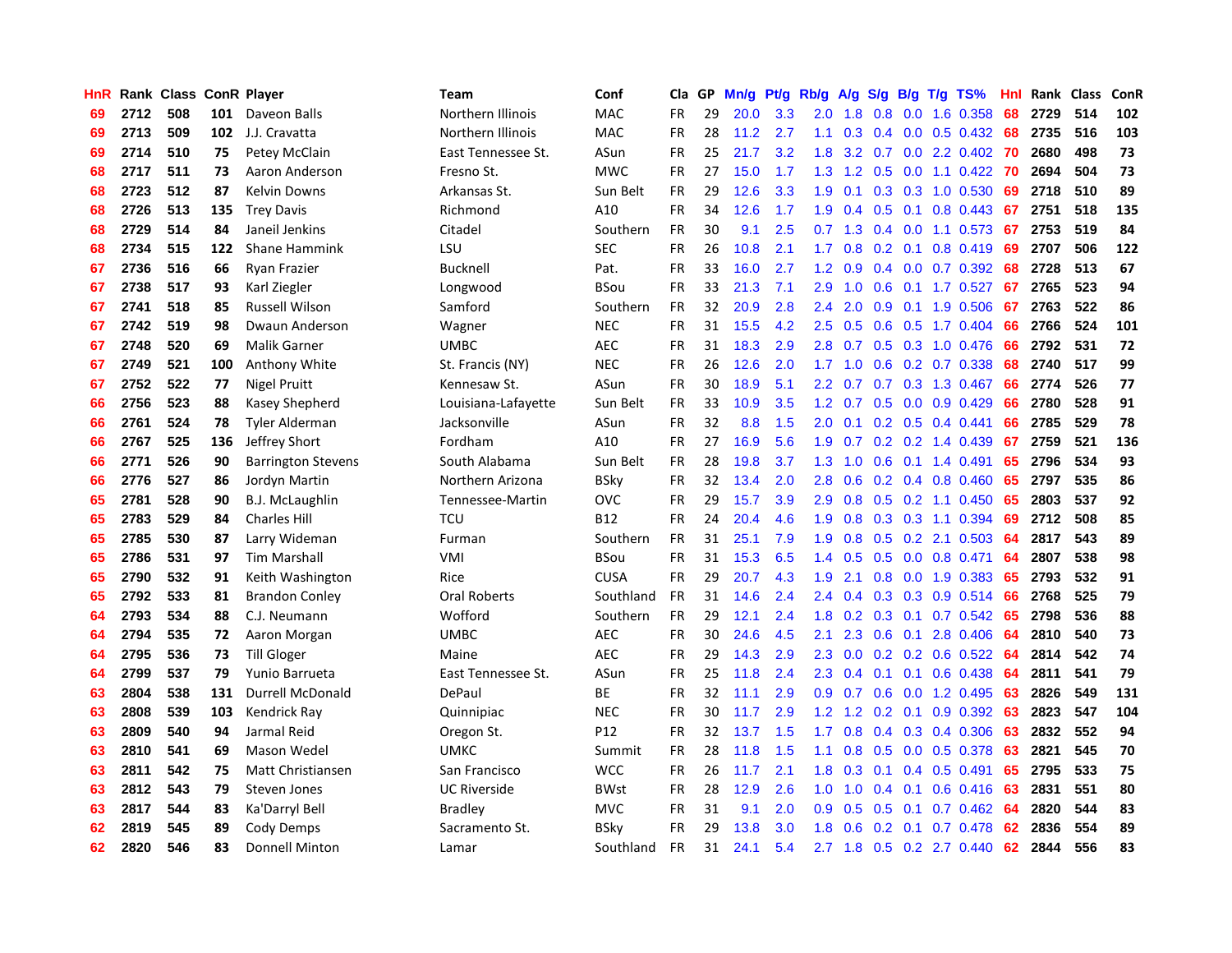| HnR |      | Rank Class ConR Player |     |                           | <b>Team</b>         | Conf        | Cla       | GP | Mn/g | <b>Pt/g</b> | Rb/g             | A/g         | S/g |                 | $B/g$ T/g TS%             | Hnl  |      | Rank Class | ConR |
|-----|------|------------------------|-----|---------------------------|---------------------|-------------|-----------|----|------|-------------|------------------|-------------|-----|-----------------|---------------------------|------|------|------------|------|
| 62  | 2821 | 547                    | 99  | Kion Brown                | Radford             | BSou        | <b>FR</b> | 29 | 15.4 | 5.2         | 2.8              | 0.4         | 0.3 | 0.1             | 1.5 0.455                 | 63   | 2827 | 550        | 100  |
| 62  | 2822 | 548                    | 86  | <b>Toddrick Gotcher</b>   | <b>Texas Tech</b>   | <b>B12</b>  | <b>FR</b> | 31 | 12.8 | 2.2         | 1.4              | 0.5         |     |                 | $0.4$ 0.0 0.5 0.418       | -61  | 2847 | 558        | 87   |
| 62  | 2827 | 549                    | 80  | Davin Guinn               | <b>UC Riverside</b> | <b>BWst</b> | <b>FR</b> | 20 | 18.7 | 4.4         | 3.3 <sub>2</sub> | 0.4         |     |                 | $0.4$ 0.2 1.3 0.429       | 66   | 2787 | 530        | 79   |
| 62  | 2829 | 550                    | 97  | Zach Burnham              | Coppin St.          | <b>MEAC</b> | FR        | 27 | 19.1 | 3.7         | 3.5              | 0.2         |     |                 | $0.4$ 0.3 1.0 0.385       | 63   | 2824 | 548        | 97   |
| 62  | 2832 | 551                    | 105 | <b>Xavier Harris</b>      | Fairleigh Dickinson | <b>NEC</b>  | FR        | 29 | 16.6 | 4.1         | 3.3              | 0.4         |     |                 | $0.2$ 0.4 1.4 0.488       | -61  | 2849 | 559        | 106  |
| 62  | 2834 | 552                    | 92  | Jordan Potts              | NC-Greensboro       | Southern    | FR        | 26 | 16.5 | 3.6         | 1.3              | 1.6         | 0.7 |                 | 0.0 1.3 0.463             | 63   | 2822 | 546        | 91   |
| 61  | 2839 | 553                    | 68  | Darius Tomlin             | Miss. Valley St.    | <b>SWAC</b> | FR        | 24 | 17.5 | 5.5         | 1.6              | 1.5         | 0.9 |                 | $0.0$ 2.4 $0.457$         | -61  | 2846 | 557        | 68   |
| 61  | 2840 | 554                    | 82  | Deion Clark               | Old Dominion        | CAA         | <b>FR</b> | 18 | 20.4 | 4.9         | 1.5              | 1.1         | 0.6 |                 | $0.1$ 1.2 0.486           | 68   | 2733 | 515        | 81   |
| 61  | 2844 | 555                    | 107 | <b>Bo Calhoun</b>         | Ball St.            | MAC         | FR        | 27 | 9.7  | 1.7         | 1.7              | 0.1         |     |                 | $0.4$ 0.2 0.7 0.517       | -61  | 2851 | 561        | 108  |
| 60  | 2845 | 556                    | 108 | Josh Lemons               | Toledo              | <b>MAC</b>  | <b>FR</b> | 27 | 14.1 | 1.0         | 0.6              | 0.9         | 1.1 |                 | $0.2$ 0.6 0.326           | -61  | 2850 | 560        | 107  |
| 60  | 2846 | 557                    | 91  | Daniel Hill               | Eastern Washington  | BSky        | FR        | 22 | 11.9 | 1.8         |                  | $1.3$ $1.5$ |     |                 | $0.4$ 0.0 0.9 0.406       | - 61 | 2852 | 562        | 90   |
| 60  | 2847 | 558                    | 77  | <b>Atif Russell</b>       | Pepperdine          | <b>WCC</b>  | <b>FR</b> | 28 | 13.5 | 2.7         | 1.6              | 0.4         |     |                 | $0.3$ 0.0 0.9 0.472 61    |      | 2853 | 563        | 77   |
| 60  | 2849 | 559                    | 106 | Shane McLaughlin          | Bryant              | <b>NEC</b>  | <b>FR</b> | 31 | 12.5 | 1.0         | 1.1              | 1.3         |     |                 | $0.5$ 0.0 0.9 0.413       | -60  | 2863 | 565        | 107  |
| 59  | 2852 | 560                    | 107 | Sekou Harris              | Fairleigh Dickinson | <b>NEC</b>  | <b>FR</b> | 22 | 16.9 | 5.5         | 1.5              | 2.4         |     |                 | $0.4$ 0.3 2.6 0.415       | 62   | 2842 | 555        | 105  |
| 59  | 2855 | 561                    | 94  | Casey Jones               | Chattanooga         | Southern    | <b>FR</b> | 18 | 22.2 | 5.3         | 3.6              | 1.3         | 0.8 |                 | 0.2 2.3 0.427             | 67   | 2754 | 520        | 85   |
| 59  | 2856 | 562                    | 93  | Ross Wilson               | Rice                | <b>CUSA</b> | <b>FR</b> | 31 | 18.0 | 3.1         | 2.3              | 0.7         |     |                 | $0.3$ 0.1 1.3 0.516       | -59  | 2868 | 568        | 94   |
| 59  | 2857 | 563                    | 80  | Marcellous Bell           | Jacksonville        | ASun        | <b>FR</b> | 27 | 12.3 | 3.8         | 0.7              | 0.5         |     | $0.4 \quad 0.1$ | $0.5 \ 0.404$             | -61  | 2855 | 564        | 80   |
| 59  | 2863 | 564                    | 100 | <b>Shaquille Mitchell</b> | South Carolina St.  | <b>MEAC</b> | <b>FR</b> | 28 | 22.8 | 5.5         | 4.3              | 1.1         | 0.8 |                 | $0.1$ 1.9 $0.346$         | 59   | 2865 | 566        | 100  |
| 59  | 2865 | 565                    | 101 | Nik Brown                 | Longwood            | BSou        | <b>FR</b> | 17 | 27.9 | 9.7         | 2.9              | 3.6         |     |                 | 1.2 0.1 3.9 0.415         | -66  | 2776 | 527        | 96   |
| 59  | 2866 | 566                    | 95  | <b>Chris Burgess</b>      | Appalachian St.     | Southern    | <b>FR</b> | 31 | 14.2 | 3.0         | 1.0              | 1.6         |     |                 | $0.3$ 0.0 1.4 0.460       | -58  | 2877 | 569        | 97   |
| 59  | 2867 | 567                    | 82  | Mario Stramaglia          | East Tennessee St.  | ASun        | <b>FR</b> | 27 | 12.5 | 3.7         | 1.5              | 0.7         |     |                 | $0.3$ 0.0 1.1 0.416       | -59  | 2866 | 567        | 81   |
| 59  | 2868 | 568                    | 72  | Jake Bittle               | South Dakota St.    | Summit      | <b>FR</b> | 24 | 12.3 | 2.5         | 1.1              | 0.9         | 0.6 |                 | $0.0$ 1.2 0.496           | 63   | 2833 | 553        | 71   |
| 57  | 2877 | 569                    | 94  | <b>Shane Benton</b>       | North Dakota        | <b>BSky</b> | <b>FR</b> | 30 | 11.8 | 2.9         | $1.5^{\circ}$    | 0.5         |     |                 | $0.3$ 0.0 0.7 0.442       | -57  | 2886 | 573        | 94   |
| 57  | 2882 | 570                    | 105 | <b>Travis Trim</b>        | Md.-Eastern Shore   | <b>MEAC</b> | <b>FR</b> | 24 | 10.6 | 0.8         | 1.6              | 0.7         |     |                 | $0.4$ 0.1 0.5 0.274       | 55   | 2911 | 579        | 109  |
| 57  | 2883 | 571                    | 106 | <b>Patrick Myers</b>      | South Carolina St.  | <b>MEAC</b> | <b>FR</b> | 30 | 20.1 | 3.9         | 2.6              | 1.1         | 0.7 |                 | $0.1$ 1.4 0.368           | 56   | 2902 | 577        | 108  |
| 57  | 2886 | 572                    | 110 | Carmelo Betancourt        | Akron               | <b>MAC</b>  | <b>FR</b> | 33 | 11.5 | 2.0         | 0.9              | 1.6         |     |                 | $0.4$ 0.0 1.8 0.415       | -57  | 2898 | 575        | 110  |
| 57  | 2890 | 573                    | 83  | <b>Yonel Brown</b>        | Kennesaw St.        | ASun        | FR        | 30 | 23.7 | 3.5         | 0.9 <sup>°</sup> | 1.3         |     |                 | 0.9 0.0 1.5 0.361         | -56  | 2900 | 576        | 83   |
| 57  | 2892 | 574                    | 94  | <b>Zeldric King</b>       | Tulsa               | <b>CUSA</b> | <b>FR</b> | 21 | 16.2 | 3.7         | 2.3              | 0.3         |     |                 | 0.5 0.0 1.9 0.616 64      |      | 2808 | 539        | 93   |
| 57  | 2895 | 575                    | 82  | <b>Chazz Patterson</b>    | Saint Peter's       | <b>MAAC</b> | <b>FR</b> | 28 | 14.2 | 2.1         | 1.2 <sub>1</sub> | 0.5         |     |                 | $0.7$ $0.2$ $0.9$ $0.408$ | -57  | 2884 | 571        | 82   |
| 56  | 2898 | 576                    | 108 | Donte Pretlow             | Morgan St.          | <b>MEAC</b> | <b>FR</b> | 30 | 14.1 | 2.1         | 1.2              | 1.4         |     |                 | $0.7$ 0.0 1.6 0.400       | -57  | 2897 | 574        | 106  |
| 56  | 2901 | 577                    | 73  | Jordan Foster             | Western Illinois    | Summit      | <b>FR</b> | 31 | 12.9 | 2.9         | 1.0              | 1.0         |     |                 | $0.2$ 0.0 1.3 0.439       | 55   | 2914 | 581        | 73   |
| 55  | 2907 | 578                    | 17  | Evans Ganapamo            | New Orleans         | Ind.        | <b>FR</b> | 25 | 11.6 | 4.1         | 1.3              | 0.4         |     |                 | $0.2$ $0.3$ $0.9$ $0.438$ | -54  | 2915 | 582        | 17   |
| 55  | 2908 | 579                    | 99  | Justin Gordon             | Wofford             | Southern    | <b>FR</b> | 32 | 8.5  | 1.7         | 1.3              | 0.4         |     |                 | $0.2$ 0.2 0.6 0.414       | -55  | 2912 | 580        | 100  |
| 55  | 2909 | 580                    | 102 | Austin Anderson           | Presbyterian        | BSou        | <b>FR</b> | 32 | 19.4 | 2.4         | $1.5^{\circ}$    | 1.2         | 0.5 |                 | $0.0$ $0.8$ $0.383$       | 54   | 2921 | 585        | 103  |
| 54  | 2913 | 581                    | 83  | <b>Terrell Rogers</b>     | Delaware            | CAA         | <b>FR</b> | 27 | 14.8 | 3.6         | 1.3              | 1.2         | 0.3 |                 | $0.0$ 1.1 0.374           | -58  | 2878 | 570        | 83   |
| 54  | 2914 | 582                    | 82  | Manroop Clair             | Hawaii              | <b>BWst</b> | FR        | 25 | 11.5 | 2.4         | 1.0              |             |     |                 | 1.2 0.2 0.0 1.2 0.449     | -57  | 2885 | 572        | 81   |
| 54  | 2915 | 583                    | 103 | Uros Ljeskovic            | Coastal Carolina    | <b>BSou</b> | <b>FR</b> | 26 | 12.7 | 2.3         | 2.7              | 0.3         |     |                 | $0.3$ 0.1 1.3 0.480       | -56  | 2906 | 578        | 102  |
| 54  | 2916 | 584                    | 95  | Cameron Harvey            | Eastern Illinois    | <b>OVC</b>  | FR        | 31 | 10.2 | 1.9         | 0.5              | 0.5         |     |                 | $0.2$ 0.0 0.5 0.522       | -54  | 2925 | 587        | 95   |
| 53  | 2918 | 585                    | 83  | Donovan Johnson           | Cal St. Northridge  | <b>BWst</b> | <b>FR</b> | 29 | 13.4 | 3.4         | 0.8              | 0.6         |     |                 | $0.7$ 0.1 0.9 0.393       | 54   | 2917 | 584        | 83   |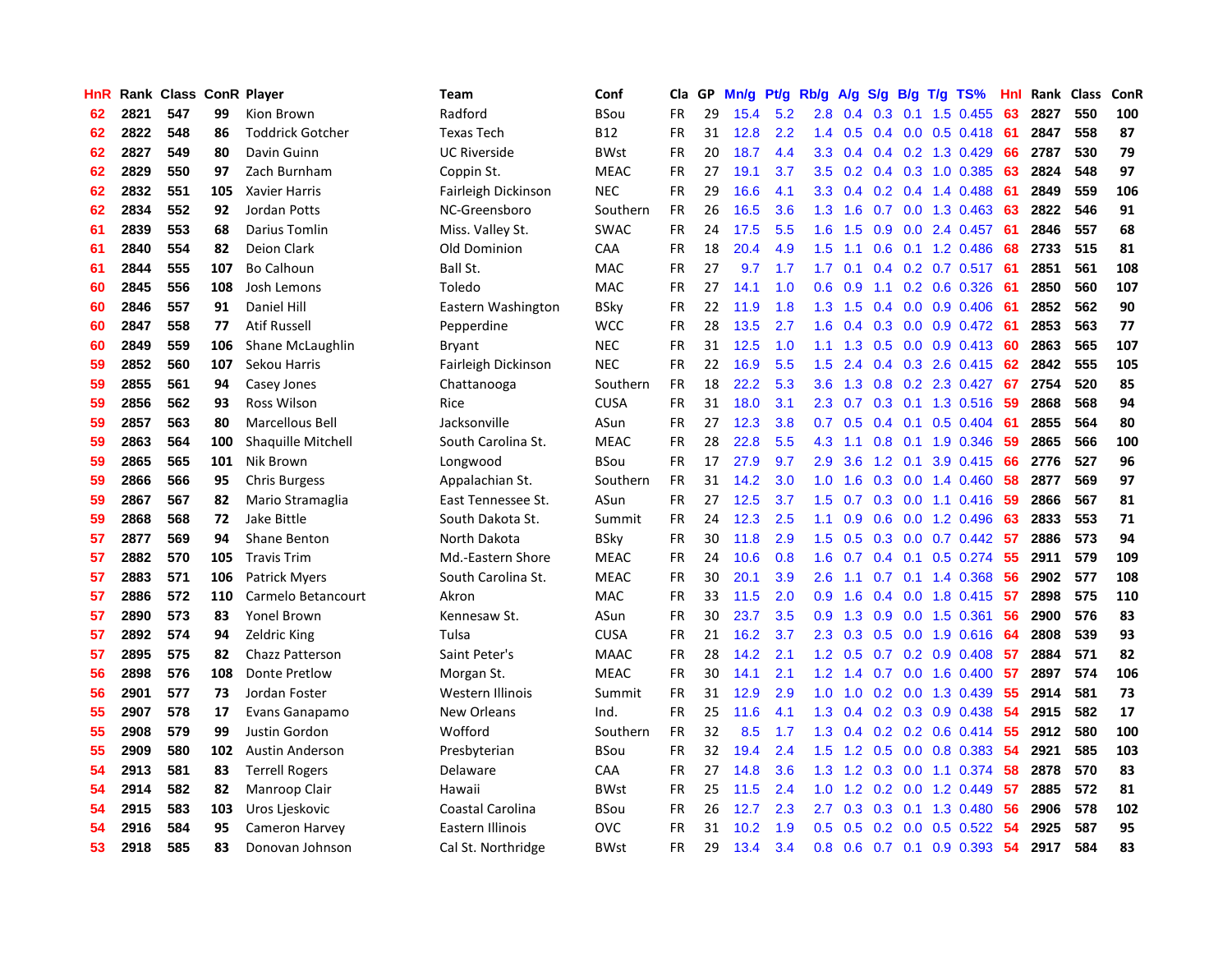| HnR |              | Rank Class ConR Player |     |                                | <b>Team</b>             | Conf        | Cla       | GP | Mn/g | Pt/g      | Rb/g             | A/g           | S/g              |     | $B/g$ T/g TS%             | Hnl | Rank         | <b>Class</b>   | ConR         |
|-----|--------------|------------------------|-----|--------------------------------|-------------------------|-------------|-----------|----|------|-----------|------------------|---------------|------------------|-----|---------------------------|-----|--------------|----------------|--------------|
| 53  | 2923         | 586                    | 84  | <b>Talbott Denny</b>           | Lipscomb                | ASun        | <b>FR</b> | 30 | 9.4  | 2.4       | 1.6              | 0.2           | 0.5              | 0.1 | 0.8 0.415                 | -52 | 2938         | 591            | 86           |
| 52  | 2929         | 587                    | 96  | Josh Soto                      | Louisiana-Lafayette     | Sun Belt    | FR        | 27 | 10.6 | 2.7       | 1.4              | 0.1           |                  |     | 0.3 0.0 0.5 0.448 54      |     | 2924         | 586            | 96           |
| 52  | 2931         | 588                    | 79  | <b>Cameron Dobbs</b>           | Miss. Valley St.        | <b>SWAC</b> | <b>FR</b> | 28 | 12.0 | 4.0       | 1.0              | 0.6           |                  |     | $0.2$ 0.1 0.7 0.391       | -51 | 2946         | 595            | 81           |
| 51  | 2933         | 589                    | 95  | <b>Tamron Manning</b>          | Marshall                | <b>CUSA</b> | FR        | 28 | 11.0 | 1.3       | 0.8              | 1.1           |                  |     | $0.3$ 0.1 1.0 0.440       | 53  | 2935         | 590            | 95           |
| 51  | 2934         | 590                    | 96  | <b>Greg Tucker</b>             | Northern Colorado       | <b>BSky</b> | FR        | 27 | 11.7 | 2.0       | 0.8              | 0.9           |                  |     | $0.5$ 0.0 0.8 0.401       | 53  | 2932         | 589            | 96           |
| 51  | 2935         | 591                    | 86  | J.J. Butler                    | Lipscomb                | ASun        | <b>FR</b> | 23 | 13.3 | 1.5       | 1.0              | 1.7           | 0.6              |     | 0.0 1.3 0.315             | -54 | 2916         | 583            | 84           |
| 50  | 2937         | 592                    | 78  | Tao Xu                         | San Francisco           | <b>WCC</b>  | <b>FR</b> | 27 | 13.9 | 3.3       | 1.3              | 0.2           |                  |     | $0.3$ 0.1 1.1 0.484       | 54  | 2927         | 588            | 79           |
| 50  | 2938         | 593                    | 81  | <b>Tyler Davis</b>             | Alabama A&M             | <b>SWAC</b> | <b>FR</b> | 29 | 13.7 | 2.6       | 1.1              | 0.8           |                  |     | $0.4$ 0.0 0.9 0.428       | -51 | 2948         | 596            | 82           |
| 50  | 2939         | 594                    | 104 | Dorian Albritton               | VMI                     | <b>BSou</b> | <b>FR</b> | 25 | 11.1 | 3.9       | $1.4^{\circ}$    | 0.6           |                  |     | $0.2$ 0.0 0.7 0.419       | 52  | 2939         | 592            | 104          |
| 50  | 2940         | 595                    | 101 | <b>Quinton Marshall</b>        | Citadel                 | Southern    | <b>FR</b> | 23 | 11.0 | 2.8       | 1.3              | 0.5           |                  |     | $0.3$ 0.2 0.9 0.455       | 52  | 2940         | 593            | 102          |
| 49  | 2945         | 596                    | 87  | Dale Francis                   | Tx.A&M-Corp. Christi    | Southland   | <b>FR</b> | 29 | 15.2 | 2.0       | 2.0              | 0.1           |                  |     | 0.3 0.2 0.7 0.460         | 49  | 2953         | 597            | 87           |
| 49  | 2946         | 597                    | 79  | <b>Austin Mills</b>            | Pepperdine              | <b>WCC</b>  | FR.       | 24 | 10.4 | 2.4       | 0.6              | 0.7           |                  |     | $0.3$ 0.0 1.1 0.443       | -52 | 2942         | 594            | 80           |
| 48  | 2951         | 598                    | 88  | Ray Rodriguez                  | North Florida           | ASun        | <b>FR</b> | 32 | 9.1  | 2.4       | 0.8              | 0.9           |                  |     | $0.1$ 0.0 1.4 0.484       | 48  | 2956         | 598            | 88           |
| 47  | 2954         | 599                    | 86  | Luke Hager                     | NC-Wilmington           | CAA         | <b>FR</b> | 30 | 12.4 | 2.3       | 1.9              | 0.6           |                  |     | $0.4$ 0.1 1.0 0.340       | 47  | 2958         | 600            | 86           |
| 47  | 2955         | 600                    | 103 | <b>Tony Sabato</b>             | Elon                    | Southern    | <b>FR</b> | 33 | 9.0  | 1.3       | 1.6              | 0.5           |                  |     | $0.1$ 0.2 0.8 0.404       | 47  | 2963         | 603            | 103          |
| 47  | 2956         | 601                    | 75  | Josh Ivory                     | Cleveland St.           | Hor.        | <b>FR</b> | 30 | 8.9  | 1.3       | 1.0              | 0.4           |                  |     | $0.2$ 0.1 0.6 0.443       | 47  | 2962         | 602            | 75           |
| 46  | 2957         | 602                    | 73  | Kevin Crescenzi                | Dartmouth               | Ivy         | <b>FR</b> | 27 | 11.7 | 2.1       | 1.7 <sub>2</sub> | 0.3           |                  |     | $0.4$ 0.2 0.9 0.363       | 47  | 2961         | 601            | 73           |
| 44  | 2966         | 603                    | 100 | A.J. Lynch                     | <b>Austin Peay</b>      | OVC         | <b>FR</b> | 29 | 13.3 | 2.3       | 1.0              | 1.7           | 0.3              |     | $0.1$ 1.6 0.346           | 45  | 2971         | 605            | 100          |
| 44  | 2967         | 604                    | 87  | Jack Crook                     | Seattle                 | <b>WAC</b>  | <b>FR</b> | 27 | 10.3 | 2.5       | 2.1              | 0.1           |                  |     | $0.3$ 0.1 1.0 0.399       | 45  | 2968         | 604            | 87           |
| 44  | 2968         | 605                    | 105 | <b>Marcus Neely</b>            | NC-Asheville            | <b>BSou</b> | <b>FR</b> | 27 | 13.2 | 1.4       | $1.5^{\circ}$    | 0.6           |                  |     | $0.4$ 0.3 0.7 0.320       | 47  | 2957         | 599            | 105          |
| 42  | 2971         | 606                    | 84  | <b>Rich Audu</b>               | Siena                   | <b>MAAC</b> | <b>FR</b> | 30 | 13.8 | 2.8       | 0.7              | 0.4           |                  |     | $0.2$ 0.0 0.9 0.431       | 43  | 2977         | 608            | 84           |
| 42  | 2972         | 607                    | 85  | CJ Jones                       | Manhattan               | <b>MAAC</b> | <b>FR</b> | 32 | 10.6 | 1.7       | 1.0              | 0.8           |                  |     | $0.4$ 0.0 1.0 0.318       | 41  | 2982         | 611            | 85           |
| 42  | 2973         | 608                    | 85  | Julius Francis                 | Miss. Valley St.        | SWAC        | <b>FR</b> | 27 | 16.6 | 4.0       | 2.9              | 0.3           |                  |     | 0.3 0.2 1.9 0.377         | 42  | 2980         | 610            | 87           |
| 41  | 2977         | 609                    | 85  | Duke DaRe                      | <b>UC Santa Barbara</b> | <b>BWst</b> | <b>FR</b> | 26 | 11.8 | 1.0       | 1.2              | 1.2           | 0.5              |     | $0.0$ 1.0 0.273           | 44  | 2975         | 606            | 85           |
| 41  | 2978         | 610                    | 101 | DeMarc Richardson              | Tennessee-Martin        | <b>OVC</b>  | <b>FR</b> | 24 | 13.0 | 1.3       | 0.8              | 0.9           | 0.3              |     | 0.0 0.9 0.405             | 44  | 2976         | 607            | 101          |
| 40  | 2980         | 611                    | 88  | David Andoh                    | San Jose St.            | <b>WAC</b>  | <b>FR</b> | 21 | 11.8 | 2.3       | 2.0              | 0.1           |                  |     | $0.1$ 0.0 0.7 0.378       | 43  | 2978         | 609            | 88           |
| 39  | 2982         | 612                    | 87  | Will Hornsby                   | Grambling               | <b>SWAC</b> | <b>FR</b> | 22 | 20.0 | 3.5       | 1.9              | $2.2^{\circ}$ |                  |     | $0.6$ $0.1$ 2.6 0.338     | -40 | 2983         | 612            | 88           |
| 37  | 2985         | 613                    | 102 | <b>Ammanuel Diressa</b>        | <b>Tennessee Tech</b>   | OVC         | FR        | 28 | 9.2  | 1.8       | 0.8              | 0.3           |                  |     | $0.3$ 0.0 0.5 0.395       | -37 | 2985         | 613            | 102          |
| 36  | 2987         | 614                    | 91  | John Staley                    | Northern Kentucky       | ASun        | FR        | 26 | 9.5  | 1.2       | 1.1              | 0.3           |                  |     | $0.0$ $0.0$ $0.5$ $0.455$ | -37 | 2989         | 615            | 91           |
| 35  | 2988         | 615                    | 77  | Karon Waller                   | Binghamton              | <b>AEC</b>  | <b>FR</b> | 24 | 10.6 | 2.0       | 1.9              | 0.5           | 0.3              |     | $0.0$ 1.1 0.348           | -37 | 2988         | 614            | 77           |
| 19  | 2993         | 616                    | 89  | Matt Hancock                   | Lamar                   | Southland   | FR        | 26 | 10.4 | 1.0       | 0.7              | 0.3           | 0.0 <sub>1</sub> |     | $0.0$ 0.7 0.347           | 22  | 2993         | 616            | 89           |
| 187 | $\mathbf{2}$ | $\mathbf{1}$           | 1   | <b>Trey Burke</b>              | Michigan                | <b>B10</b>  | SO        | 39 | 35.3 | 18.6      | 3.2              | 6.7           | 1.6              |     | 0.5 2.2 0.565             | 186 | $\mathbf{2}$ | $\mathbf{1}$   | $\mathbf{1}$ |
| 183 | 3            | $\mathbf{2}$           | 1   | Otto Porter                    | Georgetown              | ВE          | SO        | 31 | 35.4 | 16.2      | 7.5              | 2.7           | 1.8              |     | 0.9 1.5 0.585 184         |     | 3            | $\overline{2}$ | 1            |
| 176 | 5            | 3                      | 1   | Kentavious Caldwell-Pope       | Georgia                 | SEC         | <b>SO</b> | 32 | 33.9 | 18.5      | 7.1              | 1.8           | 2.0              |     | 0.5 2.0 0.574 175         |     | 6            | 3              | $\mathbf{1}$ |
| 171 | 9            | 4                      | 3   | Cody Zeller                    | Indiana                 | <b>B10</b>  | <b>SO</b> | 36 |      | 29.5 16.5 | 8.1              | 1.3           | 1.0              |     | 1.3 2.3 0.614 170         |     | 10           | 4              | 3            |
| 163 | 17           | 5                      | 3   | <b>Michael Carter-Williams</b> | Syracuse                | <b>BE</b>   | <b>SO</b> | 40 |      | 35.2 11.9 |                  | 5.0 7.3       |                  |     | 2.7 0.5 3.5 0.487 163     |     | 20           | 5              | 4            |
| 158 | 25           | 6                      | 3   | Shane Larkin                   | Miami (FL)              | ACC         | SO        | 36 |      | 36.4 14.5 | 3.8              | 4.6           | 2.0              |     | 0.1 2.3 0.596 157         |     | 27           | 6              | 3            |
| 153 | 39           | $\overline{7}$         | 3   | Jarnell Stokes                 | Tennessee               | <b>SEC</b>  | <b>SO</b> | 33 | 28.8 | 12.4      | 9.6              | 1.3           | 0.7              | 1.1 | 2.1 0.538 153             |     | 42           | 8              | 4            |
| 152 | 43           | 8                      | 3   | Spencer DinWiddie              | Colorado                | P12         | SO        | 33 |      | 32.5 15.3 | 3.2              |               |                  |     | 3.0 1.3 0.5 2.2 0.583 151 |     | 48           | 9              | 3            |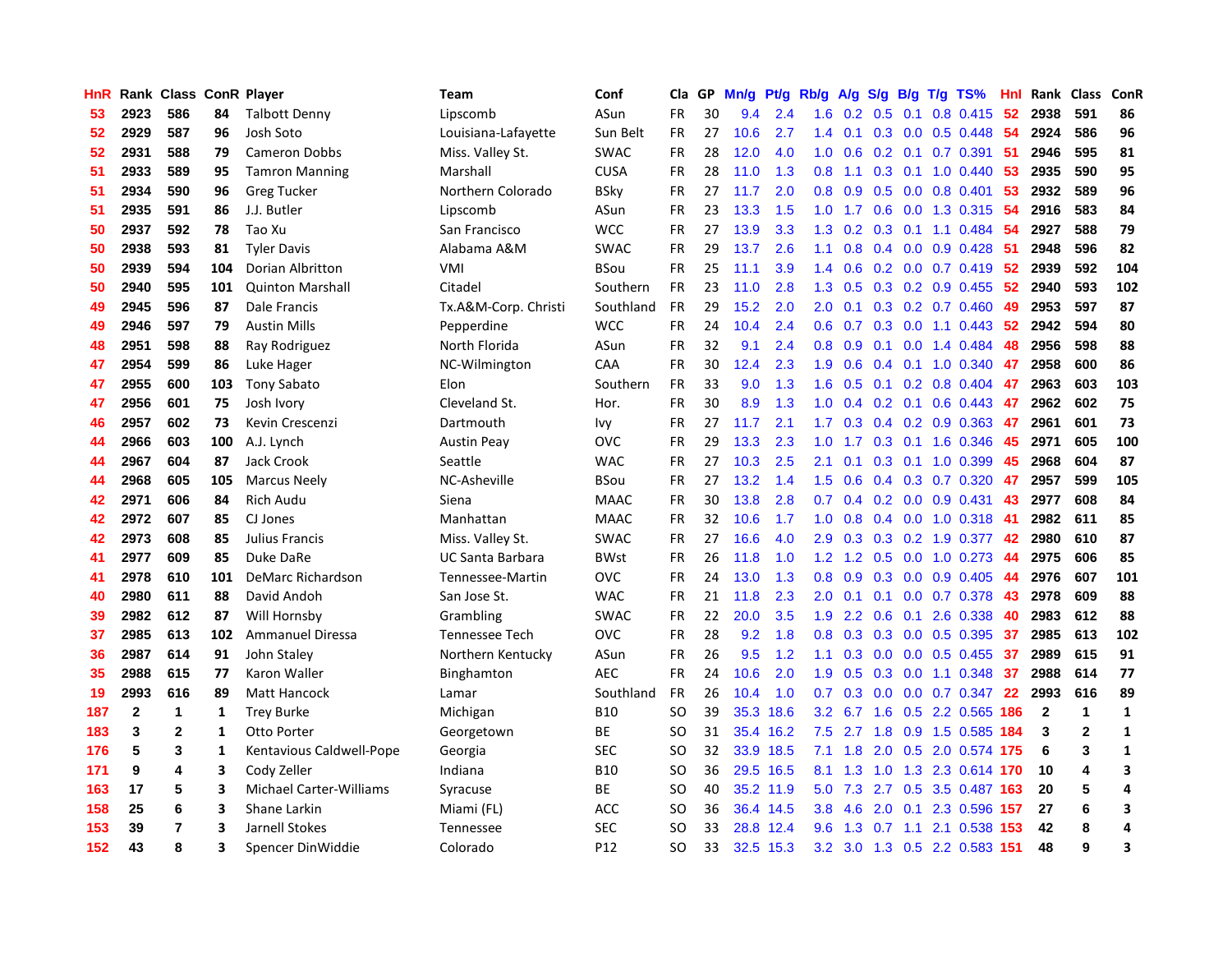| HnR |     | Rank Class ConR Player |                          |                         | <b>Team</b>             | Conf            | Cla       | GP | Mn/g | Pt/g Rb/g |                  | A/g |                 |     | S/g B/g T/g TS%               |     | Hnl Rank | Class ConR |                         |
|-----|-----|------------------------|--------------------------|-------------------------|-------------------------|-----------------|-----------|----|------|-----------|------------------|-----|-----------------|-----|-------------------------------|-----|----------|------------|-------------------------|
| 150 | 55  | 9                      | 6                        | P.J. Hairston           | North Carolina          | ACC             | SO        | 34 |      | 23.6 14.6 | 4.3              | 1.4 | 1.3             |     | 0.4 1.1 0.582 151             |     | 50       | 10         | 5                       |
| 147 | 67  | 10                     | 6                        | Seth Tuttle             | Northern Iowa           | <b>MVC</b>      | SO        | 36 |      | 25.9 11.4 | 6.6              |     |                 |     | 1.7 1.0 0.7 1.9 0.617 147     |     | 71       | 12         | 6                       |
| 147 | 73  | 11                     | 9                        | Andre Hollins           | Minnesota               | <b>B10</b>      | SO        | 34 |      | 30.0 14.6 | 3.7              | 3.4 |                 |     | 1.1 0.3 2.3 0.572 146         |     | 76       | 13         | 9                       |
| 145 | 83  | 12                     | 1                        | Macolm Miller           | Southern                | <b>SWAC</b>     | SO        | 33 |      | 26.2 15.5 | 5.9              |     |                 |     | 0.8 1.2 0.6 1.0 0.637 145     |     | 88       | 14         | $\mathbf{1}$            |
| 145 | 85  | 13                     | $\overline{2}$           | Alan Williams           | <b>UC Santa Barbara</b> | <b>BWst</b>     | <b>SO</b> | 28 |      | 28.3 17.1 | 10.7             | 0.9 | 1.0             |     | 2.3 2.4 0.519 149             |     | 60       | 11         | $\mathbf{1}$            |
| 144 | 88  | 14                     | 5                        | <b>Tyler Haws</b>       | <b>BYU</b>              | <b>WCC</b>      | <b>SO</b> | 36 |      | 34.3 21.7 | 4.6              | 2.0 |                 |     | 1.3 0.1 2.0 0.576 144         |     | 93       | 15         | 5                       |
| 144 | 90  | 15                     | 5                        | Alex Kirk               | <b>New Mexico</b>       | <b>MWC</b>      | <b>SO</b> | 35 |      | 29.1 12.1 | 8.1              | 0.5 |                 |     | 0.4 1.8 1.5 0.550             | 143 | 99       | 18         | 5                       |
| 144 | 91  | 16                     | 10                       | Aaron White             | lowa                    | <b>B10</b>      | SO        | 38 | 29.2 | 12.8      | 6.2              | 1.3 |                 |     | 1.1 0.7 1.6 0.570             | 144 | 96       | 17         | 11                      |
| 144 | 94  | 17                     | 12                       | <b>Shannon Scott</b>    | Ohio St.                | <b>B10</b>      | <b>SO</b> | 37 | 20.9 | 4.9       | 2.8              | 3.8 |                 |     | 1.7 0.3 1.2 0.478 144         |     | 95       | 16         | 10                      |
| 144 | 95  | 18                     | 13                       | Chane Behanan           | Louisville              | <b>BE</b>       | <b>SO</b> | 39 | 26.1 | 9.8       | 6.5              | 1.1 |                 |     | 1.4 0.4 1.6 0.516 143         |     | 106      | 21         | 13                      |
| 143 | 99  | 19                     | 6                        | <b>Derrick Marks</b>    | Boise St.               | <b>MWC</b>      | <b>SO</b> | 31 | 30.1 | 16.3      | 3.8              | 3.9 |                 |     | 1.8 0.5 3.4 0.561 143         |     | 100      | 19         | 6                       |
| 143 | 101 | 20                     | 9                        | Alex Len                | Maryland                | <b>ACC</b>      | SO        | 38 |      | 26.4 11.9 | 7.8              |     |                 |     | 1.0 0.2 2.1 1.6 0.564 143     |     | 103      | 20         | 9                       |
| 142 | 104 | 21                     | 6                        | <b>Treveon Graham</b>   | <b>VCU</b>              | A10             | <b>SO</b> | 36 |      | 27.6 15.1 | 5.8              | 1.6 |                 |     | 0.9 0.1 1.6 0.549 142         |     | 109      | 22         | 6                       |
| 142 | 106 | 22                     | 14                       | JayVaughn Pinkston      | Villanova               | <b>BE</b>       | <b>SO</b> | 34 | 26.1 | 13.3      | 5.0              | 1.7 |                 |     | 1.0 0.5 2.5 0.548 142         |     | 112      | 23         | 14                      |
| 141 | 115 | 23                     | 16                       | Myles Mack              | Rutgers                 | <b>BE</b>       | <b>SO</b> | 31 | 30.3 | 13.6      | 2.6              | 2.7 | 1.8             |     | 0.1 1.8 0.620 141             |     | 120      | 24         | 16                      |
| 140 | 128 | 24                     | 15                       | Branden Dawson          | Michigan St.            | <b>B10</b>      | SO        | 36 | 26.9 | 8.9       | 5.9              | 1.3 | 1.6             |     | 0.9 2.0 0.531 139             |     | 138      | 25         | 16                      |
| 139 | 134 | 25                     | 9                        | <b>Anthony Drmic</b>    | Boise St.               | <b>MWC</b>      | <b>SO</b> | 32 |      | 32.1 17.7 | 4.6              | 2.3 | 0.6             |     | 0.3 2.1 0.597 137             |     | 148      | 27         | 10                      |
| 139 | 135 | 26                     | $\overline{\phantom{a}}$ | Nick Johnson            | Arizona                 | P <sub>12</sub> | <b>SO</b> | 35 |      | 31.4 11.5 | 3.6 <sup>°</sup> | 3.2 | 1.9             |     | 0.6 1.9 0.549 139             |     | 140      | 26         | $\overline{7}$          |
| 136 | 158 | 27                     | 4                        | <b>Elfrid Payton</b>    | Louisiana-Lafayette     | Sun Belt        | <b>SO</b> | 33 |      | 35.5 15.9 | 5.6              | 5.5 |                 |     | 2.4 0.6 3.4 0.526 135 172     |     |          | 30         | $\overline{a}$          |
| 136 | 160 | 28                     | 14                       | Quinn Cook              | Duke                    | ACC             | <b>SO</b> | 36 |      | 33.6 11.7 | 3.8              |     |                 |     | 5.3 1.4 0.1 2.2 0.527 135     |     | 181      | 31         | 15                      |
| 136 | 161 | 29                     | 11                       | Angel Rodriguez         | Kansas St.              | B12             | SO        | 33 |      | 28.2 11.4 | 2.1              |     |                 |     | 5.2 1.5 0.0 2.4 0.502 136     |     | 158      | 28         | 11                      |
| 135 | 171 | 30                     | 20                       | Frank Kaminsky          | Wisconsin               | <b>B10</b>      | <b>SO</b> | 32 | 10.3 | 4.2       | 1.8              | 0.8 | 0.4             |     | 0.5 0.3 0.556 136             |     | 162      | 29         | 17                      |
| 135 | 178 | 31                     | 6                        | <b>TaShawn Thomas</b>   | Houston                 | <b>CUSA</b>     | SO        | 33 | 32.4 | 16.9      | 9.8              | 2.4 | 1.0             |     | 1.7 2.1 0.565 134             |     | 197      | 34         | $\overline{\mathbf{z}}$ |
| 134 | 185 | 32                     | 11                       | <b>Briante Weber</b>    | VCU                     | A10             | SO        | 36 | 20.9 | 5.4       | 2.8              | 2.7 | 2.7             |     | 0.3 1.1 0.507 134             |     | 194      | 32         | 11                      |
| 134 | 188 | 33                     | 17                       | Dezmine Wells           | Maryland                | ACC             | SO        | 38 | 28.6 | 13.1      | 4.9              | 3.0 | 0.9             |     | 0.5 2.8 0.580 134             |     | 195      | 33         | 17                      |
| 132 | 202 | 34                     | 19                       | Kedren Johnson          | Vanderbilt              | <b>SEC</b>      | <b>SO</b> | 33 | 31.7 | 13.5      | 3.5              | 3.6 | 1.0             |     | 0.5 2.8 0.524 132 210         |     |          | 35         | 19                      |
| 132 | 209 | 35                     | 10                       | <b>Brad Waldow</b>      | Saint Mary's (CA)       | <b>WCC</b>      | SO        | 35 |      | 22.6 10.2 | 6.0              |     |                 |     | 0.3 0.2 0.9 1.1 0.603 132 218 |     |          | 36         | ${\bf 10}$              |
| 132 | 214 | 36                     | 27                       | Wayne Blackshear        | Louisville              | <b>BE</b>       | SO        | 39 | 20.1 | 7.6       | 3.1              |     |                 |     | 0.6 0.9 0.3 0.6 0.534 131     |     | 230      | 40         | 28                      |
| 131 | 219 | 37                     | 13                       | Jerrell Wright          | La Salle                | A10             | SO        | 34 |      | 24.0 10.8 | 6.7              | 0.8 |                 |     | 0.6 1.0 1.7 0.590 131         |     | 232      | 41         | 12                      |
| 131 | 221 | 38                     | 1                        | Jalen Cannon            | St. Francis (NY)        | <b>NEC</b>      | SO        | 30 |      | 30.3 14.7 | 8.8              |     | $0.7 \quad 1.0$ |     | 0.4 1.4 0.587 131             |     | 240      | 42         | $\mathbf{1}$            |
| 130 | 239 | 39                     | 4                        | <b>Daniel Mullings</b>  | New Mexico St.          | <b>WAC</b>      | SO.       | 35 |      | 34.3 13.8 | 5.2              | 2.6 | 2.3             |     | 0.5 3.0 0.549 129             |     | 263      | 47         | 6                       |
| 130 | 247 | 40                     | 11                       | <b>Kevin Pangos</b>     | Gonzaga                 | <b>WCC</b>      | <b>SO</b> | 35 |      | 32.2 11.9 | 2.7              |     | $3.3 \quad 1.5$ |     | 0.0 1.5 0.579 129             |     | 264      | 48         | 11                      |
| 129 | 253 | 41                     | $\mathbf{2}$             | <b>Bernard Thompson</b> | Florida Gulf Coast      | ASun            | SO        | 37 |      | 29.9 14.3 | 4.4              | 1.7 | 2.8             | 0.1 | 2.2 0.553 129                 |     | 260      | 45         | $\overline{\mathbf{3}}$ |
| 129 | 256 | 42                     | 19                       | Eric Moreland           | Oregon St.              | P12             | SO        | 29 | 30.7 | 9.4       | 10.6             | 1.6 | 0.9             |     | 2.5 2.2 0.585 131             |     | 225      | 38         | 16                      |
| 129 | 257 | 43                     | 29                       | Ryan Boatright          | Connecticut             | <b>BE</b>       | <b>SO</b> | 30 |      | 36.3 15.4 | 2.9              | 4.4 | 1.5             |     | $0.1$ 3.0 $0.542$ 128         |     | 276      | 50         | 31                      |
| 129 | 261 | 44                     | 17                       | Pierria Henry           | Charlotte               | A10             | <b>SO</b> | 33 |      | 32.9 10.3 | 5.5              | 3.7 |                 |     | 2.5 0.6 2.8 0.508 127         |     | 288      | 52         | 18                      |
| 128 | 268 | 45                     | 21                       | Ryan Anderson           | <b>Boston College</b>   | ACC             | <b>SO</b> | 32 | 31.6 | 14.9      | 8.0              | 1.6 |                 |     | 0.7 0.5 1.9 0.507 129         |     | 262      | 46         | 21                      |
| 128 | 274 | 46                     | 32                       | LaQuinton Ross          | Ohio St.                | <b>B10</b>      | SO        | 37 | 16.9 | 8.3       | 2.9              | 0.5 |                 |     | 0.4 0.3 1.6 0.572 128         |     | 277      | 51         | 31                      |
| 127 | 287 | 47                     | 17                       | Khem Birch              | <b>UNLV</b>             | <b>MWC</b>      | SO.       | 26 | 21.8 | 7.2       | 5.7              |     |                 |     | 0.6 0.7 2.6 1.2 0.583 131     |     | 224      | 37         | 15                      |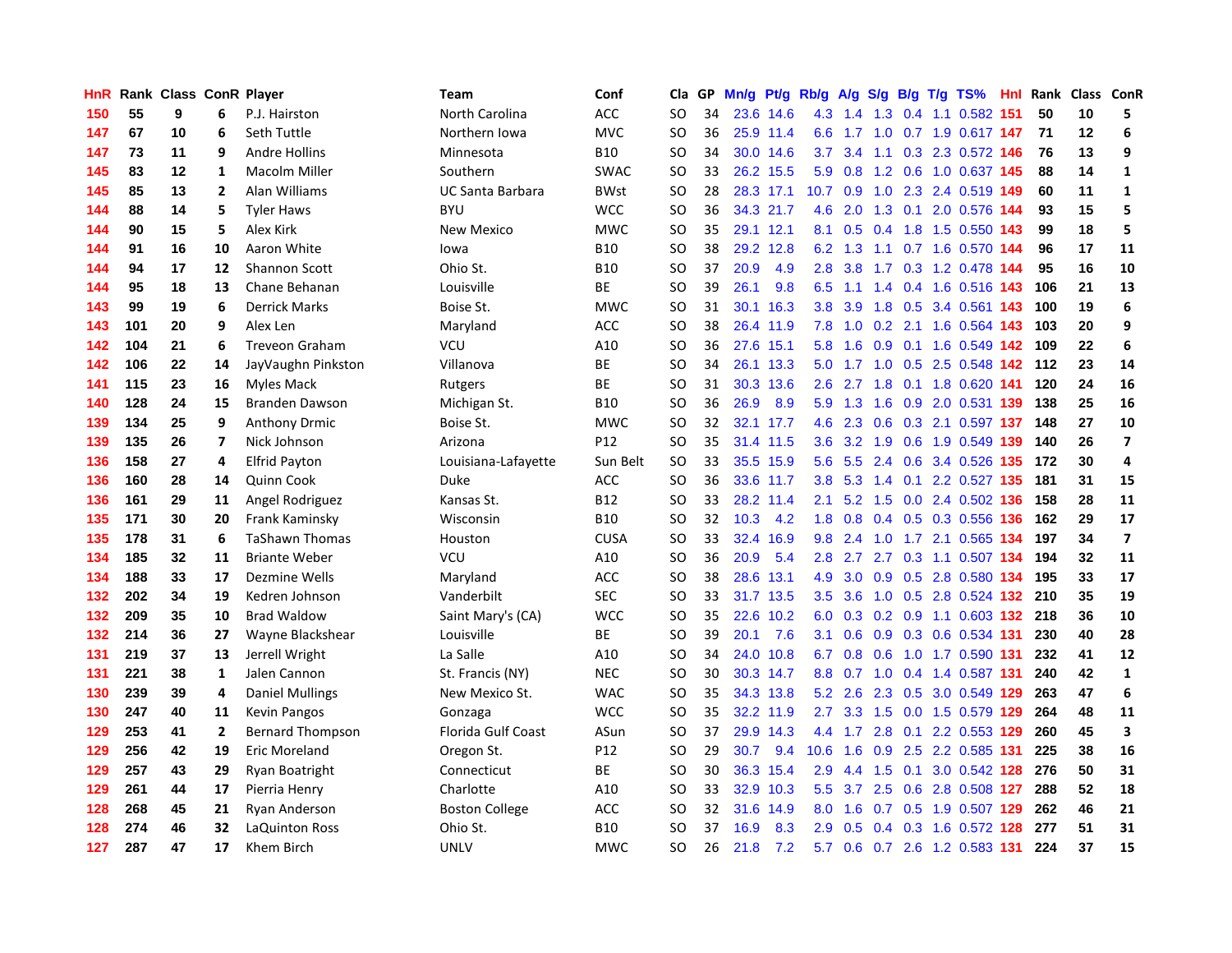| HnR |     | Rank Class ConR Player |                         |                         | Team                       | Conf        | Cla           | GP. | Mn/g | <b>Pt/g</b> | Rb/g | A/g           |     |     | $S/g$ B/g T/g TS%         | Hnl | Rank | Class          | <b>ConR</b>             |
|-----|-----|------------------------|-------------------------|-------------------------|----------------------------|-------------|---------------|-----|------|-------------|------|---------------|-----|-----|---------------------------|-----|------|----------------|-------------------------|
| 127 | 296 | 48                     | $\mathbf{1}$            | Javonte Green           | Radford                    | <b>BSou</b> | SO            | 32  |      | 27.7 14.6   | 8.1  | 1.3           | 2.1 |     | 0.7 2.1 0.528 126         |     | 311  | 54             | 3                       |
| 126 | 300 | 49                     | 25                      | B.J. Young              | Arkansas                   | <b>SEC</b>  | SO            | 31  |      | 27.9 15.2   | 3.5  | 3.4           |     |     | 0.7 0.3 2.1 0.506 126 310 |     |      | 53             | 24                      |
| 126 | 306 | 50                     | 19                      | Larry Nance             | Wyoming                    | <b>MWC</b>  | <b>SO</b>     | 33  |      | 32.0 10.7   | 6.9  |               |     |     | 1.2 1.3 0.7 1.5 0.591 124 |     | 359  | 63             | 20                      |
| 126 | 310 | 51                     | 6                       | Damion Lee              | Drexel                     | CAA         | <b>SO</b>     | 27  |      | 33.0 17.1   | 5.1  | 1.8           |     |     | 0.8 0.1 1.9 0.556 129     |     | 256  | 44             | $\overline{\mathbf{3}}$ |
| 126 | 311 | 52                     | 38                      | Sam Thompson            | Ohio St.                   | <b>B10</b>  | <b>SO</b>     | 37  | 25.1 | 7.8         | 3.5  | 1.0           |     |     | 0.7 0.8 0.9 0.574 126     |     | 320  | 56             | 37                      |
| 126 | 313 | 53                     | 28                      | <b>Trevor Lacey</b>     | Alabama                    | <b>SEC</b>  | SO            | 36  |      | 31.3 11.3   | 3.8  | 3.2           |     |     | 1.4 0.4 2.3 0.513 125     |     | 347  | 60             | 28                      |
| 126 | 314 | 54                     | 5                       | Juan'ya Green           | Niagara                    | <b>MAAC</b> | <b>SO</b>     | 33  | 38.0 | 16.5        | 4.0  | 4.9           | 1.9 |     | 0.4 2.7 0.521 125         |     | 331  | 57             | $\boldsymbol{6}$        |
| 126 | 316 | 55                     | 6                       | Keifer Sykes            | Green Bay                  | Hor.        | <b>SO</b>     | 34  | 34.6 | 15.9        | 3.3  | 4.3           | 1.1 |     | 0.1 2.5 0.539 124         |     | 349  | 61             | 8                       |
| 126 | 322 | 56                     | 22                      | Kameron Woods           | <b>Butler</b>              | A10         | <b>SO</b>     | 36  | 17.0 | 4.5         | 4.9  | 0.8           | 0.6 |     | 0.7 1.1 0.570 125         |     | 334  | 58             | 23                      |
| 125 | 327 | 57                     | 34                      | <b>Greg Whittington</b> | Georgetown                 | <b>BE</b>   | <b>SO</b>     | 13  |      | 35.2 12.1   | 7.0  | 2.0           |     |     | 1.3 0.8 2.0 0.525 130 245 |     |      | 43             | 29                      |
| 125 | 334 | 58                     | $\mathbf{2}$            | <b>Wesley Saunders</b>  | Harvard                    | Ivy         | <b>SO</b>     | 30  |      | 37.3 16.2   | 4.2  | 3.5           |     |     | 1.8 0.4 3.0 0.587 125     |     | 339  | 59             | $\overline{\mathbf{3}}$ |
| 125 | 337 | 59                     | $\overline{\mathbf{z}}$ | <b>Christian Thomas</b> | Loyola (IL)                | Hor.        | <b>SO</b>     | 31  |      | 27.1 12.1   | 6.5  | 0.8           |     |     | 0.7 0.1 1.2 0.589 123     |     | 399  | 70             | 9                       |
| 125 | 340 | 60                     | 6                       | David Laury             | Iona                       | <b>MAAC</b> | <b>SO</b>     | 25  |      | 30.9 13.1   | 10.3 | 2.0           |     |     | 1.1 1.6 2.1 0.553 131     |     | 226  | 39             | 5                       |
| 125 | 346 | 61                     | 35                      | D'Angelo Harrison       | St. John's                 | BE          | <b>SO</b>     | 27  |      | 35.0 17.8   | 4.3  | 2.3           |     |     | 1.4 0.3 2.2 0.516 128     |     | 273  | 49             | 30                      |
| 124 | 353 | 62                     | 28                      | K.J. McDaniels          | Clemson                    | ACC         | <b>SO</b>     | 28  | 27.5 | 10.9        | 5.0  | 0.8           | 1.1 |     | 2.1 1.6 0.521 126         |     | 315  | 55             | 25                      |
| 124 | 359 | 63                     | 17                      | Christopher Anderson    | San Diego                  | <b>WCC</b>  | <b>SO</b>     | 33  | 32.3 | 9.4         | 3.8  | 5.7           |     |     | 2.1 0.2 2.8 0.491 124     |     | 356  | 62             | 16                      |
| 124 | 366 | 64                     | 25                      | Roosevelt Jones         | <b>Butler</b>              | A10         | <b>SO</b>     | 36  | 30.8 | 10.1        | 5.6  | 3.5           | 0.9 |     | 0.5 2.9 0.498 123         |     | 377  | 66             | 27                      |
| 124 | 369 | 65                     | 38                      | Rakeem Christmas        | Syracuse                   | <b>BE</b>   | <b>SO</b>     | 40  | 20.9 | 5.1         | 4.6  | 0.2           | 0.5 |     | 1.8 0.9 0.537 123         |     | 381  | 68             | 37                      |
| 124 | 370 | 66                     | 29                      | Kourtney Roberson       | Texas A&M                  | <b>SEC</b>  | <b>SO</b>     | 33  | 24.7 | 6.9         | 6.6  |               |     |     | 0.8 0.7 0.8 1.2 0.610 123 |     | 385  | 69             | 29                      |
| 124 | 376 | 67                     | 40                      | <b>Tracy Abrams</b>     | <b>Illinois</b>            | <b>B10</b>  | <b>SO</b>     | 36  | 28.7 | 10.6        | 3.5  | 3.4           |     |     | 1.4 0.1 2.6 0.485 123     |     | 374  | 65             | 41                      |
| 123 | 380 | 68                     | 41                      | Sir'Dominic Pointer     | St. John's                 | BE          | <sub>SO</sub> | 32  | 26.9 | 6.9         | 5.5  | 2.8           |     |     | 1.4 0.9 1.8 0.562 122     |     | 408  | 74             | 44                      |
| 123 | 384 | 69                     | 42                      | D.J. Newbill            | Penn St.                   | <b>B10</b>  | <b>SO</b>     | 31  | 36.5 | 16.3        | 5.0  | 4.0           |     |     | 1.2 0.3 3.9 0.475 121     |     | 433  | 81             | 43                      |
| 123 | 386 | 70                     | 23                      | Sheldon McClellan       | Texas                      | <b>B12</b>  | SO            | 34  |      | 27.3 13.5   |      | $3.9$ $0.9$   |     |     | 0.8 0.1 1.7 0.512 120     |     | 452  | 84             | 25                      |
| 123 | 388 | 71                     | 13                      | Jalen Jones             | SMU                        | <b>CUSA</b> | <b>SO</b>     | 32  | 32.4 | 14.0        | 7.7  | 1.0           |     |     | 1.2 0.7 2.2 0.558 122     |     | 401  | 71             | 14                      |
| 123 | 389 | 72                     | 19                      | <b>Matt Carlino</b>     | <b>BYU</b>                 | <b>WCC</b>  | <b>SO</b>     | 36  |      | 28.7 11.5   | 3.6  | 4.8           | 1.8 | 0.1 | 2.7 0.503 122             |     | 404  | 72             | 19                      |
| 123 | 392 | 73                     | 26                      | <b>Ronald Roberts</b>   | Saint Joseph's             | A10         | <b>SO</b>     | 32  |      | 30.7 11.2   | 8.3  | 1.0           |     |     | 0.5 0.9 1.6 0.561 122 411 |     |      | 75             | 30                      |
| 123 | 395 | 74                     | 5                       | Mark Nwakamma           | Hartford                   | <b>AEC</b>  | <b>SO</b>     | 31  |      | 28.5 14.7   | 5.5  | 1.8           |     |     | 1.4 0.7 3.3 0.515 122     |     | 405  | 73             | 5                       |
| 122 | 404 | 75                     | 24                      | Myck Kabongo            | Texas                      | <b>B12</b>  | <b>SO</b>     | 11  |      | 37.3 14.6   | 5.0  | 5.5           |     |     | 2.0 0.0 3.4 0.542 155     |     | 33   | $\overline{7}$ | 5                       |
| 122 | 406 | 76                     | 21                      | Hugh Greenwood          | <b>New Mexico</b>          | <b>MWC</b>  | <b>SO</b>     | 35  | 28.5 | 7.0         | 5.0  | 2.4           |     |     | 1.3 0.5 1.3 0.521 121     |     | 427  | 79             | 23                      |
| 122 | 409 | 77                     | 9                       | Michale Kyser           | Louisiana Tech             | <b>WAC</b>  | <b>SO</b>     | 34  | 19.3 | 5.0         | 5.3  | 0.6           | 0.6 |     | 2.7 0.8 0.501 122         |     | 416  | 78             | 11                      |
| 122 | 412 | 78                     | 21                      | Gary Bell               | Gonzaga                    | <b>WCC</b>  | <b>SO</b>     | 34  | 28.6 | 9.0         | 2.2  | 2.1           |     |     | 0.8 0.0 1.3 0.545 122     |     | 415  | 77             | 21                      |
| 122 | 416 | 79                     | 25                      | <b>Thomas Gipson</b>    | Kansas St.                 | <b>B12</b>  | SO            | 35  | 18.7 | 7.9         | 5.0  | 0.4           | 0.5 |     | 0.3 1.5 0.538 121         |     | 430  | 80             | 24                      |
| 122 | 421 | 80                     | 20                      | <b>Tekele Cotton</b>    | Wichita St.                | <b>MVC</b>  | <b>SO</b>     | 39  | 23.7 | 6.5         | 3.9  | 1.7           | 1.0 |     | 0.2 1.1 0.504 121         |     | 446  | 83             | 20                      |
| 121 | 427 | 81                     | 4                       | <b>Arlon Harper</b>     | <b>Charleston Southern</b> | <b>BSou</b> | <b>SO</b>     | 32  | 28.3 | 15.3        | 4.4  | 2.1           | 2.0 | 0.1 | 2.1 0.570 120             |     | 458  | 85             | 5                       |
| 121 | 428 | 82                     | 4                       | Lucky Jones             | <b>Robert Morris</b>       | <b>NEC</b>  | <b>SO</b>     | 34  |      | 28.1 11.6   | 6.0  | 1.5           |     |     | 1.3 0.1 1.7 0.613 120     |     | 469  | 86             | $\boldsymbol{6}$        |
| 120 | 454 | 83                     | 16                      | McKenzie Moore          | <b>UTEP</b>                | <b>CUSA</b> | <b>SO</b>     | 25  | 24.4 | 8.6         | 5.2  | 2.0           |     |     | 1.4 0.8 2.3 0.551 123     |     | 378  | 67             | 13                      |
| 120 | 458 | 84                     | 49                      | <b>DeAndre Daniels</b>  | Connecticut                | ВE          | <sub>SO</sub> | 30  | 29.2 | 12.1        | 5.5  | 0.7           | 0.8 |     | 1.5 1.7 0.529 119         |     | 504  | 93             | 56                      |
| 120 | 460 | 85                     | 35                      | James Michael McAdoo    | North Carolina             | <b>ACC</b>  | SO            | 36  | 30.0 | 14.4        | 7.3  | 1.1           | 1.5 | 0.4 | 2.7 0.465                 | 119 | 493  | 92             | 35                      |
| 120 | 465 | 86                     | 21                      | R.J. Mahurin            | Indiana St.                | <b>MVC</b>  | SO            | 33  |      | 24.2 10.1   |      | $4.2\quad0.5$ |     |     | 0.6 0.8 1.0 0.553 120     |     | 472  | 87             | 21                      |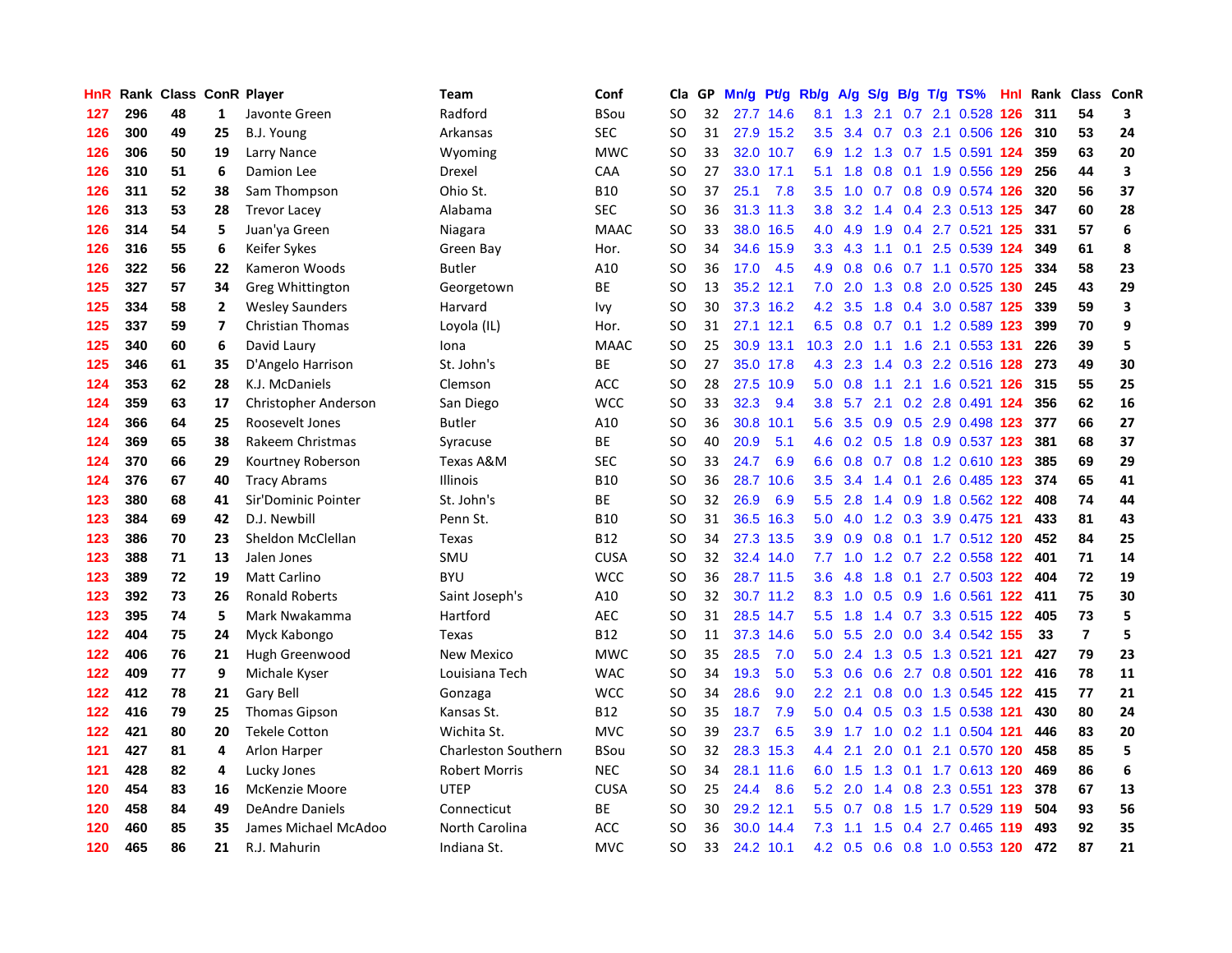| HnR | Rank | <b>Class ConR Player</b> |                          |                           | Team                       | Conf            | Cla       | GP | Mn/g |           | Pt/g Rb/g        | A/g            |                  |     | S/g B/g T/g TS%             | Hnl | Rank | Class | <b>ConR</b>      |
|-----|------|--------------------------|--------------------------|---------------------------|----------------------------|-----------------|-----------|----|------|-----------|------------------|----------------|------------------|-----|-----------------------------|-----|------|-------|------------------|
| 120 | 470  | 87                       | 9                        | <b>Richaun Holmes</b>     | <b>Bowling Green</b>       | <b>MAC</b>      | <b>SO</b> | 32 | 18.8 | 6.5       | 5.0              | 0.2            | 0.5              |     | 2.3 0.8 0.631               | 119 | 483  | 89    | 9                |
| 119 | 476  | 88                       | 45                       | Abodunrin Gabriel Olaseni | lowa                       | <b>B10</b>      | SO        | 37 | 10.7 | 2.7       | 2.6              |                |                  |     | 0.2 0.2 1.0 0.5 0.556 119   |     | 490  | 90    | 48               |
| 119 | 478  | 89                       | 55                       | <b>Anthony Collins</b>    | South Florida              | <b>BE</b>       | SO.       | 30 | 35.9 | 8.6       | 2.3              | 6.5            |                  |     | 1.5 0.2 2.7 0.469 120 476   |     |      | 88    | 50               |
| 119 | 491  | 90                       | 31                       | Anthony Hickey            | LSU                        | <b>SEC</b>      | SO        | 29 | 33.0 | 11.2      | 3.5              | 3.8            |                  |     | 2.9 0.2 1.8 0.477 119       |     | 492  | 91    | 30               |
| 119 | 499  | 91                       | 49                       | Joe Coleman               | Minnesota                  | <b>B10</b>      | <b>SO</b> | 34 | 26.3 | 8.7       | 3.6              | 1.5            |                  |     | 1.1 0.3 2.0 0.524 119       |     | 507  | 94    | 50               |
| 119 | 500  | 92                       | 10                       | Seth Hinrichs             | Lafayette                  | Pat.            | <b>SO</b> | 34 | 28.6 | 14.5      | 4.9              | 1.8            | 0.6              |     | 0.1 1.8 0.604 118           |     | 524  | 98    | 11               |
| 119 | 505  | 93                       | 32                       | Aaron Jones               | Mississippi                | SEC             | <b>SO</b> | 20 | 16.9 | 3.5       | 4.1              | 0.6            | 0.6              |     | 1.6 0.5 0.556 118           |     | 519  | 96    | 33               |
| 118 | 513  | 94                       | 13                       | <b>Tony Mitchell</b>      | North Texas                | Sun Belt        | <b>SO</b> | 32 | 32.4 | 13.0      | 8.5              | 0.8            | 1.0              |     | 2.7 2.4 0.525 117           |     | 564  | 106   | 14               |
| 118 | 519  | 95                       | 4                        | <b>Shonn Miller</b>       | Cornell                    | Ivy             | <b>SO</b> | 27 |      | 28.8 11.5 | 6.8              | 0.9            | 1.9              |     | 1.9 1.7 0.552 122           |     | 413  | 76    | 4                |
| 118 | 526  | 96                       | 8                        | Stephen Maxwell           | Cal St. Northridge         | <b>BWst</b>     | <b>SO</b> | 31 |      | 27.9 14.6 | 8.3              | 0.5            |                  |     | 1.0 0.3 1.7 0.589 117       |     | 575  | 111   | 10               |
| 118 | 529  | 97                       | 30                       | Le'Bryan Nash             | Oklahoma St.               | B12             | <b>SO</b> | 33 | 31.9 | 14.0      | 4.1              | 1.8            |                  |     | $0.6$ 0.2 2.6 0.532 118     |     | 539  | 103   | 30               |
| 118 | 530  | 98                       | 35                       | Nick Jacobs               | Alabama                    | <b>SEC</b>      | SO        | 36 | 21.0 | 7.6       | 4.1              | 0.1            |                  |     | $0.6$ 1.1 1.1 0.547 117     |     | 568  | 108   | 37               |
| 118 | 531  | 99                       | 24                       | <b>Austin Chatman</b>     | Creighton                  | <b>MVC</b>      | SO        | 36 | 32.0 | 7.4       | 2.6              | 4.2            | 0.8              |     | 0.0 2.1 0.503 118           |     | 537  | 101   | 24               |
| 118 | 532  | 100                      | 60                       | Darrun Hilliard           | Villanova                  | <b>BE</b>       | <b>SO</b> | 34 | 29.9 | 11.4      | 2.8              | 1.6            | 1.6              |     | 0.3 1.9 0.527 118           |     | 533  | 99    | 59               |
| 118 | 535  | 101                      | 36                       | Kyle Wiltjer              | Kentucky                   | <b>SEC</b>      | <b>SO</b> | 33 |      | 23.8 10.2 | 4.2              | 1.5            |                  |     | 0.4 0.4 1.3 0.547 116       |     | 600  | 120   | 39               |
| 118 | 539  | 102                      | 12                       | Kenneth Smith             | Louisiana Tech             | <b>WAC</b>      | <b>SO</b> | 34 | 27.9 | 6.8       | 4.0              | 5.0            | 1.7              |     | 0.1 2.4 0.514 118           |     | 538  | 102   | 13               |
| 118 | 541  | 103                      | 12                       | Corey Walden              | Eastern Kentucky           | OVC             | <b>SO</b> | 35 | 29.1 | 13.0      | 3.5              | 1.9            | 1.7 <sub>z</sub> |     | $0.1$ 1.6 0.633 117         |     | 574  | 110   | 13               |
| 118 | 547  | 104                      | 9                        | Mario Moody               | Wagner                     | <b>NEC</b>      | SO        | 30 | 16.7 | 6.9       | 5.3              | 0.4            | 1.0              |     | 1.3 1.0 0.542 117           |     | 559  | 105   | 9                |
| 118 | 548  | 105                      | 10                       | <b>Will Davis</b>         | <b>UC</b> Irvine           | <b>BWst</b>     | <b>SO</b> | 36 | 25.3 | 9.7       | 6.8              | 0.6            |                  |     | 0.5 2.4 1.6 0.555 118       |     | 536  | 100   | 8                |
| 117 | 550  | 106                      | 31                       | <b>Mike Cobbins</b>       | Oklahoma St.               | <b>B12</b>      | SO        | 28 | 26.0 | 6.9       | 6.1              |                |                  |     | 0.3 0.4 1.5 0.9 0.580 118   |     | 545  | 104   | 31               |
| 117 | 558  | 107                      | 19                       | <b>Adonis Thomas</b>      | <b>Memphis</b>             | <b>CUSA</b>     | <b>SO</b> | 36 |      | 29.3 11.7 | 4.5              | 1.9            |                  |     | $0.7$ 0.7 1.6 0.479 117     |     | 573  | 109   | 19               |
| 117 | 563  | 108                      | 5                        | <b>Gabas Maldunas</b>     | Dartmouth                  | Ivy             | <b>SO</b> | 28 |      | 27.3 11.4 | 6.9              | 1.4            | 1.1              | 1.4 | 2.0 0.497 117               |     | 577  | 112   | $\boldsymbol{6}$ |
| 117 | 573  | 109                      | 56                       | Eliott Eliason            | Minnesota                  | <b>B10</b>      | <b>SO</b> | 33 | 13.7 | 2.2       | 3.5              | 1.0            | 0.3              |     | 1.1 0.8 0.503 117           |     | 580  | 113   | 57               |
| 117 | 574  | 110                      | $\overline{\mathbf{z}}$  | Sam Rowley                | Albany (NY)                | <b>AEC</b>      | <b>SO</b> | 35 | 25.5 | 9.0       | 6.2              | 1.1            | 1.2              |     | 0.4 2.1 0.565 116           |     | 590  | 114   | 9                |
| 117 | 576  | 111                      | 63                       | Pat Connaughton           | Notre Dame                 | ВE              | <b>SO</b> | 35 | 32.1 | 8.9       | 4.7              | 2.1            | 0.5              |     | 0.3 0.9 0.576 116           |     | 593  | 116   | 63               |
| 116 | 587  | 112                      | 57                       | Traevon Jackson           | Wisconsin                  | <b>B10</b>      | <b>SO</b> | 35 | 27.8 | 6.9       | 2.5              | 2.8            | 1.0              |     | 0.2 2.1 0.465 116           |     | 594  | 117   | 58               |
| 116 | 588  | 113                      | 43                       | Anthony Lee               | Temple                     | A10             | <b>SO</b> | 32 | 23.9 | 9.8       | 6.8              | 0.3            |                  |     | 0.4 0.8 1.0 0.556 116       |     | 591  | 115   | 46               |
| 116 | 591  | 114                      | 39                       | Chasson Randle            | Stanford                   | P <sub>12</sub> | <b>SO</b> | 34 | 31.0 | 13.6      | 2.9 <sup>°</sup> | 2.6            |                  |     | 1.1 0.1 2.3 0.517 115 639   |     |      | 127   | 42               |
| 116 | 596  | 115                      | 15                       | T.J. Price                | Western Kentucky           | Sun Belt        | <b>SO</b> | 33 | 33.0 | 15.2      | 4.5              | 2.4            |                  |     | 1.2 0.4 2.6 0.514 114       |     | 659  | 130   | 17               |
| 116 | 599  | 116                      | 58                       | Amir Williams             | Ohio St.                   | <b>B10</b>      | SO        | 37 | 16.5 | 3.5       | 3.9 <sup>°</sup> | 0.1            |                  |     | 0.3 1.4 0.8 0.556 116       |     | 604  | 122   | 59               |
| 116 | 604  | 117                      | 44                       | Halil Kanacevic           | Saint Joseph's             | A10             | <b>SO</b> | 26 | 28.9 | 8.5       | 7.2              | 3.5            | 0.9 <sub>0</sub> |     | 1.7 3.3 0.510 117           |     | 567  | 107   | 45               |
| 116 | 606  | 118                      | 25                       | <b>Brandon Clark</b>      | Santa Clara                | <b>WCC</b>      | SO        | 38 | 18.5 | 7.2       | 1.8              | 2.7            |                  |     | 0.7 0.1 1.5 0.567 115       |     | 614  | 124   | 24               |
| 115 | 607  | 119                      | 40                       | Johnny O'Bryant           | LSU                        | <b>SEC</b>      | SO.       | 29 | 29.1 | 13.6      | 8.7              | 1.7            | 0.5              | 0.7 | 3.2 0.504 115               |     | 613  | 123   | 42               |
| 115 | 608  | 120                      | 45                       | Cady Lalanne              | Massachusetts              | A10             | SO        | 32 | 22.1 | 8.4       | 7.4              | 0.2            |                  |     | 0.4 1.4 1.4 0.589 116       |     | 599  | 119   | 47               |
| 115 | 618  | 121                      | $\overline{\phantom{a}}$ | Saah Nimley               | <b>Charleston Southern</b> | <b>BSou</b>     | <b>SO</b> | 30 | 33.2 | 15.9      | 5.3              | 5.0            | 1.3              | 0.1 | 2.8 0.497 116               |     | 598  | 118   | 8                |
| 115 | 624  | 122                      | 9                        | <b>Brett Comer</b>        | Florida Gulf Coast         | ASun            | SO        | 37 | 27.1 | 8.0       |                  | $3.2\quad 6.6$ |                  |     | 1.6 0.2 3.7 0.456 115       |     | 630  | 126   | 9                |
| 115 | 625  | 123                      | 37                       | Naadir Tharpe             | Kansas                     | B12             | SO        | 37 | 19.4 | 5.5       | 1.5              | 3.1            |                  |     | $0.6$ $0.0$ 1.4 $0.467$ 115 |     | 629  | 125   | 37               |
| 115 | 628  | 124                      | 66                       | <b>Brandon Mobley</b>     | Seton Hall                 | <b>BE</b>       | SO        | 22 | 21.4 | 9.0       | 5.5 <sub>1</sub> | 0.7            |                  |     | 0.3 1.0 1.6 0.611 121       |     | 442  | 82    | 46               |
| 115 | 634  | 125                      | 38                       | Devonta Abron             | <b>TCU</b>                 | <b>B12</b>      | <b>SO</b> | 32 | 21.3 | 7.4       | 5.9              | 0.5            |                  |     | 0.5 0.7 1.3 0.550 112 730   |     |      | 151   | 42               |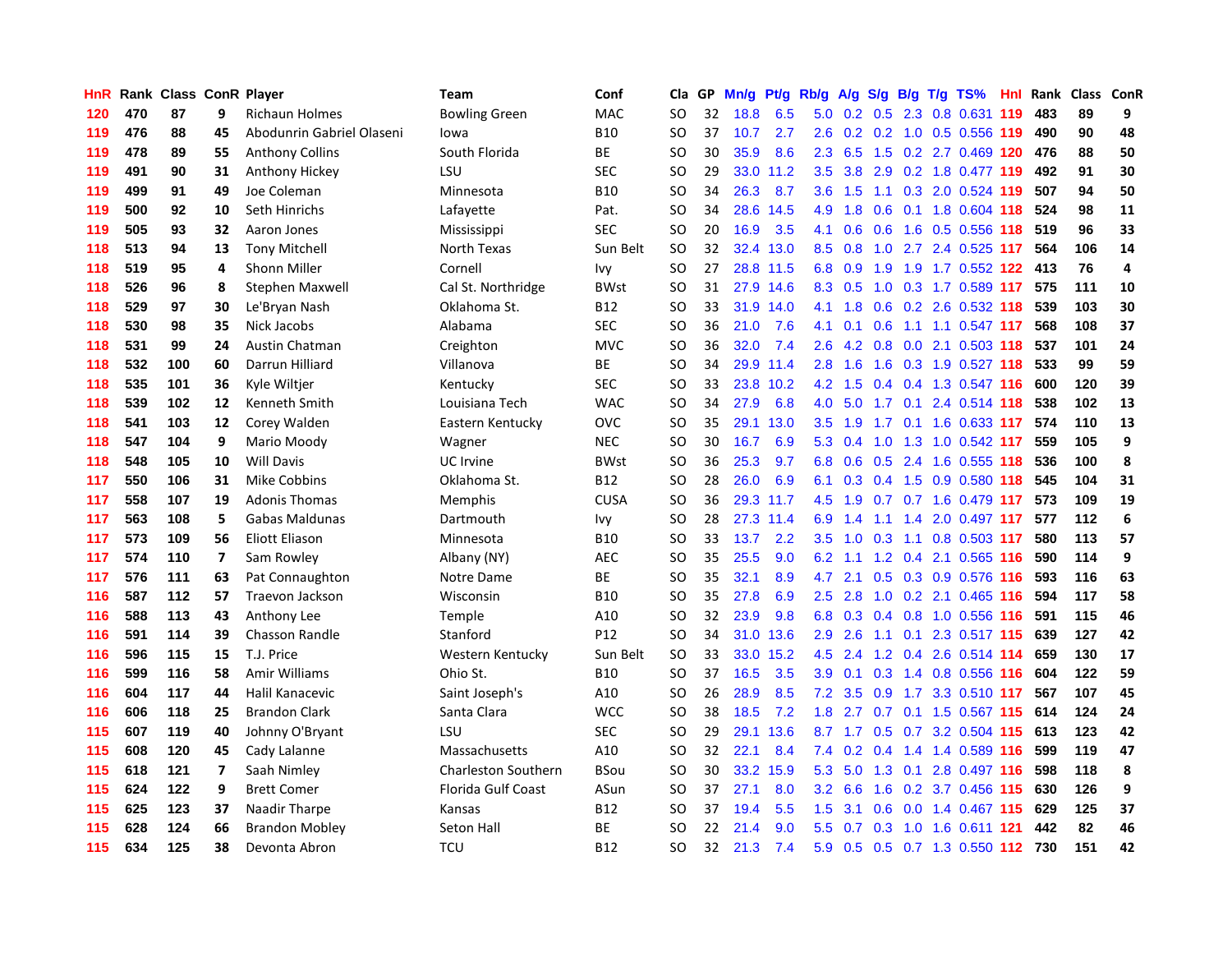| HnR | Rank |     |    | <b>Class ConR Player</b> | <b>Team</b>          | Conf        | Cla       | <b>GP</b> | Mn/g | <b>Pt/g</b> | Rb/g             | A/g |                  |  | S/g B/g T/g TS%               | Hnl | Rank | Class | <b>ConR</b> |
|-----|------|-----|----|--------------------------|----------------------|-------------|-----------|-----------|------|-------------|------------------|-----|------------------|--|-------------------------------|-----|------|-------|-------------|
| 115 | 640  | 126 | 41 | Jabari Brown             | Missouri             | <b>SEC</b>  | SO        | 25        | 32.7 | 13.7        | 3.4              | 1.4 | 0.7              |  | $0.0$ 1.7 $0.563$ 118         |     | 523  | 97    | 34          |
| 115 | 644  | 127 | 27 | Johnny Dee               | San Diego            | <b>WCC</b>  | SO        | 34        |      | 31.2 15.0   | 3.1              | 0.9 |                  |  | 0.8 0.0 1.3 0.574 114 675     |     |      | 132   | 28          |
| 114 | 645  | 128 | 42 | Jarvis Summers           | Mississippi          | <b>SEC</b>  | SO        | 34        | 27.0 | 9.1         | 1.8              | 3.8 |                  |  | 1.0 0.2 1.7 0.490 115 640     |     |      | 128   | 44          |
| 114 | 647  | 129 | 29 | Deon Mitchell            | Northern Iowa        | <b>MVC</b>  | SO        | 35        | 27.3 | 9.3         | $2.3^{\circ}$    | 3.6 |                  |  | 1.3 0.0 2.4 0.516 114         |     | 651  | 129   | 28          |
| 114 | 655  | 130 | 68 | LaDontae Henton          | Providence           | <b>BE</b>   | <b>SO</b> | 34        | 34.2 | 13.0        | 8.3              | 1.0 | 1.0              |  | 0.6 2.0 0.491 113 717         |     |      | 145   | 74          |
| 114 | 658  | 131 | 9  | Johnathan Jordan         | Tx.A&M-Corp. Christi | Southland   | <b>SO</b> | 29        |      | 36.6 12.8   | 4.8              | 5.5 | 1.3              |  | 0.2 2.8 0.484 113             |     | 690  | 137   | 9           |
| 114 | 663  | 132 | 30 | <b>Bryce Jones</b>       | <b>UNLV</b>          | <b>MWC</b>  | <b>SO</b> | 35        |      | 26.0 10.3   | 4.4              | 2.3 | 0.9              |  | 0.3 2.3 0.509 114             |     | 683  | 135   | 29          |
| 114 | 665  | 133 | 31 | J.J. O'Brien             | San Diego St.        | <b>MWC</b>  | <b>SO</b> | 34        | 27.0 | 7.2         | 4.5              | 1.5 | 0.9 <sub>0</sub> |  | 0.4 1.4 0.520 113             |     | 723  | 149   | 32          |
| 114 | 668  | 134 | 51 | DeMario Mayfield         | Charlotte            | A10         | <b>SO</b> | 18        |      | 26.4 11.7   | 3.6              | 2.0 | 1.3              |  | 0.2 2.2 0.578 124             |     | 367  | 64    | 26          |
| 114 | 673  | 135 | 69 | Jabril Trawick           | Georgetown           | <b>BE</b>   | <b>SO</b> | 32        | 26.6 | 5.8         | 2.9              | 1.9 |                  |  | 1.1 0.3 1.7 0.522 113 705     |     |      | 142   | 73          |
| 114 | 676  | 136 | 46 | David Kravish            | California           | P12         | SO        | 33        | 30.6 | 7.9         | 6.9              |     |                  |  | 1.0 0.8 1.7 1.0 0.514 113 702 |     |      | 141   | 46          |
| 114 | 680  | 137 | 23 | Joseph Young             | Houston              | <b>CUSA</b> | SO        | 32        | 32.8 | 18.0        | $3.5^{\circ}$    | 2.5 |                  |  | 0.6 0.0 1.3 0.595 114         |     | 684  | 136   | 24          |
| 114 | 684  | 138 | 70 | Cameron Wright           | Pittsburgh           | <b>BE</b>   | SO        | 31        | 14.6 | 4.3         | 1.4              | 1.1 |                  |  | 0.7 0.2 0.6 0.530 114         |     | 668  | 131   | 69          |
| 114 | 686  | 139 | 62 | Nnanna Egwu              | Illinois             | <b>B10</b>  | <b>SO</b> | 36        | 25.4 | 6.5         | 4.9              | 0.5 | 0.6              |  | 1.4 1.0 0.478 114             |     | 682  | 134   | 63          |
| 114 | 690  | 140 | 16 | Royce O'Neale            | Denver               | <b>WAC</b>  | <b>SO</b> | 32        |      | 35.2 11.2   | 5.5              | 3.5 |                  |  | 1.4 0.4 2.3 0.563 113         |     | 695  | 140   | 18          |
| 113 | 694  | 141 | 45 | <b>Nick Faust</b>        | Maryland             | ACC         | <b>SO</b> | 38        | 25.8 | 9.4         | 3.7              | 2.5 | 1.0              |  | $0.1$ 2.2 0.510 113           |     | 692  | 139   | 46          |
| 113 | 701  | 142 | 47 | Askia Booker             | Colorado             | P12         | SO        | 33        | 31.8 | 12.4        | 3.5              | 2.2 | 1.2              |  | 0.0 2.1 0.447 113             |     | 725  | 150   | 47          |
| 113 | 705  | 143 | 12 | <b>Stephen Hicks</b>     | Cal St. Northridge   | <b>BWst</b> | <b>SO</b> | 27        | 30.7 | 15.7        | 7.0              | 1.0 | 2.0              |  | 0.3 2.0 0.564 116 603         |     |      | 121   | 11          |
| 113 | 716  | 144 | 32 | Daniel Bejarano          | Colorado St.         | <b>MWC</b>  | SO        | 35        | 22.1 | 6.3         | 5.5              | 0.9 |                  |  | 0.6 0.1 0.9 0.488 113 718     |     |      | 146   | 31          |
| 113 | 721  | 145 | 19 | Cam Griffin              | Denver               | <b>WAC</b>  | SO        | 32        | 21.5 | 6.1         | 3.6              | 1.8 |                  |  | 1.5 0.3 1.4 0.565 113 722     |     |      | 148   | 20          |
| 113 | 725  | 146 | 53 | <b>Steve Zack</b>        | La Salle             | A10         | SO        | 27        | 22.3 | 6.4         | 6.4              | 1.0 |                  |  | 0.3 1.3 1.5 0.565 112 734     |     |      | 153   | 55          |
| 113 | 733  | 147 | 20 | Isaiah Massey            | Louisiana Tech       | <b>WAC</b>  | SO        | 31        | 9.5  | 3.1         | 2.6              | 0.3 |                  |  | 0.5 0.2 0.3 0.516 113 711     |     |      | 144   | 19          |
| 113 | 734  | 148 | 9  | Karl Cochran             | Wofford              | Southern    | <b>SO</b> | 32        | 30.8 | 15.6        | 4.3              | 1.7 |                  |  | 2.0 0.8 2.3 0.452 112 732     |     |      | 152   | 9           |
| 112 | 739  | 149 | 75 | Kevin Ware               | Louisville           | ВE          | <b>SO</b> | 37        | 16.6 | 4.5         | 1.8              | 0.8 |                  |  | 1.1 0.1 1.1 0.530 113         |     | 691  | 138   | 71          |
| 112 | 743  | 150 | 21 | <b>Brett Olson</b>       | Denver               | <b>WAC</b>  | SO        | 32        | 34.0 | 11.4        | 2.0              | 2.4 | 1.2              |  | 0.3 1.5 0.646 112 750         |     |      | 155   | 21          |
| 112 | 744  | 151 | 64 | Remy Abell               | Indiana              | <b>B10</b>  | <b>SO</b> | 36        | 12.5 | 4.0         | 1.5              | 0.9 |                  |  | 0.3 0.0 0.8 0.590 112 752     |     |      | 157   | 65          |
| 112 | 749  | 152 | 8  | Steve Moundou-Missi      | Harvard              | lvy         | <b>SO</b> | 30        | 20.6 | 7.9         | 5.1              | 0.5 |                  |  | 0.9 0.9 1.2 0.570 112 748     |     |      | 154   | 10          |
| 112 | 752  | 153 | 44 | Nino Williams            | Kansas St.           | <b>B12</b>  | <b>SO</b> | 34        | 12.5 | 4.2         | 3.3 <sub>2</sub> | 0.5 |                  |  | 0.4 0.1 0.7 0.488 112 753     |     |      | 158   | 44          |
| 112 | 754  | 154 | 45 | Jonathan Holmes          | Texas                | <b>B12</b>  | SO        | 29        | 20.5 | 6.4         | 5.6              | 0.4 |                  |  | $0.6$ $0.7$ 1.3 $0.514$ 111   |     | 807  | 165   | 47          |
| 112 | 757  | 155 | 22 | Raheem Appleby           | Louisiana Tech       | <b>WAC</b>  | SO        | 34        | 26.3 | 14.9        | $2.7^{\circ}$    | 1.2 |                  |  | 1.1 0.2 1.7 0.480 112 751     |     |      | 156   | 22          |
| 112 | 761  | 156 | 57 | <b>Grandy Glaze</b>      | Saint Louis          | A10         | <b>SO</b> | 25        | 12.0 | 3.1         | 2.6              | 0.5 | 0.5              |  | $0.1$ $0.5$ $0.487$ 113       |     | 707  | 143   | 54          |
| 112 | 762  | 157 | 9  | Kenyatta Smith           | Harvard              | Ivy         | SO        | 28        | 14.5 | 5.8         | 4.3              | 0.3 | 0.3              |  | 2.1 1.4 0.590 113             |     | 719  | 147   | 9           |
| 112 | 771  | 158 | 18 | <b>Myles Taylor</b>      | Tennessee-Martin     | OVC         | SO        | 29        | 27.8 | 16.2        | 7.2              | 0.7 | 0.9 <sub>0</sub> |  | $0.5$ 2.1 0.544 112           |     | 758  | 159   | 19          |
| 111 | 778  | 159 | 60 | Kendall Anthony          | Richmond             | A10         | SO        | 34        | 23.5 | 11.5        | 1.4              | 1.2 | 0.7              |  | 0.0 1.2 0.555 111             |     | 802  | 162   | 60          |
| 111 | 783  | 160 | 13 | Justin Edwards           | Maine                | AEC         | <b>SO</b> | 29        | 32.8 | 16.7        | 5.2              | 3.4 | 1.9              |  | 0.4 4.1 0.506 111             |     | 794  | 161   | 15          |
| 111 | 787  | 161 | 47 | Kyan Anderson            | <b>TCU</b>           | <b>B12</b>  | SO        | 32        |      | 33.9 12.0   | 1.8              | 3.4 |                  |  | 1.4 0.0 2.7 0.514 109         |     | 867  | 180   | 49          |
| 111 | 791  | 162 | 14 | John Adenrele            | <b>UC Davis</b>      | <b>BWst</b> | SO        | 31        |      | 24.7 12.6   | 5.9              | 1.1 | 0.6              |  | 1.5 2.2 0.583 109             |     | 852  | 174   | 15          |
| 111 | 792  | 163 | 19 | Angelo Warner            | Morehead St.         | OVC         | SO        | 31        | 26.8 | 10.9        | 4.4              | 2.5 |                  |  | 1.7 0.0 2.3 0.557 111         |     | 803  | 163   | 20          |
| 111 | 794  | 164 | 48 | Julien Lewis             | Texas                | <b>B12</b>  | <b>SO</b> | 33        |      | 26.9 11.2   | 3.3              | 1.1 |                  |  | 1.1 0.1 1.7 0.509 109         |     | 871  | 182   | 50          |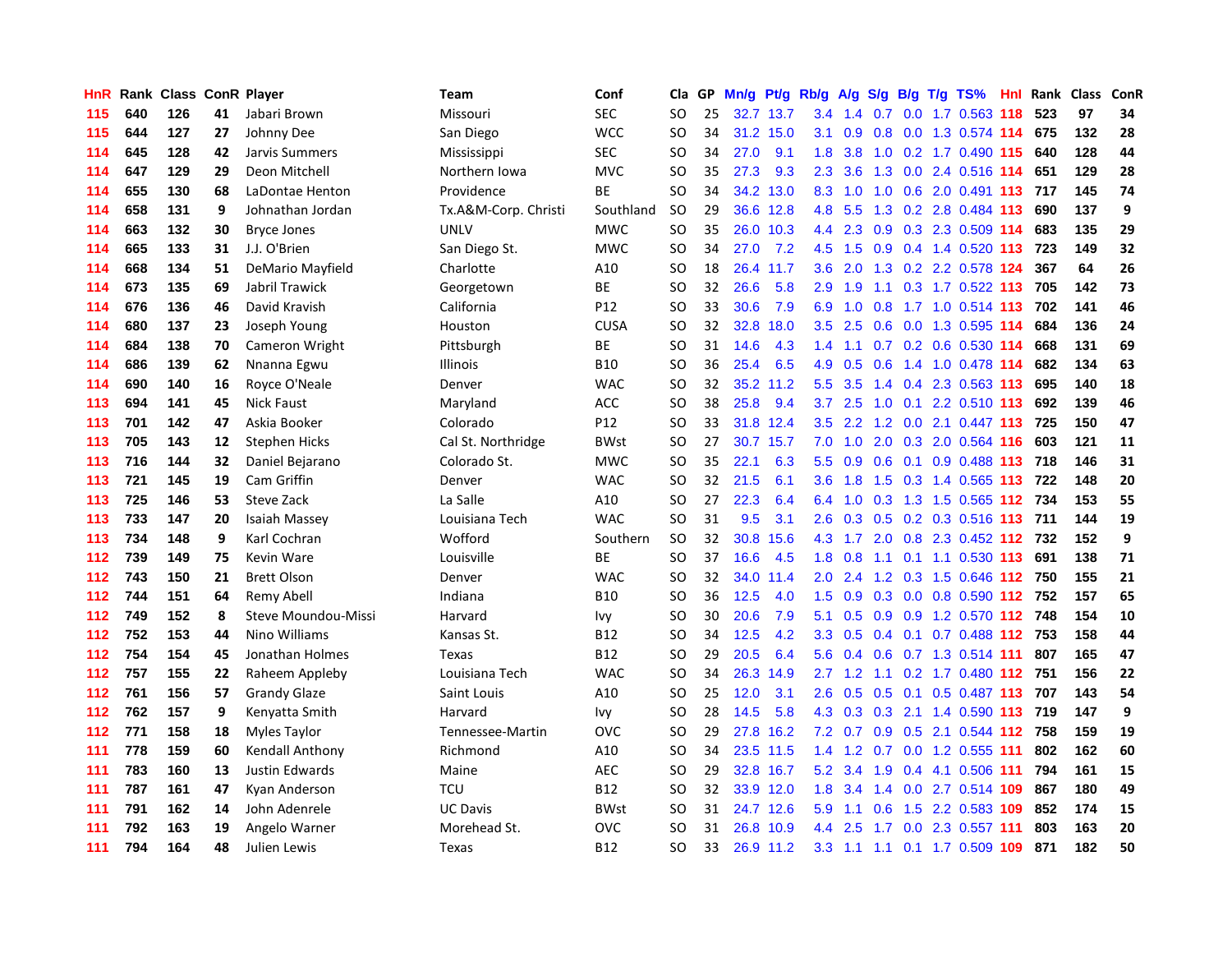| HnR | Rank | <b>Class</b> |    | <b>ConR Player</b>      | Team                  | Conf            | Cla       | <b>GP</b> | Mn/g | <b>Pt/g</b> | Rb/g             | A/g | S/g              |           | B/g T/g TS%               | Hnl | Rank | <b>Class</b> | <b>ConR</b> |
|-----|------|--------------|----|-------------------------|-----------------------|-----------------|-----------|-----------|------|-------------|------------------|-----|------------------|-----------|---------------------------|-----|------|--------------|-------------|
| 111 | 806  | 165          | 50 | Percy Gibson            | lowa St.              | <b>B12</b>      | SO.       | 31        | 12.1 | 4.5         | 2.6              | 0.2 | 0.3              |           | 0.6 0.5 0.495 111         |     | 805  | 164          | 46          |
| 111 | 810  | 166          | 34 | Johnny Hill             | Illinois St.          | <b>MVC</b>      | SO        | 33        | 25.3 | 7.7         | 3.9 <sup>°</sup> |     |                  |           | 3.1 1.3 0.0 1.9 0.567 110 |     | 836  | 169          | 34          |
| 111 | 811  | 167          | 20 | <b>Eric Stutz</b>       | Eastern Kentucky      | OVC             | SO        | 35        | 23.6 | 8.3         | 4.7              | 1.3 |                  |           | 0.8 0.7 1.6 0.664 110     |     | 832  | 167          | 21          |
| 110 | 814  | 168          | 49 | Levi Randolph           | Alabama               | <b>SEC</b>      | SO        | 36        | 30.2 | 8.1         | 4.2              | 1.6 |                  |           | 1.1 0.2 1.3 0.522 109     |     | 848  | 173          | 52          |
| 110 | 819  | 169          | 21 | George Fant             | Western Kentucky      | Sun Belt        | <b>SO</b> | 35        | 29.0 | 12.8        | 6.6              | 0.7 | 0.7              |           | 1.1 2.7 0.510 107         |     | 929  | 194          | 28          |
| 110 | 824  | 170          | 51 | <b>Hunter Mickelson</b> | Arkansas              | <b>SEC</b>      | SO        | 32        | 16.6 | 5.4         | 3.5              | 0.6 | 0.7              |           | 1.2 0.9 0.491 110         |     | 844  | 170          | 51          |
| 110 | 830  | 171          | 16 | <b>Ousmane Drame</b>    | Quinnipiac            | <b>NEC</b>      | SO        | 31        | 21.6 | 9.6         | 7.3              | 0.3 | 0.3              |           | 1.2 2.0 0.546             | 109 | 862  | 177          | 16          |
| 110 | 832  | 172          | 52 | <b>Darion Atkins</b>    | Virginia              | <b>ACC</b>      | <b>SO</b> | 26        | 15.7 | 4.7         | 3.1              | 0.3 |                  | $0.4$ 1.1 | 0.8 0.502 109             |     | 854  | 175          | 54          |
| 110 | 837  | 173          | 80 | Eli Carter              | Rutgers               | <b>BE</b>       | SO        | 24        | 28.8 | 14.9        | 2.8              | 2.1 | 1.0              | 0.1       | 2.8 0.516 111             |     | 763  | 160          | 77          |
| 110 | 840  | 174          | 20 | Julius Brown            | Toledo                | <b>MAC</b>      | SO        | 28        | 33.6 | 13.1        | 3.1              |     |                  |           | 6.0 1.1 0.1 3.1 0.489 109 |     | 846  | 172          | 18          |
| 110 | 842  | 175          | 12 | Kevin Hardy             | McNeese St.           | Southland       | <b>SO</b> | 31        | 35.0 | 9.7         | 6.2              | 4.5 |                  |           | 2.2 1.2 2.1 0.470 109     |     | 880  | 184          | 12          |
| 109 | 848  | 176          | 53 | Jonathan Gilling        | ASU                   | P12             | <b>SO</b> | 35        | 34.5 | 9.7         | 6.1              | 2.8 |                  |           | 1.0 0.4 1.7 0.550 109     |     | 860  | 176          | 53          |
| 109 | 851  | 177          | 20 | <b>Malik Thomas</b>     | Boston U.             | <b>AEC</b>      | <b>SO</b> | 30        | 23.1 | 7.3         | 5.3              | 1.3 | 1.0              |           | 0.7 1.4 0.536 109         |     | 863  | 178          | 20          |
| 109 | 857  | 178          | 17 | <b>Marcus Thornton</b>  | William & Mary        | CAA             | <b>SO</b> | 30        | 36.3 | 18.8        | 2.8              | 2.8 | 0.9              |           | 0.5 3.1 0.592 109         |     | 865  | 179          | 17          |
| 109 | 862  | 179          | 33 | <b>Ricky Tarrant</b>    | Tulane                | <b>CUSA</b>     | <b>SO</b> | 35        | 35.3 | 15.7        | 2.8              | 3.6 | 1.3              |           | 0.1 2.5 0.526 109         |     | 878  | 183          | 33          |
| 109 | 863  | 180          | 54 | Royce Woolridge         | Washington St.        | P12             | SO        | 32        | 32.0 | 11.0        | 2.8              | 2.7 | 1.0              |           | $0.1$ 2.1 0.548 108       |     | 887  | 186          | 56          |
| 109 | 864  | 181          | 54 | Patrick Heckmann        | <b>Boston College</b> | ACC             | SO        | 33        | 23.3 | 8.0         | 2.5              | 1.5 | 0.9 <sup>°</sup> |           | 0.4 1.2 0.615 109         |     | 883  | 185          | 56          |
| 109 | 869  | 182          | 18 | Jarvis Threatt          | Delaware              | CAA             | <b>SO</b> | 30        | 33.6 | 13.0        | 5.7              | 3.2 | 1.8              |           | $0.2$ 2.5 0.477 110       |     | 834  | 168          | 16          |
| 109 | 874  | 183          | 11 | Lawrence Alexander      | North Dakota St.      | Summit          | <b>SO</b> | 34        |      | 34.2 10.8   | 3.7              | 3.6 |                  |           | 1.0 0.1 2.6 0.505 108     |     | 922  | 192          | 11          |
| 109 | 878  | 184          | 16 | Chavaughn Lewis         | Marist                | <b>MAAC</b>     | <b>SO</b> | 31        |      | 35.2 16.7   | 5.7              | 2.7 |                  |           | 2.0 0.5 3.5 0.477 107     |     | 936  | 196          | 19          |
| 109 | 884  | 185          | 39 | Kamryn Williams         | Air Force             | <b>MWC</b>      | SO        | 30        | 11.5 | 3.3         | $2.4^{\circ}$    | 0.9 |                  |           | $0.5$ 0.3 0.7 0.538 108   |     | 895  | 187          | 39          |
| 109 | 885  | 186          | 17 | <b>Antoine Mason</b>    | Niagara               | <b>MAAC</b>     | <b>SO</b> | 29        | 36.3 | 18.7        | 4.1              | 1.5 | 1.1              |           | $0.2$ 2.2 0.554 110       |     | 845  | 171          | 15          |
| 108 | 887  | 187          | 55 | DaVonte Lacy            | Washington St.        | P12             | SO        | 25        | 29.5 | 10.5        | 2.9              | 2.0 | 0.9              |           | 0.0 1.8 0.555 109         |     | 868  | 181          | 54          |
| 108 | 891  | 188          | 53 | Rodney Cooper           | Alabama               | SEC             | SO        | 35        | 28.8 | 10.2        | 4.5              | 0.9 | 0.7              |           | 0.1 1.4 0.477 108         |     | 911  | 190          | 54          |
| 108 | 896  | 189          | 54 | <b>Ryan Harrow</b>      | Kentucky              | SEC             | SO        | 29        | 27.1 | 9.9         | 2.8              | 2.8 | 0.7              |           | 0.1 1.7 0.481 108         |     | 905  | 188          | 53          |
| 108 | 904  | 190          | 11 | Donta Harper            | Gardner-Webb          | <b>BSou</b>     | <b>SO</b> | 34        | 28.1 | 12.7        | 4.9              | 2.1 | 1.4              |           | 1.0 3.1 0.504 108         |     | 923  | 193          | 12          |
| 108 | 909  | 191          | 53 | <b>Keaton Miles</b>     | West Virginia         | <b>B12</b>      | <b>SO</b> | 29        | 11.5 | 2.6         | 1.7 <sub>z</sub> | 0.8 |                  |           | 0.6 0.6 0.3 0.535 108     |     | 910  | 189          | 53          |
| 108 | 910  | 192          | 83 | <b>Mikael Hopkins</b>   | Georgetown            | <b>BE</b>       | <b>SO</b> | 32        | 20.1 | 5.9         | 2.9              | 1.3 |                  |           | 0.9 1.1 2.0 0.458 107     |     | 937  | 197          | 83          |
| 108 | 912  | 193          | 15 | Tyler Kalinoski         | Davidson              | Southern        | <b>SO</b> | 34        | 22.6 | 7.6         | 2.8              | 1.6 |                  |           | 0.7 0.0 1.1 0.574 108 917 |     |      | 191          | 16          |
| 108 | 922  | 194          | 22 | Alasdair Fraser         | Maine                 | <b>AEC</b>      | <b>SO</b> | 30        | 33.3 | 13.4        | 8.1              | 1.6 | 0.8              |           | 1.5 2.2 0.518 106         |     | 969  | 204          | 22          |
| 107 | 928  | 195          | 17 | Lee Skinner             | Wofford               | Southern        | <b>SO</b> | 32        | 34.5 | 10.3        | 7.4              | 2.2 | $1.4^{\circ}$    |           | 0.3 2.3 0.498 107         |     | 934  | 195          | 18          |
| 107 | 943  | 196          | 55 | Jordan Tolbert          | <b>Texas Tech</b>     | <b>B12</b>      | SO        | 31        | 23.0 | 9.9         | 5.5              | 0.4 |                  |           | 0.7 0.7 1.8 0.547 106     |     | 980  | 209          | 56          |
| 107 | 944  | 197          | 66 | <b>Justin Martin</b>    | Xavier                | A10             | SO        | 30        | 25.9 | 7.9         | 4.7              | 0.9 | 0.8              |           | 0.5 1.6 0.538 107         |     | 957  | 199          | 67          |
| 107 | 947  | 198          | 57 | Josh Richardson         | <b>Tennessee</b>      | <b>SEC</b>      | SO        | 33        | 30.7 | 7.9         | 4.3              | 1.5 | 1.1              |           | 0.7 1.7 0.522 106         |     | 966  | 202          | 59          |
| 107 | 954  | 199          | 61 | Dallin Bachynski        | Utah                  | P <sub>12</sub> | SO        | 27        | 11.1 | 3.7         | $3.4^{\circ}$    | 0.6 | 0.3              |           | $0.6$ 0.9 0.493 107       |     | 961  | 200          | 60          |
| 107 | 961  | 200          | 64 | <b>Byron Wesley</b>     | <b>USC</b>            | P12             | SO        | 32        | 31.9 | 10.2        | 4.3              | 1.9 |                  |           | 0.7 0.3 2.0 0.522 106     |     | 981  | 210          | 64          |
| 106 | 965  | 201          | 59 | Dai-Jon Parker          | Vanderbilt            | <b>SEC</b>      | SO        | 25        | 28.5 | 7.2         | 4.4              | 2.4 |                  |           | 0.7 0.3 1.5 0.529 107     |     | 941  | 198          | 57          |
| 106 | 966  | 202          | 72 | Jacob Lawson            | Purdue                | <b>B10</b>      | SO        | 28        | 11.0 | 2.2         | $2.2^{\circ}$    | 0.3 | 0.4              |           | 0.6 0.4 0.564 106         |     | 963  | 201          | 73          |
| 106 | 967  | 203          | 16 | Jacob Parker            | Stephen F. Austin     | Southland       | <b>SO</b> | 32        | 23.5 | 7.2         | 4.3              | 1.4 |                  |           | 0.7 0.3 1.3 0.543 106     |     | 975  | 206          | 16          |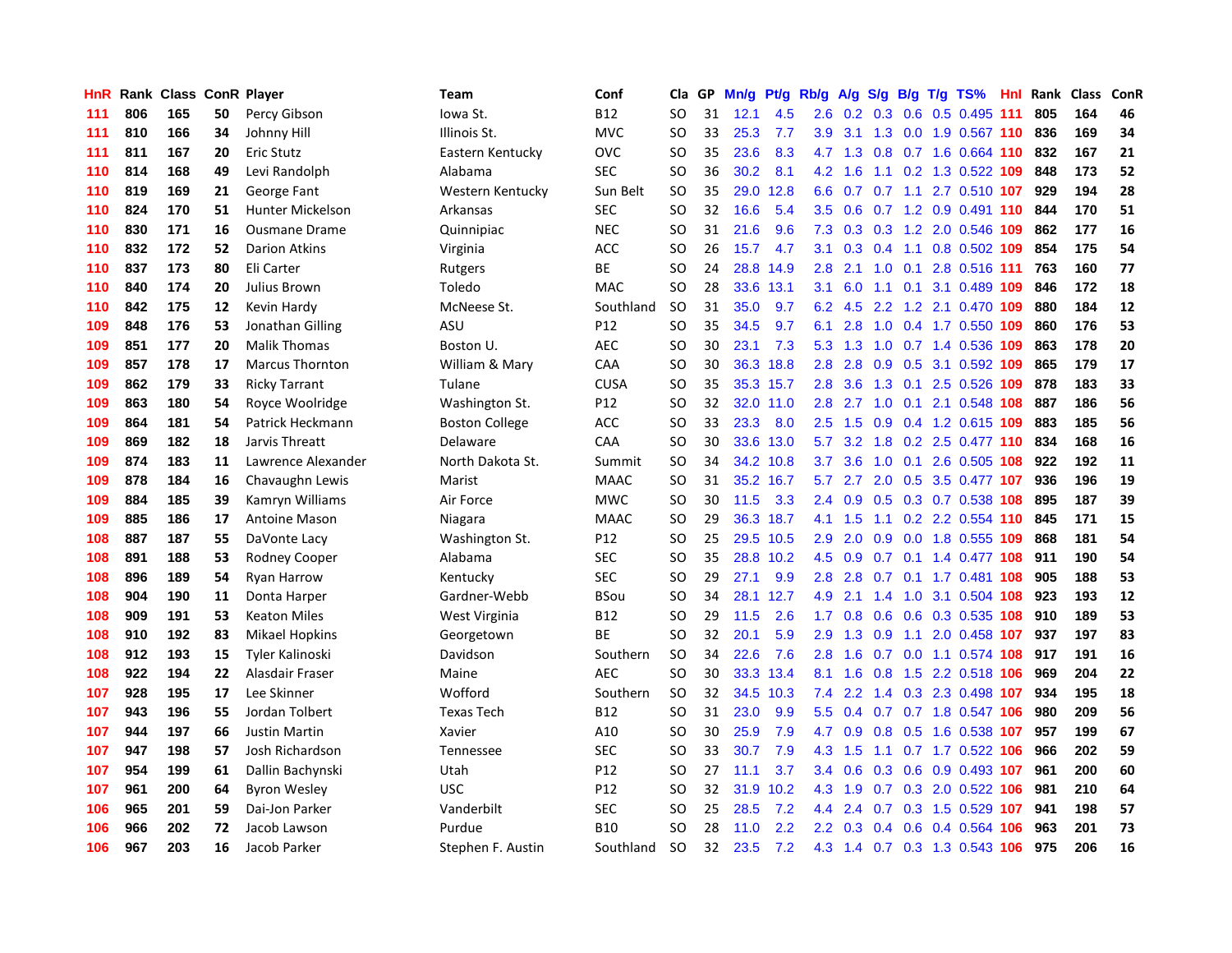| HnR | Rank |     |    | <b>Class ConR Player</b> | Team                       | Conf            | Cla           | GP | Mn/g | <b>Pt/g</b> | Rb/g             | A/g |                  |  | S/g B/g T/g TS%                | Hnl | Rank | <b>Class</b> | ConR |
|-----|------|-----|----|--------------------------|----------------------------|-----------------|---------------|----|------|-------------|------------------|-----|------------------|--|--------------------------------|-----|------|--------------|------|
| 106 | 968  | 204 | 65 | <b>Desmond Simmons</b>   | Washington                 | P <sub>12</sub> | <b>SO</b>     | 34 | 23.9 | 4.9         | 6.5              | 1.0 | 0.8              |  | 0.4 1.1 0.470 106              |     | 992  | 212          | 66   |
| 106 | 973  | 205 | 20 | Corey Edwards            | George Mason               | CAA             | SO            | 38 | 20.4 | 4.9         | 1.7              | 2.8 |                  |  | 1.3 0.0 1.7 0.589 105 1025     |     |      | 219          | 20   |
| 106 | 974  | 206 | 27 | Deric Hill               | Fla. International         | Sun Belt        | SO            | 32 | 23.0 | 6.2         | $2.4^{\circ}$    | 3.3 |                  |  | 2.3 0.1 2.2 0.501 106 1002     |     |      | 213          | 29   |
| 106 | 976  | 207 | 35 | Thomas van der Mars      | Portland                   | <b>WCC</b>      | SO            | 32 | 23.2 | 7.9         | 5.5              | 1.0 |                  |  | 0.4 0.7 1.3 0.567 105 1021     |     |      | 216          | 37   |
| 106 | 977  | 208 | 69 | Alex Barlow              | <b>Butler</b>              | A10             | <b>SO</b>     | 35 | 19.4 | 2.3         | 2.7              | 1.9 |                  |  | 1.2 0.2 1.2 0.547 106          |     | 976  | 207          | 70   |
| 106 | 982  | 209 | 85 | Aaron Cosby              | Seton Hall                 | <b>BE</b>       | SO            | 31 | 31.2 | 12.6        | 2.5              | 3.0 |                  |  | 0.4 0.0 2.8 0.572 105 1024     |     |      | 218          | 88   |
| 106 | 985  | 210 | 73 | <b>Travis Trice</b>      | Michigan St.               | <b>B10</b>      | SO            | 27 | 18.6 | 4.8         | 1.6              | 1.9 | 0.9              |  | 0.0 1.3 0.459 110              |     | 822  | 166          | 67   |
| 106 | 986  | 211 | 22 | <b>Emmy Andujar</b>      | Manhattan                  | <b>MAAC</b>     | SO            | 32 | 26.6 | 8.0         | 5.0              | 2.4 | 0.9 <sup>°</sup> |  | 0.2 2.8 0.479 104 1053         |     |      | 224          | 23   |
| 106 | 988  | 212 | 14 | Jonah Travis             | Harvard                    | Ivv             | SO            | 29 | 16.5 | 6.2         | 3.1              | 0.5 |                  |  | 0.7 0.3 1.1 0.606 106          |     | 982  | 211          | 13   |
| 106 | 1000 | 213 | 37 | Julian Washburn          | <b>UTEP</b>                | <b>CUSA</b>     | SO            | 32 |      | 34.6 12.3   | 4.2              | 1.7 |                  |  | 0.9 0.3 1.8 0.488 104 1072     |     |      | 227          | 40   |
| 105 | 1016 | 214 | 13 | Dylan Garrity            | Sacramento St.             | <b>BSky</b>     | SO            | 28 |      | 33.8 11.6   | 2.6              | 5.1 |                  |  | 0.9 0.0 2.3 0.599 106 978      |     |      | 208          | 13   |
| 105 | 1017 | 215 | 72 | <b>Chris Gaston</b>      | Fordham                    | A10             | SO            | 17 |      | 31.1 14.4   | 7.5              |     |                  |  | 1.0 1.2 1.4 2.6 0.503 119 510  |     |      | 95           | 40   |
| 105 | 1021 | 216 | 87 | Juan Anderson            | Marquette                  | <b>BE</b>       | SO            | 35 | 13.0 | 2.7         | 2.9              | 0.9 | 0.6              |  | 0.3 0.8 0.415 105 1022         |     |      | 217          | 87   |
| 105 | 1022 | 217 | 73 | Chris Wilson             | Saint Joseph's             | A10             | <b>SO</b>     | 32 | 30.1 | 6.5         | 3.1              | 3.5 | 0.8              |  | 0.1 1.8 0.466 105 1034         |     |      | 221          | 75   |
| 105 | 1026 | 218 | 58 | Juwan Staten             | West Virginia              | <b>B12</b>      | <sub>SO</sub> | 31 | 27.7 | 7.6         | 2.9              | 3.3 |                  |  | 1.2 0.1 1.5 0.459 105 1042     |     |      | 222          | 58   |
| 105 | 1036 | 219 | 15 | Keith Hornsby            | NC-Asheville               | <b>BSou</b>     | <b>SO</b>     | 30 | 33.6 | 15.0        | 4.2              | 3.1 | 1.4              |  | 0.2 2.2 0.562 106 1004         |     |      | 214          | 17   |
| 105 | 1039 | 220 | 74 | Ryan Canty               | Fordham                    | A10             | SO            | 31 | 18.4 | 6.0         | 7.0              | 0.2 | 0.3              |  | 0.9 1.2 0.530 103 1131         |     |      | 238          | 83   |
| 105 | 1041 | 221 | 43 | Jake White               | Wichita St.                | <b>MVC</b>      | <b>SO</b>     | 37 | 10.9 | 3.6         | 2.9              | 0.3 |                  |  | 0.2 0.0 0.8 0.518 105 1048     |     |      | 223          | 43   |
| 105 | 1042 | 222 | 21 | Adjehi Baru              | Coll. of Charleston        | Southern        | <b>SO</b>     | 35 | 30.7 | 9.8         | 8.3              | 0.6 |                  |  | 0.4 1.3 1.9 0.544 104 1057     |     |      | 225          | 21   |
| 105 | 1048 | 223 | 88 | <b>Phil Greene</b>       | St. John's                 | ВE              | <b>SO</b>     | 33 | 33.0 | 10.1        | $2.7^{\circ}$    | 2.5 |                  |  | 0.6 0.1 1.3 0.420 103 1098     |     |      | 229          | 90   |
| 105 | 1057 | 224 | 75 | Dave Sobolewski          | Northwestern               | <b>B10</b>      | SO            | 32 | 34.8 | 9.8         | 2.8              | 4.0 |                  |  | 1.0 0.3 1.9 0.498 103 1120     |     |      | 235          | 76   |
| 105 | 1064 | 225 | 28 | Nino Johnson             | SE Missouri St.            | OVC             | <b>SO</b>     | 33 | 27.7 | 11.1        | 8.8              | 1.1 | 0.6              |  | 2.5 2.3 0.560 104 1066         |     |      | 226          | 29   |
| 104 | 1067 | 226 | 16 | Cedrick Bowen            | <b>Charleston Southern</b> | <b>BSou</b>     | <b>SO</b>     | 26 | 18.1 | 7.5         | 4.0              | 0.5 |                  |  | 0.6 0.5 0.6 0.612 106          |     | 968  | 203          | 13   |
| 104 | 1079 | 227 | 28 | <b>Marlin Mason</b>      | Cleveland St.              | Hor.            | <b>SO</b>     | 32 | 22.3 | 8.0         | 5.3              | 0.9 |                  |  | 1.1 1.0 1.7 0.507 103 1135     |     |      | 239          | 27   |
| 104 | 1080 | 228 | 78 | Dee Davis                | Xavier                     | A10             | <b>SO</b>     | 28 | 28.8 | 8.2         | 1.7              | 3.4 | 0.9              |  | 0.0 2.5 0.533 105 1033         |     |      | 220          | 74   |
| 104 | 1087 | 229 | 31 | <b>Mychal Ammons</b>     | South Alabama              | Sun Belt        | <b>SO</b>     | 30 | 28.4 | 10.8        | 6.3              | 1.1 | 0.9              |  | 0.9 2.1 0.520 100 1251         |     |      | 265          | 37   |
| 104 | 1104 | 230 | 90 | Kadeem Jack              | Rutgers                    | ВE              | <b>SO</b>     | 31 | 18.2 | 5.7         | 4.7              | 0.2 |                  |  | 0.4 1.0 1.0 0.489 103 1106     |     |      | 231          | 91   |
| 104 | 1105 | 231 | 82 | <b>Will Cummings</b>     | Temple                     | A10             | <b>SO</b>     | 34 | 23.2 | 5.8         | 2.2              | 1.9 |                  |  | 1.4 0.3 1.3 0.475 103 1108     |     |      | 232          | 81   |
| 104 | 1108 | 232 | 29 | Reece Chamberlain        | Belmont                    | OVC             | SO            | 33 | 16.7 | 3.6         | 1.6              |     |                  |  | 2.2 1.1 0.2 1.2 0.529 103 1101 |     |      | 230          | 30   |
| 103 | 1111 | 233 | 22 | Jay Canty                | Appalachian St.            | Southern        | <b>SO</b>     | 31 | 31.7 | 14.3        | 6.2              | 3.0 | 1.0              |  | 0.5 2.5 0.499 103 1130         |     |      | 237          | 22   |
| 103 | 1117 | 234 | 71 | <b>Rashad Madden</b>     | Arkansas                   | <b>SEC</b>      | <b>SO</b>     | 31 | 16.8 | 4.2         | 2.4              | 1.8 | 0.5              |  | 0.2 1.1 0.551 103 1126         |     |      | 236          | 71   |
| 103 | 1123 | 235 | 27 | Devareaux Manley         | Kent St.                   | <b>MAC</b>      | SO            | 32 | 11.3 | 4.6         | 1.0              | 0.3 | 0.3              |  | 0.1 0.2 0.617 103 1117         |     |      | 234          | 27   |
| 103 | 1125 | 236 | 91 | <b>Todd Mayo</b>         | Marquette                  | <b>BE</b>       | SO            | 23 | 14.1 | 5.3         | 1.2              | 0.7 | 0.5              |  | 0.1 1.0 0.502 106              |     | 973  | 205          | 85   |
| 103 | 1129 | 237 | 21 | <b>Marvin Fraizer</b>    | Northwestern St.           | Southland       | SO            | 32 | 15.9 | 4.9         | 4.1              | 0.3 | 0.6              |  | 1.3 0.7 0.534 102 1157         |     |      | 242          | 23   |
| 103 | 1131 | 238 | 17 | <b>Trey Freeman</b>      | Campbell                   | <b>BSou</b>     | <b>SO</b>     | 33 | 37.2 | 14.3        | 3.2              | 5.8 | 1.4              |  | 0.1 2.7 0.522 100 1284         |     |      | 271          | 18   |
| 103 | 1132 | 239 | 42 | Cedrick Lang             | <b>UTEP</b>                | <b>CUSA</b>     | SO            | 32 | 21.3 | 5.7         | 5.3              | 0.4 |                  |  | 0.4 0.4 1.0 0.567 101 1212     |     |      | 255          | 45   |
| 103 | 1137 | 240 | 17 | Denton Koon              | Princeton                  | lvy             | SO            | 28 |      | 29.4 10.5   | 3.0 <sub>2</sub> | 1.4 |                  |  | 0.6 0.4 2.0 0.606 102 1146     |     |      | 240          | 17   |
| 103 | 1140 | 241 | 18 | Rafael Maia              | Brown                      | lvy             | SO            | 28 | 27.2 | 10.5        | 7.5              | 1.2 |                  |  | 0.8 0.4 2.5 0.502 102 1184     |     |      | 245          | 19   |
| 103 | 1145 | 242 | 29 | <b>Kendall Griffin</b>   | Wright St.                 | Hor.            | <b>SO</b>     | 36 | 29.0 | 6.3         | 2.3              |     |                  |  | 2.0 1.0 0.3 1.5 0.597 102 1194 |     |      | 248          | 29   |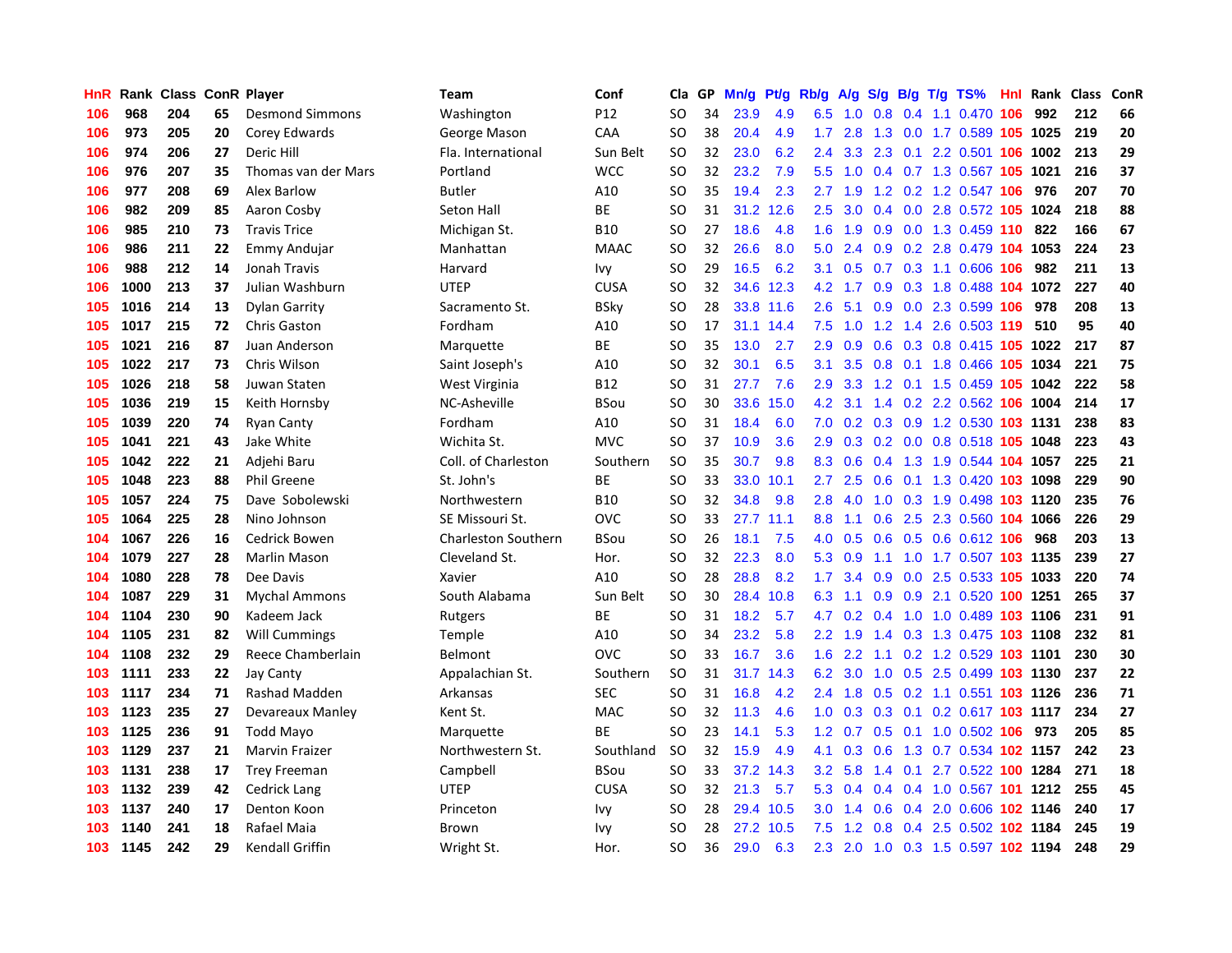| HnR |      | Rank Class ConR Player |     |                        | Team                  | Conf        | Cla       | <b>GP</b> | Mn/g | <b>Pt/g</b> | Rb/g             | A/g |     |     | S/g B/g T/g TS%                    |     | Hnl Rank | Class | ConR |
|-----|------|------------------------|-----|------------------------|-----------------------|-------------|-----------|-----------|------|-------------|------------------|-----|-----|-----|------------------------------------|-----|----------|-------|------|
| 102 | 1151 | 243                    | 38  | <b>Nate Austin</b>     | <b>BYU</b>            | <b>WCC</b>  | <b>SO</b> | 36        | 17.5 | 3.6         | 4.6              | 0.6 | 0.6 |     | 0.6 0.6 0.506 102 1168             |     |          | 243   | 40   |
| 102 | 1159 | 244                    | 27  | <b>Travis Souza</b>    | UC Irvine             | <b>BWst</b> | SO        | 31        | 10.3 | 3.5         | 1.3              | 0.6 |     |     | 0.1 0.0 0.3 0.690 102 1156         |     |          | 241   | 27   |
| 102 | 1164 | 245                    | 85  | Wayne Sparrow          | Richmond              | A10         | <b>SO</b> | 34        | 15.4 | 3.9         | 1.9              | 1.4 |     |     | 0.9 0.1 0.8 0.470 102 1195         |     |          | 249   | 86   |
| 102 | 1165 | 246                    | 31  | <b>Tavon Sledge</b>    | Iona                  | <b>MAAC</b> | SO        | 34        | 25.3 | 6.1         | 2.9              |     |     |     | 3.2 1.2 0.2 1.7 0.532 101 1240     |     |          | 261   | 35   |
| 102 | 1169 | 247                    | 50  | Derek Cooke            | Wyoming               | <b>MWC</b>  | <b>SO</b> | 34        | 13.0 | 3.1         | 3.8              | 0.2 |     |     | 0.2 0.3 0.6 0.488 100 1296         |     |          | 279   | 50   |
| 102 | 1175 | 248                    | 22  | Eric McKnight          | Florida Gulf Coast    | ASun        | <b>SO</b> | 37        | 20.7 | 6.5         | 4.4              | 0.3 |     |     | 0.4 1.3 1.4 0.585 102 1183         |     |          | 244   | 23   |
| 102 | 1176 | 249                    | 44  | Cannen Cunningham      | SMU                   | <b>CUSA</b> | <b>SO</b> | 32        | 32.3 | 9.3         | 6.2              | 1.6 |     |     | 1.1 1.8 2.4 0.546 102 1187         |     |          | 247   | 43   |
| 102 | 1177 | 250                    | 23  | Dyami Starks           | Bryant                | <b>NEC</b>  | SO        | 31        | 33.3 | 17.7        | 2.8              | 1.6 | 0.5 |     | 0.2 2.2 0.585 102 1185             |     |          | 246   | 24   |
| 102 | 1184 | 251                    | 33  | Ameen Tanksley         | Niagara               | <b>MAAC</b> | <b>SO</b> | 33        | 30.3 | 11.3        | 6.0              | 1.2 | 1.1 |     | 0.5 1.3 0.510 101 1205             |     |          | 254   | 32   |
| 102 | 1186 | 252                    | 19  | Corey Schaefer         | Lehigh                | Pat.        | <b>SO</b> | 31        | 19.5 | 4.6         | 1.7 <sub>z</sub> | 2.1 |     |     | 0.6 0.1 0.8 0.565 99               |     | 1335     | 284   | 25   |
| 102 | 1187 | 253                    | 76  | LaDarius White         | Mississippi           | SEC         | <b>SO</b> | 36        | 20.9 | 6.4         | 3.0 <sub>2</sub> |     |     |     | 1.2 0.6 0.3 1.3 0.484 101 1198     |     |          | 251   | 75   |
| 102 | 1188 | 254                    | 67  | Lonnie Jackson         | <b>Boston College</b> | <b>ACC</b>  | SO        | 33        | 29.3 | 8.6         | $2.7^{\circ}$    | 1.9 |     |     | 0.9 0.0 1.5 0.567 101 1196         |     |          | 250   | 69   |
| 101 | 1203 | 255                    | 21  | Armani Cotton          | Yale                  | Ivy         | <b>SO</b> | 31        | 21.1 | 6.2         | 5.3              | 0.8 |     |     | 0.7 0.3 1.1 0.537 101 1232         |     |          | 258   | 20   |
| 101 | 1205 | 256                    | 88  | D.J. Peterson          | La Salle              | A10         | SO        | 34        | 25.6 | 3.9         | 2.4              | 1.5 | 0.9 |     | 0.1 0.4 0.562 101 1216             |     |          | 256   | 88   |
| 101 | 1209 | 257                    | 50  | <b>Justin Gant</b>     | Indiana St.           | <b>MVC</b>  | <b>SO</b> | 33        | 24.9 | 7.5         | 4.4              | 0.8 |     |     | 0.4 0.7 1.3 0.483 101              |     | 1203     | 253   | 49   |
| 101 | 1214 | 258                    | 22  | Javier Duren           | Yale                  | Ivy         | SO        | 31        | 21.9 | 7.7         | 3.5              | 2.6 |     |     | 1.2 0.2 2.6 0.529 100 1245         |     |          | 263   | 22   |
| 101 | 1217 | 259                    | 21  | Worth Smith            | Navy                  | Pat.        | <b>SO</b> | 31        | 29.5 | 10.2        | 5.4              | 0.6 |     |     | 1.1 1.2 1.7 0.488 101 1234         |     |          | 259   | 21   |
| 101 | 1223 | 260                    | 24  | <b>Kyle Vinales</b>    | C. Connecticut St.    | <b>NEC</b>  | <b>SO</b> | 30        |      | 38.2 21.6   | 2.0              | 3.8 | 1.4 |     | 0.1 3.3 0.518 101 1242             |     |          | 262   | 25   |
| 101 | 1232 | 261                    | 24  | <b>Quincy Ford</b>     | Northeastern          | CAA         | <b>SO</b> | 33        |      | 32.3 12.2   | 5.8              | 1.5 |     |     | 1.2 0.6 2.1 0.537 100 1293         |     |          | 278   | 26   |
| 101 | 1233 | 262                    | 31  | <b>Greg Mays</b>       | Green Bay             | Hor.        | <b>SO</b> | 31        | 20.3 | 6.5         | 4.7              | 0.5 |     |     | 0.3 0.6 1.0 0.554 100 1272         |     |          | 269   | 33   |
| 101 | 1237 | 263                    | 95  | Achraf Yacoubou        | Villanova             | BE          | <b>SO</b> | 31        | 12.0 | 2.9         | 2.6              | 0.5 |     |     | 0.3 0.0 0.9 0.548 101 1201         |     |          | 252   | 95   |
| 101 | 1246 | 264                    | 69  | Rod Hall               | Clemson               | <b>ACC</b>  | <b>SO</b> | 31        | 29.8 | 5.7         | 2.5              | 3.5 | 0.9 |     | 0.1 1.9 0.468 100 1271             |     |          | 268   | 70   |
| 101 | 1257 | 265                    | 51  | <b>Dantiel Daniels</b> | Southern Illinois     | <b>MVC</b>  | SO        | 27        | 22.7 | 7.7         | 3.2              | 0.5 | 0.8 |     | 0.9 1.3 0.573 101 1237             |     |          | 260   | 50   |
| 100 | 1263 | 266                    | 25  | <b>Richard Ross</b>    | Old Dominion          | CAA         | <b>SO</b> | 30        | 24.9 | 7.3         | 5.7              | 0.7 | 0.9 |     | 1.9 1.1 0.572 100 1292             |     |          | 277   | 25   |
| 100 | 1265 | 267                    | 35  | Reggie Arceneaux       | Wright St.            | Hor.        | SO        | 34        | 29.4 | 8.9         | 2.3              | 2.5 | 0.8 |     | 0.0 2.2 0.472 100 1249             |     |          | 264   | 32   |
| 100 | 1272 | 268                    | 19  | <b>Martin Seiferth</b> | Eastern Washington    | <b>BSky</b> | <b>SO</b> | 31        | 22.9 | 8.2         | 6.3              | 0.3 |     |     | 0.4 2.2 1.2 0.592 97               |     | 1418     | 311   | 23   |
| 100 | 1281 | 269                    | 18  | <b>Corey Petros</b>    | Oakland               | Summit      | <b>SO</b> | 33        |      | 33.8 12.5   | 8.2              |     |     |     | 1.0 0.6 0.3 1.5 0.553 100 1278     |     |          | 270   | 17   |
| 100 | 1282 | 270                    | 36  | <b>Charles Lee</b>     | Cleveland St.         | Hor.        | <b>SO</b> | 32        |      | 34.4 11.5   | 2.9              | 4.8 |     |     | 1.2 0.2 3.5 0.535                  | -99 | 1338     | 285   | 37   |
| 100 | 1289 | 271                    | 29  | <b>Marcus Burton</b>   | Wagner                | <b>NEC</b>  | SO        | 25        | 23.9 | 8.6         | 1.9              |     |     |     | 2.2 1.2 0.2 1.1 0.476 100 1287     |     |          | 272   | 28   |
| 100 | 1290 | 272                    | 30  | <b>Michael Caffey</b>  | Long Beach St.        | <b>BWst</b> | <b>SO</b> | 33        | 32.8 | 12.0        | 4.0              | 3.8 |     |     | 1.4 0.2 2.8 0.467                  | 99  | 1326     | 283   | 33   |
| 100 | 1294 | 273                    | 29  | Nate Sikma             | Hartford              | <b>AEC</b>  | <b>SO</b> | 30        | 26.4 | 7.8         | 4.8              | 2.2 |     |     | 1.2 0.5 2.2 0.485 100 1267         |     |          | 267   | 28   |
| 100 | 1300 | 274                    | 46  | <b>Ryan Manuel</b>     | SMU                   | <b>CUSA</b> | <b>SO</b> | 32        | 34.1 | 12.1        | 4.2              | 2.3 | 1.2 |     | 0.2 2.4 0.568                      | 99  | 1298     | 281   | 47   |
| 100 | 1304 | 275                    | 99  | Jermaine Sanders       | Cincinnati            | ВE          | <b>SO</b> | 34        | 12.9 | 3.1         | 2.1              | 0.8 | 0.3 |     | $0.1$ 0.6 0.445                    | 99  | 1297     | 280   | 100  |
| 100 | 1305 | 276                    | 100 | <b>Trevor Cooney</b>   | Syracuse              | <b>BE</b>   | <b>SO</b> | 39        | 11.2 | 3.4         | 0.8              | 0.6 | 0.7 | 0.1 | 0.4 0.433 100 1291                 |     |          | 276   | 99   |
| 100 | 1307 | 277                    | 39  | Kris Brewer            | Kent St.              | <b>MAC</b>  | <b>SO</b> | 35        | 30.1 | 9.1         | 2.8              | 2.7 |     |     | 0.9 0.3 2.7 0.591                  | 99  | 1300     | 282   | 38   |
| 100 | 1309 | 278                    | 42  | <b>Josh Sharp</b>      | <b>BYU</b>            | <b>WCC</b>  | <b>SO</b> | 32        | 18.5 | 4.4         | 3.9 <sup>°</sup> | 0.7 |     |     | 0.4 0.2 0.7 0.601 101 1226         |     |          | 257   | 41   |
| 100 | 1310 | 279                    | 30  | Earl Brown             | Saint Francis (PA)    | <b>NEC</b>  | SO        | 26        | 29.6 | 10.1        | 8.1              | 1.5 |     |     | 0.7 1.0 2.6 0.539 100 1254         |     |          | 266   | 26   |
| 99  | 1312 | 280                    | 40  | Will Regan             | <b>Buffalo</b>        | <b>MAC</b>  | <b>SO</b> | 34        | 27.4 | 11.1        | 4.4              | 1.0 | 0.4 |     | $0.5$ 1.4 0.592                    | 99  | 1342     | 286   | 42   |
| 99  | 1313 | 281                    | 24  | Dan Trist              | Lafayette             | Pat.        | SO        | 29        |      | 25.8 12.4   |                  |     |     |     | 3.7 1.6 0.5 0.4 2.4 0.552 100 1289 |     |          | 274   | 23   |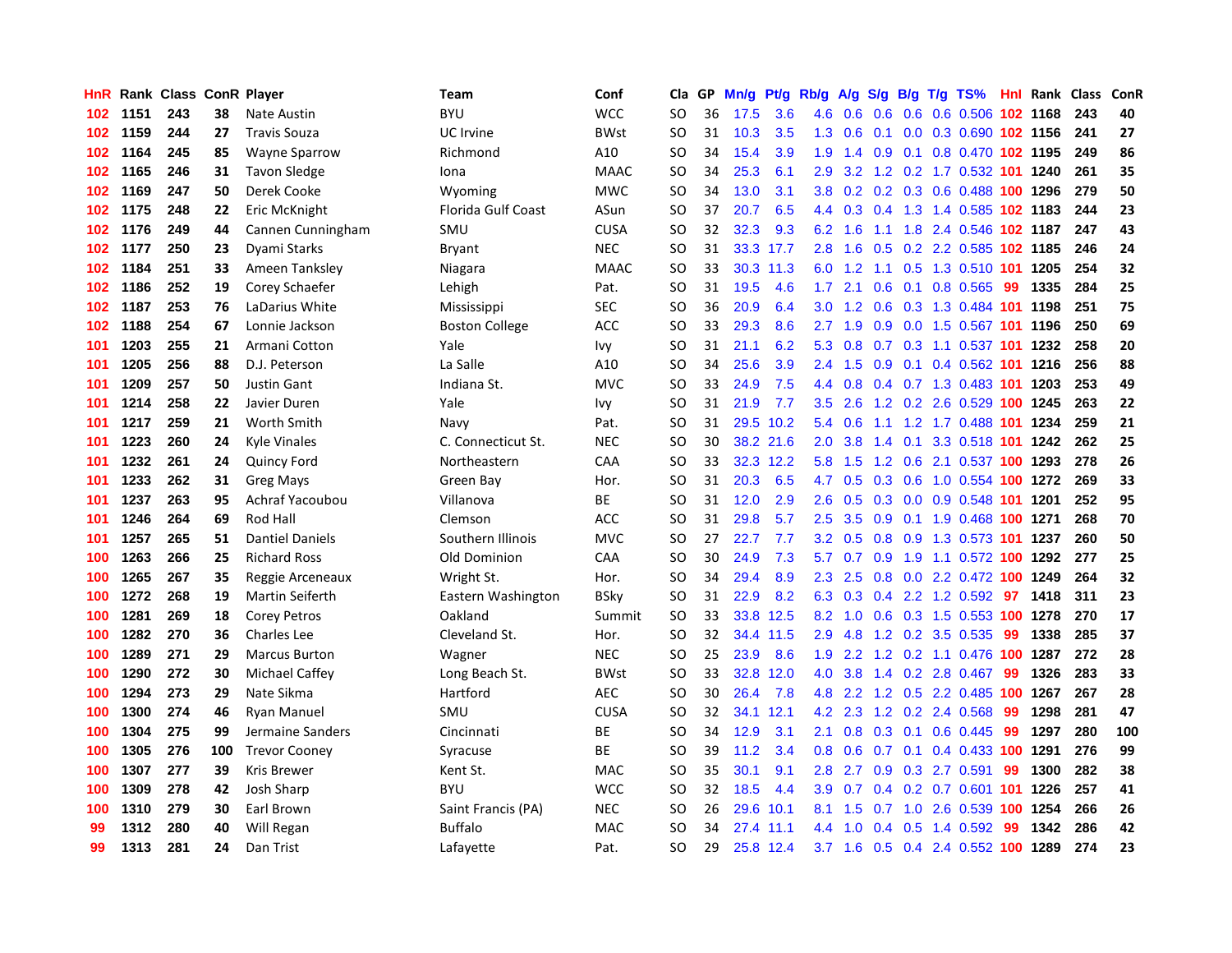| HnR |      | Rank Class ConR Player |     |                        | <b>Team</b>           | Conf            | Cla       | GP | Mn/g | Pf/g      | Rb/g             | A/g             | S/g |     | $B/g$ T/g TS%                | Hnl |      | Rank Class | ConR |
|-----|------|------------------------|-----|------------------------|-----------------------|-----------------|-----------|----|------|-----------|------------------|-----------------|-----|-----|------------------------------|-----|------|------------|------|
| 99  | 1314 | 282                    | 31  | Zaid Hearst            | Quinnipiac            | <b>NEC</b>      | <b>SO</b> | 31 |      | 26.4 10.8 | 3.8              | 1.4             | 0.5 | 0.5 | 1.5 0.529                    | 99  | 1345 | 287        | 32   |
| 99  | 1329 | 283                    | 82  | Tim Dixon              | Georgia               | <b>SEC</b>      | <b>SO</b> | 32 | 10.9 | 1.8       | 2.2 <sub>2</sub> | 0.4             |     |     | $0.3$ 0.5 0.5 0.537          | -99 | 1353 | 290        | 82   |
| 99  | 1330 | 284                    | 39  | <b>Ben Clifford</b>    | Utah St.              | <b>WAC</b>      | <b>SO</b> | 31 | 20.4 | 5.5       | 3.9 <sup>°</sup> | 1.0             |     |     | $0.3$ 0.7 0.9 0.589          | 97  | 1456 | 317        | 41   |
| 99  | 1334 | 285                    | 38  | Desmond Washington     | Saint Peter's         | <b>MAAC</b>     | <b>SO</b> | 30 | 34.4 | 14.6      | $3.4^{\circ}$    | 1.0             |     |     | 1.4 0.1 1.6 0.511            | 98  | 1357 | 291        | 40   |
| 99  | 1341 | 286                    | 26  | Onochie Ochie          | SE Louisiana          | Southland       | <b>SO</b> | 24 | 11.4 | 6.2       | 2.6              | 0.2             |     |     | 0.4 0.5 0.7 0.611 103 1109   |     |      | 233        | 21   |
| 99  | 1351 | 287                    | 47  | Kasey Wilson           | Central Florida       | <b>CUSA</b>     | <b>SO</b> | 31 | 24.6 | 9.1       | 4.5              | 0.5             | 0.6 |     | 0.6 1.2 0.598                | 98  | 1376 | 298        | 49   |
| 99  | 1352 | 288                    | 21  | Jordan Gregory         | Montana               | <b>BSky</b>     | <b>SO</b> | 30 | 26.9 | 8.2       | 3.2              | 1.3             |     |     | 0.7 0.1 1.0 0.636            | 98  | 1400 | 302        | 22   |
| 99  | 1358 | 289                    | 42  | <b>Matt Smith</b>      | Toledo                | <b>MAC</b>      | <b>SO</b> | 28 | 26.3 | 9.8       | 3.6 <sup>°</sup> | 0.6             |     |     | 0.4 0.9 1.3 0.650            | 99  | 1347 | 288        | 43   |
| 99  | 1360 | 290                    | 95  | Maxie Esho             | Massachusetts         | A10             | <b>SO</b> | 33 | 20.6 | 5.5       | 5.0              | 0.5             |     |     | 0.8 1.2 1.3 0.488            | -99 | 1349 | 289        | 95   |
| 99  | 1363 | 291                    | 103 | Jerome Seagears        | Rutgers               | <b>BE</b>       | <b>SO</b> | 31 | 27.2 | 6.5       | $2.2^{\circ}$    | 2.6             |     |     | 0.7 0.1 1.7 0.483            | 98  | 1362 | 293        | 102  |
| 99  | 1366 | 292                    | 74  | Paul Jesperson         | Virginia              | <b>ACC</b>      | <b>SO</b> | 35 | 25.7 | 4.7       |                  |                 |     |     | 2.2 0.9 0.5 0.5 0.9 0.500 98 |     | 1408 | 307        | 74   |
| 99  | 1367 | 293                    | 83  | Nemanja Djurisic       | Georgia               | <b>SEC</b>      | <b>SO</b> | 32 | 24.6 | 7.9       |                  |                 |     |     | 4.3 1.4 0.5 0.3 2.2 0.484    | -98 | 1394 | 301        | 84   |
| 99  | 1370 | 294                    | 76  | Shawn Kemp             | Washington            | P12             | <b>SO</b> | 27 | 18.8 | 6.3       | 3.0 <sub>1</sub> | 0.2             |     |     | 0.1 0.6 1.0 0.548 100 1290   |     |      | 275        | 75   |
| 99  | 1372 | 295                    | 85  | Josh Henderson         | Vanderbilt            | <b>SEC</b>      | <b>SO</b> | 33 | 20.5 | 5.4       | $3.4^{\circ}$    | 0.8             |     |     | $0.5$ 0.9 1.5 0.473          | 98  | 1368 | 296        | 83   |
| 99  | 1373 | 296                    | 77  | Norman Powell          | <b>UCLA</b>           | P12             | <b>SO</b> | 35 | 22.1 | 6.1       | 2.2              | 1.1             |     |     | 0.7 0.5 1.1 0.525            | 98  | 1388 | 300        | 77   |
| 98  | 1383 | 297                    | 27  | Erik Copes             | George Mason          | CAA             | <b>SO</b> | 34 | 25.0 | 5.9       | 6.0              | 0.5             | 0.4 |     | $1.1$ $1.1$ $0.487$          | 98  | 1370 | 297        | 27   |
| 98  | 1385 | 298                    | 83  | Myke Henry             | <b>Illinois</b>       | <b>B10</b>      | <b>SO</b> | 35 | 10.6 | 3.2       | 2.1              | 0.1             |     |     | $0.4$ 0.2 0.7 0.459          | 98  | 1364 | 294        | 82   |
| 98  | 1387 | 299                    | 104 | Amir Garrett           | St. John's            | <b>BE</b>       | <b>SO</b> | 33 | 20.1 | 5.4       | 4.3              | 0.7             | 0.5 |     | 0.4 1.1 0.469                | 97  | 1442 | 315        | 104  |
| 98  | 1392 | 300                    | 56  | Christian Kirk         | Missouri St.          | <b>MVC</b>      | <b>SO</b> | 32 | 24.9 | 8.7       |                  | 4.2 0.7         |     |     | 0.4 0.1 1.3 0.521            | 98  | 1409 | 308        | 57   |
| 98  | 1393 | 301                    | 67  | Gary Browne            | West Virginia         | <b>B12</b>      | <b>SO</b> | 32 | 19.8 | 5.6       | 2.8              | 1.5             |     |     | 0.8 0.0 1.3 0.461            | 98  | 1404 | 306        | 67   |
| 98  | 1398 | 302                    | 27  | Cory Osetkowski        | Columbia              | Ivy             | <b>SO</b> | 25 | 15.6 | 3.9       | 3.3 <sub>2</sub> | 0.7             |     |     | 0.6 0.7 0.5 0.471            | 98  | 1403 | 305        | 27   |
| 98  | 1401 | 303                    | 46  | Yannick Atanga         | Santa Clara           | <b>WCC</b>      | <b>SO</b> | 38 | 18.1 | 2.6       | 6.2              | 0.2             |     |     | 0.3 1.0 0.6 0.490            | 98  | 1402 | 304        | 46   |
| 98  | 1407 | 304                    | 28  | Matt Townsend          | Yale                  | Ivy             | <b>SO</b> | 26 | 22.2 | 7.7       | 4.0              | 1.0             |     |     | $0.3$ 0.3 1.3 0.567          | 98  | 1410 | 309        | 28   |
| 98  | 1411 | 305                    | 38  | Juwan Howard           | Detroit               | Hor.            | <b>SO</b> | 32 | 25.1 | 7.6       | 3.2              | 1.5             | 0.7 |     | 0.3 1.2 0.494                | 98  | 1366 | 295        | 38   |
| 98  | 1413 | 306                    | 31  | <b>Anthony Stitt</b>   | Coll. of Charleston   | Southern        | <b>SO</b> | 34 | 32.9 | 11.0      | $2.4^{\circ}$    | 3.2             | 0.5 | 0.1 | 2.5 0.531                    | 97  | 1414 | 310        | 30   |
| 97  | 1426 | 307                    | 77  | <b>Eddie Odio</b>      | <b>Boston College</b> | <b>ACC</b>      | <b>SO</b> | 33 | 19.1 | 4.3       | 3.4              | 0.5             | 0.5 |     | $0.7$ 0.5 0.530              | 97  | 1436 | 314        | 78   |
| 97  | 1430 | 308                    | 37  | Darion Rackley         | Jacksonville St.      | <b>OVC</b>      | <b>SO</b> | 18 |      | 29.6 13.7 |                  | $2.2$ 1.5       |     |     | 1.6 0.4 3.0 0.572 98         |     | 1378 | 299        | 35   |
| 97  | 1433 | 309                    | 78  | <b>Terry Whisnant</b>  | Florida St.           | <b>ACC</b>      | <b>SO</b> | 30 | 17.2 | 5.2       |                  | $1.0 \quad 0.6$ |     |     | 0.5 0.1 0.4 0.563 97         |     | 1427 | 312        | 77   |
| 97  | 1438 | 310                    | 37  | <b>Andrew Nicholas</b> | Monmouth              | <b>NEC</b>      | <b>SO</b> | 18 | 29.4 | 13.9      | 3.6 <sup>°</sup> | 2.1             |     |     | 1.8 0.3 2.3 0.473 106 1005   |     |      | 215        | 18   |
| 97  | 1439 | 311                    | 68  | Kevin Noreen           | West Virginia         | <b>B12</b>      | <b>SO</b> | 31 | 18.2 | 3.0       | $4.4^{\circ}$    | 0.8             |     |     | 0.4 0.3 0.8 0.538            | -97 | 1446 | 316        | 68   |
| 97  | 1444 | 312                    | 42  | <b>RaShawn Stores</b>  | Manhattan             | <b>MAAC</b>     | <b>SO</b> | 32 | 23.7 | 5.8       | 2.3              | 2.3             | 0.8 |     | $0.0$ 1.9 $0.508$            | 96  | 1515 | 328        | 46   |
| 97  | 1449 | 313                    | 24  | <b>Brandon Bos</b>     | South Dakota          | Summit          | <b>SO</b> | 29 | 27.9 | 11.0      | 3.9              | 1.9             | 0.6 |     | $0.0$ 1.2 0.601              | 97  | 1430 | 313        | 23   |
| 97  | 1450 | 314                    | 30  | <b>Brandon Sherrod</b> | Yale                  | Ivy             | <b>SO</b> | 22 | 17.9 | 5.8       | 3.6 <sup>°</sup> | 0.5             |     |     | $0.3$ 1.0 1.0 0.523          | 96  | 1469 | 319        | 29   |
| 97  | 1451 | 315                    | 32  | Reggie Spencer         | Northeastern          | CAA             | <b>SO</b> | 33 | 30.3 | 9.8       | 6.0              | 1.5             |     |     | 0.7 0.7 1.6 0.537            | 96  | 1518 | 329        | 33   |
| 97  | 1455 | 316                    | 58  | Ryan Sawvell           | Evansville            | <b>MVC</b>      | <b>SO</b> | 35 | 12.4 | 3.5       | 2.9 <sup>°</sup> | 0.3             |     |     | 0.3 0.0 0.5 0.530            | 96  | 1492 | 321        | 59   |
| 97  | 1456 | 317                    | 57  | <b>DeLovell Earls</b>  | Air Force             | <b>MWC</b>      | <b>SO</b> | 32 | 14.2 | 3.9       | 3.1              | 1.5             |     |     | 0.5 0.1 1.3 0.467            | 96  | 1475 | 320        | 58   |
| 97  | 1458 | 318                    | 42  | Rakeem Dickerson       | Arkansas St.          | Sun Belt        | <b>SO</b> | 31 | 20.8 | 4.9       | 2.0 <sub>1</sub> | 2.2             |     |     | 1.3 0.0 1.3 0.489            | 96  | 1463 | 318        | 43   |
| 97  | 1466 | 319                    | 29  | Desharick Guidry       | McNeese St.           | Southland       | <b>SO</b> | 31 | 31.8 | 12.6      | 7.5              | 0.9             | 1.1 |     | 0.5 1.8 0.529                | 96  | 1503 | 326        | 32   |
| 97  | 1472 | 320                    | 78  | Dexter Kernich-Drew    | Washington St.        | P <sub>12</sub> | <b>SO</b> | 32 | 23.3 | 6.4       | $2.4^{\circ}$    |                 |     |     | 1.3 0.2 0.2 1.1 0.535        | 96  | 1497 | 323        | 78   |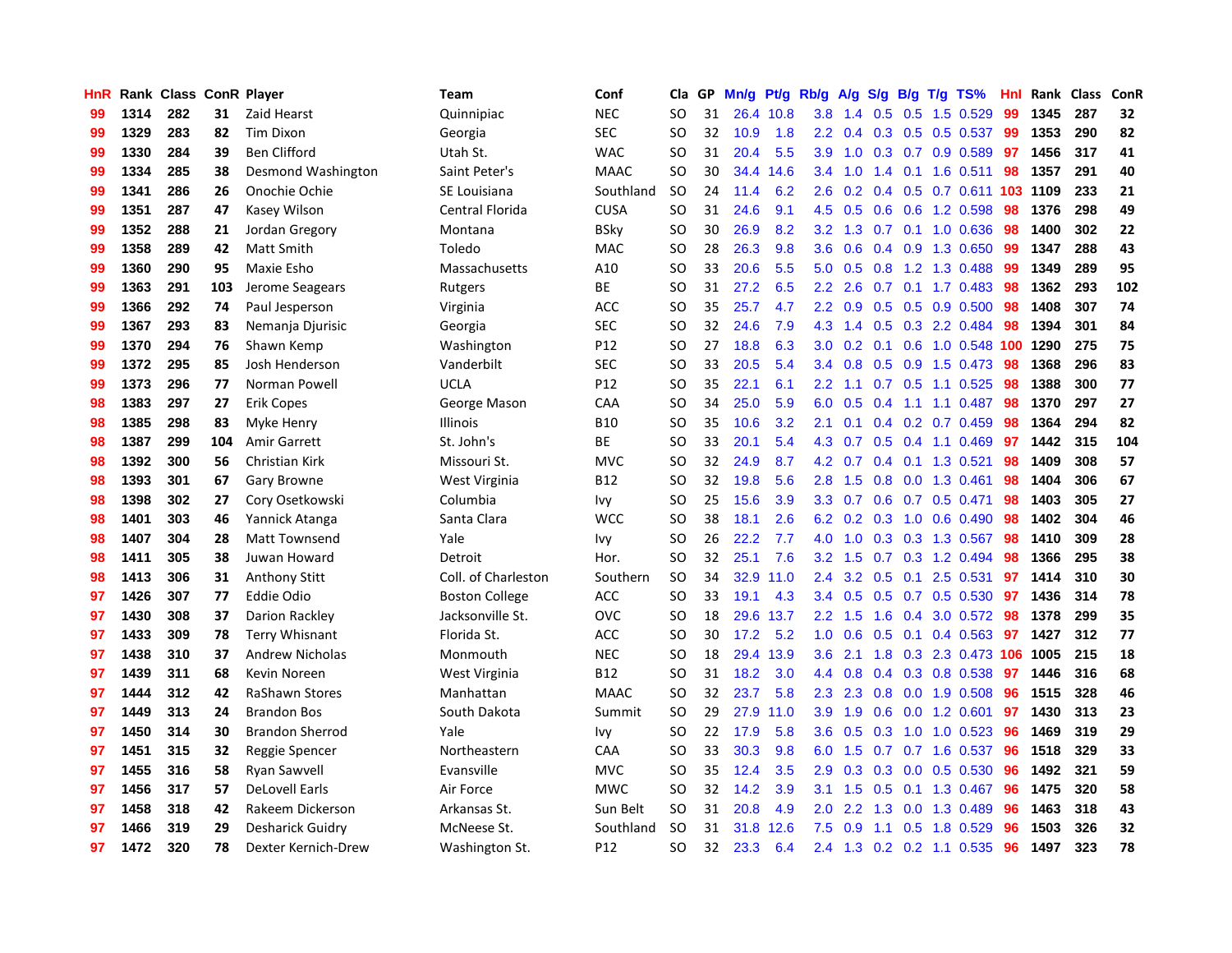| HnR | Rank | <b>Class ConR Player</b> |     |                        | <b>Team</b>          | Conf        | Cla           | <b>GP</b> | Mn/g | Pt/g      | Rb/g             | A/g     | S/g |     | B/g T/g TS%           | Hnl | Rank | <b>Class</b> | ConR                    |
|-----|------|--------------------------|-----|------------------------|----------------------|-------------|---------------|-----------|------|-----------|------------------|---------|-----|-----|-----------------------|-----|------|--------------|-------------------------|
| 96  | 1483 | 321                      | 17  | Kelsey Howard          | Jackson St.          | <b>SWAC</b> | <b>SO</b>     | 28        |      | 29.9 14.1 | 4.0              | 0.6     | 0.8 |     | 0.2 1.5 0.540         | 96  | 1496 | 322          | 19                      |
| 96  | 1487 | 322                      | 56  | C.J. Cooper            | <b>UTEP</b>          | <b>CUSA</b> | SO.           | 32        | 15.8 | 5.1       | 0.8              | 1.0     |     |     | $0.3$ 0.0 0.8 0.568   | -95 | 1555 | 340          | 60                      |
| 96  | 1490 | 323                      | 84  | David Rivers           | Nebraska             | <b>B10</b>  | SO            | 33        | 25.1 | 5.6       | $3.4^{\circ}$    | 0.7     |     |     | $0.4$ 0.4 0.6 0.445   | -95 | 1524 | 331          | 84                      |
| 96  | 1498 | 324                      | 101 | Youssou Ndoye          | St. Bonaventure      | A10         | <b>SO</b>     | 29        | 21.4 | 6.9       | 4.9              | 0.6     |     |     | $0.4$ 1.4 2.1 0.544   | 96  | 1500 | 324          | 101                     |
| 96  | 1506 | 325                      | 60  | Avery Dingman          | Creighton            | <b>MVC</b>  | <b>SO</b>     | 36        | 13.8 | 3.7       | 2.3              | 0.6     |     |     | $0.3$ 0.0 0.6 0.568   | 96  | 1502 | 325          | 60                      |
| 96  | 1509 | 326                      | 51  | Jordan Baker           | Pepperdine           | <b>WCC</b>  | SO            | 30        | 31.2 | 11.4      | 4.2              | 3.1     | 0.9 |     | 0.2 3.4 0.489         | 95  | 1553 | 339          | 51                      |
| 96  | 1510 | 327                      | 41  | <b>Kelvin Parker</b>   | Mount St. Mary's     | <b>NEC</b>  | SO            | 28        | 15.8 | 5.3       | 2.5              | 0.7     | 0.9 |     | $0.2$ 0.9 0.498       | 95  | 1542 | 334          | 42                      |
| 96  | 1512 | 328                      | 102 | Matt Derenbecker       | Dayton               | A10         | <b>SO</b>     | 30        | 13.6 | 4.5       | 1.1              | 0.5     | 0.1 |     | $0.1$ 0.5 0.602       | 96  | 1504 | 327          | 103                     |
| 96  | 1524 | 329                      | 27  | <b>Michael Weisner</b> | Montana              | <b>BSky</b> | <sub>SO</sub> | 32        | 20.6 | 6.0       | 2.5              | 0.8     |     |     | 0.4 0.4 1.0 0.673     | 94  | 1570 | 343          | 29                      |
| 95  | 1529 | 330                      | 58  | Jonathan Octeus        | Colorado St.         | <b>MWC</b>  | <b>SO</b>     | 35        | 19.6 | 4.7       | 2.6              | 1.3     |     |     | 0.4 0.1 1.1 0.470 95  |     | 1537 | 332          | 59                      |
| 95  | 1532 | 331                      | 59  | Igor Hadziomerovic     | Boise St.            | <b>MWC</b>  | SO.           | 29        | 25.8 | 5.2       | 3.0 <sub>2</sub> | 2.0     |     |     | $0.8$ 0.2 1.5 0.438   | -98 | 1401 | 303          | 55                      |
| 95  | 1535 | 332                      | 27  | Joey Ptasinksi         | Lafayette            | Pat.        | <b>SO</b>     | 34        | 28.8 | 9.6       | 2.3              | 1.9     | 1.1 |     | 0.1 1.1 0.561         | 95  | 1547 | 336          | 27                      |
| 95  | 1537 | 333                      | 45  | Chris Jones            | North Texas          | Sun Belt    | <b>SO</b>     | 16        | 27.3 | 9.2       | 3.6              | 4.6     | 2.1 |     | $0.0$ 2.9 $0.439$ 104 |     | 1079 | 228          | 33                      |
| 95  | 1541 | 334                      | 32  | Alex Rosenberg         | Columbia             | Ivy         | <b>SO</b>     | 28        | 27.0 | 9.5       | 4.3              | 1.9     | 0.7 |     | $0.1$ 1.9 0.503       | -95 | 1560 | 341          | 32                      |
| 95  | 1542 | 335                      | 36  | Yolonzo Moore          | Hartford             | <b>AEC</b>  | SO            | 31        | 33.1 | 9.2       | 3.7              | 2.6     | 1.3 |     | $0.0$ 2.2 $0.536$     | 95  | 1538 | 333          | 35                      |
| 95  | 1543 | 336                      | 30  | Jamel Fuentes          | Norfolk St.          | <b>MEAC</b> | <b>SO</b>     | 30        | 26.0 | 4.9       | 3.6 <sup>°</sup> | 4.9     | 1.8 | 0.1 | 3.0 0.379             | 94  | 1577 | 344          | 34                      |
| 95  | 1548 | 337                      | 19  | Javan Mitchell         | Southern             | <b>SWAC</b> | <b>SO</b>     | 33        | 24.6 | 9.4       | 4.9              | 0.7     | 0.5 |     | 0.9 1.6 0.506         | -95 | 1545 | 335          | 20                      |
| 95  | 1551 | 338                      | 103 | Mike Powell            | Rhode Island         | A10         | <b>SO</b>     | 29        | 36.2 | 8.9       | 2.7              | 3.9     | 1.0 |     | $0.0$ 2.6 $0.424$     | 95  | 1550 | 337          | 104                     |
| 95  | 1555 | 339                      | 46  | Jarell Flora           | Seattle              | <b>WAC</b>  | <b>SO</b>     | 28        | 16.8 | 5.9       | 2.4              | 0.8     |     |     | 1.0 0.2 1.3 0.522 95  |     | 1551 | 338          | 44                      |
| 95  | 1565 | 340                      | 34  | Patrick Lucas-Perry    | Pennsylvania         | Ivy         | SO            | 30        | 16.3 | 5.0       | 1.4              | 0.7     |     |     | $0.5$ 0.0 0.3 0.594   | -93 | 1670 | 372          | 38                      |
| 95  | 1568 | 341                      | 28  | Justin Burrell         | <b>Holy Cross</b>    | Pat.        | SO            | 30        | 29.9 | 12.1      | 2.0 <sub>1</sub> | 3.7     |     |     | $0.5$ 0.1 2.8 0.511   | 94  | 1595 | 349          | 29                      |
| 95  | 1569 | 342                      | 60  | Riley Grabau           | Wyoming              | <b>MWC</b>  | <b>SO</b>     | 32        | 30.8 | 6.0       | 1.0              | 2.5     | 0.3 |     | $0.0$ 1.2 0.511       | 95  | 1567 | 342          | 60                      |
| 95  | 1572 | 343                      | 37  | Moussa Kone            | Hofstra              | CAA         | SO            | 32        | 22.2 | 6.5       | $4.4^{\circ}$    | 0.4     | 0.6 |     | 0.8 1.0 0.521         | 91  | 1749 | 387          | 43                      |
| 95  | 1581 | 344                      | 63  | Paris Roberts-Campbell | East Carolina        | <b>CUSA</b> | SO.           | 35        | 25.6 | 5.6       | 2.1              | 1.8     | 1.3 |     | 0.3 1.0 0.537         | 94  | 1605 | 352          | 63                      |
| 94  | 1586 | 345                      | 53  | <b>Stevie Taylor</b>   | Ohio                 | <b>MAC</b>  | <b>SO</b>     | 34        | 10.0 | 3.1       | 0.6              | 1.2     | 0.6 |     | $0.1$ 0.6 0.475       | 94  | 1580 | 345          | 56                      |
| 94  | 1587 | 346                      | 54  | <b>Austin Richie</b>   | Western Michigan     | <b>MAC</b>  | <b>SO</b>     | 35        | 26.6 | 6.1       | 1.5              | 3.0     | 0.6 |     | $0.1$ 1.8 0.527       | 94  | 1593 | 347          | 57                      |
| 94  | 1588 | 347                      | 43  | Evan Conti             | Quinnipiac           | <b>NEC</b>  | <b>SO</b>     | 30        | 26.4 | 8.5       | 4.4              | 2.3     |     |     | $0.6$ 0.2 1.8 0.501   | -94 | 1607 | 353          | 45                      |
| 94  | 1594 | 348                      | 105 | Jordan Gathers         | St. Bonaventure      | A10         | <b>SO</b>     | 29        | 15.5 | 3.5       | 1.2              | 1.8     |     |     | 0.7 0.1 0.9 0.528 94  |     | 1594 | 348          | 105                     |
| 94  | 1595 | 349                      | 38  | Kyle Anderson          | Delaware             | CAA         | <b>SO</b>     | 33        | 33.2 | 9.1       | 3.1              | 1.1     |     |     | 0.7 0.5 1.3 0.514 93  |     | 1620 | 356          | 36                      |
| 94  | 1597 | 350                      | 7   | Daguan Holiday         | New Jersey Tech      | GWC         | <b>SO</b>     | 29        | 18.7 | 5.4       | 4.9              | 0.4     |     |     | 0.8 1.5 1.1 0.586     | -94 | 1608 | 354          | $\overline{\mathbf{z}}$ |
| 94  | 1604 | 351                      | 47  | M.J. Rhett             | Tennessee St.        | <b>OVC</b>  | SO            | 32        | 21.5 | 5.3       | 6.1              | 0.5     | 0.8 |     | 1.0 1.9 0.547         | 91  | 1747 | 386          | 52                      |
| 94  | 1606 | 352                      | 44  | Joe O'Shea             | Bryant               | <b>NEC</b>  | SO            | 31        | 25.1 | 8.3       | 3.7              | 1.4     | 0.7 |     | $0.2$ 1.0 0.572       | -94 | 1603 | 351          | 44                      |
| 94  | 1609 | 353                      | 33  | <b>Ty Greene</b>       | <b>USC Upstate</b>   | ASun        | <b>SO</b>     | 33        | 33.2 | 12.6      | 2.8              | 2.5     | 1.5 |     | $0.1$ 1.5 $0.518$     | -94 | 1602 | 350          | 31                      |
| 94  | 1610 | 354                      | 108 | Jamee Crockett         | DePaul               | BE          | SO            | 28        | 22.9 | 8.7       | 3.6 <sup>°</sup> | 1.3     | 1.0 |     | $0.4$ 1.4 0.464       | -94 | 1592 | 346          | 108                     |
| 94  | 1621 | 355                      | 62  | Javlon Moore           | Evansville           | <b>MVC</b>  | <b>SO</b>     | 35        | 11.1 | 3.5       | 1.9              | 0.1     |     |     | $0.2$ 0.5 0.6 0.552   | -93 | 1647 | 363          | 63                      |
| 94  | 1624 | 356                      | 83  | C.J. Barksdale         | Virginia Tech        | <b>ACC</b>  | <b>SO</b>     | 31        | 21.5 | 5.6       |                  | 4.7 0.6 |     |     | $0.4$ 0.5 0.9 0.561   | -93 | 1644 | 361          | 83                      |
| 94  | 1625 | 357                      | 58  | Chauncey Orr           | <b>Bowling Green</b> | <b>MAC</b>  | SO            | 32        | 27.3 | 7.5       | 3.7              | 1.6     | 1.0 |     | $0.1$ 1.3 0.559       | -93 | 1623 | 357          | 58                      |
| 94  | 1628 | 358                      | 47  | Marco Porcher          | Fla. International   | Sun Belt    | SO            | 32        | 13.4 | 5.1       | 1.6              | 0.5     | 0.3 | 0.1 | $0.6$ 0.526           | 93  | 1643 | 360          | 48                      |
| 94  | 1631 | 359                      | 48  | Josh Piper             | Eastern Illinois     | OVC         | <b>SO</b>     | 32        |      | 29.4 10.2 | 4.4              | 1.3     |     |     | $0.6$ 0.7 1.4 0.574   | 93  | 1635 | 358          | 47                      |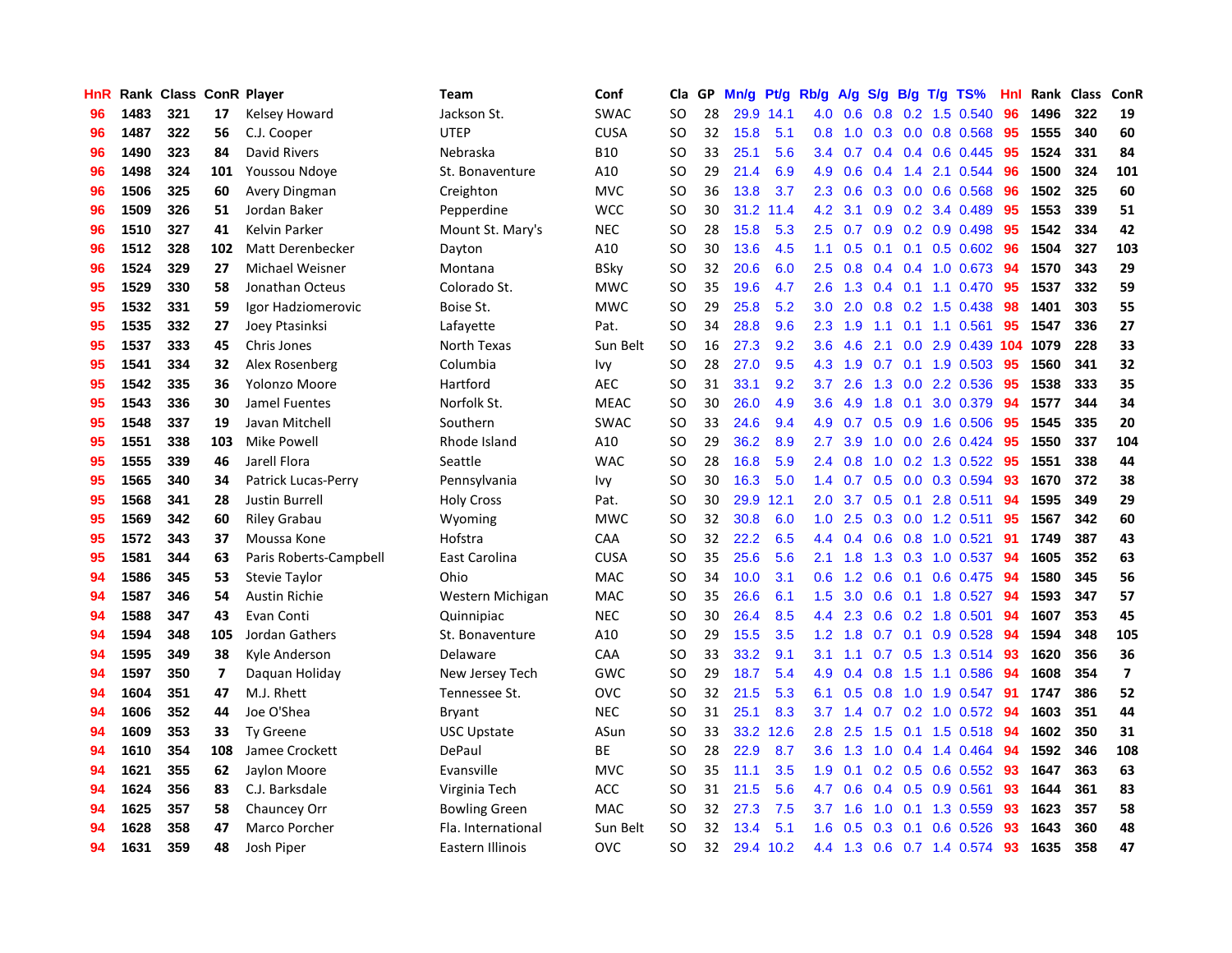| <b>HnR</b> |      | Rank Class ConR Player |     |                          | Team                  | Conf        | Cla       | GP | Mn/g | <b>Pt/g</b> | Rb/g             | A/g               |     |     | S/g B/g T/g TS%            | Hnl | Rank | <b>Class</b> | ConR |
|------------|------|------------------------|-----|--------------------------|-----------------------|-------------|-----------|----|------|-------------|------------------|-------------------|-----|-----|----------------------------|-----|------|--------------|------|
| 93         | 1633 | 360                    | 84  | Damarcus Harrison        | Clemson               | ACC         | <b>SO</b> | 31 | 21.4 | 5.2         | 2.8              | 1.1               | 0.8 |     | $0.2$ 0.8 0.425            | 93  | 1664 | 368          | 85   |
| 93         | 1636 | 361                    | 85  | <b>Ross Travis</b>       | Penn St.              | <b>B10</b>  | SO        | 31 | 31.4 | 7.0         | 7.4              | 0.6               |     |     | $0.6$ $0.4$ 1.4 $0.411$    | 92  | 1695 | 377          | 87   |
| 93         | 1639 | 362                    | 29  | Mikh McKinney            | Sacramento St.        | BSky        | SO        | 29 |      | 30.5 12.3   | 3.3 <sub>1</sub> | 2.6               |     |     | 1.2 0.1 2.1 0.509          | -93 | 1637 | 359          | 32   |
| 93         | 1641 | 363                    | 21  | <b>Madarious Gibbs</b>   | <b>Texas Southern</b> | <b>SWAC</b> | SO        | 31 | 27.7 | 6.5         | 3.7 <sub>2</sub> | 2.9               | 1.0 |     | $0.0$ 1.2 0.521            | 93  | 1656 | 366          | 21   |
| 93         | 1643 | 364                    | 107 | <b>Terrence Williams</b> | Charlotte             | A10         | <b>SO</b> | 33 | 23.3 | 7.6         |                  | $3.7$ $1.7$ $0.8$ |     |     | 0.2 2.0 0.424              | -92 | 1687 | 375          | 108  |
| 93         | 1654 | 365                    | 37  | Nate Maxey               | Tx.A&M-Corp. Christi  | Southland   | <b>SO</b> | 28 | 15.3 | 4.5         | 2.9 <sup>°</sup> | 0.1               |     |     | $0.3$ 2.0 0.6 0.681        | 93  | 1646 | 362          | 35   |
| 93         | 1658 | 366                    | 34  | Malcolm Smith            | Lipscomb              | ASun        | <b>SO</b> | 25 | 24.0 | 11.1        | 4.8              | 0.8               |     |     | 0.7 0.2 2.0 0.505          | -94 | 1611 | 355          | 32   |
| 93         | 1670 | 367                    | 26  | <b>Tyler Strange</b>     | Gardner-Webb          | <b>BSou</b> | SO        | 34 | 30.4 | 5.6         | 2.6              | 4.1               | 1.6 |     | $0.0$ 2.1 $0.465$          | 92  | 1681 | 374          | 27   |
| 93         | 1674 | 368                    | 33  | Steven Kaspar            | Bucknell              | Pat.        | SO        | 34 | 16.0 | 2.4         | 2.1              | 2.1               |     |     | $0.4$ 0.2 1.1 0.464        | -93 | 1669 | 371          | 34   |
| 93         | 1677 | 369                    | 35  | Shaguille Duncan         | Morgan St.            | <b>MEAC</b> | SO        | 28 | 25.0 | 7.3         | 4.1              | 0.7               |     |     | $0.4$ 2.2 1.4 0.560        | -93 | 1660 | 367          | 38   |
| 93         | 1679 | 370                    | 49  | R.J. Williams            | Loyola (MD)           | <b>MAAC</b> | <b>SO</b> | 17 | 31.7 | 4.9         | 2.5              | 4.0               |     |     | 1.6 0.2 2.2 0.519 100 1288 |     |      | 273          | 38   |
| 93         | 1680 | 371                    | 36  | <b>Tyshawn Bell</b>      | Delaware St.          | <b>MEAC</b> | SO        | 31 | 21.2 | 8.0         | $2.7^{\circ}$    | 0.5               |     |     | 0.5 0.3 0.6 0.570 93       |     | 1667 | 370          | 39   |
| 93         | 1682 | 372                    | 37  | Jay Copeland             | <b>NC Central</b>     | <b>MEAC</b> | <b>SO</b> | 27 | 22.0 | 7.3         | 4.4              | 0.2               |     |     | 0.6 0.7 1.6 0.582 93       |     | 1652 | 365          | 36   |
| 92         | 1693 | 373                    | 51  | Terrel de Rouen          | New Mexico St.        | <b>WAC</b>  | <b>SO</b> | 32 | 19.6 | 5.6         | 2.1              | 1.8               |     |     | $0.4$ 0.1 1.4 0.503        | -93 | 1665 | 369          | 50   |
| 92         | 1704 | 374                    | 36  | <b>Austin Hamilton</b>   | Elon                  | Southern    | <b>SO</b> | 16 | 25.1 | 7.4         | 2.6              | 3.3               |     |     | 1.5 0.2 1.8 0.439          | 93  | 1648 | 364          | 35   |
| 92         | 1713 | 375                    | 48  | DJ Cole                  | Youngstown St.        | Hor.        | <b>SO</b> | 34 | 29.3 | 6.9         | 2.8              | 3.4               | 1.1 | 0.1 | 2.0 0.491                  | 91  | 1769 | 394          | 51   |
| 92         | 1717 | 376                    | 33  | <b>Chris Hansen</b>      | Idaho St.             | BSky        | <b>SO</b> | 30 | 32.1 | 11.4        | 3.5              | 1.1               | 1.3 |     | 0.3 1.0 0.525              | -91 | 1729 | 382          | 33   |
| 92         | 1719 | 377                    | 34  | <b>Keron DeShields</b>   | Montana               | <b>BSky</b> | <b>SO</b> | 31 | 21.4 | 6.6         | 1.9              | 1.8               | 0.8 |     | $0.1$ 1.2 0.488            | 91  | 1750 | 388          | 34   |
| 92         | 1723 | 378                    | 70  | Jabarie Hinds            | West Virginia         | <b>B12</b>  | <b>SO</b> | 32 | 22.8 | 7.4         | 1.8              | 1.6               |     |     | 0.8 0.1 1.7 0.419 91       |     | 1728 | 381          | 70   |
| 92         | 1724 | 379                    | 35  | <b>Adrian Rogers</b>     | <b>USC Upstate</b>    | ASun        | <b>SO</b> | 33 | 22.8 | 8.7         | $2.4^{\circ}$    | 2.4               |     |     | 0.6 0.1 1.9 0.528 92       |     | 1708 | 379          | 37   |
| 92         | 1729 | 380                    | 35  | Stefan Cvrkali           | Lehigh                | Pat.        | <b>SO</b> | 31 | 14.2 | 4.7         | 1.1 <sup>2</sup> | 0.5               |     |     | $0.5$ 0.2 0.6 0.546        | -89 | 1868 | 410          | 37   |
| 92         | 1736 | 381                    | 63  | Abdel Nader              | Northern Illinois     | MAC         | <b>SO</b> | 19 | 25.4 | 13.1        | 5.6              | 0.9               |     |     | 1.3 0.5 3.2 0.424          | 98  | 1361 | 292          | 44   |
| 92         | 1738 | 382                    | 49  | <b>Brent Jones</b>       | St. Francis (NY)      | <b>NEC</b>  | <b>SO</b> | 30 | 20.9 | 6.0         | 2.3              | 4.2               | 1.0 |     | $0.1$ 2.7 0.418            | 91  | 1741 | 385          | 48   |
| 92         | 1739 | 383                    | 50  | <b>Alex Harris</b>       | Cal St. Fullerton     | BWst        | <b>SO</b> | 32 | 32.9 | 10.5        | 4.3              | 2.5               | 1.7 |     | 0.2 1.3 0.530              | 90  | 1799 | 401          | 52   |
| 92         | 1744 | 384                    | 29  | Devante Wallace          | <b>High Point</b>     | <b>BSou</b> | SO        | 21 | 16.0 | 5.0         |                  | $2.7$ 1.5         | 0.3 |     | $0.3$ 0.7 0.515            | -91 | 1784 | 398          | 33   |
| 92         | 1745 | 385                    | 54  | <b>Connor Hill</b>       | Idaho                 | <b>WAC</b>  | <b>SO</b> | 30 | 31.2 | 12.1        | 1.9              | 1.2               |     |     | 0.3 0.0 1.2 0.613 91       |     | 1759 | 391          | 53   |
| 92         | 1747 | 386                    | 63  | Marek Olesinski          | Air Force             | <b>MWC</b>  | SO        | 31 | 10.9 | 3.5         | 1.6              | 0.5               |     |     | 0.2 0.0 0.6 0.622 91       |     | 1735 | 384          | 63   |
| 91         | 1749 | 387                    | 44  | Steve Frankoski          | Columbia              | Ivy         | <b>SO</b> | 27 | 21.6 | 8.9         | 1.1 <sub>1</sub> | 0.6               |     |     | 0.3 0.0 1.1 0.587 91       |     | 1755 | 390          | 46   |
| 91         | 1752 | 388                    | 66  | Jake Kitchell            | Indiana St.           | <b>MVC</b>  | SO        | 33 | 11.9 | 2.7         | $2.3^{\circ}$    | $0.4^{\circ}$     |     |     | 0.2 0.3 0.7 0.563 91       |     | 1733 | 383          | 66   |
| 91         | 1758 | 389                    | 34  | <b>Estan Tyler</b>       | <b>UMKC</b>           | Summit      | SO        | 31 | 31.7 | 11.4        | $2.4^{\circ}$    | 3.0               |     |     | 0.6 0.0 2.8 0.558 90       |     | 1808 | 402          | 35   |
| 91         | 1759 | 390                    | 52  | T.J. Taylor              | UC Santa Barbara      | <b>BWst</b> | <b>SO</b> | 31 | 25.2 | 4.8         | 1.6              | 4.1               | 0.5 |     | 0.0 1.8 0.576              | 90  | 1825 | 403          | 53   |
| 91         | 1779 | 391                    | 112 | <b>Charles McKinney</b>  | DePaul                | <b>BE</b>   | SO        | 30 | 20.0 | 5.3         | 2.5              | 1.5               | 1.1 |     | $0.2$ 1.5 $0.537$          | -91 | 1753 | 389          | 113  |
| 91         | 1782 | 392                    | 67  | Jordan Prosser           | <b>Bradley</b>        | <b>MVC</b>  | SO        | 35 | 18.5 | 5.5         | 3.5              | 0.2               | 0.3 |     | $0.1$ 0.6 0.533            | -91 | 1775 | 395          | 68   |
| 91         | 1785 | 393                    | 51  | Junior Fortunat          | Rider                 | <b>MAAC</b> | SO        | 32 | 15.6 | 4.7         | 3.5              | 0.3               |     |     | 0.4 0.6 1.2 0.490          | -91 | 1765 | 393          | 51   |
| 91         | 1787 | 394                    | 50  | Joe Crisman              | Loyola (IL)           | Hor.        | <b>SO</b> | 26 | 26.7 | 4.9         | 3.1              | 1.8               | 0.7 |     | 0.3 0.9 0.536              | -92 | 1722 | 380          | 49   |
| 91         | 1788 | 395                    | 51  | <b>Tavares Sledge</b>    | Wright St.            | Hor.        | SO        | 34 | 17.4 | 4.1         | 4.1              | $0.4^{\circ}$     |     |     | 0.7 0.3 1.0 0.435 91       |     | 1782 | 396          | 52   |
| 91         | 1791 | 396                    | 33  | Larry Brown              | Winthrop              | <b>BSou</b> | SO        | 24 | 23.2 | 5.7         | 5.7              | 0.5               |     |     | 1.1 0.8 1.6 0.487          | -92 | 1694 | 376          | 28   |
| 91         | 1792 | 397                    | 113 | Derrick Wilson           | Marquette             | <b>BE</b>   | SO        | 35 | 13.1 | 1.1         | 0.9 <sup>°</sup> | 1.6               |     |     | $0.7$ 0.0 0.5 0.308        | -91 | 1783 | 397          | 115  |
| 91         | 1807 | 398                    | 42  | Xavier Pollard           | Maine                 | <b>AEC</b>  | <b>SO</b> | 29 | 29.1 | 9.7         |                  |                   |     |     | 4.4 4.3 1.2 0.0 2.9 0.455  | 90  | 1840 | 405          | 43   |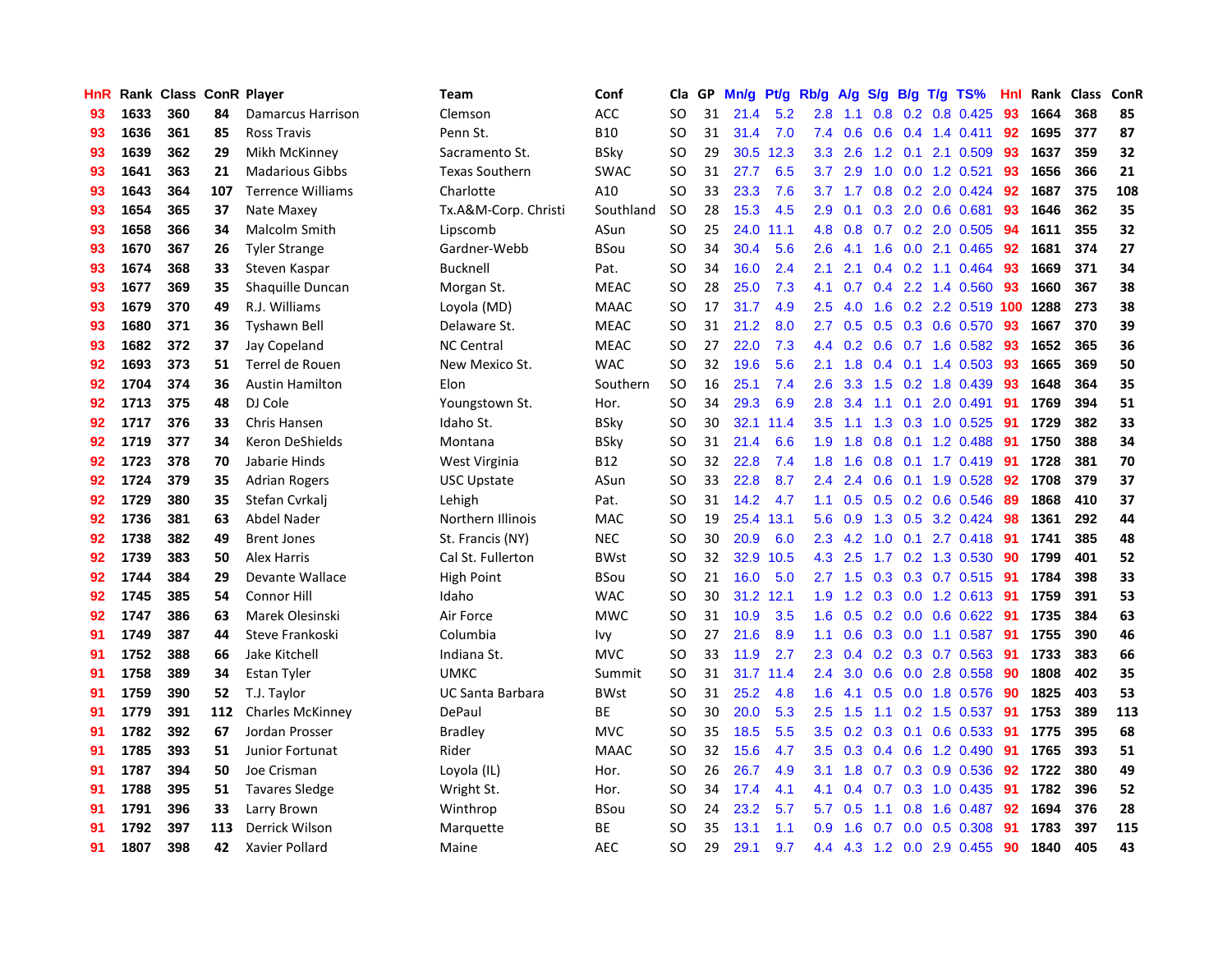| <b>HnR</b> |      | Rank Class ConR Player |     |                       | <b>Team</b>           | Conf        | Cla       | GP | Mn/g | Pt/g      | Rb/g             | A/g             | S/g           |     | $B/g$ T/g TS%                | Hnl |      | Rank Class | ConR |
|------------|------|------------------------|-----|-----------------------|-----------------------|-------------|-----------|----|------|-----------|------------------|-----------------|---------------|-----|------------------------------|-----|------|------------|------|
| 91         | 1810 | 399                    | 37  | Gelaun Wheelwright    | Weber St.             | <b>BSky</b> | <b>SO</b> | 37 | 21.7 | 6.3       | $2.2\phantom{0}$ | 1.6             | 0.4           | 0.1 | 1.8 0.533                    | 90  | 1797 | 400        | 36   |
| 90         | 1813 | 400                    | 52  | Donovan Kates         | Manhattan             | <b>MAAC</b> | <b>SO</b> | 32 | 25.8 | 6.7       | 3.0 <sub>1</sub> | 0.8             |               |     | 0.3 0.1 1.8 0.514 89         |     | 1872 | 411        | 53   |
| 90         | 1817 | 401                    | 50  | Jordan Williams       | North Texas           | Sun Belt    | <b>SO</b> | 32 |      | 31.7 14.2 |                  |                 |               |     | 3.7 0.7 0.7 0.6 2.2 0.518 89 |     | 1855 | 408        | 52   |
| 90         | 1821 | 402                    | 38  | Ronrico White         | Chattanooga           | Southern    | <b>SO</b> | 32 | 27.5 | 10.2      | 3.5              | 3.0             |               |     | 1.1 0.0 2.2 0.513 89         |     | 1884 | 416        | 41   |
| 90         | 1832 | 403                    | 89  | Josh Oglesby          | lowa                  | <b>B10</b>  | <b>SO</b> | 37 | 16.2 | 4.5       | 1.4              | 1.0             | 0.3           |     | $0.1$ 0.5 0.408              | -91 | 1787 | 399        | 88   |
| 90         | 1836 | 404                    | 49  | Jvonte Brooks         | Dartmouth             | Ivy         | <b>SO</b> | 20 | 23.6 | 7.0       | 5.6              | 1.2             | 0.6           |     | 0.1 1.8 0.505                | 91  | 1762 | 392        | 47   |
| 90         | 1841 | 405                    | 86  | <b>Chase Fischer</b>  | <b>Wake Forest</b>    | <b>ACC</b>  | SO        | 31 | 14.2 | 4.5       | 1.1              | 0.6             |               |     | $0.4$ 0.1 0.6 0.545          | -90 | 1832 | 404        | 87   |
| 90         | 1842 | 406                    | 114 | Jamal Branch          | St. John's            | <b>BE</b>   | SO.       | 17 | 23.2 | 6.1       | 2.4              | 2.7             | 1.1           |     | $0.1$ 1.9 $0.414$            | -95 | 1523 | 330        | 107  |
| 90         | 1844 | 407                    | 39  | Raijon Kelly          | Samford               | Southern    | <b>SO</b> | 32 | 36.9 | 14.1      | 2.3              | 4.7             | 0.8           | 0.1 | 3.2 0.523                    | -89 | 1873 | 412        | 40   |
| 90         | 1848 | 408                    | 54  | <b>Alex Austin</b>    | Eastern Illinois      | <b>OVC</b>  | <b>SO</b> | 32 | 23.8 | 9.3       | $2.5\,$          | 1.1             | 0.8           |     | 0.0 1.2 0.573 89             |     | 1852 | 407        | 54   |
| 90         | 1855 | 409                    | 38  | <b>Tevin Svihovec</b> | Northern Colorado     | <b>BSky</b> | <b>SO</b> | 30 |      | 30.1 11.9 | 3.5              |                 |               |     | 3.2 0.9 0.1 2.8 0.531        | -89 | 1881 | 414        | 39   |
| 90         | 1858 | 410                    | 44  | Wes Cole              | Hartford              | <b>AEC</b>  | SO        | 31 | 16.6 | 6.3       | 1.6              | 0.9             |               |     | 0.5 0.0 1.1 0.477 89         |     | 1848 | 406        | 44   |
| 90         | 1860 | 411                    | 46  | Demetrius Pollard     | Northeastern          | CAA         | SO        | 33 | 16.4 | 5.6       | 1.5              | 1.0             | 0.9           |     | $0.0$ 1.2 0.523              | -88 | 1913 | 422        | 51   |
| 90         | 1861 | 412                    | 58  | K.C. Ross-Miller      | New Mexico St.        | <b>WAC</b>  | <b>SO</b> | 30 | 23.1 | 5.3       | 1.9              | 2.3             | 1.1           | 0.1 | 2.0 0.466                    | -92 | 1698 | 378        | 51   |
| 90         | 1862 | 413                    | 91  | Anthony Johnson       | Purdue                | <b>B10</b>  | SO        | 34 | 18.0 | 4.9       | 2.9 <sup>°</sup> | 1.2             |               |     | $0.2$ 0.0 1.0 0.422 89       |     | 1856 | 409        | 91   |
| 89         | 1866 | 414                    | 42  | Kyree Jones           | Md.-Eastern Shore     | <b>MEAC</b> | <b>SO</b> | 11 | 31.5 | 13.6      | 2.5              | 2.5             |               |     | 1.2 0.2 1.6 0.523 114        |     | 680  | 133        | 8    |
| 89         | 1868 | 415                    | 59  | D.J. Brown            | San Jose St.          | <b>WAC</b>  | <b>SO</b> | 29 | 32.8 | 9.2       | 3.3 <sub>2</sub> | 3.7             | 1.0           |     | $0.0$ 2.3 0.459              | 86  | 2056 | 464        | 64   |
| 89         | 1874 | 416                    | 38  | <b>Maxwell Lenox</b>  | Army                  | Pat.        | <b>SO</b> | 31 | 9.7  | 1.7       | 1.4              | 1.7             | 0.4           |     | $0.0$ 0.8 0.505              | -89 | 1885 | 417        | 38   |
| 89         | 1880 | 417                    | 57  | <b>Riley Barker</b>   | Portland              | <b>WCC</b>  | <b>SO</b> | 30 | 16.8 | 3.7       | 3.9 <sup>°</sup> | 0.4             |               |     | $0.3$ 1.2 1.0 0.481          | -89 | 1899 | 419        | 58   |
| 89         | 1889 | 418                    | 46  | T.J. Hallice          | Mercer                | ASun        | <b>SO</b> | 36 | 14.9 | 3.1       | $2.4^{\circ}$    | 0.8             |               |     | $0.3$ 0.4 0.7 0.539          | -89 | 1901 | 420        | 46   |
| 89         | 1901 | 419                    | 58  | <b>Chase Flint</b>    | Loyola Marymount      | <b>WCC</b>  | SO        | 23 | 28.5 | 4.6       | 3.8 <sub>2</sub> | 3.2             | 1.1           |     | $0.0$ 1.2 0.438              | -89 | 1898 | 418        | 57   |
| 89         | 1905 | 420                    | 58  | <b>Kris Davis</b>     | SIU-Edwardsville      | <b>OVC</b>  | <b>SO</b> | 27 | 35.6 | 11.7      | $2.7^{\circ}$    | 3.6             | 1.1           | 0.1 | 2.3 0.488                    | -87 | 1996 | 441        | 59   |
| 89         | 1908 | 421                    | 57  | <b>Isaiah Morton</b>  | Marist                | <b>MAAC</b> | <b>SO</b> | 31 | 31.7 | 7.4       | $2.2^{\circ}$    | 3.9             | 1.0           |     | $0.0$ 2.6 $0.502$            | -87 | 1957 | 431        | 61   |
| 89         | 1915 | 422                    | 39  | Jarvis Davis          | Gardner-Webb          | <b>BSou</b> | <b>SO</b> | 32 | 9.2  | 3.2       | 1.0              | 0.7             | 0.5           |     | $0.0$ 0.9 0.551              | 88  | 1924 | 424        | 41   |
| 89         | 1916 | 423                    | 57  | Taggart Lockhart      | Ark.-Little Rock      | Sun Belt    | SO.       | 25 | 20.7 | 5.1       | $2.7^{\circ}$    | 1.3             | 0.7           | 0.1 | 0.9 0.506                    | -89 | 1877 | 413        | 53   |
| 88         | 1920 | 424                    | 58  | Kevin Kaspar          | Western Kentucky      | Sun Belt    | <b>SO</b> | 33 | 22.6 | 5.3       | $2.2^{\circ}$    | 1.7             | 0.6           |     | $0.0$ 1.4 0.490              | -87 | 1963 | 433        | 57   |
| 88         | 1921 | 425                    | 88  | Dennis Clifford       | <b>Boston College</b> | <b>ACC</b>  | <b>SO</b> | 30 | 14.6 | 2.8       |                  | $3.2 \quad 0.5$ |               |     | $0.2$ 0.9 0.9 0.506          | -89 | 1882 | 415        | 88   |
| 88         | 1923 | 426                    | 59  | Rob Poole             | Siena                 | <b>MAAC</b> | <b>SO</b> | 28 |      | 35.1 11.8 |                  | 4.7 1.3         |               |     | 1.0 0.2 1.8 0.518 88         |     | 1917 | 423        | 57   |
| 88         | 1927 | 427                    | 40  | R.J. Price            | Radford               | <b>BSou</b> | SO        | 30 | 30.8 | 13.6      | 2.5              | 2.5             |               |     | 1.1 0.1 2.3 0.501            | -88 | 1906 | 421        | 40   |
| 88         | 1929 | 428                    | 72  | <b>Trevante Drye</b>  | Tulane                | <b>CUSA</b> | SO        | 35 | 22.7 | 4.6       | 5.0              | 0.4             |               |     | $0.5$ 0.2 1.0 0.550          | -88 | 1930 | 426        | 72   |
| 88         | 1930 | 429                    | 43  | Nicholas Paulos       | NC-Greensboro         | Southern    | <b>SO</b> | 31 | 20.0 | 8.0       | $2.7^{\circ}$    | 0.5             |               |     | $0.7$ $0.3$ $0.8$ $0.603$    | -87 | 1952 | 428        | 44   |
| 88         | 1949 | 430                    | 63  | Jordan Stone          | Utah St.              | <b>WAC</b>  | SO        | 27 | 11.8 | 2.6       | $2.7^{\circ}$    | 0.4             | 0.1           |     | $0.4$ 0.5 0.507              | -86 | 2013 | 448        | 62   |
| 88         | 1952 | 431                    | 14  | Clarke Rosenberg      | Chicago St.           | GWC         | <b>SO</b> | 33 | 22.8 | 7.7       | 2.7              | 1.6             | 1.1           |     | $0.2$ 1.7 $0.513$            | -87 | 1992 | 439        | 15   |
| 88         | 1957 | 432                    | 42  | Eric Washington       | Presbyterian          | BSou        | SO        | 24 | 33.7 | 8.5       | 2.8              | 6.5             | $1.4^{\circ}$ | 0.0 | 3.5 0.556                    | -93 | 1673 | 373        | 26   |
| 88         | 1962 | 433                    | 43  | <b>Warren Gillis</b>  | Coastal Carolina      | <b>BSou</b> | <b>SO</b> | 27 | 28.9 | 10.5      | 4.0              | 1.4             | 1.6           | 0.1 | 2.2 0.508                    | -87 | 1965 | 434        | 42   |
| 87         | 1977 | 434                    | 44  | James Sinclair        | Western Carolina      | Southern    | SO        | 33 | 29.6 | 7.4       | 4.4              | 2.2             |               |     | 1.2 0.4 1.3 0.492 87         |     | 1976 | 436        | 45   |
| 87         | 1979 | 435                    | 46  | <b>Blake Bozeman</b>  | Morgan St.            | <b>MEAC</b> | SO        | 32 | 31.7 | 5.8       | 2.6              | 2.8             | 0.7           |     | $0.1$ 2.0 0.414              | -87 | 1970 | 435        | 45   |
| 87         | 1982 | 436                    | 50  | Martin Smith          | Lipscomb              | ASun        | SO        | 30 | 32.4 | 11.2      |                  | 4.7 1.8         | 0.8           |     | 0.4 2.2 0.495                | -87 | 2003 | 446        | 51   |
| 87         | 1983 | 437                    | 118 | <b>Jarred Guest</b>   | <b>VCU</b>            | A10         | <b>SO</b> | 35 | 10.5 | 2.1       |                  |                 |               |     | 2.5 0.2 0.5 0.3 0.6 0.472 87 |     | 1946 | 427        | 117  |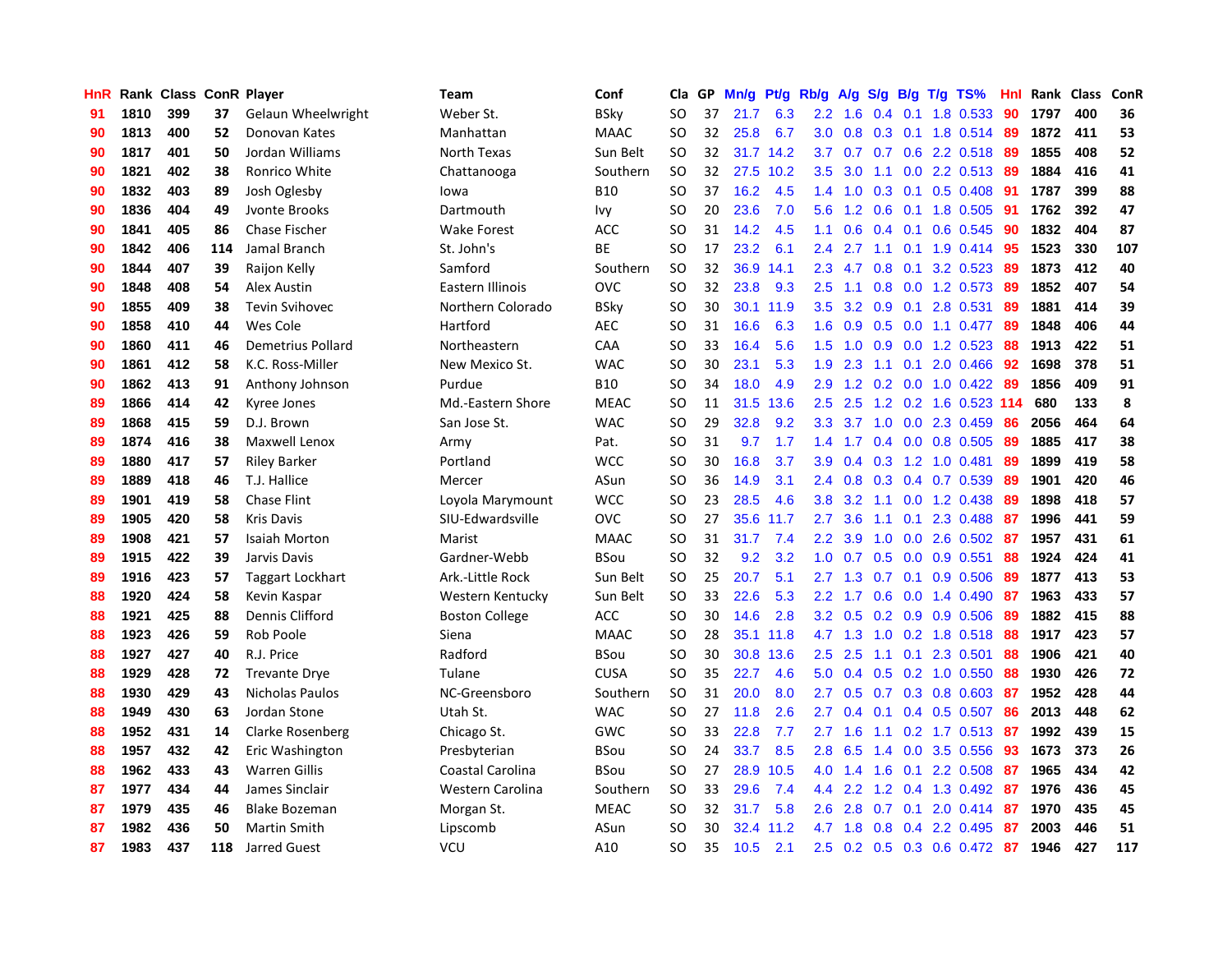| HnR |      | Rank Class ConR Player |     |                          | <b>Team</b>                | Conf        | Cla           | GP | Mn/g | <b>Pt/g</b> | Rb/g             | A/g             | S/g              |     | $B/g$ T/g TS%             | Hnl | Rank Class |     | ConR |
|-----|------|------------------------|-----|--------------------------|----------------------------|-------------|---------------|----|------|-------------|------------------|-----------------|------------------|-----|---------------------------|-----|------------|-----|------|
| 87  | 1989 | 438                    | 45  | John Swinton             | Wofford                    | Southern    | <b>SO</b>     | 23 | 18.0 | 3.3         | 1.8              | 2.1             | 0.7              | 0.1 | 1.3 0.567                 | 87  | 1978       | 437 | 46   |
| 87  | 1992 | 439                    | 58  | Malcolm McMillan         | C. Connecticut St.         | <b>NEC</b>  | SO            | 30 | 36.4 | 8.2         | 4.3              | 3.5             |                  |     | 1.5 0.3 1.4 0.510 87      |     | 1997       | 442 | 60   |
| 87  | 1994 | 440                    | 44  | Max Landis               | Gardner-Webb               | BSou        | <b>SO</b>     | 34 | 23.6 | 7.9         | 1.4              | 1.4             |                  |     | $0.6$ 0.0 0.9 0.474 87    |     | 1999       | 443 | 44   |
| 87  | 1995 | 441                    | 63  | Kyle Odister             | Cal Poly                   | <b>BWst</b> | SO            | 30 | 17.9 | 6.5         | 1.1              | 0.8             |                  |     | $0.5$ 0.1 0.8 0.509       | 87  | 1959       | 432 | 59   |
| 87  | 1997 | 442                    | 59  | Marc Brown               | Illinois-Chicago           | Hor.        | SO            | 33 | 25.2 | 5.7         | 3.0 <sub>2</sub> | 1.0             | 0.6              |     | $0.1$ 1.1 0.480           | 87  | 1953       | 429 | 59   |
| 87  | 1999 | 443                    | 59  | Max DiLeo                | Monmouth                   | <b>NEC</b>  | <b>SO</b>     | 30 | 10.8 | 2.1         | 1.4              | 0.6             | 0.8              |     | $0.2$ 0.4 0.477           | 86  | 2037       | 458 | 62   |
| 87  | 2006 | 444                    | 63  | Markese Tucker           | Saint Peter's              | <b>MAAC</b> | SO.           | 28 | 13.0 | 5.1         | 2.0              | 0.1             |                  |     | $0.2$ 0.2 0.5 0.500       | 86  | 2019       | 450 | 65   |
| 87  | 2009 | 445                    | 47  | Corban Wroe              | Hartford                   | <b>AEC</b>  | <b>SO</b>     | 31 | 19.2 | 2.8         | 2.1              | 1.1             | 0.9 <sup>°</sup> | 0.1 | $0.6$ 0.606               | 87  | 1995       | 440 | 46   |
| 87  | 2010 | 446                    | 40  | Luke Roh                 | Colgate                    | Pat.        | <sub>SO</sub> | 32 | 29.1 | 4.7         | 6.6              | 3.4             | 0.8              |     | 0.4 2.1 0.466             | 87  | 2001       | 444 | 40   |
| 87  | 2011 | 447                    | 119 | Kadeem Pantophlet        | Duquesne                   | A10         | <sub>SO</sub> | 30 | 21.0 | 5.0         | 4.2              | 0.9             |                  |     | $0.4$ 0.1 1.0 0.532       | -87 | 2002       | 445 | 120  |
| 87  | 2016 | 448                    | 64  | <b>Trenity Burdine</b>   | Siena                      | <b>MAAC</b> | SO.           | 23 | 28.5 | 8.2         | 4.0              | 0.9             |                  |     | 0.8 0.4 1.3 0.568         | -87 | 1956       | 430 | 60   |
| 87  | 2023 | 449                    | 104 | Trivante Bloodman        | Mississippi St.            | <b>SEC</b>  | <b>SO</b>     | 32 | 29.1 | 6.1         | 3.3 <sub>2</sub> | 2.3             |                  |     | 1.2 0.0 2.8 0.486         | -86 | 2057       | 465 | 110  |
| 86  | 2026 | 450                    | 41  | John Schoof              | American                   | Pat.        | SO            | 30 | 36.2 | 9.6         | 2.6              | 2.5             |                  |     | $0.4$ 0.1 1.8 0.650       | -85 | 2092       | 475 | 46   |
| 86  | 2034 | 451                    | 53  | Emmanuel Okoroba         | Hampton                    | <b>MEAC</b> | <b>SO</b>     | 31 | 22.1 | 8.3         | 5.1              | 0.3             |                  |     | $0.4$ 0.5 1.6 0.489       | -85 | 2081       | 471 | 53   |
| 86  | 2035 | 452                    | 61  | <b>Kevin Bailey</b>      | Portland                   | <b>WCC</b>  | SO.           | 29 | 24.9 | 11.4        | 2.6              | 0.9             |                  |     | $0.8$ 0.5 2.8 0.510       | -86 | 2039       | 459 | 62   |
| 86  | 2037 | 453                    | 46  | Indiana Faithfull        | Wofford                    | Southern    | <b>SO</b>     | 32 | 26.3 | 4.3         | 3.0              | 3.5             | 1.0              |     | 0.2 2.1 0.484             | 86  | 2029       | 454 | 47   |
| 86  | 2038 | 454                    | 42  | <b>Brandon Venturini</b> | Navy                       | Pat.        | <b>SO</b>     | 31 | 26.5 | 8.8         | 2.6              | 1.4             | 0.9 <sup>°</sup> |     | $0.1$ 1.0 $0.460$         | 86  | 2047       | 461 | 42   |
| 86  | 2039 | 455                    | 46  | Paul Gombwer             | <b>Charleston Southern</b> | BSou        | <sub>SO</sub> | 32 | 24.4 | 5.5         | 6.3              | 0.8             | 0.6              |     | 0.0 1.8 0.524             | 85  | 2073       | 468 | 47   |
| 86  | 2042 | 456                    | 108 | Roquez Johnson           | Mississippi St.            | <b>SEC</b>  | <sub>SO</sub> | 28 | 26.1 | 8.8         | 4.5              | 0.4             |                  |     | 0.8 0.5 2.5 0.484         | -86 | 2021       | 451 | 108  |
| 86  | 2044 | 457                    | 45  | <b>Tim Huskisson</b>     | Northern Colorado          | BSky        | <sub>SO</sub> | 31 | 24.4 | 7.6         |                  |                 |                  |     | 3.7 1.7 1.0 0.6 1.7 0.498 | -86 | 2058       | 466 | 44   |
| 86  | 2046 | 458                    | 56  | <b>Cedrick Williams</b>  | NC-Wilmington              | <b>CAA</b>  | SO            | 30 | 25.7 | 6.5         | 6.0              | 0.5             |                  |     | $0.6$ 1.4 0.9 0.484       | -86 | 2044       | 460 | 56   |
| 86  | 2047 | 459                    | 47  | Andre Smith              | Winthrop                   | BSou        | <b>SO</b>     | 31 | 32.1 | 9.1         | 2.9              | 2.2             | 1.0              |     | $0.1$ 1.9 0.504           | 86  | 2049       | 462 | 46   |
| 86  | 2049 | 460                    | 30  | LeAntwan Luckett         | Alcorn St.                 | <b>SWAC</b> | SO.           | 34 | 32.9 | 13.4        | 4.0              | 2.4             | 1.0              |     | 0.2 2.9 0.439             | 85  | 2128       | 482 | 34   |
| 86  | 2051 | 461                    | 63  | Phil Gaetano             | Sacred Heart               | <b>NEC</b>  | SO.           | 28 | 35.4 | 4.8         | 2.7              | 7.9             | 0.9              |     | $0.0$ 3.5 $0.479$         | 85  | 2070       | 467 | 64   |
| 86  | 2060 | 462                    | 65  | Kevin Douglas            | St. Francis (NY)           | <b>NEC</b>  | SO.           | 16 | 19.6 | 7.4         | $3.4^{\circ}$    | 0.4             |                  |     | $0.4$ 0.6 1.1 0.534       | 88  | 1929       | 425 | 56   |
| 86  | 2063 | 463                    | 120 | <b>Bryan Smith</b>       | Fordham                    | A10         | SO            | 27 | 25.1 | 7.9         | 3.3 <sub>2</sub> | 1.2             | 0.9              |     | 0.4 1.6 0.471             | 85  | 2097       | 477 | 123  |
| 86  | 2066 | 464                    | 110 | Jordan Green             | Texas A&M                  | <b>SEC</b>  | SO            | 31 | 12.4 | 2.8         | $1.5^{\circ}$    | 1.1             |                  |     | $0.4$ 0.1 1.0 0.451       | 86  | 2031       | 455 | 109  |
| 86  | 2070 | 465                    | 32  | <b>Tevin Hammond</b>     | Ark.-Pine Bluff            | <b>SWAC</b> | <b>SO</b>     | 30 | 32.3 | 7.4         | 3.0 <sub>2</sub> |                 |                  |     | 4.2 2.3 0.0 3.1 0.449     | 85  | 2127       | 481 | 33   |
| 86  | 2071 | 466                    | 61  | <b>Ben Dillard</b>       | Ark.-Little Rock           | Sun Belt    | SO.           | 32 | 19.1 | 6.4         | 1.6              | 0.8             |                  |     | $0.5$ $0.0$ 1.0 $0.524$   | -85 | 2082       | 472 | 61   |
| 86  | 2072 | 467                    | 66  | <b>Steve Glowiak</b>     | Sacred Heart               | <b>NEC</b>  | SO.           | 28 | 30.1 | 10.4        | 3.0 <sub>2</sub> | 1.5             | 1.5              |     | 0.0 1.5 0.536             | -85 | 2104       | 478 | 67   |
| 86  | 2074 | 468                    | 45  | Kevin Alter              | Navy                       | Pat.        | <b>SO</b>     | 27 | 10.5 | 4.0         | 0.8              | 0.4             | 0.1              |     | $0.0$ $0.3$ $0.537$       | 86  | 2052       | 463 | 43   |
| 86  | 2078 | 469                    | 111 | <b>Shelby Moats</b>      | Vanderbilt                 | <b>SEC</b>  | SO            | 31 | 16.6 | 3.0         | 2.9              | 0.7             | 0.3              |     | $0.1$ 0.7 0.452           | -86 | 2015       | 449 | 107  |
| 86  | 2079 | 470                    | 45  | Isaiah McCray            | <b>IPFW</b>                | Summit      | <b>SO</b>     | 33 | 21.3 | 4.5         | 3.3 <sub>2</sub> | 2.5             | 1.3              |     | $0.2$ 1.7 0.448           | 84  | 2132       | 485 | 46   |
| 86  | 2088 | 471                    | 56  | John Golden              | Dartmouth                  | Ivy         | SO            | 28 | 30.8 | 7.5         | 2.8              | 1.4             | 1.1              |     | 0.2 1.2 0.473             | 85  | 2091       | 474 | 56   |
| 85  | 2093 | 472                    | 48  | Derrick Henry            | Winthrop                   | BSou        | SO            | 25 | 29.0 | 11.4        | 2.6              | 1.6             | 0.5              |     | $0.0$ 1.7 $0.463$         | 85  | 2074       | 469 | 48   |
| 85  | 2095 | 473                    | 58  | Dimitri Batten           | Old Dominion               | CAA         | SO            | 30 |      | 24.0 10.3   | 2.7              | 1.3             |                  |     | $0.8$ 0.4 1.4 0.496       | 85  | 2119       | 480 | 59   |
| 85  | 2097 | 474                    | 64  | Michael Messer           | SIU-Edwardsville           | <b>OVC</b>  | SO            | 27 | 28.7 | 8.9         | 4.4              | 1.6             |                  |     | $0.6$ 0.1 1.6 0.540       | -83 | 2177       | 495 | 68   |
| 85  | 2102 | 475                    | 48  | Jarell Byrd              | Wofford                    | Southern    | SO            | 31 | 15.2 | 4.4         | $2.4^{\circ}$    | 0.7             |                  |     | $0.4$ 0.2 1.1 0.519       | 85  | 2087       | 473 | 49   |
| 85  | 2104 | 476                    | 62  | <b>Robert Garrett</b>    | Santa Clara                | <b>WCC</b>  | <b>SO</b>     | 32 | 10.5 | 2.1         |                  | $2.2 \quad 0.1$ |                  |     | 0.2 1.3 0.5 0.496         | 87  | 2008       | 447 | 59   |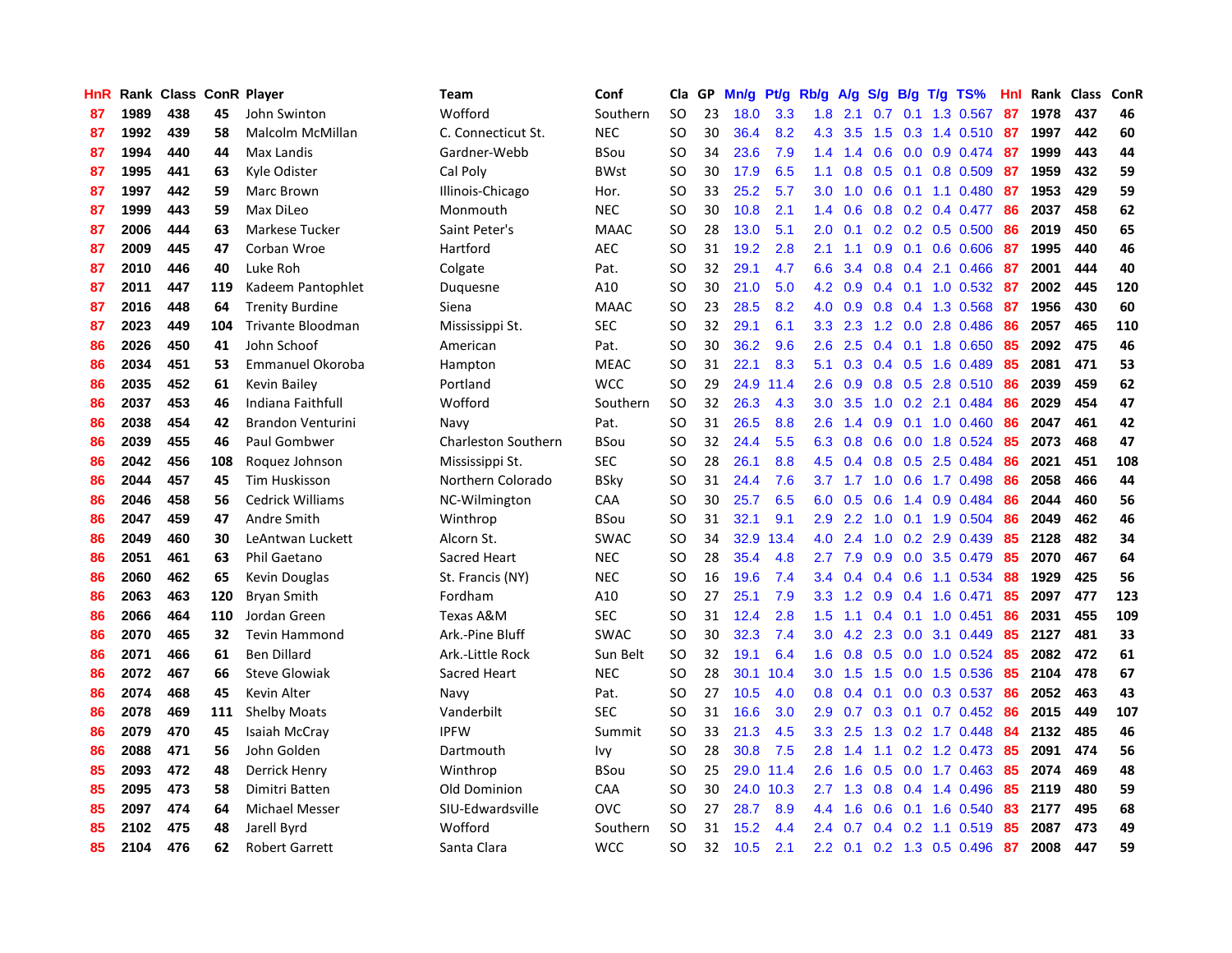| <b>HnR</b> |      | Rank Class ConR Player |     |                         | <b>Team</b>            | Conf        | Cla       | GP | Mn/g | Pt/g | Rb/g             | A/g             | S/g              |     | $B/g$ T/g TS%             | Hnl |      | Rank Class | ConR |
|------------|------|------------------------|-----|-------------------------|------------------------|-------------|-----------|----|------|------|------------------|-----------------|------------------|-----|---------------------------|-----|------|------------|------|
| 85         | 2105 | 477                    | 49  | Jalen Carethers         | Radford                | <b>BSou</b> | <b>SO</b> | 31 | 13.7 | 3.6  | 3.6              | 0.5             | 0.5              | 1.1 | $0.5$ 0.408               | 85  | 2096 | 476        | 49   |
| 85         | 2110 | 478                    | 96  | Oto Osenieks            | Minnesota              | <b>B10</b>  | <b>SO</b> | 31 | 9.2  | 2.2  |                  |                 |                  |     | 1.7 0.7 0.3 0.1 0.6 0.390 | 86  | 2028 | 453        | 93   |
| 85         | 2111 | 479                    | 48  | <b>Malcolm Miller</b>   | <b>Holy Cross</b>      | Pat.        | <b>SO</b> | 27 | 26.8 | 5.7  | 5.4              | 1.6             |                  |     | 0.6 0.8 1.7 0.489         | 85  | 2075 | 470        | 44   |
| 85         | 2115 | 480                    | 61  | Sebastian Douglas       | Cleveland St.          | Hor.        | <b>SO</b> | 31 | 27.9 | 6.8  | $3.4^{\circ}$    |                 |                  |     | 1.7 1.2 0.1 2.4 0.467     | 85  | 2131 | 484        | 62   |
| 85         | 2117 | 481                    | 56  | Tahj Tate               | Delaware St.           | <b>MEAC</b> | <b>SO</b> | 32 | 34.8 | 12.8 | 3.1              | 2.3             |                  |     | 1.3 0.2 2.9 0.488         | 85  | 2129 | 483        | 56   |
| 85         | 2120 | 482                    | 64  | <b>Chris Adams</b>      | San Francisco          | <b>WCC</b>  | <b>SO</b> | 28 | 19.2 | 4.7  | 1.3              | 0.9             | 0.5              |     | $0.0$ 0.6 0.569           | 86  | 2035 | 457        | 61   |
| 85         | 2123 | 483                    | 57  | <b>Taarig Cephas</b>    | Coppin St.             | <b>MEAC</b> | <b>SO</b> | 32 | 30.1 | 7.7  | 3.2              | 3.0             |                  |     | 1.3 0.0 2.6 0.490         | 83  | 2192 | 502        | 63   |
| 85         | 2131 | 484                    | 58  | <b>Henry Brooks</b>     | Pennsylvania           | Ivy         | <b>SO</b> | 30 | 21.9 | 6.5  | 3.4              | 0.5             | 0.8              |     | $0.4$ 1.5 0.523           | 83  | 2201 | 503        | 60   |
| 85         | 2133 | 485                    | 50  | Reco McCarter           | Campbell               | <b>BSou</b> | <b>SO</b> | 32 | 24.0 | 8.0  | 3.9              | 1.6             |                  |     | 1.2 0.4 2.3 0.539         | 82  | 2236 | 511        | 58   |
| 85         | 2134 | 486                    | 121 | Victor E. Nickerson     | Charlotte              | A10         | <b>SO</b> | 30 | 22.5 | 5.8  | 2.6              | 1.1             |                  |     | $0.7$ $0.1$ $1.7$ $0.453$ | 86  | 2026 | 452        | 121  |
| 85         | 2141 | 487                    | 48  | <b>Marquel McKinney</b> | Sam Houston St.        | Southland   | <b>SO</b> | 32 | 21.4 | 6.0  |                  | $2.9$ 0.8       |                  |     | $0.7$ 0.0 1.0 0.491       | -84 | 2136 | 486        | 46   |
| 84         | 2143 | 488                    | 49  | Joey Getz               | <b>UMBC</b>            | <b>AEC</b>  | <b>SO</b> | 26 | 17.7 | 5.8  | 1.7 <sub>z</sub> | 1.1             |                  |     | 0.7 0.0 1.2 0.589         | -84 | 2149 | 489        | 49   |
| 84         | 2147 | 489                    | 60  | Greg Louis              | Pennsylvania           | Ivy         | <b>SO</b> | 31 | 13.7 | 3.9  | 3.2              | 0.3             |                  |     | $0.5$ 0.2 0.9 0.469       | 82  | 2232 | 509        | 62   |
| 84         | 2152 | 490                    | 36  | Derrell Taylor          | Jackson St.            | <b>SWAC</b> | <b>SO</b> | 28 | 20.4 | 5.0  | 4.6              | 0.4             | 0.6              |     | 0.4 0.9 0.565             | -83 | 2169 | 494        | 36   |
| 84         | 2155 | 491                    | 46  | Joseph Edwards          | <b>IPFW</b>            | Summit      | <b>SO</b> | 33 | 24.1 | 7.5  | 2.8              | 1.4             |                  |     | 0.8 0.1 1.7 0.551         | 83  | 2190 | 500        | 48   |
| 84         | 2158 | 492                    | 55  | Rashawn Rembert         | East Tennessee St.     | ASun        | <b>SO</b> | 31 | 27.5 | 8.9  | 2.3              | 1.4             | 0.9 <sub>0</sub> |     | $0.2$ 1.7 $0.532$         | -83 | 2211 | 504        | 57   |
| 84         | 2161 | 493                    | 61  | <b>Galal Cancer</b>     | Cornell                | Ivy         | <b>SO</b> | 28 | 22.1 | 5.7  | $2.5\,$          | 2.7             | 1.0              |     | $0.1$ 1.8 0.429           | 84  | 2155 | 491        | 59   |
| 84         | 2164 | 494                    | 77  | Anthony Henderson       | <b>Bowling Green</b>   | <b>MAC</b>  | <b>SO</b> | 29 | 14.4 | 3.5  | 2.1              | 0.8             | 0.7              |     | $0.0$ 0.4 0.429           | 84  | 2138 | 487        | 78   |
| 84         | 2166 | 495                    | 90  | <b>Desmond Hubert</b>   | North Carolina         | ACC         | <b>SO</b> | 36 | 9.3  | 1.1  | 1.7 <sub>z</sub> | 0.1             |                  |     | $0.2$ 0.8 0.4 0.488       | -83 | 2165 | 493        | 90   |
| 84         | 2167 | 496                    | 123 | T.J. Buchanan           | Rhode Island           | A10         | <b>SO</b> | 28 | 17.9 | 3.4  | 2.1              | 1.0             |                  |     | $0.5$ 0.2 0.8 0.505       | -84 | 2145 | 488        | 124  |
| 84         | 2169 | 497                    | 75  | Julian DeBose           | Rice                   | <b>CUSA</b> | <b>SO</b> | 31 | 32.4 | 10.4 | 4.3              | 1.3             |                  |     | 1.2 0.3 1.7 0.524         | -84 | 2162 | 492        | 75   |
| 84         | 2178 | 498                    | 47  | <b>Lyonell Gaines</b>   | <b>IUPUI</b>           | Summit      | <b>SO</b> | 32 | 20.0 | 5.3  | 4.4              | 1.1             | 0.6              | 0.1 | 0.8 0.533                 | 82  | 2238 | 512        | 49   |
| 84         | 2186 | 499                    | 71  | <b>Gerrell Martin</b>   | Long Island U.         | <b>NEC</b>  | <b>SO</b> | 32 | 10.4 | 3.7  | 1.6              | 0.4             |                  |     | 0.3 0.0 0.5 0.584         | 82  | 2223 | 507        | 73   |
| 83         | 2188 | 500                    | 63  | <b>Kendall Gray</b>     | Delaware St.           | <b>MEAC</b> | <b>SO</b> | 29 | 23.5 | 5.5  | 3.5              | 0.4             | 0.3              |     | 2.6 1.4 0.511             | 83  | 2184 | 497        | 61   |
| 83         | 2196 | 501                    | 57  | Josh Walton             | East Tennessee St.     | ASun        | <b>SO</b> | 32 | 21.9 | 5.7  | 4.2              | 0.3             | 0.8              |     | $0.7$ 1.2 $0.526$         | 82  | 2255 | 516        | 60   |
| 83         | 2197 | 502                    | 69  | Remi Barry              | New Mexico St.         | <b>WAC</b>  | <b>SO</b> | 27 | 12.9 | 4.0  | 2.6              | 0.3             | 0.1              |     | $0.0$ 0.7 0.491           | 85  | 2107 | 479        | 65   |
| 83         | 2204 | 503                    | 48  | Remy Roberts-Brunett    | Western Illinois       | Summit      | <b>SO</b> | 23 | 27.8 | 6.5  | 2.0 <sub>1</sub> | 2.0             |                  |     | 0.5 0.2 1.0 0.463 87      |     | 1984 | 438        | 42   |
| 83         | 2210 | 504                    | 51  | Zarko Valjarevic        | Maine                  | <b>AEC</b>  | <b>SO</b> | 22 | 20.8 | 8.4  | $1.4^{\circ}$    | 0.5             |                  |     | 0.7 0.1 0.9 0.532 83      |     | 2188 | 498        | 50   |
| 83         | 2214 | 505                    | 20  | <b>Tyler Russell</b>    | <b>Houston Baptist</b> | GWC         | <b>SO</b> | 15 | 27.0 | 11.4 | $2.5\,$          | 2.6             |                  |     | $0.9$ $0.2$ $2.8$ $0.479$ | -86 | 2034 | 456        | 18   |
| 83         | 2216 | 506                    | 91  | Robert Brown            | Virginia Tech          | ACC         | <b>SO</b> | 31 | 27.3 | 8.3  | $2.4^{\circ}$    | 2.1             | 0.6              |     | $0.3$ 2.4 0.401           | 83  | 2180 | 496        | 91   |
| 83         | 2217 | 507                    | 71  | <b>Wesley Davis</b>     | Texas St.              | <b>WAC</b>  | <b>SO</b> | 33 | 23.3 | 6.5  | $2.2^{\circ}$    | 1.2             | 1.5              |     | $0.2$ 1.1 $0.455$         | 83  | 2214 | 505        | 71   |
| 83         | 2232 | 508                    | 60  | James Bourne            | Winthrop               | <b>BSou</b> | <b>SO</b> | 30 | 25.1 | 5.9  |                  | $3.8 \quad 0.2$ |                  |     | 0.5 0.1 1.3 0.634         | 82  | 2219 | 506        | 56   |
| 83         | 2237 | 509                    | 68  | John Sinis              | San Diego              | <b>WCC</b>  | <b>SO</b> | 33 | 15.3 | 4.1  | 2.5              | 0.3             | 0.3              |     | $0.3$ 0.8 0.521           | 82  | 2230 | 508        | 67   |
| 82         | 2239 | 510                    | 67  | <b>Trevone Williams</b> | Cal St. Northridge     | <b>BWst</b> | <b>SO</b> | 31 | 18.8 | 5.8  | 3.5              | 1.4             | 0.5              |     | 0.4 1.2 0.444             | 82  | 2261 | 518        | 66   |
| 82         | 2242 | 511                    | 70  | Josiah Heath            | Canisius               | <b>MAAC</b> | <b>SO</b> | 34 | 16.1 | 3.1  | 3.5              | 0.5             |                  |     | $0.3$ 0.2 0.6 0.463       | 82  | 2241 | 513        | 70   |
| 82         | 2243 | 512                    | 60  | Fred Miller             | <b>USC Upstate</b>     | ASun        | <b>SO</b> | 30 | 15.9 | 4.7  | 1.6              | 1.7             |                  |     | $1.0$ 0.0 1.1 0.455       | -83 | 2191 | 501        | 56   |
| 82         | 2252 | 513                    | 71  | Evan Hymes              | Siena                  | <b>MAAC</b> | <b>SO</b> | 31 | 33.7 | 10.6 | 1.7 <sub>z</sub> | 3.7             | 0.9              |     | 0.0 3.9 0.472             | -81 | 2270 | 521        | 72   |
| 82         | 2263 | 514                    | 42  | <b>Montrael Scott</b>   | <b>Prairie View</b>    | SWAC        | <b>SO</b> | 34 | 19.8 | 5.1  | 2.9              | 1.2             | 0.8              |     | $0.2$ 1.1 0.506           | -81 | 2293 | 525        | 42   |
| 82         | 2265 | 515                    | 78  | J.J. Thompson           | Houston                | <b>CUSA</b> | <b>SO</b> | 29 | 21.0 | 6.0  | 1.1              | 2.9             |                  |     | $0.9$ $0.0$ 2.0 $0.516$   | -83 | 2189 | 499        | 78   |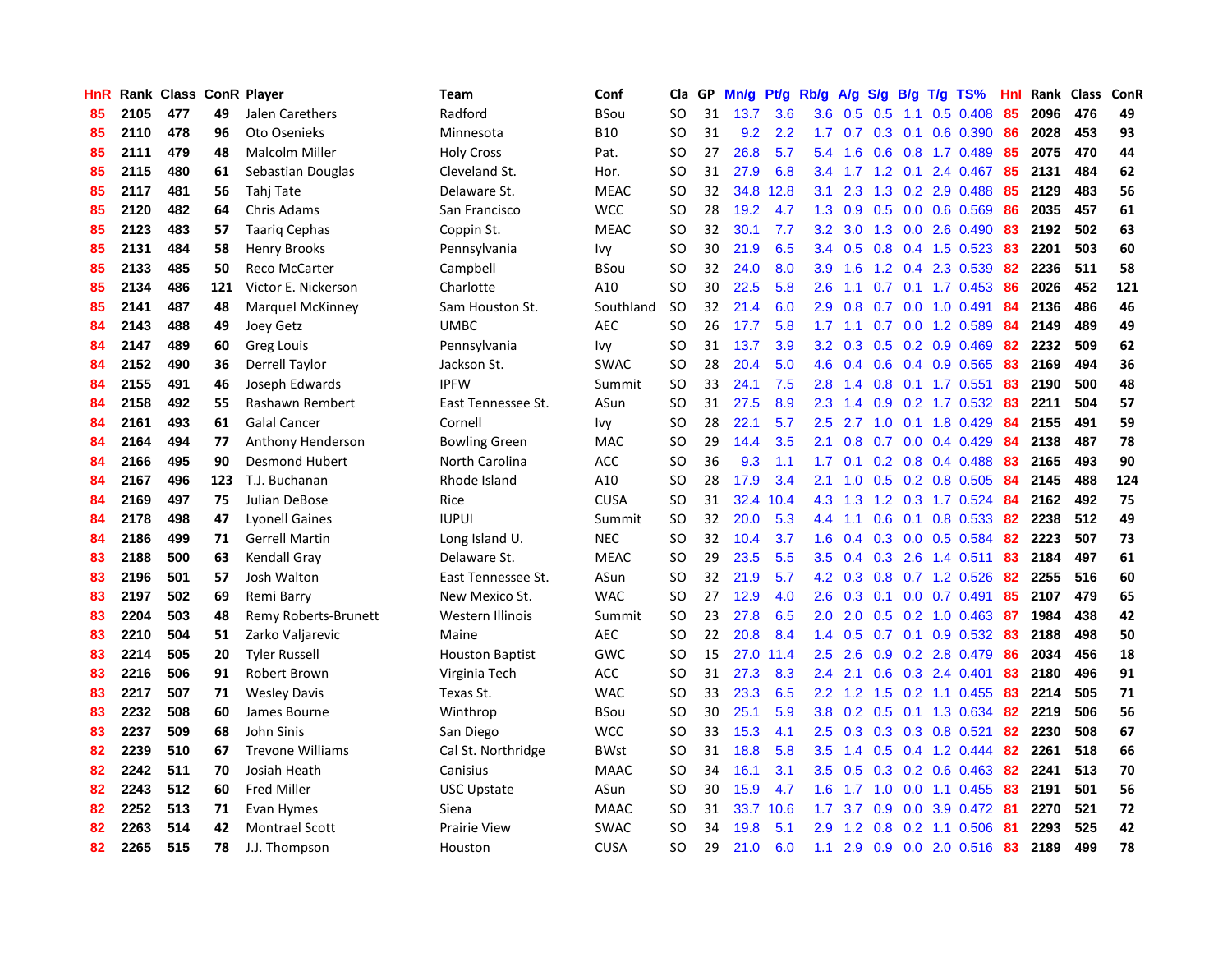| HnR |      | Rank Class ConR Player |     |                          | Team                   | Conf        | Cla           | GP | Mn/g | Pt/g | Rb/g             | A/g | S/g           |     | $B/g$ T/g TS%             | Hnl | Rank Class |     | ConR       |
|-----|------|------------------------|-----|--------------------------|------------------------|-------------|---------------|----|------|------|------------------|-----|---------------|-----|---------------------------|-----|------------|-----|------------|
| 82  | 2267 | 516                    | 66  | Amere May                | Delaware St.           | <b>MEAC</b> | SO            | 26 | 16.9 | 6.0  | 2.0              | 0.8 | 0.7           |     | 0.3 1.3 0.456             | 82  | 2256       | 517 | 65         |
| 82  | 2276 | 517                    | 54  | Gaellen Bewernick        | Northern Arizona       | BSky        | SO            | 31 | 27.9 | 6.0  | 5.9              | 1.0 |               |     | 0.7 0.4 1.3 0.547 82      |     | 2268       | 520 | 52         |
| 82  | 2279 | 518                    | 65  | <b>Taran Buie</b>        | Hofstra                | CAA         | SO            | 30 | 32.1 | 12.4 | 3.6              | 1.6 |               |     | 0.9 0.2 3.0 0.418 80      |     | 2350       | 540 | 69         |
| 82  | 2281 | 519                    | 68  | Allan Guei               | Cal St. Northridge     | <b>BWst</b> | SO            | 30 | 20.1 | 5.2  | 1.6              | 2.2 |               |     | $0.9$ 0.1 1.2 0.464       | -81 | 2281       | 524 | 68         |
| 81  | 2284 | 520                    | 59  | <b>Tyler Hood</b>        | Samford                | Southern    | <b>SO</b>     | 25 | 26.0 | 9.1  | 3.0 <sub>2</sub> | 0.9 |               |     | $0.8$ 0.4 1.1 0.533       | 82  | 2264       | 519 | 58         |
| 81  | 2285 | 521                    | 76  | Adonis Burbage           | C. Connecticut St.     | <b>NEC</b>  | <b>SO</b>     | 26 | 32.2 | 10.3 | 3.1              | 1.0 | 0.6           |     | 0.2 1.2 0.530             | 84  | 2152       | 490 | 69         |
| 81  | 2286 | 522                    | 56  | Craig McFerrin           | McNeese St.            | Southland   | <b>SO</b>     | 24 | 26.6 | 8.7  | 6.5              | 0.7 |               |     | 0.3 1.3 2.5 0.515         | 82  | 2248       | 514 | ${\bf 51}$ |
| 81  | 2290 | 523                    | 64  | <b>William Truss</b>     | Presbyterian           | BSou        | <b>SO</b>     | 32 | 20.4 | 6.8  | 4.6              | 0.4 |               |     | $0.5$ $0.5$ 1.1 $0.618$   | -80 | 2322       | 533 | 66         |
| 81  | 2293 | 524                    | 65  | Andrew Smith             | Liberty                | BSou        | <sub>SO</sub> | 36 | 14.5 | 3.5  | 3.1              | 0.6 |               |     | 0.4 0.6 0.6 0.514         | -81 | 2308       | 529 | 65         |
| 81  | 2294 | 525                    | 61  | Evin Graham              | Jacksonville           | ASun        | <sub>SO</sub> | 28 | 16.8 | 3.1  | 2.4              | 2.0 | 0.8           |     | 0.1 1.3 0.453 81          |     | 2280       | 523 | 61         |
| 81  | 2310 | 526                    | 54  | <b>Conroy Baltimore</b>  | Lehigh                 | Pat.        | SO            | 24 | 11.0 | 2.2  | 2.5              |     |               |     | 0.2 0.4 0.5 0.6 0.505 81  |     | 2297       | 526 | 53         |
| 81  | 2313 | 527                    | 56  | <b>Matt McMullen</b>     | Colgate                | Pat.        | <b>SO</b>     | 31 | 11.3 | 2.5  | 2.9              | 0.6 |               |     | $0.1$ 0.1 0.5 0.472 81    |     | 2311       | 530 | 55         |
| 81  | 2315 | 528                    | 122 | <b>Malick Kone</b>       | Rutgers                | <b>BE</b>   | SO            | 28 | 10.4 | 2.3  | 2.0              | 0.2 |               |     | $0.6$ $0.2$ $0.7$ $0.442$ | -81 | 2278       | 522 | 122        |
| 81  | 2316 | 529                    | 81  | Seth Gearhart            | Rice                   | <b>CUSA</b> | <b>SO</b>     | 20 | 29.2 | 7.0  | 3.0              | 1.7 | 1.1           |     | $0.5$ 0.7 0.541           | 82  | 2254       | 515 | 81         |
| 81  | 2323 | 530                    | 58  | Michael Holyfield        | Sam Houston St.        | Southland   | <b>SO</b>     | 34 | 15.1 | 2.9  | 4.4              | 0.2 |               |     | $0.3$ 0.8 1.2 0.481       | 80  | 2342       | 536 | 56         |
| 80  | 2327 | 531                    | 74  | <b>Terence Smith</b>     | Tennessee-Martin       | <b>OVC</b>  | <b>SO</b>     | 20 | 27.8 | 10.6 | 3.1              | 2.3 | 0.7           |     | 0.2 2.6 0.541             | -81 | 2302       | 527 | 72         |
| 80  | 2328 | 532                    | 71  | Kelvin Penn              | Florida Atlantic       | Sun Belt    | <b>SO</b>     | 32 | 20.7 | 1.3  | 4.2              | 0.4 | 0.5           |     | 2.2 0.8 0.396             | 80  | 2353       | 541 | 71         |
| 80  | 2329 | 533                    | 58  | Parker Kelly             | Eastern Washington     | BSky        | <sub>SO</sub> | 30 | 28.1 | 9.5  | 2.6              | 1.0 | 0.3           |     | 0.3 1.1 0.588             | 78  | 2419       | 557 | 61         |
| 80  | 2334 | 534                    | 62  | Delbert Love             | Kennesaw St.           | ASun        | SO            | 30 | 35.8 | 12.2 | 3.2              | 2.8 |               |     | 1.5 0.1 2.7 0.471         | 80  | 2343       | 537 | 62         |
| 80  | 2347 | 535                    | 53  | C.J. Carter              | Neb.-Omaha             | Summit      | <b>SO</b>     | 30 | 29.2 | 9.7  | 3.1              | 2.8 |               |     | $1.1$ 0.1 2.6 0.522       | -80 | 2347       | 538 | 52         |
| 80  | 2351 | 536                    | 80  | Deuce Bello              | Baylor                 | B12         | SO            | 36 | 10.9 | 2.4  | 1.4              | 0.6 |               |     | $0.6$ $0.3$ $0.8$ $0.459$ | 80  | 2341       | 535 | 79         |
| 80  | 2352 | 537                    | 76  | Josh Swan                | Southern Illinois      | <b>MVC</b>  | <b>SO</b>     | 22 | 17.4 | 4.5  | 2.3              | 0.7 | 0.6           |     | $0.1$ 0.9 0.476           | 82  | 2233       | 510 | 76         |
| 80  | 2353 | 538                    | 68  | Anali Okoloji            | George Mason           | <b>CAA</b>  | <b>SO</b>     | 33 | 12.4 | 2.9  | 2.6              | 0.3 |               |     | $0.5$ 0.2 0.8 0.453       | 80  | 2320       | 532 | 66         |
| 80  | 2356 | 539                    | 62  | <b>Tabarris Hamilton</b> | Appalachian St.        | Southern    | <b>SO</b>     | 31 | 28.8 | 9.2  | 2.1              | 1.1 | 0.7           |     | $0.1$ 1.1 0.515           | 79  | 2373       | 545 | 64         |
| 80  | 2361 | 540                    | 63  | <b>Connor Miller</b>     | Samford                | Southern    | <b>SO</b>     | 32 | 34.4 | 6.3  | 3.5              | 2.4 | 1.0           |     | $0.2$ 2.1 0.475           | 79  | 2383       | 548 | 65         |
| 80  | 2367 | 541                    | 78  | Ollie Jackson            | Saint Francis (PA)     | <b>NEC</b>  | <b>SO</b>     | 26 | 22.5 | 7.9  | 2.3              | 1.2 | 0.9           |     | 0.3 1.7 0.490             | 78  | 2429       | 560 | 80         |
| 79  | 2368 | 542                    | 60  | Dre' Winston             | Portland St.           | BSky        | SO            | 25 | 24.1 | 7.0  | 3.2              | 2.3 |               |     | 1.1 0.0 1.8 0.482         | -80 | 2357       | 544 | 58         |
| 79  | 2369 | 543                    | 68  | Kyle Noreen              | Radford                | BSou        | SO.           | 32 | 25.9 | 3.8  | 4.3              | 1.5 |               |     | $0.8$ 0.1 0.5 0.480       | -79 | 2376       | 546 | 68         |
| 79  | 2374 | 544                    | 26  | <b>Marcel Smith</b>      | <b>Houston Baptist</b> | <b>GWC</b>  | SO.           | 31 | 27.0 | 7.0  | 2.0              | 2.5 |               |     | 1.0 0.0 2.1 0.536         | 78  | 2413       | 554 | 28         |
| 79  | 2375 | 545                    | 79  | Stephon Whyatt           | Saint Francis (PA)     | <b>NEC</b>  | SO            | 21 | 22.5 | 6.7  | 1.9              | 2.2 | 0.9           | 0.1 | 2.1 0.500                 | 78  | 2424       | 559 | 79         |
| 79  | 2380 | 546                    | 66  | Shawn Amiker             | Youngstown St.         | Hor.        | <b>SO</b>     | 33 | 19.2 | 5.4  | 2.8              | 1.1 | 0.4           |     | $0.1$ 1.5 0.530           | 79  | 2388       | 549 | 66         |
| 79  | 2381 | 547                    | 65  | Brandon Hayman           | Samford                | Southern    | SO.           | 27 | 10.5 | 2.5  | 1.5              | 0.2 |               |     | $0.4$ 0.2 0.4 0.609       | -79 | 2395       | 551 | 67         |
| 79  | 2383 | 548                    | 123 | Haralds Karlis           | Seton Hall             | <b>BE</b>   | <b>SO</b>     | 31 | 17.4 | 2.8  | 2.2              | 1.0 | $0.4^{\circ}$ |     | $0.2$ 0.7 0.432           | -80 | 2356       | 543 | 123        |
| 79  | 2386 | 549                    | 72  | Deonata Jethroe          | Troy                   | Sun Belt    | SO            | 32 | 17.8 | 5.9  | 2.9              | 0.4 | 0.3           | 0.1 | $0.7$ 0.452               | 79  | 2393       | 550 | 72         |
| 79  | 2388 | 550                    | 60  | Hameed Ali               | Tx.A&M-Corp. Christi   | Southland   | <b>SO</b>     | 29 | 28.3 | 7.5  | 1.8              | 1.9 | $1.4^{\circ}$ |     | $0.2$ 1.2 0.451           | 79  | 2405       | 553 | 61         |
| 79  | 2392 | 551                    | 70  | Kazembe Abif             | Drexel                 | CAA         | SO            | 27 | 20.6 | 4.4  | $3.4^{\circ}$    | 0.3 |               |     | $0.2$ 0.2 0.9 0.545       | 80  | 2349       | 539 | 68         |
| 79  | 2396 | 552                    | 71  | Andrew Ryan              | Campbell               | <b>BSou</b> | SO.           | 31 | 25.1 | 7.1  | 2.9              | 1.7 |               |     | 0.6 0.1 1.2 0.524         | -77 | 2470       | 574 | 73         |
| 79  | 2404 | 553                    | 78  | Jeremy Jeffers           | Drake                  | <b>MVC</b>  | SO            | 30 | 11.6 | 3.3  | 1.3              | 0.7 |               |     | $0.2$ 0.0 0.9 0.527       | 79  | 2380       | 547 | 80         |
| 79  | 2405 | 554                    | 76  | Jamel Outler             | Texas-Arlington        | <b>WAC</b>  | <b>SO</b>     | 33 | 16.9 | 6.7  | 1.4              | 0.5 |               |     | 0.6 0.0 1.2 0.450         | 79  | 2401       | 552 | 74         |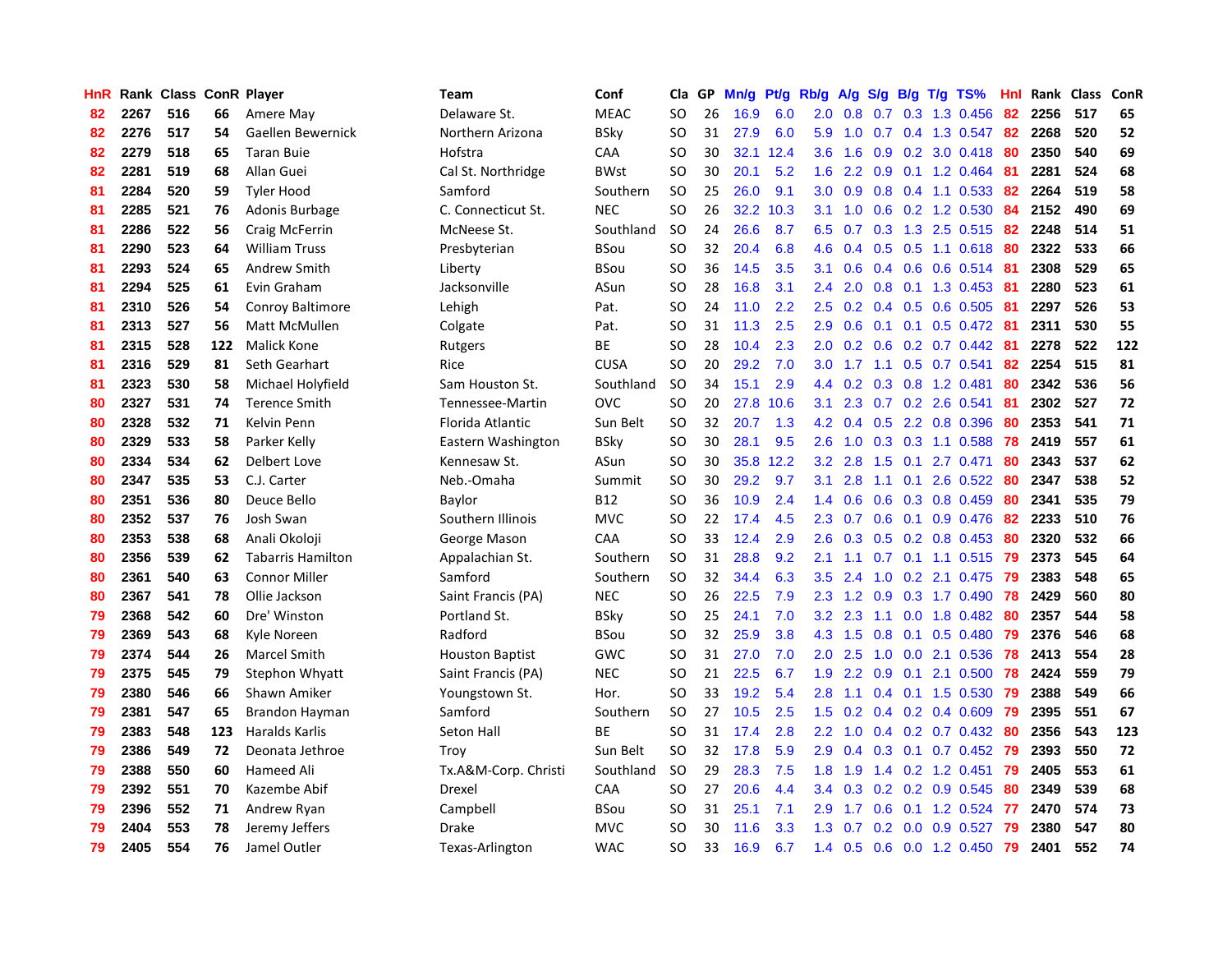| HnR |      | Rank Class ConR Player |     |                       | <b>Team</b>        | Conf        | Cla           | GP | Mn/g | <b>Pt/g</b> | Rb/g             | A/g             | S/g           |     | $B/g$ T/g TS%             | Hnl | Rank Class |     | ConR |
|-----|------|------------------------|-----|-----------------------|--------------------|-------------|---------------|----|------|-------------|------------------|-----------------|---------------|-----|---------------------------|-----|------------|-----|------|
| 79  | 2408 | 555                    | 81  | Dominique Major       | Saint Francis (PA) | <b>NEC</b>  | <b>SO</b>     | 27 | 21.1 | 6.4         | 1.1              | 1.0             | 0.6           | 0.0 | 0.7 0.536                 | 77  | 2458       | 570 | 83   |
| 79  | 2410 | 556                    | 74  | Michael Javes         | Ark.-Little Rock   | Sun Belt    | <b>SO</b>     | 32 | 20.0 | 6.0         | 3.9 <sub>2</sub> | 0.5             |               |     | $0.3$ 1.2 1.5 0.391       | 78  | 2423       | 558 | 75   |
| 79  | 2419 | 557                    | 77  | <b>Tobias Dowdell</b> | Tennessee-Martin   | OVC         | <b>SO</b>     | 29 | 11.1 | 2.5         | 2.8              | 0.2             |               |     | $0.3$ 0.2 0.4 0.500       | 78  | 2451       | 566 | 79   |
| 78  | 2420 | 558                    | 75  | Imoh Silas            | Siena              | <b>MAAC</b> | <b>SO</b>     | 30 | 16.8 | 3.6         | 3.0 <sub>2</sub> | 0.3             |               |     | $0.3$ 1.0 1.4 0.581       | 78  | 2452       | 567 | 76   |
| 78  | 2422 | 559                    | 76  | T.J. Curry            | Marist             | <b>MAAC</b> | <b>SO</b>     | 30 | 16.6 | 3.3         | 1.9              | 1.7             |               |     | $0.4$ 0.0 1.0 0.498       | 78  | 2453       | 568 | 77   |
| 78  | 2425 | 560                    | 72  | Freddie Jackson       | NC-Wilmington      | CAA         | <sub>SO</sub> | 29 | 26.3 | 5.9         | 3.6              | 1.4             | 1.1           |     | $0.4$ 1.7 0.489           | 78  | 2417       | 555 | 72   |
| 78  | 2426 | 561                    | 86  | Will Sullivan         | Miami (OH)         | MAC         | <b>SO</b>     | 31 | 17.7 | 3.5         | 2.2              | 0.8             | 0.9           |     | 0.0 0.9 0.495             | 78  | 2442       | 562 | 87   |
| 78  | 2427 | 562                    | 75  | <b>Trent Mackey</b>   | Louisiana-Monroe   | Sun Belt    | <sub>SO</sub> | 27 | 32.3 | 11.0        | 2.7              | 1.1             | 0.6           |     | $0.0$ 1.5 $0.564$         | 77  | 2462       | 572 | 77   |
| 78  | 2428 | 563                    | 63  | Cal Hanks             | Southern Utah      | <b>BSky</b> | <sub>SO</sub> | 31 | 13.5 | 3.6         | 3.0 <sub>2</sub> | 0.3             |               |     | 0.2 1.2 1.0 0.483         | 78  | 2449       | 565 | 64   |
| 78  | 2430 | 564                    | 78  | Chris Freeman         | <b>Austin Peay</b> | OVC         | <sub>SO</sub> | 28 | 16.3 | 5.2         | 4.0              | 0.5             |               |     | 0.3 0.6 0.9 0.498         | 78  | 2447       | 564 | 78   |
| 78  | 2432 | 565                    | 28  | Odera Nweke           | New Jersey Tech    | GWC         | SO            | 27 | 18.5 | 4.3         |                  | $4.3 \quad 0.7$ |               |     | 0.9 0.8 1.3 0.443 78      |     | 2418       | 556 | 29   |
| 78  | 2435 | 566                    | 74  | Darius Leonard        | Campbell           | <b>BSou</b> | <b>SO</b>     | 33 | 18.5 | 5.6         | 3.7              | 0.5             |               |     | $0.6$ $0.2$ $0.8$ $0.481$ | -76 | 2531       | 590 | 81   |
| 78  | 2445 | 567                    | 75  | Jeyani Dubin          | Longwood           | <b>BSou</b> | SO            | 33 | 24.4 | 10.0        | 5.7              | 0.5             |               |     | $0.5$ 0.6 1.8 0.531       | 77  | 2483       | 578 | 76   |
| 78  | 2450 | 568                    | 77  | Juan Ferrales         | Fla. International | Sun Belt    | <b>SO</b>     | 31 | 13.0 | 3.8         | 1.1              | 0.8             | $0.4^{\circ}$ |     | $0.1$ 0.9 0.504           | 78  | 2454       | 569 | 76   |
| 78  | 2451 | 569                    | 67  | Joey Miller           | Illinois-Chicago   | Hor.        | <b>SO</b>     | 33 | 14.1 | 3.9         | 1.2              | 0.8             | 0.6           |     | $0.1$ 1.0 0.438           | 78  | 2444       | 563 | 67   |
| 78  | 2454 | 570                    | 67  | P.J. Horgan           | Citadel            | Southern    | <b>SO</b>     | 19 | 31.6 | 10.7        | 6.3              | 1.1             |               |     | 1.2 0.3 2.2 0.600         | 80  | 2355       | 542 | 62   |
| 78  | 2455 | 571                    | 77  | Rakeem Brookins       | Siena              | <b>MAAC</b> | <b>SO</b>     | 20 | 33.1 | 11.3        | 2.0 <sub>1</sub> | 2.3             | 2.0           | 0.1 | 3.1 0.438                 | -81 | 2313       | 531 | 73   |
| 78  | 2458 | 572                    | 69  | <b>Michael Neal</b>   | Appalachian St.    | Southern    | <b>SO</b>     | 23 | 30.9 | 8.8         | 3.2              | 3.6             | 1.1           |     | 0.3 3.6 0.510             | -81 | 2307       | 528 | 60   |
| 77  | 2461 | 573                    | 86  | Troy Joseph           | Long Island U.     | <b>NEC</b>  | <b>SO</b>     | 29 | 12.2 | 3.2         | 2.0              | 0.3             |               |     | $0.3$ 0.2 0.4 0.560       | 77  | 2461       | 571 | 84   |
| 77  | 2467 | 574                    | 76  | Simuel Frazier        | Howard             | <b>MEAC</b> | <b>SO</b>     | 28 | 31.0 | 8.0         | 2.8              | 3.8             |               |     | 1.6 0.1 3.7 0.409         | -77 | 2490       | 581 | 79   |
| 77  | 2468 | 575                    | 77  | Prince Okoroh         | Howard             | <b>MEAC</b> | <b>SO</b>     | 31 | 29.3 | 6.9         | 4.6              | 0.9             |               |     | $1.2$ 0.8 1.9 0.416       | -76 | 2499       | 583 | 80   |
| 77  | 2472 | 576                    | 89  | Kevin Gray            | Northern Illinois  | <b>MAC</b>  | <b>SO</b>     | 30 | 20.4 | 4.5         | 3.7              | 0.5             |               |     | $0.3$ 0.2 0.8 0.435       | -76 | 2508       | 584 | 91   |
| 77  | 2474 | 577                    | 30  | Lauri Toivonen        | Texas-Pan American | GWC         | SO            | 32 | 19.6 | 3.6         | 3.4              | 1.0             |               |     | $0.7$ 0.1 0.8 0.550       | 77  | 2484       | 579 | 31   |
| 77  | 2476 | 578                    | 66  | <b>Shane Rillieux</b> | Nicholls St.       | Southland   | <b>SO</b>     | 29 | 30.9 | 5.1         | 2.2              | 2.7             | 0.8           |     | $0.1$ 1.8 0.419           | 75  | 2549       | 592 | 70   |
| 77  | 2480 | 579                    | 67  | <b>Gary Winston</b>   | Portland St.       | <b>BSky</b> | SO            | 28 | 26.6 | 7.9         | 2.1              | 2.3             | 0.8           |     | $0.0$ 2.1 0.538           | 77  | 2487       | 580 | 66   |
| 77  | 2485 | 580                    | 129 | Marvin Binney         | Duquesne           | A10         | SO            | 29 | 12.7 | 3.1         | 1.0              | 0.7             | 0.5           |     | $0.0$ 0.7 0.572           | -77 | 2476       | 576 | 129  |
| 77  | 2490 | 581                    | 79  | Karamo Jawara         | <b>NC Central</b>  | <b>MEAC</b> | SO.           | 25 | 19.6 | 2.8         | 3.2              | 1.6             |               |     | $0.6$ $0.2$ 1.0 $0.480$   | 80  | 2328       | 534 | 71   |
| 77  | 2493 | 582                    | 70  | <b>Ryan Winters</b>   | Elon               | Southern    | <b>SO</b>     | 32 | 13.8 | 2.9         | 2.3              | 0.7             |               |     | $0.4$ 0.2 0.6 0.551 77    |     | 2495       | 582 | 71   |
| 77  | 2496 | 583                    | 49  | Sydney Coleman        | Jackson St.        | <b>SWAC</b> | SO            | 29 | 20.2 | 4.1         | $3.4^{\circ}$    | 0.2             |               |     | 0.3 0.9 0.6 0.502 76      |     | 2518       | 586 | 49   |
| 77  | 2498 | 584                    | 124 | Ge'Lawn Guyn          | Cincinnati         | BE          | SO            | 33 | 10.2 | 2.4         | 0.8              | 0.4             |               |     | $0.3$ 0.2 0.5 0.488       | -77 | 2477       | 577 | 124  |
| 77  | 2505 | 585                    | 92  | Adedeji Ibitayo       | Akron              | <b>MAC</b>  | <b>SO</b>     | 29 | 11.0 | 3.0         | 1.8              | 0.7             | 0.3           | 0.1 | $0.6$ 0.422               | 78  | 2440       | 561 | 86   |
| 76  | 2512 | 586                    | 71  | Dylen Setzekorn       | Citadel            | Southern    | SO            | 28 | 10.1 | 4.3         | 1.4              | 0.1             | 0.5           |     | $0.1$ 0.7 0.623           | 76  | 2514       | 585 | 72   |
| 76  | 2519 | 587                    | 78  | <b>Brian Brown</b>    | <b>VMI</b>         | <b>BSou</b> | <b>SO</b>     | 31 | 26.0 | 8.5         | 2.1              | 1.0             | 0.6           |     | $0.0$ 0.8 0.546           | 76  | 2528       | 589 | 79   |
| 76  | 2532 | 588                    | 91  | <b>Challe Barton</b>  | Oregon St.         | P12         | SO            | 32 | 16.9 | 2.9         | 1.1              | 1.4             | 0.6           |     | 0.1 1.2 0.492             | 75  | 2550       | 593 | 91   |
| 76  | 2533 | 589                    | 131 | John Kopriva          | George Washington  | A10         | SO            | 29 | 9.1  | 1.8         | 1.6              | 0.2             | 0.3           |     | $0.2$ 0.4 0.473           | -76 | 2521       | 588 | 130  |
| 76  | 2535 | 590                    | 81  | <b>Tomasz Gielo</b>   | Liberty            | BSou        | SO            | 30 | 23.3 | 7.3         | 4.5              | 1.0             |               |     | 0.3 0.5 1.7 0.481         | -77 | 2472       | 575 | 74   |
| 75  | 2549 | 591                    | 81  | <b>Ishaq Pitt</b>     | Md.-Eastern Shore  | <b>MEAC</b> | SO            | 28 | 20.5 | 5.4         | 3.7              | 1.6             |               |     | $0.4$ 0.1 2.0 0.434       | -71 | 2667       | 621 | 86   |
| 75  | 2554 | 592                    | 94  | Keith Gray            | Northern Illinois  | MAC         | SO            | 30 | 15.9 | 4.1         | 2.6              | 0.2             | 0.3           |     | $0.1$ 1.0 0.498           | -74 | 2581       | 599 | 94   |
| 75  | 2558 | 593                    | 83  | Ricky Johnson         | Bethune-Cookman    | <b>MEAC</b> | SO.           | 28 | 27.1 | 6.8         | 2.6              | 2.6             |               |     | 0.8 0.0 2.0 0.439         | 77  | 2465       | 573 | 78   |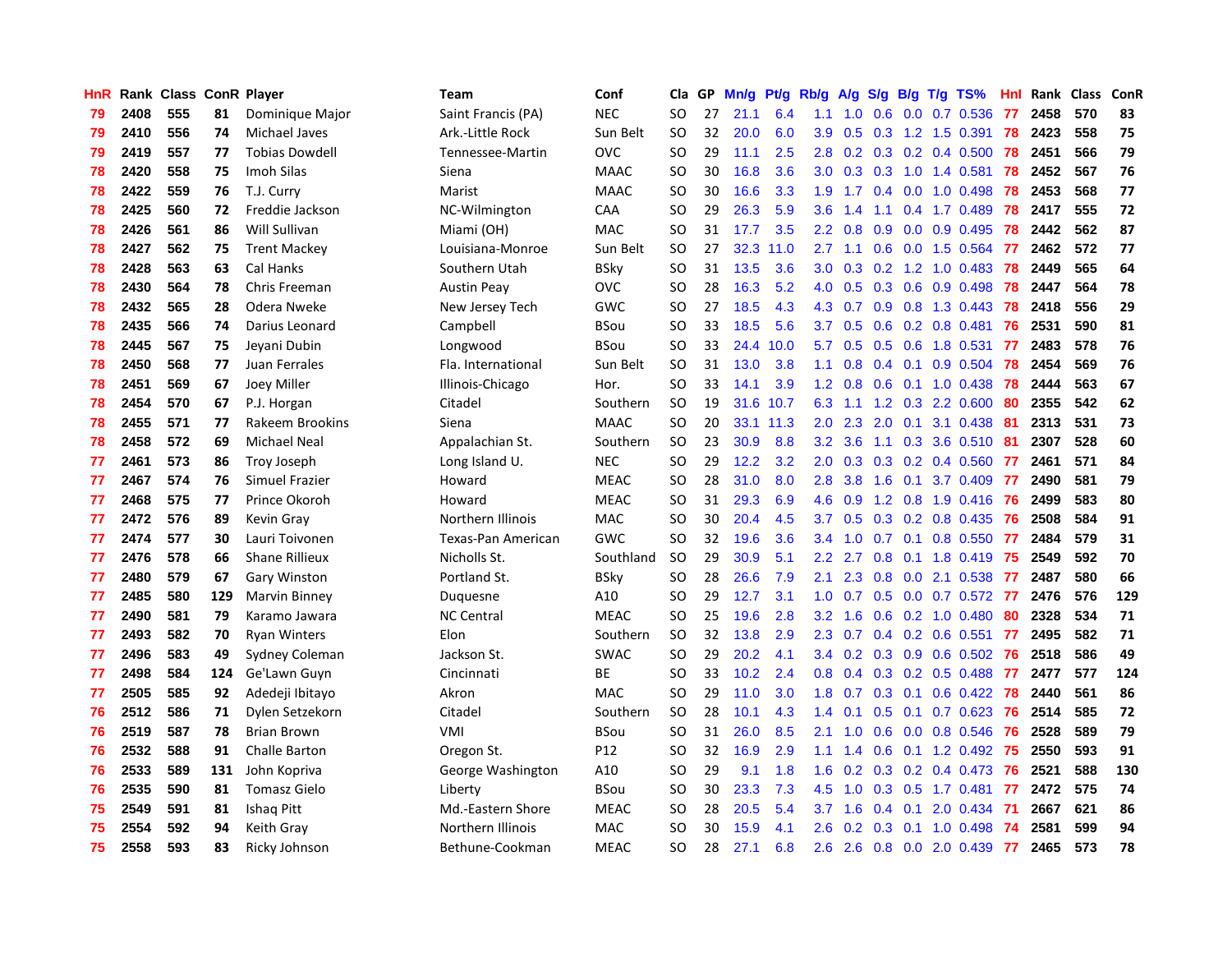| HnR |      | Rank Class ConR Player |     |                             | Team                  | Conf        | Cla       | GP | Mn/g | <b>Pt/g</b> | Rb/g             | A/g |     |     | S/g B/g T/g TS%              | Hnl | Rank | <b>Class</b> | ConR |
|-----|------|------------------------|-----|-----------------------------|-----------------------|-------------|-----------|----|------|-------------|------------------|-----|-----|-----|------------------------------|-----|------|--------------|------|
| 74  | 2573 | 594                    | 85  | Corey Hensley               | Gardner-Webb          | <b>BSou</b> | <b>SO</b> | 29 | 9.8  | 2.8         | 1.5              | 0.2 | 0.1 |     | $0.2$ 0.4 0.526              | 75  | 2566 | 597          | 84   |
| 74  | 2574 | 595                    | 126 | <b>Brice Kofane</b>         | Providence            | <b>BE</b>   | SO        | 28 | 11.5 | 0.9         | $2.4^{\circ}$    |     |     |     | 0.3 0.3 0.8 0.6 0.433 76     |     | 2535 | 591          | 126  |
| 74  | 2581 | 596                    | 73  | Royce Williams              | Weber St.             | BSky        | <b>SO</b> | 33 | 9.7  | 2.5         | 1.0              | 0.6 |     |     | 0.2 0.1 0.7 0.587 75         |     | 2553 | 594          | 71   |
| 74  | 2582 | 597                    | 75  | <b>Marshall Harris</b>      | Citadel               | Southern    | SO.       | 30 | 30.0 | 6.3         | 2.1              | 5.2 |     |     | 1.4 0.0 2.5 0.478            | -73 | 2597 | 604          | 75   |
| 74  | 2584 | 598                    | 68  | Carter Sanderson            | Lipscomb              | ASun        | <b>SO</b> | 29 | 17.8 | 5.5         | 1.8              | 1.2 | 0.9 |     | $0.0$ 1.8 0.451              | -74 | 2595 | 603          | 68   |
| 73  | 2594 | 599                    | 97  | <b>Bernard Sullivan</b>     | Clemson               | <b>ACC</b>  | <b>SO</b> | 28 | 9.1  | 1.8         | 1.3              | 0.1 |     |     | $0.3$ 0.1 0.3 0.510          | -74 | 2591 | 601          | 97   |
| 73  | 2598 | 600                    | 86  | Jordan Downing              | Presbyterian          | <b>BSou</b> | <b>SO</b> | 29 | 34.3 | 12.8        | 3.8 <sub>2</sub> | 1.2 |     |     | 0.4 0.2 1.7 0.539            | 72  | 2630 | 609          | 86   |
| 73  | 2600 | 601                    | 82  | Jalen Crawford              | <b>Bradley</b>        | <b>MVC</b>  | SO        | 35 | 14.6 | 3.9         | 1.1              | 0.9 |     |     | $0.4$ 0.1 0.9 0.450          | 73  | 2608 | 606          | 82   |
| 73  | 2602 | 602                    | 68  | Devin Cherry                | Cornell               | Ivy         | <b>SO</b> | 27 | 15.9 | 6.2         | $2.2^{\circ}$    | 1.1 |     |     | $0.4$ 0.0 1.9 0.470          | -74 | 2589 | 600          | 67   |
| 73  | 2604 | 603                    | 70  | P.J. Boutte                 | Detroit               | Hor.        | SO        | 32 | 8.8  | 1.4         | 0.9 <sub>0</sub> | 1.3 |     |     | $0.7$ $0.0$ $0.8$ $0.351$    | -73 | 2598 | 605          | 69   |
| 73  | 2605 | 604                    | 70  | <b>Mario Blessing</b>       | <b>USC Upstate</b>    | ASun        | <b>SO</b> | 33 | 20.2 | 3.5         | 1.7 <sub>z</sub> | 1.8 |     |     | 0.7 0.1 1.6 0.466 73         |     | 2611 | 607          | 69   |
| 73  | 2608 | 605                    | 99  | Jonathan Graham             | Penn St.              | <b>B10</b>  | SO        | 31 | 13.6 | 1.9         | $2.7^{\circ}$    | 0.2 |     |     | $0.1$ 0.8 0.5 0.390          | -72 | 2646 | 615          | 99   |
| 73  | 2618 | 606                    | 69  | Clay Wilson                 | Princeton             | Ivy         | SO        | 26 | 13.2 | 4.0         | 0.8              | 0.4 |     |     | $0.3$ 0.0 0.7 0.505          | -74 | 2594 | 602          | 68   |
| 72  | 2621 | 607                    | 80  | <b>Manny Thomas</b>         | Marist                | <b>MAAC</b> | <b>SO</b> | 30 | 17.7 | 4.5         | 2.6              | 0.9 |     |     | 0.4 0.2 1.4 0.482 72         |     | 2644 | 614          | 80   |
| 72  | 2623 | 608                    | 74  | <b>Kris Gulley</b>          | Long Beach St.        | <b>BWst</b> | <b>SO</b> | 31 | 15.0 | 3.9         | 2.5              | 0.3 |     |     | 0.3 0.1 1.2 0.524            | 73  | 2619 | 608          | 73   |
| 72  | 2626 | 609                    | 84  | Javon McKay                 | <b>Tennessee Tech</b> | <b>OVC</b>  | <b>SO</b> | 29 | 20.7 | 3.6         | 3.3 <sub>2</sub> | 0.8 | 0.6 |     | 0.4 1.3 0.464                | 72  | 2636 | 611          | 85   |
| 72  | 2631 | 610                    | 92  | Mustafaa Jones              | Fairleigh Dickinson   | <b>NEC</b>  | <b>SO</b> | 31 | 21.8 | 5.3         | 1.8              | 1.1 | 0.9 |     | $0.1$ 1.2 0.505              | 71  | 2678 | 624          | 96   |
| 72  | 2633 | 611                    | 98  | Austin Keel                 | Central Michigan      | <b>MAC</b>  | <b>SO</b> | 31 | 17.2 | 4.6         | 1.8              | 0.7 | 0.5 | 0.1 | $0.7$ 0.429                  | 72  | 2647 | 616          | 98   |
| 72  | 2635 | 612                    | 75  | <b>Austin Quick</b>         | <b>UC Riverside</b>   | <b>BWst</b> | <b>SO</b> | 31 | 19.1 | 4.1         | 1.6              | 1.6 |     |     | 0.8 0.0 1.5 0.474 71         |     | 2673 | 623          | 76   |
| 72  | 2638 | 613                    | 70  | Camryn Crocker              | Pennsylvania          | Ivy         | <b>SO</b> | 27 | 15.9 | 2.2         | 1.6              | 2.3 |     |     | 0.4 0.1 1.7 0.437 72         |     | 2653 | 617          | 70   |
| 72  | 2640 | 614                    | 95  | Xavier Owens                | Mount St. Mary's      | <b>NEC</b>  | <b>SO</b> | 22 | 14.6 | 4.3         | 2.1              | 0.2 |     |     | $0.6$ 0.0 0.8 0.508          | 75  | 2554 | 595          | 90   |
| 72  | 2642 | 615                    | 64  | Dante Williams              | Oakland               | Summit      | <b>SO</b> | 31 | 15.0 | 3.7         | 1.8              | 0.5 |     |     | $0.2$ 0.2 0.4 0.532          | -72 | 2631 | 610          | 66   |
| 72  | 2643 | 616                    | 66  | Jamie Schneck               | Hartford              | <b>AEC</b>  | <b>SO</b> | 30 | 14.2 | 3.1         | 2.0 <sub>1</sub> | 0.5 |     |     | 0.3 0.2 0.8 0.484            | 72  | 2637 | 612          | 64   |
| 72  | 2644 | 617                    | 89  | Jalen Ragland               | <b>UTEP</b>           | <b>CUSA</b> | <b>SO</b> | 24 | 13.7 | 3.8         | 0.9              | 0.4 | 0.1 |     | $0.1$ 0.2 0.438              | -74 | 2572 | 598          | 88   |
| 71  | 2652 | 618                    | 74  | Michael Dison               | Montana St.           | BSky        | <b>SO</b> | 29 | 13.7 | 3.4         | 1.8              | 0.9 | 0.9 |     | $0.0$ $0.9$ $0.444$          | -70 | 2682 | 626          | 75   |
| 71  | 2658 | 619                    | 75  | Kevin Henderson             | Montana               | <b>BSky</b> | <b>SO</b> | 29 | 11.7 | 2.6         | 1.9              | 0.4 |     |     | 0.3 0.0 0.7 0.503 71         |     | 2662 | 619          | 74   |
| 71  | 2661 | 620                    | 59  | <b>Luther Page</b>          | Alabama St.           | SWAC        | <b>SO</b> | 32 | 20.9 | 4.4         | 4.3              | 0.8 |     |     | $0.6$ $0.5$ 1.6 0.433        | -69 | 2710 | 630          | 62   |
| 71  | 2665 | 621                    | 81  | Lawrence Miller             | Citadel               | Southern    | <b>SO</b> | 16 | 15.7 | 6.1         | 0.6              | 1.8 |     |     | 0.6 0.1 1.5 0.492 71         |     | 2664 | 620          | 79   |
| 70  | 2676 | 622                    | 79  | Kris Walden                 | Towson                | CAA         | <b>SO</b> | 31 | 16.7 | 3.1         | 1.4              | 1.3 |     |     | 0.7 0.1 1.0 0.408 70         |     | 2695 | 627          | 80   |
| 70  | 2682 | 623                    | 73  | Will Simonton               | Illinois-Chicago      | Hor.        | <b>SO</b> | 34 | 13.1 | 2.4         | $2.2^{\circ}$    | 0.3 |     |     | $0.3$ 0.6 0.6 0.420          | -70 | 2703 | 629          | 73   |
| 70  | 2689 | 624                    | 66  | Jordan Shanklin             | <b>IUPUI</b>          | Summit      | <b>SO</b> | 32 | 22.1 | 5.6         | 1.5              | 1.3 | 0.6 |     | 0.0 1.0 0.506                | 68  | 2726 | 633          | 69   |
| 69  | 2697 | 625                    | 80  | <b>Marco Banegas-Flores</b> | Northeastern          | CAA         | <b>SO</b> | 25 | 12.4 | 2.2         | 1.0              | 1.2 | 0.8 |     | $0.2$ 1.0 0.430              | -71 | 2671 | 622          | 78   |
| 69  | 2704 | 626                    | 91  | Ryan McTavish               | Presbyterian          | BSou        | <b>SO</b> | 32 | 28.2 | 6.4         | 3.8 <sub>2</sub> | 0.7 | 0.4 |     | $0.1$ 1.1 0.535              | 68  | 2738 | 635          | 91   |
| 69  | 2707 | 627                    | 77  | Lewis Thomas                | UC Santa Barbara      | <b>BWst</b> | SO        | 31 | 13.7 | 1.8         | $2.7^{\circ}$    | 0.7 | 0.3 |     | $0.3$ 0.8 0.412              | -68 | 2749 | 639          | 77   |
| 69  | 2708 | 628                    | 74  | Filip Cvjeticanin           | Florida Gulf Coast    | ASun        | <b>SO</b> | 35 | 13.0 | 3.6         | 2.1              | 0.2 | 0.1 | 0.1 | $0.5 \, 0.402$               | -70 | 2698 | 628          | 75   |
| 68  | 2715 | 629                    | 103 | Jehvon Clarke               | <b>Bowling Green</b>  | <b>MAC</b>  | SO        | 25 | 11.9 | 3.4         |                  |     |     |     | 1.7 1.2 0.5 0.1 1.5 0.406 70 |     | 2681 | 625          | 100  |
| 68  | 2719 | 630                    | 68  | <b>Taevaunn Prince</b>      | South Dakota St.      | Summit      | SO        | 25 | 14.1 | 4.4         | 2.1              | 0.6 |     |     | $0.3$ 0.0 0.8 0.456          | -72 | 2654 | 618          | 67   |
| 68  | 2722 | 631                    | 86  | <b>Richard Morrow</b>       | Florida Atlantic      | Sun Belt    | SO        | 20 | 15.9 | 3.6         | 3.2 <sub>2</sub> | 0.7 |     |     | 0.2 0.1 1.3 0.504            | -72 | 2643 | 613          | 85   |
| 68  | 2727 | 632                    | 130 | <b>Derrell Robertson</b>    | DePaul                | <b>BE</b>   | <b>SO</b> | 32 | 13.0 | 1.9         | 2.6              | 0.1 |     |     | 0.2 0.5 0.6 0.541            | 68  | 2745 | 636          | 130  |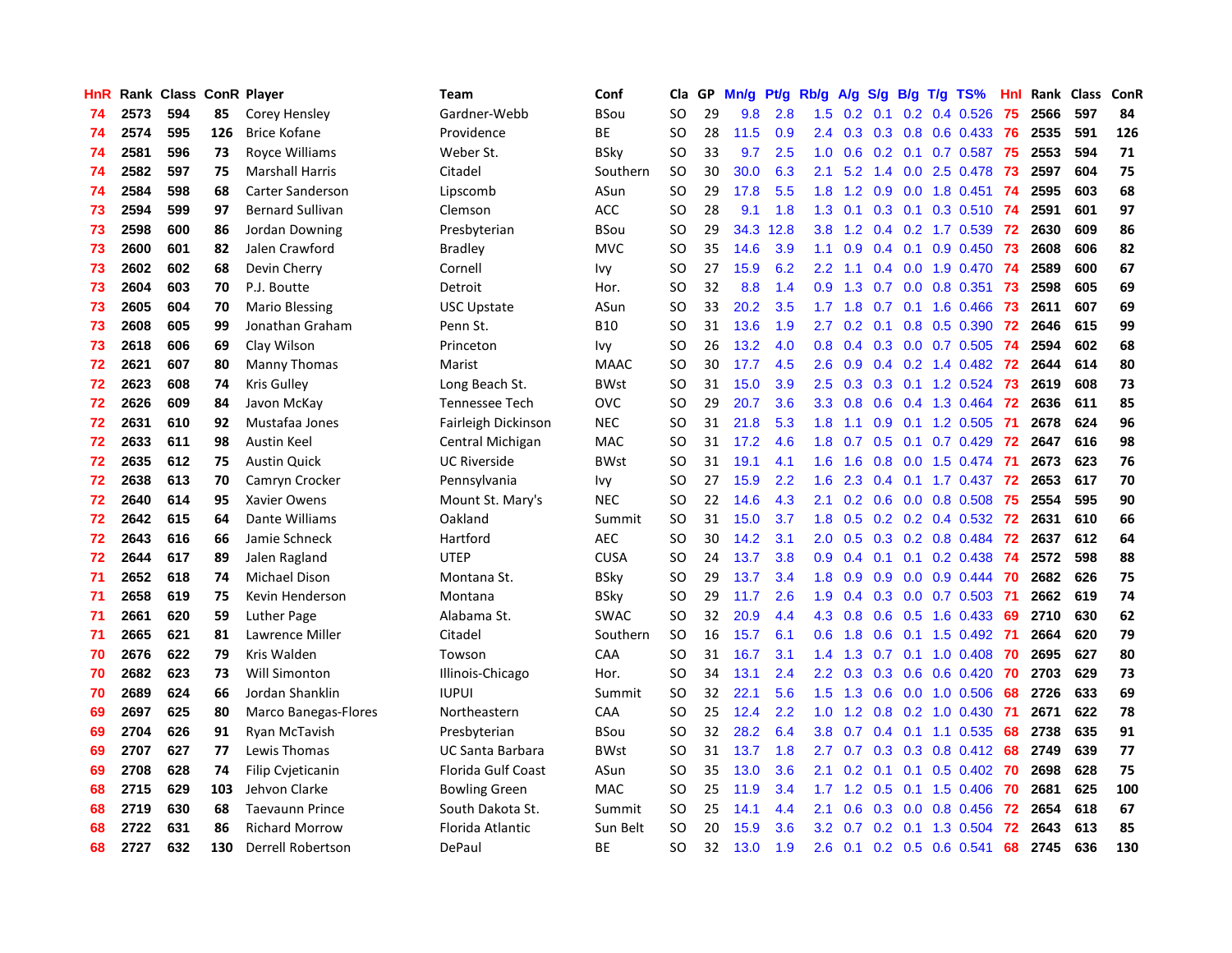| HnR |      | Rank Class ConR Player |     |                       | <b>Team</b>             | Conf        | Cla           | <b>GP</b> | Mn/g | <b>Pt/g</b> | Rb/g          | A/g    |     |     | S/g B/g T/g TS%           | Hnl | Rank | Class | ConR |
|-----|------|------------------------|-----|-----------------------|-------------------------|-------------|---------------|-----------|------|-------------|---------------|--------|-----|-----|---------------------------|-----|------|-------|------|
| 68  | 2728 | 633                    | 121 | Damien Leonard        | South Carolina          | <b>SEC</b>  | <b>SO</b>     | 28        | 14.8 | 4.0         | 1.9           | 0.6    | 0.3 |     | $0.0$ 1.0 $0.426$         | 69  | 2721 | 631   | 123  |
| 68  | 2733 | 634                    | 92  | Devin Joint           | South Carolina St.      | <b>MEAC</b> | <b>SO</b>     | 16        | 22.9 | 4.8         | 5.3           | 0.6    |     |     | $0.9$ $0.6$ 1.0 $0.393$   | 68  | 2724 | 632   | 90   |
| 67  | 2735 | 635                    | 78  | James Douglas         | Cal St. Fullerton       | <b>BWst</b> | <b>SO</b>     | 32        | 13.3 | 2.9         |               |        |     |     | 1.7 1.1 0.5 0.1 1.0 0.485 | 66  | 2767 | 643   | 78   |
| 67  | 2739 | 636                    | 93  | Dominique Cowell      | Md.-Eastern Shore       | <b>MEAC</b> | SO            | 28        | 26.4 | 3.8         | 1.0           | 2.1    |     |     | 1.1 0.0 1.8 0.405         | 64  | 2819 | 652   | 96   |
| 67  | 2740 | 637                    | 94  | Theodore Boyomo       | Howard                  | <b>MEAC</b> | <b>SO</b>     | 29        | 13.0 | 1.3         | $2.7^{\circ}$ | 0.2    |     |     | $0.3$ 0.2 0.6 0.561       | 67  | 2758 | 640   | 92   |
| 67  | 2744 | 638                    | 74  | David Carr            | Portland                | <b>WCC</b>  | <b>SO</b>     | 17        | 22.0 | 4.6         | 1.8           | 2.3    | 0.5 |     | $0.1$ 1.1 0.373           | -75 | 2562 | 596   | 72   |
| 67  | 2745 | 639                    | 99  | PJ Santavenere        | St. Francis (NY)        | <b>NEC</b>  | <b>SO</b>     | 27        | 11.0 | 3.0         | 1.0           | 0.3    |     |     | $0.5$ 0.0 0.4 0.463       | 68  | 2746 | 637   | 100  |
| 66  | 2762 | 640                    | 89  | Jay Harris            | Tennessee St.           | OVC         | SO.           | 28        | 12.9 | 3.2         | 1.2           | 1.1    |     |     | $0.5$ 0.0 1.4 0.489       | 66  | 2770 | 644   | 89   |
| 66  | 2769 | 641                    | 86  | <b>Ashton Moore</b>   | Citadel                 | Southern    | <b>SO</b>     | 30        | 20.2 | 5.7         | 1.3           | 1.5    | 0.6 |     | $0.1$ 1.0 0.448           | 65  | 2794 | 647   | 87   |
| 66  | 2772 | 642                    | 68  | Alan Flannigan        | Lafayette               | Pat.        | <b>SO</b>     | 29        | 15.3 | 2.6         | 2.9           | 0.4    |     |     | $0.5$ 0.2 0.9 0.444       | 68  | 2732 | 634   | 68   |
| 66  | 2773 | 643                    | 85  | James Hajek           | Weber St.               | <b>BSky</b> | <b>SO</b>     | 34        | 10.2 | 2.1         | $2.2^{\circ}$ | 0.1    |     |     | $0.2$ 0.5 0.7 0.440       | 67  | 2760 | 641   | 82   |
| 66  | 2774 | 644                    | 105 | Xavier Ford           | <b>Buffalo</b>          | <b>MAC</b>  | <b>SO</b>     | 28        | 10.2 | 3.3         | 2.1           | 0.4    |     |     | $0.4$ 0.1 1.4 0.446       | -67 | 2761 | 642   | 104  |
| 65  | 2779 | 645                    | 91  | <b>Trey Lindsey</b>   | Louisiana-Monroe        | Sun Belt    | <b>SO</b>     | 27        | 19.3 | 4.1         | 2.5           | 1.3    |     |     | $0.4$ 0.1 1.0 0.431       | 65  | 2804 | 648   | 94   |
| 65  | 2789 | 646                    | 88  | Lenny Antwi           | North Dakota            | <b>BSky</b> | <sub>SO</sub> | 33        | 20.1 | 4.7         | 1.5           | 0.7    |     |     | 0.2 0.0 1.1 0.475         | 63  | 2828 | 654   | 88   |
| 64  | 2796 | 647                    | 81  | Aquil Younger         | Drexel                  | CAA         | <b>SO</b>     | 31        | 8.3  | 1.4         | 1.0           | 0.7    |     |     | 0.5 0.0 0.9 0.462         | 63  | 2830 | 655   | 82   |
| 64  | 2797 | 648                    | 82  | Hondo Webb            | Lamar                   | Southland   | <b>SO</b>     | 28        | 14.7 | 3.4         | 2.6           | 1.0    | 0.4 |     | $0.1$ 1.9 $0.552$         | 64  | 2813 | 651   | 82   |
| 64  | 2802 | 649                    | 90  | Kameron Dunnican      | Georgia Southern        | Southern    | <sub>SO</sub> | 32        | 10.9 | 1.5         | $2.0^{\circ}$ | 0.3    | 0.3 |     | $0.7$ 0.7 0.462           | 63  | 2825 | 653   | 92   |
| 64  | 2803 | 650                    | 100 | Marquis Rankin        | Virginia Tech           | <b>ACC</b>  | <b>SO</b>     | 29        | 19.1 | 3.4         | 1.0           | 0.9    | 0.6 |     | $0.0$ 1.1 $0.485$         | 66  | 2789 | 646   | 100  |
| 63  | 2805 | 651                    | 96  | D'Andre Bullard       | Florida A&M             | <b>MEAC</b> | <b>SO</b>     | 20        | 20.7 | 4.5         | 2.5           | 1.6    |     |     | 1.0 0.1 1.9 0.421         | 68  | 2748 | 638   | 91   |
| 63  | 2807 | 652                    | 102 | <b>Khalil Brown</b>   | Monmouth                | <b>NEC</b>  | <b>SO</b>     | 24        | 15.9 | 3.9         | 1.8           | 0.4    |     |     | 0.3 0.4 1.2 0.474         | 66  | 2783 | 645   | 102  |
| 63  | 2814 | 653                    | 76  | Simi Fajemisin        | San Diego               | <b>WCC</b>  | <b>SO</b>     | 34        | 10.5 | 2.1         | 2.0           | 0.1    |     |     | $0.1$ 0.4 0.9 0.543       | 62  | 2835 | 657   | 76   |
| 63  | 2815 | 654                    | 66  | Jose Long             | Alabama A&M             | <b>SWAC</b> | <sub>SO</sub> | 30        | 19.7 | 2.9         | 3.8           | 1.2    | 0.5 |     | 0.2 0.8 0.343             | 63  | 2834 | 656   | 66   |
| 62  | 2818 | 655                    | 85  | <b>Trency Jackson</b> | <b>Texas Tech</b>       | B12         | <b>SO</b>     | 12        | 22.4 | 6.6         | 2.3           | 1.3    | 1.3 |     | $0.0$ 2.0 0.391           | 76  | 2520 | 587   | 81   |
| 62  | 2825 | 656                    | 104 | David Appolon         | <b>Robert Morris</b>    | <b>NEC</b>  | <b>SO</b>     | 29        | 13.7 | 2.8         | 1.7           | 0.7    | 0.6 |     | $0.0$ 1.0 $0.415$         | 64  | 2806 | 650   | 103  |
| 62  | 2831 | 657                    | 92  | Mikhail McLean        | Houston                 | <b>CUSA</b> | SO            | 26        | 13.3 | 2.4         | 2.6           | 0.3    | 0.3 |     | $0.2$ 0.7 0.492           | 65  | 2805 | 649   | 92   |
| 62  | 2835 | 658                    | 67  | <b>Blake Ralling</b>  | Miss. Valley St.        | SWAC        | <sub>SO</sub> | 28        | 19.8 | 3.8         | 3.2           | 0.9    | 0.6 |     | 0.1 1.0 0.387             | 60  | 2856 | 659   | 69   |
| 61  | 2837 | 659                    | 70  | <b>Matt Poches</b>    | Oakland                 | Summit      | <sub>SO</sub> | 31        | 8.8  | 2.3         | 0.7           | 0.5    |     |     | $0.3$ 0.0 0.7 0.511       | 62  | 2840 | 658   | 72   |
| 60  | 2848 | 660                    | 84  | Oliver Wells          | <b>Central Arkansas</b> | Southland   | <b>SO</b>     | 29        | 14.1 | 2.4         | 1.3           |        |     |     | 1.2 0.4 0.0 0.8 0.500     | -60 | 2861 | 661   | 84   |
| 59  | 2853 | 661                    | 93  | Jared Bryant          | Chattanooga             | Southern    | <b>SO</b>     | 31        | 10.5 | 2.4         | $2.2^{\circ}$ | 0.3    |     |     | 0.3 0.0 0.8 0.514 59      |     | 2871 | 665   | 96   |
| 59  | 2854 | 662                    | 99  | Luka Radovic          | South Carolina St.      | <b>MEAC</b> | <b>SO</b>     | 30        | 15.1 | 3.2         | 3.1           | 0.2    |     |     | $0.2$ 0.2 0.8 0.444       | -58 | 2876 | 667   | 103  |
| 59  | 2859 | 663                    | 70  | Jaylon Floyd          | Ark.-Pine Bluff         | <b>SWAC</b> | <b>SO</b>     | 28        | 10.7 | 1.8         | 1.8           | 0.1    | 0.5 | 0.1 | $0.6$ 0.468               | -59 | 2870 | 664   | 71   |
| 59  | 2864 | 664                    | 101 | <b>Brandon Ford</b>   | Howard                  | <b>MEAC</b> | <b>SO</b>     | 28        | 13.4 | 2.8         | 1.2           | 0.8    | 0.5 |     | $0.0$ 0.9 0.371           | 59  | 2867 | 663   | 101  |
| 58  | 2869 | 665                    | 96  | Kevin Blake           | Elon                    | Southern    | <b>SO</b>     | 28        | 10.0 | 1.8         | 1.1           | 0.4    | 0.4 |     | $0.0$ 0.4 0.410           | 60  | 2864 | 662   | 95   |
| 58  | 2875 | 666                    | 97  | Martynas Bareika      | Chattanooga             | Southern    | <b>SO</b>     | 32        | 14.3 | 3.2         | $2.4^{\circ}$ | 0.8    | 0.4 |     | $0.0$ 1.5 0.449           | -57 | 2891 | 668   | 98   |
| 57  | 2878 | 667                    | 101 | Will Johnston         | Virginia Tech           | ACC         | <b>SO</b>     | 29        | 11.1 | 2.0         | $0.4^{\circ}$ | 0.3    |     |     | $0.2$ 0.0 0.2 0.504       | 58  | 2874 | 666   | 101  |
| 57  | 2879 | 668                    | 84  | Stephon Smith         | San Jose St.            | <b>WAC</b>  | SO            | 28        | 15.5 | 2.9         | 2.8           | 0.3    |     |     | 0.4 0.3 1.0 0.352 56      |     | 2904 | 673   | 85   |
| 57  | 2881 | 669                    | 104 | Marc Mack             | Bethune-Cookman         | <b>MEAC</b> | SO            | 34        | 16.7 | 3.1         | $2.7^{\circ}$ | 0.4    |     |     | $0.4$ 0.2 1.0 0.409       | 56  | 2901 | 671   | 107  |
| 57  | 2884 | 670                    | 72  | Demetri Wheeler       | Grambling               | SWAC        | SO            | 25        | 24.3 | 5.0         | 4.5           | 0.7    |     |     | $0.4$ 0.4 1.4 0.456       | -56 | 2903 | 672   | 74   |
| 57  | 2888 | 671                    | 73  | <b>Cameron Monroe</b> | Southern                | <b>SWAC</b> | SO.           | 33        | 16.3 | 2.0         | 1.3           | $-1.1$ |     |     | $0.5$ 0.0 1.0 0.384       | 57  | 2895 | 669   | 73   |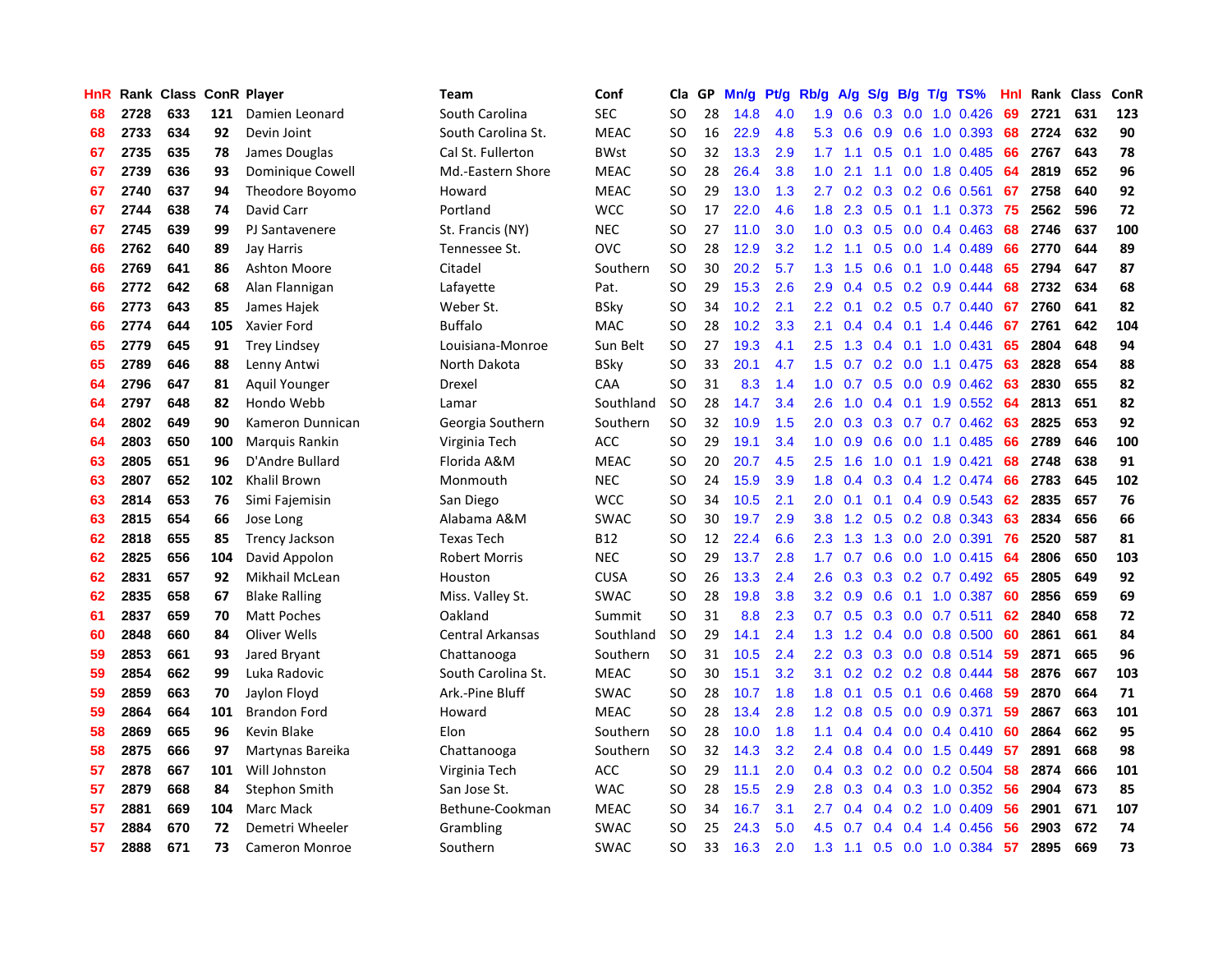| HnR |                | Rank Class ConR Player |                |                        | <b>Team</b>             | Conf        | Cla       | GP | Mn/g | Pt/g      | Rb/g          | A/g             | S/g           |     | $B/g$ T/g TS%                 | Hnl |      | Rank Class     | ConR                    |
|-----|----------------|------------------------|----------------|------------------------|-------------------------|-------------|-----------|----|------|-----------|---------------|-----------------|---------------|-----|-------------------------------|-----|------|----------------|-------------------------|
| 57  | 2893           | 672                    | 74             | <b>Brandon Dorsett</b> | Grambling               | <b>SWAC</b> | <b>SO</b> | 27 | 15.9 | 3.8       | 2.1           | 1.4             | 0.7           | 0.0 | 1.3 0.383                     | 55  | 2909 | 674            | 75                      |
| 56  | 2899           | 673                    | 86             | Lenell Brown           | <b>Central Arkansas</b> | Southland   | <b>SO</b> | 26 | 12.3 | 1.8       | 1.6           | 1.2             | 0.6           |     | 0.0 1.2 0.410 57              |     | 2896 | 670            | 85                      |
| 55  | 2905           | 674                    | 98             | Lance Stokes           | Chattanooga             | Southern    | <b>SO</b> | 19 | 15.3 | 2.8       | 1.9           | 0.8             |               |     | 0.8 0.1 1.1 0.417 60          |     | 2858 | 660            | 94                      |
| 54  | 2911           | 675                    | 95             | Chris Nsenki           | Southern Utah           | BSky        | <b>SO</b> | 31 | 13.0 | 2.3       | 0.4           | 1.2             |               |     | $0.2$ 0.0 0.7 0.455           | -54 | 2922 | 676            | 95                      |
| 54  | 2917           | 676                    | 72             | Joe Sharkey            | Brown                   | Ivy         | <b>SO</b> | 27 | 12.3 | 1.4       | 1.5           | 0.6             |               |     | $0.4$ 0.0 0.7 0.411           | 54  | 2926 | 677            | 72                      |
| 53  | 2921           | 677                    | 96             | <b>Mitchell Hill</b>   | <b>Tennessee Tech</b>   | <b>OVC</b>  | <b>SO</b> | 29 | 9.6  | 1.6       | 0.4           | 0.4             |               |     | $0.2$ 0.0 0.3 0.517           | 53  | 2931 | 679            | 96                      |
| 52  | 2925           | 678                    | 111            | Raphell Thomas-Edwards | <b>Buffalo</b>          | <b>MAC</b>  | SO        | 30 | 12.0 | 1.8       | 2.4           | 0.5             |               |     | $0.2$ 0.1 1.0 0.474           | 54  | 2918 | 675            | 111                     |
| 51  | 2936           | 679                    | 80             | David Copeland         | Grambling               | <b>SWAC</b> | <b>SO</b> | 22 | 27.1 | 3.5       | 2.7           | 3.2             | 0.6           |     | $0.0$ 2.5 0.413               | -50 | 2950 | 682            | 83                      |
| 50  | 2943           | 680                    | 70             | Taylor Abt             | <b>Holy Cross</b>       | Pat.        | <b>SO</b> | 22 | 11.7 | 2.0       | 2.0           | 0.1             |               |     | $0.1$ 0.5 0.6 0.406           | -53 | 2928 | 678            | 70                      |
| 49  | 2949           | 681                    | 87             | Dennis Diaz            | Stetson                 | ASun        | <b>SO</b> | 30 | 9.2  | 1.6       | 0.9           | 0.7             |               |     | $0.2$ 0.0 0.7 0.457           | 49  | 2952 | 683            | 87                      |
| 48  | 2953           | 682                    | 99             | Khristian Taylor       | Tennessee-Martin        | <b>OVC</b>  | SO        | 22 | 12.7 | 1.7       |               | $1.3$ $1.3$     |               |     | 0.4 0.1 1.4 0.400 51          |     | 2947 | 681            | 98                      |
| 44  | 2965           | 683                    | 97             | <b>Chris Martin</b>    | Marshall                | <b>CUSA</b> | <b>SO</b> | 23 | 15.1 | 3.1       | 1.0           | 0.8             |               |     | 0.7 0.0 1.3 0.375 51          |     | 2944 | 680            | 96                      |
| 42  | 2976           | 684                    | 72             | <b>Austin Carroll</b>  | American                | Pat.        | SO        | 23 | 14.4 | 2.1       | $1.7^{\circ}$ | 0.7             |               |     | $0.2$ 0.0 1.0 0.366           | -46 | 2965 | 685            | 72                      |
| 39  | 2981           | 685                    | 86             | Ryan McCoy             | Manhattan               | <b>MAAC</b> | <b>SO</b> | 29 | 9.2  | 0.9       | 1.1           | 0.6             |               |     | $0.3$ $0.3$ $0.9$ $0.316$     | 40  | 2984 | 686            | 86                      |
| 37  | 2983           | 686                    | 81             | <b>Bruce English</b>   | Loyola Marymount        | <b>WCC</b>  | SO        | 24 | 17.4 | 3.5       | 1.2           | 0.8             |               |     | 0.3 0.0 1.2 0.340             | 47  | 2959 | 684            | 81                      |
| 32  | 2990           | 687                    | 90             | Roman Higgins          | Grambling               | <b>SWAC</b> | <b>SO</b> | 25 | 13.8 | 3.5       | 2.0           | 0.2             |               |     | $0.4$ 0.0 1.4 0.396           | 32  | 2991 | 688            | 90                      |
| 30  | 2992           | 688                    | 103            | Herdie Lawrence        | <b>Austin Peay</b>      | <b>OVC</b>  | SO.       | 25 | 10.2 | 2.1       | 1.4           | 1.1             | 0.3           | 0.1 | 2.0 0.394                     | 33  | 2990 | 687            | 103                     |
| 176 | 6              | 1                      | $\mathbf{1}$   | Kelly Olynyk           | Gonzaga                 | <b>WCC</b>  | <b>JR</b> | 32 |      | 26.4 17.8 | 7.3           | 1.7             | 0.7           | 1.1 | 2.4 0.669                     | 180 | 4    | $\mathbf{1}$   | $\mathbf{1}$            |
| 174 | $\overline{7}$ | 2                      | 1              | Doug McDermott         | Creighton               | <b>MVC</b>  | JR        | 36 |      | 31.6 23.2 |               | $7.7$ 1.6       |               |     | 0.2 0.1 2.6 0.666 174         |     | 8    | $\overline{2}$ | 1                       |
| 172 | 8              | 3                      | $\overline{2}$ | Victor Oladipo         | Indiana                 | <b>B10</b>  | JR        | 36 |      | 28.4 13.6 |               |                 |               |     | 6.3 2.1 2.2 0.8 2.3 0.665 172 |     | 9    | 3              | $\overline{2}$          |
| 167 | 12             | 4                      | $\mathbf{2}$   | <b>Russ Smith</b>      | Louisville              | <b>BE</b>   | JR        | 40 |      | 30.3 18.7 |               | $3.3$ $2.9$     |               |     | 2.1 0.1 2.7 0.536 166         |     | 14   | 4              | $\overline{2}$          |
| 162 | 19             | 5                      | 1              | Dwayne Evans           | Saint Louis             | A10         | <b>JR</b> | 35 | 29.6 | 14.0      |               |                 |               |     | 7.7 1.1 1.3 0.7 1.8 0.605 162 |     | 21   | 6              | $\mathbf{1}$            |
| 161 | 20             | 6                      | 4              | Gorgui Dieng           | Louisville              | ВE          | JR        | 33 | 31.1 | 9.8       | 9.4           | 2.0             |               |     | 1.3 2.5 1.8 0.557 165         |     | 16   | 5              | $\overline{\mathbf{3}}$ |
| 160 | 21             | 7                      | 5              | Davante Gardner        | Marquette               | <b>BE</b>   | JR        | 35 | 21.4 | 11.5      |               | 4.8 0.9         |               |     | $0.7$ $0.6$ 1.6 $0.659$       | 160 | 25   | 9              | 6                       |
| 159 | 23             | 8                      | 1              | Jamaal Franklin        | San Diego St.           | <b>MWC</b>  | JR        | 32 | 33.1 | 16.9      | 9.5           | 3.3             | 1.6           |     | 0.8 3.4 0.530                 | 160 | 23   | 7              | 1                       |
| 158 | 26             | 9                      | 6              | Shabazz Napier         | Connecticut             | <b>BE</b>   | JR        | 28 | 37.3 | 17.1      | $4.4^{\circ}$ | 4.6             | 2.0           |     | 0.1 2.4 0.593 160             |     | 24   | 8              | 5                       |
| 157 | 28             | 10                     | 4              | Adreian Payne          | Michigan St.            | <b>B10</b>  | JR        | 36 |      | 25.6 10.5 | 7.6           | 0.8             |               |     | 0.8 1.3 1.8 0.624 155         |     | 32   | 10             | 4                       |
| 156 | 30             | 11                     | 1              | <b>Rhamel Brown</b>    | Manhattan               | <b>MAAC</b> | JR        | 32 |      | 26.5 11.4 |               | $7.2 \quad 0.6$ |               |     | 1.0 3.0 2.0 0.517 154         |     | 39   | 15             | 1                       |
| 156 | 31             | 12                     | $\mathbf{2}$   | Juvonte Reddic         | VCU                     | A10         | JR        | 36 |      | 27.9 14.6 | 8.1           | 0.6             |               |     | 1.4 0.9 1.6 0.593 155         |     | 34   | 11             | $\overline{2}$          |
| 155 | 32             | 13                     | 5              | Deshaun Thomas         | Ohio St.                | <b>B10</b>  | JR        | 37 |      | 35.4 19.8 | 5.9           | 1.3             |               |     | 0.5 0.3 1.4 0.548 154         |     | 36   | 13             | 5                       |
| 154 | 33             | 14                     | $\overline{2}$ | Jake Odum              | Indiana St.             | <b>MVC</b>  | JR        | 33 |      | 32.4 13.6 | 4.5           | 4.6             | 1.5           |     | 0.3 2.7 0.589 154             |     | 35   | 12             | 3                       |
| 154 | 35             | 15                     | $\overline{2}$ | Javon McCrea           | <b>Buffalo</b>          | <b>MAC</b>  | JR        | 34 |      | 30.0 18.0 | 7.9           | 2.0             |               |     | 1.3 2.6 2.9 0.584 153         |     | 41   | 16             | $\overline{2}$          |
| 154 | 36             | 16                     | 1              | <b>Augustine Rubit</b> | South Alabama           | Sun Belt    | JR        | 30 |      | 33.2 19.4 | 10.5          | 1.1             | 0.7           |     | 1.2 2.5 0.555                 | 149 | 67   | 24             | $\mathbf{1}$            |
| 152 | 41             | 17                     | $\mathbf{2}$   | Andre Roberson         | Colorado                | P12         | JR        | 31 |      | 33.4 10.9 | 11.2          | 1.4             | $2.2^{\circ}$ | 1.3 | 2.4 0.520                     | 154 | 37   | 14             | $\overline{2}$          |
| 152 | 44             | 18                     | 4              | Reggie Bullock         | North Carolina          | <b>ACC</b>  | JR        | 35 |      | 31.4 13.9 | 6.5           | 2.9             | 1.3           |     | 0.3 1.2 0.622 152             |     | 45   | 18             | 4                       |
| 151 | 45             | 19                     | 5              | Akil Mitchell          | Virginia                | <b>ACC</b>  | JR        | 35 |      | 30.5 13.1 |               | 8.9 1.5         |               |     | 1.3 0.4 1.8 0.573 150         |     | 54   | 19             | $\overline{\mathbf{z}}$ |
| 151 | 47             | 20                     | 8              | <b>Bryce Cotton</b>    | Providence              | <b>BE</b>   | JR        | 32 |      | 37.8 19.7 | 3.6           | 2.9             |               |     | 0.9 0.1 1.5 0.589 152         |     | 43   | 17             | 8                       |
| 151 | 48             | 21                     | 4              | Dwight Powell          | Stanford                | P12         | JR        | 34 |      | 30.4 14.9 | 8.4           | 2.1             | 0.8           | 1.1 | 2.4 0.542                     | 149 | 57   | 20             | 4                       |
| 150 | 51             | 22                     | 4              | Cleanthony Early       | Wichita St.             | <b>MVC</b>  | <b>JR</b> | 39 |      | 25.1 13.9 | 5.4           | 0.6             |               |     | 0.7 0.9 1.6 0.560             | 149 | 65   | 23             | 5                       |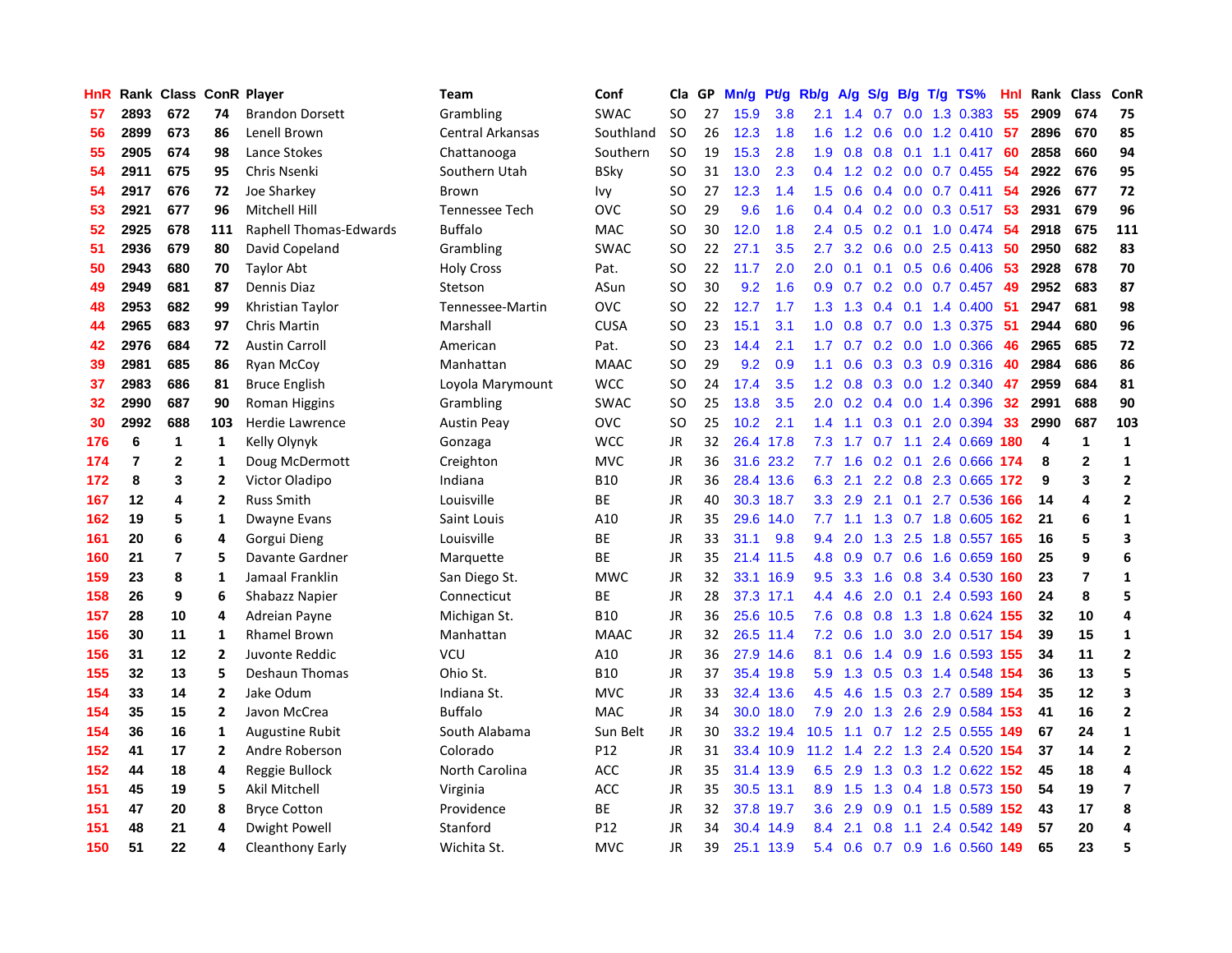| HnR |     | Rank Class ConR Player |              |                           | <b>Team</b>        | Conf        | Cla       | GP | Mn/g |           | Pt/g Rb/g        | A/g    | S/g |     | $B/g$ T/g TS%                 | Hnl | Rank | Class ConR |                         |
|-----|-----|------------------------|--------------|---------------------------|--------------------|-------------|-----------|----|------|-----------|------------------|--------|-----|-----|-------------------------------|-----|------|------------|-------------------------|
| 150 | 52  | 23                     | 1            | Chris Udofia              | Denver             | <b>WAC</b>  | <b>JR</b> | 32 | 30.7 | 13.3      | 4.5              | 3.3    | 1.6 |     | 2.3 1.8 0.570                 | 149 | 59   | 22         | 1                       |
| 149 | 60  | 24                     | 5            | Allen Crabbe              | California         | P12         | JR        | 33 |      | 36.2 18.4 | 6.1              | 2.6    |     |     | 1.1 0.7 2.5 0.565 148         |     | 70   | 25         | 5                       |
| 148 | 63  | 25                     | 5            | <b>Trevor Releford</b>    | Alabama            | SEC         | JR        | 34 |      | 33.2 14.9 | $2.7^{\circ}$    | 2.5    |     |     | 2.1 0.1 1.8 0.594 149         |     | 58   | 21         | 5                       |
| 147 | 68  | 26                     | 6            | Cory Jefferson            | Baylor             | B12         | JR        | 37 |      | 27.9 13.3 | 8.0              | 0.3    |     |     | 0.5 1.9 0.8 0.632 147         |     | 75   | 26         | $\overline{\mathbf{z}}$ |
| 147 | 75  | 27                     | 2            | Ray McCallum              | Detroit            | Hor.        | <b>JR</b> | 33 |      | 36.6 18.7 | 5.1              | 4.5    | 1.9 |     | 0.6 2.1 0.573 146             |     | 78   | 27         | $\overline{2}$          |
| 146 | 78  | 28                     | 4            | Kendall Williams          | <b>New Mexico</b>  | <b>MWC</b>  | JR        | 34 | 34.4 | 13.3      | 3.5              | 4.9    | 1.1 | 0.1 | 2.1 0.552 146                 |     | 80   | 28         | 4                       |
| 146 | 81  | 29                     | 8            | Patric Young              | Florida            | <b>SEC</b>  | JR        | 37 | 26.5 | 10.1      | 6.3              | 0.9    | 0.9 |     | 1.6 1.5 0.566                 | 145 | 87   | 29         | 9                       |
| 145 | 86  | 30                     | 12           | Edwin Fuquan              | Seton Hall         | <b>BE</b>   | JR        | 33 | 32.3 | 16.5      | 5.8              | 1.9    |     |     | 2.4 0.5 2.5 0.538             | 143 | 98   | 30         | 12                      |
| 143 | 103 | 31                     | 5            | Chaz Williams             | Massachusetts      | A10         | JR        | 33 | 35.3 | 15.5      | 4.2              | 7.3    | 2.0 |     | 0.2 3.5 0.544 143             |     | 108  | 32         | 5                       |
| 142 | 107 | 32                     | 10           | Joe Harris                | Virginia           | ACC         | JR        | 35 |      | 32.5 16.3 | 4.0              | 2.2    |     |     | 0.9 0.5 2.0 0.590 140         |     | 129  | 38         | 11                      |
| 142 | 109 | 33                     | 15           | Sean Kilpatrick           | Cincinnati         | ВE          | JR        | 34 |      | 34.4 17.0 |                  |        |     |     | 5.2 1.9 1.2 0.2 2.0 0.515 141 |     | 113  | 33         | 15                      |
| 142 | 110 | 34                     | 5            | Shayne Whittington        | Western Michigan   | <b>MAC</b>  | <b>JR</b> | 35 |      | 29.7 13.2 | 8.8              | $-1.1$ |     |     | 0.7 1.7 1.9 0.561 141         |     | 114  | 34         | 5                       |
| 141 | 113 | 35                     | $\mathbf{2}$ | <b>Tymell Murphy</b>      | Fla. International | Sun Belt    | JR        | 32 |      | 30.4 14.6 | 6.8              | 1.9    |     |     | 1.7 1.1 2.5 0.601 140         |     | 124  | 35         | $\overline{\mathbf{3}}$ |
| 141 | 118 | 36                     | 10           | Casey Prather             | Florida            | <b>SEC</b>  | JR        | 29 | 17.1 | 6.2       | 3.7              | 1.0    | 0.9 |     | 0.6 1.0 0.624 143             |     | 102  | 31         | 10                      |
| 141 | 121 | 37                     | 3            | Josh Davis                | Tulane             | <b>CUSA</b> | <b>JR</b> | 35 | 35.7 | 17.6      | 10.7             | 1.7    |     |     | 0.8 0.9 2.6 0.549 140         |     | 128  | 37         | $\overline{\mathbf{3}}$ |
| 141 | 122 | 38                     | 11           | <b>Marshall Henderson</b> | Mississippi        | <b>SEC</b>  | JR        | 36 | 31.5 | 20.1      | 3.1              | 1.8    | 1.3 | 0.1 | 2.1 0.561 140                 |     | 132  | 40         | 11                      |
| 140 | 126 | 39                     | 12           | Daniel Miller             | Georgia Tech       | ACC         | <b>JR</b> | 31 | 28.5 | 8.4       | 6.6              | 2.2    | 0.9 |     | 2.1 1.5 0.544 139             |     | 136  | 41         | 12                      |
| 140 | 130 | 40                     | 16           | Roy Devyn Marble          | lowa               | <b>B10</b>  | JR        | 37 | 30.5 | 15.0      | 4.0              | 3.0    |     |     | 1.1 0.3 2.2 0.528 140         |     | 130  | 39         | 15                      |
| 138 | 137 | 41                     | 3            | <b>Billy Baron</b>        | Canisius           | <b>MAAC</b> | JR        | 34 |      | 34.8 17.2 | 4.1              | 5.0    |     |     | 1.0 0.0 2.8 0.566 138         |     | 146  | 45         | $\mathbf 3$             |
| 137 | 143 | 42                     | 8            | Anthony Ireland           | Loyola Marymount   | <b>WCC</b>  | <b>JR</b> | 34 |      | 37.5 20.2 | $4.4^{\circ}$    | 3.6    |     |     | 1.7 0.0 3.3 0.526 134         |     | 185  | 59         | 8                       |
| 137 | 148 | 43                     | 3            | DeQuan Hicks              | Northwestern St.   | Southland   | <b>JR</b> | 29 | 20.2 | 14.0      | 5.9              |        |     |     | 1.7 1.6 0.6 2.3 0.604 140     |     | 127  | 36         | 3                       |
| 137 | 149 | 44                     | 20           | Luke Hancock              | Louisville         | BE          | <b>JR</b> | 40 | 22.4 | 8.1       | 2.6              | 1.4    | 1.0 |     | 0.1 1.0 0.600 136             |     | 163  | 49         | 20                      |
| 137 | 150 | 45                     | 12           | Marshawn Powell           | Arkansas           | <b>SEC</b>  | JR        | 32 | 25.6 | 14.5      | 5.4              | 1.3    |     |     | 1.2 1.2 1.8 0.543 136         |     | 160  | 47         | 12                      |
| 137 | 151 | 46                     | 10           | Melvin Ejim               | lowa St.           | <b>B12</b>  | JR        | 35 | 27.6 | 11.3      | 9.3              | 1.5    |     |     | 1.0 0.5 1.9 0.572 136         |     | 161  | 48         | 12                      |
| 136 | 153 | 47                     | 11           | C.J. Wilcox               | Washington         | P12         | <b>JR</b> | 34 | 34.8 | 16.8      | 4.3              | 1.9    |     |     | 1.1 1.1 1.9 0.531 136         |     | 165  | 50         | 11                      |
| 136 | 155 | 48                     | 13           | Okaro White               | Florida St.        | ACC         | JR        | 34 |      | 28.9 12.4 | 5.9              | 0.8    | 1.0 |     | 1.1 1.6 0.612 135             |     | 170  | 53         | 13                      |
| 136 | 159 | 49                     | 4            | John Bohannon             | <b>UTEP</b>        | <b>CUSA</b> | JR        | 29 | 24.8 | 10.2      | 6.3              | 1.4    |     |     | 0.7 1.7 1.9 0.599 138         |     | 145  | 44         | 5                       |
| 136 | 162 | 50                     | 21           | Jamil Wilson              | Marquette          | <b>BE</b>   | JR        | 35 | 25.1 | 9.7       | 4.9              |        |     |     | 1.7 0.6 0.9 1.5 0.543 136     |     | 166  | 51         | 21                      |
| 136 | 164 | 51                     | 12           | Josh Huestis              | Stanford           | P12         | <b>JR</b> | 34 | 32.1 | 10.5      | 9.0              | 0.9    |     |     | 0.8 2.1 1.4 0.523 134         |     | 189  | 61         | 12                      |
| 136 | 165 | 52                     | 22           | Lamar Patterson           | Pittsburgh         | ВE          | JR        | 33 | 27.0 | 10.0      | 4.3              | 2.8    |     |     | 1.2 0.3 1.8 0.557 135         |     | 169  | 52         | 22                      |
| 135 | 168 | 53                     | 5            | Joe Jackson               | Memphis            | <b>CUSA</b> | JR        | 36 | 32.6 | 13.6      | 3.3 <sub>2</sub> | 4.8    |     |     | 1.7 0.2 2.8 0.607 135         |     | 179  | 56         | $6\phantom{a}$          |
| 135 | 170 | 54                     | 19           | Aaron Craft               | Ohio St.           | <b>B10</b>  | JR        | 37 | 34.1 | 10.0      | 3.6              | 4.6    |     |     | 2.1 0.2 1.9 0.508 135         |     | 175  | 54         | 20                      |
| 135 | 172 | 55                     | 11           | Tyler Johnson             | Fresno St.         | <b>MWC</b>  | JR        | 29 | 29.6 | 12.1      | 4.1              | 2.0    | 0.9 |     | 0.2 1.4 0.546                 | 135 | 177  | 55         | 12                      |
| 135 | 175 | 56                     | 13           | Markel Brown              | Oklahoma St.       | B12         | JR        | 33 | 34.1 | 15.3      | $4.4^{\circ}$    | 2.4    | 1.0 |     | 0.8 1.7 0.544 134             |     | 184  | 58         | 14                      |
| 135 | 179 | 57                     | 21           | Keith Appling             | Michigan St.       | <b>B10</b>  | JR        | 36 | 33.6 | 13.4      | $3.4^{\circ}$    | 3.3    | 1.3 |     | 0.6 2.3 0.521 133             |     | 200  | 65         | 22                      |
| 134 | 180 | 58                     | 15           | Scottie Wilbekin          | Florida            | <b>SEC</b>  | <b>JR</b> | 35 | 31.9 | 9.1       | 2.9              | 5.0    |     |     | 1.5 0.1 2.1 0.549 134         |     | 191  | 63         | 16                      |
| 134 | 181 | 59                     | 22           | <b>Austin Hollins</b>     | Minnesota          | <b>B10</b>  | JR        | 34 |      | 29.8 10.7 | 3.2 <sub>2</sub> | 2.6    |     |     | 1.7 0.4 1.3 0.535 134         |     | 187  | 60         | 21                      |
| 134 | 182 | 60                     | 23           | C.J. Fair                 | Syracuse           | BE          | JR        | 40 |      | 34.9 14.5 |                  |        |     |     | 6.9 0.7 1.1 1.1 1.6 0.538 134 |     | 193  | 64         | 23                      |
| 134 | 186 | 61                     | 16           | Lorenzo Brown             | <b>NC State</b>    | ACC         | <b>JR</b> | 33 |      | 34.2 12.4 |                  |        |     |     | 4.3 7.2 2.0 0.6 3.5 0.505 135 |     | 182  | 57         | 16                      |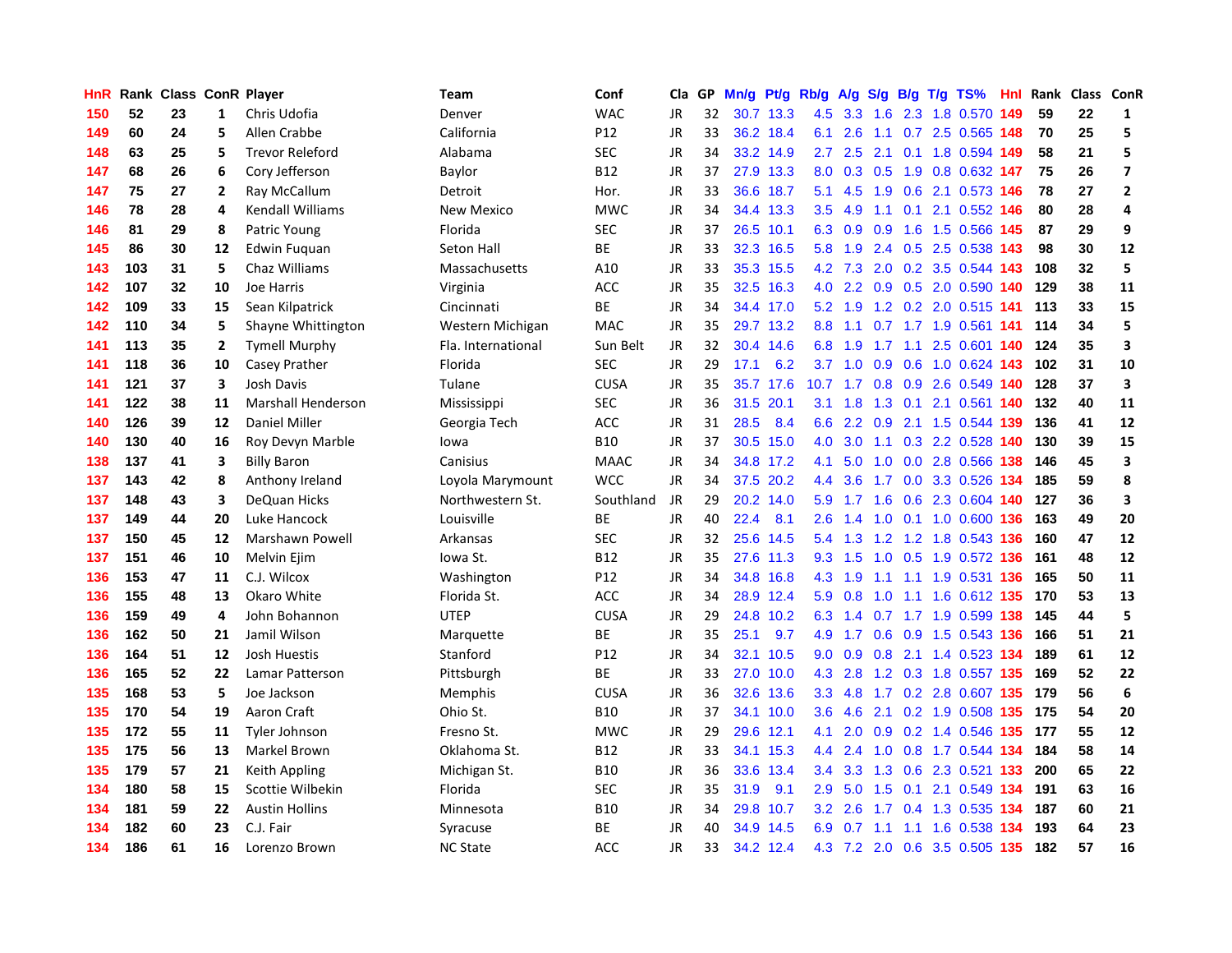| HnR |     | Rank Class ConR Player |                |                         | Team               | Conf            | Cla       | GP. | Mn/g |           | Pt/g Rb/g        | A/g |     |  | $S/g$ B/g T/g TS%             | Hnl | Rank | <b>Class</b> | ConR                    |
|-----|-----|------------------------|----------------|-------------------------|--------------------|-----------------|-----------|-----|------|-----------|------------------|-----|-----|--|-------------------------------|-----|------|--------------|-------------------------|
| 134 | 190 | 62                     | 12             | <b>Cameron Bairstow</b> | New Mexico         | <b>MWC</b>      | JR        | 35  | 24.1 | 9.7       | 5.9              | 0.9 | 0.7 |  | 0.6 1.2 0.530                 | 133 | 204  | 68           | 14                      |
| 133 | 191 | 63                     | 24             | <b>Brandon Young</b>    | DePaul             | <b>BE</b>       | JR        | 32  |      | 31.5 16.7 | 3.3 <sub>2</sub> | 4.6 |     |  | 1.5 0.2 2.7 0.527 133         |     | 201  | 66           | 24                      |
| 133 | 194 | 64                     | 1              | <b>Chase Fieler</b>     | Florida Gulf Coast | ASun            | JR        | 37  |      | 27.9 12.1 | 5.4              | 1.6 |     |  | 1.1 1.3 1.7 0.637 133         |     | 203  | 67           | $\mathbf{1}$            |
| 133 | 195 | 65                     | 3              | <b>Corey Hawkins</b>    | UC Davis           | <b>BWst</b>     | JR        | 28  |      | 34.0 20.3 | 5.6              |     |     |  | 3.3 1.5 0.3 2.6 0.595 136     |     | 159  | 46           | $\overline{\mathbf{3}}$ |
| 133 | 198 | 66                     | 4              | <b>Dylon Cormier</b>    | Loyola (MD)        | <b>MAAC</b>     | <b>JR</b> | 34  | 35.1 | 16.4      | 4.6              | 2.5 | 1.8 |  | 0.3 1.8 0.507 132 217         |     |      | 73           | 4                       |
| 133 | 199 | 67                     | 9              | Beau Levesque           | Saint Mary's (CA)  | <b>WCC</b>      | JR        | 35  | 23.0 | 10.6      | $4.4^{\circ}$    | 1.3 |     |  | $0.6$ 0.2 1.1 0.620 132       |     | 208  | 70           | 9                       |
| 132 | 200 | 68                     | $\overline{2}$ | Davon Usher             | Miss. Valley St.   | <b>SWAC</b>     | JR        | 28  | 32.7 | 18.8      | 6.1              | 1.4 |     |  | 1.6 0.4 2.3 0.554 130         |     | 246  | 83           | $\overline{2}$          |
| 132 | 201 | 69                     | $\overline{7}$ | <b>Isaiah Sykes</b>     | Central Florida    | <b>CUSA</b>     | JR        | 31  | 34.8 | 16.0      | 7.5              | 4.5 |     |  | 2.3 0.5 3.5 0.504 131         |     | 221  | 76           | 8                       |
| 132 | 208 | 70                     | 14             | Aaric Murray            | West Virginia      | <b>B12</b>      | JR        | 31  | 20.1 | 8.8       | 5.9              | 1.0 | 0.8 |  | 1.5 1.4 0.541 <b>132</b>      |     | 206  | 69           | 15                      |
| 132 | 210 | 71                     | 26             | Talib Zanna             | Pittsburgh         | <b>BE</b>       | JR        | 33  | 23.9 | 9.6       | 6.1              | 0.6 |     |  | 0.6 0.6 1.1 0.537 132 216     |     |      | 72           | 26                      |
| 132 | 211 | 72                     | 16             | <b>Justin Cobbs</b>     | California         | P <sub>12</sub> | JR        | 33  | 35.6 | 15.1      | 3.5              | 4.8 |     |  | 1.1 0.2 2.9 0.541 131         |     | 234  | 80           | 17                      |
| 132 | 212 | 73                     | 1              | Davion Berry            | Weber St.          | <b>BSky</b>     | JR        | 37  | 32.1 | 15.2      | 4.2              | 3.8 |     |  | 1.2 0.3 2.0 0.597 131         |     | 220  | 75           | $\mathbf{1}$            |
| 132 | 213 | 74                     | 20             | Will Yeguete            | Florida            | <b>SEC</b>      | <b>JR</b> | 31  | 20.9 | 5.5       | 5.8              | 1.0 |     |  | 1.2 0.3 1.3 0.545 132 215     |     |      | 71           | 20                      |
| 131 | 218 | 75                     | 12             | Khyle Marshall          | <b>Butler</b>      | A10             | JR        | 36  | 21.7 | 9.6       | 4.5              | 0.3 |     |  | 0.4 0.4 1.0 0.567 131         |     | 233  | 79           | 13                      |
| 131 | 220 | 76                     | 24             | Will Sheehey            | Indiana            | <b>B10</b>      | <b>JR</b> | 36  | 22.3 | 9.5       | 3.5              | 1.3 |     |  | 0.8 0.2 1.1 0.559 131         |     | 229  | 78           | 25                      |
| 131 | 223 | 77                     | 14             | Deonte Burton           | Nevada             | <b>MWC</b>      | JR        | 31  | 34.1 | 16.3      | 2.4              | 3.6 |     |  | 1.4 0.5 2.4 0.548 131         |     | 237  | 82           | 16                      |
| 131 | 225 | 78                     | 5              | <b>Trantell Knight</b>  | Middle Tennessee   | Sun Belt        | <b>JR</b> | 34  | 16.5 | 4.7       | 2.6              | 2.5 | 1.3 |  | 0.1 1.4 0.590 131             |     | 235  | 81           | $\boldsymbol{6}$        |
| 131 | 227 | 79                     | 26             | Tim Hardaway Jr.        | Michigan           | <b>B10</b>      | <b>JR</b> | 38  | 34.8 | 14.5      | 4.7              | 2.4 |     |  | 0.7 0.4 1.9 0.535 131         |     | 227  | 77           | 24                      |
| 131 | 231 | 80                     | 4              | Jerran Young            | Wright St.         | Hor.            | JR        | 36  | 19.2 | 8.8       | 4.1              | 0.8 |     |  | 1.4 0.5 1.7 0.588 130 251     |     |      | 86           | 5                       |
| 131 | 234 | 81                     | 3              | <b>Brian Voelkel</b>    | Vermont            | <b>AEC</b>      | JR        | 33  | 31.6 | 6.0       | 8.6              | 4.9 |     |  | 1.4 0.2 2.4 0.532 130         |     | 250  | 85           | 3                       |
| 131 | 236 | 82                     | 6              | Dave Dudzinski          | <b>Holy Cross</b>  | Pat.            | JR        | 30  |      | 29.0 15.2 | 6.6              | 0.8 |     |  | 0.6 0.9 1.5 0.558 130 249     |     |      | 84           | 5                       |
| 130 | 241 | 83                     | 5              | Kendrick Perry          | Youngstown St.     | Hor.            | <b>JR</b> | 30  |      | 35.4 17.3 | 5.5              | 4.1 | 1.9 |  | 0.4 2.0 0.577 134             |     | 190  | 62           | 3                       |
| 130 | 245 | 84                     | 5              | Spencer Butterfield     | Utah St.           | <b>WAC</b>      | JR        | 29  |      | 29.3 12.2 | 6.6              | 2.7 |     |  | 0.7 0.3 1.6 0.631 128         |     | 267  | 90           | $\overline{\mathbf{z}}$ |
| 129 | 248 | 85                     | 15             | <b>Ryan Watkins</b>     | Boise St.          | <b>MWC</b>      | JR        | 32  | 21.3 | 8.4       | 6.8              | 0.4 | 0.6 |  | 0.4 1.0 0.634 128             |     | 270  | 92           | 17                      |
| 129 | 249 | 86                     | 3              | <b>Taylor Braun</b>     | North Dakota St.   | Summit          | JR        | 24  | 31.0 | 15.4      | 5.2              | 3.0 | 1.5 |  | 0.3 2.7 0.575 139             |     | 139  | 42           | $\overline{2}$          |
| 129 | 250 | 87                     | 4              | Sherrod Wright          | George Mason       | CAA             | <b>JR</b> | 38  | 32.3 | 16.6      | 4.9              | 1.5 | 1.0 |  | 0.3 2.6 0.574 128             |     | 275  | 95           | 5                       |
| 129 | 251 | 88                     | 21             | <b>Phil Pressey</b>     | Missouri           | SEC             | JR        | 34  |      | 33.9 11.9 | 3.3 <sub>2</sub> | 7.1 |     |  | 1.8 0.1 3.5 0.473 128         |     | 281  | 97           | 21                      |
| 129 | 252 | 89                     | 20             | <b>Travis McKie</b>     | Wake Forest        | <b>ACC</b>      | JR        | 31  |      | 32.2 13.5 |                  |     |     |  | 7.0 1.2 1.4 1.0 1.8 0.551 129 |     | 259  | 89           | 20                      |
| 129 | 254 | 90                     | 12             | Cole Dickerson          | San Francisco      | <b>WCC</b>      | JR        | 31  | 33.0 | 15.2      | 9.8              | 1.4 |     |  | 0.9 0.3 2.5 0.546 128 268     |     |      | 91           | 12                      |
| 129 | 255 | 91                     | 18             | Dewayne Dedmon          | <b>USC</b>         | P <sub>12</sub> | JR        | 31  | 22.3 | 6.7       | 7.0              | 0.6 | 1.1 |  | 2.1 1.6 0.521 129             |     | 257  | 88           | 19                      |
| 129 | 262 | 92                     | 8              | <b>Michael Craig</b>    | Southern Miss.     | <b>CUSA</b>     | JR        | 24  | 19.7 | 9.0       | 5.0              | 2.2 | 1.5 |  | 0.2 1.9 0.614 138             |     | 144  | 43           | $\overline{a}$          |
| 129 | 264 | 93                     | 16             | <b>Tony Snell</b>       | New Mexico         | <b>MWC</b>      | JR        | 35  | 31.2 | 12.5      | 2.6              | 2.9 |     |  | 0.8 0.5 2.1 0.559 128         |     | 279  | 96           | 18                      |
| 128 | 265 | 94                     | 20             | Roberto Nelson          | Oregon St.         | P12             | JR        | 32  |      | 31.3 17.8 | 3.3 <sub>2</sub> | 2.4 | 1.0 |  | 0.3 2.3 0.563 127             |     | 286  | 99           | 20                      |
| 128 | 267 | 95                     | 9              | <b>Chris Crawford</b>   | <b>Memphis</b>     | <b>CUSA</b>     | JR        | 36  |      | 27.3 10.4 | 3.8              | 3.2 | 1.5 |  | 0.4 1.7 0.565 128             |     | 274  | 94           | 9                       |
| 128 | 269 | 96                     | 30             | <b>Ben Brust</b>        | Wisconsin          | <b>B10</b>      | JR        | 35  |      | 34.3 11.1 | 5.1              | 2.3 | 1.0 |  | 0.1 1.1 0.550 128 272         |     |      | 93           | 30                      |
| 128 | 271 | 97                     | 31             | Jermaine Marshall       | Penn St.           | <b>B10</b>      | JR        | 31  |      | 34.6 15.3 | 4.6              | 2.6 |     |  | 1.5 0.6 2.6 0.510 126         |     | 309  | 106          | 35                      |
| 128 | 273 | 98                     | 3              | Langston Hall           | Mercer             | ASun            | JR        | 31  | 31.2 | 11.3      | 3.1              | 5.0 |     |  | 1.0 0.4 2.2 0.579 132 219     |     |      | 74           | $\overline{2}$          |
| 128 | 279 | 99                     | 19             | Jordair Jett            | Saint Louis        | A10             | JR        | 35  | 26.3 | 9.0       | 2.9 <sup>°</sup> | 3.2 |     |  | 1.1 0.2 2.1 0.557 127         |     | 289  | 100          | 19                      |
| 128 | 281 | 100                    | 18             | <b>Shane Southwell</b>  | Kansas St.         | <b>B12</b>      | <b>JR</b> | 33  | 25.9 | 8.4       | 3.8              |     |     |  | 2.5 1.1 0.5 1.2 0.560 128     |     | 283  | 98           | 19                      |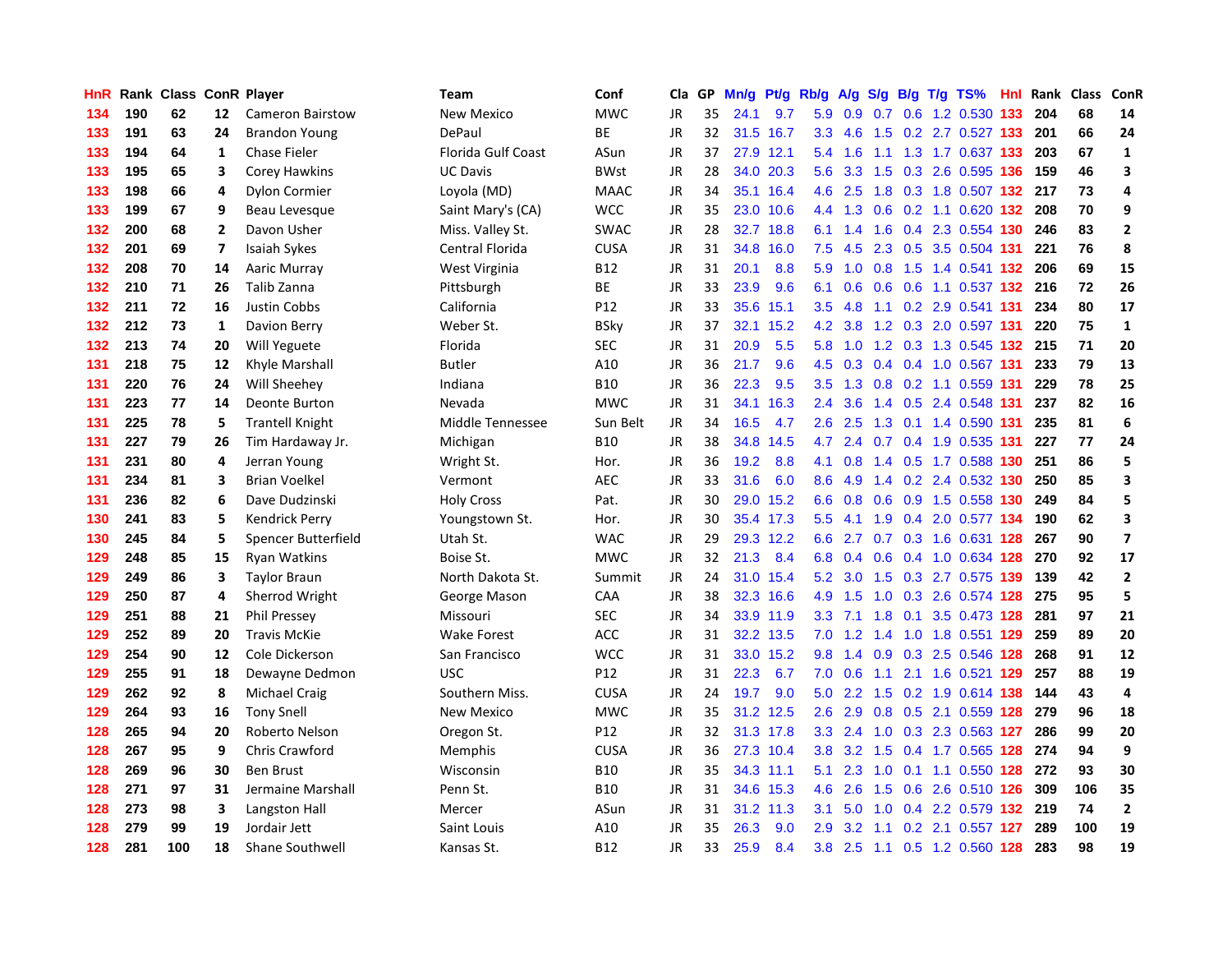| HnR | Rank | <b>Class</b> |                | <b>ConR Player</b>       | Team              | Conf        | Cla       | <b>GP</b> | Mn/g | <b>Pt/g</b> | Rb/g             | A/g             |                  |     | S/g B/g T/g TS%           | Hnl | Rank | Class | ConR           |
|-----|------|--------------|----------------|--------------------------|-------------------|-------------|-----------|-----------|------|-------------|------------------|-----------------|------------------|-----|---------------------------|-----|------|-------|----------------|
| 128 | 282  | 101          | 21             | Devon Collier            | Oregon St.        | P12         | JR        | 32        |      | 25.5 12.6   | 6.0              | 1.6             | 0.9              |     | 0.9 2.2 0.547 126         |     | 307  | 105   | 22             |
| 127 | 283  | 102          | 33             | Melsahn Basabe           | lowa              | <b>B10</b>  | JR        | 38        | 18.5 | 6.8         | 5.1              | 0.5             |                  |     | 0.4 1.2 1.0 0.513 127     |     | 295  | 102   | 32             |
| 127 | 290  | 103          | 14             | Cody Doolin              | San Francisco     | <b>WCC</b>  | JR        | 31        |      | 33.7 12.2   | 3.1              | 5.6             | 1.6              |     | 0.1 2.7 0.533 126         |     | -313 | 107   | 14             |
| 127 | 295  | 104          | 24             | Coty Clarke              | Arkansas          | <b>SEC</b>  | JR        | 31        | 20.4 | 7.6         | 5.2              | 1.1             |                  |     | 1.4 0.6 1.2 0.594 127     |     | 301  | 104   | 23             |
| 127 | 297  | 105          | 4              | Christian Standhardinger | Hawaii            | <b>BWst</b> | JR        | 32        | 30.1 | 15.8        | 7.9              | 1.3             | $1.4^{\circ}$    |     | 0.5 1.9 0.554 126         |     | 317  | 109   | $\overline{a}$ |
| 126 | 301  | 106          | 26             | Jordan McRae             | Tennessee         | <b>SEC</b>  | JR        | 33        | 33.5 | 15.7        | 4.1              | 2.0             |                  |     | 0.8 0.9 2.8 0.541 126     |     | 324  | 112   | 27             |
| 126 | 302  | 107          | 4              | Marshall Bjorklund       | North Dakota St.  | Summit      | <b>JR</b> | 34        | 27.3 | 11.5        | 5.9              | 1.2             |                  |     | 0.4 0.5 1.7 0.653 125     |     | 346  | 120   | 5              |
| 126 | 305  | 108          | 36             | Lenzelle Smith Jr.       | Ohio St.          | <b>B10</b>  | <b>JR</b> | 37        | 27.4 | 9.2         | 4.8              | 1.5             | 0.5              |     | 0.1 1.2 0.534 126         |     | 314  | 108   | 36             |
| 126 | 317  | 109          | 33             | J.J. Moore               | Pittsburgh        | <b>BE</b>   | <b>JR</b> | 33        | 18.7 | 8.0         | 3.0 <sub>2</sub> | 0.6             | 0.5              |     | 0.0 0.6 0.553 126         |     | 325  | 113   | 35             |
| 126 | 319  | 110          | 15             | Evan Roguemore           | Santa Clara       | <b>WCC</b>  | JR        | 38        | 31.4 | 12.0        | 3.2              |                 |                  |     | 5.2 1.2 0.2 2.2 0.555 125 |     | 329  | 116   | 15             |
| 126 | 320  | 111          | 23             | Omar Oraby               | <b>USC</b>        | P12         | JR        | 32        | 14.6 | 6.3         | 3.9              |                 |                  |     | 0.3 0.2 1.5 1.1 0.605 125 |     | 341  | 117   | 23             |
| 125 | 323  | 112          | 15             | Ethan Wragge             | Creighton         | <b>MVC</b>  | JR        | 36        | 16.2 | 7.7         | 2.6              | 0.4             |                  |     | 0.3 0.2 0.3 0.680 125     |     | 328  | 115   | 16             |
| 125 | 325  | 113          | 8              | <b>Patrick Miller</b>    | Tennessee St.     | OVC         | <b>JR</b> | 33        | 35.9 | 14.8        | 4.3              | 5.8             |                  |     | 1.7 0.3 3.4 0.545 121     |     | 425  | 142   | 9              |
| 125 | 326  | 114          | $\overline{2}$ | Lucas Troutman           | Elon              | Southern    | JR        | 31        | 26.4 | 15.1        | 5.3              | 0.6             |                  |     | 1.2 2.1 2.1 0.565 127     |     | 296  | 103   | $\overline{2}$ |
| 125 | 330  | 115          | 11             | Jordan Swing             | <b>UAB</b>        | <b>CUSA</b> | <b>JR</b> | 33        | 30.5 | 14.0        | 5.8              | 2.7             |                  |     | 1.3 0.4 1.8 0.584 125     |     | 345  | 119   | 11             |
| 125 | 335  | 116          | 3              | Kareem Jamar             | Montana           | <b>BSky</b> | JR        | 32        |      | 35.0 14.2   | 5.9              | 4.0             | 0.9 <sup>°</sup> |     | 0.7 2.9 0.583 124         |     | 371  | 128   | $\overline{a}$ |
| 125 | 338  | 117          | 21             | Jaye Crockett            | <b>Texas Tech</b> | <b>B12</b>  | JR        | 31        |      | 24.9 11.9   | 6.5              | 0.6             | 1.3              |     | 0.3 1.7 0.564 124         |     | 363  | 125   | 22             |
| 125 | 339  | 118          | 6              | Joel Wright              | Texas St.         | <b>WAC</b>  | JR        | 34        |      | 26.8 17.8   | 6.9              | 1.7             | 1.3              |     | 0.6 3.6 0.547 124         |     | 357  | 122   | 8              |
| 125 | 341  | 119          | 23             | <b>Tyreek Duren</b>      | La Salle          | A10         | JR        | 34        |      | 34.5 14.2   | 2.9              |                 |                  |     | 3.3 1.6 0.4 2.0 0.565 124 |     | 354  | 121   | 24             |
| 124 | 347  | 120          | $\overline{2}$ | Pendarvis Williams       | Norfolk St.       | <b>MEAC</b> | JR        | 31        |      | 33.1 14.3   | 4.5              |                 |                  |     | 1.7 1.1 0.6 1.2 0.595 126 |     | 323  | 111   | $\overline{2}$ |
| 124 | 348  | 121          | 3              | De'Mon Brooks            | Davidson          | Southern    | JR        | 34        | 27.0 | 13.7        | 6.2              | 0.8             | 0.9 <sup>°</sup> |     | 0.6 1.9 0.557 124         |     | 358  | 123   | 3              |
| 124 | 349  | 122          | 5              | <b>Travis Wallace</b>    | North Florida     | ASun        | JR        | 32        | 23.9 | 14.2        | 5.2              | 0.7             | 0.5              |     | 0.9 1.5 0.593 123         |     | 387  | 130   | 6              |
| 124 | 351  | 123          | $\overline{7}$ | <b>Brandon Edwards</b>   | Texas-Arlington   | <b>WAC</b>  | JR        | 33        | 24.5 | 7.8         | 7.3              | 0.8             | 0.6              |     | 0.9 1.1 0.617 124         |     | 361  | 124   | 9              |
| 124 | 354  | 124          | 36             | Kadeem Batts             | Providence        | <b>BE</b>   | JR        | 34        | 31.7 | 14.8        | 7.2              | 1.0             | 0.6              |     | 0.7 2.1 0.519 122         |     | 403  | 136   | 42             |
| 124 | 356  | 125          | 16             | Sam Dower                | Gonzaga           | <b>WCC</b>  | JR        | 35        | 16.0 | 6.9         | $2.7^{\circ}$    | 0.3             | 0.5              |     | 0.4 0.9 0.598 123         |     | 380  | 129   | 17             |
| 124 | 358  | 126          | $\overline{7}$ | Alex Abreu               | Akron             | <b>MAC</b>  | <b>JR</b> | 29        | 30.2 | 10.3        | 2.5              | 6.0             | 1.2              | 0.1 | 2.9 0.561 125             |     | 326  | 114   | 6              |
| 124 | 364  | 127          | 39             | Zach McCabe              | lowa              | <b>B10</b>  | JR        | 38        | 15.6 | 5.7         |                  | $3.7 \quad 1.3$ |                  |     | 0.8 0.1 1.1 0.491 124     |     | 370  | 127   | 39             |
| 124 | 365  | 128          | 37             | Vander Blue              | Marquette         | <b>BE</b>   | <b>JR</b> | 34        | 33.0 | 14.8        | 3.2              | 1.8             |                  |     | 1.1 0.0 2.3 0.538 124     |     | 368  | 126   | 36             |
| 124 | 368  | 129          | 18             | David Stockton           | Gonzaga           | <b>WCC</b>  | JR        | 35        | 18.7 | 3.7         | 1.7 <sub>z</sub> |                 |                  |     | 3.4 1.5 0.0 1.2 0.479 123 |     | 396  | 133   | 18             |
| 124 | 373  | 130          | 39             | <b>Markel Starks</b>     | Georgetown        | BE          | <b>JR</b> | 32        | 34.1 | 12.8        | 1.8              | 3.0             | 1.3              |     | 0.1 2.0 0.563 123         |     | 398  | 134   | 41             |
| 124 | 375  | 131          | 40             | Baye Moussa Keita        | Syracuse          | <b>BE</b>   | JR        | 40        | 16.8 | 3.7         | 3.7              | 0.2             | 0.6              |     | 1.2 0.6 0.613 123         |     | 389  | 131   | 38             |
| 123 | 377  | 132          | 3              | Adrien Coleman           | Bethune-Cookman   | <b>MEAC</b> | JR        | 34        | 35.9 | 17.8        | 7.4              | 2.9             |                  |     | 1.4 0.4 2.9 0.538 122     |     | 421  | 138   | 3              |
| 123 | 385  | 133          | 9              | <b>Blake Jenkins</b>     | <b>Belmont</b>    | OVC         | JR        | 32        | 24.2 | 9.6         | 4.6              | 1.1             | 0.7              |     | 1.2 1.2 0.617 123         |     | 392  | 132   | $\overline{7}$ |
| 122 | 400  | 134          | 27             | Cedrick Lindsay          | Richmond          | A10         | JR        | 32        | 29.3 | 12.0        | 2.6              | 3.1             | 1.3              |     | 0.0 1.9 0.569 123         |     | 400  | 135   | 28             |
| 122 | 402  | 135          | 14             | Daveon Boardingham       | Southern Miss.    | <b>CUSA</b> | JR        | 36        | 20.5 | 8.6         | 4.0              | 0.3             | 0.9 <sub>0</sub> |     | 1.3 1.1 0.595 121         |     | 424  | 141   | 15             |
| 122 | 411  | 136          | 29             | Mike McCall              | Saint Louis       | A10         | JR        | 35        | 29.1 | 9.3         | $2.5^{\circ}$    | 2.7             |                  |     | 1.3 0.1 1.4 0.540 122 420 |     |      | 137   | 31             |
| 122 | 413  | 137          | 9              | Shawn Jones              | Middle Tennessee  | Sun Belt    | JR        | 34        | 21.1 | 8.5         | 5.4              | 0.4             |                  |     | 0.3 1.3 1.4 0.522 122     |     | 423  | 140   | 9              |
| 122 | 414  | 138          | 45             | Nate Lubick              | Georgetown        | BE          | JR        | 32        | 29.6 | 7.1         | 5.4              | 2.8             |                  |     | 0.7 0.8 2.1 0.600 121     |     | 443  | 147   | 47             |
| 122 | 417  | 139          | 32             | Kammeon Holsey           | Georgia Tech      | ACC         | <b>JR</b> | 31        | 19.3 | 8.8         | 4.7              | 1.0             |                  |     | 0.4 0.3 1.9 0.568 121     |     | 436  | 146   | 32             |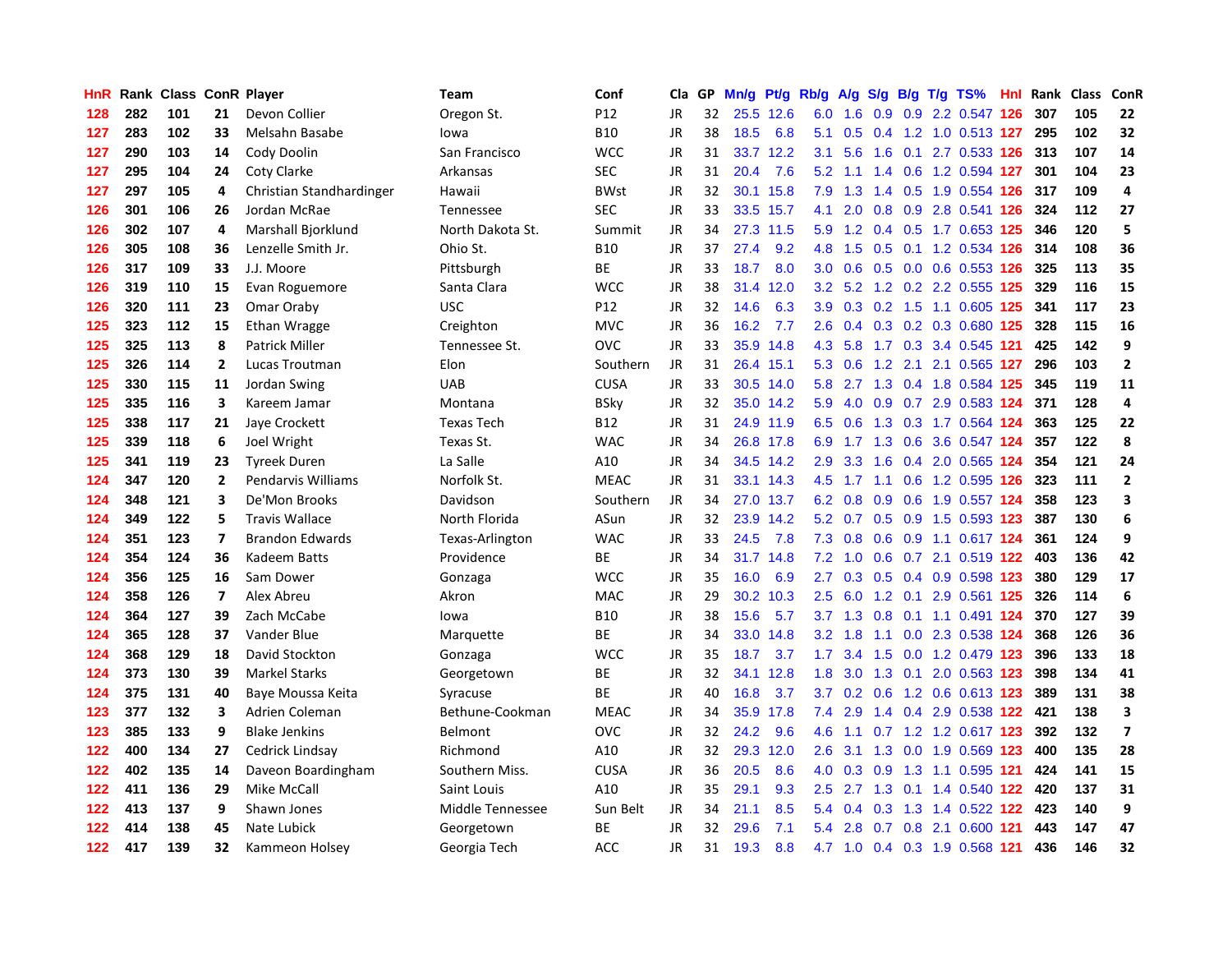| HnR |     | Rank Class ConR Player |    |                         | <b>Team</b>       | Conf            | Cla       | GP | Mn/g |           | Pt/g Rb/g        | A/g | S/g              |     | $B/g$ T/g TS%             | Hnl | Rank |     | Class ConR              |
|-----|-----|------------------------|----|-------------------------|-------------------|-----------------|-----------|----|------|-----------|------------------|-----|------------------|-----|---------------------------|-----|------|-----|-------------------------|
| 122 | 419 | 140                    | 6  | TrayVonn Wright         | North Dakota St.  | Summit          | <b>JR</b> | 34 | 28.0 | 10.3      | 6.0              | 0.7 | 0.9              | 1.8 | 0.9 0.534 120             |     | 459  | 156 | 6                       |
| 121 | 422 | 141                    | 7  | Tim Rusthoven           | William & Mary    | CAA             | JR        | 30 |      | 28.5 14.4 | 7.0              | 2.0 |                  |     | 0.5 0.9 1.8 0.581 121     |     | 432  | 144 | $\overline{\mathbf{z}}$ |
| 121 | 423 | 142                    | 4  | Kyle Tresnak            | Weber St.         | <b>BSky</b>     | JR        | 36 |      | 24.2 11.8 | 5.5              | 0.4 |                  |     | 0.6 1.2 1.2 0.593 122 422 |     |      | 139 | 5                       |
| 121 | 424 | 143                    | 31 | <b>Derrick Williams</b> | Richmond          | A10             | JR        | 25 |      | 26.1 11.4 | 5.4              | 1.4 |                  |     | $0.7$ 0.4 2.2 0.628 126   |     | 318  | 110 | 20                      |
| 121 | 425 | 144                    | 3  | Ike Azotam              | Quinnipiac        | <b>NEC</b>      | JR        | 31 |      | 27.6 13.6 | 7.9              | 0.8 | 0.5              |     | 0.6 1.5 0.534 120         |     | 453  | 152 | $\overline{4}$          |
| 121 | 429 | 145                    | 32 | Rob Brandenberg         | VCU               | A10             | JR        | 35 | 24.1 | 10.4      | 2.7              | 1.4 | 1.3              |     | 0.2 1.3 0.502 121         |     | 435  | 145 | 34                      |
| 121 | 431 | 146                    | 10 | Sean Armand             | Iona              | <b>MAAC</b>     | JR        | 34 |      | 36.3 16.6 | 5.1              | 3.0 |                  |     | 1.2 0.5 2.0 0.585 119     |     | 487  | 162 | 10                      |
| 121 | 434 | 147                    | 10 | JJ Mann                 | Belmont           | OVC             | JR        | 33 | 30.2 | 10.5      | 4.7              | 2.5 | 1.9              |     | 0.0 1.5 0.577 121         |     | 445  | 149 | 11                      |
| 121 | 436 | 148                    | 47 | Jerian Grant            | Notre Dame        | ВE              | JR        | 35 | 36.3 | 13.3      | 2.9              | 5.5 | 1.3              |     | 0.2 2.9 0.514 120         |     | 451  | 151 | 48                      |
| 121 | 441 | 149                    | 15 | Geron Johnson           | Memphis           | <b>CUSA</b>     | JR        | 33 | 28.8 | 10.4      | 4.6              | 3.5 |                  |     | 1.8 0.4 2.9 0.537 120     |     | 455  | 154 | 16                      |
| 121 | 442 | 150                    | 33 | Jordan Bachynski        | ASU               | P12             | JR        | 35 | 25.4 | 9.8       | 5.9              | 0.1 |                  |     | 0.2 3.4 1.8 0.586 120     |     | 454  | 153 | 32                      |
| 120 | 446 | 151                    | 48 | <b>Cleveland Melvin</b> | DePaul            | <b>BE</b>       | JR        | 32 | 31.1 | 16.6      | 6.8              | 0.8 |                  |     | 1.2 0.8 2.3 0.518 120     |     | 464  | 159 | 49                      |
| 120 | 447 | 152                    | 30 | <b>Earnest Ross</b>     | Missouri          | <b>SEC</b>      | <b>JR</b> | 34 |      | 25.3 10.3 | 5.0              | 1.1 |                  |     | 1.2 0.2 1.9 0.526 119     |     | 499  | 167 | 31                      |
| 120 | 450 | 153                    | 8  | <b>Rian Pearson</b>     | Toledo            | <b>MAC</b>      | JR        | 28 | 33.3 | 17.9      | 6.7              | 1.7 |                  |     | 1.7 0.1 2.8 0.519 120     |     | 462  | 158 | 8                       |
| 120 | 455 | 154                    | 9  | Jonathan Arledge        | George Mason      | CAA             | JR        | 38 | 19.4 | 9.0       | 4.8              | 0.8 | 0.5              |     | 0.6 1.3 0.560 119         |     | 502  | 169 | 9                       |
| 120 | 463 | 155                    | 10 | <b>Bryon Allen</b>      | George Mason      | CAA             | JR        | 38 | 27.0 | 8.3       | 3.0 <sub>2</sub> | 4.0 | 1.3              |     | 0.1 1.9 0.530 119         |     | 513  | 172 | 10                      |
| 120 | 464 | 156                    | 10 | Jarred Shaw             | Utah St.          | <b>WAC</b>      | JR        | 31 | 29.3 | 14.2      | 8.4              | 0.8 | 0.3              |     | 1.0 2.1 0.567 117         |     | 579  | 188 | 15                      |
| 120 | 466 | 157                    | 36 | Devin Oliver            | Dayton            | A10             | <b>JR</b> | 31 | 28.5 | 8.9       | 7.8              | 1.8 | 1.2              |     | 0.2 2.0 0.523 119         |     | 489  | 163 | 38                      |
| 120 | 467 | 158                    | 50 | Justin Jackson          | Cincinnati        | <b>BE</b>       | JR        | 30 | 18.8 | 3.8       | 5.1              | 1.5 |                  |     | 1.0 1.4 1.8 0.437 120 477 |     |      | 160 | 51                      |
| 120 | 468 | 159                    | 35 | John Gage               | Stanford          | P <sub>12</sub> | <b>JR</b> | 34 | 13.1 | 5.8       | 2.1              | 0.3 |                  |     | 0.4 0.1 0.6 0.606 118     |     | 525  | 176 | 36                      |
| 120 | 472 | 160                    | 4  | Z Mason                 | Chattanooga       | Southern        | <b>JR</b> | 32 | 27.3 | 14.9      | 7.6              | 0.7 |                  |     | 0.9 0.9 1.6 0.558 118     |     | 534  | 179 | 4                       |
| 119 | 479 | 161                    | 22 | Stephen Holt            | Saint Mary's (CA) | <b>WCC</b>      | <b>JR</b> | 31 |      | 32.4 11.6 | 5.4              | 1.5 |                  |     | 1.2 0.0 1.4 0.540 120     |     | 461  | 157 | 22                      |
| 119 | 481 | 162                    | 4  | <b>Stanton Kidd</b>     | <b>NC Central</b> | <b>MEAC</b>     | JR        | 31 |      | 32.2 14.5 | 6.9              | 1.0 | 1.0              |     | 0.6 2.1 0.601 119         |     | 512  | 171 | 4                       |
| 119 | 485 | 163                    | 37 | <b>Tyrone Garland</b>   | La Salle          | A10             | JR        | 27 | 24.5 | 13.1      | 2.1              | 2.0 |                  |     | 1.2 0.0 1.4 0.505 121     |     | 444  | 148 | 35                      |
| 119 | 486 | 164                    | 22 | Seth VanDeest           | <b>Drake</b>      | <b>MVC</b>      | JR        | 32 | 22.4 | 9.5       | 4.8              | 1.1 | 0.4              |     | 0.9 1.5 0.596 118         |     | 514  | 173 | 23                      |
| 119 | 487 | 165                    | 9  | <b>Cameron Ayers</b>    | <b>Bucknell</b>   | Pat.            | JR        | 34 | 31.9 | 12.4      | 4.0              | 2.0 | 0.6              |     | 0.1 1.0 0.570 119         |     | 497  | 165 | 9                       |
| 119 | 489 | 166                    | 17 | Neil Watson             | Southern Miss.    | <b>CUSA</b>     | JR        | 36 | 32.4 | 9.8       | 2.8              | 4.9 |                  |     | 1.8 0.0 2.5 0.624 118     |     | 521  | 174 | 17                      |
| 119 | 490 | 167                    | 6  | <b>Chris Eversley</b>   | Cal Poly          | <b>BWst</b>     | JR        | 30 |      | 32.9 15.4 | 7.0              | 2.0 |                  |     | 0.7 0.1 1.8 0.516 120     |     | 450  | 150 | $\boldsymbol{6}$        |
| 119 | 492 | 168                    | 38 | C.J. Aiken              | Saint Joseph's    | A10             | <b>JR</b> | 31 |      | 31.7 10.4 | 5.6              | 0.9 |                  |     | 0.5 2.6 1.1 0.580 119     |     | 494  | 164 | 39                      |
| 119 | 494 | 169                    | 23 | Walt Lemon              | <b>Bradley</b>    | <b>MVC</b>      | JR        | 35 | 34.3 | 15.6      | 4.2              | 3.8 |                  |     | 2.1 0.4 3.7 0.527 119     |     | 503  | 170 | 22                      |
| 119 | 510 | 170                    | 33 | Trae Golden             | <b>Tennessee</b>  | <b>SEC</b>      | JR        | 31 | 30.3 | 12.1      | 2.9              | 3.9 | 0.3              |     | 0.0 2.0 0.507 119         |     | 500  | 168 | 32                      |
| 118 | 515 | 171                    | 34 | <b>Brenton Williams</b> | South Carolina    | SEC             | JR        | 31 |      | 21.0 11.0 | 1.8              | 1.4 |                  |     | $0.7$ 0.1 1.2 0.595 117   |     | 551  | 182 | 36                      |
| 118 | 521 | 172                    | 10 | Demetrius Treadwell     | Akron             | <b>MAC</b>      | JR        | 30 |      | 28.9 11.5 | 7.9              | 1.6 | 0.9 <sub>0</sub> | 0.4 | 2.2 0.509 118             |     | 522  | 175 | 10                      |
| 118 | 523 | 173                    | 6  | <b>Troy Huff</b>        | North Dakota      | <b>BSky</b>     | JR        | 25 | 32.2 | 19.2      | 6.9              | 1.2 | 2.4              |     | 0.3 2.2 0.522 127         |     | 292  | 101 | $\overline{2}$          |
| 118 | 524 | 174                    | 58 | <b>Eric Atkins</b>      | Notre Dame        | ВE              | JR        | 35 |      | 38.3 11.2 | 2.6              | 5.5 | 1.4              | 0.1 | 2.1 0.537 118             |     | 543  | 181 | 61                      |
| 118 | 538 | 175                    | 12 | Jordan Heath            | Canisius          | <b>MAAC</b>     | <b>JR</b> | 31 | 27.1 | 9.2       | 5.9              | 0.7 |                  |     | 1.0 1.7 0.9 0.585 119     |     | 498  | 166 | 11                      |
| 118 | 540 | 176                    | 1  | Ben Aird                | Utah Valley       | GWC             | JR        | 30 |      | 33.6 15.1 | $9.0^{\circ}$    | 0.9 |                  |     | 0.8 1.9 1.2 0.611 119     |     | 486  | 161 | $\mathbf{1}$            |
| 118 | 543 | 177                    | 37 | C.J. Leslie             | <b>NC State</b>   | ACC             | JR        | 35 |      | 32.4 15.1 | 7.4              | 1.5 |                  |     | 1.0 1.2 3.0 0.543 117     |     | 555  | 184 | 38                      |
| 118 | 545 | 178                    | 13 | Devon Saddler           | Delaware          | CAA             | <b>JR</b> | 33 | 37.8 | 19.9      | 4.5              |     |                  |     | 2.8 1.0 0.2 3.2 0.540 117 |     | 582  | 189 | 13                      |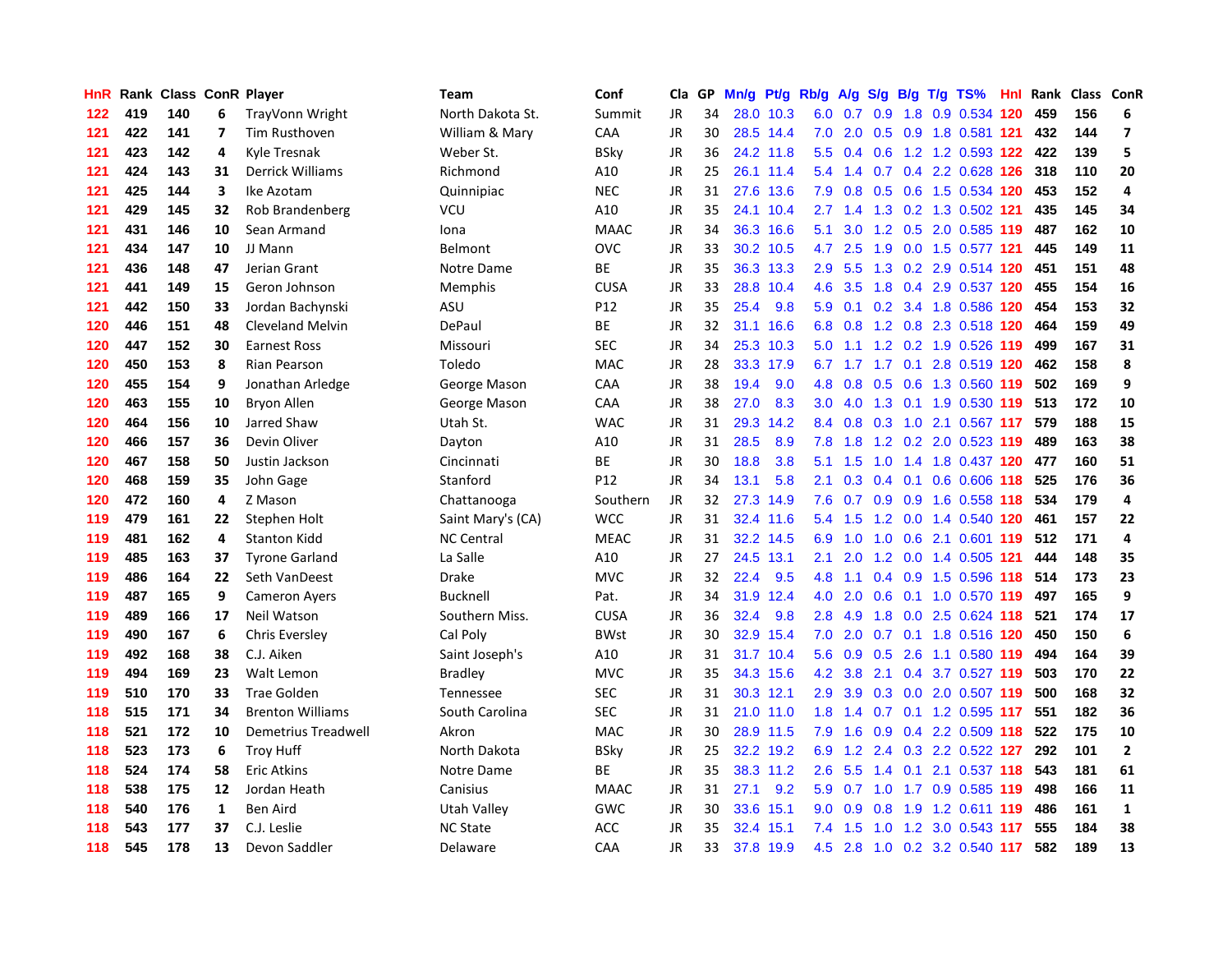| <b>HnR</b> | Rank |     |                         | <b>Class ConR Player</b> | Team                  | Conf        | Cla       | <b>GP</b> | Mn/g | Pt/g Rb/g |                  | A/g              |                  |  | S/g B/g T/g TS%               | Hnl | Rank | Class | ConR                     |
|------------|------|-----|-------------------------|--------------------------|-----------------------|-------------|-----------|-----------|------|-----------|------------------|------------------|------------------|--|-------------------------------|-----|------|-------|--------------------------|
| 117        | 552  | 179 | 52                      | Joseph Bertrand          | <b>Illinois</b>       | <b>B10</b>  | JR        | 35        | 22.7 | 7.3       | 4.1              | 0.6              | 0.9              |  | 0.2 1.1 0.567 117             |     | 552  | 183   | 54                       |
| 117        | 554  | 180 | 54                      | Jordan Morgan            | Michigan              | <b>B10</b>  | JR        | 36        | 15.9 | 4.6       |                  | 4.3 0.4          |                  |  | 0.4 0.1 0.9 0.574 118 535     |     |      | 180   | 51                       |
| 117        | 555  | 181 | 61                      | <b>Titus Rubles</b>      | Cincinnati            | <b>BE</b>   | JR        | 34        | 21.8 | 5.9       | 5.9              | 2.0              |                  |  | 1.1 0.3 1.9 0.411 117         |     | 558  | 185   | 62                       |
| 117        | 564  | 182 | 10                      | Karvel Anderson          | <b>Robert Morris</b>  | <b>NEC</b>  | JR        | 33        | 25.0 | 12.5      | 2.6              | 1.1              |                  |  | 0.8 0.2 1.2 0.631 116         |     | 587  | 193   | 10                       |
| 117        | 565  | 183 | $\overline{\mathbf{z}}$ | Duke Mondy               | Oakland               | Summit      | <b>JR</b> | 33        |      | 31.3 12.0 | 4.4              | 5.1              | 3.0              |  | 0.3 3.4 0.494 117             |     | 576  | 187   | $\overline{7}$           |
| 117        | 567  | 184 | $\overline{7}$          | <b>Torrey Craig</b>      | <b>USC Upstate</b>    | ASun        | JR        | 33        |      | 31.0 17.2 | 6.9              | 1.9              |                  |  | 1.0 0.8 2.7 0.541 117         |     | 569  | 186   | $\overline{7}$           |
| 117        | 569  | 185 | 20                      | Elijah Pittman           | Marshall              | <b>CUSA</b> | JR        | 32        |      | 32.3 16.1 | 4.2              | 1.6              |                  |  | 0.8 0.8 2.4 0.602 115         |     | 625  | 205   | 20                       |
| 117        | 575  | 186 | 8                       | Dom Morris               | Boston U.             | <b>AEC</b>  | JR        | 30        |      | 28.4 11.6 | 6.3              | 0.6              | 0.8              |  | 0.3 1.4 0.617 116             |     | 585  | 191   | 8                        |
| 117        | 577  | 187 | 32                      | Amath M'Baye             | Oklahoma              | <b>B12</b>  | JR        | 32        | 25.0 | 10.1      | 5.2              | 0.8              |                  |  | 0.7 0.8 1.8 0.518 116         |     | 584  | 190   | 32                       |
| 117        | 578  | 188 | 9                       | Chris Pelcher            | New Hampshire         | <b>AEC</b>  | JR        | 25        | 25.1 | 9.1       | 6.3              | 0.9              |                  |  | 0.8 1.4 1.2 0.545 120         |     | 456  | 155   | $\boldsymbol{6}$         |
| 116        | 580  | 189 | 12                      | <b>Cole Darling</b>      | Wright St.            | Hor.        | JR        | 22        |      | 24.4 11.3 | 4.6              |                  |                  |  | 0.6 1.3 0.4 1.7 0.552 125     |     | 343  | 118   | $\overline{7}$           |
| 116        | 581  | 190 | 38                      | Fabyon Harris            | Texas A&M             | <b>SEC</b>  | JR        | 32        |      | 30.2 12.0 | $2.3^{\circ}$    |                  |                  |  | 1.3 1.2 0.0 1.6 0.586 116     |     | 589  | 195   | 38                       |
| 116        | 582  | 191 | 33                      | Dejan Kravic             | <b>Texas Tech</b>     | <b>B12</b>  | <b>JR</b> | 31        | 21.5 | 9.0       | 5.2              | 1.2              |                  |  | 0.7 1.3 1.8 0.529 115         |     | 609  | 198   | 36                       |
| 116        | 585  | 192 | 11                      | Rashad Whack             | Mount St. Mary's      | <b>NEC</b>  | JR        | 32        | 29.9 | 13.9      | 3.7              | 1.6              |                  |  | 2.1 0.2 1.7 0.542 115         |     | 610  | 199   | 11                       |
| 116        | 586  | 193 | 35                      | Will Spradling           | Kansas St.            | <b>B12</b>  | <b>JR</b> | 34        | 27.4 | 7.4       | 2.6              | 2.4              | 0.9              |  | 0.1 1.0 0.559 116             |     | 586  | 192   | 33                       |
| 116        | 589  | 194 | 24                      | Ryan Nicholas            | Portland              | <b>WCC</b>  | JR        | 32        | 31.1 | 13.0      | 8.7              | 1.1              | 0.9 <sub>0</sub> |  | 0.2 2.0 0.508 115             |     | 616  | 201   | 25                       |
| 116        | 592  | 195 | 8                       | Shawn Glover             | <b>Oral Roberts</b>   | Southland   | <b>JR</b> | 33        | 32.7 | 14.4      | 5.1              | 1.9              |                  |  | 1.2 1.3 2.1 0.531 116         |     | 588  | 194   | 8                        |
| 116        | 594  | 196 | 8                       | Derrick Barden           | Northern Colorado     | <b>BSky</b> | <b>JR</b> | 31        | 31.9 | 13.5      | 8.8              | 0.9              | 1.2              |  | 0.5 1.5 0.587 115 615         |     |      | 200   | 9                        |
| 116        | 595  | 197 | 13                      | Glenn Cosey              | Eastern Kentucky      | ovc         | JR        | 29        |      | 35.4 15.2 | 3.3 <sub>2</sub> |                  |                  |  | 3.2 1.6 0.0 1.3 0.582 118 527 |     |      | 177   | 12                       |
| 116        | 598  | 198 | 36                      | <b>Cameron Clark</b>     | Oklahoma              | <b>B12</b>  | JR        | 32        | 17.3 | 6.5       | 3.2              |                  |                  |  | 0.4 0.6 0.2 1.0 0.561 116     |     | 605  | 196   | 35                       |
| 116        | 600  | 199 | 10                      | <b>Clancy Rugg</b>       | Vermont               | <b>AEC</b>  | JR        | 33        |      | 28.4 11.4 | 5.7              | 0.6              |                  |  | 0.6 0.4 1.5 0.571 115         |     | 635  | 210   | 10                       |
| 116        | 601  | 200 | 41                      | <b>Tyler Thornton</b>    | Duke                  | <b>ACC</b>  | <b>JR</b> | 36        | 22.0 | 3.6       | 2.3              | $2.2^{\circ}$    | 1.3              |  | 0.1 1.1 0.573 115             |     | 628  | 207   | 42                       |
| 116        | 603  | 201 | 40                      | <b>Richard Solomon</b>   | California            | P12         | JR        | 33        | 25.1 | 8.9       | 6.8              | 0.6              |                  |  | 0.7 1.1 1.6 0.511 115         |     | 633  | 208   | 41                       |
| 115        | 610  | 202 | 27                      | Nick Wiggins             | Wichita St.           | <b>MVC</b>  | JR        | 36        | 12.8 | 4.9       | 1.8              | 0.3              | 0.3              |  | 0.2 0.6 0.573 115             |     | 627  | 206   | 27                       |
| 115        | 614  | 203 | 17                      | Kerry Hammonds           | Middle Tennessee      | Sun Belt    | JR        | 34        | 21.7 | 6.3       | 3.2              | 1.6              | 0.6              |  | 0.3 1.2 0.595 115             |     | 624  | 204   | 16                       |
| 115        | 615  | 204 | 13                      | Alec Brown               | Green Bay             | Hor.        | <b>JR</b> | 34        | 30.6 | 14.1      | 6.0              | 1.2              | 0.6              |  | 1.7 2.6 0.530 114             |     | 661  | 217   | 14                       |
| 115        | 627  | 205 | 65                      | Enosch Wolf              | Connecticut           | ВE          | JR        | 22        | 13.7 | 3.4       | 3.4              | 0.6              |                  |  | 0.4 0.9 0.8 0.577 114         |     | 662  | 218   | 67                       |
| 115        | 631  | 206 | 10                      | Ricardo Glenn            | <b>USC Upstate</b>    | ASun        | JR        | 33        | 26.2 | 10.5      | 8.1              |                  |                  |  | 2.2 0.7 0.2 1.8 0.580 115     |     | 634  | 209   | 10                       |
| 115        | 636  | 207 | 6                       | <b>Will Barrett</b>      | Princeton             | Ivy         | JR        | 27        | 27.1 | 9.3       | 4.7              | 1.6              |                  |  | 0.9 0.7 1.6 0.645 115 618     |     |      | 203   | $\overline{\phantom{a}}$ |
| 115        | 637  | 208 | 15                      | Dennis Ogbe              | <b>Tennessee Tech</b> | <b>OVC</b>  | JR        | 29        | 25.5 | 10.8      | 5.4              | 0.8              |                  |  | 0.5 1.0 1.4 0.681 114         |     | 647  | 212   | 15                       |
| 115        | 639  | 209 | 48                      | Vee Sanford              | Dayton                | A10         | JR        | 31        | 29.1 | 12.3      | $2.7^{\circ}$    | 2.3              | 1.0              |  | 0.3 2.1 0.552 114             |     | 656  | 216   | 50                       |
| 115        | 641  | 210 | 11                      | <b>Bud Thomas</b>        | Mercer                | ASun        | JR        | 36        | 27.7 | 7.6       | 4.5              | 2.6              |                  |  | 1.1 0.6 1.0 0.537 114         |     | 673  | 220   | 11                       |
| 114        | 646  | 211 | 4                       | Demarquelle Tabb         | Alabama A&M           | <b>SWAC</b> | JR        | 31        | 32.3 | 14.0      | 9.9              | 1.3              | 1.3              |  | 1.6 2.1 0.492 113             |     | 689  | 224   | $\overline{\mathbf{4}}$  |
| 114        | 656  | 212 | 60                      | Terone Johnson           | Purdue                | <b>B10</b>  | JR        | 33        | 32.1 | 13.5      | 4.7              | 2.9              | 0.5              |  | 0.2 2.0 0.465 114             |     | 654  | 215   | 60                       |
| 114        | 667  | 213 | 11                      | Jon Smith                | Ohio                  | <b>MAC</b>  | JR        | 34        | 16.3 | 4.8       | 3.6              | 0.3              |                  |  | 0.7 1.4 0.3 0.625 114         |     | 669  | 219   | 11                       |
| 114        | 670  | 214 | 16                      | <b>Chad Posthumus</b>    | Morehead St.          | OVC         | JR        | 33        | 18.5 | 7.5       | 6.8              | 0.4              |                  |  | 0.8 0.9 1.0 0.506 112 733     |     |      | 233   | 18                       |
| 114        | 672  | 215 | 18                      | Neiko Hunter             | Middle Tennessee      | Sun Belt    | JR        | 34        | 18.5 | 7.7       | 2.9              | 0.4              | 0.5              |  | 0.4 1.4 0.573 114             |     | 678  | 222   | 18                       |
| 114        | 675  | 216 | 28                      | James Walker             | Saint Mary's (CA)     | <b>WCC</b>  | JR        | 28        | 21.6 | 6.9       | 3.5              | 1.0 <sub>1</sub> | 1.0              |  | 0.1 1.1 0.581 115             |     | 617  | 202   | 26                       |
| 114        | 678  | 217 | 7                       | <b>Trey Sumler</b>       | Western Carolina      | Southern    | <b>JR</b> | 32        | 37.7 | 18.4      | 4.5              |                  |                  |  | 3.6 1.9 0.1 3.6 0.551 114     |     | 650  | 214   | $\overline{7}$           |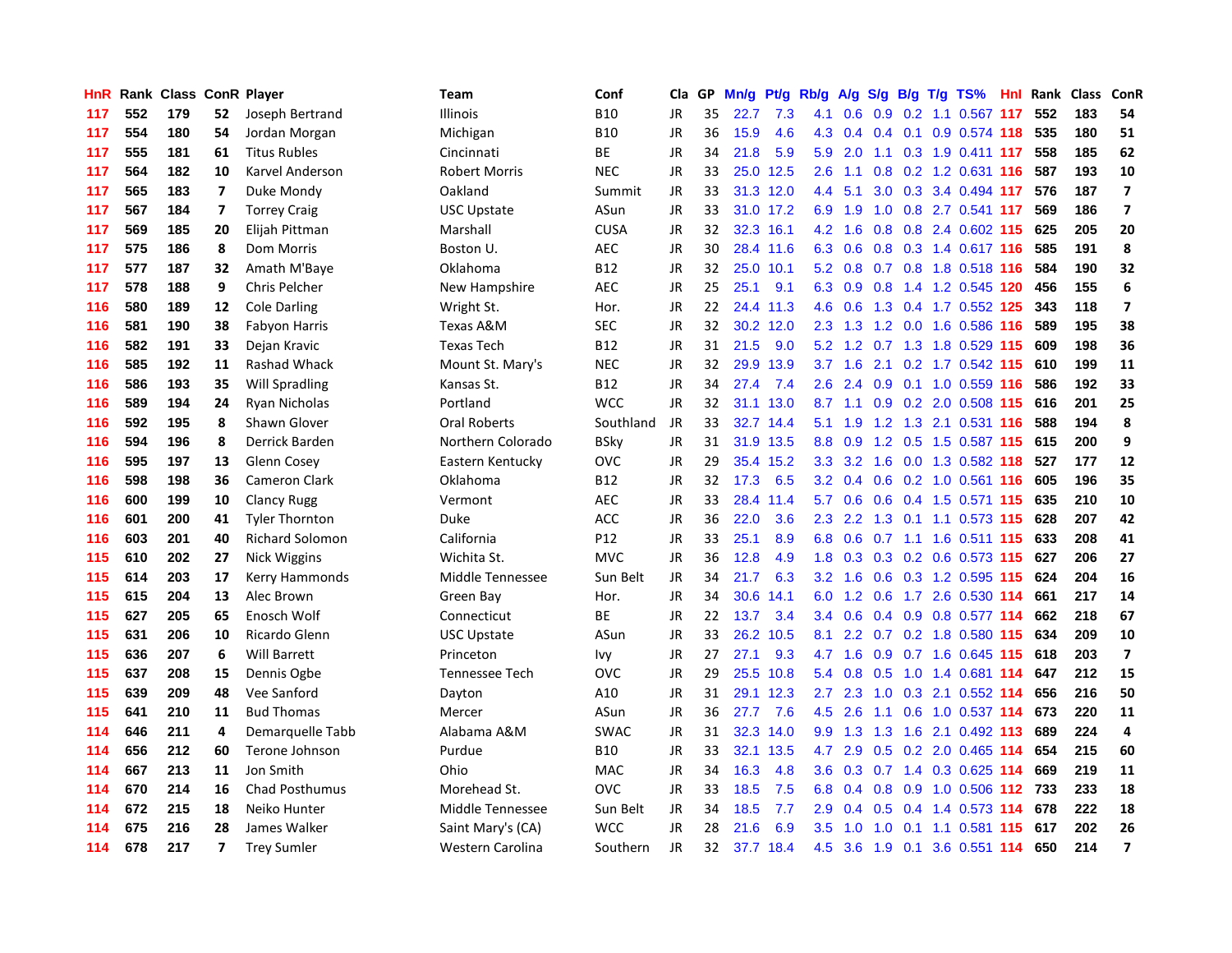| HnR |     | Rank Class ConR Player |    |                        | Team               | Conf        | Cla       | GP | Mn/g Pt/g Rb/g |           |                  | A/g             | S/g |     | $B/g$ T/g TS%                 | Hnl Rank | <b>Class</b> | ConR      |
|-----|-----|------------------------|----|------------------------|--------------------|-------------|-----------|----|----------------|-----------|------------------|-----------------|-----|-----|-------------------------------|----------|--------------|-----------|
| 114 | 683 | 218                    | 13 | Mackey McKnight        | Lehigh             | Pat.        | <b>JR</b> | 31 |                | 33.3 11.9 | 3.6              | 4.9             | 1.3 | 0.3 | 3.0 0.546 110                 | 819      | 262          | 14        |
| 114 | 685 | 219                    | 8  | Eric Ferguson          | Georgia Southern   | Southern    | JR        | 33 |                | 29.6 13.5 |                  | $6.2 \quad 1.0$ | 1.5 |     | 0.8 2.4 0.540 113 713         |          | 229          | $\pmb{8}$ |
| 114 | 688 | 220                    | 10 | Aaron Anderson         | North Dakota       | <b>BSky</b> | <b>JR</b> | 33 |                | 32.0 13.3 | 3.3              |                 |     |     | 3.3 1.4 0.1 1.7 0.597 111     | 798      | 255          | 11        |
| 114 | 689 | 221                    | 71 | <b>Gene Teague</b>     | Seton Hall         | ВE          | JR        | 33 |                | 28.4 11.2 | 7.2              | 1.5             |     |     | 0.3 0.5 2.7 0.561 112 740     |          | 234          | 75        |
| 113 | 697 | 222                    | 13 | <b>Alex Francis</b>    | <b>Bryant</b>      | <b>NEC</b>  | <b>JR</b> | 31 |                | 34.9 17.4 | 8.6              | 1.8             |     |     | $0.7$ $0.2$ $3.4$ $0.576$ 113 | 698      | 225          | 13        |
| 113 | 699 | 223                    | 17 | <b>Preston Medlin</b>  | Utah St.           | <b>WAC</b>  | JR        | 16 | 36.1           | 16.3      | 3.5              | 3.2             | 1.0 |     | 0.2 2.0 0.615 121             | 428      | 143          | 12        |
| 113 | 703 | 224                    | 14 | Nick Harney            | Akron              | MAC         | JR        | 30 | 20.4           | 9.5       | 3.8              | 1.2             |     |     | 0.8 0.3 1.9 0.529 113         | 716      | 230          | 14        |
| 113 | 706 | 225                    | 8  | <b>Brandon Goode</b>   | Norfolk St.        | <b>MEAC</b> | JR        | 33 | 20.6           | 7.7       | 5.3              | 0.2             | 0.4 |     | 2.0 1.3 0.594 112             | 743      | 237          | 9         |
| 113 | 707 | 226                    | 15 | Will Felder            | Miami (OH)         | MAC         | <b>JR</b> | 31 | 27.5           | 11.6      | 5.3              | 0.9             | 0.8 |     | 1.0 1.7 0.585 113 728         |          | 231          | 15        |
| 113 | 708 | 227                    | 24 | <b>Tarik Black</b>     | Memphis            | <b>CUSA</b> | JR        | 32 | 20.8           | 8.1       | 4.8              | $0.4^{\circ}$   |     |     | 0.7 0.6 1.3 0.554 114 677     |          | 221          | 23        |
| 113 | 709 | 228                    | 46 | Shavon Coleman         | LSU                | <b>SEC</b>  | JR        | 31 |                | 28.1 10.5 | 5.9              | 0.8             |     |     | 1.4 0.9 1.7 0.512 112 741     |          | 235          | 46        |
| 113 | 710 | 229                    | 73 | James Bell             | Villanova          | <b>BE</b>   | JR        | 34 | 28.5           | 8.6       | 4.2              | 1.4             | 1.1 |     | 0.4 2.0 0.540 113 701         |          | 226          | 72        |
| 113 | 711 | 230                    | 7  | T.J. Bray              | Princeton          | Ivy         | JR        | 28 | 34.8           | 9.9       | 3.8              | 3.6             | 1.8 |     | 0.1 1.6 0.563 113             | 706      | 227          | 8         |
| 113 | 712 | 231                    | 25 | <b>Miguel Paul</b>     | East Carolina      | <b>CUSA</b> | JR        | 33 | 33.1           | 13.3      | 2.2              | 7.2             | 1.5 |     | 0.2 3.6 0.546 113             | 712      | 228          | 27        |
| 113 | 713 | 232                    | 26 | DeAndre Kane           | Marshall           | <b>CUSA</b> | JR        | 28 | 37.1           | 15.1      | 4.4              | 7.0             |     |     | 1.8 0.2 4.2 0.457 115         | 646      | 211          | 21        |
| 113 | 715 | 233                    | 11 | Luke Apfeld            | Vermont            | AEC         | JR        | 28 | 23.1           | 10.7      | 4.4              | 0.6             | 0.8 |     | 0.4 1.4 0.546 114             | 649      | 213          | 11        |
| 113 | 718 | 234                    | 18 | Michael Hale           | Texas-San Antonio  | <b>WAC</b>  | JR        | 30 | 36.2           | 15.6      | 3.1              | 3.8             | 1.5 |     | $0.0$ 2.7 $0.525$ 114         | 679      | 223          | 17        |
| 113 | 729 | 235                    | 18 | <b>Matt Vest</b>       | Wright St.         | Hor.        | <b>JR</b> | 36 | 23.8           | 5.5       | 3.7              | 2.2             | 1.1 |     | 0.1 1.1 0.529 112 756         |          | 241          | 18        |
| 113 | 735 | 236                    | 13 | Adam Kemp              | Marist             | <b>MAAC</b> | <b>JR</b> | 31 | 29.9           | 10.4      | 8.6              |                 |     |     | 0.4 0.7 2.2 1.9 0.557 111     | 795      | 253          | 13        |
| 113 | 737 | 237                    | 43 | Sam Grooms             | Oklahoma           | <b>B12</b>  | <b>JR</b> | 31 | 20.6           | 5.0       | 1.7 <sub>z</sub> |                 |     |     | 3.2 0.3 0.0 1.2 0.547 112 731 |          | 232          | 43        |
| 112 | 738 | 238                    | 9  | lan Chiles             | Morgan St.         | <b>MEAC</b> | <b>JR</b> | 32 | 21.7           | 9.3       | 5.2              | 0.8             |     |     | 0.4 1.7 1.1 0.541 112 744     |          | 238          | 10        |
| 112 | 745 | 239                    | 55 | Langston Galloway      | Saint Joseph's     | A10         | <b>JR</b> | 32 | 35.7           | 13.8      | 3.6              | 2.3             | 1.4 |     | 0.3 1.5 0.549 112 755         |          | 240          | 58        |
| 112 | 746 | 240                    | 29 | Jerrold Brooks         | Southern Miss.     | <b>CUSA</b> | JR        | 37 | 30.5           | 10.9      | 2.5              | 2.3             | 1.4 |     | 0.0 1.3 0.530 111             | 771      | 244          | 29        |
| 112 | 751 | 241                    | 56 | <b>Branden Frazier</b> | Fordham            | A10         | JR        | 31 | 35.0           | 14.2      | 3.7              | 5.0             | 0.9 |     | 0.0 3.0 0.479 110             | 837      | 270          | 62        |
| 112 | 753 | 242                    | 14 | Frank Massenat         | Drexel             | CAA         | JR        | 31 |                | 35.5 14.7 | 2.4              | 4.2             | 0.8 |     | 0.4 2.3 0.491 110             | 824      | 265          | 15        |
| 112 | 756 | 243                    | 14 | Kenneth Ortiz          | Wagner             | <b>NEC</b>  | <b>JR</b> | 31 | 33.9           | 11.8      | 4.3              | 5.4             | 2.0 |     | $0.1$ 3.9 0.494 111           | 792      | 252          | 14        |
| 112 | 759 | 244                    | 35 | Jeff Elorriaga         | Boise St.          | <b>MWC</b>  | JR        | 29 | 33.9           | 10.2      | $3.4^{\circ}$    | 2.2             |     |     | 1.3 0.0 0.7 0.635 111         | 791      | 251          | 36        |
| 112 | 763 | 245                    | 58 | Rob Loe                | Saint Louis        | A10         | JR        | 35 | 22.9           | 7.0       | $3.4^{\circ}$    |                 |     |     | 1.2 0.4 0.3 1.3 0.522 112 759 |          | 242          | 59        |
| 112 | 765 | 246                    | 36 | Xavier Thames          | San Diego St.      | <b>MWC</b>  | JR        | 30 | 28.7           | 9.5       | $2.7^{\circ}$    | $2.4^{\circ}$   |     |     | 1.0 0.3 1.8 0.486 112 749     |          | 239          | 33        |
| 112 | 766 | 247                    | 59 | Sam Mills              | La Salle           | A10         | <b>JR</b> | 33 | 33.6           | 8.0       | 2.6              | $2.2^{\circ}$   | 1.0 |     | 0.3 1.2 0.536 112 742         |          | 236          | 57        |
| 112 | 769 | 248                    | 9  | <b>Travis Bader</b>    | Oakland            | Summit      | JR        | 33 |                | 38.2 22.1 | 2.9              | 1.0             | 0.9 |     | 0.1 1.4 0.585 111             | 775      | 245          | 8         |
| 111 | 773 | 249                    | 30 | <b>Tyshon Pickett</b>  | <b>Bradley</b>     | <b>MVC</b>  | <b>JR</b> | 35 |                | 26.2 11.0 | 5.5              | 0.8             |     |     | 0.8 0.4 1.3 0.544 111         | 778      | 247          | 31        |
| 111 | 779 | 250                    | 30 | <b>Rod Rucker</b>      | <b>UAB</b>         | <b>CUSA</b> | JR        | 33 |                | 33.1 14.5 | 8.2              | 2.3             | 1.1 |     | $0.7$ 2.6 0.492 111           | 781      | 248          | 30        |
| 111 | 782 | 251                    | 65 | <b>Travis Carroll</b>  | Purdue             | <b>B10</b>  | <b>JR</b> | 33 | 8.3            | 1.8       | 1.6              | 0.2             |     |     | $0.2$ 0.4 0.2 0.642 111       | 784      | 249          | 66        |
| 111 | 784 | 252                    | 10 | Du'Vaughn Maxwell      | Hampton            | <b>MEAC</b> | <b>JR</b> | 31 |                | 30.4 10.4 | 7.2              | 0.8             |     |     | 1.0 2.5 2.1 0.503 110 830     |          | 267          | 12        |
| 111 | 793 | 253                    | 14 | Danny Stewart          | Rider              | <b>MAAC</b> | <b>JR</b> | 34 |                | 28.9 10.6 |                  |                 |     |     | 7.2 1.0 0.7 0.7 2.2 0.538 111 | 800      | 256          | 14        |
| 111 | 795 | 254                    | 50 | <b>Travis Wear</b>     | <b>UCLA</b>        | P12         | <b>JR</b> | 32 |                | 28.8 10.9 | 5.2              | 0.5             |     |     | 0.7 1.0 1.4 0.539 111         | 768      | 243          | 49        |
| 111 | 796 | 255                    | 51 | Johnathan Loyd         | Oregon             | P12         | <b>JR</b> | 37 | 22.1           | 5.0       | 1.6              | 2.9             | 1.4 |     | 0.1 1.9 0.471 111             | 813      | 259          | 51        |
| 111 | 798 | 256                    | 15 | Anthony Jackson        | <b>Stony Brook</b> | <b>AEC</b>  | JR        | 30 |                | 27.5 11.3 | 2.1              |                 |     |     | 1.9 0.8 0.1 2.0 0.558 111     | 776      | 246          | 14        |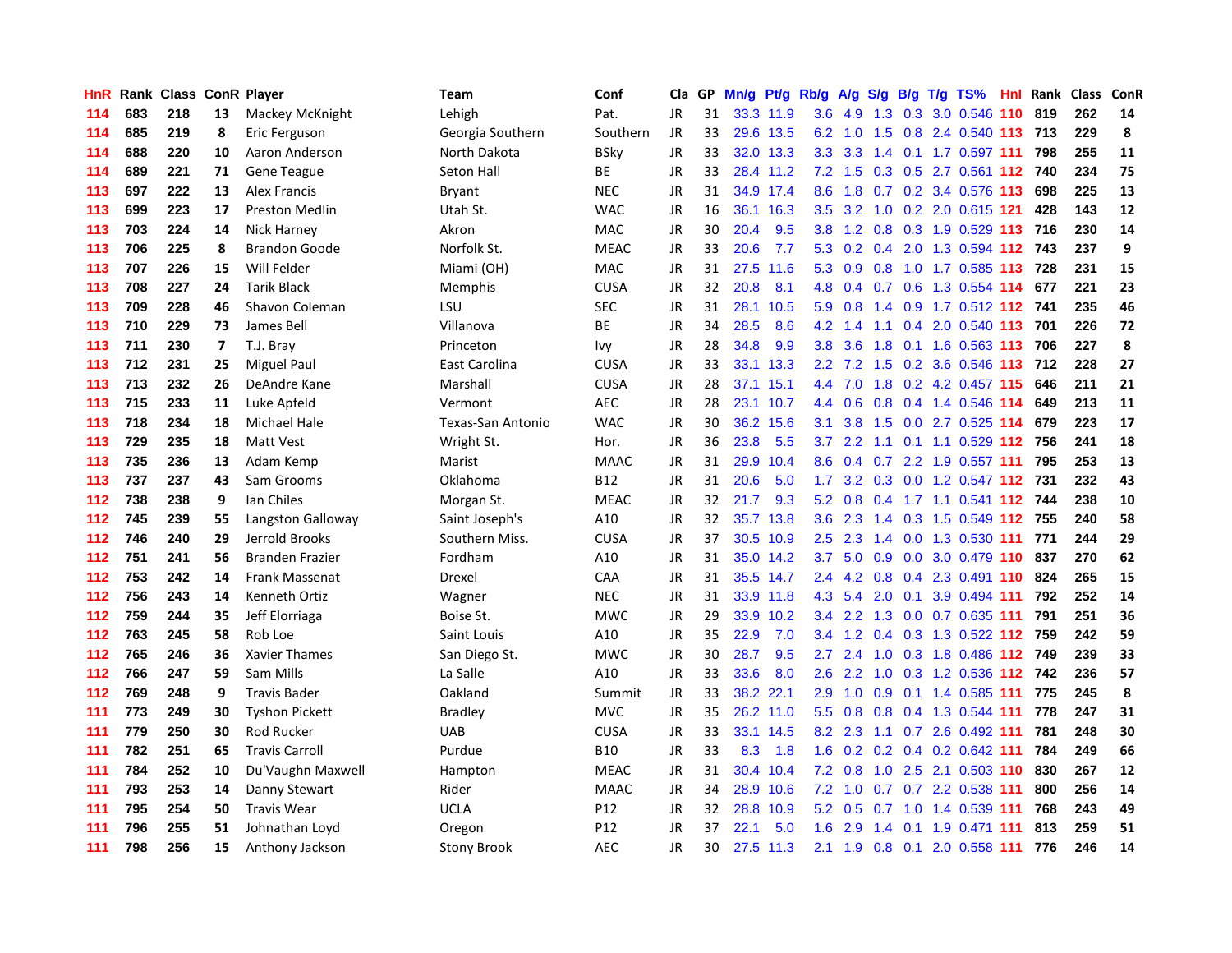| HnR | Rank |     |    | <b>Class ConR Player</b> | <b>Team</b>         | Conf            | Cla       | <b>GP</b> | Mn/g | Pt/g Rb/g |                  | A/g             |               |  | S/g B/g T/g TS%               | Hnl | Rank | <b>Class</b> | ConR |
|-----|------|-----|----|--------------------------|---------------------|-----------------|-----------|-----------|------|-----------|------------------|-----------------|---------------|--|-------------------------------|-----|------|--------------|------|
| 111 | 799  | 257 | 16 | Dave Coley               | <b>Stony Brook</b>  | <b>AEC</b>      | JR        | 33        | 27.1 | 11.1      | 4.2              | 1.4             | 1.0           |  | 0.2 2.0 0.493 111             |     | 811  | 258          | 16   |
| 111 | 805  | 258 | 31 | Akeem Richmond           | East Carolina       | <b>CUSA</b>     | <b>JR</b> | 35        | 20.1 | 10.9      | 1.8              |                 |               |  | 1.2 0.7 0.1 0.9 0.598 110 835 |     |      | 269          | 32   |
| 111 | 807  | 259 | 51 | Kiel Turpin              | Florida St.         | ACC             | <b>JR</b> | 34        | 15.8 | 5.4       | 3.0 <sub>2</sub> | 0.3             |               |  | 0.4 1.3 0.9 0.546 110         |     | 831  | 268          | 53   |
| 111 | 809  | 260 | 30 | Jorden Page              | Saint Mary's (CA)   | <b>WCC</b>      | <b>JR</b> | 33        | 19.1 | 6.4       | 1.4              | 1.8             |               |  | $0.7$ 0.1 1.4 0.564 111       |     | 797  | 254          | 30   |
| 111 | 812  | 261 | 15 | <b>Tony Gill</b>         | Pacific             | <b>BWst</b>     | JR        | 35        | 17.4 | 7.2       | 3.3              | 0.7             |               |  | $0.4$ 0.1 0.8 0.607 110       |     | 820  | 263          | 14   |
| 110 | 815  | 262 | 17 | D.J. Irving              | Boston U.           | <b>AEC</b>      | JR        | 30        | 34.7 | 14.2      | 3.3              | 3.6             | $1.4^{\circ}$ |  | $0.0$ 2.7 0.525 110           |     | 821  | 264          | 18   |
| 110 | 816  | 263 | 23 | Cordarius Johnson        | Louisiana Tech      | <b>WAC</b>      | JR        | 34        | 20.6 | 7.9       | 3.1              | 0.5             | 1.3           |  | 0.1 0.9 0.521 110             |     | 817  | 261          | 23   |
| 110 | 831  | 264 | 35 | Jahenns Manigat          | Creighton           | <b>MVC</b>      | <b>JR</b> | 36        | 27.9 | 5.9       | 2.1              | 2.3             | 0.8           |  | 0.1 1.4 0.548 110             |     | 839  | 271          | 35   |
| 110 | 836  | 265 | 37 | <b>Mike Moser</b>        | <b>UNLV</b>         | <b>MWC</b>      | JR        | 28        | 21.3 | 7.1       | 6.1              | 1.4             | 0.8           |  | $0.7$ 1.7 0.448 111           |     | 804  | 257          | 37   |
| 110 | 838  | 266 | 38 | Allen Huddleston         | Fresno St.          | <b>MWC</b>      | JR        | 30        | 26.4 | 9.7       | 2.1              | 1.7             |               |  | 1.3 0.1 1.9 0.497 109         |     | 879  | 279          | 38   |
| 109 | 850  | 267 | 16 | <b>Manny Atkins</b>      | Georgia St.         | CAA             | JR        | 31        | 35.8 | 14.2      | 6.7              |                 |               |  | 2.2 1.5 0.3 2.2 0.541 109     |     | 876  | 277          | 18   |
| 109 | 855  | 268 | 24 | Renaldo Dixon            | New Mexico St.      | <b>WAC</b>      | JR        | 34        | 18.7 | 5.6       | 4.0              | 0.6             |               |  | 0.2 1.4 1.1 0.556 108         |     | 892  | 283          | 25   |
| 109 | 856  | 269 | 13 | <b>Willis Hall</b>       | Coll. of Charleston | Southern        | <b>JR</b> | 34        | 24.3 | 7.7       | 6.4              | 0.8             |               |  | 0.3 0.4 1.0 0.601 109         |     | 869  | 274          | 15   |
| 109 | 860  | 270 | 81 | <b>Victor Rudd</b>       | South Florida       | <b>BE</b>       | <b>JR</b> | 30        | 34.1 | 12.3      | 6.9              | 1.1             |               |  | 0.7 0.5 1.8 0.480 109         |     | 872  | 275          | 81   |
| 109 | 861  | 271 | 52 | <b>Chris Denson</b>      | Auburn              | <b>SEC</b>      | <b>JR</b> | 20        | 24.9 | 11.9      | 3.0              | 1.6             | 1.0           |  | 0.2 1.1 0.534 118             |     | 532  | 178          | 35   |
| 109 | 865  | 272 | 12 | Jyles Smith              | Savannah St.        | <b>MEAC</b>     | JR        | 34        | 20.3 | 2.9       | 5.1              | 0.6             | 1.0           |  | 2.6 1.1 0.429 108             |     | 886  | 280          | 13   |
| 109 | 867  | 273 | 70 | <b>Maverick Ahanmisi</b> | Minnesota           | <b>B10</b>      | JR        | 34        | 10.5 | 3.3       | 0.8              | 0.9             |               |  | 0.4 0.0 0.8 0.592 109         |     | 873  | 276          | 71   |
| 109 | 871  | 274 | 55 | Leslie McDonald          | North Carolina      | ACC             | <b>JR</b> | 30        | 17.9 | 7.2       | 2.1              | 1.2             | 0.5           |  | $0.1$ 0.7 0.492 110           |     | 828  | 266          | 52   |
| 109 | 873  | 275 | 56 | <b>Terrance Shannon</b>  | Florida St.         | ACC             | JR        | 20        | 21.0 | 7.9       | 5.6              |                 |               |  | 0.8 1.2 0.6 2.3 0.495 111     |     | 785  | 250          | 50   |
| 109 | 875  | 276 | 82 | David Nyarsuk            | Cincinnati          | <b>BE</b>       | JR        | 33        | 11.3 | 2.6       | 2.5              | 0.2             |               |  | 0.1 0.9 0.7 0.585 109         |     | 877  | 278          | 82   |
| 109 | 877  | 277 | 13 | Jeremy Ingram            | <b>NC Central</b>   | <b>MEAC</b>     | JR        | 31        | 33.3 | 15.7      |                  | $3.7 \quad 1.4$ |               |  | 1.4 0.6 2.5 0.587 108         |     | 898  | 285          | 14   |
| 109 | 886  | 278 | 23 | Sherman Blanford         | Eastern Illinois    | OVC             | <b>JR</b> | 32        | 25.9 | 10.5      | 6.4              | 2.3             |               |  | 1.2 0.5 1.8 0.478 108         |     | 896  | 284          | 24   |
| 108 | 889  | 279 | 15 | Daniel Coursey           | Mercer              | ASun            | JR        | 34        | 18.7 | 7.5       | 3.8              | 0.2             |               |  | 0.4 1.3 1.4 0.560 108         |     | 908  | 289          | 15   |
| 108 | 893  | 280 | 20 | A.J. Pacher              | Wright St.          | Hor.            | JR        | 33        | 14.1 | 5.4       | 2.8              | 0.8             |               |  | 0.3 0.2 0.8 0.513 108         |     | 914  | 291          | 20   |
| 108 | 894  | 281 | 13 | Desmond Haymon           | Stephen F. Austin   | Southland       | JR        | 32        | 30.5 | 10.6      | 4.9              | 1.2             | 0.6           |  | 0.0 1.3 0.539 108             |     | 900  | 287          | 13   |
| 108 | 897  | 282 | 57 | Evan Gordon              | ASU                 | P12             | JR        | 35        | 32.2 | 10.1      | 2.9              | 2.2             | 1.3           |  | 0.2 1.3 0.524 108             |     | 899  | 286          | 57   |
| 108 | 898  | 283 | 25 | Kenyon McNeaill          | Louisiana Tech      | <b>WAC</b>      | JR        | 33        | 16.3 | 7.0       | 1.3              | 1.1             |               |  | $0.6$ 0.1 0.9 0.525 108       |     | 890  | 281          | 24   |
| 108 | 899  | 284 | 22 | Will Neighbour           | Ark.-Little Rock    | Sun Belt        | JR        | 32        | 28.8 | 10.7      | 7.0              | 1.4             |               |  | 1.2 1.0 2.9 0.510 108         |     | 918  | 293          | 26   |
| 108 | 903  | 285 | 19 | Chris Manhertz           | Canisius            | <b>MAAC</b>     | <b>JR</b> | 34        | 28.2 | 7.6       | 8.7              | 0.6             |               |  | 0.7 0.9 1.4 0.584 108 915     |     |      | 292          | 18   |
| 108 | 905  | 286 | 39 | Jon Ekey                 | Illinois St.        | <b>MVC</b>      | <b>JR</b> | 33        | 22.9 | 6.4       | 4.2              | 0.9             |               |  | 0.8 1.0 0.7 0.555 107         |     | 932  | 298          | 40   |
| 108 | 906  | 287 | 26 | <b>Chris Anderson</b>    | Louisiana Tech      | <b>WAC</b>      | JR        | 34        | 14.4 | 4.5       | 3.5              | 0.6             | 0.9           |  | 0.5 0.9 0.494 108             |     | 902  | 288          | 26   |
| 108 | 908  | 288 | 15 | <b>Brison White</b>      | Northwestern St.    | Southland       | JR        | 32        | 18.6 | 8.0       | 1.7              | 2.2             | 1.6           |  | 0.1 1.3 0.504 107             |     | 925  | 295          | 15   |
| 108 | 911  | 289 | 54 | <b>Brady Heslip</b>      | Baylor              | B12             | JR        | 36        | 26.3 | 8.6       | 1.4              | 0.9             | 0.5           |  | $0.0$ $0.3$ $0.563$ 108       |     | 891  | 282          | 52   |
| 108 | 915  | 290 | 64 | Xavier Munford           | Rhode Island        | A10             | JR        | 29        | 35.4 | 17.4      | 2.8              | 1.9             | 1.0           |  | 0.3 2.7 0.508 108             |     | 912  | 290          | 65   |
| 108 | 917  | 291 | 58 | Aaron Bright             | Stanford            | P <sub>12</sub> | JR        | 30        | 30.2 | 9.3       | 1.3              | 3.4             | 0.5           |  | 0.0 1.6 0.479 109             |     | 856  | 273          | 52   |
| 108 | 919  | 292 | 16 | Chris Czerapowicz        | Davidson            | Southern        | JR        | 34        | 25.7 | 9.1       | 5.0              | 0.5             |               |  | 0.4 0.2 0.5 0.554 107         |     | 926  | 296          | 17   |
| 108 | 921  | 293 | 22 | Jason Calliste           | Detroit             | Hor.            | JR        | 33        | 35.2 | 14.4      | 3.1              | 3.3             |               |  | 1.3 0.2 2.2 0.561 108         |     | 921  | 294          | 21   |
| 108 | 923  | 294 | 34 | Cedric Jenkins           | Southern Miss.      | <b>CUSA</b>     | JR        | 35        | 13.6 | 4.7       | 1.4              | 0.8             | 1.0           |  | $0.1$ 0.7 0.502 107           |     | 947  | 301          | 34   |
| 107 | 933  | 295 | 14 | Matthew Hezekiah         | South Carolina St.  | <b>MEAC</b>     | <b>JR</b> | 30        | 31.7 | 12.9      | 7.4              | 0.6             |               |  | 0.9 1.2 1.7 0.567 106         |     | 994  | 310          | 16   |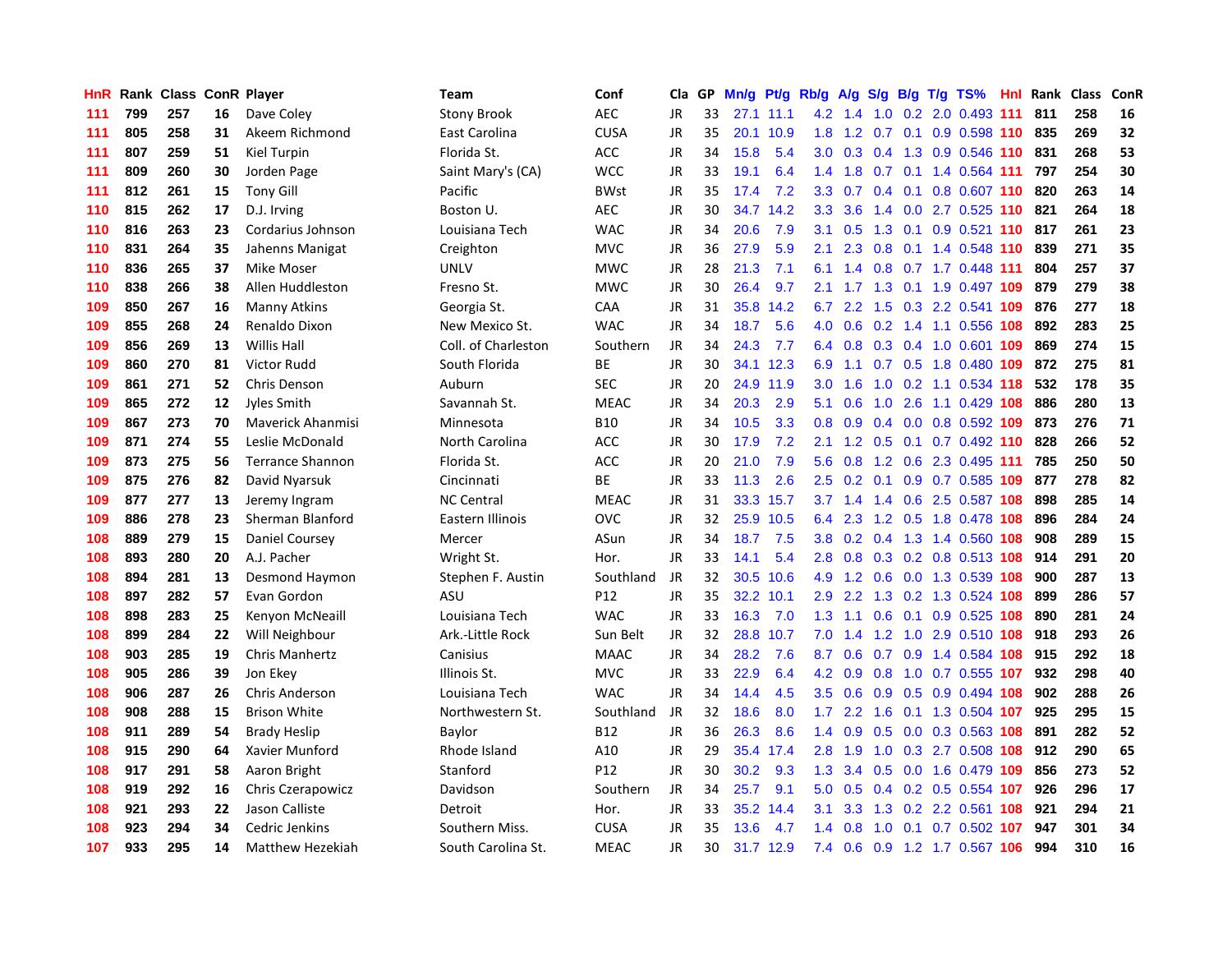| HnR |      | Rank Class ConR Player |    |                         | <b>Team</b>         | Conf        | Cla       | GP | Mn/g | Pt/g      | Rb/g             | A/g             | S/g |     | $B/g$ T/g TS%                  | Hnl | Rank     | <b>Class</b> | ConR                    |
|-----|------|------------------------|----|-------------------------|---------------------|-------------|-----------|----|------|-----------|------------------|-----------------|-----|-----|--------------------------------|-----|----------|--------------|-------------------------|
| 107 | 949  | 296                    | 67 | Jake Barnett            | Saint Louis         | A10         | <b>JR</b> | 35 | 15.2 | 3.6       | 2.7              | 0.8             | 0.5 | 0.1 | 0.8 0.514 107                  |     | 956      | 303          | 66                      |
| 107 | 953  | 297                    | 12 | D.J. Covington          | VMI                 | BSou        | JR        | 31 | 29.2 | 15.0      | 7.2              | 0.8             |     |     | 1.3 3.0 2.1 0.576 106          |     | 970      | 305          | 14                      |
| 107 | 955  | 298                    | 19 | <b>Trent Weideman</b>   | Coll. of Charleston | Southern    | JR        | 26 | 21.0 | 8.5       | 5.5              | 0.7             |     |     | 0.4 0.5 1.2 0.541 110          |     | 842      | 272          | 13                      |
| 107 | 956  | 299                    | 62 | David Wear              | <b>UCLA</b>         | P12         | JR        | 34 | 23.4 | 7.1       | 5.0              | 1.0             |     |     | 0.5 0.3 0.9 0.490 106          |     | 962      | 304          | 61                      |
| 107 | 963  | 300                    | 13 | John Caleb Sanders      | Liberty             | <b>BSou</b> | JR        | 36 | 30.2 | 14.4      | 3.9              | 3.6             | 0.9 |     | 0.1 2.6 0.542 106              |     | 996      | 311          | 16                      |
| 106 | 970  | 301                    | 23 | Chris Bond              | Ball St.            | MAC         | JR        | 30 | 29.1 | 8.9       | 6.0              | 1.4             | 2.0 |     | 0.5 2.0 0.564 105 1015         |     |          | 316          | 24                      |
| 106 | 971  | 302                    | 68 | Isaiah Philmore         | Xavier              | A10         | JR        | 28 | 24.9 | 7.5       | 5.0              | 0.4             |     |     | 0.1 0.5 1.0 0.529 106          |     | 974      | 306          | 69                      |
| 106 | 975  | 303                    | 17 | Sam Prescott            | Mount St. Mary's    | <b>NEC</b>  | JR        | 32 | 26.2 | 11.1      | 4.2              | 1.5             |     |     | 1.1 0.2 1.3 0.520              |     | 105 1019 | 319          | 19                      |
| 106 | 978  | 304                    | 36 | De'End Parker           | San Francisco       | <b>WCC</b>  | JR        | 29 |      | 27.3 11.7 | 3.0              | 2.0             | 0.6 |     | 0.1 1.2 0.511 106              |     | 986      | 308          | 36                      |
| 106 | 987  | 305                    | 13 | Fran Dougherty          | Pennsylvania        | Ivy         | JR        | 13 |      | 26.2 12.8 | 7.5              | 1.0             | 0.6 |     | 1.1 1.9 0.553 129              |     | 255      | 87           | $\overline{\mathbf{2}}$ |
| 106 | 993  | 306                    | 18 | Josh Greene             | Cal St. Northridge  | <b>BWst</b> | JR        | 30 |      | 32.3 14.5 | 2.8              |                 |     |     | 3.7 1.7 0.1 2.1 0.547 105 1014 |     |          | 315          | 20                      |
| 106 | 995  | 307                    | 30 | <b>Greg Gainey</b>      | Texas-Arlington     | <b>WAC</b>  | JR        | 33 | 16.1 | 6.8       | 3.6 <sup>°</sup> | 0.4             |     |     | 0.6 0.2 1.1 0.554 105 1009     |     |          | 314          | 30                      |
| 106 | 997  | 308                    | 58 | <b>Rion Brown</b>       | Miami (FL)          | ACC         | <b>JR</b> | 36 | 22.2 | 6.4       | $2.0^{\circ}$    | 0.8             |     |     | $0.4$ 0.1 0.6 0.484 106 1003   |     |          | 312          | 59                      |
| 106 | 999  | 309                    | 26 | <b>Tyler Stone</b>      | SE Missouri St.     | OVC         | JR        | 33 | 32.2 | 15.5      | 7.8              | 1.2             | 0.8 |     | 1.3 1.5 0.540 105 1017         |     |          | 318          | 27                      |
| 106 | 1003 | 310                    | 29 | Amos Olatayo            | Louisiana-Monroe    | Sun Belt    | JR        | 23 | 30.8 | 15.8      | 5.8              | 0.9             |     |     | 1.4 0.4 2.2 0.515 110          |     | 815      | 260          | 23                      |
| 106 | 1005 | 311                    | 44 | Kevin Olekaibe          | Fresno St.          | <b>MWC</b>  | JR        | 30 | 24.9 | 8.3       | 2.1              | 1.3             |     |     | 1.1 0.1 1.4 0.481 105 1046     |     |          | 325          | 45                      |
| 106 | 1006 | 312                    | 12 | <b>Justin Simmons</b>   | Neb.-Omaha          | Summit      | JR        | 31 | 28.4 | 16.7      | 4.0              | 2.1             | 1.2 |     | 0.6 3.0 0.554 105 1026         |     |          | 320          | 12                      |
| 105 | 1019 | 313                    | 20 | <b>Chris Patton</b>     | <b>UC Riverside</b> | <b>BWst</b> | <b>JR</b> | 30 | 28.0 | 13.5      | 5.4              | 1.5             | 0.6 |     | 0.5 2.8 0.557 105 1039         |     |          | 322          | 21                      |
| 105 | 1020 | 314                    | 67 | <b>Waverly Austin</b>   | Oregon              | P12         | <b>JR</b> | 35 | 11.0 | 3.1       | 2.7              | 0.2             |     |     | 0.4 0.8 1.0 0.466 105 1016     |     |          | 317          | 67                      |
| 105 | 1024 | 315                    | 16 | Anthony D'Orazio        | Lehigh              | Pat.        | JR        | 31 | 23.1 | 6.4       |                  | $3.7 \quad 1.5$ |     |     | 1.3 0.2 0.6 0.484 102 1159     |     |          | 366          | 18                      |
| 105 | 1025 | 316                    | 8  | DaVon Haynes            | Ark.-Pine Bluff     | <b>SWAC</b> | <b>JR</b> | 30 | 28.2 | 11.9      | 6.9              | 0.9             |     |     | 1.4 0.6 2.3 0.526 104 1083     |     |          | 341          | 9                       |
| 105 | 1032 | 317                    | 17 | Khion Sankey            | Lipscomb            | ASun        | <b>JR</b> | 30 | 29.0 | 8.3       | 7.0              | 2.8             |     |     | 1.4 0.2 2.5 0.532 104 1063     |     |          | 333          | 18                      |
| 105 | 1035 | 318                    | 16 | Michael Murray          | Coppin St.          | <b>MEAC</b> | JR        | 31 | 35.6 | 12.4      | 8.9              | 1.3             | 1.1 |     | 0.4 2.0 0.471 104 1088         |     |          | 343          | 18                      |
| 105 | 1038 | 319                    | 39 | <b>Robert Sampson</b>   | East Carolina       | <b>CUSA</b> | JR        | 33 | 29.9 | 9.1       | 9.2              | 0.9             | 1.0 |     | 1.8 1.4 0.525 104              |     | 1062     | 332          | 38                      |
| 105 | 1045 | 320                    | 17 | <b>Tony Wroblicky</b>   | American            | Pat.        | JR        | 30 | 23.6 | 7.8       | 6.1              | 0.7             | 0.5 |     | 1.0 1.4 0.541 103 1111         |     |          | 349          | 17                      |
| 105 | 1049 | 321                    | 24 | Sandro Carissimo        | Vermont             | AEC         | JR        | 33 | 29.7 | 10.0      | 2.8              | 2.3             | 1.0 |     | 0.2 1.4 0.526 104 1077         |     |          | 337          | 24                      |
| 105 | 1050 | 322                    | 64 | Andre Stringer          | LSU                 | <b>SEC</b>  | JR        | 31 | 30.6 | 10.4      | 1.9              | 2.1             |     |     | 0.8 0.2 1.7 0.541 104 1075     |     |          | 336          | 67                      |
| 105 | 1053 | 323                    | 22 | <b>Trevin Harris</b>    | Pacific             | <b>BWst</b> | <b>JR</b> | 35 | 11.0 | 3.2       | 1.7 <sub>2</sub> |                 |     |     | 1.0 0.3 0.1 0.6 0.563 104 1052 |     |          | 328          | 22                      |
| 105 | 1055 | 324                    | 24 | Darren Goodson          | Kent St.            | <b>MAC</b>  | <b>JR</b> | 34 | 20.2 | 8.4       | 3.8 <sub>2</sub> | 1.6             |     |     | 0.3 0.1 1.2 0.509 105 1045     |     |          | 324          | 25                      |
| 105 | 1058 | 325                    | 15 | <b>Miles Cartwright</b> | Pennsylvania        | lvy         | JR        | 30 | 33.8 | 13.5      | $3.4^{\circ}$    | 3.8             | 1.0 |     | 0.1 3.5 0.525 103 1145         |     |          | 361          | 16                      |
| 105 | 1059 | 326                    | 65 | <b>Rickey Scott</b>     | Arkansas            | <b>SEC</b>  | JR        | 32 | 14.4 | 4.3       | 2.0              | 1.4             | 0.6 |     | 0.2 0.6 0.463 104 1065         |     |          | 334          | 66                      |
| 105 | 1060 | 327                    | 18 | Jodd Maxey              | <b>USC Upstate</b>  | ASun        | JR        | 33 | 24.3 | 7.7       | 5.9              | 1.9             |     |     | 1.1 1.6 1.6 0.503 105 1051     |     |          | 327          | 17                      |
| 105 | 1061 | 328                    | 66 | <b>Anthony Criswell</b> | Missouri            | <b>SEC</b>  | JR        | 31 | 18.8 | 5.2       | 4.8              | 0.7             | 0.4 |     | 0.1 0.8 0.478 105 1044         |     |          | 323          | 63                      |
| 105 | 1062 | 329                    | 19 | Jake Gollon             | Mercer              | ASun        | JR        | 36 | 29.1 | 8.6       | 5.0              | 2.4             | 1.1 |     | 0.3 2.2 0.491 104 1078         |     |          | 338          | 19                      |
| 104 | 1069 | 330                    | 30 | <b>Edward Townsel</b>   | Arkansas St.        | Sun Belt    | JR        | 31 | 29.8 | 13.1      | 3.2              | 1.2             | 1.6 |     | 0.0 1.5 0.506 104 1061         |     |          | 331          | 31                      |
| 104 | 1070 | 331                    | 45 | <b>Mangisto Arop</b>    | Indiana St.         | <b>MVC</b>  | <b>JR</b> | 31 | 29.1 | 12.0      | 5.1              | 0.8             |     |     | 0.7 0.2 2.3 0.517 105 1050     |     |          | 326          | 44                      |
| 104 | 1072 | 332                    | 67 | Rod Odom                | Vanderbilt          | <b>SEC</b>  | JR        | 33 |      | 30.3 10.4 | 4.5              | 0.8             |     |     | 0.5 0.8 1.3 0.485 104 1060     |     |          | 330          | 65                      |
| 104 | 1073 | 333                    | 76 | Jesse Morgan            | Massachusetts       | A10         | JR        | 14 | 28.7 | 13.4      | 2.9 <sup>°</sup> | 1.8             |     |     | 1.7 0.1 1.4 0.485 106          |     | 990      | 309          | 71                      |
| 104 | 1074 | 334                    | 25 | David Brown             | Western Michigan    | MAC         | <b>JR</b> | 22 |      | 23.8 11.0 | 2.4              |                 |     |     | 1.1 1.5 0.2 2.0 0.527 107      |     | 948      | 302          | 21                      |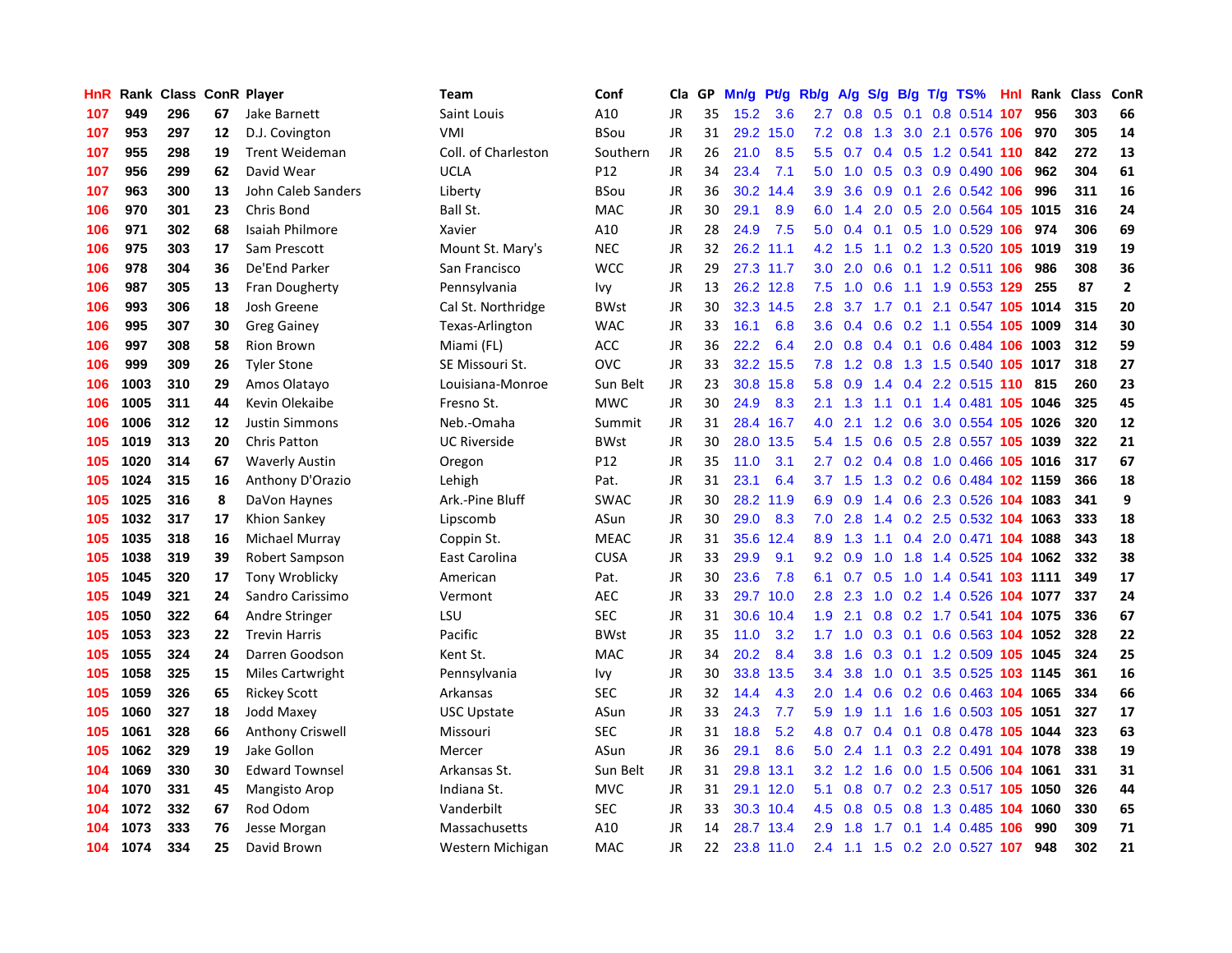| HnR |      | Rank Class ConR Player |    |                         | Team                | Conf        | Cla       | GP | Mn/g | Pt/g      | Rb/g             | A/g    | S/g |  | $B/g$ T/g TS%                  | Hnl | Rank | Class | ConR |
|-----|------|------------------------|----|-------------------------|---------------------|-------------|-----------|----|------|-----------|------------------|--------|-----|--|--------------------------------|-----|------|-------|------|
| 104 | 1075 | 335                    | 23 | <b>Tony Freeland</b>    | Long Beach St.      | <b>BWst</b> | JR        | 22 | 27.6 | 11.0      | 4.9              | 1.5    | 1.0 |  | 0.2 2.2 0.593 107              |     | 930  | 297   | 16   |
| 104 | 1076 | 336                    | 40 | <b>Tristan Spurlock</b> | Central Florida     | <b>CUSA</b> | JR        | 28 |      | 32.8 11.4 | 5.8              | 1.8    | 1.0 |  | 0.8 1.3 0.545 104 1068         |     |      | 335   | 39   |
| 104 | 1082 | 337                    | 89 | Wally Judge             | Rutgers             | <b>BE</b>   | JR        | 31 | 22.2 | 7.1       | 5.4              |        |     |  | 1.0 0.4 0.6 1.8 0.520 104 1081 |     |      | 340   | 89   |
| 104 | 1083 | 338                    | 20 | Chad Jackson            | Northern Kentucky   | ASun        | JR        | 27 | 29.6 | 10.1      | 5.6              | 1.9    |     |  | 1.4 0.3 2.7 0.570 103 1123     |     |      | 353   | 21   |
| 104 | 1085 | 339                    | 68 | Mardracus Wade          | Arkansas            | <b>SEC</b>  | JR        | 32 | 23.6 | 6.5       | 1.5              |        |     |  | 1.7 1.7 0.2 1.1 0.511 103 1095 |     |      | 345   | 68   |
| 104 | 1086 | 340                    | 24 | <b>Chris McNealy</b>    | <b>UC</b> Irvine    | <b>BWst</b> | JR        | 37 | 25.4 | 9.2       | 4.2              | 2.0    | 0.7 |  | 0.2 1.1 0.502 104 1084         |     |      | 342   | 24   |
| 104 | 1089 | 341                    | 68 | D.J. Shelton            | Washington St.      | P12         | JR        | 32 | 26.4 | 6.2       | 6.0              | 1.8    |     |  | 0.6 0.5 1.7 0.478 103 1103     |     |      | 347   | 69   |
| 104 | 1090 | 342                    | 16 | Laurent Rivard          | Harvard             | lvy         | JR        | 30 | 35.4 | 10.3      | 3.6              | 0.8    | 1.0 |  | 0.0 0.7 0.621 104 1080         |     |      | 339   | 15   |
| 104 | 1092 | 343                    | 31 | <b>Stephen Madison</b>  | Idaho               | <b>WAC</b>  | JR        | 30 | 30.9 | 14.2      | 4.7              | 2.2    | 0.6 |  | 0.4 2.5 0.560 103 1114         |     |      | 351   | 33   |
| 104 | 1095 | 344                    | 70 | <b>Ahmad Starks</b>     | Oregon St.          | P12         | JR        | 32 | 29.3 | 10.4      | $2.0^{\circ}$    | 2.3    | 1.0 |  | 0.0 1.4 0.523 103 1119         |     |      | 352   | 71   |
| 104 | 1100 | 345                    | 71 | JT Terrell              | <b>USC</b>          | P12         | JR        | 31 |      | 27.9 11.7 | 2.1              | 0.8    |     |  | 0.8 0.1 1.6 0.504 104 1092     |     |      | 344   | 68   |
| 104 | 1103 | 346                    | 47 | Jerry Brown             | Fresno St.          | <b>MWC</b>  | JR        | 30 | 24.8 | 5.3       | 4.3              |        |     |  | 0.7 1.2 0.6 1.0 0.451 103 1136 |     |      | 356   | 48   |
| 104 | 1107 | 347                    | 13 | Marcus Heemstra         | South Dakota St.    | Summit      | JR        | 34 | 11.8 | 4.2       | $2.7^{\circ}$    | 0.8    |     |  | 0.3 0.5 0.8 0.594 102 1179     |     |      | 373   | 15   |
| 103 | 1110 | 348                    | 41 | Ty Armstrong            | East Carolina       | <b>CUSA</b> | JR        | 35 | 20.3 | 9.3       | 4.5              | 0.6    | 0.5 |  | 0.6 1.3 0.575 103 1140         |     |      | 358   | 42   |
| 103 | 1115 | 349                    | 19 | Steven Roundtree        | <b>Oral Roberts</b> | Southland   | JR        | 23 | 23.8 | 9.8       | 6.4              | 1.3    | 0.9 |  | 0.7 2.7 0.503 105 1032         |     |      | 321   | 18   |
| 103 | 1119 | 350                    | 17 | <b>Troy Snyder</b>      | Md.-Eastern Shore   | <b>MEAC</b> | JR        | 27 | 34.4 | 11.9      | 6.8              | 1.7    | 1.9 |  | $0.7$ 2.7 $0.451$              | -99 | 1336 | 419   | 26   |
| 103 | 1120 | 351                    | 32 | <b>Clarence Trent</b>   | Seattle             | <b>WAC</b>  | <b>JR</b> | 30 | 21.7 | 9.8       | 5.8              | 1.2    | 1.0 |  | 0.6 2.7 0.485 103 1144         |     |      | 360   | 34   |
| 103 | 1127 | 352                    | 46 | Dawon Cummings          | Indiana St.         | <b>MVC</b>  | <b>JR</b> | 33 | 22.2 | 6.4       | 3.2              | 1.8    | 0.9 |  | 0.2 1.4 0.487 103 1125         |     |      | 354   | 47   |
| 103 | 1128 | 353                    | 23 | Tom Droney              | Davidson            | Southern    | JR        | 34 | 21.5 | 4.2       | 2.9              | 2.1    | 0.6 |  | 0.1 0.8 0.548 103 1141         |     |      | 359   | 23   |
| 103 | 1136 | 354                    | 43 | Antonio Barton          | Memphis             | <b>CUSA</b> | JR        | 26 | 16.7 | 5.6       | 1.3              | $-1.1$ |     |  | 0.8 0.2 0.8 0.522 105 1007     |     |      | 313   | 36   |
| 103 | 1138 | 355                    | 25 | Luke Devlin             | Albany (NY)         | <b>AEC</b>  | <b>JR</b> | 34 | 11.3 | 3.4       | $2.2^{\circ}$    | 0.4    |     |  | 0.4 0.0 0.6 0.537 102 1155     |     |      | 364   | 25   |
| 103 | 1139 | 356                    | 73 | Kyle Fuller             | Vanderbilt          | <b>SEC</b>  | JR        | 33 | 26.2 | 8.7       | 2.3              | 2.0    | 0.6 |  | 0.1 1.4 0.485 102 1150         |     |      | 362   | 72   |
| 103 | 1142 | 357                    | 47 | <b>Bryant Allen</b>     | Illinois St.        | <b>MVC</b>  | JR        | 32 | 28.4 | 8.6       | 1.8              | 1.9    | 1.1 |  | 0.1 1.1 0.475 103 1132         |     |      | 355   | 48   |
| 102 | 1148 | 358                    | 28 | Askel Bolin             | Northern Illinois   | <b>MAC</b>  | JR        | 30 | 26.7 | 7.4       | 4.2              | 1.5    | 0.9 |  | 0.3 1.4 0.519 101 1206         |     |      | 381   | 32   |
| 102 | 1149 | 359                    | 78 | Ray Gallegos            | Nebraska            | <b>B10</b>  | <b>JR</b> | 33 | 37.5 | 12.5      | 3.1              | 1.2    | 1.4 |  | 0.4 1.1 0.469 101 1197         |     |      | 379   | 78   |
| 102 | 1152 | 360                    | 18 | B.J. Bailey             | Lehigh              | Pat.        | JR        | 18 | 27.8 | 8.3       | 3.3              | 1.4    | 1.1 |  | 0.6 1.2 0.625 103 1097         |     |      | 346   | 16   |
| 102 | 1155 | 361                    | 29 | <b>Maurice Barrow</b>   | Fairfield           | <b>MAAC</b> | JR        | 35 | 26.9 | 8.9       | 3.9 <sup>°</sup> | 1.1    |     |  | 0.9 0.6 1.5 0.503 102 1174     |     |      | 370   | 29   |
| 102 | 1156 | 362                    | 30 | Tre Bowman              | Iona                | <b>MAAC</b> | JR        | 32 | 23.5 | 8.3       | 3.8 <sub>2</sub> | 0.8    |     |  | 0.6 0.2 1.0 0.611 101 1211     |     |      | 382   | 33   |
| 102 | 1160 | 363                    | 24 | <b>Ryley Beaumont</b>   | Elon                | Southern    | JR        | 33 | 31.7 | 11.8      | 7.1              | 1.8    |     |  | 0.7 0.4 1.7 0.540 102 1192     |     |      | 377   | 25   |
| 102 | 1166 | 364                    | 66 | <b>Brandon Reed</b>     | Georgia Tech        | ACC         | JR        | 30 | 16.6 | 5.2       | 2.6              | 1.2    |     |  | 0.4 0.1 0.8 0.462 102 1186     |     |      | 375   | 68   |
| 102 | 1167 | 365                    | 21 | Willie Green            | Stetson             | ASun        | JR        | 31 | 27.1 | 8.3       | 6.6              | 2.0    | 0.5 |  | 1.3 2.0 0.577 102 1180         |     |      | 374   | 22   |
| 102 | 1171 | 366                    | 32 | Derek Thompson          | Eastern Michigan    | <b>MAC</b>  | JR        | 33 | 23.7 | 11.1      | 1.8              | 1.3    | 0.8 |  | 0.1 1.4 0.503 102 1164         |     |      | 368   | 28   |
| 102 | 1173 | 367                    | 93 | Niels Giffey            | Connecticut         | <b>BE</b>   | JR        | 28 | 21.0 | 4.9       | 3.6 <sup>°</sup> | 0.6    | 0.9 |  | 0.3 0.8 0.529 102 1173         |     |      | 369   | 93   |
| 102 | 1182 | 368                    | 15 | Jordan Richardson       | Weber St.           | <b>BSky</b> | JR        | 37 | 26.0 | 7.2       | 1.6              | 2.8    | 0.5 |  | 0.1 1.4 0.577 102 1188         |     |      | 376   | 17   |
| 102 | 1183 | 369                    | 32 | <b>Anthony Myles</b>    | Rider               | <b>MAAC</b> | JR        | 34 | 30.7 | 12.4      | 4.6              | 1.6    | 0.8 |  | 0.5 2.4 0.500 102 1193         |     |      | 378   | 31   |
| 102 | 1190 | 370                    | 77 | <b>Brian Richardson</b> | South Carolina      | SEC         | JR        | 31 | 18.2 | 7.5       | $2.2^{\circ}$    | 1.0    |     |  | 0.5 0.4 1.0 0.523 100 1253     |     |      | 395   | 79   |
| 102 | 1193 | 371                    | 68 | Pe'Shon Howard          | Maryland            | ACC         | JR        | 36 | 22.8 | 3.3       | 2.4              | 3.6    |     |  | 0.7 0.0 1.7 0.444 103 1137     |     |      | 357   | 66   |
| 102 | 1195 | 372                    | 34 | Michael Alvarado        | Manhattan           | MAAC        | JR        | 29 | 24.7 | 8.4       | $2.4^{\circ}$    | 2.1    |     |  | 1.2 0.0 2.6 0.497 100 1255     |     |      | 396   | 37   |
| 102 | 1197 | 373                    | 23 | <b>Monty Brown</b>      | Mercer              | ASun        | <b>JR</b> | 36 | 11.8 | 4.3       | 2.6              | 0.3    |     |  | 0.3 0.6 0.8 0.505 101 1222     |     |      | 384   | 24   |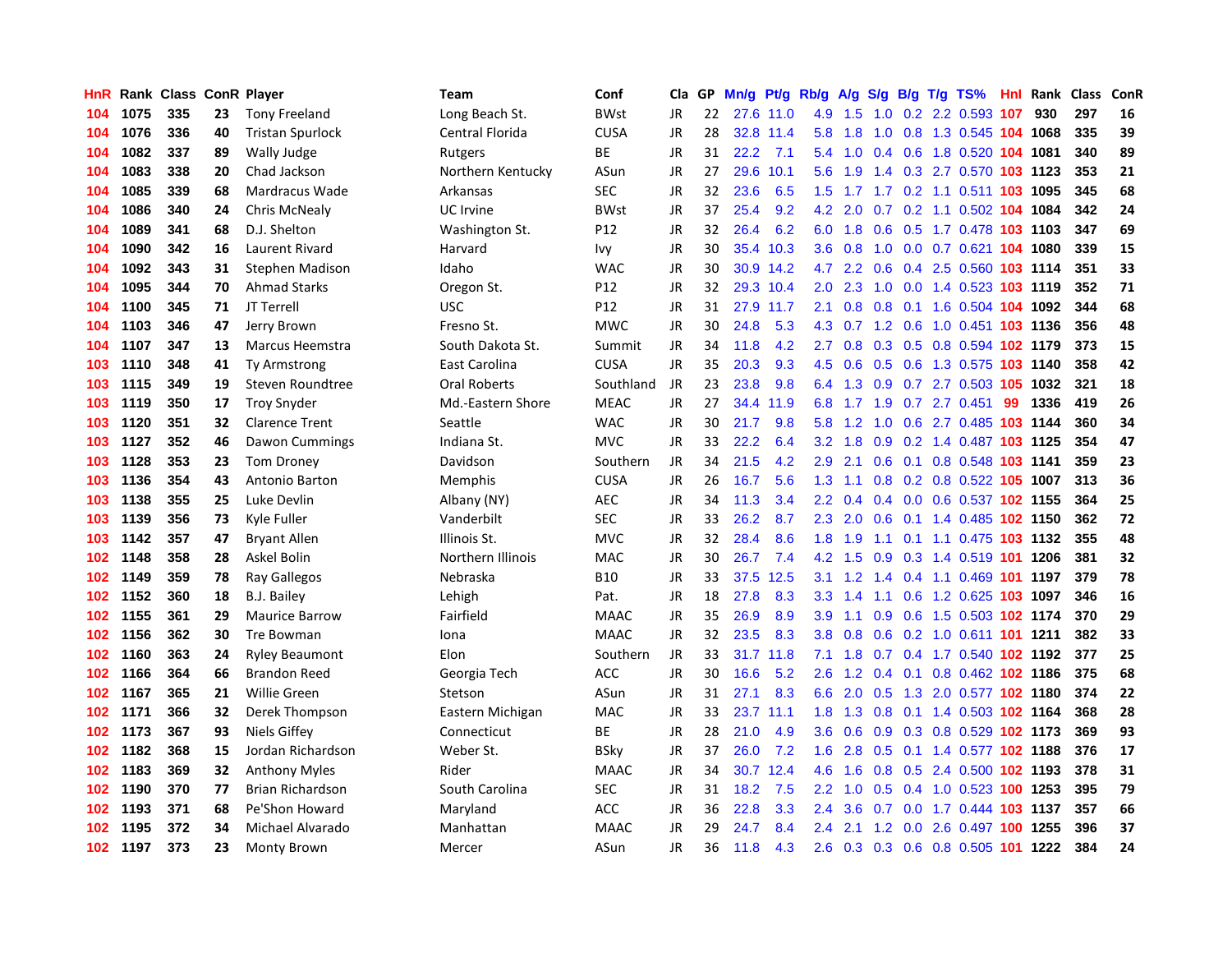| HnR |      | Rank Class ConR Player |    |                             | <b>Team</b>          | Conf        | Cla       | GP | Mn/g | Pt/g      | Rb/g             | A/g             | S/g           |  | $B/g$ T/g TS%                  |     | <b>Hnl Rank Class</b> |     | ConR |
|-----|------|------------------------|----|-----------------------------|----------------------|-------------|-----------|----|------|-----------|------------------|-----------------|---------------|--|--------------------------------|-----|-----------------------|-----|------|
| 102 | 1198 | 374                    | 24 | <b>DeMarcus Gatlin</b>      | Sam Houston St.      | Southland   | <b>JR</b> | 23 | 22.9 | 8.6       | 4.0              | 1.9             | 1.2           |  | 0.3 1.9 0.510 106              |     | 983                   | 307 | 17   |
| 101 | 1202 | 375                    | 20 | Sean McGonagill             | Brown                | Ivy         | JR        | 28 | 37.5 | 14.0      | 4.5              | 3.9             |               |  | 1.3 0.1 3.0 0.503 101 1236     |     |                       | 391 | 21   |
| 101 | 1204 | 376                    | 16 | <b>Tomas Sanchez</b>        | Idaho St.            | BSky        | JR        | 29 |      | 33.4 10.3 | 3.3              | 3.9             |               |  | 1.6 0.0 2.7 0.571 102 1176     |     |                       | 372 | 16   |
| 101 | 1206 | 377                    | 78 | Colin Borchert              | Mississippi St.      | SEC         | JR        | 29 | 27.0 | 9.0       | 5.0              |                 |               |  | 1.3 1.1 1.2 2.3 0.495 102 1175 |     |                       | 371 | 74   |
| 101 | 1207 | 378                    | 24 | Keith McDougle              | Jacksonville         | ASun        | JR        | 28 | 24.6 | 13.1      | 3.9              | 1.4             |               |  | 1.4 0.1 2.4 0.543 103 1110     |     |                       | 348 | 20   |
| 101 | 1211 | 379                    | 33 | Jon Harris                  | Miami (OH)           | MAC         | JR        | 31 | 25.7 | 8.5       | 4.2              | 1.1             | 0.7           |  | 0.4 1.0 0.575 101 1227         |     |                       | 386 | 33   |
| 101 | 1212 | 380                    | 25 | Sebastian Koch              | Elon                 | Southern    | JR        | 32 | 30.8 | 9.6       | 4.6              | 2.5             | 0.9           |  | 0.3 1.5 0.602 101 1225         |     |                       | 385 | 26   |
| 101 | 1213 | 381                    | 23 | Devonta White               | Georgia St.          | CAA         | JR        | 31 | 36.2 | 14.8      | 2.8              | 3.9             | 1.7           |  | 0.0 3.0 0.528 101 1233         |     |                       | 389 | 23   |
| 101 | 1215 | 382                    | 89 | Erik Fromm                  | <b>Butler</b>        | A10         | JR        | 35 | 11.3 | 3.4       | 2.5              | 0.1             | 0.3           |  | 0.1 0.6 0.517 101 1217         |     |                       | 383 | 89   |
| 101 | 1216 | 383                    | 17 | Spencer Coleman             | Montana              | <b>BSky</b> | JR        | 32 | 21.4 | 7.6       | 3.7              | 0.8             |               |  | 0.8 0.3 1.2 0.600 100 1268     |     |                       | 401 | 19   |
| 101 | 1221 | 384                    | 34 | Majok Majok                 | Ball St.             | MAC         | JR        | 30 | 31.1 | 10.7      | 9.8              | 0.6             |               |  | 0.6 0.8 2.3 0.503 100 1259     |     |                       | 398 | 36   |
| 101 | 1224 | 385                    | 36 | Xavier Roberson             | South Alabama        | Sun Belt    | JR        | 11 | 26.7 | 13.6      | $3.5^{\circ}$    | 1.5             |               |  | 1.2 0.1 1.8 0.607 116 607      |     |                       | 197 | 15   |
| 101 | 1227 | 386                    | 35 | DaShonte Riley              | Eastern Michigan     | <b>MAC</b>  | JR        | 34 | 23.4 | 4.0       | 6.1              | $0.7 \quad 1.0$ |               |  | 2.0 1.4 0.489 101 1228         |     |                       | 387 | 34   |
| 101 | 1228 | 387                    | 25 | Coron Williams              | <b>Robert Morris</b> | <b>NEC</b>  | JR        | 35 | 24.7 | 9.1       | $2.2^{\circ}$    | 1.2             | 0.8           |  | $0.1$ 0.9 0.580                | 99  | 1302                  | 410 | 29   |
| 101 | 1229 | 388                    | 80 | Asauhn Dixon-Tatum          | Auburn               | <b>SEC</b>  | JR        | 32 | 14.0 | 3.7       | 3.3 <sub>2</sub> | 0.2             | $0.4^{\circ}$ |  | 1.4 0.7 0.494 100 1265         |     |                       | 400 | 80   |
| 101 | 1230 | 389                    | 30 | Hayden Humes                | Illinois-Chicago     | Hor.        | JR        | 34 | 33.2 | 10.3      | 5.2              | 1.3             | 0.6           |  | 0.4 1.4 0.580 101 1235         |     |                       | 390 | 31   |
| 101 | 1231 | 390                    | 18 | <b>Tate Unruh</b>           | Northern Colorado    | <b>BSky</b> | JR        | 31 | 32.1 | 13.5      | 4.3              | 1.6             | 1.3           |  | 0.1 1.5 0.603 100 1252         |     |                       | 394 | 18   |
| 101 | 1235 | 391                    | 34 | Chris Cunningham            | San Jose St.         | <b>WAC</b>  | JR        | 29 | 31.3 | 10.7      | 9.0              | 1.2             | 0.7           |  | 0.5 3.0 0.505                  | 97  | 1457                  | 457 | 42   |
| 101 | 1238 | 392                    | 16 | Brayden Carlson             | South Dakota St.     | Summit      | JR        | 35 | 34.6 | 9.1       | 3.9 <sup>°</sup> | 2.5             |               |  | 0.8 0.3 1.2 0.547 99           |     | 1314                  | 414 | 18   |
| 101 | 1240 | 393                    | 31 | <b>Maurice Lewis-Briggs</b> | Morehead St.         | OVC         | <b>JR</b> | 17 | 17.9 | 8.3       | 5.1              | 0.8             |               |  | 1.1 0.2 1.9 0.509 104 1059     |     |                       | 329 | 28   |
| 101 | 1242 | 394                    | 39 | Ayodeji Egbeyemi            | Loyola Marymount     | WCC         | <b>JR</b> | 25 | 33.6 | 10.6      | 6.0              | 1.6             |               |  | 1.2 0.6 1.3 0.510 102 1152     |     |                       | 363 | 39   |
| 101 | 1243 | 395                    | 32 | Miles Dixon                 | Wright St.           | Hor.        | JR        | 36 | 23.0 | 8.5       | 1.5              | 1.3             | 0.8           |  | 0.2 1.4 0.485 100 1280         |     |                       | 405 | 35   |
| 101 | 1248 | 396                    | 96 | <b>Tyler Olander</b>        | Connecticut          | ВE          | JR        | 29 | 21.6 | 4.3       | 3.7              | 1.1             |               |  | 0.2 0.9 0.7 0.479 100 1256     |     |                       | 397 | 96   |
| 101 | 1252 | 397                    | 21 | Deven Williams              | Savannah St.         | <b>MEAC</b> | JR        | 26 | 16.3 | 7.9       | 0.8              | 0.6             |               |  | 0.5 0.0 1.0 0.524 102 1161     |     |                       | 367 | 19   |
| 101 | 1254 | 398                    | 36 | Nick Kellogg                | Ohio                 | <b>MAC</b>  | JR        | 34 | 25.6 | 8.0       | 2.1              | 1.4             | 1.0           |  | 0.1 1.2 0.563 100 1244         |     |                       | 392 | 35   |
| 101 | 1258 | 399                    | 33 | Evan Bruinsma               | Detroit              | Hor.        | JR        | 32 | 21.5 | 5.6       | 4.3              | $-1.1$          | 0.8           |  | 0.5 1.1 0.603 101 1230         |     |                       | 388 | 30   |
| 100 | 1262 | 400                    | 26 | <b>Matt Hunter</b>          | C. Connecticut St.   | <b>NEC</b>  | <b>JR</b> | 30 |      | 37.2 15.7 | 7.7              | 2.6             | 2.6           |  | 0.9 3.4 0.480 100 1273         |     |                       | 402 | 27   |
| 100 | 1266 | 401                    | 37 | Jeromie Hill                | Texas-San Antonio    | <b>WAC</b>  | JR        | 26 |      | 31.0 13.1 | 6.5              | 1.4             |               |  | 1.1 0.4 2.5 0.493 103 1112     |     |                       | 350 | 31   |
| 100 | 1267 | 402                    | 17 | Jordan Dykstra              | South Dakota St.     | Summit      | JR        | 35 |      | 32.5 12.5 | 7.9              | 1.4             |               |  | $0.5$ $0.5$ 1.9 $0.558$        | -99 | 1341                  | 421 | 19   |
| 100 | 1269 | 403                    | 5  | <b>Quinton Pippen</b>       | Chicago St.          | GWC         | <b>JR</b> | 32 | 28.5 | 10.4      | 4.2              | 2.1             | 1.8           |  | 0.3 1.5 0.512 100 1275         |     |                       | 404 | 5    |
| 100 | 1270 | 404                    | 27 | Mike McFadden               | <b>Robert Morris</b> | <b>NEC</b>  | JR        | 33 | 25.4 | 8.5       | 3.5              | 0.8             | 1.1           |  | $0.4$ 1.6 0.586                | -99 | 1312                  | 412 | 30   |
| 100 | 1273 | 405                    | 18 | Davon Marshall              | Liberty              | BSou        | JR        | 36 | 32.2 | 13.6      | 2.1              | 2.8             | 0.8           |  | 0.1 2.0 0.628 100 1294         |     |                       | 408 | 19   |
| 100 | 1276 | 406                    | 26 | <b>Chris Perez</b>          | Stetson              | ASun        | JR        | 31 | 30.6 | 15.1      | 4.1              | 1.9             |               |  | 1.1 0.0 2.6 0.545 100 1261     |     |                       | 399 | 26   |
| 100 | 1277 | 407                    | 26 | <b>Marcus Damas</b>         | Towson               | CAA         | JR        | 30 | 31.1 | 11.4      | 5.3              | 1.6             | 0.7           |  | 1.0 1.9 0.524 100 1247         |     |                       | 393 | 24   |
| 100 | 1279 | 408                    | 38 | <b>Brandon Harris</b>       | Western Kentucky     | Sun Belt    | JR        | 36 | 29.6 | 8.2       | 5.6              | 1.9             | 0.8           |  | $0.0$ 1.4 $0.490$              | 97  | 1425                  | 445 | 42   |
| 100 | 1280 | 409                    | 28 | Jason Brickman              | Long Island U.       | <b>NEC</b>  | <b>JR</b> | 34 | 36.5 | 9.5       | 2.6              | 8.5             | 1.0           |  | 0.0 3.9 0.618 99               |     | 1348                  | 422 | 33   |
| 100 | 1283 | 410                    | 98 | <b>Martino Brock</b>        | South Florida        | <b>BE</b>   | JR        | 31 | 25.3 | 5.5       | 3.7              |                 |               |  | 1.2 1.1 0.3 0.9 0.444 100 1286 |     |                       | 407 | 98   |
| 100 | 1285 | 411                    | 23 | <b>Justin Black</b>         | Morgan St.           | <b>MEAC</b> | JR        | 32 | 33.3 | 14.2      | 4.2              | 2.9             | 1.2           |  | 0.0 2.9 0.507 100 1274         |     |                       | 403 | 23   |
| 100 | 1288 | 412                    | 29 | Dan Jennings                | Long Beach St.       | <b>BWst</b> | <b>JR</b> | 32 | 24.8 | 8.4       | 6.4              | 0.8             |               |  | 0.4 0.9 1.7 0.507              | 99  | 1313                  | 413 | 31   |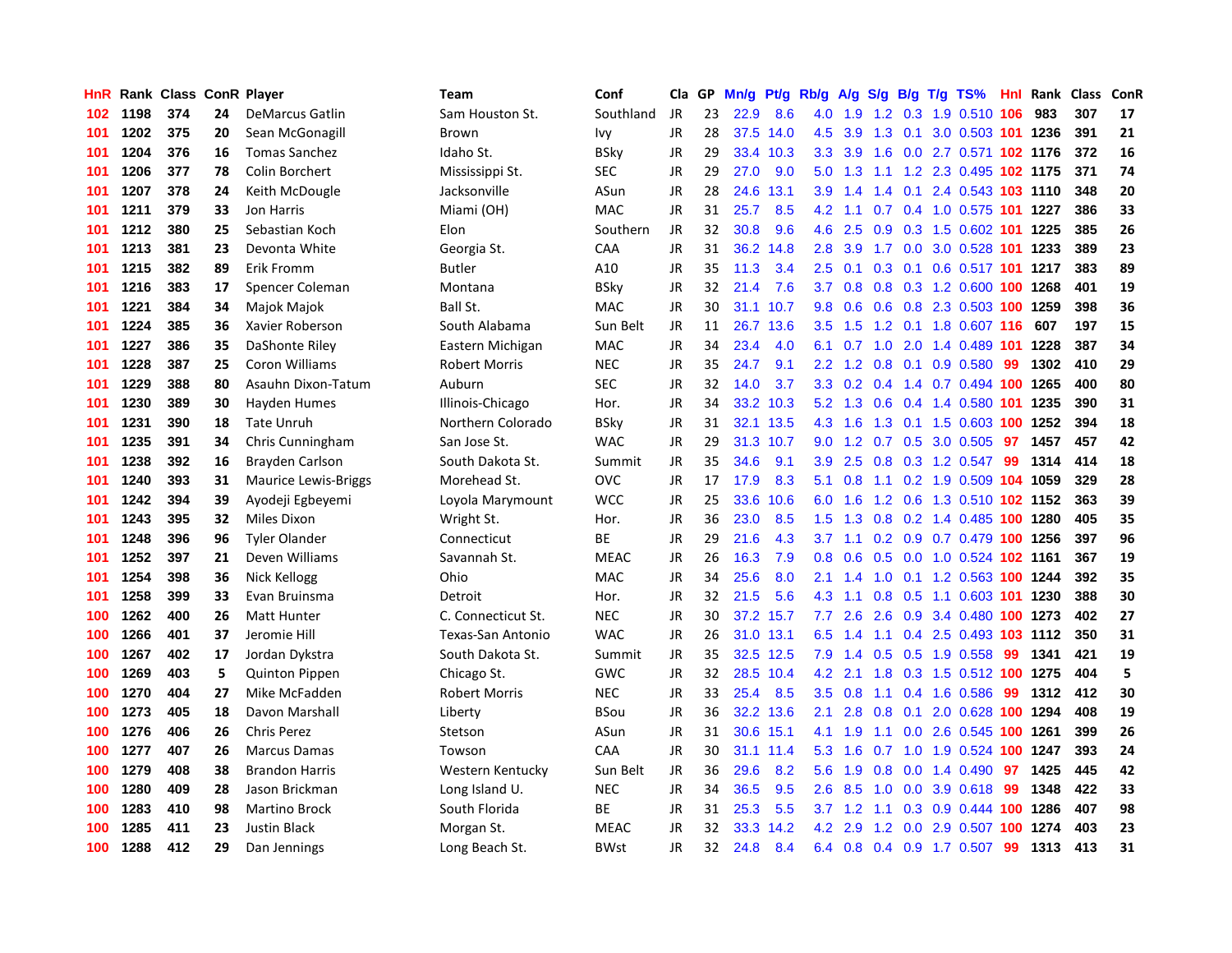| HnR |      | Rank Class ConR Player |    |                        | Team                    | Conf        | Cla       | <b>GP</b> | Mn/g | <b>Pt/g</b> | Rb/g             | A/g    | S/g |             | B/g T/g TS%               | Hnl | Rank | Class | ConR |
|-----|------|------------------------|----|------------------------|-------------------------|-------------|-----------|-----------|------|-------------|------------------|--------|-----|-------------|---------------------------|-----|------|-------|------|
| 100 | 1292 | 413                    | 94 | Raphiael Putney        | Massachusetts           | A10         | JR        | 33        | 22.7 | 7.1         | 4.6              | 1.5    | 0.8 |             | 1.3 2.1 0.502 100         |     | 1281 | 406   | 94   |
| 100 | 1301 | 414                    | 37 | Jordan Aaron           | Milwaukee               | Hor.        | JR        | 32        |      | 35.6 14.4   | 3.6              | 4.0    |     |             | 1.3 0.0 3.8 0.503 99      |     | 1334 | 418   | 36   |
| 100 | 1302 | 415                    | 34 | <b>Brian Williams</b>  | Jacksonville St.        | OVC         | <b>JR</b> | 28        | 35.8 | 13.1        | $2.4^{\circ}$    | 4.3    |     |             | 1.6 0.2 2.4 0.488         | -99 | 1333 | 417   | 34   |
| 100 | 1303 | 416                    | 37 | Jay Bowie              | Marist                  | <b>MAAC</b> | JR        | 18        | 26.5 | 9.4         | 4.9              | 1.3    |     |             | 0.8 0.2 0.9 0.669 107     |     | 938  | 299   | 20   |
| 100 | 1308 | 417                    | 41 | Nikolas Skouen         | Pepperdine              | <b>WCC</b>  | JR        | 30        | 22.5 | 8.0         | 1.9              | 0.6    |     |             | $0.4$ 0.0 0.9 0.654       | 98  | 1358 | 425   | 43   |
| 99  | 1316 | 418                    | 24 | Drimir Ferguson        | <b>NC Central</b>       | <b>MEAC</b> | JR        | 30        | 12.5 | 3.5         | 1.0              | 1.8    | 0.9 |             | $0.0$ 1.1 0.541           | 99  | 1337 | 420   | 27   |
| 99  | 1319 | 419                    | 32 | Keala King             | Long Beach St.          | <b>BWst</b> | JR        | 22        | 28.1 | 9.8         | 4.8              | 2.9    |     |             | $0.9$ $0.0$ 2.5 $0.500$   | 99  | 1301 | 409   | 30   |
| 99  | 1321 | 420                    | 32 | Louis Montes           | Sacred Heart            | <b>NEC</b>  | JR        | 29        | 30.9 | 14.4        | 6.2              | $-1.1$ |     |             | 1.1 0.5 2.2 0.536         | 98  | 1372 | 427   | 35   |
| 99  | 1331 | 421                    | 33 | Julian Norfleet        | Mount St. Mary's        | <b>NEC</b>  | JR        | 32        | 31.3 | 10.8        | $2.4^{\circ}$    | 3.2    | 1.3 |             | $0.4$ 1.7 0.506           | 98  | 1367 | 426   | 34   |
| 99  | 1332 | 422                    | 71 | Jarell Eddie           | Virginia Tech           | <b>ACC</b>  | JR        | 32        |      | 30.3 12.3   | 5.6              | 1.3    |     |             | 0.3 0.8 2.1 0.519 98      |     | 1355 | 424   | 71   |
| 99  | 1333 | 423                    | 20 | Mike Felt              | North Dakota St.        | Summit      | JR        | 34        | 19.2 | 8.0         | 1.7              | 0.5    |     |             | 0.3 0.0 0.5 0.523 98      |     | 1386 | 434   | 20   |
| 99  | 1337 | 424                    | 41 | Glenn Bryant           | Eastern Michigan        | <b>MAC</b>  | JR        | 34        | 27.4 | 10.6        | 4.5              | 0.6    |     |             | 0.9 1.3 1.7 0.463         | -99 | 1332 | 416   | 40   |
| 99  | 1338 | 425                    | 21 | <b>Mitchell Patton</b> | <b>IUPUI</b>            | Summit      | <b>JR</b> | 27        | 26.3 | 13.7        | 5.0              | 1.0    | 0.3 |             | 1.1 1.9 0.596 102 1158    |     |      | 365   | 14   |
| 99  | 1339 | 426                    | 34 | Corey Maynard          | Bryant                  | <b>NEC</b>  | <b>JR</b> | 30        | 33.0 | 9.3         | 5.2              | 3.5    | 1.1 |             | 0.0 1.8 0.580             | 99  | 1317 | 415   | 31   |
| 99  | 1342 | 427                    | 75 | Renan Lenz             | Utah                    | P12         | JR        | 32        | 8.6  | 2.3         | 1.6              | 0.4    |     |             | 0.3 0.4 0.5 0.522 98      |     | 1380 | 431   | 76   |
| 99  | 1343 | 428                    | 34 | Kyle Boswell           | <b>UC Santa Barbara</b> | <b>BWst</b> | JR        | 29        | 30.7 | 13.0        | 2.0              | 1.4    |     |             | $0.6$ 0.0 1.4 0.612       | 98  | 1393 | 437   | 35   |
| 99  | 1350 | 429                    | 35 | Ryan Sypkens           | <b>UC Davis</b>         | <b>BWst</b> | <b>JR</b> | 29        | 30.9 | 14.1        | 3.3 <sub>2</sub> | 1.6    |     |             | 0.4 0.2 1.5 0.629         | 98  | 1383 | 432   | 34   |
| 99  | 1353 | 430                    | 27 | <b>Trevis Simpson</b>  | NC-Greensboro           | Southern    | <b>JR</b> | 29        | 29.6 | 18.7        | 4.2              | 1.4    | 0.7 | 0.1         | 2.0 0.515                 | -99 | 1308 | 411   | 27   |
| 99  | 1354 | 431                    | 28 | <b>Tevin Baskin</b>    | Appalachian St.         | Southern    | JR        | 31        | 20.3 | 9.9         | 4.1              | 0.3    | 0.9 |             | 1.1 0.9 0.544 98          |     | 1375 | 429   | 29   |
| 99  | 1355 | 432                    | 48 | <b>Fahro Alihodzic</b> | <b>UAB</b>              | <b>CUSA</b> | <b>JR</b> | 33        | 25.5 | 9.7         | 4.5              | 0.8    |     |             | 1.1 0.6 1.2 0.516 99      |     | 1351 | 423   | 48   |
| 99  | 1364 | 433                    | 41 | Keith Matthews         | Fairfield               | <b>MAAC</b> | JR        | 35        | 17.0 | 5.1         | 3.0 <sub>2</sub> | 0.5    |     |             | $0.5$ 0.7 0.9 0.496       | 98  | 1373 | 428   | 41   |
| 98  | 1376 | 434                    | 45 | Paul Cooper            | San Diego               | <b>WCC</b>  | <b>JR</b> | 24        | 16.9 | 6.2         | 1.6              | 0.6    | 0.8 |             | $0.0$ 0.7 0.509           | 98  | 1379 | 430   | 44   |
| 98  | 1378 | 435                    | 82 | Sasa Borovnjak         | Penn St.                | <b>B10</b>  | JR        | 31        | 23.5 | 7.4         | 3.6              | 0.5    |     |             | $0.5$ 0.4 1.1 0.562       | 97  | 1440 | 451   | 83   |
| 98  | 1382 | 436                    | 31 | <b>Chase Plummer</b>   | <b>UMBC</b>             | <b>AEC</b>  | JR        | 31        | 26.9 | 11.8        | 6.4              | 2.1    |     | $1.7 \t0.4$ | 2.9 0.440                 | 97  | 1454 | 455   | 31   |
| 98  | 1386 | 437                    | 29 | <b>Brandon Britt</b>   | William & Mary          | CAA         | JR        | 30        | 30.6 | 13.9        | 2.5              | 2.0    | 1.1 | 0.1         | 2.0 0.582                 | 98  | 1387 | 435   | 29   |
| 98  | 1391 | 438                    | 35 | <b>Bruce Reed</b>      | Morehead St.            | <b>OVC</b>  | JR        | 31        | 13.0 | 3.6         | 2.5              | 0.9    |     |             | $0.7$ 0.4 1.1 0.595       | 97  | 1439 | 450   | 37   |
| 98  | 1399 | 439                    | 36 | Sama Taku              | Pacific                 | <b>BWst</b> | JR        | 35        | 25.2 | 8.1         | 3.5              | 1.9    |     |             | $0.9$ 0.0 1.8 0.481       | 98  | 1398 | 440   | 36   |
| 98  | 1402 | 440                    | 57 | Keith Pickens          | Missouri St.            | <b>MVC</b>  | JR        | 30        | 23.4 | 6.1         | 4.7              | 1.0    |     |             | 0.7 0.5 1.2 0.492 98      |     | 1397 | 439   | 56   |
| 98  | 1403 | 441                    | 14 | <b>Brandon Moore</b>   | Southern                | <b>SWAC</b> | JR        | 29        | 28.4 | 6.2         | 7.0              | 0.9    |     |             | $0.8$ 1.8 1.4 0.550       | 98  | 1390 | 436   | 16   |
| 98  | 1405 | 442                    | 27 | James Thomas           | Sam Houston St.         | Southland   | JR        | 33        | 27.8 | 9.6         | 5.8              | 0.8    |     |             | $0.7$ $0.2$ 1.3 $0.496$   | 97  | 1424 | 444   | 28   |
| 98  | 1409 | 443                    | 23 | <b>Paul Garnica</b>    | Northern Colorado       | <b>BSky</b> | JR        | 31        | 17.3 | 7.2         | 1.7              | 2.0    | 0.9 |             | 0.0 1.2 0.583             | 97  | 1426 | 446   | 24   |
| 98  | 1414 | 444                    | 55 | Jerry Evans            | Nevada                  | <b>MWC</b>  | JR        | 29        | 27.0 | 7.5         | 5.4              | 1.2    | 0.9 |             | 0.2 1.4 0.530             | 97  | 1413 | 443   | 56   |
| 98  | 1415 | 445                    | 22 | <b>Fred Chatmon</b>    | <b>UMKC</b>             | Summit      | JR        | 29        | 23.7 | 7.4         | 7.3              | 0.2    | 0.5 |             | 1.0 1.6 0.531             | 98  | 1396 | 438   | 21   |
| 98  | 1416 | 446                    | 28 | Will Bond              | Sam Houston St.         | Southland   | JR        | 34        | 16.7 | 6.0         | 2.6              | 0.7    | 0.5 | 0.1         | $0.4$ 0.519               | 97  | 1450 | 453   | 29   |
| 98  | 1417 | 447                    | 23 | Michael Ochereobia     | Western Illinois        | Summit      | JR        | 31        | 8.9  | 3.4         | 2.6              | 0.0    | 0.3 |             | 0.4 0.8 0.577             | 96  | 1509 | 475   | 26   |
| 98  | 1419 | 448                    | 15 | Aaron Clayborn         | <b>Texas Southern</b>   | <b>SWAC</b> | JR        | 31        | 21.2 | 7.6         | 5.4              | 0.7    |     |             | $0.5$ 0.4 1.3 0.569       | 97  | 1433 | 448   | 17   |
| 97  | 1425 | 449                    | 24 | Max Jacobsen           | Northern Arizona        | <b>BSky</b> | JR        | 32        | 22.6 | 9.0         | 4.6              | 0.9    |     |             | 0.8 0.5 1.5 0.594         | 97  | 1431 | 447   | 26   |
| 97  | 1427 | 450                    | 28 | <b>Emanuel Chapman</b> | <b>NC Central</b>       | <b>MEAC</b> | JR        | 31        | 28.3 | 4.4         | 2.8 <sup>°</sup> | 5.8    |     |             | 1.4 0.2 2.7 0.481         | 97  | 1455 | 456   | 31   |
| 97  | 1443 | 451                    | 87 | Kikko Haydar           | Arkansas                | <b>SEC</b>  | <b>JR</b> | 31        | 13.3 | 3.3         | 1.6              | 0.9    |     |             | $0.6$ $0.0$ $0.4$ $0.546$ | 97  | 1449 | 452   | 87   |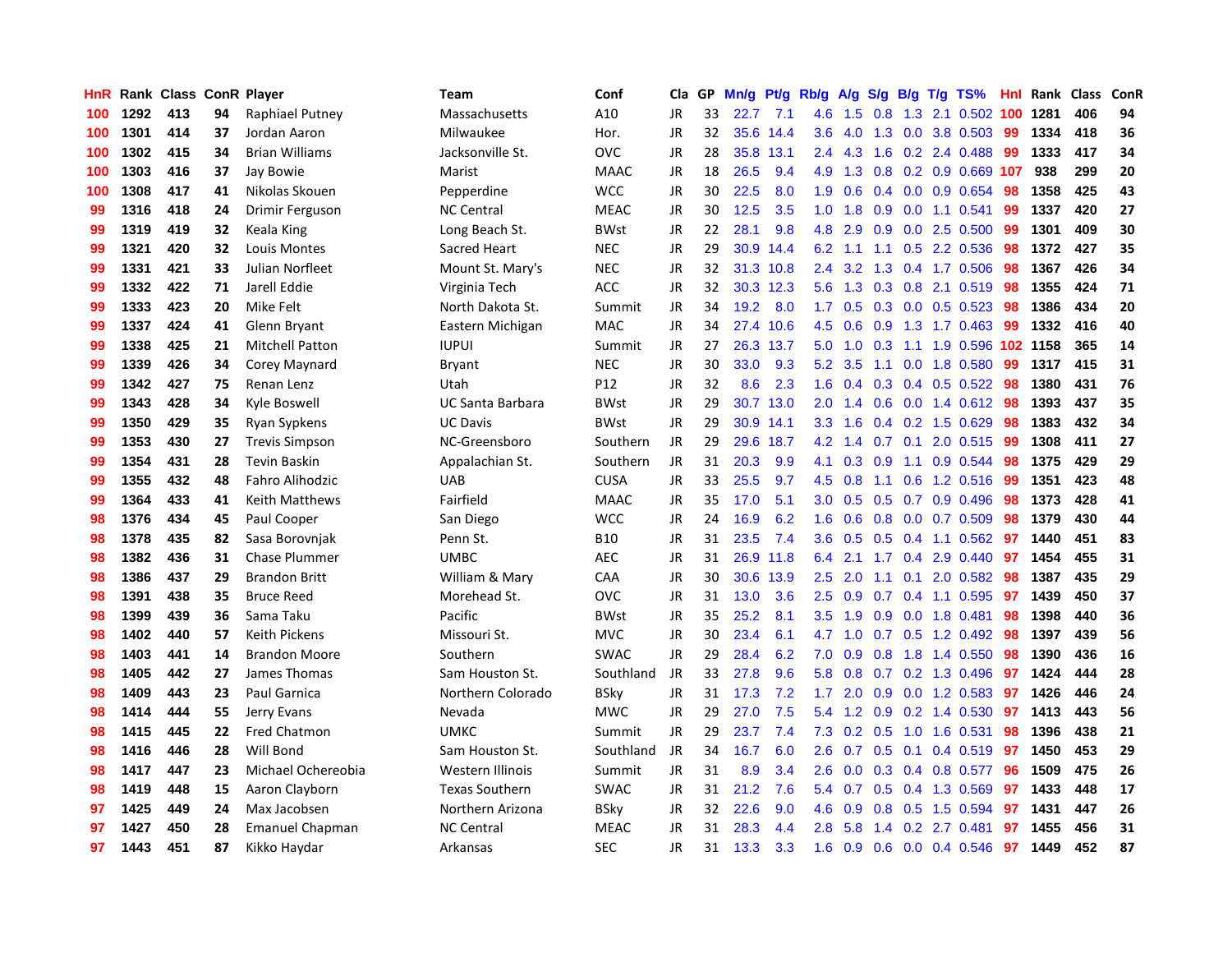| <b>HnR</b> |      | Rank Class ConR Player |     |                        | Team                    | Conf        | Cla       | GP | Mn/g | <b>Pt/g</b> | Rb/g             | A/g             |                  |     | S/g B/g T/g TS%          | Hnl | Rank | <b>Class</b> | <b>ConR</b> |
|------------|------|------------------------|-----|------------------------|-------------------------|-------------|-----------|----|------|-------------|------------------|-----------------|------------------|-----|--------------------------|-----|------|--------------|-------------|
| 97         | 1445 | 452                    | 21  | Joab Jerome            | Winthrop                | <b>BSou</b> | JR        | 30 |      | 30.8 10.7   |                  | 4.9 2.2         | 0.7              |     | 0.3 3.2 0.548            | 97  | 1438 | 449          | 21          |
| 97         | 1452 | 453                    | 38  | <b>Latif Rivers</b>    | Wagner                  | <b>NEC</b>  | JR        | 20 |      | 29.2 13.0   | 2.6              |                 |                  |     | 1.7 0.8 0.2 2.0 0.537 96 |     | 1471 | 461          | 38          |
| 97         | 1457 | 454                    | 16  | Ray Penn               | <b>Texas Southern</b>   | <b>SWAC</b> | JR        | 31 |      | 34.0 12.2   | $2.4^{\circ}$    | 5.7             |                  |     | $0.8$ 0.1 2.8 0.487      | -96 | 1477 | 462          | 18          |
| 97         | 1461 | 455                    | 43  | Chris Burke            | Saint Peter's           | <b>MAAC</b> | JR        | 30 | 23.5 | 5.5         |                  | $4.2$ 1.1       |                  |     | $0.8$ 0.9 1.3 0.573      | -96 | 1490 | 469          | 45          |
| 97         | 1468 | 456                    | 39  | <b>Anthony Myers</b>   | <b>Robert Morris</b>    | <b>NEC</b>  | <b>JR</b> | 32 | 23.5 | 5.9         |                  | $2.2$ $2.8$     | 0.9              |     | 0.0 1.5 0.496            | 96  | 1498 | 471          | 40          |
| 97         | 1471 | 457                    | 32  | Eric McAlister         | <b>Stony Brook</b>      | AEC         | JR        | 33 | 17.3 | 4.4         | 2.8              |                 |                  |     | $0.4$ 0.2 0.6 0.7 0.535  | 96  | 1480 | 465          | 32          |
| 97         | 1476 | 458                    | 29  | Lamont Middleton       | <b>NCA&amp;T</b>        | <b>MEAC</b> | JR        | 37 | 30.9 | 12.4        | 4.1              | 2.2             |                  |     | 0.9 0.2 2.8 0.488        | 96  | 1488 | 467          | 32          |
| 96         | 1481 | 459                    | 45  | Allen Roberts          | Miami (OH)              | <b>MAC</b>  | JR        | 29 | 27.4 | 12.3        | 2.6              | 1.6             | 1.0              |     | $0.1$ 2.1 0.533          | -96 | 1470 | 460          | 46          |
| 96         | 1482 | 460                    | 46  | Matt Kamieniecki       | Ball St.                | <b>MAC</b>  | <b>JR</b> | 27 | 20.9 | 4.6         | 5.9              | 1.1             | 0.9              |     | $0.4$ 0.9 0.515          | -96 | 1466 | 459          | 45          |
| 96         | 1484 | 461                    | 22  | T.T. Carey             | Longwood                | <b>BSou</b> | JR        | 33 |      | 34.1 15.6   | 5.1              | 1.8             |                  |     | 2.2 0.6 1.9 0.531        | -95 | 1531 | 483          | 22          |
| 96         | 1486 | 462                    | 25  | <b>Trevor Gruis</b>    | South Dakota            | Summit      | JR        | 30 |      | 31.1 12.3   | 6.1              | 1.9             |                  |     | 0.7 0.9 2.7 0.593 96     |     | 1479 | 464          | 25          |
| 96         | 1492 | 463                    | 40  | Kristijan Krajina      | Mount St. Mary's        | <b>NEC</b>  | <b>JR</b> | 32 | 16.3 | 5.9         | $3.5^{\circ}$    | $0.4^{\circ}$   |                  |     | 0.5 0.3 1.3 0.610 95     |     | 1522 | 480          | 41          |
| 96         | 1493 | 464                    | 50  | Matt Hodgson           | Saint Mary's (CA)       | <b>WCC</b>  | <b>JR</b> | 32 | 9.9  | 2.8         | 2.0 <sub>1</sub> | 0.2             |                  |     | 0.1 0.8 0.7 0.572 97     |     | 1459 | 458          | 47          |
| 96         | 1494 | 465                    | 32  | <b>Anthony Thomas</b>  | Coll. of Charleston     | Southern    | <b>JR</b> | 35 | 29.1 | 8.5         | 4.8              | 1.5             |                  |     | 0.7 0.6 2.2 0.498        | 96  | 1517 | 479          | 32          |
| 96         | 1496 | 466                    | 44  | Jaron Johnson          | Louisiana Tech          | <b>WAC</b>  | <b>JR</b> | 34 | 15.1 | 4.6         | 2.9 <sup>°</sup> | 0.3             |                  |     | 0.3 0.2 0.6 0.525        | 96  | 1489 | 468          | 43          |
| 96         | 1497 | 467                    | 47  | Reese Holliday         | Toledo                  | <b>MAC</b>  | JR        | 28 | 22.9 | 7.8         | 4.6              | 1.0             |                  |     | $0.4$ 0.1 1.0 0.565      | 96  | 1493 | 470          | 48          |
| 96         | 1500 | 468                    | 31  | LaQuentin Miles        | <b>Central Arkansas</b> | Southland   | <b>JR</b> | 25 | 28.6 | 15.4        | 5.2              | 3.1             | 1.5              | 0.4 | 3.1 0.463                | 98  | 1407 | 441          | 27          |
| 96         | 1502 | 469                    | 41  | Jamal Johnson          | Cal Poly                | <b>BWst</b> | <b>JR</b> | 32 | 23.5 | 4.4         | 2.2              | 3.8             | 0.9              |     | $0.1$ 1.4 $0.468$        | 96  | 1511 | 476          | 41          |
| 96         | 1504 | 470                    | 57  | <b>Nick Russell</b>    | SMU                     | <b>CUSA</b> | JR        | 32 |      | 36.2 14.0   | 3.6 <sup>°</sup> | 4.3             |                  |     | 1.5 0.3 3.8 0.465        | -96 | 1505 | 473          | 56          |
| 96         | 1507 | 471                    | 58  | Shawn Williams         | SMU                     | CUSA        | <b>JR</b> | 32 | 33.8 | 8.5         |                  | $5.2 \quad 1.7$ |                  |     | 0.9 0.8 1.5 0.542 96     |     | 1507 | 474          | 57          |
| 96         | 1514 | 472                    | 43  | Malik Smith            | Fla. International      | Sun Belt    | JR        | 32 | 33.1 | 14.1        |                  | $2.7$ 1.3       |                  |     | 1.0 0.0 2.1 0.529        | 95  | 1528 | 481          | 44          |
| 96         | 1515 | 473                    | 26  | Jamal Webb             | North Dakota            | <b>BSky</b> | <b>JR</b> | 32 | 33.3 | 9.7         | 4.5              | 4.2             |                  |     | 2.3 0.3 3.2 0.511        | 94  | 1604 | 505          | 30          |
| 96         | 1516 | 474                    | 42  | <b>Marcus Lewis</b>    | Eastern Kentucky        | OVC         | JR        | 35 | 21.6 | 6.0         | 2.4              | 0.9             |                  |     | 1.2 0.5 0.8 0.526        | 95  | 1533 | 485          | 39          |
| 96         | 1519 | 475                    | 32  | <b>Dantrell Thomas</b> | Nicholls St.            | Southland   | JR        | 23 | 30.4 | 13.8        | 4.9              | 2.7             |                  |     | 1.1 0.8 2.6 0.482        | 97  | 1453 | 454          | 30          |
| 96         | 1525 | 476                    | 42  | Devon Long             | Cleveland St.           | Hor.        | JR        | 26 | 19.9 | 6.7         | 3.5              | 0.4             | 0.6              |     | 0.5 1.0 0.596            | -96 | 1516 | 478          | 42          |
| 95         | 1528 | 477                    | 35  | <b>Travis Robinson</b> | Boston U.               | AEC         | JR        | 30 | 23.1 | 6.7         | 2.3              | 0.8             |                  |     | 1.2 0.3 0.9 0.554        | 95  | 1529 | 482          | 34          |
| 95         | 1530 | 478                    | 60  | Robert Williams        | UAB                     | <b>CUSA</b> | JR        | 33 | 26.6 | 8.5         | 6.0              |                 |                  |     | 1.4 0.9 0.3 2.1 0.532 95 |     | 1535 | 486          | 59          |
| 95         | 1531 | 479                    | 43  | Kamren Belin           | Youngstown St.          | Hor.        | JR        | 34 | 30.6 | 11.1        | 5.4              | 1.5             |                  |     | 0.9 0.8 1.8 0.542 94     |     | 1585 | 495          | 45          |
| 95         | 1534 | 480                    | 42  | Ross Rivera            | Pacific                 | <b>BWst</b> | JR        | 33 | 17.9 | 7.6         | $2.7^{\circ}$    |                 |                  |     | 0.3 0.2 0.1 1.0 0.522 96 |     | 1514 | 477          | 42          |
| 95         | 1544 | 481                    | 42  | Orlando Parker         | Wagner                  | <b>NEC</b>  | JR        | 31 | 20.9 | 5.5         | 4.3              | 0.5             |                  |     | $0.8$ 0.7 0.8 0.509      | -94 | 1583 | 493          | 43          |
| 95         | 1549 | 482                    | 43  | Nick Cook              | Jacksonville St.        | <b>OVC</b>  | JR        | 28 | 25.4 | 5.4         | 4.8              | 1.7             | 1.1              |     | 1.7 1.7 0.495            | 94  | 1586 | 496          | 42          |
| 95         | 1552 | 483                    | 106 | <b>Trey Zeigler</b>    | Pittsburgh              | <b>BE</b>   | JR        | 31 | 15.5 | 4.4         | 2.0              | 1.1             | 0.3              |     | 0.3 1.1 0.452 96         |     | 1482 | 466          | 105         |
| 95         | 1556 | 484                    | 28  | Adam Link              | Western Illinois        | Summit      | JR        | 31 | 32.8 | 9.9         | 4.1              | 1.4             | 0.9 <sup>°</sup> |     | $0.5$ 1.6 0.565          | -93 | 1638 | 515          | 30          |
| 95         | 1557 | 485                    | 24  | D.J. Cunningham        | NC-Asheville            | <b>BSou</b> | JR        | 31 | 23.1 | 7.6         | 5.7              | $-1.1$          | 0.7              |     | 3.0 2.1 0.461            | 94  | 1568 | 488          | 24          |
| 95         | 1558 | 486                    | 33  | <b>Terrance Motley</b> | Sam Houston St.         | Southland   | JR        | 31 | 16.7 | 6.6         | 5.0              | 0.3             | 0.7              |     | $0.4$ 1.3 0.447          | -94 | 1575 | 491          | 33          |
| 95         | 1560 | 487                    | 44  | <b>Travis Betran</b>   | <b>Austin Peay</b>      | <b>OVC</b>  | JR        | 31 |      | 34.5 17.2   |                  | $2.2$ 2.7       |                  |     | 1.3 0.3 2.6 0.568 94     |     | 1596 | 500          | 44          |
| 95         | 1562 | 488                    | 33  | <b>Preston Ross</b>    | Western Carolina        | Southern    | JR        | 33 | 17.2 | 6.3         | 3.9 <sup>°</sup> | 0.8             |                  |     | $0.7$ 0.2 0.9 0.551      | -94 | 1569 | 489          | 33          |
| 95         | 1567 | 489                    | 47  | D'Vonne Pickett        | Seattle                 | <b>WAC</b>  | JR        | 30 | 25.4 | 7.0         | $3.4^{\circ}$    | 3.3             |                  |     | 1.4 0.2 2.4 0.472        | -94 | 1584 | 494          | 48          |
| 95         | 1570 | 490                    | 34  | Jack Isenbarger        | Elon                    | Southern    | <b>JR</b> | 33 |      | 31.8 13.2   | 3.4              | 2.6             |                  |     | $0.8$ 0.1 2.1 0.518      | 94  | 1591 | 499          | 34          |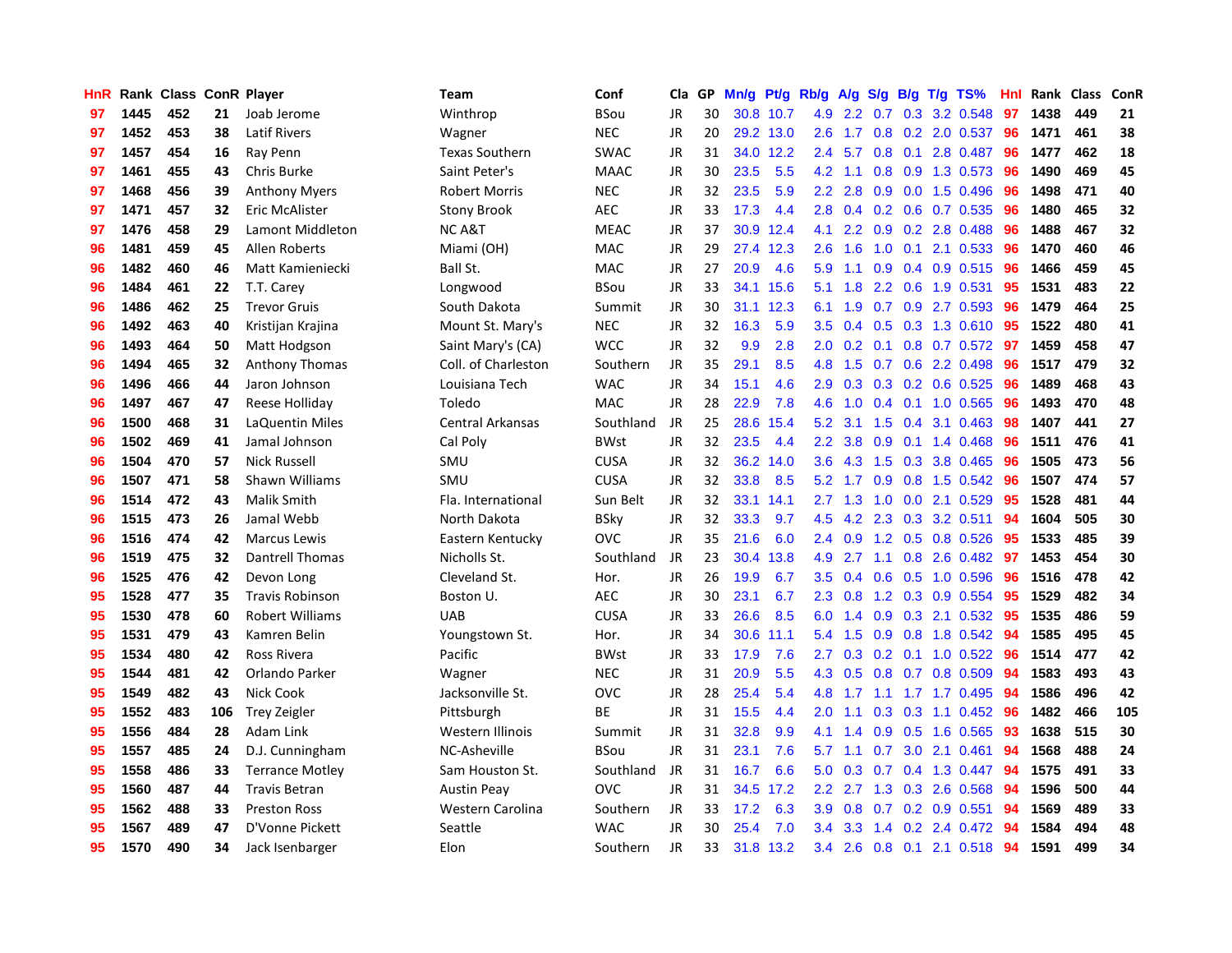| <b>HnR</b> |      | Rank Class ConR Player |     |                         | Team                | Conf            | Cla       | GP | Mn/g | <b>Pt/g</b> | Rb/g             | A/g           |     |     | S/g B/g T/g TS%              | Hnl  | Rank | Class | ConR |
|------------|------|------------------------|-----|-------------------------|---------------------|-----------------|-----------|----|------|-------------|------------------|---------------|-----|-----|------------------------------|------|------|-------|------|
| 95         | 1575 | 491                    | 61  | Calvin Newell           | Central Florida     | <b>CUSA</b>     | JR.       | 25 |      | 32.4 11.1   | 2.0              | 2.6           | 1.4 | 0.1 | 2.2 0.503                    | 97   | 1412 | 442   | 50   |
| 95         | 1576 | 492                    | 44  | LaVonte Dority          | Valparaiso          | Hor.            | JR        | 25 | 21.3 | 8.6         | 1.2              | 1.9           |     |     | $0.7$ 0.1 2.1 0.506          | - 98 | 1384 | 433   | 39   |
| 95         | 1577 | 493                    | 45  | Mike Liabo              | Tennessee-Martin    | <b>OVC</b>      | JR        | 30 |      | 27.1 13.4   | 3.2              | $2.2^{\circ}$ |     |     | $0.6$ 0.1 1.9 0.508          | -94  | 1614 | 509   | 46   |
| 95         | 1582 | 494                    | 104 | Matthew Wright          | St. Bonaventure     | A10             | JR        | 26 | 23.8 | 7.3         | 1.7 <sub>2</sub> | 2.0           |     |     | 0.8 0.1 1.8 0.546            | -96  | 1501 | 472   | 102  |
| 94         | 1584 | 495                    | 79  | Will Dilorio            | Washington St.      | P <sub>12</sub> | <b>JR</b> | 30 | 16.3 | 3.2         | 2.1              | 0.7           | 0.6 |     | $0.0\quad 0.6\quad 0.597$    | 94   | 1573 | 490   | 80   |
| 94         | 1585 | 496                    | 64  | <b>Patrick Swilling</b> | Tulsa               | <b>CUSA</b>     | JR        | 26 | 25.8 | 10.7        | $2.2^{\circ}$    | 1.6           |     |     | $0.4$ 0.0 1.9 0.538          | 94   | 1587 | 497   | 62   |
| 94         | 1589 | 497                    | 55  | Drew McGhee             | Miami (OH)          | <b>MAC</b>      | JR        | 25 | 12.2 | 5.2         | 2.3              | 0.3           |     |     | $0.1$ 0.2 0.8 0.590          | 95   | 1532 | 484   | 51   |
| 94         | 1590 | 498                    | 35  | <b>Tyler Melville</b>   | Dartmouth           | Ivy             | JR        | 27 | 19.7 | 7.5         | 1.5              | 1.5           |     |     | $0.4$ 0.1 1.3 0.610          | -94  | 1588 | 498   | 34   |
| 94         | 1592 | 499                    | 30  | Nelson Kirksey          | <b>UMKC</b>         | Summit          | JR        | 31 | 20.4 | 7.4         | $3.4^{\circ}$    | 0.7           | 0.9 |     | $0.2$ 1.6 $0.580$            | -93  | 1631 | 513   | 28   |
| 94         | 1596 | 500                    | 90  | Allen Payne             | Auburn              | <b>SEC</b>      | JR        | 32 | 27.0 | 7.7         | 4.6              | 1.3           |     |     | 1.2 0.1 1.8 0.505            | -93  | 1628 | 512   | 91   |
| 94         | 1598 | 501                    | 32  | <b>Hunter Harris</b>    | East Tennessee St.  | ASun            | JR        | 31 | 26.9 | 8.1         | $5.4^{\circ}$    |               |     |     | 0.7 0.9 0.9 1.4 0.522 93     |      | 1650 | 518   | 34   |
| 94         | 1599 | 502                    | 31  | Chad White              | South Dakota St.    | Summit          | <b>JR</b> | 28 | 31.7 | 9.9         | 3.8 <sub>2</sub> | 1.2           |     |     | $0.6$ 0.4 1.4 0.605          | -96  | 1478 | 463   | 24   |
| 94         | 1601 | 503                    | 44  | Khalil Kelley           | Pacific             | <b>BWst</b>     | <b>JR</b> | 35 | 17.1 | 5.3         | 3.7              | 0.7           |     |     | $0.3$ $0.5$ $0.9$ $0.457$    | -94  | 1599 | 502   | 44   |
| 94         | 1602 | 504                    | 45  | <b>Cully Payne</b>      | Loyola (IL)         | Hor.            | <b>JR</b> | 25 | 28.8 | 7.9         | 1.9              | 4.2           | 1.0 |     | 0.0 3.0 0.495                | 94   | 1582 | 492   | 44   |
| 94         | 1603 | 505                    | 106 | Erik Stenger            | Xavier              | A10             | <b>JR</b> | 31 | 8.9  | 1.8         | 2.3              |               |     |     | 0.2 0.2 0.3 0.5 0.491        | 94   | 1612 | 507   | 106  |
| 94         | 1605 | 506                    | 61  | Lucas Eitel             | Indiana St.         | <b>MVC</b>      | JR        | 33 | 17.8 | 4.1         | 1.6              | 0.9           |     |     | $0.4$ 0.2 0.6 0.554          | 94   | 1598 | 501   | 61   |
| 94         | 1611 | 507                    | 82  | <b>Cadarian Raines</b>  | Virginia Tech       | ACC             | <b>JR</b> | 32 | 24.7 | 6.6         | 6.4              | 0.6           |     |     | 0.4 1.1 1.1 0.476            | 93   | 1632 | 514   | 82   |
| 94         | 1613 | 508                    | 65  | <b>Rashard McGill</b>   | Southern Miss.      | <b>CUSA</b>     | <b>JR</b> | 37 | 20.1 | 5.0         | 3.2              | 0.8           | 0.6 |     | 0.2 1.2 0.512 93             |      | 1639 | 516   | 65   |
| 94         | 1616 | 509                    | 49  | <b>TeNale Roland</b>    | Utah St.            | <b>WAC</b>      | JR        | 31 | 21.7 | 6.1         | $2.5\,$          | 2.0           |     |     | 0.5 0.1 1.5 0.505 91         |      | 1742 | 547   | 52   |
| 94         | 1620 | 510                    | 56  | Daylen Harrison         | Eastern Michigan    | <b>MAC</b>      | <b>JR</b> | 34 | 28.1 | 8.9         | 4.8              | 1.4           |     |     | 1.1 0.4 2.3 0.499            | 93   | 1625 | 511   | 60   |
| 94         | 1622 | 511                    | 57  | Jarod Oldham            | <b>Buffalo</b>      | MAC             | JR        | 11 |      | 33.2 10.1   | 5.3              | 4.4           |     |     | 1.5 0.5 3.2 0.483            | -95  | 1552 | 487   | 52   |
| 94         | 1629 | 512                    | 8   | Matt Ross               | Chicago St.         | GWC             | <b>JR</b> | 33 |      | 30.4 10.1   | 6.3              | 0.9           |     |     | 0.9 1.0 1.8 0.542            | 92   | 1676 | 526   | 9    |
| 94         | 1630 | 513                    | 3   | <b>Brandon Barnes</b>   | Cal St. Bakersfield | Ind.            | JR        | 30 |      | 30.0 12.1   | 5.3              | 1.3           | 1.0 |     | 0.2 2.2 0.504                | 93   | 1641 | 517   | 3    |
| 93         | 1634 | 514                    | 20  | Dundrecous Massey       | Jackson St.         | <b>SWAC</b>     | JR        | 18 | 18.4 | 12.8        | 1.7              | 2.1           | 1.3 | 0.1 | 2.4 0.468 101                |      | 1202 | 380   | 13   |
| 93         | 1637 | 515                    | 48  | <b>Bryant Mbamalu</b>   | Louisiana-Lafayette | Sun Belt        | JR        | 29 | 32.8 | 13.8        | 3.7              | 1.4           | 0.8 |     | $0.0$ 1.7 $0.581$            | 94   | 1600 | 503   | 47   |
| 93         | 1640 | 516                    | 59  | Ricardo Johnson         | Ohio                | MAC             | <b>JR</b> | 33 | 12.5 | 3.5         | $2.2\phantom{0}$ | 1.1           |     |     | 0.4 0.2 0.8 0.502 93         |      | 1624 | 510   | 59   |
| 93         | 1644 | 517                    | 60  | <b>Cameron Downing</b>  | <b>Buffalo</b>      | <b>MAC</b>      | JR        | 34 | 13.8 | 5.6         | $2.2\phantom{0}$ | 0.6           |     |     | 0.2 0.3 1.3 0.686            | -93  | 1674 | 525   | 61   |
| 93         | 1645 | 518                    | 91  | Donte Williams          | Georgia             | <b>SEC</b>      | JR        | 29 | 22.6 | 5.1         |                  |               |     |     | 4.8 0.2 0.3 1.2 1.1 0.473 94 |      | 1609 | 506   | 90   |
| 93         | 1646 | 519                    | 9   | Jamere Dismukes         | Chicago St.         | GWC             | JR        | 31 | 25.3 | 9.4         | $2.2^{\circ}$    | 3.4           |     |     | 1.6 0.0 2.5 0.470            | -93  | 1657 | 520   | 8    |
| 93         | 1649 | 520                    | 39  | Dartaye Ruffin          | Drexel              | CAA             | JR        | 30 | 30.8 | 6.9         | 6.8              | 0.5           |     |     | 1.0 0.7 1.4 0.480            | 92   | 1714 | 538   | 41   |
| 93         | 1650 | 521                    | 36  | Nathaniel Mason         | Sam Houston St.     | Southland       | JR        | 34 | 14.3 | 5.9         | 2.6              | 0.6           | 0.3 |     | $0.0$ 1.1 0.495              | 92   | 1679 | 527   | 38   |
| 93         | 1651 | 522                    | 62  | Jordan Burris           | Nevada              | <b>MWC</b>      | JR        | 31 | 24.2 | 6.7         | 4.0              | 1.4           |     |     | 0.5 0.8 1.3 0.477            | -93  | 1655 | 519   | 61   |
| 93         | 1653 | 523                    | 47  | Marvin Jordan           | Niagara             | <b>MAAC</b>     | JR        | 31 | 28.5 | 8.2         | 1.8              | 1.5           | 1.2 |     | $0.0$ 0.9 0.529              | -94  | 1601 | 504   | 47   |
| 93         | 1662 | 524                    | 49  | Dexter Fields           | Murray St.          | <b>OVC</b>      | JR        | 31 | 26.8 | 6.5         | 2.5              | 1.5           | 0.9 |     | $0.2$ 1.1 0.521              | 92   | 1696 | 532   | 50   |
| 93         | 1663 | 525                    | 50  | Alex Brown              | San Jose St.        | <b>WAC</b>      | JR        | 26 | 21.6 | 4.6         | 4.7              | 0.3           | 0.4 |     | 1.9 0.7 0.502                | -90  | 1819 | 569   | 57   |
| 93         | 1664 | 526                    | 47  | Sultan Muhammad         | Green Bay           | Hor.            | JR        | 34 | 23.5 | 5.8         | $2.3^{\circ}$    | 1.3           |     |     | 0.5 0.1 1.1 0.566 92         |      | 1699 | 534   | 47   |
| 93         | 1665 | 527                    | 41  | Rafriel Guthrie         | Towson              | CAA             | JR        | 31 | 20.9 | 8.1         | 2.6              | 1.0           | 0.8 |     | $0.1$ 1.4 0.510              | -93  | 1661 | 521   | 38   |
| 93         | 1668 | 528                    | 48  | Tommy Pereira           | Rider               | <b>MAAC</b>     | JR        | 34 | 13.9 | 3.9         | 1.1              | 0.5           |     |     | $0.5$ 0.0 0.4 0.550          | 93   | 1668 | 523   | 49   |
| 93         | 1669 | 529                    | 31  | Antonio Biglow          | Montana St.         | <b>BSkv</b>     | <b>JR</b> | 25 | 27.0 | 11.0        | 2.0              | 3.1           |     |     | 1.8 0.1 2.1 0.512 94         |      | 1613 | 508   | 31   |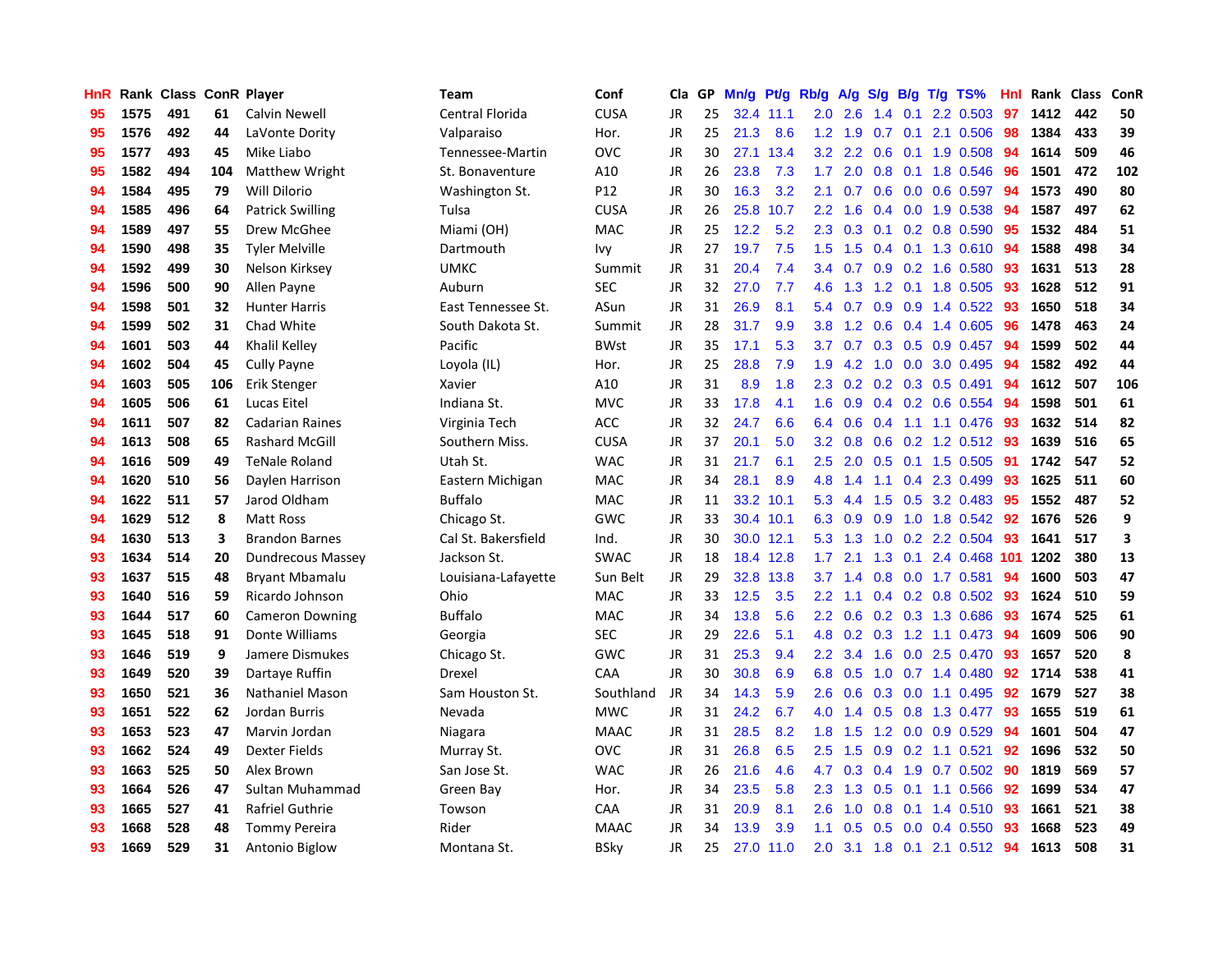| <b>HnR</b> |      | Rank Class ConR Player |     |                         | Team                       | Conf            | Cla       | GP | Mn/g | <b>Pt/g</b> | Rb/g             | A/g             |               |     | S/g B/g T/g TS%                   | Hnl | Rank | <b>Class</b> | ConR |
|------------|------|------------------------|-----|-------------------------|----------------------------|-----------------|-----------|----|------|-------------|------------------|-----------------|---------------|-----|-----------------------------------|-----|------|--------------|------|
| 93         | 1672 | 530                    | 50  | Tarius Johnson          | Eastern Kentucky           | <b>OVC</b>      | JR        | 35 | 22.3 | 6.6         | 4.2              | 1.1             | 0.5           | 0.1 | 1.2 0.499                         | 92  | 1684 | 529          | 49   |
| 93         | 1675 | 531                    | 51  | Morris Woods            | Eastern Illinois           | <b>OVC</b>      | JR        | 31 |      | 24.4 11.0   | 4.3              | 1.4             |               |     | 0.8 0.4 2.6 0.531                 | -93 | 1663 | 522          | 48   |
| 93         | 1678 | 532                    | 32  | John Karhoff            | Neb.-Omaha                 | Summit          | JR        | 31 | 27.8 | 12.0        | 4.1              | 2.4             |               |     | $0.8$ 0.7 1.7 0.521               | 92  | 1683 | 528          | 32   |
| 93         | 1681 | 533                    | 81  | Glen Dean               | Utah                       | P <sub>12</sub> | JR        | 33 | 25.4 | 5.5         | 2.1              | 2.1             |               |     | $0.5$ 0.0 1.5 0.493               | 92  | 1717 | 539          | 82   |
| 93         | 1683 | 534                    | 32  | Justin Crosgile         | Eastern Washington         | <b>BSky</b>     | JR        | 12 | 36.0 | 14.7        | 5.9              | 5.5             |               |     | 1.7 0.0 3.4 0.494 107             |     | 946  | 300          | 12   |
| 93         | 1684 | 535                    | 109 | Donnavan Kirk           | DePaul                     | ВE              | JR        | 31 | 25.5 | 6.2         | 3.9 <sup>°</sup> | 0.5             | $0.4^{\circ}$ |     | 1.6 0.7 0.545                     | 93  | 1671 | 524          | 110  |
| 92         | 1686 | 536                    | 39  | Patrick Konan           | New Hampshire              | <b>AEC</b>      | JR        | 28 | 31.9 | 11.8        | 5.4              | 0.8             |               |     | 0.8 0.4 2.4 0.506                 | -91 | 1738 | 545          | 41   |
| 92         | 1687 | 537                    | 27  | Allie Fullah            | <b>Charleston Southern</b> | <b>BSou</b>     | Jr        | 32 | 16.2 | 4.0         | 3.8 <sub>1</sub> | 0.2             |               |     | $0.5$ 1.3 0.7 0.570               | 92  | 1720 | 541          | 30   |
| 92         | 1690 | 538                    | 66  | D.D. Scarver            | Marshall                   | <b>CUSA</b>     | JR        | 32 | 26.4 | 11.9        | 2.0              | 1.6             |               |     | $0.7$ 0.2 1.8 0.501               | 91  | 1771 | 553          | 68   |
| 92         | 1702 | 539                    | 23  | Jules Montgomery        | <b>Prairie View</b>        | <b>SWAC</b>     | JR        | 34 | 22.7 | 7.6         | 6.2              | 0.6             |               |     | $0.9$ $0.9$ $0.9$ $0.420$         | -91 | 1748 | 548          | 24   |
| 92         | 1705 | 540                    | 47  | <b>Ben Mockford</b>     | St. Francis (NY)           | <b>NEC</b>      | JR        | 30 | 28.6 | 11.1        | 1.6              |                 |               |     | 1.0 0.6 0.0 0.8 0.562 92          |     | 1713 | 537          | 47   |
| 92         | 1710 | 541                    | 54  | Alex Osborne            | Loyola Marymount           | <b>WCC</b>      | JR        | 34 | 22.6 | 5.3         | 4.7              |                 |               |     | $0.4$ 1.3 0.5 1.1 0.506           | -90 | 1816 | 568          | 55   |
| 92         | 1711 | 542                    | 38  | Jamari Bradshaw         | Florida A&M                | <b>MEAC</b>     | <b>JR</b> | 31 | 21.5 | 9.2         | $3.5^{\circ}$    | 1.1             |               |     | 1.5 0.0 1.9 0.497                 | -91 | 1737 | 544          | 40   |
| 92         | 1712 | 543                    | 40  | John Puk                | Albany (NY)                | <b>AEC</b>      | JR        | 35 | 21.2 | 5.3         | $4.4^{\circ}$    | 0.5             |               |     | 0.2 0.5 1.3 0.556                 | 92  | 1718 | 540          | 40   |
| 92         | 1716 | 544                    | 93  | Jarrod Polson           | Kentucky                   | <b>SEC</b>      | JR        | 33 | 13.8 | 3.1         | 1.7              | 1.1             |               |     | 0.3 0.1 0.8 0.601                 | 90  | 1804 | 564          | 96   |
| 92         | 1718 | 545                    | 28  | <b>Trent Meyer</b>      | NC-Asheville               | <b>BSou</b>     | JR        | 32 | 32.8 | 9.7         | 3.0 <sub>2</sub> | 3.9             |               |     | 2.0 0.3 2.3 0.494                 | 91  | 1731 | 543          | 31   |
| 92         | 1722 | 546                    | 52  | Jeff Johnson            | Eastern Kentucky           | <b>OVC</b>      | JR        | 35 | 15.1 | 3.9         | 1.9              | 1.4             | 0.5           |     | $0.2$ 1.0 $0.626$                 | -91 | 1739 | 546          | 51   |
| 92         | 1726 | 547                    | 24  | Josh Freelove           | Alabama St.                | <b>SWAC</b>     | <b>JR</b> | 32 | 29.1 | 13.6        | 2.8              | 1.0             | 0.5           |     | 0.3 1.7 0.553                     | -90 | 1843 | 577          | 27   |
| 92         | 1731 | 548                    | 48  | Brandon Spearman        | Hawaii                     | <b>BWst</b>     | JR        | 27 | 26.0 | 9.6         | 2.9              | 1.4             |               |     | 1.1 0.1 1.3 0.514 92              |     | 1704 | 536          | 49   |
| 92         | 1743 | 549                    | 53  | Marvin Jean             | Utah St.                   | <b>WAC</b>      | <b>JR</b> | 31 | 22.1 | 4.8         | $2.7^{\circ}$    | 1.8             |               |     | $0.6$ 0.4 1.4 0.490               | -89 | 1860 | 582          | 58   |
| 92         | 1748 | 550                    | 72  | <b>Gary Franklin</b>    | Baylor                     | B12             | JR        | 37 | 18.0 | 4.0         | 0.9              | 1.1             |               |     | $0.6$ $0.0$ $0.6$ $0.540$         | -91 | 1754 | 550          | 71   |
| 91         | 1750 | 551                    | 39  | <b>Malcolm Hawkins</b>  | Norfolk St.                | <b>MEAC</b>     | <b>JR</b> | 33 | 27.1 | 11.5        | 2.9              | 1.1             |               |     | 1.2 0.3 2.5 0.477                 | 91  | 1781 | 558          | 41   |
| 91         | 1755 | 552                    | 12  | Nate Duhon              | Chicago St.                | GWC             | JR        | 29 | 25.0 | 9.1         | 3.0              | 1.4             | 1.8           |     | $0.1$ 1.7 0.505                   | 91  | 1730 | 542          | 11   |
| 91         | 1760 | 553                    | 39  | Anthony White           | Mercer                     | ASun            | JR        | 35 | 10.6 | 4.1         | 1.0              | 0.3             | 0.2           |     | $0.1$ 0.5 0.518                   | -91 | 1773 | 555          | 40   |
| 91         | 1763 | 554                    | 40  | Aaron Graham            | Stetson                    | ASun            | JR        | 30 | 27.2 | 11.2        | 3.6              | 2.0             | 0.9           |     | $0.1$ 2.1 $0.520$                 | -91 | 1751 | 549          | 38   |
| 91         | 1773 | 555                    | 49  | Jordan Coleman          | Valparaiso                 | Hor.            | JR        | 29 | 14.9 | 4.4         | 2.5              | 0.4             | 0.6           |     | 0.3 0.9 0.490                     | 92  | 1691 | 531          | 46   |
| 91         | 1774 | 556                    | 96  | <b>RJ Slawson</b>       | South Carolina             | <b>SEC</b>      | JR        | 32 | 15.9 | 4.2         | 3.3              | 0.5             |               |     | 0.5 0.6 1.1 0.516 90              |     | 1842 | 576          | 98   |
| 91         | 1775 | 557                    | 35  | Ryan Bass               | Oakland                    | Summit          | JR        | 32 | 26.6 | 9.3         | 2.5              |                 |               |     | 2.7 1.2 0.1 1.8 0.476 91          |     | 1763 | 552          | 33   |
| 91         | 1776 | 558                    | 65  | Melvin Tabb             | Kent St.                   | <b>MAC</b>      | JR        | 35 | 13.6 | 3.9         | 3.1              |                 |               |     | $0.4$ 0.2 0.2 0.7 0.517 <b>91</b> |     | 1772 | 554          | 65   |
| 91         | 1781 | 559                    | 35  | <b>Flavien Davis</b>    | Montana St.                | <b>BSky</b>     | JR        | 28 | 25.8 | 11.2        | 4.6              | 1.4             |               |     | $0.8$ 0.2 1.7 0.541               | -90 | 1811 | 566          | 37   |
| 91         | 1790 | 560                    | 43  | Kyle Gaillard           | William & Mary             | CAA             | JR        | 30 | 33.6 | 8.5         | 5.3              | 2.1             | 0.6           |     | 0.4 1.4 0.612 91                  |     | 1778 | 556          | 44   |
| 91         | 1795 | 561                    | 27  | Lawrence Johnson-Danner | <b>Texas Southern</b>      | <b>SWAC</b>     | JR        | 31 | 25.2 | 8.5         | 3.0 <sub>1</sub> | 1.0             | 0.6           |     | $0.1$ 0.9 0.558                   | -90 | 1801 | 563          | 25   |
| 91         | 1802 | 562                    | 39  | Jordan Harks            | <b>Central Arkansas</b>    | Southland       | JR        | 30 | 19.9 | 7.9         | 4.2              | 0.7             | 0.5           |     | $0.3$ 0.7 0.579                   | -90 | 1841 | 575          | 40   |
| 91         | 1808 | 563                    | 49  | Pablo Bertone           | Florida Atlantic           | Sun Belt        | JR        | 30 | 25.3 | 9.4         | 3.6 <sup>°</sup> | 1.9             |               |     | $0.7$ $0.2$ $2.5$ $0.521$         | 90  | 1839 | 574          | 51   |
| 90         | 1814 | 564                    | 56  | Moriba De Freitas       | Pepperdine                 | <b>WCC</b>      | JR        | 30 | 19.5 | 2.7         | 4.7              | 0.7             | 0.6           |     | 0.9 1.0 0.506                     | -89 | 1846 | 578          | 56   |
| 90         | 1815 | 565                    | 43  | Javon Dawson            | Jacksonville               | ASun            | JR        | 28 | 20.1 | 7.0         |                  |                 |               |     | 4.5 1.2 0.6 0.3 1.4 0.491         | -90 | 1795 | 561          | 42   |
| 90         | 1818 | 566                    | 66  | <b>Cameron Black</b>    | <b>Bowling Green</b>       | <b>MAC</b>      | JR        | 32 | 19.4 | 3.4         |                  | 4.3 0.7         |               |     | $0.7$ 1.0 0.6 0.464               | -90 | 1806 | 565          | 66   |
| 90         | 1823 | 567                    | 37  | Luis Jacobo             | <b>IPFW</b>                | Summit          | JR        | 33 | 29.0 | 11.4        |                  | $4.2 \quad 1.4$ |               |     | $0.9$ $0.2$ $2.0$ $0.542$         | -89 | 1876 | 585          | 37   |
| 90         | 1825 | 568                    | 54  | Nurideen Lindsey        | Rider                      | <b>MAAC</b>     | <b>JR</b> | 32 | 22.8 | 8.0         |                  | $2.8$ 1.6       |               |     | 1.3 0.2 3.2 0.500                 | 91  | 1779 | 557          | 52   |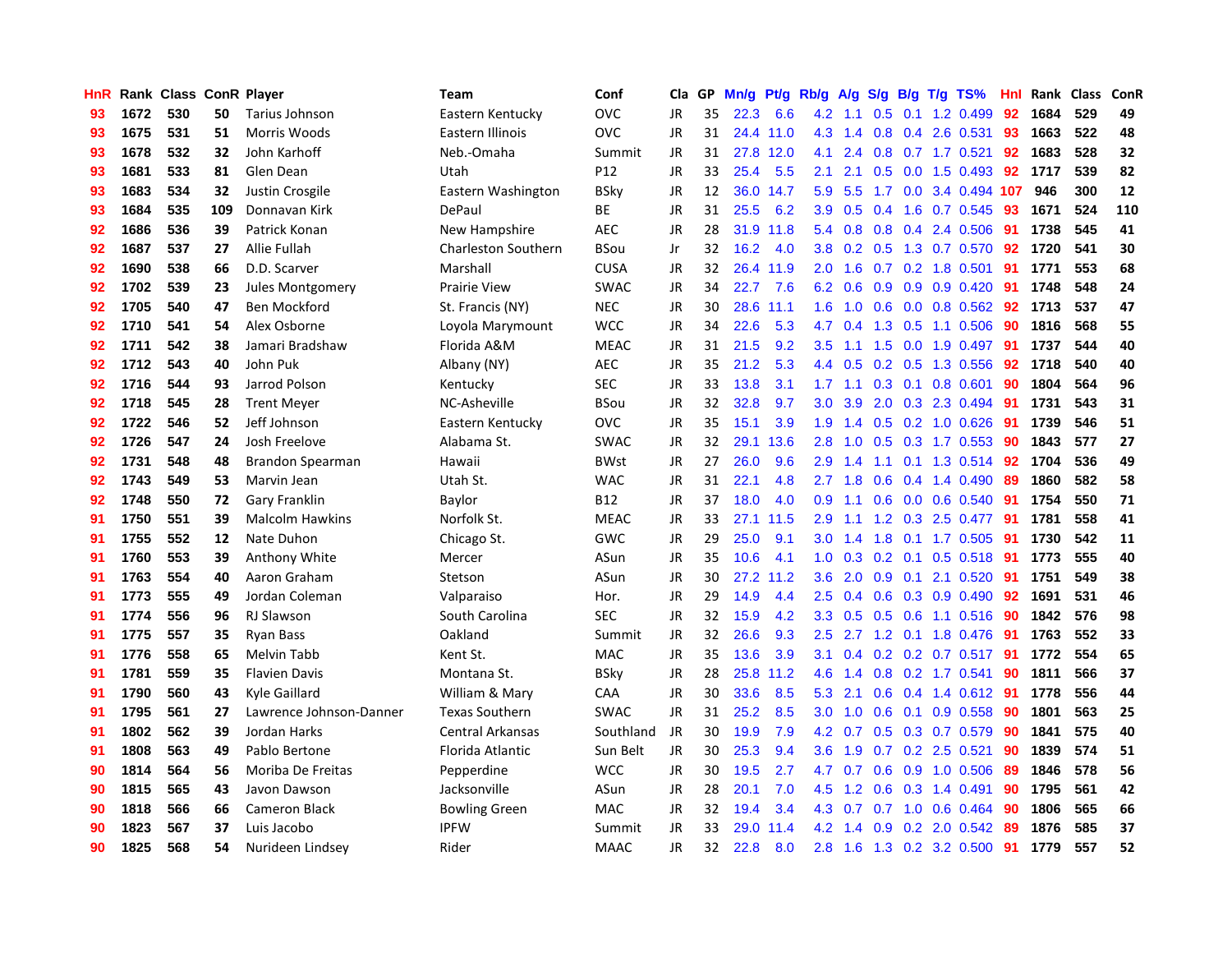| HnR |      | Rank Class ConR Player |     |                        | Team                | Conf        | Cla       | GP | Mn/g | Pt/g | Rb/g             | A/g |     |                 | $S/g$ B/g T/g TS%         | Hnl | Rank Class |     | ConR           |
|-----|------|------------------------|-----|------------------------|---------------------|-------------|-----------|----|------|------|------------------|-----|-----|-----------------|---------------------------|-----|------------|-----|----------------|
| 90  | 1826 | 569                    | 53  | Shaq Shannon           | Quinnipiac          | <b>NEC</b>  | <b>JR</b> | 29 | 24.2 | 6.7  | 3.6              | 2.2 | 0.6 | 0.1             | 1.8 0.495                 | 90  | 1812       | 567 | 51             |
| 90  | 1830 | 570                    | 67  | Jesse Berry            | Ball St.            | MAC         | JR        | 27 | 29.1 | 12.8 | 2.1              | 2.5 |     |                 | $0.6$ 0.1 3.1 0.549       | -89 | 1851       | 581 | 67             |
| 90  | 1838 | 571                    | 65  | Devonte Elliott        | Nevada              | <b>MWC</b>  | JR        | 31 | 16.5 | 4.9  | 3.6              | 0.3 |     |                 | 0.4 0.7 1.0 0.507 90      |     | 1837       | 573 | 65             |
| 90  | 1843 | 572                    | 113 | <b>Charlon Kloof</b>   | St. Bonaventure     | A10         | JR        | 29 | 20.7 | 5.3  | 1.7              | 2.0 |     |                 | $0.8$ 0.3 1.7 0.512       | -90 | 1835       | 572 | 112            |
| 90  | 1845 | 573                    | 36  | <b>Rodney Glasgow</b>  | <b>VMI</b>          | BSou        | JR        | 28 | 30.4 | 11.7 | 2.5              | 4.8 |     |                 | 1.3 0.0 1.9 0.574         | -90 | 1793       | 560 | 34             |
| 90  | 1847 | 574                    | 37  | <b>Josh Herbeck</b>    | Army                | Pat.        | JR        | 19 | 18.8 | 7.9  | 2.0              | 0.8 | 0.4 |                 | 0.0 1.0 0.508             | 92  | 1702       | 535 | 36             |
| 90  | 1853 | 575                    | 51  | Kendrick Washington    | Arkansas St.        | Sun Belt    | JR        | 27 | 23.0 | 6.8  | 4.6              | 0.9 |     |                 | $0.6$ $0.6$ 1.9 $0.463$   | -91 | 1757       | 551 | 49             |
| 90  | 1856 | 576                    | 40  | Tawaski King           | Western Carolina    | Southern    | JR        | 33 | 31.7 | 11.0 | 6.3              | 1.0 |     |                 | $0.8$ 0.6 1.6 0.513       | -89 | 1864       | 583 | 39             |
| 90  | 1859 | 577                    | 55  | Josh Ritchart          | <b>UC Davis</b>     | <b>BWst</b> | <b>JR</b> | 30 | 21.2 | 7.8  | 3.6              | 1.2 |     |                 | 0.4 0.3 1.2 0.562         | -88 | 1923       | 605 | 57             |
| 90  | 1863 | 578                    | 115 | Jerry Jones            | Duquesne            | A10         | JR        | 29 | 23.9 | 7.3  | 3.6              | 1.2 | 1.0 |                 | 0.3 1.4 0.495             | -89 | 1847       | 579 | 114            |
| 89  | 1865 | 579                    | 52  | <b>Westley Hinton</b>  | Troy                | Sun Belt    | JR        | 27 | 13.9 | 4.5  | 2.9              |     |     |                 | 0.4 0.4 0.4 0.7 0.517 90  |     | 1824       | 570 | 50             |
| 89  | 1873 | 580                    | 48  | Rashaad Richardson     | Georgia St.         | CAA         | JR        | 31 | 27.0 | 7.3  | 2.7              |     |     |                 | 1.1 1.2 0.0 0.7 0.543     | -89 | 1887       | 587 | 47             |
| 89  | 1875 | 581                    | 55  | <b>Will Triggs</b>     | <b>Austin Peay</b>  | <b>OVC</b>  | JR        | 30 | 29.3 | 12.2 | 5.3              | 2.0 |     |                 | 0.9 0.6 2.3 0.544         | -89 | 1891       | 588 | 55             |
| 89  | 1878 | 582                    | 43  | Andre Armstrong        | Coppin St.          | <b>MEAC</b> | JR        | 31 | 26.1 | 12.0 | 1.5              | 0.5 |     |                 | $0.7$ 0.1 1.5 0.542       | 88  | 1941       | 613 | 44             |
| 89  | 1879 | 583                    | 60  | <b>Edrico McGregor</b> | Texas-San Antonio   | <b>WAC</b>  | JR        | 32 | 16.7 | 4.0  | 4.6              | 0.6 |     |                 | $0.4$ 0.3 1.4 0.617       | -88 | 1927       | 606 | 60             |
| 89  | 1884 | 584                    | 53  | <b>Antoine Myers</b>   | Troy                | Sun Belt    | JR        | 33 | 25.1 | 8.0  | 2.8              | 2.6 |     | $1.1 \quad 0.1$ | 2.2 0.488                 | 88  | 1904       | 594 | 54             |
| 89  | 1885 | 585                    | 38  | <b>Marvelle Harris</b> | Campbell            | BSou        | JR        | 32 | 26.0 | 8.2  | 6.4              | 0.9 |     |                 | $1.1$ $1.1$ $1.6$ $0.519$ | -87 | 1994       | 629 | 43             |
| 89  | 1888 | 586                    | 56  | Drew Kelly             | Morehead St.        | <b>OVC</b>  | <b>JR</b> | 31 | 20.8 | 7.1  | 3.5              | 0.9 | 0.6 |                 | $0.2$ 1.7 $0.528$         | 88  | 1902       | 593 | 57             |
| 89  | 1890 | 587                    | 57  | <b>Lucas Nutt</b>      | SE Missouri St.     | <b>OVC</b>  | JR        | 33 | 28.5 | 5.6  | 2.2              | 5.4 |     |                 | $0.8$ 0.1 2.2 0.603       | -89 | 1893       | 589 | 56             |
| 89  | 1891 | 588                    | 4   | Adam Young             | Cal St. Bakersfield | Ind.        | JR        | 30 | 26.1 | 7.5  | 5.1              | 1.5 |     |                 | $0.8$ 0.7 1.3 0.466       | -89 | 1896       | 591 | $\overline{4}$ |
| 89  | 1892 | 589                    | 69  | <b>Quinten Rollins</b> | Miami (OH)          | <b>MAC</b>  | JR        | 31 | 28.9 | 5.2  | 3.0 <sub>2</sub> | 3.9 |     |                 | 1.9 0.2 2.3 0.438         | -89 | 1897       | 592 | 71             |
| 89  | 1893 | 590                    | 55  | O'Karo Akamune         | Western Kentucky    | Sun Belt    | JR        | 36 | 13.4 | 2.9  | 2.7              | 0.3 |     |                 | 0.7 0.3 0.8 0.545         | 86  | 2012       | 633 | 59             |
| 89  | 1894 | 591                    | 55  | DaShawn Gomez          | Iona                | <b>MAAC</b> | JR        | 31 | 9.9  | 1.7  | 0.7              | 1.7 |     |                 | $0.3$ 0.0 0.4 0.454       | 88  | 1920       | 602 | 59             |
| 89  | 1895 | 592                    | 116 | <b>Brian Oliver</b>    | Seton Hall          | <b>BE</b>   | JR        | 26 | 23.9 | 7.7  | 3.7              | 1.0 | 0.6 |                 | 0.3 1.8 0.477             | 92  | 1697       | 533 | 111            |
| 89  | 1899 | 593                    | 51  | Greg Kelley            | Yale                | Ivy         | JR        | 30 | 14.1 | 4.4  | 2.7              | 0.6 |     |                 | $0.2$ 0.2 0.6 0.492       | 88  | 1909       | 597 | 52             |
| 89  | 1902 | 594                    | 56  | Leroy Isler            | Ark.-Little Rock    | Sun Belt    | JR        | 32 | 26.8 | 7.4  | 3.3 <sub>2</sub> | 0.9 | 1.3 |                 | $0.1$ 1.9 0.499           | 88  | 1912       | 599 | 56             |
| 89  | 1903 | 595                    | 70  | <b>Bryson Pope</b>     | Kent St.            | <b>MAC</b>  | JR        | 35 | 18.7 | 4.8  | 3.6              | 0.6 |     |                 | $0.7$ $0.3$ $0.9$ $0.446$ | -89 | 1895       | 590 | 70             |
| 89  | 1907 | 596                    | 41  | <b>Tom Tankelewicz</b> | Western Carolina    | Southern    | JR        | 32 | 26.1 | 9.7  | 2.9              |     |     |                 | 1.0 0.7 0.3 1.0 0.569     | -88 | 1910       | 598 | 43             |
| 89  | 1909 | 597                    | 50  | Mike Burwell           | Towson              | CAA         | JR        | 31 | 27.3 | 9.0  | 3.2              | 0.7 |     |                 | 0.5 0.4 1.4 0.502 88      |     | 1905       | 595 | 50             |
| 89  | 1910 | 598                    | 28  | Carl Blair             | <b>Prairie View</b> | <b>SWAC</b> | JR        | 34 | 31.7 | 10.0 | 4.1              | 4.9 |     |                 | 1.1 0.0 3.6 0.473         | -88 | 1938       | 611 | 28             |
| 89  | 1912 | 599                    | 52  | <b>Tucker Halpern</b>  | Brown               | Ivy         | JR        | 25 | 29.4 | 9.1  | 2.7              | 1.3 | 1.3 |                 | $0.4$ 1.4 0.501           | 88  | 1908       | 596 | 51             |
| 89  | 1917 | 600                    | 87  | Ian Miller             | Florida St.         | <b>ACC</b>  | JR        | 28 | 18.8 | 5.3  | 1.6              | 1.9 |     |                 | $0.8$ 0.0 1.4 0.429       | 90  | 1796       | 562 | 86             |
| 88  | 1922 | 601                    | 39  | Michael Kibiloski      | <b>IPFW</b>         | Summit      | JR        | 27 | 22.6 | 6.8  | 3.9 <sup>°</sup> | 1.1 | 0.6 |                 | $0.2$ 0.9 0.551           | 87  | 1968       | 620 | 40             |
| 88  | 1924 | 602                    | 40  | Karim Rowson           | South Dakota        | Summit      | JR        | 30 | 20.4 | 7.9  | 3.9 <sup>°</sup> | 0.7 | 0.8 |                 | $0.4$ 1.5 $0.519$         | 88  | 1915       | 601 | 39             |
| 88  | 1926 | 603                    | 71  | <b>Preston Purifov</b> | <b>UAB</b>          | <b>CUSA</b> | JR        | 33 | 21.9 | 7.7  | 2.9              | 0.7 |     |                 | $0.7$ $0.3$ $1.5$ $0.545$ | 88  | 1921       | 603 | 71             |
| 88  | 1928 | 604                    | 40  | Jayson Cheesman        | Southern Utah       | BSky        | JR        | 31 | 21.1 | 6.8  | 6.0              | 0.9 |     |                 | 0.2 1.9 1.6 0.441         | 88  | 1939       | 612 | 40             |
| 88  | 1931 | 605                    | 71  | <b>Travis Wilkins</b>  | Ohio                | <b>MAC</b>  | JR        | 30 | 12.2 | 3.4  | 0.7              | 0.7 |     |                 | $0.4$ 0.0 0.2 0.579       | -89 | 1866       | 584 | 69             |
| 88  | 1932 | 606                    | 48  | Babatunde Olomuwiya    | USC Upstate         | ASun        | JR        | 33 | 17.2 | 4.3  | 3.6              | 0.8 |     |                 | $0.2$ 0.9 0.9 0.562       | -88 | 1922       | 604 | 47             |
| 88  | 1933 | 607                    | 41  | Joel Vander Pol        | Liberty             | BSou        | <b>JR</b> | 26 | 14.0 | 4.5  | 4.8              | 0.3 |     |                 | 0.3 0.7 1.1 0.537         | 89  | 1883       | 586 | 39             |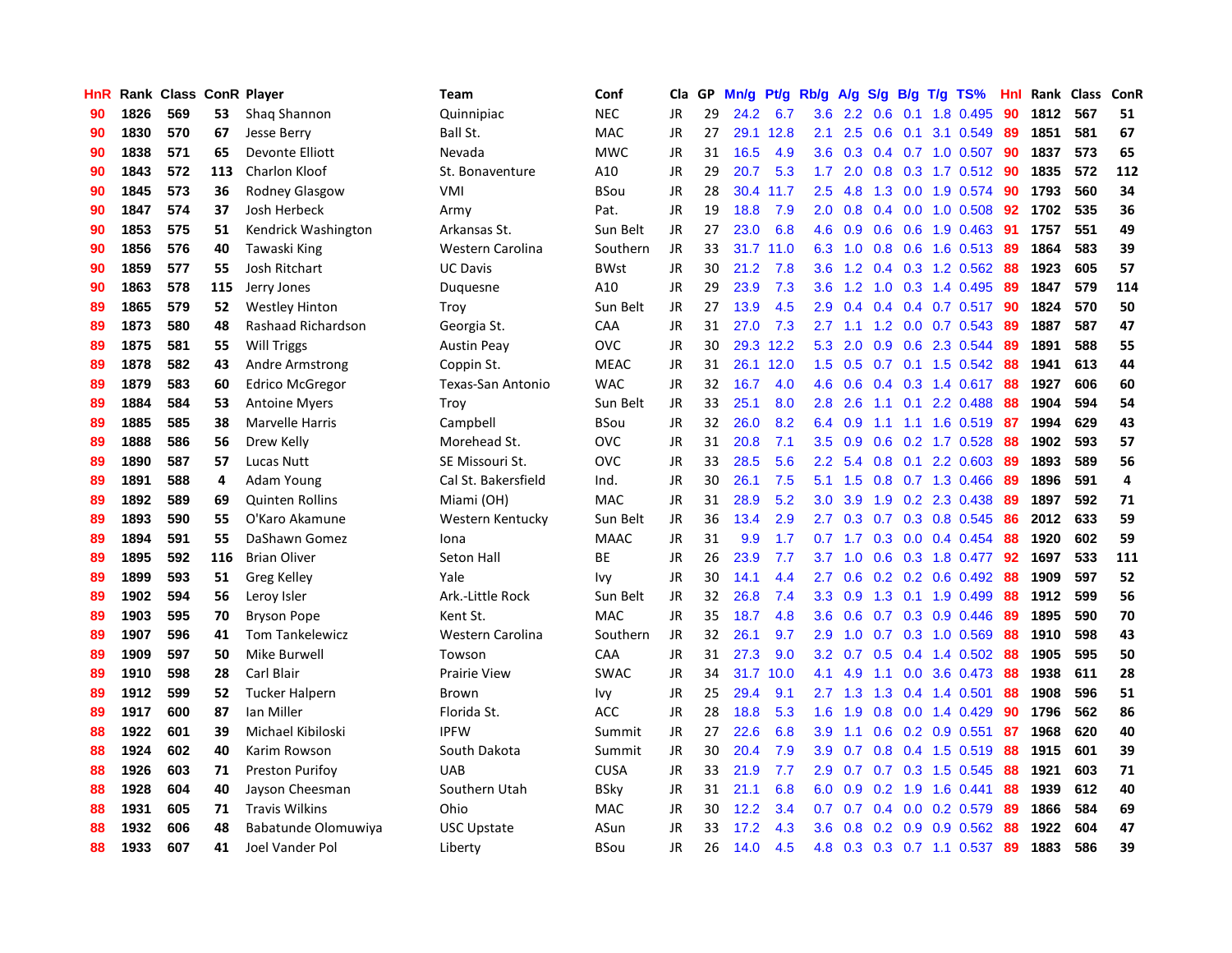| HnR |      | Rank Class ConR Player |     |                        | <b>Team</b>          | Conf        | Cla       | GP | Mn/g | <b>Pt/g</b> | Rb/g             | A/g           | S/g           |     | $B/g$ T/g TS%              | Hnl |      | Rank Class | ConR |
|-----|------|------------------------|-----|------------------------|----------------------|-------------|-----------|----|------|-------------|------------------|---------------|---------------|-----|----------------------------|-----|------|------------|------|
| 88  | 1934 | 608                    | 61  | Kevin Aronis           | New Mexico St.       | <b>WAC</b>  | <b>JR</b> | 35 | 9.6  | 3.0         | 0.8              | 0.3           | 0.2           |     | $0.2$ 0.3 0.510            | 87  | 1961 | 617        | 61   |
| 88  | 1939 | 609                    | 72  | Mark Henniger          | Kent St.             | <b>MAC</b>  | JR        | 35 | 20.5 | 4.7         | 3.6              | 0.4           |               |     | $0.4$ 0.4 0.8 0.531        | 88  | 1932 | 608        | 72   |
| 88  | 1940 | 610                    | 59  | Godwin Okonji          | Loyola Marymount     | <b>WCC</b>  | <b>JR</b> | 32 | 21.2 | 4.9         | 3.8              | 0.3           |               |     | $0.5$ 0.6 0.9 0.597        | -86 | 2014 | 634        | 60   |
| 88  | 1942 | 611                    | 60  | <b>Chris Harriel</b>   | <b>UC Riverside</b>  | <b>BWst</b> | JR        | 29 | 27.8 | 10.6        | 3.5              | 1.8           |               |     | 1.3 0.5 1.6 0.438          | -87 | 1960 | 616        | 60   |
| 88  | 1943 | 612                    | 117 | Mike Poole             | Rutgers              | BE          | JR        | 31 | 18.6 | 4.4         | 3.0 <sub>2</sub> | 0.9           |               |     | 0.9 0.3 1.0 0.387          | 88  | 1933 | 609        | 117  |
| 88  | 1946 | 613                    | 103 | Jalen Steele           | Mississippi St.      | <b>SEC</b>  | JR        | 18 | 26.6 | 10.1        | 2.9              | 1.1           | 0.8           |     | 0.1 1.8 0.470              | 88  | 1928 | 607        | 104  |
| 88  | 1953 | 614                    | 5   | Javonte Maynor         | Cal St. Bakersfield  | Ind.        | JR        | 30 | 31.1 | 10.5        | 1.8              | 1.1           |               |     | 1.1 0.1 1.1 0.540          | 87  | 1964 | 619        | 5    |
| 88  | 1955 | 615                    | 42  | William Nelson         | Tx.A&M-Corp. Christi | Southland   | JR        | 28 | 29.5 | 13.6        | 7.5              | 1.0           | 0.6           | 0.1 | 2.9 0.464                  | 87  | 1962 | 618        | 43   |
| 88  | 1960 | 616                    | 43  | Patrick Robinson       | Northwestern St.     | Southland   | JR        | 31 | 18.3 | 3.7         | 3.2              | 1.0           | 0.8           |     | 0.6 1.3 0.532              | -88 | 1937 | 610        | 41   |
| 88  | 1961 | 617                    | 39  | Clayton Graham         | Colgate              | Pat.        | JR        | 31 | 10.2 | 2.6         | 2.4              | 0.5           | 0.1           |     | 0.3 0.5 0.615              | -88 | 1945 | 614        | 39   |
| 88  | 1965 | 618                    | 52  | Stephen Nwaukoni       | Hofstra              | CAA         | JR        | 25 | 23.4 | 6.8         | 7.9              | $0.4^{\circ}$ |               |     | $0.3$ 0.1 2.0 0.469        | -86 | 2068 | 647        | 57   |
| 88  | 1966 | 619                    | 54  | Dau Jok                | Pennsylvania         | lvv         | JR        | 29 | 12.6 | 3.7         | $2.2^{\circ}$    | 0.3           |               |     | $0.0$ 0.1 0.3 0.538        | -85 | 2076 | 648        | 55   |
| 88  | 1967 | 620                    | 29  | Christopher Hyder      | Southern             | <b>SWAC</b> | JR        | 33 | 19.1 | 1.9         | 2.0              | 2.4           |               |     | 1.4 0.0 1.1 0.454          | -87 | 1950 | 615        | 29   |
| 87  | 1976 | 621                    | 66  | Nathan Sobey           | Wyoming              | <b>MWC</b>  | JR        | 33 | 13.3 | 3.5         | 1.0              | 0.7           | 0.3           |     | $0.1$ 0.7 0.565            | -86 | 2066 | 646        | 68   |
| 87  | 1978 | 622                    | 49  | Dylan Fritsch          | Jacksonville         | ASun        | JR        | 26 | 21.9 | 9.9         | 2.3              | 0.5           |               |     | 0.2 0.3 0.8 0.528          | -87 | 1985 | 626        | 50   |
| 87  | 1980 | 623                    | 62  | Jordan Latham          | Loyola (MD)          | <b>MAAC</b> | JR        | 32 | 16.6 | 4.1         | $2.2^{\circ}$    | 0.7           | 0.3           |     | 1.2 1.1 0.526              | 87  | 1974 | 623        | 62   |
| 87  | 1984 | 624                    | 73  | <b>Quincy Taylor</b>   | <b>UAB</b>           | <b>CUSA</b> | JR        | 33 | 21.8 | 4.0         | 1.8              | 3.0           | 1.1           |     | $0.1$ 1.8 $0.514$          | -87 | 1977 | 624        | 73   |
| 87  | 1985 | 625                    | 42  | <b>Steve Tecker</b>    | South Dakota         | Summit      | <b>JR</b> | 29 | 20.1 | 5.3         | 3.5              | 1.3           | 0.8           |     | $0.0$ 1.1 0.585            | 87  | 1969 | 621        | 41   |
| 87  | 1986 | 626                    | 59  | A.J. Jones             | SE Missouri St.      | <b>OVC</b>  | JR        | 33 | 20.2 | 8.6         | 3.3 <sub>2</sub> | 1.6           |               |     | $0.6$ $0.3$ 2.1 $0.536$    | -87 | 1989 | 628        | 58   |
| 87  | 1987 | 627                    | 64  | Shaquille White-Miller | Texas-Arlington      | <b>WAC</b>  | <b>JR</b> | 31 | 24.7 | 4.9         | 1.5              | 3.9           |               |     | $0.6$ $0.0$ 2.3 $0.405$    | -88 | 1914 | 600        | 59   |
| 87  | 1990 | 628                    | 73  | Auraum Nuiriankh       | Buffalo              | <b>MAC</b>  | JR        | 34 | 28.5 | 5.8         | 5.1              | 2.4           |               |     | $0.7$ $0.4$ 2.0 $0.425$    | -87 | 2007 | 631        | 74   |
| 87  | 1991 | 629                    | 51  | Christophe Varidel     | Florida Gulf Coast   | ASun        | <b>JR</b> | 37 | 16.2 | 6.2         | 1.8              | 0.6           | 0.5           |     | 0.0 1.5 0.540              | 87  | 1979 | 625        | 49   |
| 87  | 1996 | 630                    | 45  | <b>Brett Roseboro</b>  | <b>UMBC</b>          | <b>AEC</b>  | JR        | 19 | 25.7 | 9.9         | 6.3              | 0.6           | 0.8           |     | 1.2 2.0 0.483              | 90  | 1790 | 559        | 42   |
| 87  | 2004 | 631                    | 86  | <b>Jordin Mayes</b>    | Arizona              | P12         | JR        | 35 | 11.8 | 2.8         | 0.8              | 0.9           | 0.5           |     | $0.0$ 0.8 0.471            | 87  | 1988 | 627        | 86   |
| 87  | 2008 | 632                    | 49  | Jamie Adams            | Florida A&M          | <b>MEAC</b> | JR        | 30 | 30.6 | 14.0        | 2.2              | 3.1           | 1.9           |     | $0.0$ 3.5 $0.460$          | 87  | 2006 | 630        | 48   |
| 87  | 2013 | 633                    | 65  | Deonte' Jones          | Texas St.            | <b>WAC</b>  | JR        | 31 | 16.1 | 5.2         | 1.5              | 0.6           |               |     | $0.2$ 0.0 0.3 0.638        | 86  | 2016 | 635        | 63   |
| 86  | 2028 | 634                    | 43  | Connor Osborne         | Northern Colorado    | BSky        | JR        | 31 | 22.6 | 6.1         | 4.8              | $-1.1$        |               |     | $0.5$ 0.9 1.5 0.540        | 86  | 2041 | 638        | 43   |
| 86  | 2029 | 635                    | 105 | Eric Smith             | South Carolina       | <b>SEC</b>  | JR        | 32 | 27.7 | 5.7         | 1.8              | 3.1           |               |     | $0.6$ $0.0$ 2.2 $0.410$ 85 |     | 2095 | 654        | 112  |
| 86  | 2031 | 636                    | 44  | Zane Knowles           | Tx.A&M-Corp. Christi | Southland   | JR        | 24 | 15.3 | 5.3         | 4.0              | 0.1           |               |     | 0.3 0.8 0.8 0.527 87       |     | 1971 | 622        | 44   |
| 86  | 2043 | 637                    | 44  | Paul Egwuonwu          | Montana St.          | BSky        | JR        | 27 | 28.9 | 9.3         | 6.7              | 1.3           | 1.0           |     | 0.9 1.7 0.496              | -85 | 2094 | 653        | 46   |
| 86  | 2048 | 638                    | 43  | Thurgood Wynn          | Navy                 | Pat.        | JR        | 30 | 16.7 | 3.9         | 2.8              | 1.1           | 0.6           |     | $0.0$ 1.0 0.475            | -86 | 2046 | 640        | 41   |
| 86  | 2050 | 639                    | 75  | J.R. Sims              | Eastern Michigan     | <b>MAC</b>  | JR        | 34 | 22.3 | 5.8         | 1.5              | 1.2           |               |     | 1.4 0.0 1.3 0.468          | -86 | 2045 | 639        | 75   |
| 86  | 2053 | 640                    | 64  | <b>Terrell Allen</b>   | C. Connecticut St.   | <b>NEC</b>  | JR        | 30 | 19.8 | 6.2         | 3.9 <sup>°</sup> | 0.8           | $0.4^{\circ}$ |     | $0.6$ 0.8 0.554            | 86  | 2059 | 643        | 63   |
| 86  | 2054 | 641                    | 60  | Bakari Turner          | Morehead St.         | <b>OVC</b>  | JR        | 33 | 18.8 | 8.2         | 1.7              | 1.0           | $0.4^{\circ}$ |     | $0.1$ 1.6 0.505            | 85  | 2099 | 656        | 63   |
| 86  | 2057 | 642                    | 60  | Alzee Williams         | North Texas          | Sun Belt    | JR        | 28 | 34.5 | 11.1        | 3.4              | 1.4           | 0.5           | 0.1 | 1.3 0.491                  | 86  | 2009 | 632        | 58   |
| 86  | 2058 | 643                    | 119 | Tony Chennault         | Villanova            | <b>BE</b>   | <b>JR</b> | 34 | 18.5 | 3.6         | 1.8              | 1.5           | 0.9           |     | $0.0$ 1.4 $0.417$          | -86 | 2033 | 637        | 119  |
| 86  | 2062 | 644                    | 44  | Matt Hagerbaumer       | Neb.-Omaha           | Summit      | <b>JR</b> | 31 | 13.8 | 2.7         | 3.5              | 0.7           |               |     | $0.4$ 0.8 0.5 0.728        | 86  | 2064 | 644        | 44   |
| 86  | 2069 | 645                    | 44  | Daniel Munoz           | American             | Pat.        | JR        | 30 | 36.2 | 10.3        | $2.4^{\circ}$    | 3.6           | 0.6           | 0.1 | 2.6 0.471                  | 84  | 2133 | 671        | 50   |
| 86  | 2073 | 646                    | 62  | Antoine Allen          | South Alabama        | Sun Belt    | <b>JR</b> | 30 | 26.3 | 9.1         | 3.0              |               |               |     | 1.4 1.3 0.2 2.0 0.431      | 83  | 2200 | 693        | 66   |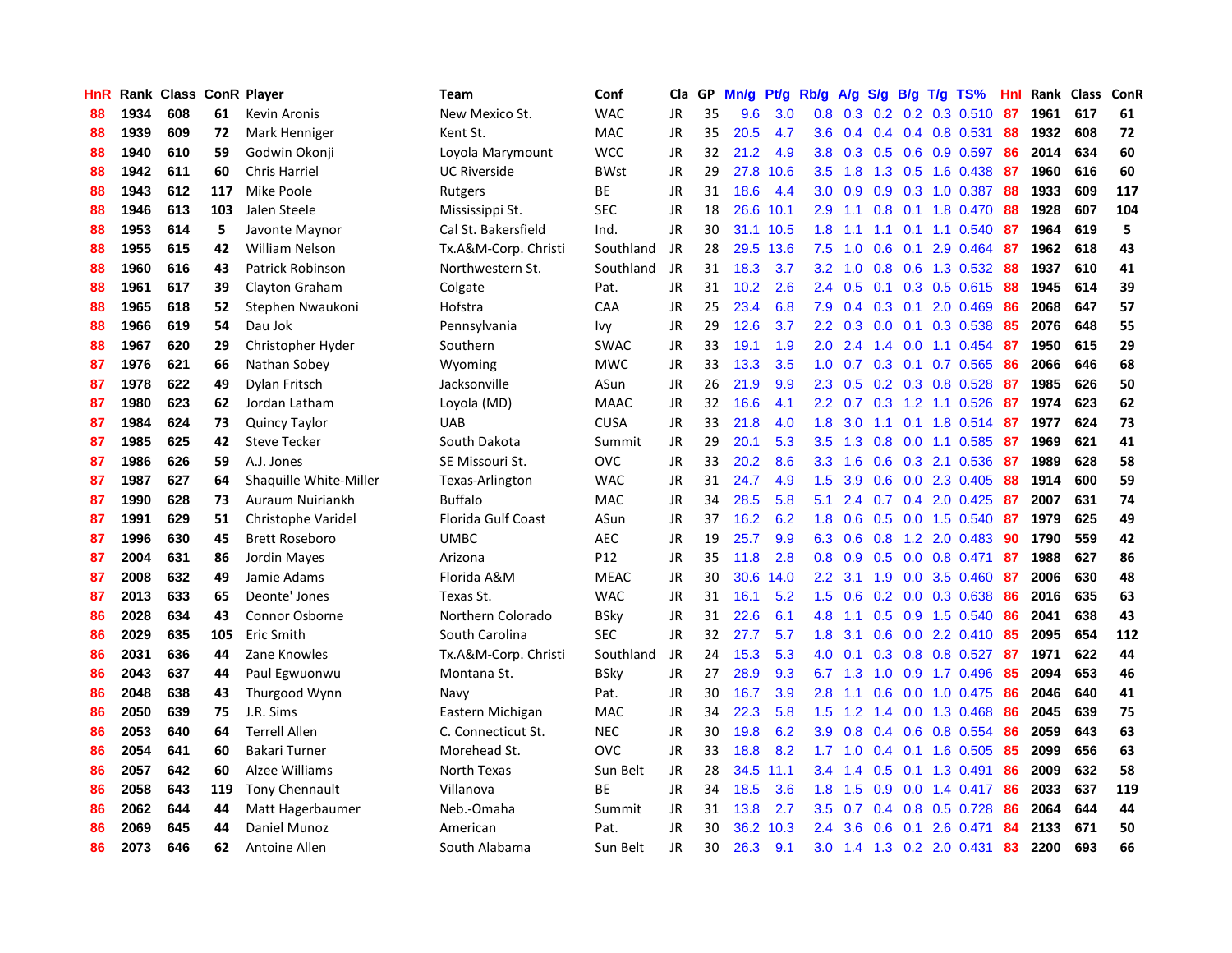| <b>HnR</b> |      | Rank Class ConR Player |     |                        | <b>Team</b>           | Conf        | Cla       | GP | Mn/g | Pt/g      | Rb/g             | A/g             |               |     | $S/g$ B/g T/g TS%               | Hnl  |      | Rank Class | ConR |
|------------|------|------------------------|-----|------------------------|-----------------------|-------------|-----------|----|------|-----------|------------------|-----------------|---------------|-----|---------------------------------|------|------|------------|------|
| 86         | 2077 | 647                    | 19  | <b>Holton Hunsaker</b> | Utah Valley           | GWC         | <b>JR</b> | 32 |      | 33.4 13.2 | $2.2\phantom{0}$ | 3.1             | 1.4           | 0.0 | 2.3 0.558                       | 85   | 2116 | 664        | 20   |
| 86         | 2080 | 648                    | 46  | <b>Brennan Wyatt</b>   | Navy                  | Pat.        | JR        | 31 | 9.4  | 1.9       | 1.1              | 1.4             |               |     | 0.4 0.0 0.6 0.417 85            |      | 2085 | 650        | 45   |
| 86         | 2081 | 649                    | 54  | <b>Albert Thomas</b>   | Delaware St.          | <b>MEAC</b> | JR        | 30 | 22.3 | 4.9       | 2.1              | 2.8             |               |     | 0.7 0.0 1.7 0.557 85            |      | 2088 | 652        | 54   |
| 86         | 2082 | 650                    | 33  | Jeremy Crutcher        | Alabama A&M           | <b>SWAC</b> | JR        | 29 | 35.0 | 12.0      | 3.0 <sub>1</sub> | 4.9             |               |     | $0.9$ $0.0$ 2.9 $0.489$         | 86   | 2051 | 641        | 30   |
| 86         | 2086 | 651                    | 68  | Naofall Folahan        | Wagner                | <b>NEC</b>  | JR        | 29 | 14.6 | 3.0       | 3.3 <sub>2</sub> | 0.0             |               |     | 0.0 1.5 0.8 0.531               | 85   | 2086 | 651        | 66   |
| 86         | 2087 | 652                    | 63  | Matt Marseille         | <b>Tennessee Tech</b> | <b>OVC</b>  | JR        | 27 | 15.6 | 5.2       | 3.5              | 0.5             |               |     | $0.4$ 0.3 1.1 0.516             | 85   | 2077 | 649        | 62   |
| 85         | 2094 | 653                    | 54  | <b>Russell Powell</b>  | Jacksonville          | ASun        | JR        | 32 | 27.6 | 5.8       | $2.5\,$          | 4.2             |               |     | 0.8 0.0 2.3 0.511               | 85   | 2108 | 660        | 54   |
| 85         | 2098 | 654                    | 34  | Demondre Chapman       | <b>Prairie View</b>   | <b>SWAC</b> | JR        | 28 | 16.9 | 6.6       |                  | 4.2 0.4         |               |     | 0.5 0.4 1.3 0.482               | -86  | 2065 | 645        | 31   |
| 85         | 2101 | 655                    | 63  | <b>Hunter Williams</b> | Troy                  | Sun Belt    | JR        | 33 | 34.7 | 10.4      | 2.0 <sub>1</sub> | 3.3             |               |     | 0.7 0.0 2.0 0.473               | 85   | 2121 | 666        | 62   |
| 85         | 2103 | 656                    | 64  | Josh Warren            | Troy                  | Sun Belt    | JR        | 33 | 13.2 | 2.5       | 3.3              | 0.2             |               |     | $0.3$ 0.6 0.5 0.560             | -85  | 2125 | 669        | 63   |
| 85         | 2106 | 657                    | 49  | <b>Brandon Boggs</b>   | Western Carolina      | Southern    | JR        | 33 | 26.1 | 10.3      | 3.6 <sub>2</sub> |                 |               |     | 1.4 1.1 0.5 2.0 0.451           | -85  | 2106 | 659        | 50   |
| 85         | 2107 | 658                    | 50  | <b>Charlie Reddick</b> | Furman                | Southern    | JR        | 23 | 26.7 | 9.5       | 5.3              | 1.6             |               |     | 0.8 0.6 1.7 0.556               | - 89 | 1849 | 580        | 38   |
| 85         | 2108 | 659                    | 57  | Dominick Scelfo        | Cornell               | Ivy         | JR        | 28 | 14.9 | 5.1       | 1.1              | 1.0             |               |     | 0.5 0.0 0.9 0.507 84            |      | 2135 | 672        | 58   |
| 85         | 2109 | 660                    | 59  | Vertrail Vaughns       | George Mason          | CAA         | JR        | 36 | 15.3 | 5.0       | 1.1              | 0.4             | 0.5           |     | $0.0$ 0.6 0.511                 | 85   | 2101 | 657        | 58   |
| 85         | 2116 | 661                    | 66  | Reid Koenen            | Texas St.             | <b>WAC</b>  | JR        | 33 | 23.4 | 8.1       | 3.0 <sub>1</sub> | 0.7             |               |     | 0.8 0.4 1.5 0.545               | 85   | 2115 | 663        | 67   |
| 85         | 2118 | 662                    | 72  | Nathan Scheer          | Missouri St.          | <b>MVC</b>  | JR        | 33 | 22.5 | 5.1       | $2.4^{\circ}$    | 0.8             |               |     | $0.6$ $0.2$ $0.9$ $0.506$       | -84  | 2139 | 673        | 73   |
| 85         | 2119 | 663                    | 68  | Kevin Panzer           | Nevada                | <b>MWC</b>  | JR        | 31 | 22.4 | 4.8       | 4.3              | 0.5             |               |     | $0.3$ $0.5$ 1.3 $0.521$         | 85   | 2118 | 665        | 69   |
| 85         | 2122 | 664                    | 67  | Corey Stern            | Texas St.             | <b>WAC</b>  | <b>JR</b> | 33 | 21.3 | 6.8       | 4.2              | 0.8             | 0.3           |     | $0.5$ 1.1 0.509                 | 85   | 2124 | 668        | 68   |
| 85         | 2124 | 665                    | 46  | Dre Evans              | SE Louisiana          | Southland   | JR        | 31 | 31.2 | 9.3       |                  |                 |               |     | 2.2 2.4 0.7 0.1 2.0 0.527       | -84  | 2144 | 674        | 47   |
| 85         | 2125 | 666                    | 49  | Pat Moore              | Colgate               | Pat.        | JR        | 31 | 27.5 | 9.8       | 2.5              | 1.5             |               |     | 0.3 0.0 1.3 0.553 85            |      | 2114 | 662        | 49   |
| 85         | 2126 | 667                    | 50  | <b>Andrew Stire</b>    | Army                  | Pat.        | JR        | 29 | 12.5 | 3.7       | 1.9              |                 |               |     | $0.4$ $0.3$ $0.2$ $0.7$ $0.605$ | -85  | 2109 | 661        | 48   |
| 85         | 2127 | 668                    | 66  | Tim Johnson            | SIU-Edwardsville      | <b>OVC</b>  | JR        | 27 | 22.1 | 7.3       | 2.8              | 1.4             |               |     | 0.6 0.4 1.7 0.513 83            |      | 2204 | 694        | 69   |
| 85         | 2129 | 669                    | 67  | Jeremiah Samarrippas   | Tennessee Tech        | <b>OVC</b>  | JR        | 29 | 30.7 | 9.5       | 1.7 <sub>2</sub> | 4.2             | 1.8           |     | $0.1$ 3.3 0.474                 | -85  | 2126 | 670        | 65   |
| 85         | 2130 | 670                    | 74  | <b>Tim Peete</b>       | Tulsa                 | <b>CUSA</b> | JR        | 33 | 18.5 | 3.0       | 2.9              | 1.4             |               |     | $0.8$ 0.1 1.0 0.415             | 83   | 2172 | 683        | 77   |
| 85         | 2136 | 671                    | 59  | Jeremiah Kreisberg     | Yale                  | Ivy         | JR        | 27 | 16.2 | 5.6       | 2.8              | 0.7             | 0.3           |     | $0.2$ 1.3 0.515                 | -85  | 2098 | 655        | 57   |
| 85         | 2139 | 672                    | 68  | Jordan Sims            | Texas-San Antonio     | <b>WAC</b>  | JR        | 32 | 31.5 | 6.5       |                  | $3.7 \quad 1.3$ | 1.0           |     | $0.1$ 0.9 0.494                 | 83   | 2174 | 684        | 69   |
| 85         | 2140 | 673                    | 69  | <b>Thomas Bropleh</b>  | Boise St.             | <b>MWC</b>  | JR        | 30 | 12.8 | 3.5       | 1.9 <sup>°</sup> | 0.7             |               |     | $0.3$ 0.0 0.6 0.475             | -85  | 2122 | 667        | 70   |
| 84         | 2146 | 674                    | 65  | Korey Thieleke         | Portland              | <b>WCC</b>  | JR        | 30 | 19.6 | 4.2       | 2.5              | 0.9             |               |     | 1.0 0.9 1.2 0.438 84            |      | 2150 | 676        | 66   |
| 84         | 2148 | 675                    | 59  | Alphonso Leary         | Howard                | <b>MEAC</b> | JR        | 31 | 27.3 | 5.2       | 5.9              |                 |               |     | 0.2 0.7 1.2 1.3 0.480           | -83  | 2167 | 682        | 59   |
| 84         | 2149 | 676                    | 35  | Josh Nicholas          | Alcorn St.            | <b>SWAC</b> | JR        | 33 | 14.3 | 3.2       | 3.8 <sub>1</sub> | 0.2             |               |     | 0.2 1.1 0.8 0.517 83            |      | 2195 | 689        | 37   |
| 84         | 2151 | 677                    | 60  | Alfonzo Houston        | <b>NC Central</b>     | <b>MEAC</b> | JR        | 31 | 12.0 | 3.5       | 1.4              | 0.6             | $0.4^{\circ}$ | 0.1 | $0.5$ 0.527                     | -84  | 2156 | 677        | 57   |
| 84         | 2153 | 678                    | 76  | T.J. Hall              | Ohio                  | MAC         | JR        | 32 | 13.5 | 4.8       | 1.6              | 0.9             |               |     | 0.4 0.1 1.0 0.524               | -85  | 2105 | 658        | 77   |
| 84         | 2154 | 679                    | 8   | Cory Dixon             | New Orleans           | Ind.        | JR        | 26 | 21.5 | 8.7       | 5.1              | 0.8             | 0.9           | 0.9 | 2.1 0.547                       | 83   | 2176 | 685        | 8    |
| 84         | 2156 | 680                    | 49  | <b>Gary Stewart</b>    | Northwestern St.      | Southland   | JR        | 32 | 18.0 | 5.4       | 2.8              | 0.9             | 0.5           |     | $0.3$ 1.4 0.492                 | -84  | 2159 | 679        | 49   |
| 84         | 2159 | 681                    | 63  | Kyle Kelm              | Milwaukee             | Hor.        | JR        | 25 | 21.0 | 5.1       | 3.6 <sup>°</sup> | 0.8             |               |     | $0.2$ 0.4 0.8 0.510             | -84  | 2164 | 681        | 64   |
| 84         | 2160 | 682                    | 53  | Onzie Branch           | Gardner-Webb          | BSou        | JR        | 34 | 15.0 | 3.1       | 3.8 <sub>1</sub> | 0.5             |               |     | 0.6 0.3 0.7 0.410 84            |      | 2161 | 680        | 52   |
| 84         | 2162 | 683                    | 56  | <b>Charles McRoy</b>   | North Florida         | ASun        | JR        | 32 | 19.3 | 6.1       | 3.1              | 0.9             |               |     | $0.5$ 0.1 1.1 0.490             | -83  | 2183 | 687        | 55   |
| 84         | 2165 | 684                    | 112 | <b>Bruce Ellington</b> | South Carolina        | <b>SEC</b>  | JR        | 23 | 32.2 | 9.9       | 2.6              | 2.7             |               |     | 1.3 0.2 2.9 0.420               | 90   | 1826 | 571        | 97   |
| 84         | 2174 | 685                    | 37  | <b>Willie Readus</b>   | Jackson St.           | <b>SWAC</b> | <b>JR</b> | 20 | 20.5 | 7.1       | 5.6              | 0.6             |               |     | $0.7$ 0.1 1.1 0.450             | 84   | 2148 | 675        | 35   |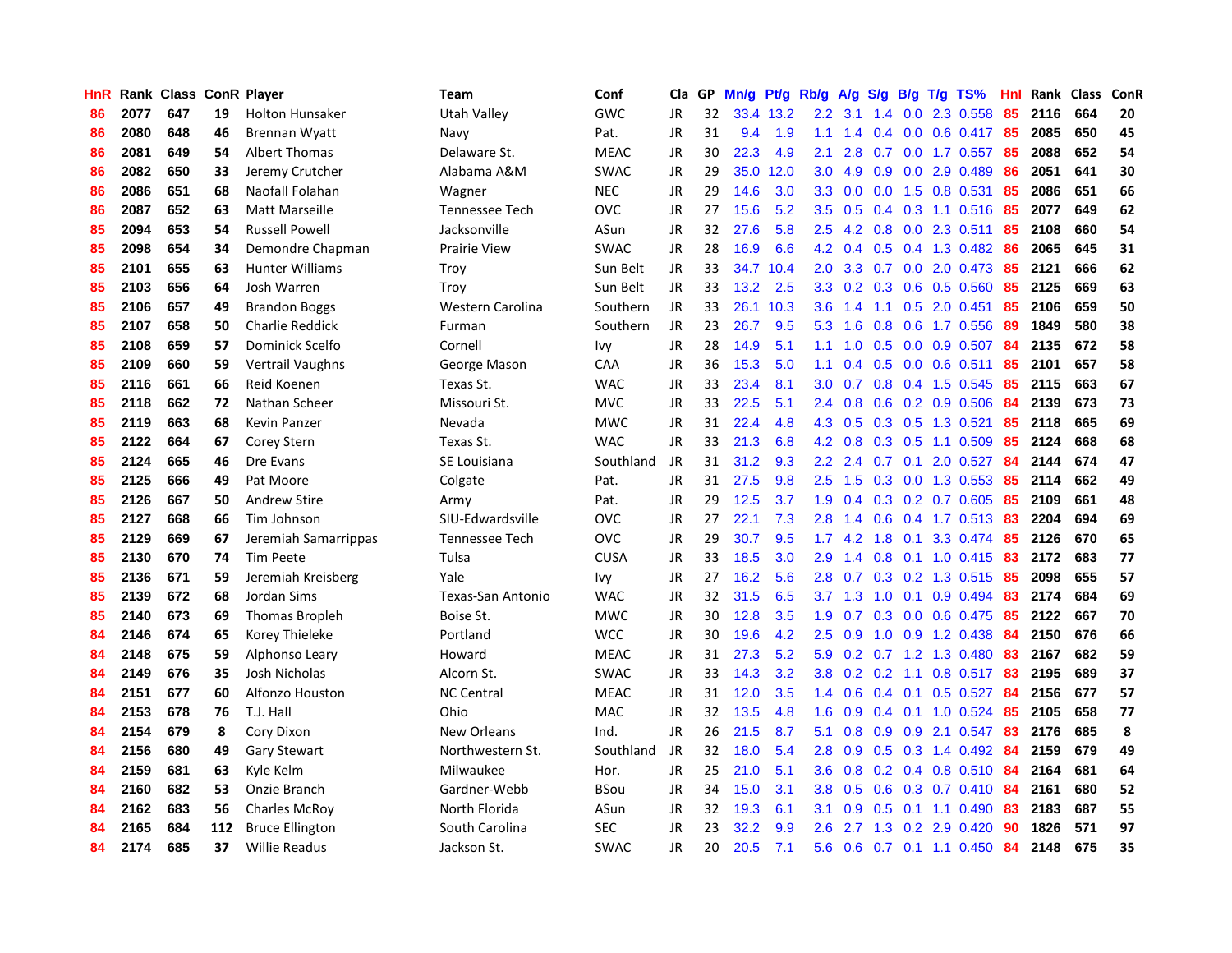| HnR |      | Rank Class ConR Player |     |                       | <b>Team</b>         | Conf        | Cla       | GP | Mn/g | <b>Pt/g</b> | Rb/g             | A/g             |               |     | $S/g$ B/g T/g TS%            | Hnl |      | Rank Class | ConR |
|-----|------|------------------------|-----|-----------------------|---------------------|-------------|-----------|----|------|-------------|------------------|-----------------|---------------|-----|------------------------------|-----|------|------------|------|
| 84  | 2177 | 686                    | 38  | <b>Justin Banks</b>   | Alabama A&M         | SWAC        | <b>JR</b> | 31 | 19.9 | 5.7         | 5.4              | 0.3             | 0.2           | 0.9 | 1.2 0.625                    | 83  | 2197 | 691        | 38   |
| 84  | 2184 | 687                    | 54  | JR Coronado           | Liberty             | <b>BSou</b> | JR        | 36 | 24.4 | 4.9         | 8.2              | 0.6             |               |     | 0.4 0.7 1.3 0.497 83         |     | 2196 | 690        | 55   |
| 84  | 2185 | 688                    | 55  | El Hadji Ndieguene    | Coastal Carolina    | <b>BSou</b> | JR        | 28 | 28.1 | 6.1         | 6.9              | 0.6             |               |     | 0.7 0.3 1.6 0.480            | -84 | 2158 | 678        | 51   |
| 83  | 2190 | 689                    | 74  | Chip Rank             | Northern Iowa       | <b>MVC</b>  | JR        | 36 | 15.6 | 3.0         | $2.5\,$          | 0.5             |               |     | $0.4$ 0.0 0.6 0.435          | -83 | 2182 | 686        | 74   |
| 83  | 2192 | 690                    | 61  | Donte Hill            | Old Dominion        | CAA         | JR        | 30 | 30.8 | 8.2         | 4.0              | 2.9             |               |     | 1.3 0.5 2.5 0.467            | 83  | 2207 | 695        | 61   |
| 83  | 2193 | 691                    | 62  | Johnny Williams       | George Mason        | CAA         | <b>JR</b> | 20 | 24.8 | 7.0         | 4.1              | 0.7             | 0.9           |     | $0.7$ 1.4 $0.442$            | -92 | 1690 | 530        | 39   |
| 83  | 2195 | 692                    | 68  | Davis Martens         | Siena               | <b>MAAC</b> | JR        | 31 | 10.1 | 3.0         | 2.3              | 0.4             |               |     | $0.1$ $0.3$ $0.6$ $0.452$    | 82  | 2231 | 703        | 69   |
| 83  | 2198 | 693                    | 57  | Dejuan McGaughy       | High Point          | <b>BSou</b> | JR        | 31 | 22.8 | 6.9         | 1.6              | 2.5             |               |     | 0.7 0.3 1.6 0.494            | 82  | 2225 | 700        | 57   |
| 83  | 2202 | 694                    | 67  | <b>Andre Mattison</b> | Florida Atlantic    | Sun Belt    | <b>JR</b> | 29 | 12.1 | 2.4         | 2.3              | 0.2             |               |     | 0.4 0.6 0.6 0.526            | 83  | 2216 | 698        | 67   |
| 83  | 2206 | 695                    | 70  | <b>Phil Hawkins</b>   | Texas St.           | <b>WAC</b>  | <b>JR</b> | 34 | 26.0 | 6.4         | 2.5              | 2.6             |               |     | 0.8 0.0 1.8 0.480            | 83  | 2213 | 696        | 70   |
| 83  | 2209 | 696                    | 75  | <b>Gary Ricks</b>     | Drake               | <b>MVC</b>  | JR        | 31 | 14.2 | 3.2         | 1.5              |                 |               |     | 1.0 0.3 0.0 0.5 0.493 83     |     | 2199 | 692        | 75   |
| 83  | 2211 | 697                    | 55  | Marvin Baynham        | Georgia Southern    | Southern    | JR        | 33 | 19.1 | 5.1         |                  | $4.2 \quad 0.5$ |               |     | 0.5 0.2 1.2 0.542 82         |     | 2228 | 702        | 56   |
| 83  | 2213 | 698                    | 66  | <b>Tyler Lee</b>      | <b>UC Davis</b>     | <b>BWst</b> | <b>JR</b> | 31 | 23.5 | 5.1         | 1.5              | 1.6             |               |     | $0.5$ 0.0 0.8 0.660          | 82  | 2269 | 711        | 67   |
| 83  | 2219 | 699                    | 58  | <b>Hunter Miller</b>  | Stetson             | ASun        | JR        | 31 | 21.8 | 3.4         | 2.5              | 2.8             |               |     | 0.8 0.0 1.8 0.570            | 83  | 2215 | 697        | 58   |
| 83  | 2223 | 700                    | 64  | Ramon Mercado         | Hampton             | <b>MEAC</b> | JR        | 31 | 22.9 | 7.9         | 3.2              | 1.0             |               |     | 0.7 0.3 1.5 0.456            | 82  | 2258 | 707        | 66   |
| 83  | 2231 | 701                    | 65  | Muhammad Abdul-Aleem  | Florida A&M         | <b>MEAC</b> | JR        | 31 | 22.0 | 9.2         | 4.1              | 1.3             | 1.1           |     | 0.2 2.3 0.444                | 82  | 2242 | 704        | 64   |
| 83  | 2233 | 702                    | 68  | Jayon James           | Louisiana-Monroe    | Sun Belt    | JR        | 27 | 33.0 | 9.4         | 6.1              | 5.1             | $1.4^{\circ}$ |     | 0.4 4.9 0.420                | 82  | 2266 | 710        | 70   |
| 83  | 2236 | 703                    | 69  | Dragan Sekelja        | Florida Atlantic    | Sun Belt    | <b>JR</b> | 32 | 16.0 | 3.4         | 3.8              | 1.3             | 0.4           |     | $0.4$ 1.5 0.450              | 82  | 2259 | 708        | 69   |
| 82  | 2238 | 704                    | 52  | Jordon Bronner        | New Hampshire       | <b>AEC</b>  | JR        | 29 | 23.9 | 3.9         | 1.5              | 2.1             |               |     | $0.6$ 0.1 0.9 0.487          | -81 | 2275 | 714        | 55   |
| 82  | 2241 | 705                    | 69  | <b>Reggie Groves</b>  | Canisius            | <b>MAAC</b> | JR        | 31 | 13.8 | 3.5         | 1.3              | 1.6             |               |     | $0.7$ $0.2$ 1.4 $0.431$      | -83 | 2187 | 688        | 68   |
| 82  | 2246 | 706                    | 52  | Josh Schuler          | North Dakota        | BSky        | JR        | 25 | 27.9 | 9.2         | 1.8              | 1.2             |               |     | 0.8 0.0 0.7 0.532            | 82  | 2222 | 699        | 51   |
| 82  | 2249 | 707                    | 22  | Justin Leathers       | Texas-Pan American  | GWC         | <b>JR</b> | 32 | 22.5 | 7.3         | 4.6              | 1.0             | 1.0           |     | 0.3 1.8 0.475                | 82  | 2249 | 705        | 21   |
| 82  | 2250 | 708                    | 40  | Josh Eleby            | <b>Prairie View</b> | <b>SWAC</b> | JR        | 32 | 14.0 | 5.9         | 2.4              | 0.2             |               |     | 0.3 0.8 1.3 0.524            | -81 | 2277 | 715        | 40   |
| 82  | 2254 | 709                    | 64  | Carl Baptiste         | Delaware            | CAA         | JR        | 33 | 18.7 | 4.0         | 4.2              | 0.3             |               |     | $0.4$ 0.4 1.1 0.564          | 81  | 2274 | 713        | 63   |
| 82  | 2258 | 710                    | 58  | Nori Johnson          | Coll. of Charleston | Southern    | JR        | 35 | 17.2 | 4.5         | 1.9              | 0.7             | 0.5           |     | 0.4 1.0 0.497                | 81  | 2273 | 712        | 59   |
| 82  | 2259 | 711                    | 61  | Steve Johnson         | Winthrop            | <b>BSou</b> | <b>JR</b> | 29 | 14.4 | 3.9         | 3.2              | 0.3             |               |     | 0.3 0.1 0.5 0.454            | 82  | 2257 | 706        | 61   |
| 82  | 2266 | 712                    | 54  | Anthony Mayo          | <b>Stony Brook</b>  | <b>AEC</b>  | JR        | 33 | 12.0 | 2.3         |                  |                 |               |     | 2.5 0.3 0.2 0.8 0.8 0.452 82 |     | 2265 | 709        | 54   |
| 82  | 2275 | 713                    | 82  | Antone Christian      | Northern Illinois   | <b>MAC</b>  | <b>JR</b> | 23 | 12.0 | 3.6         | 1.5              | 0.4             |               |     | 0.3 0.0 0.6 0.451 81         |     | 2291 | 717        | 82   |
| 82  | 2277 | 714                    | 54  | DeShone McClure       | Central Arkansas    | Southland   | <b>JR</b> | 29 | 22.4 | 5.9         | 1.8              | 2.3             |               |     | 1.0 0.4 1.1 0.499            | -81 | 2295 | 718        | 54   |
| 82  | 2280 | 715                    | 50  | Donovan Gibbs         | <b>IUPUI</b>        | Summit      | <b>JR</b> | 32 | 33.3 | 10.2        | 6.5              | 1.4             |               |     | 0.7 0.5 2.2 0.578            | -80 | 2333 | 729        | 51   |
| 81  | 2289 | 716                    | 68  | Casey Walker          | Delaware St.        | <b>MEAC</b> | <b>JR</b> | 33 | 30.7 | 8.6         | 3.4              | 0.7             |               |     | $0.7$ 0.4 1.2 0.411          | 81  | 2300 | 720        | 69   |
| 81  | 2291 | 717                    | 72  | Louis Garrett         | San Jose St.        | <b>WAC</b>  | <b>JR</b> | 25 | 20.5 | 6.9         | 2.3              | 0.9             |               |     | $0.7$ $0.2$ 1.4 $0.450$      | -79 | 2403 | 749        | 75   |
| 81  | 2295 | 718                    | 121 | Moses Morgan          | DePaul              | <b>BE</b>   | JR        | 29 | 18.9 | 5.9         | 2.3              | 1.0             | 0.6           |     | $0.3$ 1.2 0.437              | 82  | 2227 | 701        | 120  |
| 81  | 2297 | 719                    | 57  | Antonnio Benton       | SE Louisiana        | Southland   | <b>JR</b> | 29 | 21.0 | 4.5         | 3.7              | 0.4             | 0.4           |     | 0.8 0.9 0.518                | -81 | 2299 | 719        | 55   |
| 81  | 2299 | 720                    | 66  | Darian Hooker         | Campbell            | <b>BSou</b> | <b>JR</b> | 32 | 29.5 | 10.2        | 1.9              | 1.8             | 1.3           |     | $0.1$ 1.8 0.501              | 79  | 2384 | 743        | 69   |
| 81  | 2306 | 721                    | 53  | Ryan Hill             | <b>Bucknell</b>     | Pat.        | <b>JR</b> | 34 | 18.7 | 2.8         | $2.2^{\circ}$    | 1.4             |               |     | 0.4 0.1 1.3 0.464            | -81 | 2304 | 722        | 54   |
| 81  | 2307 | 722                    | 24  | Jason Johnson         | Utah Valley         | GWC         | JR        | 31 | 28.7 | 9.7         | 2.7 <sub>2</sub> | 2.0             | 0.9           |     | $0.1$ 1.5 0.521              | -80 | 2330 | 728        | 25   |
| 81  | 2308 | 723                    | 64  | Ken Cerroni           | Green Bay           | Hor.        | <b>JR</b> | 24 | 21.0 | 5.8         | 1.1              | 0.7             | 0.5           |     | 0.0 0.9 0.596                | 86  | 2055 | 642        | 61   |
| 81  | 2320 | 724                    | 51  | Pierre Bland          | <b>IPFW</b>         | Summit      | <b>JR</b> | 33 | 21.4 | 3.0         |                  | $2.7$ 2.9       |               |     | $0.9$ 0.1 1.7 0.441          | 79  | 2362 | 736        | 53   |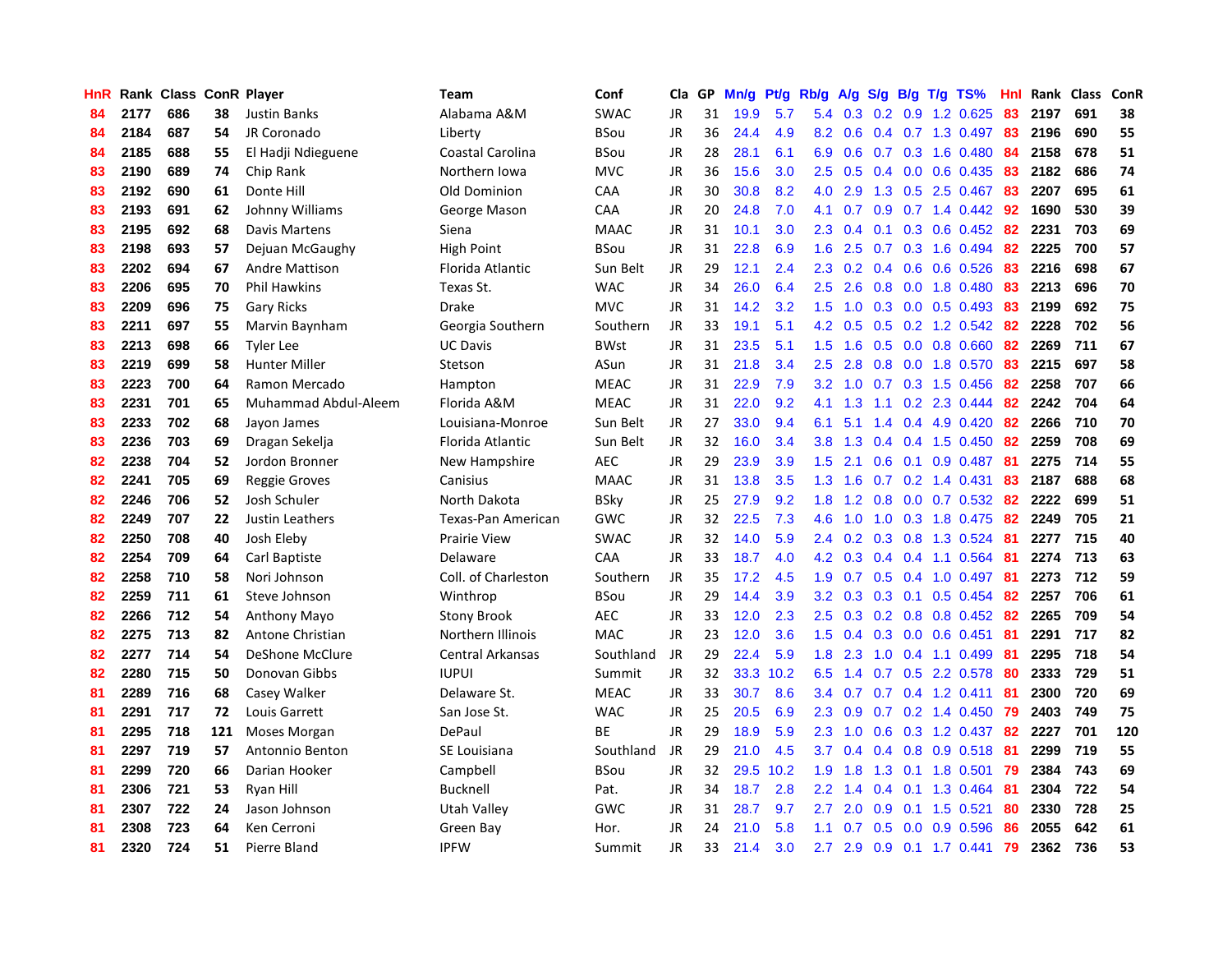| HnR |      | Rank Class ConR Player |     |                         | <b>Team</b>          | Conf        | Cla       | GP | Mn/g | <b>Pt/g</b> | Rb/g             | A/g    | S/g              |     | $B/g$ T/g TS%             | Hnl |      | Rank Class | ConR |
|-----|------|------------------------|-----|-------------------------|----------------------|-------------|-----------|----|------|-------------|------------------|--------|------------------|-----|---------------------------|-----|------|------------|------|
| 81  | 2324 | 725                    | 43  | Daniel Broughton        | Ark.-Pine Bluff      | SWAC        | <b>JR</b> | 22 | 20.5 | 7.2         | 4.2              | 0.5    | 0.9              | 0.5 | 1.5 0.457                 | 81  | 2301 | 721        | 43   |
| 80  | 2325 | 726                    | 77  | Jamal Williams          | <b>Texas Tech</b>    | <b>B12</b>  | JR        | 29 | 20.1 | 4.7         | 2.1              | 1.4    |                  |     | $0.4$ 0.1 1.0 0.470       | -81 | 2305 | 723        | 77   |
| 80  | 2326 | 727                    | 57  | Calen Coleman           | Montana St.          | <b>BSky</b> | JR        | 30 | 19.4 | 6.9         | 2.5              | 0.7    |                  |     | 0.6 0.0 0.8 0.519 79      |     | 2379 | 741        | 59   |
| 80  | 2333 | 728                    | 60  | <b>Tre Bussey</b>       | Georgia Southern     | Southern    | JR        | 33 | 29.8 | 8.7         | $3.4^{\circ}$    | 1.2    |                  |     | $0.7$ 0.1 1.7 0.448       | -80 | 2346 | 733        | 61   |
| 80  | 2336 | 729                    | 113 | Andrew Young            | Texas A&M            | <b>SEC</b>  | <b>JR</b> | 32 | 13.1 | 2.8         | 2.9              | 0.3    |                  |     | $0.2$ 0.4 0.8 0.417       | -80 | 2325 | 726        | 113  |
| 80  | 2339 | 730                    | 59  | Jeffery Ricard          | SE Louisiana         | Southland   | JR        | 31 | 28.4 | 9.0         | 2.5              | 1.5    | 0.6              |     | 0.2 2.2 0.451             | 79  | 2363 | 737        | 58   |
| 80  | 2341 | 731                    | 72  | Jeremy Underwood        | <b>NCA&amp;T</b>     | <b>MEAC</b> | JR        | 36 | 23.2 | 6.4         | 1.6              | 1.8    |                  |     | 0.9 0.0 2.6 0.554         | 80  | 2323 | 725        | 70   |
| 80  | 2343 | 732                    | 44  | Yondarius Johnson       | Southern             | <b>SWAC</b> | JR        | 32 | 17.5 | 6.4         | 2.3              | 0.6    | 0.3              |     | $0.1$ 0.8 0.461           | 80  | 2319 | 724        | 44   |
| 80  | 2345 | 733                    | 114 | <b>Tyson Cunningham</b> | Mississippi St.      | <b>SEC</b>  | <b>JR</b> | 32 | 20.8 | 2.4         | 2.4              | 1.3    |                  |     | $0.7$ 0.1 1.0 0.517       | -79 | 2375 | 740        | 114  |
| 80  | 2349 | 734                    | 83  | <b>Brandon Morris</b>   | Houston              | <b>CUSA</b> | JR        | 32 | 12.2 | 2.6         | 1.9              | 1.3    | 0.6              |     | $0.2$ 0.8 0.486           | -80 | 2358 | 735        | 83   |
| 80  | 2350 | 735                    | 45  | <b>Anthony Nieves</b>   | Alcorn St.           | SWAC        | JR        | 34 | 28.8 | 11.6        | 3.3 <sub>2</sub> | 1.7    |                  |     | 0.8 0.2 3.4 0.478 78      |     | 2414 | 753        | 46   |
| 80  | 2355 | 736                    | 69  | James Johnson           | Cal St. Fullerton    | <b>BWst</b> | JR        | 32 | 21.3 | 6.3         | 3.0 <sub>2</sub> | 0.1    |                  |     | $0.3$ $0.3$ $0.8$ $0.639$ | -79 | 2400 | 747        | 71   |
| 80  | 2358 | 737                    | 77  | <b>Mathias Seilund</b>  | Fairleigh Dickinson  | <b>NEC</b>  | JR        | 28 | 19.3 | 5.9         | $2.4^{\circ}$    | 0.7    |                  |     | 0.6 0.5 0.7 0.552 78      |     | 2432 | 758        | 81   |
| 80  | 2359 | 738                    | 84  | <b>Tione Womack</b>     | Houston              | <b>CUSA</b> | JR        | 33 | 18.8 | 2.7         | 1.8              | 2.5    | 0.9 <sub>0</sub> |     | 0.2 1.3 0.469             | 79  | 2382 | 742        | 85   |
| 80  | 2363 | 739                    | 46  | Jeff Stubbs             | Jackson St.          | <b>SWAC</b> | JR        | 27 | 19.1 | 8.3         | 2.4              | 1.1    | 1.0              |     | 0.3 2.4 0.486             | -79 | 2387 | 744        | 45   |
| 80  | 2366 | 740                    | 54  | Kirk Korver             | <b>UMKC</b>          | Summit      | JR        | 32 | 20.7 | 5.8         | 2.6              | 0.5    | 0.5              |     | 0.3 1.3 0.547             | 78  | 2422 | 755        | 55   |
| 79  | 2372 | 741                    | 69  | Antwon Oliver           | Campbell             | <b>BSou</b> | JR        | 30 | 15.4 | 3.8         | 3.2              | 0.6    | 0.5              |     | 0.8 1.0 0.516             | 77  | 2467 | 769        | 72   |
| 79  | 2376 | 742                    | 69  | Julian Boatner          | William & Mary       | CAA         | <b>JR</b> | 29 | 11.2 | 2.9         | 0.9 <sub>0</sub> | 0.6    | 0.2              |     | $0.0$ 0.4 0.680           | 79  | 2369 | 739        | 70   |
| 79  | 2377 | 743                    | 73  | Collin Johnson          | Coppin St.           | <b>MEAC</b> | JR        | 24 | 17.8 | 4.5         | 2.1              | 0.4    |                  |     | 1.1 0.1 0.9 0.509         | 78  | 2421 | 754        | 75   |
| 79  | 2378 | 744                    | 64  | David Williams          | NC-Greensboro        | Southern    | JR        | 30 | 23.6 | 5.2         | 4.9              | 1.1    |                  |     | 1.6 0.3 1.5 0.477 79      |     | 2389 | 745        | 66   |
| 79  | 2382 | 745                    | 126 | <b>Dalton Pepper</b>    | Temple               | A10         | JR        | 29 | 11.3 | 2.9         | 1.3              | 0.6    |                  |     | $0.4$ 0.2 0.5 0.416       | -81 | 2288 | 716        | 126  |
| 79  | 2387 | 746                    | 76  | Michael Green           | Tennessee St.        | OVC         | <b>JR</b> | 29 | 13.8 | 3.6         | 2.2              | 0.1    |                  |     | 0.2 0.8 0.7 0.507         | 78  | 2441 | 764        | 77   |
| 79  | 2393 | 747                    | 75  | Denzel Douglas          | Idaho                | <b>WAC</b>  | JR        | 30 | 11.9 | 2.0         | 1.6              | 1.6    | 0.5              |     | 0.0 1.1 0.513             | -79 | 2408 | 751        | 76   |
| 79  | 2394 | 748                    | 64  | Kevin Canevari          | Mercer               | ASun        | JR        | 36 | 10.2 | 1.3         | 0.7              | 0.9    | 0.8              |     | $0.0$ 0.6 0.479           | 78  | 2411 | 752        | 63   |
| 79  | 2398 | 749                    | 116 | Moussa Gueye            | Alabama              | <b>SEC</b>  | JR        | 36 | 15.4 | 1.4         | 3.9 <sup>°</sup> | 0.1    |                  |     | $0.3$ 1.4 1.2 0.383       | 78  | 2426 | 756        | 116  |
| 79  | 2402 | 750                    | 58  | Jon Mesghna             | Maine                | <b>AEC</b>  | JR        | 26 | 25.2 | 6.6         | 3.2              | 1.2    |                  |     | 0.4 0.0 1.2 0.550         | 80  | 2336 | 730        | 57   |
| 79  | 2406 | 751                    | 80  | Umar Shannon            | Saint Francis (PA)   | <b>NEC</b>  | JR        | 23 | 32.0 | 11.2        | 2.3              | 3.3    |                  |     | $0.4$ 0.1 2.3 0.457       | 79  | 2402 | 748        | 78   |
| 79  | 2411 | 752                    | 72  | Derrell Edwards         | High Point           | <b>BSou</b> | JR        | 31 | 25.4 | 5.1         | 1.9              | 1.9    |                  |     | 1.0 0.2 1.3 0.403 78      |     | 2448 | 765        | 71   |
| 79  | 2413 | 753                    | 62  | Joy Williamson          | Tx.A&M-Corp. Christi | Southland   | JR        | 26 | 29.2 | 8.3         | 4.0              | 1.2    |                  |     | 1.3 0.2 1.9 0.469         | -79 | 2391 | 746        | 60   |
| 79  | 2415 | 754                    | 73  | Casey Roberts           | Liberty              | BSou        | JR        | 36 | 16.6 | 5.4         | 1.7 <sub>z</sub> | 0.9    |                  |     | 0.4 0.0 0.6 0.514 78      |     | 2438 | 762        | 70   |
| 79  | 2416 | 755                    | 75  | Reggie Lewis            | Florida A&M          | <b>MEAC</b> | JR        | 30 | 30.9 | 10.5        | 1.8              | 2.1    | 0.8 <sub>0</sub> |     | $0.2$ 1.5 0.465           | 78  | 2433 | 759        | 76   |
| 78  | 2421 | 756                    | 85  | Austin Ramljak          | Rice                 | <b>CUSA</b> | JR        | 31 | 27.7 | 9.0         | 2.0              | 0.8    | 0.5              |     | $0.2$ 0.7 0.554           | 78  | 2428 | 757        | 86   |
| 78  | 2423 | 757                    | 70  | Demetrius Walker        | New Mexico           | <b>MWC</b>  | JR        | 23 | 15.4 | 5.0         | 1.2              | 0.7    | 0.5              |     | 0.2 1.3 0.479             | 86  | 2025 | 636        | 66   |
| 78  | 2424 | 758                    | 62  | Andre Hatchett          | Idaho St.            | BSky        | JR        | 28 | 31.4 | 9.2         | 4.7              | $-1.6$ | 0.9              |     | $0.1$ 1.9 0.481           | 78  | 2434 | 760        | 63   |
| 78  | 2431 | 759                    | 64  | <b>Wade Collie</b>      | Southern Utah        | <b>BSky</b> | JR        | 23 | 22.3 | 7.0         | 3.6              | 1.5    | 0.8 <sub>0</sub> |     | $0.2$ 2.1 $0.514$         | -79 | 2406 | 750        | 60   |
| 78  | 2439 | 760                    | 63  | Jeremy McKay            | Sam Houston St.      | Southland   | <b>JR</b> | 31 | 13.8 | 3.9         | 1.3              | 1.1    |                  |     | $0.4$ 0.1 0.5 0.408       | 78  | 2435 | 761        | 63   |
| 78  | 2441 | 761                    | 65  | Aaron Harwell           | Sam Houston St.      | Southland   | <b>JR</b> | 34 | 16.1 | 2.1         | 2.1              | 2.7    |                  |     | $0.7$ 0.1 1.7 0.366       | -77 | 2464 | 767        | 65   |
| 78  | 2446 | 762                    | 76  | Marcelis Hansberry      | Louisiana-Monroe     | Sun Belt    | JR        | 17 | 25.3 | 7.5         | $2.3^{\circ}$    |        | $1.2 \quad 1.2$  |     | 0.1 1.4 0.506             | -77 | 2474 | 771        | 78   |
| 78  | 2449 | 763                    | 60  | Brian Freeman           | Binghamton           | <b>AEC</b>  | <b>JR</b> | 25 | 13.5 | 4.4         | 2.9              |        |                  |     | $0.2$ 0.2 1.0 1.4 0.500   | 77  | 2466 | 768        | 63   |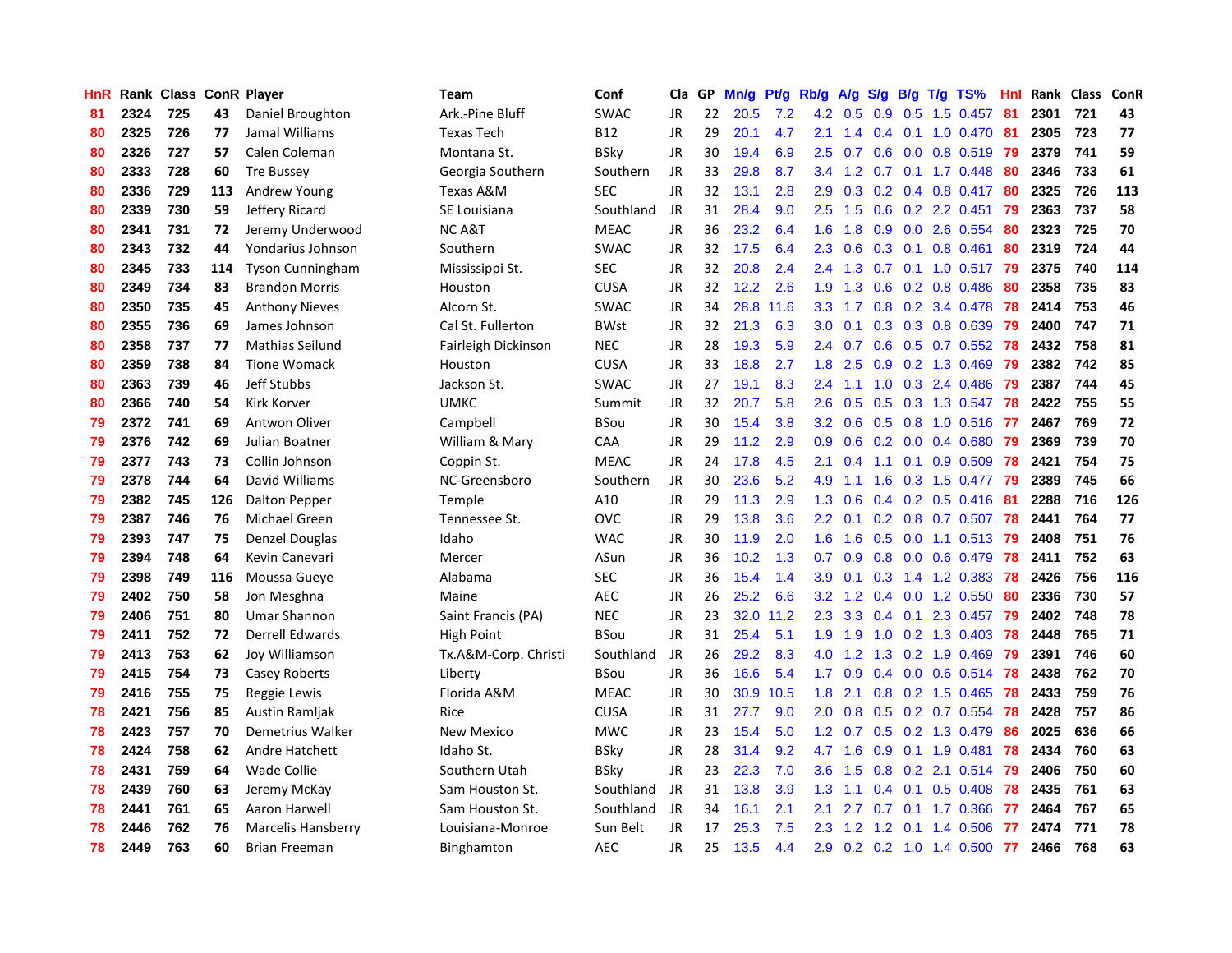| HnR |      | Rank Class ConR Player |     |                        | <b>Team</b>         | Conf        | Cla       | GP | Mn/g | <b>Pt/g</b> | Rb/g             | A/g | S/g              |     | $B/g$ T/g TS%                         | Hnl |      | Rank Class | ConR |
|-----|------|------------------------|-----|------------------------|---------------------|-------------|-----------|----|------|-------------|------------------|-----|------------------|-----|---------------------------------------|-----|------|------------|------|
| 77  | 2465 | 764                    | 66  | <b>Steve Rennard</b>   | Pennsylvania        | Ivy         | <b>JR</b> | 19 | 22.6 | 4.2         | 1.9              | 1.6 | 1.0              |     | 0.0 1.3 0.564                         | 80  | 2329 | 727        | 63   |
| 77  | 2473 | 765                    | 66  | Kevin Winford          | Eastern Washington  | BSky        | JR        | 25 | 20.6 | 6.1         | 1.9              | 2.4 |                  |     | $0.6$ $0.0$ 1.4 $0.471$               | -76 | 2512 | 780        | 67   |
| 77  | 2475 | 766                    | 78  | Ronald Spencer         | Md.-Eastern Shore   | <b>MEAC</b> | JR        | 13 | 25.9 | 6.5         | 5.5              |     |                  |     | 0.5 0.2 0.8 1.2 0.462 78              |     | 2439 | 763        | 77   |
| 77  | 2479 | 767                    | 61  | Rayner Moquete         | Binghamton          | <b>AEC</b>  | JR        | 16 | 26.8 | 8.6         | 2.6              | 1.4 |                  |     | $0.9$ 0.1 1.5 0.491                   | 80  | 2340 | 732        | 59   |
| 77  | 2486 | 768                    | 11  | Corey Hall             | Cal St. Bakersfield | Ind.        | JR        | 30 | 16.8 | 4.1         | 4.5              | 0.3 |                  |     | $0.4$ 0.0 1.2 0.496                   | -77 | 2498 | 775        | 11   |
| 77  | 2488 | 769                    | 68  | Jeremy Smith           | Nicholls St.        | Southland   | <b>JR</b> | 27 | 24.4 | 7.4         | 2.7              | 1.0 | 0.5              |     | 0.1 1.6 0.555                         | 75  | 2565 | 796        | 71   |
| 77  | 2489 | 770                    | 56  | Greg Rice              | <b>IUPUI</b>        | Summit      | JR        | 32 | 29.2 | 8.7         | 2.6              | 3.4 |                  |     | 1.1 0.0 2.4 0.486                     | 76  | 2538 | 785        | 59   |
| 77  | 2492 | 771                    | 77  | Joshua Clyburn         | Presbyterian        | BSou        | <b>JR</b> | 29 | 28.4 | 10.0        | 5.8              | 0.6 | 0.6              |     | 0.8 2.4 0.548                         | 76  | 2507 | 779        | 77   |
| 77  | 2495 | 772                    | 69  | Amos Wilson            | Lamar               | Southland   | <b>JR</b> | 27 | 25.0 | 8.9         | 4.7              | 0.8 | 1.2              |     | $0.5$ 2.2 0.444                       | 77  | 2481 | 772        | 66   |
| 77  | 2499 | 773                    | 81  | Justin Childs          | Tennessee-Martin    | <b>OVC</b>  | <b>JR</b> | 29 | 24.7 | 8.4         | 3.8              | 1.9 |                  |     | 1.3 0.3 2.9 0.453                     | -76 | 2515 | 781        | 82   |
| 77  | 2503 | 774                    | 90  | Jeremy Adams           | Colorado            | P12         | JR        | 30 | 11.0 | 2.6         | 1.4              |     |                  |     | 0.2 0.3 0.0 0.6 0.491 77              |     | 2460 | 766        | 90   |
| 77  | 2507 | 775                    | 57  | Sean Esposito          | <b>IUPUI</b>        | Summit      | JR        | 32 | 31.3 | 8.2         | 2.9              | 2.3 |                  |     | 0.9 0.2 1.1 0.466 75                  |     | 2551 | 789        | 61   |
| 76  | 2509 | 776                    | 50  | <b>Anthony Evans</b>   | Alcorn St.          | <b>SWAC</b> | JR        | 32 | 20.8 | 5.4         | 2.1              | 1.3 |                  |     | 1.1 0.0 1.3 0.406                     | -75 | 2546 | 788        | 50   |
| 76  | 2511 | 777                    | 80  | Dre Conner             | South Alabama       | Sun Belt    | JR        | 28 | 21.7 | 5.1         | 1.4              | 2.2 | 0.5              |     | $0.0$ 1.8 $0.483$                     | -75 | 2555 | 790        | 82   |
| 76  | 2514 | 778                    | 81  | Millaun Brown          | Louisiana-Monroe    | Sun Belt    | JR        | 27 | 27.5 | 6.1         | 5.4              | 0.5 | 0.9              |     | 0.3 1.6 0.546                         | 75  | 2545 | 787        | 81   |
| 76  | 2515 | 779                    | 95  | <b>Josh Hairston</b>   | Duke                | <b>ACC</b>  | JR        | 35 | 12.7 | 2.6         | 2.1              | 0.2 | 0.1              |     | $0.2$ 0.5 0.484                       | 76  | 2501 | 777        | 95   |
| 76  | 2516 | 780                    | 58  | Alex Phillips          | Neb.-Omaha          | Summit      | JR        | 31 | 21.1 | 8.2         | 2.5              | 1.4 | 0.7              |     | $0.0$ 2.3 0.553                       | 76  | 2524 | 783        | 57   |
| 76  | 2520 | 781                    | 69  | Dennis Kramer          | San Diego           | <b>WCC</b>  | <b>JR</b> | 32 | 14.6 | 4.2         | 2.7              | 0.2 | 0.2              |     | 0.4 1.1 0.500                         | 76  | 2503 | 778        | 69   |
| 76  | 2521 | 782                    | 62  | Gary Johnson           | Albany (NY)         | <b>AEC</b>  | JR        | 24 | 14.0 | 3.3         | 2.3              | 0.5 |                  |     | $0.5$ 0.2 0.9 0.410                   | -80 | 2351 | 734        | 60   |
| 76  | 2536 | 783                    | 72  | <b>Brian Holmes</b>    | Georgia Southern    | Southern    | JR        | 26 | 19.7 | 4.2         | 2.1              | 1.7 |                  |     | 0.8 0.0 1.4 0.468 77                  |     | 2494 | 774        | 70   |
| 76  | 2537 | 784                    | 125 | Moses Ayegba           | Georgetown          | <b>BE</b>   | JR        | 28 | 9.4  | 1.3         | 2.5              | 0.4 |                  |     | $0.1$ 0.3 0.8 0.463                   | -77 | 2491 | 773        | 125  |
| 76  | 2539 | 785                    | 53  | Darryl Marshall        | Miss. Valley St.    | <b>SWAC</b> | <b>JR</b> | 28 | 26.9 | 7.9         | 2.2              | 2.8 | 0.9              |     | $0.0$ 2.2 0.475                       | -74 | 2579 | 798        | 54   |
| 75  | 2541 | 786                    | 80  | <b>Walter Davis</b>    | Florida A&M         | <b>MEAC</b> | JR        | 31 | 20.3 | 2.5         | 3.9 <sup>°</sup> | 0.7 |                  |     | $0.7$ $0.8$ $0.7$ $0.443$             | -75 | 2560 | 793        | 81   |
| 75  | 2542 | 787                    | 63  | <b>Candon Rusin</b>    | Vermont             | <b>AEC</b>  | JR        | 28 | 22.3 | 7.5         | 1.4              | 0.3 |                  |     | $0.4$ 0.1 1.6 0.480                   | 80  | 2337 | 731        | 58   |
| 75  | 2544 | 788                    | 71  | Mikey Manghum          | <b>Oral Roberts</b> | Southland   | JR        | 34 | 19.4 | 2.5         | 1.2              | 1.4 |                  |     | $0.4$ 0.1 0.8 0.612                   | -76 | 2534 | 784        | 68   |
| 75  | 2545 | 789                    | 12  | <b>Eddie Denard</b>    | <b>New Orleans</b>  | Ind.        | <b>JR</b> | 26 | 17.1 | 5.4         | 3.8              | 0.9 | 0.9              |     | $0.2$ 1.1 0.504                       | -75 | 2570 | 797        | 12   |
| 75  | 2546 | 790                    | 54  | Ervin Thomas           | Miss. Valley St.    | <b>SWAC</b> | JR        | 22 | 19.5 | 4.0         | 5.2              | 1.1 |                  |     | $0.6$ $0.5$ 1.2 0.401                 | -75 | 2564 | 795        | 52   |
| 75  | 2547 | 791                    | 33  | <b>Quentin Bastian</b> | New Jersey Tech     | GWC         | JR        | 20 | 12.8 | 3.0         | 3.3 <sub>2</sub> |     |                  |     | 0.2 0.4 0.7 0.8 0.472 76              |     | 2500 | 776        | 33   |
| 75  | 2548 | 792                    | 69  | Eric Hutchison         | Montana             | BSky        | JR        | 29 | 15.8 | 3.3         | 2.1              | 0.3 |                  |     | 0.3 0.6 0.7 0.537 76                  |     | 2523 | 782        | 68   |
| 75  | 2550 | 793                    | 60  | P.J. Hubert            | <b>IUPUI</b>        | Summit      | JR        | 28 | 15.0 | 5.6         | 1.0              | 0.8 |                  |     | 0.3 0.1 0.8 0.554                     | -74 | 2583 | 800        | 63   |
| 75  | 2551 | 794                    | 74  | Aerris Smith           | Wofford             | Southern    | JR        | 32 | 24.7 | 2.9         | 3.2              | 0.2 | 0.6              |     | $0.2$ 0.8 0.490                       | -75 | 2559 | 792        | 74   |
| 75  | 2555 | 795                    | 55  | Denaell McDaniel       | Alabama St.         | <b>SWAC</b> | JR        | 26 | 26.9 | 6.1         | 3.2              | 3.3 | 0.6              |     | $0.2$ 2.3 0.468                       | -74 | 2582 | 799        | 55   |
| 75  | 2557 | 796                    | 62  | Nate Rogers            | <b>UMKC</b>         | Summit      | JR        | 29 | 22.9 | 6.7         | 2.1              | 2.0 | 0.9 <sub>0</sub> | 0.1 | 2.4 0.444                             | 75  | 2561 | 794        | 62   |
| 75  | 2565 | 797                    | 72  | Lucas Devenny          | <b>UC Riverside</b> | <b>BWst</b> | JR        | 30 | 14.9 | 1.8         | 3.8 <sub>2</sub> | 0.6 |                  |     | $0.2$ $0.3$ $0.6$ $0.427$             | -74 | 2592 | 803        | 72   |
| 74  | 2568 | 798                    | 72  | <b>Brandon Brekke</b>  | North Dakota        | <b>BSky</b> | JR        | 19 | 15.9 | 5.3         | 4.1              | 0.2 |                  |     | $0.2$ 0.2 1.0 0.526                   | -75 | 2540 | 786        | 69   |
| 74  | 2569 | 799                    | 84  | Christian Farmer       | Winthrop            | BSou        | JR        | 26 | 13.9 | 5.7         | 0.8              | 0.4 |                  |     | $0.2$ 0.1 0.7 0.476                   | -75 | 2556 | 791        | 83   |
| 74  | 2570 | 800                    | 89  | <b>Sidney Sanders</b>  | Fairleigh Dickinson | <b>NEC</b>  | JR        | 27 | 23.5 | 4.6         | 1.8              | 3.4 |                  |     | $1.1 \quad 0.1 \quad 1.9 \quad 0.430$ | -74 | 2596 | 804        | 92   |
| 74  | 2576 | 801                    | 84  | Malik Jackson          | Bethune-Cookman     | <b>MEAC</b> | JR        | 34 | 13.2 | 4.5         | $2.5^{\circ}$    | 0.4 | 0.3              |     | 0.3 0.6 0.475                         | -73 | 2606 | 808        | 85   |
| 74  | 2579 | 802                    | 57  | Green Hill             | Alabama A&M         | <b>SWAC</b> | <b>JR</b> | 31 | 26.3 | 7.6         | 2.4              |     |                  |     | 2.1 1.2 0.0 2.0 0.498                 | 73  | 2599 | 805        | 56   |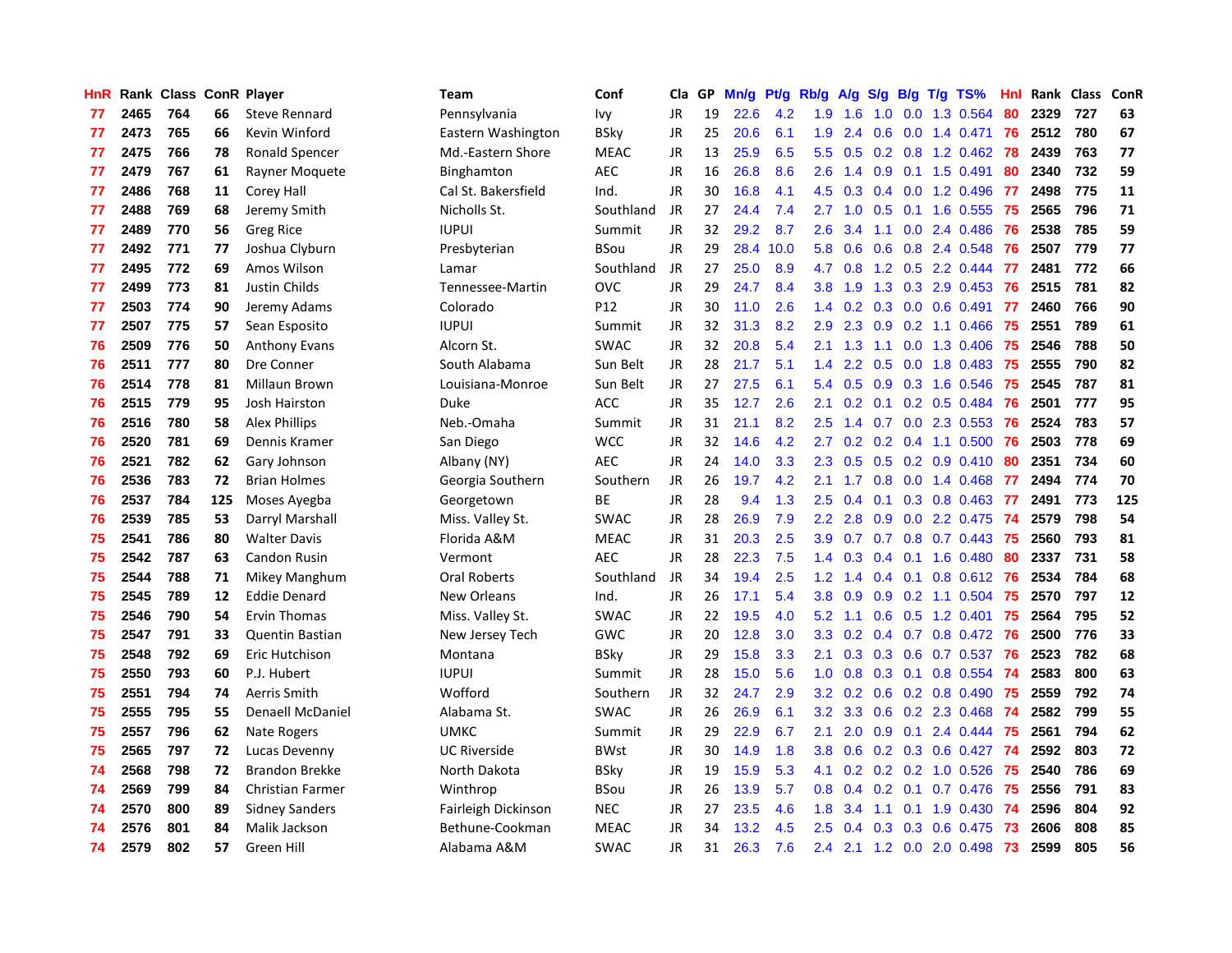| <b>HnR</b> |      | Rank Class ConR Player |     |                         | <b>Team</b>                | Conf        | Cla       | GP | Mn/g | Pf/g | Rb/g             | A/g |               |     | $S/g$ B/g T/g TS%         | Hnl |      | Rank Class | ConR |
|------------|------|------------------------|-----|-------------------------|----------------------------|-------------|-----------|----|------|------|------------------|-----|---------------|-----|---------------------------|-----|------|------------|------|
| 74         | 2583 | 803                    | 76  | Shane Reybold           | NC-Wilmington              | CAA         | <b>JR</b> | 27 | 9.9  | 1.9  | 2.1              | 0.2 | 0.4           | 0.4 | $0.3$ 0.451               | 74  | 2584 | 801        | 76   |
| 73         | 2591 | 804                    | 64  | Alex Ogundadegbe        | Binghamton                 | AEC         | JR        | 26 | 10.0 | 2.4  | 1.8              |     |               |     | 0.3 0.2 0.1 0.4 0.470 72  |     | 2638 | 818        | 65   |
| 73         | 2593 | 805                    | 63  | Caleb Steffensmeier     | Neb.-Omaha                 | Summit      | JR        | 31 | 18.5 | 3.5  | $1.4^{\circ}$    | 1.6 |               |     | $0.7$ 0.2 0.6 0.564       | -73 | 2605 | 807        | 64   |
| 73         | 2595 | 806                    | 83  | R.J. McCray             | Louisiana-Monroe           | Sun Belt    | JR        | 26 | 29.7 | 7.0  | 1.9              | 2.4 | 0.8           |     | $0.1$ 2.7 0.488           | -73 | 2602 | 806        | 83   |
| 73         | 2597 | 807                    | 82  | Jarrett Stokes          | Morehead St.               | <b>OVC</b>  | <b>JR</b> | 32 | 15.8 | 4.8  | 1.0              | 1.2 |               |     | $0.4$ 0.0 0.8 0.451       | -73 | 2616 | 811        | 83   |
| 73         | 2607 | 808                    | 71  | Ludovic Ndaye           | Cleveland St.              | Hor.        | JR        | 24 | 12.6 | 3.0  | 2.0 <sub>1</sub> | 0.1 |               |     | 0.3 0.7 0.3 0.445         | -74 | 2585 | 802        | 68   |
| 73         | 2609 | 809                    | 58  | <b>Brandon Ellis</b>    | Alabama A&M                | <b>SWAC</b> | JR        | 30 | 28.8 | 10.7 | 3.1              | 0.7 | 0.9           |     | 0.3 2.2 0.491             | 72  | 2628 | 816        | 59   |
| 73         | 2617 | 810                    | 36  | Josh Cleveland          | Texas-Pan American         | GWC         | JR        | 28 | 11.7 | 4.0  | 2.3              | 0.2 | 0.3           |     | $0.3$ 0.7 0.463           | 73  | 2620 | 812        | 36   |
| 73         | 2619 | 811                    | 79  | Malcolm Lemmons         | Niagara                    | <b>MAAC</b> | JR        | 31 | 13.5 | 3.3  | 1.8              | 0.5 |               |     | $0.4$ 0.1 0.7 0.454       | 73  | 2610 | 809        | 79   |
| 72         | 2628 | 812                    | 72  | John McArthur           | Santa Clara                | <b>WCC</b>  | <b>JR</b> | 38 | 13.2 | 2.0  | $2.4^{\circ}$    | 0.2 |               |     | $0.3$ 0.2 0.4 0.475       | -72 | 2641 | 820        | 73   |
| 72         | 2630 | 813                    | 78  | <b>Drew Parker</b>      | NC-Greensboro              | Southern    | JR        | 31 | 21.9 | 3.3  | 2.1              | 2.6 |               |     | 0.6 0.0 1.3 0.443 71      |     | 2657 | 824        | 78   |
| 72         | 2634 | 814                    | 94  | Josh Castellanos        | Mount St. Mary's           | <b>NEC</b>  | JR        | 20 | 21.6 | 4.3  | 1.2 <sub>1</sub> | 3.2 |               |     | 0.6 0.1 2.0 0.429 79      |     | 2366 | 738        | 77   |
| 72         | 2637 | 815                    | 81  | Xavier Jones            | San Jose St.               | <b>WAC</b>  | <b>JR</b> | 27 | 18.0 | 4.6  | 2.0 <sub>1</sub> | 1.5 |               |     | 0.6 0.1 1.3 0.382 70      |     | 2697 | 833        | 82   |
| 72         | 2641 | 816                    | 73  | <b>Tanner Riley</b>     | Portland                   | <b>WCC</b>  | JR        | 30 | 13.6 | 5.2  | 0.9 <sub>0</sub> | 0.5 |               |     | 0.2 0.0 0.8 0.470         | 72  | 2652 | 822        | 74   |
| 72         | 2648 | 817                    | 81  | Kirby Gardner           | Oklahoma St.               | <b>B12</b>  | JR        | 33 | 9.5  | 1.3  | 1.0              | 0.9 |               |     | $0.4$ 0.0 0.6 0.341       | -71 | 2661 | 825        | 83   |
| 71         | 2655 | 818                    | 128 | Marc-Antoine Bourgault  | St. John's                 | <b>BE</b>   | JR        | 29 | 10.3 | 2.9  | 1.0              | 0.3 | 0.2           |     | $0.1$ 0.4 0.435           | 72  | 2651 | 821        | 129  |
| 71         | 2657 | 819                    | 65  | <b>Trinity Hall</b>     | <b>UMKC</b>                | Summit      | <b>JR</b> | 24 | 19.5 | 6.0  | 3.6 <sup>°</sup> | 0.5 | 0.5           |     | $0.5$ 1.5 0.424           | 73  | 2622 | 813        | 65   |
| 71         | 2659 | 820                    | 129 | Lee Goldsbrough         | Providence                 | <b>BE</b>   | <b>JR</b> | 30 | 12.8 | 1.8  | 2.5              | 0.4 | 0.4           |     | $0.1$ 1.0 0.515           | 72  | 2635 | 817        | 128  |
| 71         | 2662 | 821                    | 37  | Corey Gray              | Chicago St.                | <b>GWC</b>  | JR        | 32 | 18.4 | 5.0  | 1.5              | 1.2 |               |     | 0.5 0.0 1.2 0.486         | -71 | 2679 | 826        | 37   |
| 71         | 2668 | 822                    | 73  | Kinard Gadsden-Gilliard | East Tennessee St.         | ASun        | JR        | 31 | 23.6 | 5.1  | 3.8 <sub>2</sub> | 1.5 |               |     | $0.5$ $0.2$ $2.0$ $0.424$ | -70 | 2693 | 831        | 74   |
| 71         | 2669 | 823                    | 78  | <b>Tanner Milson</b>    | NC-Wilmington              | <b>CAA</b>  | JR        | 30 | 23.4 | 6.4  | 1.2              | 1.9 |               |     | $0.3$ 0.0 1.8 0.490       | -70 | 2685 | 828        | 79   |
| 71         | 2670 | 824                    | 76  | Avibakuro Preh          | Idaho St.                  | <b>BSky</b> | JR        | 29 | 16.2 | 2.0  | 2.3              | 0.2 |               |     | 0.3 1.2 0.5 0.648         | -70 | 2683 | 827        | 76   |
| 71         | 2671 | 825                    | 134 | Daryus Quarles          | Saint Joseph's             | A10         | JR        | 29 | 10.0 | 2.1  | 1.3              | 0.4 |               |     | $0.2$ 0.1 0.3 0.449       | -71 | 2655 | 823        | 134  |
| 70         | 2672 | 826                    | 67  | <b>Roland Brown</b>     | Binghamton                 | <b>AEC</b>  | JR        | 29 | 18.2 | 5.6  | 4.2              | 0.3 |               |     | $0.4$ 0.6 1.6 0.419       | 69  | 2713 | 838        | 67   |
| 70         | 2674 | 827                    | 88  | Sheldon Strickland      | <b>Charleston Southern</b> | <b>BSou</b> | <b>JR</b> | 31 | 12.7 | 4.0  | 1.3              | 1.0 |               |     | $0.4$ 0.0 0.7 0.418       | -70 | 2690 | 829        | 88   |
| 70         | 2683 | 828                    | 85  | <b>Tevin Calhoun</b>    | Troy                       | Sun Belt    | <b>JR</b> | 33 | 18.5 | 5.5  | 2.3              | 0.5 | 0.2           |     | $0.1$ 0.7 0.415           | 69  | 2708 | 837        | 87   |
| 70         | 2685 | 829                    | 82  | <b>Robert Harris</b>    | Idaho                      | <b>WAC</b>  | <b>JR</b> | 24 | 17.5 | 4.7  | 2.0 <sub>1</sub> | 1.8 |               |     | 0.5 0.0 1.8 0.467 73      |     | 2623 | 814        | 80   |
| 70         | 2688 | 830                    | 87  | Stephen Wilson          | Savannah St.               | <b>MEAC</b> | <b>JR</b> | 33 | 12.5 | 2.5  | 0.7              | 1.0 |               |     | 0.5 0.0 0.8 0.413 70      |     | 2699 | 834        | 87   |
| 69         | 2692 | 831                    | 86  | Jeremy Purvis           | <b>Austin Peay</b>         | <b>OVC</b>  | JR        | 21 | 21.1 | 3.2  | 1.9 <sup>°</sup> | 2.3 |               |     | 0.9 0.1 1.1 0.519 72      |     | 2626 | 815        | 84   |
| 69         | 2694 | 832                    | 100 | <b>Craig Sealey</b>     | <b>Bowling Green</b>       | <b>MAC</b>  | JR        | 29 | 10.2 | 3.1  | 2.0 <sub>1</sub> | 0.3 |               |     | $0.3$ 0.1 0.9 0.438       | -70 | 2692 | 830        | 101  |
| 69         | 2695 | 833                    | 62  | <b>Marcel Mosley</b>    | Ark.-Pine Bluff            | <b>SWAC</b> | JR        | 20 | 19.9 | 5.6  | 1.7 <sub>2</sub> | 1.7 |               |     | $0.7$ $0.0$ $2.0$ $0.496$ | -73 | 2613 | 810        | 58   |
| 69         | 2698 | 834                    | 63  | <b>Ryan Watts</b>       | Alabama St.                | <b>SWAC</b> | JR        | 29 | 19.2 | 5.8  | $2.2^{\circ}$    | 1.2 | 0.8           |     | $0.2$ 1.5 0.441           | 68  | 2731 | 842        | 64   |
| 69         | 2699 | 835                    | 88  | Adama "Louie" Adams     | South Carolina St.         | <b>MEAC</b> | <b>JR</b> | 25 | 29.0 | 9.6  | $2.2^{\circ}$    | 2.6 | 0.8           |     | 0.3 3.2 0.509             | 69  | 2706 | 836        | 88   |
| 69         | 2702 | 836                    | 83  | Hyjii Thomas            | Texas-San Antonio          | <b>WAC</b>  | <b>JR</b> | 32 | 22.8 | 4.8  | 2.1              | 0.8 |               |     | $0.4$ 0.1 1.6 0.453       | 68  | 2742 | 846        | 83   |
| 69         | 2706 | 837                    | 79  | Jackson Carbajal        | Sacramento St.             | <b>BSky</b> | JR        | 24 | 10.8 | 3.3  | 1.9 <sup>°</sup> | 0.6 | $0.4^{\circ}$ |     | $0.0$ $0.5$ $0.379$       | 70  | 2701 | 835        | 77   |
| 69         | 2709 | 838                    | 97  | Aleksandar Isailovic    | St. Francis (NY)           | <b>NEC</b>  | JR        | 30 | 17.7 | 3.4  | 1.3              | 0.6 | 0.6           |     | $0.1$ 0.4 0.432           | 68  | 2725 | 841        | 98   |
| 69         | 2710 | 839                    | 78  | <b>Adrian Fields</b>    | McNeese St.                | Southland   | <b>JR</b> | 31 | 16.9 | 5.2  | 2.1              | 0.6 |               |     | $0.5$ $0.3$ $0.8$ $0.414$ | 68  | 2734 | 843        | 78   |
| 69         | 2711 | 840                    | 68  | DJ Evans                | Albany (NY)                | AEC         | JR        | 33 | 9.9  | 2.4  | 0.8              | 0.5 | 0.2           | 0.1 | $0.7$ 0.468               | 69  | 2714 | 839        | 68   |
| 68         | 2718 | 841                    | 64  | Rasi Jenkins            | <b>Prairie View</b>        | <b>SWAC</b> | <b>JR</b> | 34 | 15.4 | 2.4  | 3.1              |     |               |     | 0.3 0.5 0.4 1.0 0.482     | 68  | 2750 | 848        | 65   |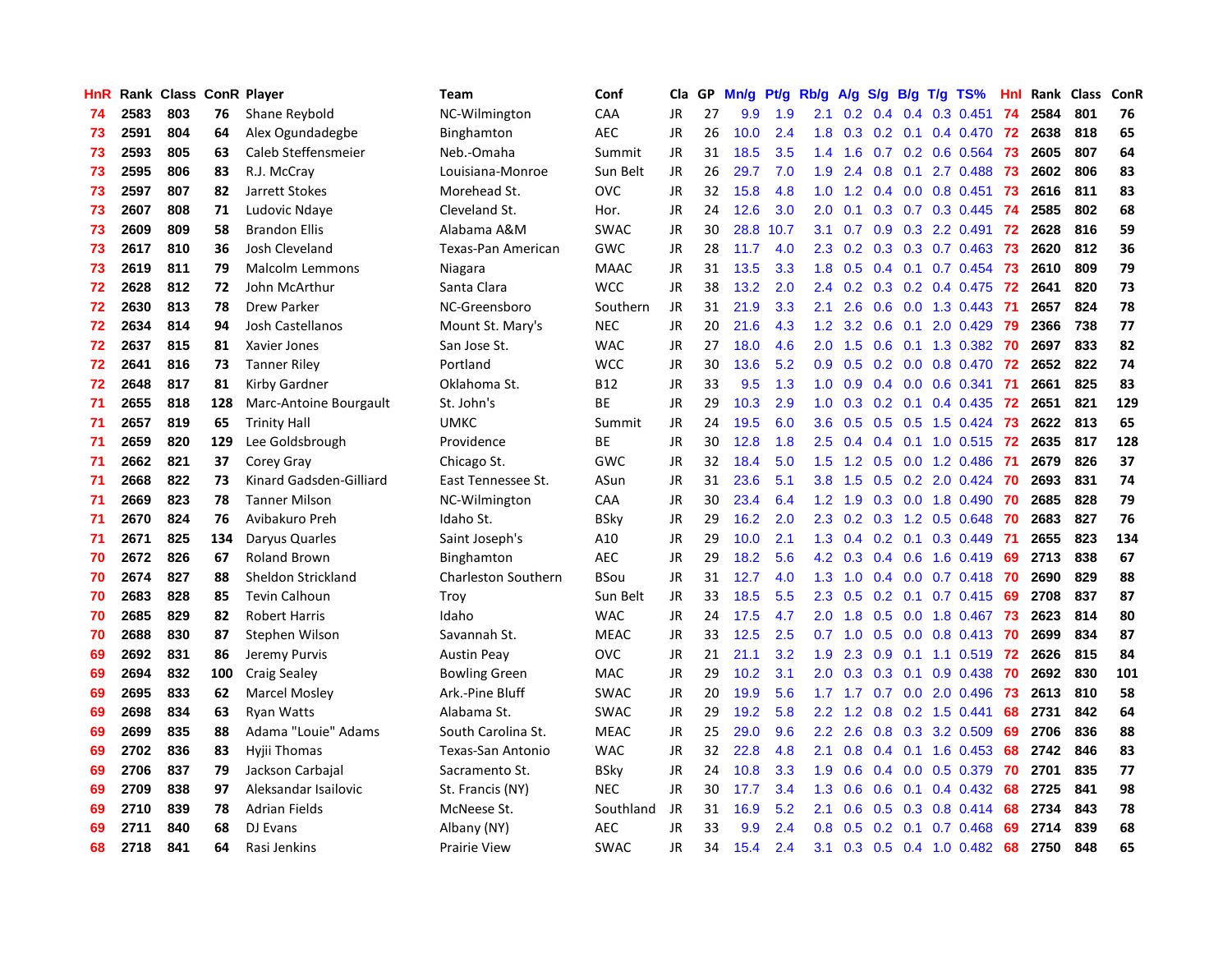| HnR |      | Rank Class ConR Player |     |                              | <b>Team</b>            | Conf        | Cla       | <b>GP</b> | Mn/g | <b>Pt/g</b> | Rb/g             | A/g             |     |     | S/g B/g T/g TS%                 | Hnl  | Rank | Class | ConR |
|-----|------|------------------------|-----|------------------------------|------------------------|-------------|-----------|-----------|------|-------------|------------------|-----------------|-----|-----|---------------------------------|------|------|-------|------|
| 68  | 2720 | 842                    | 92  | David Robinson               | Longwood               | BSou        | JR        | 33        | 27.9 | 8.8         | 1.7              | 1.3             | 0.6 |     | 0.0 1.7 0.540                   | 67   | 2752 | 849   | 93   |
| 68  | 2725 | 843                    | 80  | <b>Emmanuel Addo</b>         | Northern Colorado      | BSky        | JR        | 30        | 15.1 | 4.9         |                  | $2.0 \t 0.7$    |     |     | $0.1$ 0.1 1.0 0.510             | 68   | 2741 | 845   | 80   |
| 68  | 2730 | 844                    | 83  | Daylen Robinson              | <b>Texas Tech</b>      | B12         | JR        | 30        | 16.5 | 3.1         | 1.3              | 1.9             |     |     | $0.9$ 0.0 1.8 0.361             | 68   | 2744 | 847   | 86   |
| 68  | 2731 | 845                    | 90  | Charles leans                | Coppin St.             | <b>MEAC</b> | JR        | 32        | 15.0 | 3.8         | 2.3              | 0.4             |     |     | $0.3$ 0.6 0.9 0.420             | 66   | 2772 | 856   | 93   |
| 68  | 2732 | 846                    | 91  | Louis Bell                   | Md.-Eastern Shore      | <b>MEAC</b> | <b>JR</b> | 28        | 24.4 | 6.5         | 1.3              | 0.8             |     |     | $0.5$ 0.1 1.2 0.468             | 64   | 2812 | 867   | 95   |
| 67  | 2746 | 847                    | 88  | <b>Bobby Jones</b>           | Tennessee-Martin       | <b>OVC</b>  | JR        | 27        | 14.2 | 5.0         | 1.9              | 0.4             |     |     | $0.6$ $0.2$ $0.9$ $0.443$       | 67   | 2762 | 852   | 88   |
| 67  | 2747 | 848                    | 81  | Jordan Allard                | North Dakota           | <b>BSky</b> | JR        | 33        | 14.1 | 3.0         | 3.2              | 0.4             |     |     | 0.4 0.5 0.8 0.387               | 65   | 2801 | 865   | 87   |
| 67  | 2750 | 849                    | 79  | Ryan Williams                | Central Arkansas       | Southland   | JR        | 30        | 13.5 | 3.8         | 1.9              | 1.3             |     |     | 0.7 0.0 1.3 0.413               | 66   | 2782 | 861   | 80   |
| 67  | 2751 | 850                    | 70  | Josh Elbaum                  | Vermont                | <b>AEC</b>  | <b>JR</b> | 32        | 13.9 | 1.6         | 1.7 <sub>z</sub> | 0.9             | 0.8 |     | $0.1$ 1.0 $0.382$               | 67   | 2764 | 853   | 70   |
| 67  | 2753 | 851                    | 13  | <b>Maurice County</b>        | <b>New Orleans</b>     | Ind.        | JR        | 25        | 9.0  | 1.8         | 0.9              | 0.8             |     |     | $0.4$ 0.2 0.5 0.458             | 66   | 2781 | 860   | 14   |
| 67  | 2754 | 852                    | 40  | Anthony Hill                 | <b>Houston Baptist</b> | GWC         | <b>JR</b> | 29        | 23.9 | 4.9         | 2.1              | 1.2             |     |     | 0.5 0.0 1.3 0.436               | - 67 | 2756 | 850   | 40   |
| 66  | 2757 | 853                    | 94  | Leek Leek                    | Campbell               | BSou        | JR        | 27        | 15.5 | 5.1         | $2.4^{\circ}$    | 0.4             |     |     | $0.3$ 0.4 1.1 0.477             | -66  | 2771 | 855   | 95   |
| 66  | 2760 | 854                    | 95  | Michael Byron                | Gardner-Webb           | BSou        | <b>JR</b> | 27        | 11.0 | 2.1         | 1.6              | 0.2             |     |     | $0.1$ 0.6 0.5 0.455             | 68   | 2739 | 844   | 92   |
| 66  | 2764 | 855                    | 104 | <b>Richard Wonnell</b>       | Toledo                 | <b>MAC</b>  | JR        | 28        | 12.4 | 1.0         | 2.1              | 0.3             |     |     | $0.3$ $0.3$ $0.2$ $0.540$       | 66   | 2775 | 857   | 105  |
| 66  | 2765 | 856                    | 83  | Jaren Jeffery                | Southern Utah          | <b>BSky</b> | JR        | 30        | 16.3 | 3.5         | 3.3              | 0.5             |     |     | 0.5 0.2 1.2 0.475               | 66   | 2778 | 859   | 83   |
| 66  | 2768 | 857                    | 84  | Joey Quigley                 | Sacramento St.         | BSky        | JR        | 29        | 10.8 | 2.1         | 1.9              | 0.3             | 0.3 |     | $0.5$ 0.4 0.384                 | 66   | 2791 | 862   | 85   |
| 66  | 2777 | 858                    | 41  | Jamal Dantzler               | Texas-Pan American     | GWC         | <b>JR</b> | 32        | 12.2 | 2.5         | 1.8              | 0.5             | 0.4 | 0.1 | $0.6$ 0.435                     | 65   | 2800 | 864   | 41   |
| 65  | 2787 | 859                    | 14  | <b>Tradarrius McPhearson</b> | <b>New Orleans</b>     | Ind.        | JR        | 24        | 25.1 | 6.2         | 2.9              | 1.5             | 1.1 |     | $0.0$ 2.0 $0.466$               | 65   | 2799 | 863   | 15   |
| 65  | 2791 | 860                    | 137 | Nemanja Mikic                | George Washington      | A10         | JR        | 30        | 12.9 | 3.2         | 1.2              | 0.4             |     |     | $0.1$ $0.2$ $0.7$ $0.425$       | 64   | 2809 | 866   | 137  |
| 64  | 2798 | 861                    | 71  | <b>Chris Clement</b>         | Princeton              | Ivy         | JR        | 28        | 12.3 | 1.8         | 1.1              | 0.5             |     |     | 0.5 0.0 0.5 0.477               | -64  | 2815 | 868   | 71   |
| 64  | 2801 | 862                    | 92  | DeShawn Dockery              | Tennessee St.          | <b>OVC</b>  | JR        | 28        | 18.3 | 2.7         | 1.5              | 2.0             |     |     | $0.6$ 0.1 1.8 0.425             | 66   | 2777 | 858   | 90   |
| 63  | 2813 | 863                    | 123 | <b>Fred Gulley</b>           | Arkansas               | <b>SEC</b>  | <b>JR</b> | 21        | 13.0 | 1.5         | 1.3              | 0.8             | 0.7 |     | $0.1$ 0.6 0.410                 | 70   | 2696 | 832   | 121  |
| 63  | 2816 | 864                    | 91  | Sam Watson                   | Chattanooga            | Southern    | <b>JR</b> | 32        | 14.8 | 2.5         | 2.9              | 0.4             |     |     | 0.2 0.3 0.8 0.547               | 62   | 2841 | 871   | 93   |
| 62  | 2823 | 865                    | 42  | Kaewe Enos                   | <b>Utah Valley</b>     | GWC         | <b>JR</b> | 30        | 13.1 | 2.8         | 0.7              | 0.9             | 0.3 |     | 0.0 0.7 0.560                   | 62   | 2839 | 870   | 43   |
| 62  | 2824 | 866                    | 15  | Corey Blake                  | New Orleans            | Ind.        | JR        | 14        | 26.6 | 7.7         | 3.9 <sub>2</sub> | 1.2             | 1.9 |     | 0.4 2.9 0.420                   | 67   | 2757 | 851   | 13   |
| 62  | 2830 | 867                    | 93  | Jeff Mullahey                | Troy                   | Sun Belt    | JR        | 32        | 15.3 | 3.1         | 1.3              | 0.3             |     |     | 0.5 0.0 0.6 0.478               | 62   | 2843 | 872   | 95   |
| 62  | 2833 | 868                    | 43  | <b>Antoine Hosley</b>        | <b>Utah Valley</b>     | GWC         | JR        | 28        | 18.0 | 6.1         |                  | $1.2 \quad 0.8$ |     |     | 0.6 0.0 1.3 0.453 63            |      | 2829 | 869   | 42   |
| 61  | 2838 | 869                    | 98  | Robert Burger                | Savannah St.           | <b>MEAC</b> | JR        | 34        | 12.9 | 1.7         | 0.9 <sub>0</sub> | 0.4             |     |     | $0.9$ 0.0 0.8 0.411             | -61  | 2848 | 873   | 99   |
| 61  | 2841 | 870                    | 74  | <b>Quentin Jones</b>         | <b>UMBC</b>            | <b>AEC</b>  | <b>JR</b> | 19        | 25.1 | 3.2         | $2.7^{\circ}$    | 2.5             |     |     | $0.5$ 0.1 1.3 0.365             | 69   | 2720 | 840   | 69   |
| 61  | 2843 | 871                    | 44  | <b>Taylor Brown</b>          | Utah Valley            | GWC         | JR        | 32        | 17.0 | 2.1         | 1.5              | 1.0             | 0.6 |     | $0.2$ 0.5 0.429                 | 60   | 2860 | 874   | 44   |
| 59  | 2858 | 872                    | 95  | R.J. Scott                   | Troy                   | Sun Belt    | JR        | 19        | 19.8 | 5.4         | 1.7              | 0.7             | 0.5 |     | $0.1$ 1.1 0.431                 | 66   | 2769 | 854   | 90   |
| 59  | 2860 | 873                    | 81  | Andrew Osemhen               | Kennesaw St.           | ASun        | <b>JR</b> | 30        | 14.8 | 3.1         | 2.1              | 0.2             | 0.3 |     | 0.4 0.8 0.479                   | 58   | 2873 | 877   | 82   |
| 59  | 2861 | 874                    | 71  | Kevin Harden                 | <b>IPFW</b>            | Summit      | JR        | 12        | 29.0 | 6.3         | 4.9              | 1.3             | 1.0 |     | 0.0 2.3 0.393                   | 77   | 2468 | 770   | 56   |
| 59  | 2862 | 875                    | 108 | Mostafa Abdel Latif          | Sacred Heart           | <b>NEC</b>  | <b>JR</b> | 27        | 11.2 | 1.6         | 3.0 <sub>2</sub> | 0.1             | 0.1 |     | $0.6$ 0.7 0.427                 | 59   | 2869 | 875   | 108  |
| 58  | 2870 | 876                    | 16  | <b>Isaac Mack</b>            | New Orleans            | Ind.        | JR        | 26        | 17.3 | 5.2         | 1.9              | 0.8             |     |     | 0.7 0.0 1.5 0.431               | 58   | 2882 | 879   | 16   |
| 58  | 2872 | 877                    | 92  | Nnamdi Ezenwa                | Idaho St.              | BSky        | JR        | 30        | 18.0 | 2.3         | 2.6              | 0.4             |     |     | $0.6$ $0.2$ $0.9$ $0.405$       | -58  | 2881 | 878   | 93   |
| 58  | 2874 | 878                    | 102 | Onyekachukwu Odi             | Florida A&M            | <b>MEAC</b> | JR        | 31        | 12.4 | 2.1         | 2.8              | 0.1             | 0.3 |     | 1.2 1.0 0.367 57                |      | 2883 | 880   | 104  |
| 58  | 2876 | 879                    | 132 | <b>Ted Bancroft</b>          | Providence             | <b>BE</b>   | <b>JR</b> | 30        | 9.3  | 0.7         | 1.4              | 0.3             | 0.5 | 0.1 | $0.5$ 0.317                     | 59   | 2872 | 876   | 132  |
| 57  | 2891 | 880                    | 69  | James Loupos                 | Navy                   | Pat.        | JR        | 30        | 15.3 | 2.5         | 1.9              |                 |     |     | $0.2$ $0.3$ $0.2$ $0.6$ $0.425$ | 57   | 2890 | 882   | 69   |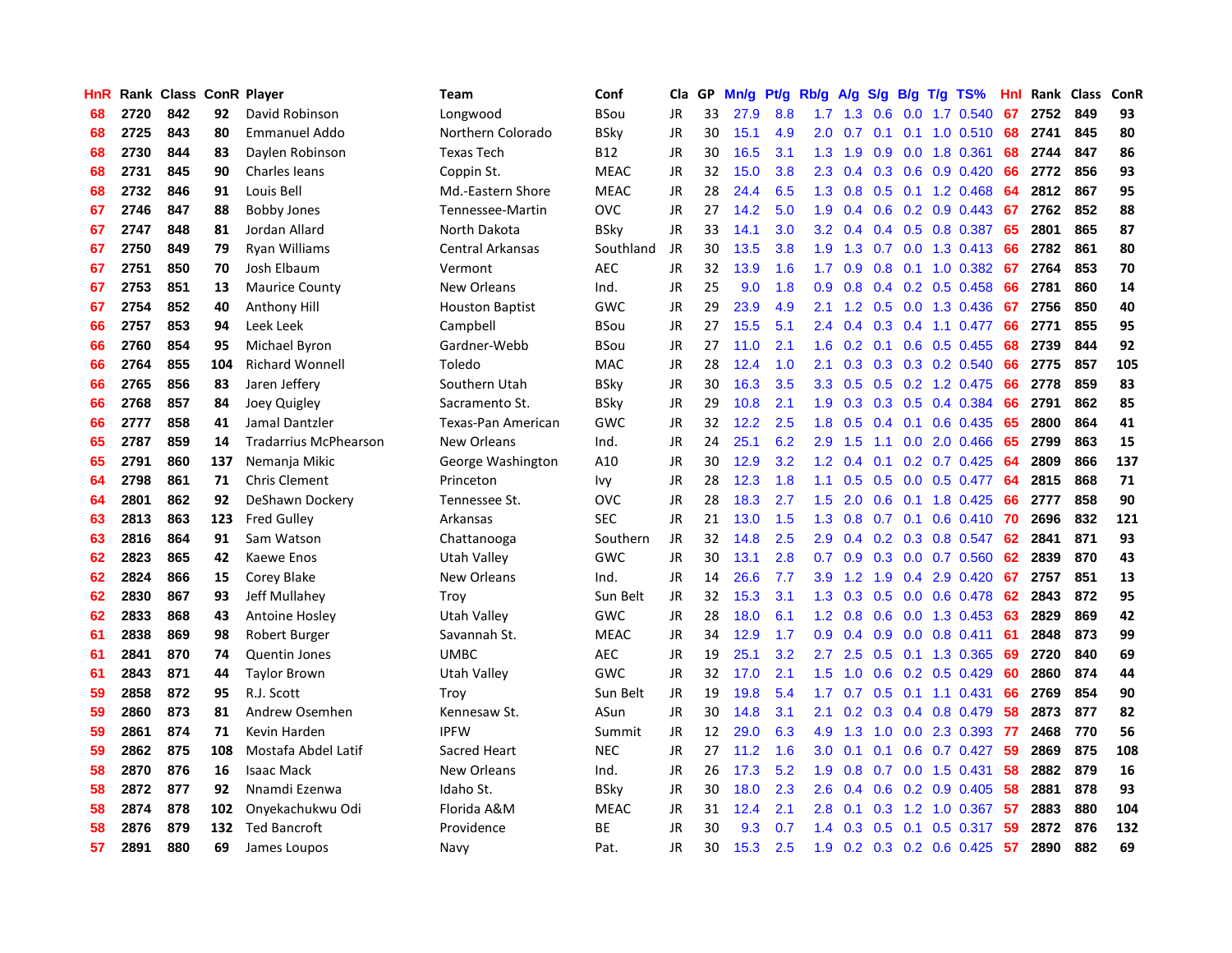| HnR |              | Rank Class ConR Player |                         |                           | <b>Team</b>        | Conf            | Cla       | GP | Mn/g | Pt/g      | Rb/g             | A/g | S/g |     | $B/g$ T/g TS%             | Hnl | Rank Class  |                | ConR                    |
|-----|--------------|------------------------|-------------------------|---------------------------|--------------------|-----------------|-----------|----|------|-----------|------------------|-----|-----|-----|---------------------------|-----|-------------|----------------|-------------------------|
| 56  | 2896         | 881                    | 84                      | Davante Drinkard          | Southern Illinois  | <b>MVC</b>      | <b>JR</b> | 29 | 12.6 | 1.9       | 1.9              | 0.2 | 0.0 | 0.4 | 0.8 0.437                 | 57  | 2892        | 883            | 84                      |
| 56  | 2897         | 882                    | 85                      | Pedro Maciel              | Nicholls St.       | Southland       | JR        | 26 | 13.8 | 1.8       | 0.9              | 1.2 |     |     | $0.4$ 0.0 0.8 0.529       | 55  | 2908        | 885            | 86                      |
| 55  | 2903         | 883                    | 75                      | Stephane Raquil           | Alcorn St.         | <b>SWAC</b>     | <b>JR</b> | 33 | 10.4 | 1.4       | 1.7              | 0.1 |     |     | 0.2 0.3 0.6 0.495         | -55 | 2913        | 887            | 76                      |
| 55  | 2906         | 884                    | 81                      | Garrett Jefferson         | Hawaii             | <b>BWst</b>     | JR        | 31 | 9.8  | 1.5       | 0.8              | 1.0 |     |     | $0.6$ $0.2$ $1.0$ $0.371$ | -55 | 2910        | 886            | 82                      |
| 53  | 2919         | 885                    | 78                      | Steven Danridge           | Grambling          | SWAC            | <b>JR</b> | 26 | 16.7 | 3.8       | $2.7^{\circ}$    | 0.4 |     |     | 0.2 0.7 1.3 0.460         | 52  | 2943        | 893            | 80                      |
| 53  | 2920         | 886                    | 109                     | <b>Francis Ezeiru</b>     | Md.-Eastern Shore  | <b>MEAC</b>     | JR        | 13 | 19.6 | 3.7       | 5.8              | 0.0 |     |     | $0.2$ $0.5$ 1.2 $0.345$   | 57  | 2888        | 881            | 105                     |
| 53  | 2922         | 887                    | 84                      | Kyle Richardson           | Long Beach St.     | BWst            | JR        | 31 | 10.5 | 2.2       | 1.4              | 0.3 |     |     | 0.3 0.2 0.8 0.437         | 53  | 2929        | 888            | 84                      |
| 53  | 2924         | 888                    | 85                      | <b>Brandon Dawson</b>     | Kennesaw St.       | ASun            | JR        | 29 | 12.9 | 3.5       | 1.8              | 0.0 |     |     | $0.1$ $0.2$ $0.7$ $0.468$ | 53  | 2936        | 891            | 85                      |
| 52  | 2928         | 889                    | 85                      | <b>Fred Heldring</b>      | William & Mary     | CAA             | JR        | 29 | 9.9  | 1.0       | 1.7              | 0.6 |     |     | 0.2 0.3 0.6 0.387         | 52  | 2937        | 892            | 84                      |
| 52  | 2930         | 890                    | 87                      | Jarvis Ray                | <b>TCU</b>         | <b>B12</b>      | JR        | 10 | 25.7 | 6.2       | 1.9              | 1.1 |     |     | 0.9 0.3 1.7 0.371         | 72  | 2639        | 819            | 82                      |
| 52  | 2932         | 891                    | 97                      | Ray Lester                | SIU-Edwardsville   | OVC             | JR        | 26 | 14.4 | 2.4       | 2.7              |     |     |     | 0.2 0.3 0.2 1.0 0.422 51  |     | 2945        | 894            | 97                      |
| 50  | 2941         | 892                    | 82                      | <b>Marcus Johnson</b>     | Miss. Valley St.   | <b>SWAC</b>     | JR        | 18 | 13.6 | 2.7       | 1.2              | 0.4 |     |     | $0.4$ 0.0 0.6 0.449       | -53 | 2934        | 890            | 79                      |
| 49  | 2944         | 893                    | 102                     | Will Cook                 | Samford            | Southern        | <b>JR</b> | 23 | 19.1 | 3.4       | $2.7^{\circ}$    | 0.5 |     |     | $0.3$ 0.0 1.0 0.429       | -56 | 2905        | 884            | 99                      |
| 49  | 2947         | 894                    | 98                      | Omari Minor               | Tennessee-Martin   | <b>OVC</b>      | JR        | 27 | 10.3 | 0.9       | 0.9              | 0.8 | 0.5 |     | $0.1$ 0.6 0.407           | 50  | 2951        | 895            | 99                      |
| 49  | 2950         | 895                    | 96                      | <b>Bahrom Firozgary</b>   | Rice               | <b>CUSA</b>     | JR        | 31 | 8.6  | 1.5       | 1.2              | 0.1 |     |     | $0.1$ 0.1 0.4 0.584       | 48  | 2955        | 897            | 97                      |
| 48  | 2952         | 896                    | 86                      | Joe Kammerer              | Idaho              | <b>WAC</b>      | JR        | 28 | 9.6  | 1.6       | 1.2              | 0.2 | 0.0 |     | $0.1$ 0.5 0.517           | 49  | 2954        | 896            | 86                      |
| 46  | 2958         | 897                    | 71                      | Chad Johnson              | Colgate            | Pat.            | JR        | 31 | 8.3  | 1.8       | 1.1              | 0.4 | 0.3 |     | $0.1$ 0.6 0.432           | 47  | 2964        | 898            | 71                      |
| 45  | 2961         | 898                    | 95                      | <b>Shane Harris-Tunks</b> | Colorado           | P <sub>12</sub> | <b>JR</b> | 32 | 8.7  | 1.3       | 1.6              | 0.1 | 0.2 | 0.1 | 0.7 0.384                 | 46  | 2966        | 899            | 95                      |
| 45  | 2962         | 899                    | 88                      | Jeremy Campbell           | SE Louisiana       | Southland       | JR        | 29 | 10.1 | 1.6       | 1.1              | 0.4 |     |     | $0.2$ $0.2$ $0.6$ $0.356$ | 45  | 2969        | 901            | 88                      |
| 45  | 2963         | 900                    | 18                      | Max Banchy                | New Orleans        | Ind.            | <b>JR</b> | 25 | 14.2 | 2.7       | 1.1              | 0.4 |     |     | $0.4$ 0.0 1.1 0.511       | 45  | 2973        | 904            | 18                      |
| 45  | 2964         | 901                    | 45                      | Hurley Johnson            | Texas-Pan American | <b>GWC</b>      | <b>JR</b> | 29 | 10.2 | 2.8       | 0.8              | 0.3 |     |     | $0.3$ 0.0 0.9 0.465       | 45  | 2967        | 900            | 45                      |
| 43  | 2969         | 902                    | 46                      | <b>Markus Starks</b>      | Chicago St.        | <b>GWC</b>      | <b>JR</b> | 30 | 13.6 | 1.9       | 2.4              | 0.2 |     |     | $0.1$ 0.2 0.8 0.380       | 45  | 2972        | 903            | 46                      |
| 42  | 2974         | 903                    | 86                      | <b>Bryant Purvis</b>      | Grambling          | <b>SWAC</b>     | JR        | 20 | 26.7 | 6.1       | 4.7              | 0.9 |     |     | $0.5$ 0.0 2.8 0.395       | 45  | 2970        | 902            | 84                      |
| 42  | 2975         | 904                    | 97                      | Caden Dickerson           | Western Kentucky   | Sun Belt        | JR        | 24 | 17.5 | 2.3       | 1.2              | 0.6 |     |     | $0.4$ 0.0 1.1 0.359       | 53  | 2930        | 889            | 97                      |
| 41  | 2979         | 905                    | 47                      | DeMarko Nash              | Texas-Pan American | GWC             | JR        | 29 | 10.8 | 1.3       | 0.5              | 1.4 |     |     | 0.4 0.0 1.2 0.317 42      |     | 2981        | 905            | 47                      |
| 37  | 2984         | 906                    | 90                      | Oscar Garcia              | Lipscomb           | ASun            | JR        | 30 | 11.4 | 2.0       | 1.8              | 0.2 | 0.3 |     | $0.0$ 1.0 0.407           | 37  | 2986        | 906            | 90                      |
| 36  | 2986         | 907                    | 88                      | Cortlan Henry             | Miss. Valley St.   | <b>SWAC</b>     | JR        | 26 | 13.1 | 2.2       | $1.2^{\circ}$    | 0.3 |     |     | $0.4$ 0.0 0.8 0.366       | -37 | 2987        | 907            | 89                      |
| 30  | 2991         | 908                    | 106                     | Jeff Havenstein           | Longwood           | BSou            | <b>JR</b> | 31 | 9.6  | 0.7       | 1.5              |     |     |     | $0.2$ 0.1 0.2 0.4 0.377   | -31 | 2992        | 908            | 106                     |
| 13  | 2994         | 909                    | 110                     | Donald Williams           | Md.-Eastern Shore  | <b>MEAC</b>     | <b>JR</b> | 27 | 11.9 | 3.4       | 0.8              |     |     |     | 0.2 0.5 0.0 1.2 0.294 13  |     | 2994        | 909            | 110                     |
| 193 | $\mathbf{1}$ | $\mathbf 1$            | 1                       | Mike Muscala              | <b>Bucknell</b>    | Pat.            | <b>SR</b> | 34 | 31.7 | 18.7      | 11.1             | 2.3 |     |     | 0.5 2.4 1.7 0.569 192     |     | $\mathbf 1$ | $\mathbf 1$    | 1                       |
| 179 | 4            | $\mathbf{2}$           | 1                       | Erick Green               | Virginia Tech      | <b>ACC</b>      | <b>SR</b> | 32 | 36.4 | 25.0      | 4.0              | 3.8 | 1.3 |     | 0.2 2.2 0.586             | 178 | 5           | $\overline{2}$ | 1                       |
| 170 | 10           | 3                      | 1                       | <b>Taylor Smith</b>       | Stephen F. Austin  | Southland       | <b>SR</b> | 32 |      | 33.8 15.7 | 9.2              | 1.8 | 1.0 |     | 2.8 1.9 0.646             | 170 | 11          | 4              | $\mathbf{1}$            |
| 170 | 11           | 4                      | $\overline{2}$          | Mason Plumlee             | Duke               | ACC             | <b>SR</b> | 36 | 34.7 | 17.1      | 9.9              | 1.9 | 1.0 |     | 1.4 2.9 0.620             | 169 | 12          | 5              | $\overline{2}$          |
| 166 | 13           | 5                      | 1                       | Jeff Withev               | Kansas             | <b>B12</b>      | <b>SR</b> | 37 | 30.9 | 13.7      | 8.5              | 0.9 | 0.8 |     | 3.9 2.0 0.614 166         |     | 15          | $\overline{7}$ | $\overline{2}$          |
| 165 | 14           | 6                      | $\overline{2}$          | Pierre Jackson            | Baylor             | <b>B12</b>      | <b>SR</b> | 36 | 34.8 | 19.8      | 3.8 <sub>2</sub> | 7.1 | 1.5 |     | $0.0$ 3.4 $0.569$         | 166 | 13          | 6              | 1                       |
| 165 | 15           | $\overline{7}$         | 3                       | Romero Osby               | Oklahoma           | <b>B12</b>      | <b>SR</b> | 32 |      | 28.5 16.0 | 7.0              | 1.3 |     |     | 0.6 0.8 1.3 0.597 165     |     | 17          | 8              | $\overline{\mathbf{3}}$ |
| 162 | 18           | 8                      | 1                       | <b>Nate Wolters</b>       | South Dakota St.   | Summit          | <b>SR</b> | 33 | 38.1 | 22.3      | 5.6              | 5.8 |     |     | 1.7 0.1 2.3 0.599 164     |     | 18          | 9              | $\mathbf{1}$            |
| 159 | 22           | 9                      | 1                       | Arsalan Kazemi            | Oregon             | P12             | SR        | 35 | 29.0 | 9.4       | 10.0             | 1.4 | 2.0 |     | 0.7 1.5 0.618 161         |     | 22          | 10             | $\mathbf{1}$            |
| 157 | 27           | 10                     | $\overline{\mathbf{3}}$ | Colton Iverson            | Colorado St.       | <b>MWC</b>      | <b>SR</b> | 35 |      | 29.5 14.2 | 9.8              | 1.3 |     |     | 0.6 0.7 2.0 0.594 157     |     | 29          | 11             | 3                       |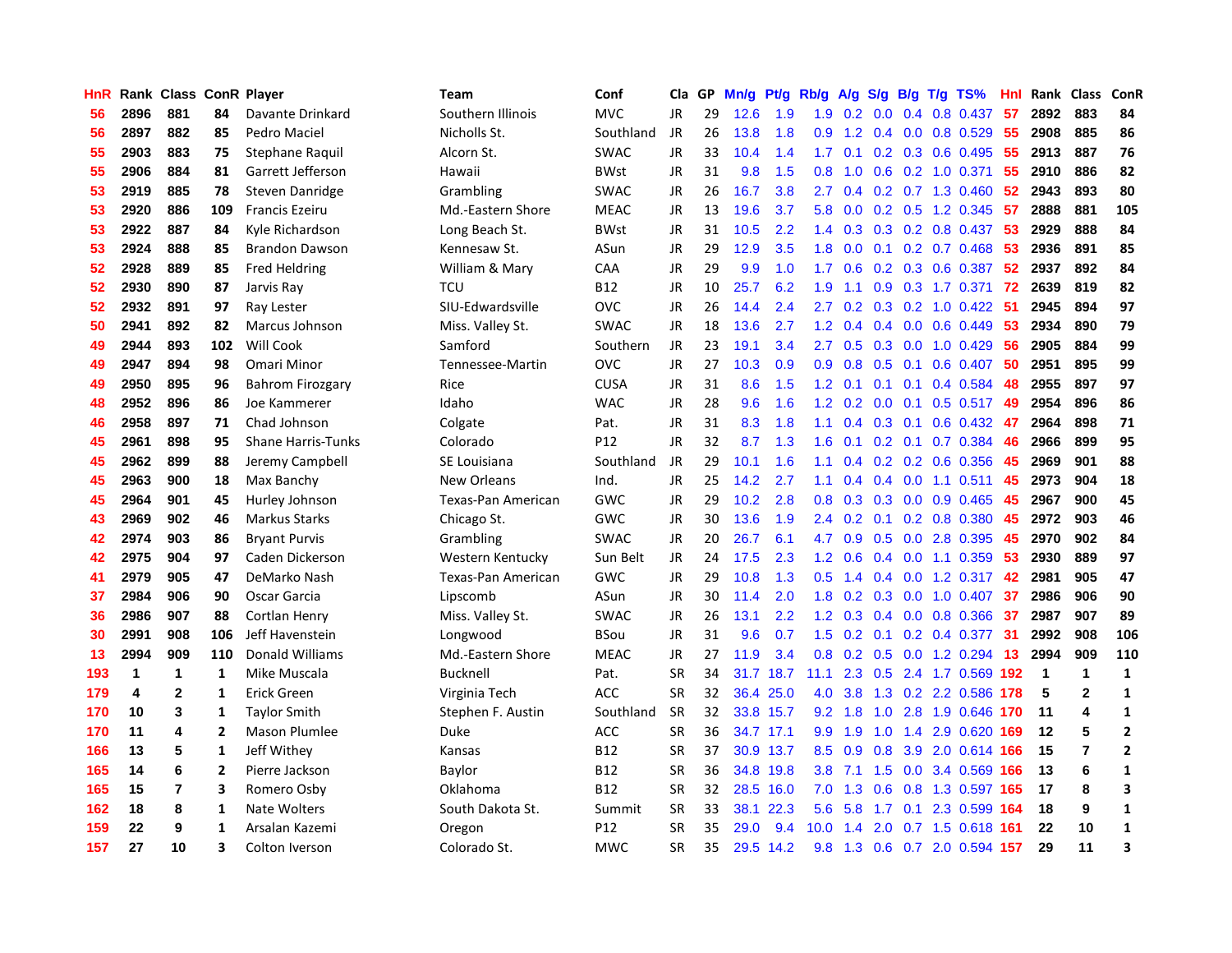| HnR |     |    |                         | Rank Class ConR Player | Team               | Conf        | Cla       | <b>GP</b> | Mn/g | Pt/g      | Rb/g             | A/g       |     |     | S/g B/g T/g TS%                | Hnl  | Rank | Class | <b>ConR</b>             |
|-----|-----|----|-------------------------|------------------------|--------------------|-------------|-----------|-----------|------|-----------|------------------|-----------|-----|-----|--------------------------------|------|------|-------|-------------------------|
| 157 | 29  | 11 | $\mathbf{1}$            | Zeke Marshall          | Akron              | <b>MAC</b>  | <b>SR</b> | 33        |      | 28.2 13.0 | 7.0              | 0.8       | 0.6 |     | 3.7 1.4 0.651                  | 156  | 30   | 12    | 1                       |
| 154 | 34  | 12 | $\overline{\mathbf{z}}$ | Jack Cooley            | Notre Dame         | ВE          | <b>SR</b> | 35        |      | 29.3 13.1 | 10.1             | 0.8       |     |     | 0.7 1.2 1.4 0.606 154          |      | 40   | 15    | $\overline{\mathbf{z}}$ |
| 154 | 37  | 13 | 3                       | Colt Ryan              | Evansville         | <b>MVC</b>  | <b>SR</b> | 34        |      | 33.0 20.1 | 3.6              |           |     |     | 4.0 1.5 0.1 2.2 0.552 156      |      | 31   | 13    | $\overline{2}$          |
| 154 | 38  | 14 | $\mathbf{2}$            | Erik Murphy            | Florida            | <b>SEC</b>  | <b>SR</b> | 36        |      | 26.4 12.2 | 5.5              | 1.4       |     |     | 0.6 0.7 1.4 0.640 154          |      | 38   | 14    | 3                       |
| 153 | 40  | 15 | $\overline{2}$          | <b>Brandon Davies</b>  | <b>BYU</b>         | <b>WCC</b>  | <b>SR</b> | 36        |      | 29.3 17.7 | 8.0              | 2.4       |     |     | 1.3 1.0 2.6 0.562 152          |      | 44   | 16    | $\overline{2}$          |
| 152 | 42  | 16 | 3                       | Elias Harris           | Gonzaga            | <b>WCC</b>  | <b>SR</b> | 34        |      | 27.8 14.6 | 7.4              | 1.6       |     |     | 1.2 0.6 1.8 0.570              | 152  | 46   | 17    | 3                       |
| 151 | 49  | 17 | 6                       | Jared Berggren         | Wisconsin          | <b>B10</b>  | <b>SR</b> | 35        | 28.5 | 11.0      | 6.9              | 0.9       | 0.6 |     | 2.1 1.0 0.533                  | 151  | 52   | 20    | 6                       |
| 150 | 50  | 18 | 4                       | Alex Oriakhi           | Missouri           | <b>SEC</b>  | <b>SR</b> | 34        | 25.8 | 11.2      | 8.4              | 0.4       |     |     | 0.6 1.6 1.4 0.666              | 148  | 69   | 29    | 6                       |
| 150 | 53  | 19 | $\overline{7}$          | <b>Brandon Paul</b>    | Illinois           | <b>B10</b>  | <b>SR</b> | 36        | 32.0 | 16.6      | 4.4              | 2.7       |     |     | 1.2 0.6 2.7 0.532 150          |      | 55   | 22    | $\overline{\mathbf{z}}$ |
| 150 | 54  | 20 | 3                       | Khalif Wyatt           | Temple             | A10         | <b>SR</b> | 34        |      | 33.4 20.5 | 2.9              |           |     |     | 4.0 1.7 0.2 3.1 0.559 149      |      | 61   | 24    | 3                       |
| 149 | 56  | 21 | 1                       | lan Hummer             | Princeton          | Ivy         | <b>SR</b> | 28        |      | 34.0 16.3 | 6.4              |           |     |     | 4.1 1.3 0.8 2.8 0.562 149      |      | 62   | 25    | $\mathbf{1}$            |
| 149 | 57  | 22 | 8                       | <b>Trevor Mbakwe</b>   | Minnesota          | <b>B10</b>  | <b>SR</b> | 34        |      | 24.9 10.0 | 8.7              | 1.1       |     |     | 0.7 1.4 2.1 0.578 149          |      | 64   | 27    | 8                       |
| 149 | 59  | 23 | 1                       | Ryan Broekhoff         | Valparaiso         | Hor.        | <b>SR</b> | 33        | 32.2 | 15.7      | 7.3              | 2.3       | 1.0 |     | 0.8 1.9 0.615 149              |      | 63   | 26    | $\mathbf{1}$            |
| 149 | 61  | 24 | $\overline{2}$          | <b>Fred Hunter</b>     | Nicholls St.       | Southland   | <b>SR</b> | 27        | 31.9 | 19.9      | 8.1              | 2.1       |     |     | 1.8 0.3 2.4 0.610 152          |      | 47   | 18    | $\overline{2}$          |
| 149 | 62  | 25 | 9                       | <b>Travon Woodall</b>  | Pittsburgh         | <b>BE</b>   | <b>SR</b> | 33        |      | 28.6 11.5 | 2.6              | 5.1       |     |     | 1.2 0.2 2.2 0.582              | 148  | 68   | 28    | 10                      |
| 148 | 64  | 26 | $\overline{2}$          | Kyle Barone            | Idaho              | <b>WAC</b>  | <b>SR</b> | 30        | 34.0 | 17.1      |                  | $9.7$ 1.8 |     |     | 0.3 1.2 1.9 0.643 147          |      | 73   | 31    | $\overline{2}$          |
| 148 | 65  | 27 | 6                       | Murphy Holloway        | Mississippi        | SEC         | <b>SR</b> | 36        |      | 31.4 14.5 |                  | $9.7$ 1.3 | 1.6 |     | 0.7 2.1 0.555 147              |      | 72   | 30    | $\overline{\mathbf{z}}$ |
| 147 | 66  | 28 | 5                       | Jackie Carmichael      | Illinois St.       | <b>MVC</b>  | <b>SR</b> | 33        |      | 30.6 17.4 | 9.3              | 0.8       |     |     | 1.0 2.1 2.3 0.562 146          |      | 77   | 33    | $\overline{\mathbf{z}}$ |
| 147 | 69  | 29 | $\mathbf{1}$            | Jerrelle Benimon       | Towson             | CAA         | <b>SR</b> | 31        |      | 36.0 17.1 |                  |           |     |     | 11.2 2.5 0.7 1.9 3.9 0.582 147 |      | 74   | 32    | $\mathbf{1}$            |
| 147 | 70  | 30 | $\overline{7}$          | <b>Tyrus McGee</b>     | lowa St.           | <b>B12</b>  | <b>SR</b> | 35        |      | 24.0 13.1 | 3.5              |           |     |     | 1.3 1.1 0.3 0.9 0.652 146      |      | 79   | 34    | 8                       |
| 147 | 71  | 31 | 10                      | James Southerland      | Syracuse           | BE          | <b>SR</b> | 34        |      | 29.5 13.3 | 5.2              | 1.1       |     |     | 1.4 0.8 1.1 0.583 150          |      | 56   | 23    | 9                       |
| 147 | 72  | 32 | 1                       | James Ennis            | Long Beach St.     | <b>BWst</b> | <b>SR</b> | 33        | 33.1 | 16.5      | 6.7              | 2.1       | 1.8 |     | 1.3 3.0 0.610                  | 145  | 85   | 39    | $\overline{2}$          |
| 146 | 76  | 33 | $\mathbf{1}$            | Jake Cohen             | Davidson           | Southern    | <b>SR</b> | 34        |      | 25.6 14.9 | 5.3              | 1.5       |     |     | 0.7 1.6 1.7 0.603 145          |      | 83   | 37    | $\mathbf{1}$            |
| 146 | 77  | 34 | 4                       | Matthew Dellavedova    | Saint Mary's (CA)  | <b>WCC</b>  | <b>SR</b> | 35        | 36.4 | 15.8      | 3.4              | 6.4       | 1.1 | 0.1 | 2.8 0.558                      | 146  | 82   | 36    | 4                       |
| 146 | 79  | 35 | 3                       | Chris Evans            | Kent St.           | MAC         | <b>SR</b> | 35        |      | 32.7 16.2 | 7.7              | 2.1       | 1.9 |     | 0.7 2.7 0.568 145              |      | 84   | 38    | 3                       |
| 146 | 80  | 36 | $\overline{7}$          | Carl Hall              | Wichita St.        | <b>MVC</b>  | <b>SR</b> | 32        |      | 28.6 12.6 | 6.8              | 0.7       |     |     | 0.5 1.7 1.3 0.575 150          |      | 53   | 21    | 4                       |
| 145 | 82  | 37 | 11                      | Peyton Siva            | Louisville         | <b>BE</b>   | <b>SR</b> | 40        |      | 31.2 10.0 | 2.4              |           |     |     | 5.7 2.3 0.2 2.7 0.510 144      |      | 90   | 42    | 11                      |
| 145 | 84  | 38 | 7                       | Seth Curry             | Duke               | <b>ACC</b>  | <b>SR</b> | 35        |      | 32.3 17.5 | 2.5              | 1.5       |     |     | 0.9 0.2 1.2 0.612 145          |      | 89   | 41    | 8                       |
| 145 | 87  | 39 | $\overline{2}$          | <b>Tommy Brenton</b>   | <b>Stony Brook</b> | <b>AEC</b>  | <b>SR</b> | 33        | 31.3 | 8.4       | 8.5              | 4.8       |     |     | 1.6 0.2 2.2 0.508 144          |      | 91   | 43    | $\overline{2}$          |
| 144 | 89  | 40 | 1                       | Isaiah Canaan          | Murray St.         | OVC         | <b>SR</b> | 31        | 36.5 | 21.8      | 3.5              | 4.3       | 1.5 |     | 0.1 3.2 0.571 143              |      | 107  | 49    | $\overline{2}$          |
| 144 | 93  | 41 | 4                       | D.J. Cooper            | Ohio               | MAC         | <b>SR</b> | 34        |      | 31.6 14.1 | 3.2              | 7.1       |     |     | 2.0 0.2 3.5 0.561 144          |      | 94   | 45    | 4                       |
| 143 | 96  | 42 | 4                       | Ramon Galloway         | La Salle           | A10         | <b>SR</b> | 34        |      | 33.3 17.2 | 4.6              | 3.7       | 1.9 |     | 0.5 3.1 0.558                  | 143  | 101  | 46    | $\overline{4}$          |
| 143 | 97  | 43 | $\overline{2}$          | Keith Rendelman        | NC-Wilmington      | CAA         | <b>SR</b> | 30        |      | 33.9 17.0 | 10.5             | 0.7       | 1.8 | 1.6 | 2.1 0.560                      | 143  | 105  | 48    | $\overline{2}$          |
| 143 | 98  | 44 | 8                       | Ryan Kelly             | Duke               | ACC         | <b>SR</b> | 23        | 28.9 | 12.9      | 5.3              | 1.7       | 0.7 |     | 1.6 1.0 0.582 151              |      | 51   | 19    | 6                       |
| 143 | 100 | 45 | 13                      | <b>Derrick Nix</b>     | Michigan St.       | <b>B10</b>  | <b>SR</b> | 36        | 27.6 | 9.9       | 6.6              | 1.6       |     |     | 1.1 0.1 1.5 0.546 142 110      |      |      | 50    | 13                      |
| 143 | 102 | 46 | 9                       | Laurence Bowers        | Missouri           | <b>SEC</b>  | <b>SR</b> | 29        |      | 27.1 14.1 | 6.1              | 1.1       | 0.6 |     | 1.2 1.3 0.588 146              |      | 81   | 35    | 8                       |
| 142 | 108 | 47 | 1                       | Maurice Kemp           | East Carolina      | <b>CUSA</b> | <b>SR</b> | 35        |      | 34.3 18.9 | 8.0              | 2.4       | 1.7 |     | 1.1 1.9 0.571 141              |      | 123  | 58    | $\overline{2}$          |
| 142 | 111 | 48 | 11                      | <b>Richard Howell</b>  | <b>NC State</b>    | <b>ACC</b>  | <b>SR</b> | 35        |      | 31.6 12.7 | 10.9             | $1.7$ 1.0 |     |     | 0.9 1.6 0.582                  | -141 | 115  | 51    | 10                      |
| 141 | 112 | 49 | $\overline{2}$          | Jonathan Thompson      | Rider              | <b>MAAC</b> | SR        | 34        |      | 33.9 13.1 | 3.9 <sup>°</sup> |           |     |     | 3.1 1.5 0.6 2.1 0.616 141      |      | 116  | 52    | $\overline{2}$          |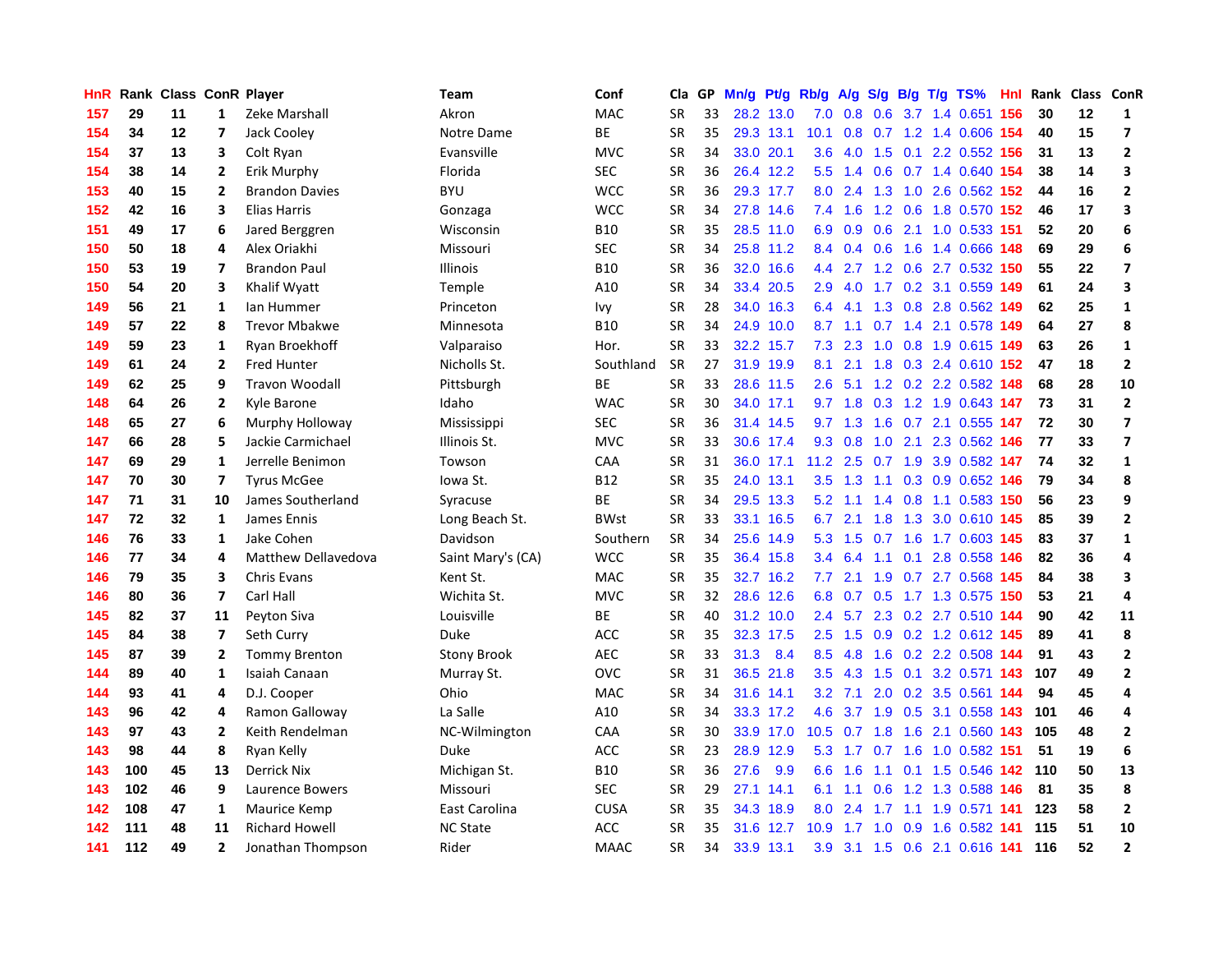| HnR              |     | Rank Class ConR Player |                         |                          | <b>Team</b>         | Conf            | Cla       | GP | Mn/g | Pt/g      | Rb/g             | A/g       |     |     | $S/g$ B/g T/g TS%             | Hnl | Rank           | Class ConR  |                         |
|------------------|-----|------------------------|-------------------------|--------------------------|---------------------|-----------------|-----------|----|------|-----------|------------------|-----------|-----|-----|-------------------------------|-----|----------------|-------------|-------------------------|
| 141              | 114 | 50                     | $\mathbf{2}$            | Ian Clark                | Belmont             | <b>OVC</b>      | <b>SR</b> | 33 |      | 33.4 18.2 | 3.3              | 2.4       | 1.6 |     | 0.2 2.7 0.685                 | 141 | 118            | 54          | 3                       |
| 141              | 116 | 51                     | 3                       | Marcos Knight            | Middle Tennessee    | Sun Belt        | <b>SR</b> | 34 |      | 26.4 12.6 | 5.8              | 2.5       |     |     | 1.1 0.4 1.9 0.511 141         |     | 121            | 56          | $\overline{2}$          |
| 141              | 117 | 52                     | $\mathbf{2}$            | D.J. Stephens            | <b>Memphis</b>      | <b>CUSA</b>     | <b>SR</b> | 36 | 23.6 | 7.6       |                  |           |     |     | 6.6 0.7 0.9 2.6 0.7 0.667 141 |     | 122            | 57          | $\mathbf{1}$            |
| 141              | 119 | 53                     | $\overline{7}$          | Leonard Washington       | Wyoming             | <b>MWC</b>      | <b>SR</b> | 32 |      | 30.4 12.5 |                  |           |     |     | 8.2 1.7 1.3 1.7 2.1 0.531 140 |     | 125            | 59          | 9                       |
| 141              | 120 | 54                     | $\overline{\mathbf{z}}$ | Andrew Smith             | <b>Butler</b>       | A10             | <b>SR</b> | 35 |      | 27.5 11.3 | 6.1              | 1.4       |     |     | 0.6 0.5 1.2 0.573 141         |     | 117            | 53          | $\overline{7}$          |
| 141              | 123 | 55                     | 6                       | Solomon Hill             | Arizona             | P12             | <b>SR</b> | 35 |      | 33.0 13.4 |                  | 5.3 2.7   | 1.1 |     | 0.6 2.2 0.575                 | 140 | 126            | 60          | 6                       |
| 140              | 124 | 56                     | 8                       | Malcolm Armstead         | Wichita St.         | <b>MVC</b>      | <b>SR</b> | 39 |      | 28.6 10.6 | 3.8              | 4.0       |     |     | 1.9 0.1 2.3 0.505 139         |     | 135            | 64          | 9                       |
| 140              | 125 | 57                     | 6                       | Kevin Foster             | Santa Clara         | <b>WCC</b>      | <b>SR</b> | 38 | 32.4 | 19.3      |                  | $2.7$ 4.3 |     |     | 2.4 0.1 3.4 0.534 140         |     | 133            | 62          | 6                       |
| 140              | 127 | 58                     | 9                       | <b>Tyler Brown</b>       | Illinois St.        | <b>MVC</b>      | <b>SR</b> | 32 | 29.6 | 18.1      | $4.4^{\circ}$    |           |     |     | 2.7 1.4 0.2 2.9 0.584 140     |     | 131            | 61          | 8                       |
| 140              | 129 | 59                     | 8                       | <b>Travis Taylor</b>     | Xavier              | A10             | <b>SR</b> | 31 |      | 31.7 11.9 | 9.0              | 1.2       |     |     | 0.8 0.8 1.7 0.553 139         |     | 137            | 65          | 8                       |
| 140              | 131 | 60                     | 8                       | Pierce Hornung           | Colorado St.        | <b>MWC</b>      | <b>SR</b> | 33 | 31.1 | 8.4       | 8.9              |           |     |     | 2.2 1.2 0.5 1.3 0.584 141     |     | 119            | 55          | 8                       |
| 139              | 132 | 61                     | 17                      | Cashmere Wright          | Cincinnati          | <b>BE</b>       | <b>SR</b> | 33 |      | 29.6 12.7 | $2.4^{\circ}$    |           |     |     | 3.2 1.6 0.0 1.8 0.530 140     |     | 134            | 63          | 17                      |
| 138              | 136 | 62                     | 3                       | <b>Edward Daniel</b>     | Murray St.          | <b>OVC</b>      | <b>SR</b> | 31 |      | 29.6 13.2 | 10.0             | 1.1       |     |     | 1.2 1.6 2.0 0.578 137         |     | 153            | 71          | $\overline{\mathbf{4}}$ |
| 138              | 138 | 63                     | 8                       | <b>Brock Motum</b>       | Washington St.      | P12             | <b>SR</b> | 32 |      | 35.3 18.7 | 6.3              | 1.1       | 0.6 |     | 0.8 2.4 0.538 137             |     | 151            | 69          | 10                      |
| 138              | 139 | 64                     | 8                       | Kevin Young              | Kansas              | <b>B12</b>      | <b>SR</b> | 36 | 22.8 | 7.8       | 6.8              | 1.2       |     |     | 1.1 0.6 1.3 0.568 138         |     | 142            | 66          | 9                       |
| 138              | 140 | 65                     | 9                       | Kevin Parrom             | Arizona             | P <sub>12</sub> | <b>SR</b> | 35 | 23.6 | 8.3       |                  | 4.9 1.9   | 0.6 |     | 0.2 1.1 0.612 138             |     | 143            | 67          | 8                       |
| 138              | 141 | 66                     | 10                      | Chase Tapley             | San Diego St.       | <b>MWC</b>      | <b>SR</b> | 33 | 30.8 | 13.5      | 3.2              | 2.7       |     |     | 1.4 0.5 1.3 0.544 137         |     | 155            | 73          | 11                      |
| 138              | 142 | 67                     | $\overline{ }$          | Marc Trasolini           | Santa Clara         | <b>WCC</b>      | <b>SR</b> | 38 |      | 30.9 15.4 | 7.4              | 0.9       | 0.8 |     | 1.4 1.7 0.592 137             |     | 152            | 70          | $\overline{\mathbf{z}}$ |
| 137              | 144 | 68                     | $\mathbf{2}$            | Tony Johnson             | Lafayette           | Pat.            | <b>SR</b> | 34 |      | 31.2 13.3 | 3.8 <sub>1</sub> | 4.8       |     |     | 1.9 0.2 2.2 0.628 137 157     |     |                | 75          | $\overline{\mathbf{3}}$ |
| 137              | 146 | 69                     | 10                      | Gregory Echenique        | Creighton           | <b>MVC</b>      | <b>SR</b> | 36 | 22.9 | 9.7       | 6.6              | 0.4       |     |     | 0.6 1.7 1.3 0.655 137 154     |     |                | 72          | 10                      |
| 137              | 147 | 70                     | 9                       | Rodney McGruder          | Kansas St.          | B12             | <b>SR</b> | 35 |      | 33.5 15.6 | 5.4              | 2.0       |     |     | 1.3 0.3 1.7 0.525 137         |     | 156            | 74          | 10                      |
| 136              | 163 | 71                     | 9                       | Isaiah Armwood           | George Washington   | A10             | <b>SR</b> | 30 |      | 31.3 11.9 | 8.8              | 1.6       | 1.0 |     | 2.3 2.6 0.544 135             |     | 168            | 76          | 9                       |
| 136              | 166 | 72                     | 3                       | Ella Ellis               | Army                | Pat.            | <b>SR</b> | 31 |      | 27.1 17.7 | 3.8              | 1.4       |     |     | 0.7 0.6 2.1 0.628 135         |     | 180            | 81          | $\overline{a}$          |
| 136              | 167 | 73                     | 4                       | <b>Jud Dillard</b>       | Tennessee Tech      | <b>OVC</b>      | <b>SR</b> | 29 | 33.9 | 19.3      | 7.8              | 2.3       | 1.1 |     | 0.3 3.0 0.557 135             |     | 171            | 77          | 5                       |
| 135              | 169 | 74                     | 15                      | Kenny Kadji              | Miami (FL)          | <b>ACC</b>      | <b>SR</b> | 36 |      | 29.1 12.9 | 6.8              | 0.8       |     |     | 0.4 1.3 1.8 0.555 135         |     | 178            | 80          | 14                      |
| 135              | 173 | 75                     | 4                       | Damen Bell-Holter        | <b>Oral Roberts</b> | Southland       | <b>SR</b> | 35 |      | 31.5 15.5 | 9.4              | 1.2       | 0.5 |     | 1.3 2.0 0.571 134             |     | 192            | 84          | $\overline{a}$          |
| 135              | 176 | 76                     | 13                      | <b>Reginald Buckner</b>  | Mississippi         | <b>SEC</b>      | <b>SR</b> | 36 | 28.4 | 9.4       | 7.5              | 0.8       |     |     | 1.1 2.7 1.4 0.573 134         |     | 188            | 83          | 15                      |
| 135              | 177 | 77                     | 14                      | <b>Elston Turner</b>     | Texas A&M           | <b>SEC</b>      | <b>SR</b> | 32 |      | 35.6 17.5 | 3.0 <sub>1</sub> | 2.3       |     |     | 1.0 0.2 1.8 0.540 135 173     |     |                | 78          | 13                      |
| 134              | 183 | 78                     | 16                      | <b>Charles Carmouche</b> | LSU                 | <b>SEC</b>      | <b>SR</b> | 30 |      | 26.7 10.7 | 3.9 <sub>2</sub> | 3.6       |     |     | 1.9 0.1 1.8 0.566 134         |     | 186            | 82          | 14                      |
| 134              | 184 | 79                     | 10                      | Rotnei Clarke            | <b>Butler</b>       | A10             | <b>SR</b> | 33 |      | 33.3 16.9 | 2.8              | 2.7       |     |     | 0.7 0.0 2.8 0.573 135         |     | 174            | 79          | 10                      |
| 134              | 187 | 80                     | 17                      | Kenny Boynton            | Florida             | <b>SEC</b>      | <b>SR</b> | 37 |      | 31.6 12.0 |                  | $3.0$ 2.8 | 0.8 |     | 0.1 1.3 0.530 133             |     | 199            | 87          | 17                      |
| 134              | 189 | 81                     | 13                      | Jason Washburn           | Utah                | P12             | <b>SR</b> | 33 |      | 25.8 11.9 |                  | 6.8 0.7   | 0.3 |     | 1.5 1.6 0.583 132             |     | 207            | 90          | 13                      |
| 133              | 192 | 82                     | 4                       | C.J. McCollum            | Lehigh              | Pat.            | <b>SR</b> | 12 | 31.0 | 23.9      | 5.0              | 2.9       |     |     | 1.4 0.3 2.7 0.623 175         |     | $\overline{7}$ | $\mathbf 3$ | $\overline{2}$          |
| 133              | 193 | 83                     | 18                      | Mike Rosario             | Florida             | <b>SEC</b>      | <b>SR</b> | 36 |      | 29.5 12.5 | 2.6              | 2.0       | 0.9 |     | 0.0 1.8 0.565 133             |     | 202            | 88          | 18                      |
| 133              | 196 | 84                     | 23                      | Christian Watford        | Indiana             | <b>B10</b>      | <b>SR</b> | 36 |      | 27.9 12.3 | 6.3              | 0.9       |     |     | 0.6 0.5 1.6 0.593 132 205     |     |                | 89          | 23                      |
| 132              | 203 | 85                     | 11                      | Jake Koch                | Northern Iowa       | <b>MVC</b>      | <b>SR</b> | 36 |      | 28.7 10.4 | 6.5              | 2.1       |     |     | 1.2 1.2 2.1 0.543 132 214     |     |                | 94          | 11                      |
| 132              | 204 | 86                     | 15                      | Mark Lyons               | Arizona             | P12             | <b>SR</b> | 35 |      | 30.3 15.6 | 1.9              | 2.8       | 1.1 |     | 0.1 2.7 0.569 132 209         |     |                | 91          | 14                      |
| 132              | 205 | 87                     | 13                      | Michael Lyons            | Air Force           | <b>MWC</b>      | <b>SR</b> | 30 | 31.6 | 17.7      | 3.9              | 2.3       | 1.0 | 0.1 | 1.9 0.562 134                 |     | 198            | 86          | 13                      |
| 132 <sub>2</sub> | 206 | 88                     | $\overline{\mathbf{3}}$ | Kevin Van Wijk           | Valparaiso          | Hor.            | <b>SR</b> | 34 |      | 23.0 12.4 | 5.5              | 0.6       |     |     | 0.6 0.6 2.1 0.666 131         |     | 223            | 96          | $\overline{\mathbf{A}}$ |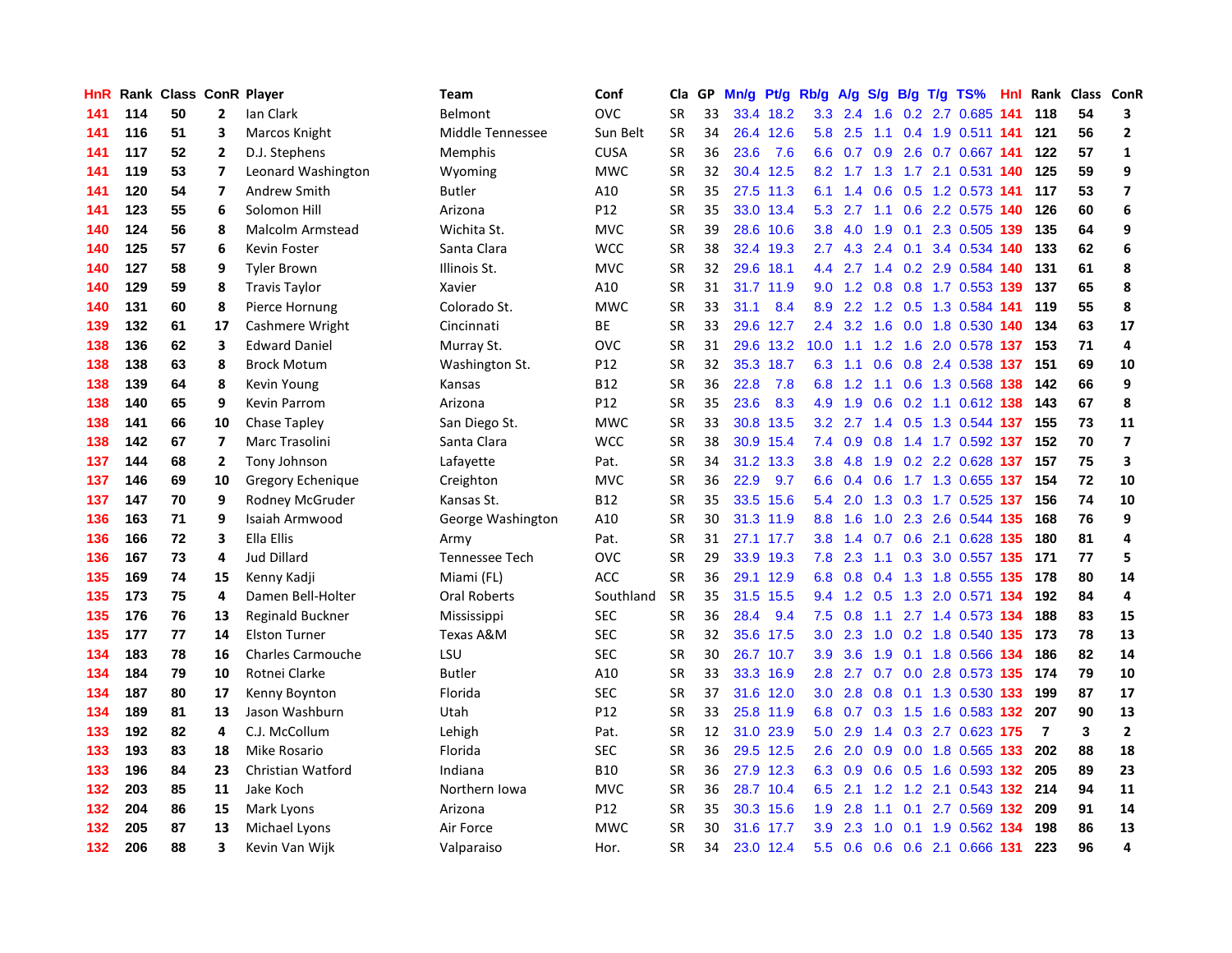| HnR |     | Rank Class ConR Player |                |                          | Team              | Conf        | Cla       | <b>GP</b> | Mn/g | <b>Pt/g</b> | Rb/g             | A/g            |                  |     | S/g B/g T/g TS%           | Hnl | Rank | Class | <b>ConR</b>             |
|-----|-----|------------------------|----------------|--------------------------|-------------------|-------------|-----------|-----------|------|-------------|------------------|----------------|------------------|-----|---------------------------|-----|------|-------|-------------------------|
| 132 | 207 | 89                     | 25             | Mouphtaou Yarou          | Villanova         | <b>BE</b>   | <b>SR</b> | 34        | 28.1 | 9.9         | 7.8              | 0.9            | 0.6              | 0.6 | 1.6 0.537 132 213         |     |      | 93    | 25                      |
| 131 | 215 | 90                     | $\overline{2}$ | <b>Terell Parks</b>      | Western Illinois  | Summit      | <b>SR</b> | 26        |      | 31.4 12.7   | 9.6              | 1.6            |                  |     | 1.0 2.5 1.9 0.546 137     |     | 147  | 68    | 3                       |
| 131 | 216 | 91                     | 28             | <b>Brandon Triche</b>    | Syracuse          | BE          | <b>SR</b> | 40        |      | 33.7 13.6   | $3.4^{\circ}$    | 3.6            |                  |     | 1.3 0.1 2.7 0.514 131     |     | 228  | 97    | 27                      |
| 131 | 217 | 92                     | 18             | Devin Booker             | Clemson           | <b>ACC</b>  | <b>SR</b> | 31        |      | 31.9 13.1   | 7.5              | 0.8            | 0.6              |     | 1.1 1.9 0.562 130         |     | 244  | 104   | 18                      |
| 131 | 222 | 93                     | 14             | Kevin Dillard            | Dayton            | A10         | <b>SR</b> | 31        |      | 33.0 15.3   | 1.9              | 4.5            |                  |     | 1.1 0.1 3.2 0.561 131     |     | 241  | 102   | 15                      |
| 131 | 224 | 94                     | 5              | <b>Robert Covington</b>  | Tennessee St.     | OVC         | <b>SR</b> | 23        | 31.0 | 17.0        | 8.0              | 1.3            |                  |     | 2.2 1.7 2.4 0.559 144     |     | 92   | 44    | $\mathbf{1}$            |
| 131 | 226 | 95                     | 25             | Jordan Hulls             | Indiana           | <b>B10</b>  | <b>SR</b> | 36        | 28.8 | 9.7         | 2.3              | 3.0            | 0.8              |     | 0.0 1.2 0.614 131         |     | 238  | 100   | 26                      |
| 131 | 228 | 96                     | 15             | <b>Eric Mosley</b>       | St. Bonaventure   | A10         | <b>SR</b> | 29        | 22.8 | 13.2        | 1.9              | 2.1            | 1.3              |     | 0.1 1.5 0.608 131         |     | 236  | 99    | 14                      |
| 131 | 229 | 97                     | 17             | <b>Carrick Felix</b>     | ASU               | P12         | <b>SR</b> | 35        |      | 35.3 14.6   | 8.1              | 1.6            | $1.4^{\circ}$    | 1.1 | 2.0 0.582 131             |     | 239  | 101   | 18                      |
| 131 | 230 | 98                     | 12             | Jeff Early               | Southern Illinois | <b>MVC</b>  | <b>SR</b> | 30        |      | 30.4 13.0   | 7.2              | $-1.1$         |                  |     | 1.7 0.1 1.6 0.552 131     |     | 222  | 95    | 12                      |
| 131 | 233 | 99                     | 5              | Holden Greiner           | Lehigh            | Pat.        | <b>SR</b> | 31        |      | 31.6 13.2   |                  | 6.7 1.9        |                  |     | 1.3 0.8 1.6 0.596 127     |     | 297  | 116   | 6                       |
| 131 | 235 | 100                    | 15             | <b>Travis Releford</b>   | Kansas            | <b>B12</b>  | <b>SR</b> | 37        |      | 33.8 11.9   | 3.8 <sub>2</sub> | 2.6            |                  |     | 1.3 0.2 1.6 0.671 131     |     | 242  | 103   | 16                      |
| 130 | 238 | 101                    | 13             | Desmar Jackson           | Southern Illinois | <b>MVC</b>  | <b>SR</b> | 31        | 29.8 | 15.1        | 5.4              | 2.0            | 1.9              |     | 0.5 2.7 0.518 129         |     | 261  | 109   | 13                      |
| 130 | 240 | 102                    | 6              | Kerron Johnson           | Belmont           | OVC         | <b>SR</b> | 33        | 30.0 | 14.0        | 3.2 <sub>2</sub> | 4.8            |                  |     | 1.7 0.0 3.2 0.564 130     |     | 247  | 105   | $6\phantom{a}$          |
| 130 | 242 | 103                    | 16             | <b>Darius Theus</b>      | VCU               | A10         | <b>SR</b> | 35        | 26.4 | 6.8         | 1.6              | 4.8            |                  |     | 2.4 0.3 1.9 0.532 130     |     | 248  | 106   | 16                      |
| 130 | 244 | 104                    | 19             | Julian Gamble            | Miami (FL)        | <b>ACC</b>  | <b>SR</b> | 36        | 20.4 | 6.5         | 4.9              | 0.2            | 0.4              | 1.8 | 0.8 0.558 129             |     | 253  | 107   | 19                      |
| 130 | 246 | 105                    | 3              | Jamelle Hagins           | Delaware          | CAA         | <b>SR</b> | 33        |      | 33.1 11.6   | 10.7             | $-1.1$         | 0.9              |     | 2.4 2.3 0.581 129         |     | 265  | 110   | $\overline{a}$          |
| 129 | 258 | 106                    | 17             | Will Clyburn             | lowa St.          | <b>B12</b>  | <b>SR</b> | 35        |      | 31.5 14.9   | 6.8              | 2.1            | 0.9              |     | $0.4$ 2.6 0.553 128       |     | 269  | 111   | 18                      |
| 129 | 259 | 107                    | 1              | Rashad Hassan            | Savannah St.      | <b>MEAC</b> | <b>SR</b> | 34        |      | 25.6 12.6   |                  | $5.8\quad 0.7$ |                  |     | 0.6 0.7 2.3 0.562 128 271 |     |      | 112   | $\mathbf{1}$            |
| 129 | 263 | 108                    | 29             | <b>Brandon Ubel</b>      | Nebraska          | <b>B10</b>  | <b>SR</b> | 31        |      | 33.0 11.5   |                  | 6.7 1.6        |                  |     | 0.6 0.8 2.0 0.546 129     |     | 254  | 108   | 28                      |
| 128 | 278 | 109                    | 18             | Demitrius Conger         | St. Bonaventure   | A10         | <b>SR</b> | 29        |      | 36.4 14.3   | 7.1              | 3.2            |                  |     | 0.9 0.6 2.4 0.598 127     |     | 287  | 114   | 17                      |
| 128 | 280 | 110                    | 14             | <b>Grant Gibbs</b>       | Creighton         | <b>MVC</b>  | <b>SR</b> | 36        | 30.8 | 8.5         | 4.1              | 5.8            | 0.9 <sub>0</sub> |     | 0.2 2.2 0.607 127         |     | 291  | 115   | 14                      |
| 127 | 285 | 111                    | 23             | Keion Bell               | Missouri          | <b>SEC</b>  | <b>SR</b> | 32        | 25.3 | 10.7        | 4.2              | 1.6            |                  |     | 1.2 0.1 1.8 0.601 126     |     | 312  | 123   | 25                      |
| 127 | 288 | 112                    | 31             | Dante Taylor             | Pittsburgh        | <b>BE</b>   | <b>SR</b> | 32        | 15.7 | 5.0         | 3.9 <sup>°</sup> | 0.5            | 0.3              |     | 0.4 0.6 0.584 127         |     | 298  | 117   | 33                      |
| 127 | 291 | 113                    | 18             | <b>Anthony Marshall</b>  | <b>UNLV</b>       | <b>MWC</b>  | <b>SR</b> | 35        | 33.9 | 10.4        | 4.1              | 5.8            | 1.3              |     | 0.3 2.7 0.573 126         |     | 308  | 122   | 19                      |
| 127 | 292 | 114                    | $\overline{7}$ | <b>Kellen Thornton</b>   | Tennessee St.     | OVC         | <b>SR</b> | 33        | 31.1 | 15.8        | 8.0              | 1.1            | 0.9 <sub>0</sub> |     | 0.7 2.3 0.582 123         |     | 394  | 151   | 8                       |
| 127 | 293 | 115                    | 19             | Jordan Henriguez-Roberts | Kansas St.        | <b>B12</b>  | <b>SR</b> | 33        | 15.9 | 5.0         | 5.0              |                |                  |     | 0.4 0.2 1.9 0.8 0.482 127 |     | 299  | 118   | 20                      |
| 127 | 294 | 116                    | 20             | Elijah Johnson           | Kansas            | <b>B12</b>  | <b>SR</b> | 37        | 31.0 | 9.9         | 3.1              | 4.6            |                  |     | 0.9 0.2 3.1 0.493 127     |     | 304  | 120   | 21                      |
| 127 | 298 | 117                    | 35             | Rodney Williams          | Minnesota         | <b>B10</b>  | <b>SR</b> | 33        | 28.2 | 10.1        | 5.0              | 1.7            |                  |     | 0.8 1.3 1.6 0.511 126     |     | 306  | 121   | 34                      |
| 127 | 299 | 118                    | 4              | <b>Eshaunte Jones</b>    | Northern Kentucky | ASun        | <b>SR</b> | 27        | 32.2 | 15.7        | 3.9              | 2.1            |                  |     | 0.7 0.1 1.6 0.582 125     |     | 330  | 127   | $\overline{a}$          |
| 126 | 303 | 119                    | $\overline{7}$ | Stephen Lumpkins         | American          | Pat.        | <b>SR</b> | 30        | 33.3 | 14.2        | 9.4              | 1.5            | 0.6              |     | 1.0 2.4 0.525 124         |     | 353  | 138   | $\overline{\mathbf{z}}$ |
| 126 | 304 | 120                    | 32             | Stephan Van Treese       | Louisville        | <b>BE</b>   | <b>SR</b> | 37        | 11.2 | 1.7         | 3.1              | 0.2            | 0.5              |     | 0.3 0.4 0.660 126         |     | 322  | 125   | 34                      |
| 126 | 308 | 121                    | 5              | Ceola Clark              | Western Illinois  | Summit      | <b>SR</b> | 30        | 35.6 | 12.5        | 3.3 <sub>2</sub> | 4.1            | 1.9              |     | 0.1 1.9 0.597 125         |     | 335  | 130   | $\overline{a}$          |
| 126 | 312 | 122                    | 20             | Chris Braswell           | Charlotte         | A10         | SR        | 32        |      | 24.5 11.9   | 5.5              | 1.4            | 0.8              |     | 0.8 2.3 0.538 125         |     | 327  | 126   | 22                      |
| 126 | 318 | 123                    | $\overline{2}$ | Anthony Raffa            | Coastal Carolina  | <b>BSou</b> | <b>SR</b> | 29        |      | 32.6 19.1   | 3.6 <sup>°</sup> | 1.4            | 1.9              |     | 0.2 2.0 0.566 125         |     | 333  | 129   | $\pmb{4}$               |
| 126 | 321 | 124                    | 10             | Keith Clanton            | Central Florida   | <b>CUSA</b> | <b>SR</b> | 31        | 35.4 | 14.8        | 8.5              | 2.5            | $1.1 -$          |     | 2.0 3.1 0.572 125         |     | 348  | 135   | 12                      |
| 125 | 324 | 125                    | 6              | <b>Bruce Massey</b>      | Middle Tennessee  | Sun Belt    | <b>SR</b> | 34        | 23.4 | 6.6         | 3.2              | 3.3            | 1.5              |     | 0.4 1.8 0.496 125         |     | 332  | 128   | $\overline{\mathbf{z}}$ |
| 125 | 331 | 126                    | $\overline{2}$ | Scott Bamforth           | Weber St.         | <b>BSky</b> | <b>SR</b> | 37        | 31.1 | 14.0        | 3.8              | 2.4            | 1.0              |     | 0.1 1.3 0.666 125         |     | 337  | 131   | $\overline{\mathbf{3}}$ |
| 125 | 332 | 127                    | 16             | Jordan Clarke            | Drake             | <b>MVC</b>  | <b>SR</b> | 30        | 28.3 | 9.3         | 8.6              |                |                  |     | 1.1 1.3 0.5 1.5 0.565 126 |     | 316  | 124   | 15                      |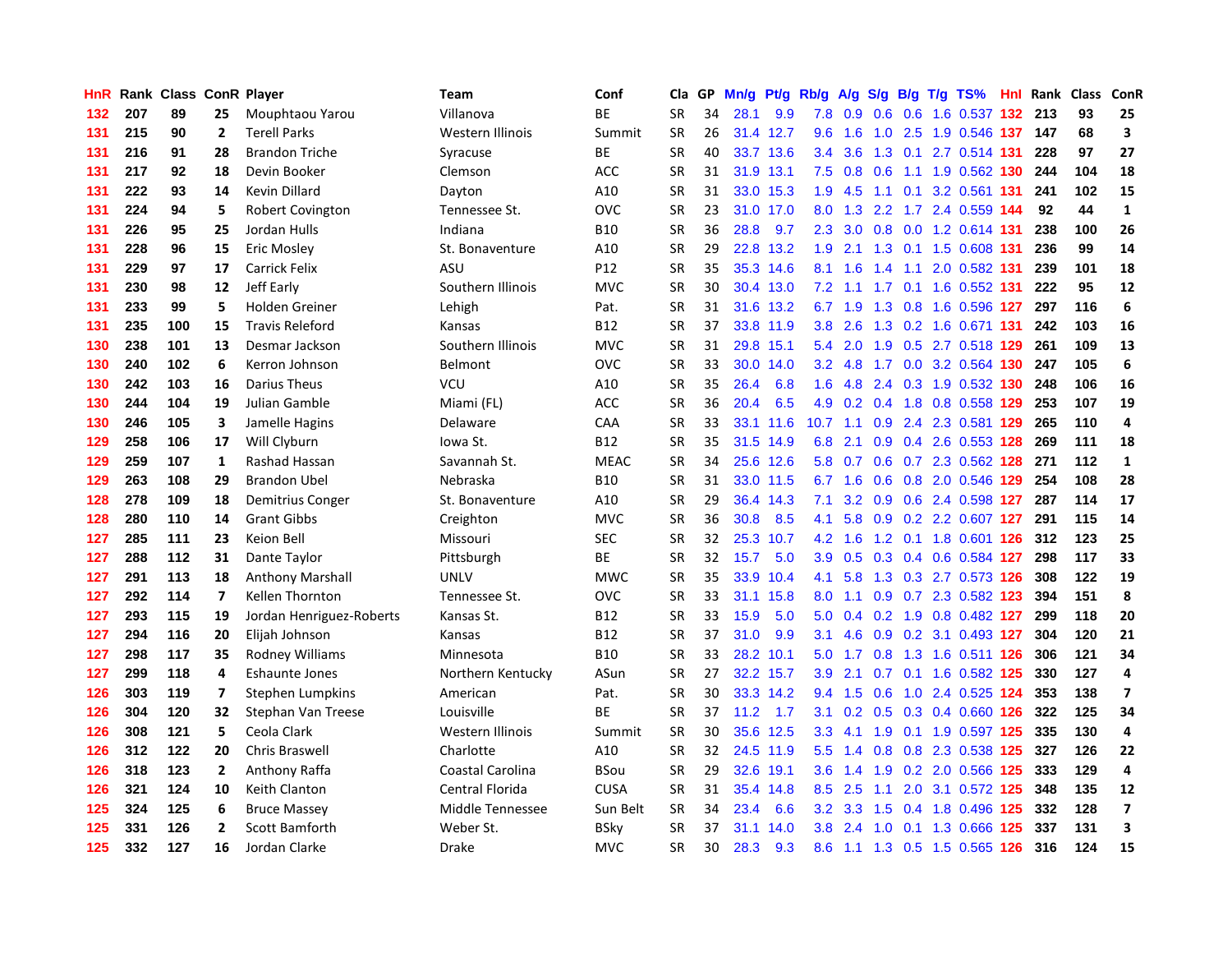| HnR | Rank |     |                         | <b>Class ConR Player</b>   | <b>Team</b>           | Conf        | Cla       | GP | Mn/g |           | Pt/g Rb/g        | A/g           |     |  | S/g B/g T/g TS%               | Hnl | Rank | <b>Class</b> | ConR             |
|-----|------|-----|-------------------------|----------------------------|-----------------------|-------------|-----------|----|------|-----------|------------------|---------------|-----|--|-------------------------------|-----|------|--------------|------------------|
| 125 | 333  | 128 | 26                      | Michael Snaer              | Florida St.           | ACC         | <b>SR</b> | 33 |      | 32.7 14.8 | 4.5              | 2.5           | 1.0 |  | 0.5 2.8 0.561                 | 125 | 344  | 134          | 27               |
| 125 | 336  | 129 | 27                      | <b>Durand Scott</b>        | Miami (FL)            | ACC         | <b>SR</b> | 33 |      | 34.6 13.1 | 4.0              | 2.6           |     |  | 1.5 0.1 2.0 0.541 125         |     | 340  | 132          | 26               |
| 125 | 342  | 130 | 12                      | Dwayne Davis               | Southern Miss.        | <b>CUSA</b> | <b>SR</b> | 34 |      | 30.2 16.0 | 4.5              | 2.6           |     |  | 1.1 0.2 3.4 0.594 125         |     | 342  | 133          | 10               |
| 125 | 344  | 131 | 6                       | Reggie Keely               | Ohio                  | MAC         | SR        | 34 |      | 23.2 12.1 |                  |               |     |  | 4.5 0.7 0.8 0.8 1.2 0.616 124 |     | 352  | 137          | $\overline{7}$   |
| 124 | 350  | 132 | $\overline{\mathbf{z}}$ | Lamont Jones               | Iona                  | <b>MAAC</b> | <b>SR</b> | 34 |      | 36.6 22.6 | 3.0              | 3.4           | 1.2 |  | 0.1 3.4 0.561 122             |     | 402  | 153          | 8                |
| 124 | 352  | 133 | 17                      | <b>Anthony Downing</b>     | Missouri St.          | MVC         | <b>SR</b> | 33 |      | 34.3 13.7 | 4.4              | 2.7           |     |  | 1.1 0.1 1.7 0.504 123         |     | 382  | 145          | 18               |
| 124 | 355  | 134 | $\mathbf{1}$            | <b>Stephon Carter</b>      | Cal St. Bakersfield   | Ind.        | <b>SR</b> | 30 | 31.8 | 15.9      | 5.2              | 2.7           | 2.3 |  | 0.3 3.1 0.532 124             |     | 369  | 142          | $\mathbf{1}$     |
| 124 | 357  | 135 | 25                      | E.J. Singler               | Oregon                | P12         | <b>SR</b> | 37 | 31.0 | 11.7      | 4.9              | 2.8           | 0.9 |  | 0.3 2.5 0.532 124             |     | 365  | 140          | 26               |
| 124 | 360  | 136 | 24                      | <b>Troy Daniels</b>        | VCU                   | A10         | <b>SR</b> | 36 |      | 26.3 12.3 | 3.1              | 0.6           | 0.9 |  | 0.1 0.9 0.595 124             |     | 364  | 139          | 25               |
| 124 | 362  | 137 | 20                      | Dorian Green               | Colorado St.          | <b>MWC</b>  | <b>SR</b> | 34 |      | 32.8 13.0 | 2.6              | 3.6           |     |  | 0.8 0.1 1.8 0.551 124         |     | 366  | 141          | 21               |
| 124 | 367  | 138 | 8                       | O.D. Anosike               | Siena                 | <b>MAAC</b> | <b>SR</b> | 32 |      | 37.1 13.3 | 11.4             |               |     |  | 1.6 0.9 0.8 2.7 0.511 122 412 |     |      | 158          | 9                |
| 124 | 372  | 139 | 3                       | <b>Fred Sturdivant</b>     | <b>Texas Southern</b> | SWAC        | <b>SR</b> | 31 |      | 29.5 11.1 | 8.2              | 0.6           |     |  | 0.8 3.2 1.5 0.588 123         |     | 391  | 149          | 3                |
| 124 | 374  | 140 | 6                       | Sherwood Brown             | Florida Gulf Coast    | ASun        | <b>SR</b> | 37 |      | 33.1 15.5 | 6.5              | 1.2           |     |  | 1.4 0.3 1.8 0.562 123         |     | 376  | 144          | 5                |
| 123 | 381  | 141 | 41                      | <b>Ryan Evans</b>          | Wisconsin             | <b>B10</b>  | <b>SR</b> | 35 | 29.1 | 10.1      | 7.3              | 2.0           |     |  | 0.7 0.8 1.6 0.403 123         |     | 393  | 150          | 42               |
| 123 | 383  | 142 | 42                      | Chris Otule                | Marquette             | ВE          | <b>SR</b> | 35 | 17.8 | 5.1       | 3.5              | 0.2           |     |  | 0.2 1.0 0.9 0.607 123         |     | 397  | 152          | 40               |
| 123 | 390  | 143 | 29                      | Eric Wise                  | <b>USC</b>            | P12         | <b>SR</b> | 32 |      | 30.7 11.9 |                  | $5.7$ 1.7 1.0 |     |  | 0.3 1.7 0.515 122             |     | 414  | 159          | 29               |
| 123 | 391  | 144 | 6                       | James Hulbin               | Northwestern St.      | Southland   | SR        | 32 |      | 21.5 11.8 | 5.7              | 0.9           | 0.6 |  | 0.9 1.2 0.583 122 418         |     |      | 160          | $\boldsymbol{6}$ |
| 123 | 393  | 145 | 20                      | Mitchell Young             | Saint Mary's (CA)     | <b>WCC</b>  | <b>SR</b> | 35 | 20.4 | 7.7       | 5.6              | 0.9           |     |  | $0.7$ $0.3$ 1.2 $0.559$ 122   |     | 406  | 154          | 20               |
| 123 | 394  | 146 | $\overline{\mathbf{z}}$ | Jamal Crook                | Western Kentucky      | Sun Belt    | <b>SR</b> | 25 |      | 29.1 12.1 |                  |               |     |  | 3.2 4.0 1.5 0.4 2.3 0.538 131 |     | 231  | 98           | 5                |
| 122 | 396  | 147 | 8                       | <b>Brandon Peterson</b>    | Arkansas St.          | Sun Belt    | <b>SR</b> | 31 |      | 33.2 10.5 | 9.7              | 0.9           |     |  | 0.9 1.3 1.6 0.552 122         |     | 409  | 156          | 8                |
| 122 | 397  | 148 | 43                      | Junior Cadougan            | Marquette             | ВE          | <b>SR</b> | 35 | 28.1 | 8.5       | 2.9              | 3.8           |     |  | 1.1 0.1 2.5 0.493 122         |     | 407  | 155          | 43               |
| 122 | 399  | 149 | $\overline{2}$          | Kinu Rochford              | Fairleigh Dickinson   | <b>NEC</b>  | <b>SR</b> | 27 |      | 29.0 14.7 | 8.9              | 2.0           |     |  | 0.7 1.3 2.7 0.605 128         |     | 280  | 113          | $\overline{2}$   |
| 122 | 401  | 150 | 44                      | <b>Maurice Sutton</b>      | Villanova             | ВE          | <b>SR</b> | 31 | 9.5  | 3.2       | 2.7              | 0.4           |     |  | 0.4 0.9 0.9 0.535 123         |     | 390  | 148          | 39               |
| 122 | 405  | 151 | 8                       | Murphy Burnatowski         | Colgate               | Pat.        | <b>SR</b> | 32 |      | 30.4 17.4 | 5.1              | 1.3           | 1.3 |  | 0.8 2.0 0.525 122             |     | 419  | 161          | 8                |
| 122 | 408  | 152 | 28                      | Rahlir Jefferson           | Temple                | A10         | <b>SR</b> | 33 | 31.6 | 8.9       | 6.1              | 3.4           |     |  | 1.7 1.0 1.7 0.473 122         |     | 410  | 157          | 29               |
| 122 | 410  | 153 | 8                       | Ben Averkamp               | Loyola (IL)           | Hor.        | <b>SR</b> | 25 |      | 32.0 14.8 | 6.5              | 1.7           |     |  | 0.7 1.2 2.2 0.556 127         |     | 303  | 119          | 6                |
| 122 | 415  | 154 | 22                      | Greg Smith                 | Colorado St.          | <b>MWC</b>  | <b>SR</b> | 35 |      | 25.1 11.2 | 5.1              |               |     |  | 1.1 0.4 0.4 1.8 0.537 121     |     | 426  | 162          | 22               |
| 122 | 418  | 155 | 30                      | Jake O'Brien               | Temple                | A10         | <b>SR</b> | 34 | 20.3 | 9.3       | 3.3 <sub>2</sub> | 0.5           |     |  | 0.4 0.8 1.0 0.617 121         |     | 429  | 163          | 32               |
| 122 | 420  | 156 | 9                       | Erik Etherly               | Loyola (MD)           | <b>MAAC</b> | <b>SR</b> | 30 |      | 33.9 15.7 | 6.5              | 1.6           |     |  | 1.5 1.0 2.3 0.492 123         |     | 383  | 146          | $\overline{7}$   |
| 121 | 430  | 157 | 5                       | D.J. Seeley                | Cal St. Fullerton     | <b>BWst</b> | <b>SR</b> | 28 | 32.8 | 17.9      | 4.3              | 3.9           | 2.0 |  | 0.3 2.7 0.600 124             |     | 350  | 136          | 5                |
| 121 | 433  | 158 | 31                      | Carlos Emory               | Oregon                | P12         | <b>SR</b> | 37 |      | 26.3 11.1 | 4.4              | 1.0           |     |  | 0.8 0.3 2.0 0.543 120         |     | 449  | 171          | 31               |
| 121 | 435  | 159 | 11                      | <b>Tarvin Gaines</b>       | Jacksonville St.      | OVC         | Sr        | 27 | 31.7 | 16.4      | 5.2              | 0.9           | 1.0 |  | 0.7 1.5 0.591 121             |     | 437  | 165          | 10               |
| 121 | 437  | 160 | 33                      | <b>Trey McKinney-Jones</b> | Miami (FL)            | ACC         | <b>SR</b> | 36 | 30.3 | 9.2       |                  | $3.4$ 1.6     | 0.8 |  | 0.0 0.9 0.564 121             |     | 447  | 169          | 33               |
| 121 | 438  | 161 | 8                       | Joel Smith                 | Northeastern          | CAA         | <b>SR</b> | 31 | 34.9 | 16.1      | 3.9              | 2.8           | 1.0 |  | 0.3 2.4 0.646 121             |     | 438  | 166          | 8                |
| 121 | 439  | 162 | 10                      | <b>Raymond Cintron</b>     | Middle Tennessee      | Sun Belt    | <b>SR</b> | 33 | 21.5 | 8.5       | 2.0              | 1.4           |     |  | 0.5 0.1 1.1 0.629 120         |     | 448  | 170          | 10               |
| 121 | 440  | 163 | 32                      | Joe Burton                 | Oregon St.            | P12         | <b>SR</b> | 32 |      | 28.7 11.0 | 6.4              | 3.4           |     |  | 1.1 0.3 2.5 0.508 120 473     |     |      | 180          | 33               |
| 121 | 444  | 164 | 33                      | Kwamain Mitchell           | Saint Louis           | A10         | <b>SR</b> | 24 | 30.2 | 10.6      | 2.3              | 3.1           |     |  | 1.7 0.0 2.0 0.508 121         |     | 434  | 164          | 33               |
| 120 | 445  | 165 | 5                       | <b>Frank Otis</b>          | Weber St.             | <b>BSky</b> | <b>SR</b> | 37 | 23.8 | 8.9       | 6.0              | 1.6           | 0.8 |  | 0.6 1.5 0.632 120             |     | 457  | 172          | 6                |
| 120 | 448  | 166 | 5                       | Allan Chaney               | High Point            | <b>BSou</b> | <b>SR</b> | 30 |      | 26.3 14.5 | 8.0              |               |     |  | 1.4 0.5 1.2 1.8 0.575 120     |     | 463  | 174          | 6                |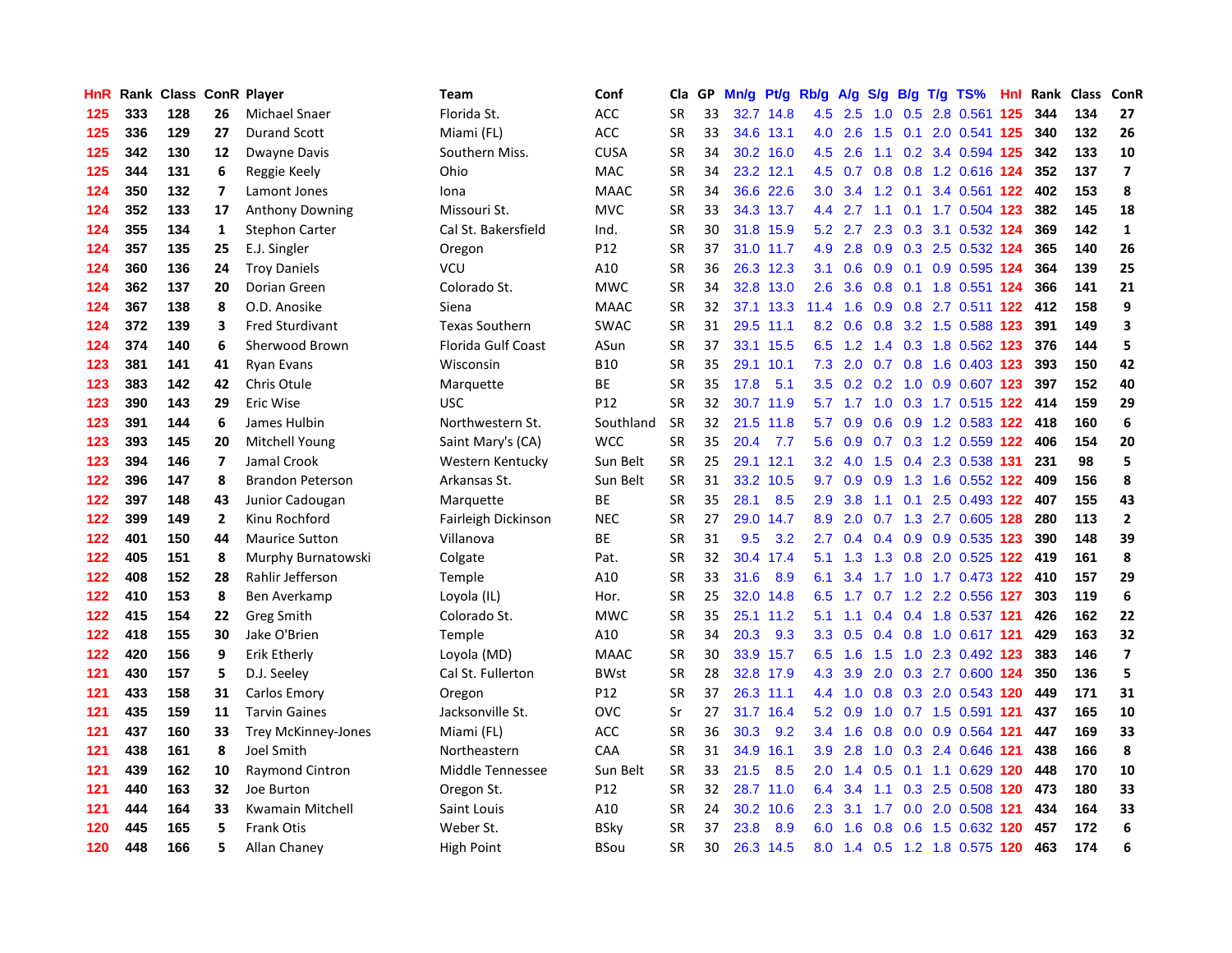| HnR | Rank |     |                         | <b>Class ConR Player</b> | <b>Team</b>          | Conf        | Cla       | GP. | Mn/g | Pt/g Rb/g |                  | A/g       |                  |     | S/g B/g T/g TS%           | Hnl | Rank | <b>Class</b> | ConR                    |
|-----|------|-----|-------------------------|--------------------------|----------------------|-------------|-----------|-----|------|-----------|------------------|-----------|------------------|-----|---------------------------|-----|------|--------------|-------------------------|
| 120 | 449  | 167 | 11                      | <b>Greg Gantt</b>        | Florida Atlantic     | Sun Belt    | <b>SR</b> | 32  |      | 36.7 21.2 | 4.2              | 1.4       | 0.8              | 0.1 | 2.4 0.539 119             |     | 496  | 189          | 11                      |
| 120 | 451  | 168 | 34                      | Cody Ellis               | Saint Louis          | A10         | <b>SR</b> | 35  |      | 26.1 10.1 | 3.5              | 0.9       |                  |     | 1.1 0.3 0.9 0.504 120     |     | 465  | 175          | 36                      |
| 120 | 452  | 169 | 5                       | Jonathon Williams        | Wagner               | <b>NEC</b>  | <b>SR</b> | 27  |      | 30.4 15.6 | 6.4              |           |                  |     | 1.0 1.1 0.4 2.5 0.595 123 |     | 388  | 147          | 3                       |
| 120 | 453  | 170 | 35                      | Darien Brothers          | Richmond             | A10         | <b>SR</b> | 34  | 29.2 | 14.1      | $2.4^{\circ}$    | 1.2       | 1.0              |     | 0.2 1.3 0.584 119         |     | 480  | 184          | 37                      |
| 120 | 456  | 171 | 43                      | Eric May                 | lowa                 | <b>B10</b>  | <b>SR</b> | 38  | 21.8 | 5.2       |                  | $3.7$ 1.8 | 0.9              |     | 0.2 0.6 0.537 120         |     | 474  | 181          | 46                      |
| 120 | 457  | 172 | 44                      | Evan Ravenel             | Ohio St.             | <b>B10</b>  | <b>SR</b> | 37  | 16.8 | 4.9       | 4.2              | 0.3       |                  |     | $0.4$ 0.7 0.8 0.540 120   |     | 467  | 176          | 45                      |
| 120 | 459  | 173 | 6                       | Jamal Olasewere          | Long Island U.       | <b>NEC</b>  | <b>SR</b> | 32  | 30.3 | 18.9      | 8.6              | 1.3       | 1.5              |     | 0.6 3.4 0.579 120         |     | 468  | 177          | 5                       |
| 120 | 462  | 174 | 3                       | <b>Brian Barbour</b>     | Columbia             | lvy         | <b>SR</b> | 27  | 32.6 | 12.1      | 2.3              | 4.0       | 1.6              |     | 0.1 1.4 0.513 120         |     | 460  | 173          | 5                       |
| 120 | 471  | 175 | 52                      | Cheikh Mbodji            | Cincinnati           | <b>BE</b>   | <b>SR</b> | 34  | 21.0 | 5.1       | 4.7              | 0.2       | 0.2              |     | 2.6 0.9 0.517 119         |     | 482  | 185          | 53                      |
| 119 | 474  | 176 | 26                      | Steven Pledger           | Oklahoma             | <b>B12</b>  | <b>SR</b> | 32  | 28.4 | 11.6      | 3.3 <sub>2</sub> | 1.4       |                  |     | 1.0 0.1 1.2 0.541 119     |     | 484  | 186          | 27                      |
| 119 | 475  | 177 | 54                      | <b>Trent Lockett</b>     | Marquette            | <b>BE</b>   | <b>SR</b> | 35  | 26.6 | 7.0       | 5.1              | 1.8       |                  |     | 0.7 0.4 1.9 0.514 119     |     | 488  | 187          | 55                      |
| 119 | 477  | 178 | 6                       | Jeremy Atkinson          | NC-Asheville         | <b>BSou</b> | <b>SR</b> | 32  |      | 34.4 17.8 | 7.1              | 2.5       |                  |     | 1.6 0.1 2.7 0.568 119     |     | 501  | 190          | $\overline{\mathbf{z}}$ |
| 119 | 480  | 179 | 46                      | Jared Swopshire          | Northwestern         | <b>B10</b>  | <b>SR</b> | 24  | 32.5 | 9.7       | 6.7              | 2.3       | 0.8              |     | 0.5 1.3 0.558 123         |     | 372  | 143          | 40                      |
| 119 | 482  | 180 | 27                      | Korie Lucious            | Iowa St.             | <b>B12</b>  | <b>SR</b> | 35  | 31.1 | 10.1      | 1.9              | 5.6       | 0.8              |     | 0.0 3.3 0.518 119         |     | 505  | 191          | 28                      |
| 119 | 483  | 181 | 23                      | Mike Hart                | Gonzaga              | <b>WCC</b>  | <b>SR</b> | 35  | 16.9 | 2.0       | 3.9              | 1.1       | 0.9 <sub>0</sub> |     | 0.1 0.2 0.745 118         |     | 520  | 198          | 23                      |
| 119 | 484  | 182 | $\overline{7}$          | <b>Velton Jones</b>      | <b>Robert Morris</b> | <b>NEC</b>  | <b>SR</b> | 31  | 25.2 | 10.6      | 1.7 <sub>2</sub> | 5.1       | 1.6              |     | 0.1 2.5 0.497 120         |     | 471  | 179          | $\overline{\mathbf{z}}$ |
| 119 | 488  | 183 | 11                      | Derek Needham            | Fairfield            | <b>MAAC</b> | <b>SR</b> | 35  | 33.1 | 14.6      | 3.4              | 3.1       | $1.4^{\circ}$    | 0.1 | 2.7 0.517 119             |     | 506  | 192          | 12                      |
| 119 | 493  | 184 | 36                      | <b>Tony Woods</b>        | Oregon               | P12         | <b>SR</b> | 37  | 21.0 | 8.9       | 3.5              | 0.5       | 0.1              |     | 1.1 1.6 0.550 119 511     |     |      | 194          | 35                      |
| 119 | 495  | 185 | 12                      | Jason Jones              | Middle Tennessee     | Sun Belt    | <b>SR</b> | 30  | 9.7  | 3.5       | 2.0              | 0.4       |                  |     | 0.2 0.1 0.6 0.610 119     |     | 508  | 193          | 12                      |
| 119 | 497  | 186 | 47                      | <b>Mike Bruesewitz</b>   | Wisconsin            | <b>B10</b>  | <b>SR</b> | 33  | 28.0 | 6.4       | 5.3              | 1.8       |                  |     | 0.9 0.3 1.5 0.513 120 475 |     |      | 182          | 47                      |
| 119 | 501  | 187 | 36                      | Dexter Strickland        | North Carolina       | ACC         | SR        | 36  | 27.7 | 7.8       | 2.4              |           |                  |     | 4.2 1.2 0.1 1.3 0.486 118 |     | 529  | 200          | 36                      |
| 119 | 502  | 188 | $\overline{\mathbf{z}}$ | Lorenzo McCloud          | Pacific              | <b>BWst</b> | <b>SR</b> | 35  | 28.5 | 11.1      | 3.0              | 4.0       |                  |     | 0.7 0.1 2.1 0.552 118     |     | 516  | 196          | $\overline{\mathbf{z}}$ |
| 119 | 503  | 189 | 11                      | Joe Willman              | <b>Bucknell</b>      | Pat.        | <b>SR</b> | 34  | 28.9 | 10.6      | 5.9              | 1.5       | 0.6              |     | 0.8 1.3 0.525 118         |     | 517  | 197          | 10                      |
| 119 | 504  | 190 | 56                      | Jaquon Parker            | Cincinnati           | ВE          | <b>SR</b> | 34  | 30.0 | 10.9      | 4.8              | 1.6       |                  |     | 0.7 0.0 1.6 0.487 118     |     | 515  | 195          | 58                      |
| 119 | 506  | 191 | 28                      | Chris Babb               | Iowa St.             | <b>B12</b>  | <b>SR</b> | 33  | 32.7 | 9.1       | 3.4              | 2.2       |                  |     | 1.1 0.2 0.9 0.567 119     |     | 478  | 183          | 26                      |
| 119 | 507  | 192 | 37                      | Aziz N'Diaye             | Washington           | P12         | <b>SR</b> | 34  | 28.7 | 8.9       | 9.1              | 0.3       | 0.5              |     | 1.2 1.7 0.532 118         |     | 531  | 201          | 38                      |
| 119 | 509  | 193 | 8                       | Russell Johnson          | <b>Robert Morris</b> | <b>NEC</b>  | <b>SR</b> | 31  | 27.0 | 10.9      | 5.8              | 2.0       |                  |     | 2.0 0.5 2.0 0.535 119     |     | 495  | 188          | $\pmb{8}$               |
| 119 | 511  | 194 | 6                       | Ryan Cook                | <b>UMBC</b>          | <b>AEC</b>  | <b>SR</b> | 31  |      | 31.8 15.4 | 6.1              |           |                  |     | 1.9 1.1 0.3 2.6 0.566 117 |     | 578  | 219          | $\overline{7}$          |
| 119 | 512  | 195 | 9                       | <b>Gary Talton</b>       | Illinois-Chicago     | Hor.        | <b>SR</b> | 34  |      | 34.4 12.3 | 4.0              | 4.4       |                  |     | 1.4 0.2 2.7 0.501 118     |     | 528  | 199          | 10                      |
| 118 | 516  | 196 | 11                      | Kvisean Reed             | Utah St.             | <b>WAC</b>  | <b>SR</b> | 16  |      | 30.4 12.1 | 6.5              | 1.6       | 1.6              |     | 1.8 1.6 0.601 132 212     |     |      | 92           | 5                       |
| 118 | 517  | 197 | 57                      | <b>Vincent Council</b>   | Providence           | <b>BE</b>   | <b>SR</b> | 24  | 33.7 | 10.5      | 3.1              | 6.8       | 1.4              |     | 0.5 2.7 0.423 121         |     | 441  | 168          | 45                      |
| 118 | 520  | 198 | 50                      | Reggie Hearn             | Northwestern         | <b>B10</b>  | <b>SR</b> | 30  | 33.0 | 13.4      | 4.6              | 1.5       |                  |     | 1.2 0.4 1.9 0.553 117     |     | 547  | 206          | 52                      |
| 118 | 522  | 199 | 40                      | Josh Benson              | Dayton               | A10         | <b>SR</b> | 31  | 23.4 | 10.6      | 4.2              | 0.9       | 0.5              |     | 1.0 2.2 0.575 118         |     | 540  | 202          | 42                      |
| 118 | 525  | 200 | 59                      | <b>Garrick Sherman</b>   | Notre Dame           | <b>BE</b>   | <b>SR</b> | 30  | 15.6 | 7.0       | $3.4^{\circ}$    | 0.4       |                  |     | 0.2 0.4 1.2 0.563 118     |     | 541  | 203          | 60                      |
| 118 | 533  | 201 | 9                       | <b>Travis Fulton</b>     | Pacific              | <b>BWst</b> | <b>SR</b> | 35  | 24.5 | 9.4       | 4.0              | 1.6       | 0.8              |     | $0.1$ 1.1 0.583 118       |     | 542  | 204          | 9                       |
| 118 | 534  | 202 | 5                       | Nathan Healy             | Appalachian St.      | Southern    | <b>SR</b> | 31  |      | 35.0 14.5 | 7.7              | 1.4       | 1.9              |     | 1.5 1.6 0.583 117         |     | 557  | 211          | $\boldsymbol{6}$        |
| 118 | 536  | 203 | 11                      | Devon Moore              | James Madison        | CAA         | <b>SR</b> | 35  |      | 33.9 11.1 | 3.7              | 4.9       | 1.3              |     | 0.4 2.4 0.566 117         |     | 571  | 217          | 11                      |
| 118 | 537  | 204 | 25                      | <b>Demetric Williams</b> | Wichita St.          | <b>MVC</b>  | SR        | 39  | 24.9 | 7.4       | $2.5^{\circ}$    |           |                  |     | 2.2 1.1 0.0 1.6 0.492 117 |     | 572  | 218          | 25                      |
| 118 | 542  | 205 | 42                      | Dwayne Smith             | George Washington    | A10         | <b>SR</b> | 30  | 12.9 | 7.0       | 2.6              | 0.3       |                  |     | 0.5 0.5 0.7 0.512 117     |     | 554  | 210          | 44                      |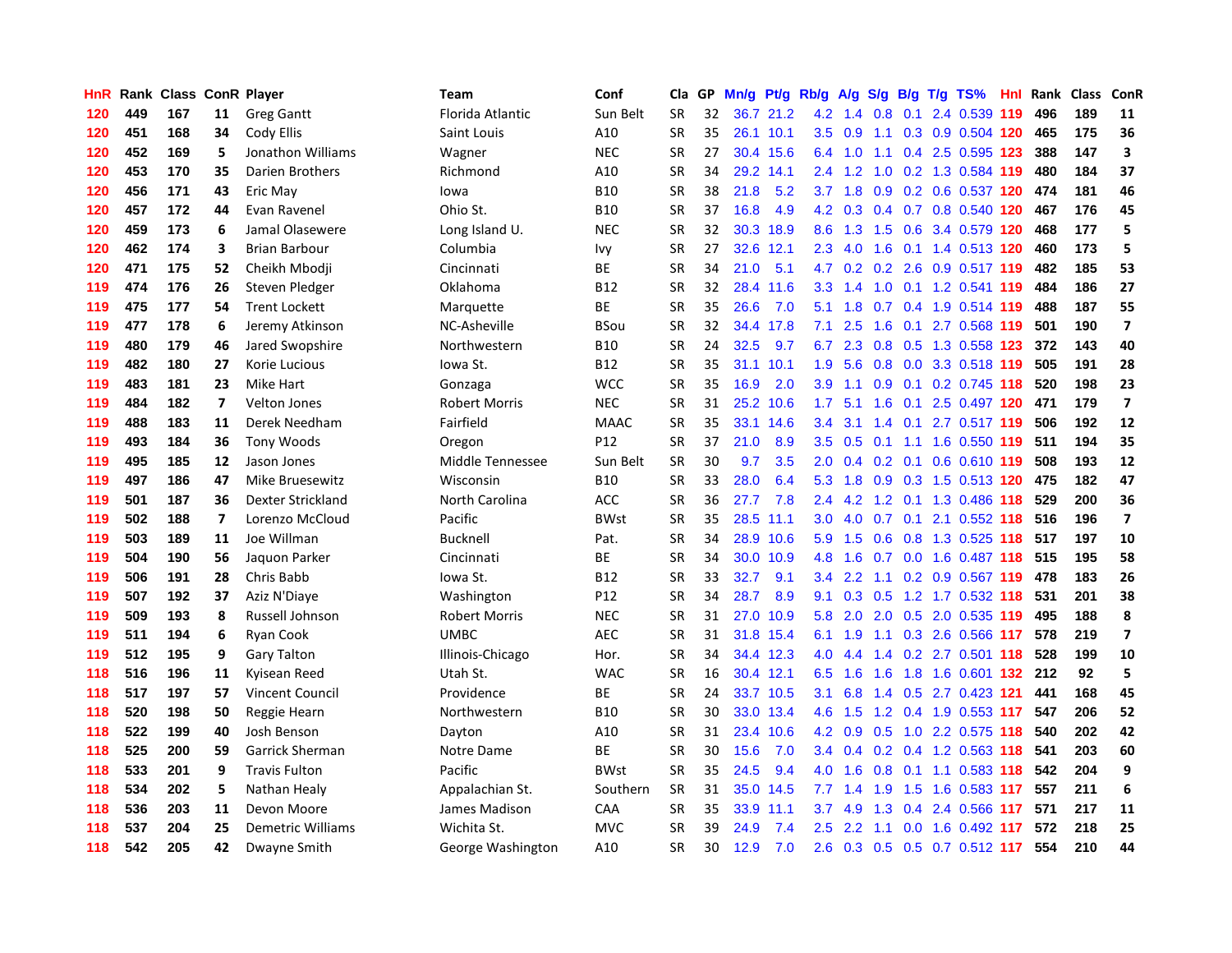| HnR. |     | Rank Class ConR Player |                          |                            | <b>Team</b>         | Conf        | Cla       | GP | Mn/g | Pt/g Rb/g |                  | A/g     | S/g             |  | $B/g$ T/g TS%             | Hnl Rank | Class | ConR                    |
|------|-----|------------------------|--------------------------|----------------------------|---------------------|-------------|-----------|----|------|-----------|------------------|---------|-----------------|--|---------------------------|----------|-------|-------------------------|
| 118  | 544 | 206                    | 12                       | A.J. Davis                 | James Madison       | CAA         | <b>SR</b> | 35 |      | 23.5 12.2 | 3.6              | 0.7     | 1.3             |  | 0.4 1.7 0.602 117         | 581      | 220   | 12                      |
| 117  | 549 | 207                    | 51                       | <b>Tyler Griffey</b>       | Illinois            | <b>B10</b>  | SR        | 36 | 21.8 | 7.2       | 3.5              | 0.6     | 0.6             |  | 0.6 0.8 0.543 117         | 549      | 208   | 53                      |
| 117  | 551 | 208                    | 7                        | <b>Warren Niles</b>        | <b>Oral Roberts</b> | Southland   | <b>SR</b> | 35 |      | 36.4 18.9 | 4.1              | 1.6     |                 |  | 1.2 0.2 2.0 0.567 117     | 583      | 221   | $\overline{\mathbf{z}}$ |
| 117  | 553 | 209                    | 53                       | D.J. Richardson            | Illinois            | <b>B10</b>  | SR        | 36 |      | 33.8 12.3 | 3.9              | 1.6     |                 |  | 1.3 0.2 1.4 0.506 117     | 553      | 209   | 55                      |
| 117  | 557 | 210                    | 11                       | Doug Anderson              | Detroit             | Hor.        | <b>SR</b> | 33 |      | 26.7 12.1 | 4.6              | 1.4     | 1.3             |  | 0.6 1.0 0.546 117         | 561      | 212   | 12                      |
| 117  | 559 | 211                    | 38                       | <b>Milton Jennings</b>     | Clemson             | ACC         | <b>SR</b> | 29 |      | 29.4 10.2 | 6.4              | 1.9     | 1.0             |  | 1.0 2.0 0.512 118         | 544      | 205   | 37                      |
| 117  | 560 | 212                    | 55                       | D.J. Byrd                  | Purdue              | <b>B10</b>  | SR        | 34 | 30.8 | 10.1      | 4.1              | 2.7     | 0.9             |  | 0.2 1.7 0.549 117         | 565      | 214   | 56                      |
| 117  | 561 | 213                    | 13                       | Chase Hallam               | Denver              | <b>WAC</b>  | <b>SR</b> | 32 | 31.1 | 9.6       | 3.7              | 2.0     | 2.1             |  | 0.6 1.2 0.578 117         | 570      | 216   | 14                      |
| 117  | 568 | 214                    | 5                        | <b>Arnold Louis</b>        | Savannah St.        | <b>MEAC</b> | SR        | 33 | 25.8 | 8.3       | 7.8              | 0.8     | 1.4             |  | 0.3 2.2 0.500 117         | 562      | 213   | 5                       |
| 117  | 571 | 215                    | 6                        | Andrew Lawrence            | Coll. of Charleston | Southern    | <b>SR</b> | 33 | 32.6 | 13.5      | 3.0              | 3.7     |                 |  | 1.3 0.3 2.6 0.545 117     | 548      | 207   | 5                       |
| 117  | 572 | 216                    | 8                        | <b>Travis Smith</b>        | Mercer              | ASun        | <b>SR</b> | 36 |      | 30.0 13.9 | 2.8              |         |                 |  | 1.9 0.8 0.1 2.0 0.611 116 | 596      | 223   | 8                       |
| 117  | 579 | 217                    | $\overline{\phantom{a}}$ | Jackson Stevenett          | Southern Utah       | <b>BSky</b> | <b>SR</b> | 30 |      | 33.8 17.6 | 6.1              | 1.8     |                 |  | 0.8 0.7 2.1 0.540 117     | 566      | 215   | 8                       |
| 116  | 583 | 218                    | 14                       | Jordan Reves               | Texas-Arlington     | <b>WAC</b>  | <b>SR</b> | 33 | 29.4 | 8.5       | 8.2              | 1.0     | 1.1             |  | 2.1 1.8 0.491 116         | 595      | 222   | 16                      |
| 116  | 590 | 219                    | 23                       | Wes Eikmeier               | Colorado St.        | <b>MWC</b>  | <b>SR</b> | 35 | 31.0 | 12.6      | 1.7              | 2.1     | 0.5             |  | $0.1$ 1.7 0.506 116       | 601      | 224   | 24                      |
| 116  | 593 | 220                    | 40                       | Scott Wood                 | <b>NC State</b>     | <b>ACC</b>  | <b>SR</b> | 35 | 34.0 | 12.6      | 2.9              | 1.1     | 0.5             |  | 0.6 1.0 0.657 116         | 606      | 226   | 40                      |
| 116  | 597 | 221                    | 12                       | Shane Gibson               | Sacred Heart        | <b>NEC</b>  | <b>SR</b> | 29 | 32.8 | 21.6      | 4.2              | 1.4     | 1.1             |  | $0.3$ 3.3 0.579 115       | 643      | 235   | 12                      |
| 115  | 611 | 222                    | 24                       | <b>Malik Story</b>         | Nevada              | <b>MWC</b>  | <b>SR</b> | 31 |      | 33.1 16.7 | $3.4^{\circ}$    | 2.2     | 1.2             |  | $0.1$ 2.4 0.534 115       | 626      | 229   | 25                      |
| 115  | 612 | 223                    | 16                       | Javier Carter              | South Alabama       | Sun Belt    | <b>SR</b> | 29 | 24.3 | 7.1       | 6.7              | 0.6     | 0.9             |  | 2.5 1.4 0.577 112         | 735      | 265   | 19                      |
| 115  | 613 | 224                    | 59                       | Dylan Talley               | Nebraska            | <b>B10</b>  | <b>SR</b> | 33 |      | 35.5 13.7 |                  | 4.8 2.5 |                 |  | 0.9 0.2 2.2 0.465 114     | 655      | 240   | 61                      |
| 115  | 616 | 225                    | 26                       | Lorne Jackson              | Pepperdine          | <b>WCC</b>  | <b>SR</b> | 30 |      | 30.1 13.6 | 3.7              | 2.8     |                 |  | 1.5 0.2 3.2 0.524 114     | 664      | 243   | 27                      |
| 115  | 617 | 226                    | 14                       | <b>Trevor Noack</b>        | Belmont             | <b>OVC</b>  | <b>SR</b> | 33 | 27.9 | 12.1      | 5.5              | 0.6     |                 |  | 0.7 0.4 1.2 0.561 115     | 622      | 228   | 14                      |
| 115  | 619 | 227                    | 25                       | Kenny Buckner              | Boise St.           | <b>MWC</b>  | <b>SR</b> | 29 | 18.1 | 5.1       | 5.2              |         | $0.4 \quad 0.5$ |  | 0.2 0.6 0.621 114         | 648      | 238   | 27                      |
| 115  | 620 | 228                    | 26                       | Kevin Foster               | Fresno St.          | <b>MWC</b>  | <b>SR</b> | 29 | 21.5 | 8.6       | 6.3              | 0.2     | 0.5             |  | 0.6 1.5 0.471 115         | 645      | 237   | 26                      |
| 115  | 622 | 229                    | 6                        | DeWayne Jackson            | Morgan St.          | <b>MEAC</b> | <b>SR</b> | 32 | 32.1 | 13.8      | 5.6              | 2.5     | 1.7             |  | 0.9 2.4 0.523 115         | 631      | 230   | 6                       |
| 115  | 629 | 230                    | 47                       | Lasan Kromah               | George Washington   | A10         | <b>SR</b> | 30 | 24.5 | 10.1      | 3.7              | 1.9     | 1.2             |  | $0.4$ 2.2 0.525 115       | 641      | 234   | 48                      |
| 115  | 630 | 231                    | 28                       | Luke Martinez              | Wyoming             | <b>MWC</b>  | <b>SR</b> | 12 | 30.5 | 14.5      | 3.0              | 1.5     | 2.1             |  | 0.2 1.8 0.635 143         | 104      | 47    | $\overline{7}$          |
| 115  | 632 | 232                    | 43                       | James Padgett              | Maryland            | ACC         | <b>SR</b> | 35 | 15.5 | 5.2       | 3.7              | 0.5     |                 |  | $0.3$ 0.2 0.8 0.563 115   | 638      | 233   | 44                      |
| 115  | 633 | 233                    | 42                       | Larry Drew                 | <b>UCLA</b>         | P12         | <b>SR</b> | 35 | 35.5 | 7.5       | $2.4^{\circ}$    |         |                 |  | 7.3 1.4 0.2 2.5 0.518 114 | 657      | 241   | 43                      |
| 115  | 638 | 234                    | 14                       | <b>Bobby Capobianco</b>    | Valparaiso          | Hor.        | <b>SR</b> | 30 | 16.2 | 5.9       | 4.5              | 0.7     |                 |  | 0.5 0.4 1.0 0.584 115     | 636      | 231   | 13                      |
| 115  | 642 | 235                    | 28                       | <b>Troy Taylor</b>         | Evansville          | <b>MVC</b>  | SR        | 36 | 29.4 | 6.9       | 6.9              | 3.9     |                 |  | 1.3 0.1 2.1 0.491 113     | 686      | 250   | 29                      |
| 114  | 648 | 236                    | 49                       | Scootie Randall            | Temple              | A10         | <b>SR</b> | 34 | 34.9 | 11.3      | 6.3              | 2.1     | 1.0             |  | 0.2 1.4 0.493 114         | 660      | 242   | 51                      |
| 114  | 649 | 237                    | 8                        | Stan Okove                 | VMI                 | <b>BSou</b> | <b>SR</b> | 31 | 32.6 | 21.5      | 9.4              | 2.6     | 1.5             |  | $0.4$ 3.2 0.534 114       | 670      | 246   | 10                      |
| 114  | 651 | 238                    | 39                       | Andrew Fitzgerald          | Oklahoma            | <b>B12</b>  | <b>SR</b> | 32 | 15.7 | 5.7       | 3.3              | 0.4     | 0.4             |  | $0.4$ 0.5 0.475 114       | 653      | 239   | 38                      |
| 114  | 652 | 239                    | 29                       | Deshawn Stephens           | San Diego St.       | <b>MWC</b>  | SR        | 34 | 21.7 | 6.1       | 5.1              | 0.2     | 0.6             |  | 0.5 0.8 0.577 113         | 708      | 256   | 30                      |
| 114  | 653 | 240                    | 11                       | Kwame Vaughn               | Cal St. Fullerton   | <b>BWst</b> | <b>SR</b> | 32 | 34.9 | 18.4      | 4.6              | 3.7     | 1.5             |  | 0.2 3.1 0.580 113         | 720      | 260   | 12                      |
| 114  | 654 | 241                    | 43                       | Abdul Gaddy                | Washington          | P12         | <b>SR</b> | 34 |      | 31.4 10.9 | 3.2 <sub>2</sub> | 4.6     |                 |  | 1.0 0.3 3.0 0.494 114     | 676      | 248   | 44                      |
| 114  | 657 | 242                    | 15                       | James Kinney               | San Jose St.        | <b>WAC</b>  | <b>SR</b> | 14 | 33.9 | 20.6      | $5.5^{\circ}$    | 2.6     | 2.4             |  | 0.1 2.8 0.498 145         | 86       | 40    | $\overline{\mathbf{3}}$ |
| 114  | 659 | 243                    | 15                       | Nick Minnerath             | Detroit             | Hor.        | SR        | 33 | 29.6 | 14.6      | 5.9              | 1.0     |                 |  | 0.8 0.4 1.3 0.558 114     | 665      | 244   | 15                      |
| 114  | 660 | 244                    | 10                       | <b>Brandon Fortenberry</b> | SE Louisiana        | Southland   | <b>SR</b> | 31 |      | 35.5 14.6 | 4.5              |         |                 |  | 2.8 0.9 0.3 1.9 0.513 113 | 697      | 254   | 11                      |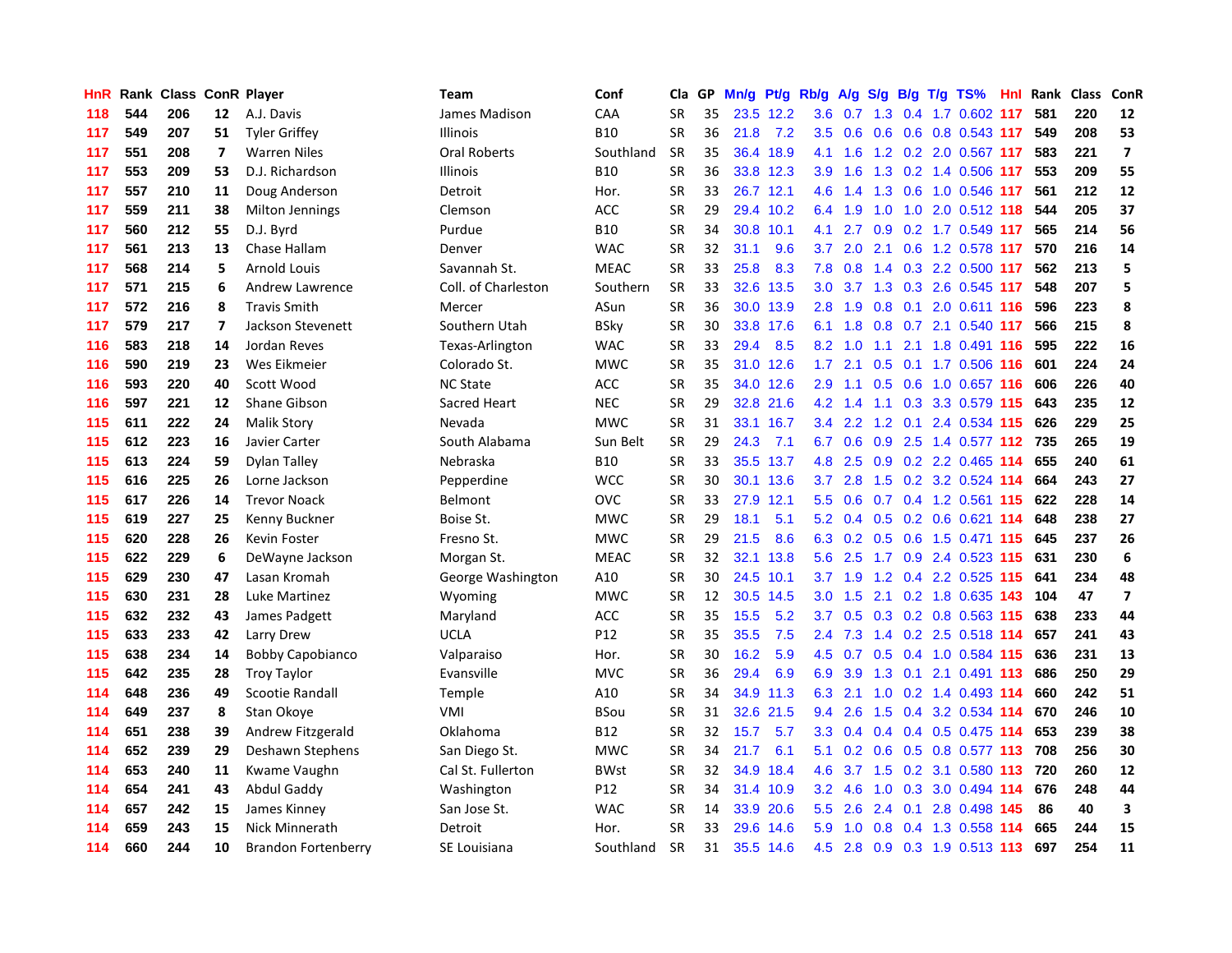| HnR | Rank |     |                | <b>Class ConR Player</b>     | Team                   | Conf        | Cla       | GP | Mn/g | <b>Pt/g</b> | Rb/g             | A/g |                 |     | S/g B/g T/g TS%           | Hnl  | Rank | <b>Class</b> | <b>ConR</b>             |
|-----|------|-----|----------------|------------------------------|------------------------|-------------|-----------|----|------|-------------|------------------|-----|-----------------|-----|---------------------------|------|------|--------------|-------------------------|
| 114 | 669  | 245 | 16             | Matt Kenney                  | Valparaiso             | Hor.        | <b>SR</b> | 33 | 25.2 | 8.3         | 3.1              | 3.0 | 0.6             |     | 0.5 1.8 0.597 113         |      | 688  | 251          | 16                      |
| 114 | 671  | 246 | 22             | Johnathan Mills              | Southern Miss.         | <b>CUSA</b> | <b>SR</b> | 37 | 29.1 | 9.3         | 8.1              | 1.5 |                 |     | 1.0 0.4 1.9 0.528 113 703 |      |      | 255          | 26                      |
| 114 | 674  | 247 | 45             | Mychal Ladd                  | Washington St.         | P12         | <b>SR</b> | 26 |      | 31.3 10.5   | 5.9              | 2.4 |                 |     | 0.8 0.1 1.7 0.492 116 602 |      |      | 225          | 39                      |
| 114 | 679  | 248 | 44             | Julius Mays                  | Kentucky               | SEC         | <b>SR</b> | 33 | 33.0 | 9.3         | 2.9              | 2.9 |                 |     | 0.4 0.0 1.2 0.547 112 757 |      |      | 271          | 48                      |
| 114 | 681  | 249 | 12             | Gabe Knutson                 | Lehigh                 | Pat.        | <b>SR</b> | 30 | 28.1 | 13.9        | 4.3              | 1.1 |                 |     | 0.4 0.4 1.3 0.564 110     |      | 814  | 288          | 13                      |
| 114 | 682  | 250 | $\overline{2}$ | Art Bernardi                 | <b>Houston Baptist</b> | GWC         | <b>SR</b> | 31 | 29.7 | 14.7        | 7.0              | 1.3 |                 |     | 1.2 0.9 2.6 0.508 112     |      | 737  | 266          | $\overline{2}$          |
| 114 | 687  | 251 | $\overline{ }$ | <b>Marques Oliver</b>        | Delaware St.           | <b>MEAC</b> | <b>SR</b> | 32 | 28.8 | 9.2         | 7.0              | 0.9 | 1.8             |     | 1.9 2.3 0.564 114         |      | 667  | 245          | $\overline{\mathbf{z}}$ |
| 114 | 691  | 252 | 12             | Kyle Randall                 | Central Michigan       | <b>MAC</b>  | <b>SR</b> | 31 | 34.5 | 18.7        | 3.5              | 2.5 | 0.8             |     | $0.0$ 2.9 $0.569$ 113     |      | 694  | 253          | 12                      |
| 114 | 692  | 253 | 11             | Hal Bateman                  | Stephen F. Austin      | Southland   | <b>SR</b> | 32 | 27.7 | 7.3         | 2.9              |     | $5.7 \quad 1.6$ |     | 0.2 2.7 0.457 113         |      | 693  | 252          | 10                      |
| 113 | 695  | 254 | 11             | Will Cherry                  | Montana                | <b>BSky</b> | <b>SR</b> | 22 | 32.9 | 13.3        | 4.3              | 3.9 | 1.9             |     | 0.4 2.6 0.519 120         |      | 470  | 178          | $\overline{\mathbf{z}}$ |
| 113 | 700  | 255 | 72             | Tom Knight                   | Notre Dame             | <b>BE</b>   | <b>SR</b> | 28 | 17.5 | 5.5         | 3.5              |     |                 |     | 0.8 0.3 0.9 0.6 0.519 114 |      | 685  | 249          | 70                      |
| 113 | 702  | 256 | 45             | Ray Turner                   | Texas A&M              | <b>SEC</b>  | <b>SR</b> | 33 | 23.4 | 9.2         | 6.2              | 0.2 |                 |     | 0.4 0.7 1.7 0.537 113 714 |      |      | 258          | 45                      |
| 113 | 704  | 257 | 19             | Emil Jones                   | Troy                   | Sun Belt    | <b>SR</b> | 33 |      | 32.8 11.4   | 5.6              | 2.9 |                 |     | 1.7 0.6 1.5 0.467 112 738 |      |      | 267          | 20                      |
| 113 | 714  | 258 | 48             | Jarred DuBois                | Utah                   | P12         | <b>SR</b> | 32 |      | 30.5 12.4   | 2.7              | 3.1 | 0.8             |     | 0.0 2.2 0.565 112 739     |      |      | 268          | 48                      |
| 113 | 717  | 259 | 41             | A.J. Walton                  | Baylor                 | <b>B12</b>  | <b>SR</b> | 37 | 27.5 | 7.1         | 3.2              | 3.6 |                 |     | 1.7 0.1 2.0 0.469 113     |      | 729  | 264          | 41                      |
| 113 | 719  | 260 | 12             | Mike Black                   | Albany (NY)            | <b>AEC</b>  | <b>SR</b> | 35 | 32.3 | 14.8        | 3.2              | 2.4 | 1.0             |     | $0.1$ 2.9 0.524 113       |      | 724  | 261          | 12                      |
| 113 | 720  | 261 | 17             | Mike DiNunno                 | Eastern Kentucky       | OVC         | <b>SR</b> | 34 | 35.3 | 14.8        | 2.1              | 4.3 | 1.9             |     | 0.0 2.7 0.577 113         |      | 726  | 262          | 17                      |
| 113 | 722  | 262 | 46             | Logan Aronhalt               | Maryland               | ACC         | <b>SR</b> | 38 | 14.2 | 6.0         | 1.7              | 0.4 | 0.3             |     | 0.1 0.7 0.593 113 715     |      |      | 259          | 47                      |
| 113 | 724  | 263 | 17             | Josh Crittle                 | Illinois-Chicago       | Hor.        | <b>SR</b> | 34 | 27.1 | 10.5        | 5.5              | 2.1 |                 |     | 0.9 0.9 2.2 0.514 113 727 |      |      | 263          | 17                      |
| 113 | 728  | 264 | 27             | Jacques Streeter             | <b>UTEP</b>            | <b>CUSA</b> | <b>SR</b> | 32 | 34.3 | 7.9         | 2.0              | 5.3 |                 |     | 0.9 0.0 1.7 0.554 111     |      | 789  | 283          | 31                      |
| 113 | 736  | 265 | 47             | Reggie Johnson               | Miami (FL)             | ACC         | SR        | 26 | 21.3 | 6.7         | 7.0              | 0.8 |                 |     | $0.4$ 0.9 2.2 0.450 115   |      | 620  | 227          | 41                      |
| 112 | 740  | 266 | 9              | Tashan Newsome               | Gardner-Webb           | <b>BSou</b> | <b>SR</b> | 30 | 27.9 | 14.1        | 5.1              | 2.6 | 0.6             |     | 0.1 1.9 0.506 115         |      | 637  | 232          | 9                       |
| 112 | 742  | 267 | 48             | C.J. Harris                  | <b>Wake Forest</b>     | ACC         | <b>SR</b> | 31 | 32.8 | 15.4        | 2.3              | 1.9 | 0.8             |     | 0.1 2.5 0.609 112 745     |      |      | 269          | 48                      |
| 112 | 748  | 268 | 34             | <b>Todd Fletcher</b>         | Air Force              | <b>MWC</b>  | <b>SR</b> | 32 | 32.0 | 9.5         | 2.9              | 3.7 |                 |     | 1.1 0.0 1.2 0.604 112     |      | 760  | 272          | 34                      |
| 112 | 755  | 269 | 10             | Kevin Hartley                | Gardner-Webb           | <b>BSou</b> | <b>SR</b> | 34 | 28.9 | 9.6         | 6.4              | 0.9 |                 |     | 1.7 0.4 1.6 0.644 111     |      | 764  | 273          | 11                      |
| 112 | 760  | 270 | 76             | Jawanza Poland               | South Florida          | ВE          | <b>SR</b> | 31 | 22.3 | 8.4         | 4.1              | 0.5 | 1.0             |     | 0.2 1.3 0.503 111         |      | 765  | 274          | 78                      |
| 112 | 767  | 271 | 16             | <b>Brian Walsh</b>           | Akron                  | <b>MAC</b>  | <b>SR</b> | 32 | 23.7 | 7.2         | 3.5              | 1.6 |                 |     | 1.2 0.1 0.7 0.521 111     |      | 777  | 276          | 16                      |
| 112 | 768  | 272 | 8              | <b>Frank Gaines</b>          | <b>IPFW</b>            | Summit      | <b>SR</b> | 32 | 34.0 | 19.8        | 4.0              |     |                 |     | 1.2 1.4 0.5 2.5 0.545 111 |      | 788  | 282          | 9                       |
| 112 | 772  | 273 | 11             | Nik Cochran                  | Davidson               | Southern    | <b>SR</b> | 34 | 30.9 | 9.9         | $2.4^{\circ}$    | 3.3 |                 |     | 0.8 0.0 1.9 0.712 111     |      | 783  | 280          | 11                      |
| 111 | 774  | 274 | 46             | Philip Jurick                | Oklahoma St.           | B12         | <b>SR</b> | 33 | 17.3 | 2.8         | 5.8              | 0.3 |                 |     | $0.2$ 1.1 0.9 0.604 111   |      | 780  | 278          | 45                      |
| 111 | 776  | 275 | 77             | Dane Miller                  | Rutgers                | <b>BE</b>   | <b>SR</b> | 31 | 25.8 | 6.5         | 4.6              | 2.6 | 0.8             |     | 0.9 1.9 0.525 111         |      | 779  | 277          | 79                      |
| 111 | 777  | 276 | 31             | <b>Dyricus Simms-Edwards</b> | <b>Bradley</b>         | <b>MVC</b>  | <b>SR</b> | 35 |      | 33.9 12.3   | 3.7              | 2.7 | 2.5             |     | 0.2 1.8 0.494 111         |      | 782  | 279          | 32                      |
| 111 | 785  | 277 | 13             | Vander Joaquim               | Hawaii                 | <b>BWst</b> | <b>SR</b> | 32 | 26.3 | 13.8        | 8.1              | 0.9 | 0.4             |     | 1.0 2.3 0.540             | -111 | 810  | 287          | 13                      |
| 111 | 788  | 278 | 17             | Randal Holt                  | Kent St.               | <b>MAC</b>  | <b>SR</b> | 35 | 32.3 | 14.7        | 3.2              | 2.4 | 1.3             | 0.1 | 2.2 0.524 111             |      | 793  | 284          | 17                      |
| 111 | 789  | 279 | 20             | <b>Teeng Akol</b>            | Western Kentucky       | Sun Belt    | <b>SR</b> | 27 | 15.8 | 6.7         | 3.8 <sub>2</sub> | 0.6 | 0.1             |     | 1.3 1.2 0.548 112 746     |      |      | 270          | 21                      |
| 111 | 800  | 280 | 11             | <b>Adrian Powell</b>         | <b>NC A&amp;T</b>      | <b>MEAC</b> | <b>SR</b> | 37 |      | 31.3 12.3   | 4.9              | 1.9 |                 |     | 1.8 0.3 2.1 0.487 110 816 |      |      | 289          | 11                      |
| 111 | 801  | 281 | 13             | Adam Pegg                    | Stetson                | ASun        | <b>SR</b> | 30 |      | 28.4 15.7   | 6.3              | 1.0 |                 |     | $0.4$ 0.4 2.2 0.579 111   |      | 766  | 275          | 12                      |
| 111 | 803  | 282 | 14             | Bryson Johnson               | <b>Bucknell</b>        | Pat.        | SR        | 34 | 32.5 | 11.1        | $2.7^{\circ}$    | 2.3 |                 |     | 0.4 0.1 1.1 0.578 111     |      | 808  | 286          | 12                      |
| 111 | 804  | 283 | 19             | <b>Brennan Cougill</b>       | Green Bay              | Hor.        | <b>SR</b> | 30 | 21.6 | 9.0         | 5.3              |     |                 |     | 1.6 0.5 0.6 2.1 0.526 111 |      | 786  | 281          | 19                      |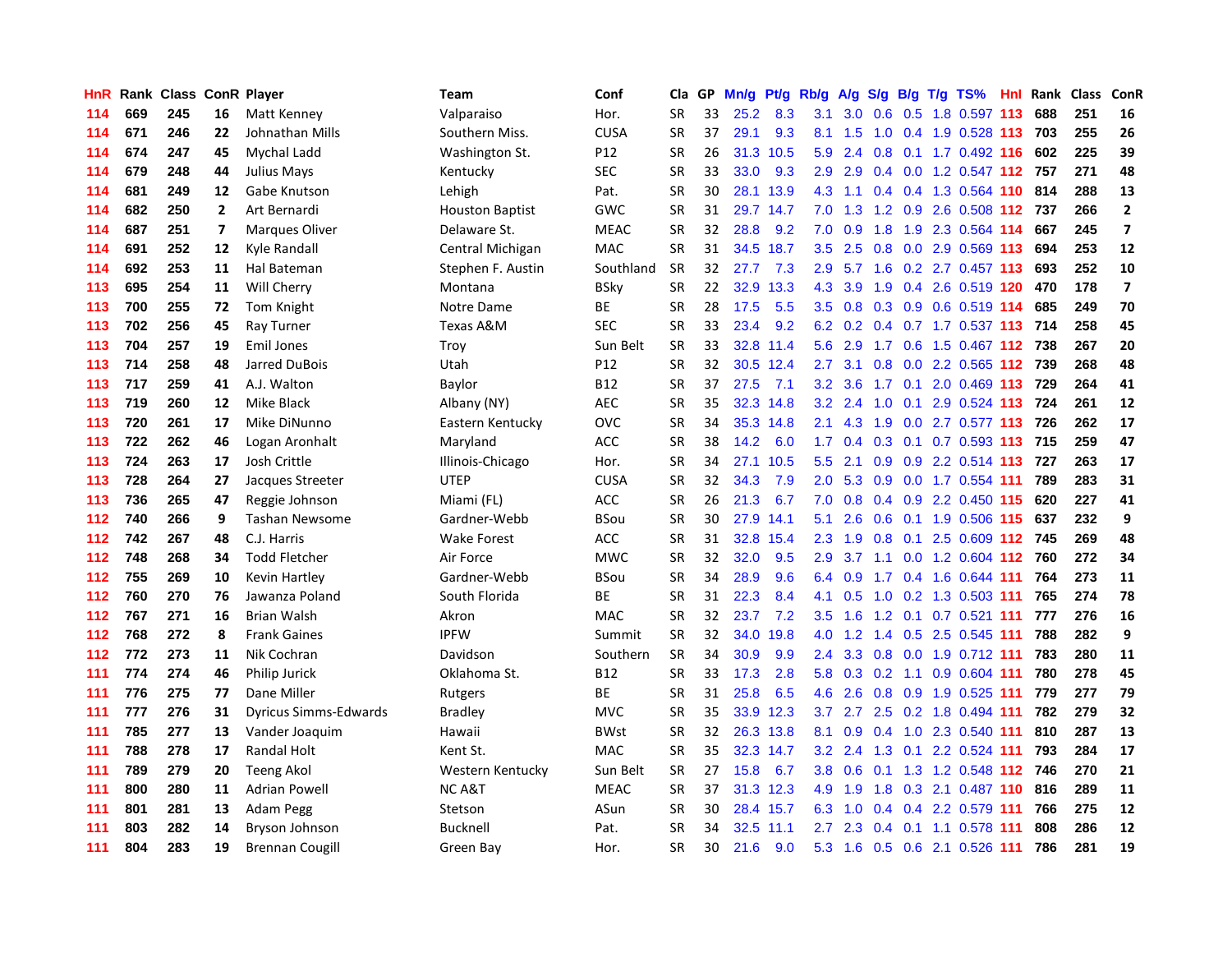| HnR | Rank |     |    | <b>Class ConR Player</b>  | Team               | Conf            | Cla       | GP. | Mn/g | Pt/g Rb/g |                  | A/g         |     |  | S/g B/g T/g TS%               | Hnl | Rank | <b>Class</b> | ConR                    |
|-----|------|-----|----|---------------------------|--------------------|-----------------|-----------|-----|------|-----------|------------------|-------------|-----|--|-------------------------------|-----|------|--------------|-------------------------|
| 111 | 808  | 284 | 12 | Mike Groselle             | Citadel            | Southern        | <b>SR</b> | 30  | 31.7 | 15.6      | 7.6              | 1.6         | 1.3 |  | $0.6$ 2.2 0.601               | 110 | 829  | 294          | 12                      |
| 110 | 813  | 285 | 18 | Jauwan Scaife             | Ball St.           | <b>MAC</b>      | <b>SR</b> | 30  |      | 33.1 16.6 | 2.6              | 2.6         |     |  | 1.0 0.2 2.4 0.548 109         |     | 849  | 297          | 19                      |
| 110 | 818  | 286 | 79 | <b>Scott Martin</b>       | Notre Dame         | <b>BE</b>       | <b>SR</b> | 18  | 29.7 | 7.9       | 5.9              |             |     |  | 1.3 0.7 0.4 0.7 0.593 115 644 |     |      | 236          | 66                      |
| 110 | 820  | 287 | 31 | <b>Raymond Cowels</b>     | Santa Clara        | <b>WCC</b>      | <b>SR</b> | 38  | 26.2 | 9.4       |                  | 4.3 0.5     |     |  | 1.5 0.2 0.9 0.552 110         |     | 827  | 293          | 32                      |
| 110 | 821  | 288 | 21 | Ronnie Boggs              | Jacksonville St.   | OVC             | <b>SR</b> | 28  | 34.4 | 11.3      | 5.9              | 2.3         | 1.9 |  | 0.6 1.8 0.537 109             |     | 859  | 303          | 23                      |
| 110 | 823  | 289 | 18 | <b>Marcus Rouse</b>       | <b>Stony Brook</b> | <b>AEC</b>      | <b>SR</b> | 33  | 19.4 | 5.8       | 1.7 <sub>z</sub> | 0.8         |     |  | 1.1 0.1 0.4 0.567 110         |     | 833  | 295          | 19                      |
| 110 | 827  | 290 | 15 | Yvon Raymond              | Saint Peter's      | <b>MAAC</b>     | <b>SR</b> | 30  | 29.7 | 10.4      | 5.1              | 2.5         |     |  | 1.5 0.8 2.2 0.497 109         |     | 858  | 302          | 16                      |
| 110 | 828  | 291 | 15 | <b>Frankie Dobbs</b>      | <b>Bryant</b>      | <b>NEC</b>      | <b>SR</b> | 30  | 35.8 | 13.4      | 3.2              | 5.3         |     |  | 1.2 0.1 2.4 0.573 110         |     | 818  | 290          | 15                      |
| 110 | 834  | 292 | 36 | Marc Sonnen               | Northern Iowa      | <b>MVC</b>      | <b>SR</b> | 36  | 33.1 | 10.5      | $2.4^{\circ}$    | 1.3         | 0.8 |  | 0.2 0.8 0.627 109             |     | 847  | 296          | 36                      |
| 110 | 841  | 293 | 33 | <b>Brock Zylstra</b>      | <b>BYU</b>         | <b>WCC</b>      | <b>SR</b> | 36  | 25.8 | 7.6       | 4.1              | 2.0         |     |  | 0.9 0.1 1.0 0.548 109         |     | 857  | 301          | 34                      |
| 110 | 843  | 294 | 22 | <b>Brandon Baker</b>      | Belmont            | OVC             | <b>SR</b> | 33  | 14.1 | 3.3       | 2.9 <sup>°</sup> |             |     |  | 0.7 0.9 0.2 0.5 0.626 109     |     | 851  | 299          | 22                      |
| 109 | 844  | 295 | 52 | Andy Brown                | Stanford           | P12             | <b>SR</b> | 32  | 23.1 | 6.4       | 2.7              |             |     |  | 1.1 1.1 0.2 1.0 0.538 109     |     | 882  | 307          | 55                      |
| 109 | 845  | 296 | 61 | Cory Remekun              | Saint Louis        | A10             | <b>SR</b> | 33  | 18.1 | 4.5       | 2.9              | 0.4         |     |  | 0.4 1.2 0.8 0.558 110         |     | 826  | 292          | 61                      |
| 109 | 846  | 297 | 15 | Stevie Mejia              | Hofstra            | CAA             | <b>SR</b> | 32  | 34.3 | 11.9      | 3.8              | 4.1         | 2.0 |  | 0.1 3.3 0.477 105 1010        |     |      | 349          | 19                      |
| 109 | 847  | 298 | 68 | Drew Crawford             | Northwestern       | <b>B10</b>      | <b>SR</b> | 10  |      | 31.8 13.5 | 4.6              | 1.7         |     |  | 1.0 0.7 1.6 0.506 121         |     | 439  | 167          | 44                      |
| 109 | 858  | 299 | 5  | <b>Christian Williams</b> | Jackson St.        | <b>SWAC</b>     | <b>SR</b> | 29  | 28.5 | 14.5      | 3.0 <sub>2</sub> | 1.6         |     |  | 1.7 0.1 1.6 0.530 108         |     | 906  | 314          | $\overline{\mathbf{z}}$ |
| 109 | 859  | 300 | 14 | Parker Smith              | North Florida      | ASun            | <b>SR</b> | 32  | 32.3 | 16.3      | 3.4              | 1.6         | 0.6 |  | 0.1 2.1 0.615 108             |     | 903  | 312          | 14                      |
| 109 | 868  | 301 | 6  | Derick Beltran            | Southern           | <b>SWAC</b>     | <b>SR</b> | 33  | 34.8 | 16.0      | 4.4              | 1.5         | 1.3 |  | 0.5 1.7 0.534 109             |     | 874  | 305          | $\boldsymbol{6}$        |
| 109 | 872  | 302 | 19 | Jonathan Lee              | Northeastern       | CAA             | <b>SR</b> | 24  | 35.6 | 13.8      | 4.4              | 4.0         |     |  | 1.8 0.0 2.5 0.528 113 709     |     |      | 257          | 14                      |
| 109 | 876  | 303 | 14 | J.P. Kuhlman              | Davidson           | Southern        | <b>SR</b> | 31  | 29.5 | 8.0       | $2.7^{\circ}$    | 3.6         |     |  | 0.9 0.0 1.5 0.546 109         |     | 855  | 300          | 14                      |
| 109 | 879  | 304 | 3  | <b>Brandon Provost</b>    | Texas-Pan American | GWC             | <b>SR</b> | 31  | 34.0 | 15.0      | 4.2              | 2.2         |     |  | 1.0 0.3 2.0 0.615 109         |     | 850  | 298          | 3                       |
| 109 | 880  | 305 | 62 | Carl Jones                | Saint Joseph's     | A10             | <b>SR</b> | 30  | 34.1 | 14.7      | $2.7^{\circ}$    | 2.6         |     |  | 0.9 0.2 2.0 0.526 108         |     | 888  | 308          | 63                      |
| 109 | 881  | 306 | 37 | <b>Ben Simons</b>         | Drake              | <b>MVC</b>      | <b>SR</b> | 32  | 34.6 | 14.1      | 3.6              | 1.8         |     |  | 0.9 0.3 1.8 0.579 108         |     | 901  | 311          | 39                      |
| 109 | 883  | 307 | 71 | Andre Almeida             | Nebraska           | <b>B10</b>      | <b>SR</b> | 29  | 14.6 | 4.6       | 3.3              | 0.4         | 0.2 |  | 1.1 0.9 0.506 109             |     | 881  | 306          | 72                      |
| 108 | 888  | 308 | 21 | Jacob lati                | Albany (NY)        | <b>AEC</b>      | <b>SR</b> | 35  | 33.5 | 12.2      | 2.1              | 1.7         | 0.8 |  | 0.0 1.3 0.603 108             |     | 897  | 310          | 21                      |
| 108 | 890  | 309 | 18 | <b>Isaac Sosa</b>         | Canisius           | <b>MAAC</b>     | <b>SR</b> | 34  | 25.3 | 11.6      | 2.0              | 1.1         | 0.5 |  | 0.1 1.0 0.601 108             |     | 907  | 315          | 17                      |
| 108 | 892  | 310 | 56 | Aaron Fuller              | <b>USC</b>         | P12             | <b>SR</b> | 32  | 14.7 | 4.1       | 3.6              | 0.2         |     |  | 0.4 0.3 0.7 0.526 108         |     | 913  | 317          | 58                      |
| 108 | 895  | 311 | 38 | Anthony James             | Northern Iowa      | <b>MVC</b>      | <b>SR</b> | 32  |      | 32.0 13.2 | 3.7              | 2.1         |     |  | 0.9 0.0 2.5 0.514 109         |     | 866  | 304          | 37                      |
| 108 | 901  | 312 | 14 | Antonio Bostic            | Stephen F. Austin  | Southland       | <b>SR</b> | 32  | 31.6 | 10.8      | $3.4^{\circ}$    | 1.6         |     |  | 1.4 0.3 1.5 0.485 108         |     | 904  | 313          | 14                      |
| 108 | 902  | 313 | 34 | Chris Manresa             | San Diego          | <b>WCC</b>      | <b>SR</b> | 27  | 24.7 | 9.0       | 7.1              | 1.1         |     |  | 0.5 0.6 1.6 0.506 111         |     | 796  | 285          | 29                      |
| 108 | 907  | 314 | 40 | <b>Quintrell Thomas</b>   | <b>UNLV</b>        | <b>MWC</b>      | <b>SR</b> | 32  | 12.4 | 3.7       | 3.5              | 0.3         |     |  | 0.3 0.4 0.7 0.546 108         |     | 909  | 316          | 40                      |
| 108 | 916  | 315 | 25 | J.T. Sulton               | Middle Tennessee   | Sun Belt        | <b>SR</b> | 34  | 19.9 | 6.2       | 3.9 <sup>°</sup> | 0.4         |     |  | 0.6 0.6 1.2 0.520 108         |     | 919  | 318          | 27                      |
| 108 | 918  | 316 | 21 | <b>Erik Buggs</b>         | Valparaiso         | Hor.            | <b>SR</b> | 34  | 28.2 | 7.0       | 2.6              | 3.7         | 1.6 |  | 0.3 2.5 0.551 107             |     | 939  | 323          | 22                      |
| 108 | 924  | 317 | 24 | <b>Milton Chavis</b>      | Morehead St.       | OVC             | <b>SR</b> | 30  | 22.5 | 11.1      | 3.8 <sub>2</sub> | 0.8         | 1.3 |  | 0.4 1.6 0.533 107             |     | 927  | 320          | 25                      |
| 108 | 925  | 318 | 59 | <b>Robert Thurman</b>     | California         | P <sub>12</sub> | <b>SR</b> | 33  | 16.9 | 4.9       | 3.5              | 0.3         | 0.4 |  | 0.4 0.9 0.575 107             |     | 952  | 330          | 59                      |
| 107 | 926  | 319 | 41 | Mike Fitzgerald           | Air Force          | <b>MWC</b>      | <b>SR</b> | 32  | 29.3 | 9.9       |                  | $4.0 \t1.7$ |     |  | 0.8 0.1 1.4 0.617 107         |     | 944  | 326          | 41                      |
| 107 | 927  | 320 | 40 | Ned Cox                   | Evansville         | <b>MVC</b>      | <b>SR</b> | 35  | 29.9 | 10.8      | 1.9              | 3.0         |     |  | $0.7$ 0.2 1.2 0.532 106       |     | 967  | 335          | 41                      |
| 107 | 929  | 321 | 42 | <b>Taylor Broekhuis</b>   | Air Force          | <b>MWC</b>      | <b>SR</b> | 32  | 25.2 | 8.3       | 3.9 <sup>°</sup> | 1.3         |     |  | 0.6 0.9 1.5 0.608 107         |     | 945  | 327          | 42                      |
| 107 | 930  | 322 | 27 | Kevin Butler              | Texas-Arlington    | <b>WAC</b>      | <b>SR</b> | 33  |      | 27.3 11.2 |                  |             |     |  | 4.7 1.1 1.3 0.1 1.7 0.515 107 |     | 943  | 325          | 27                      |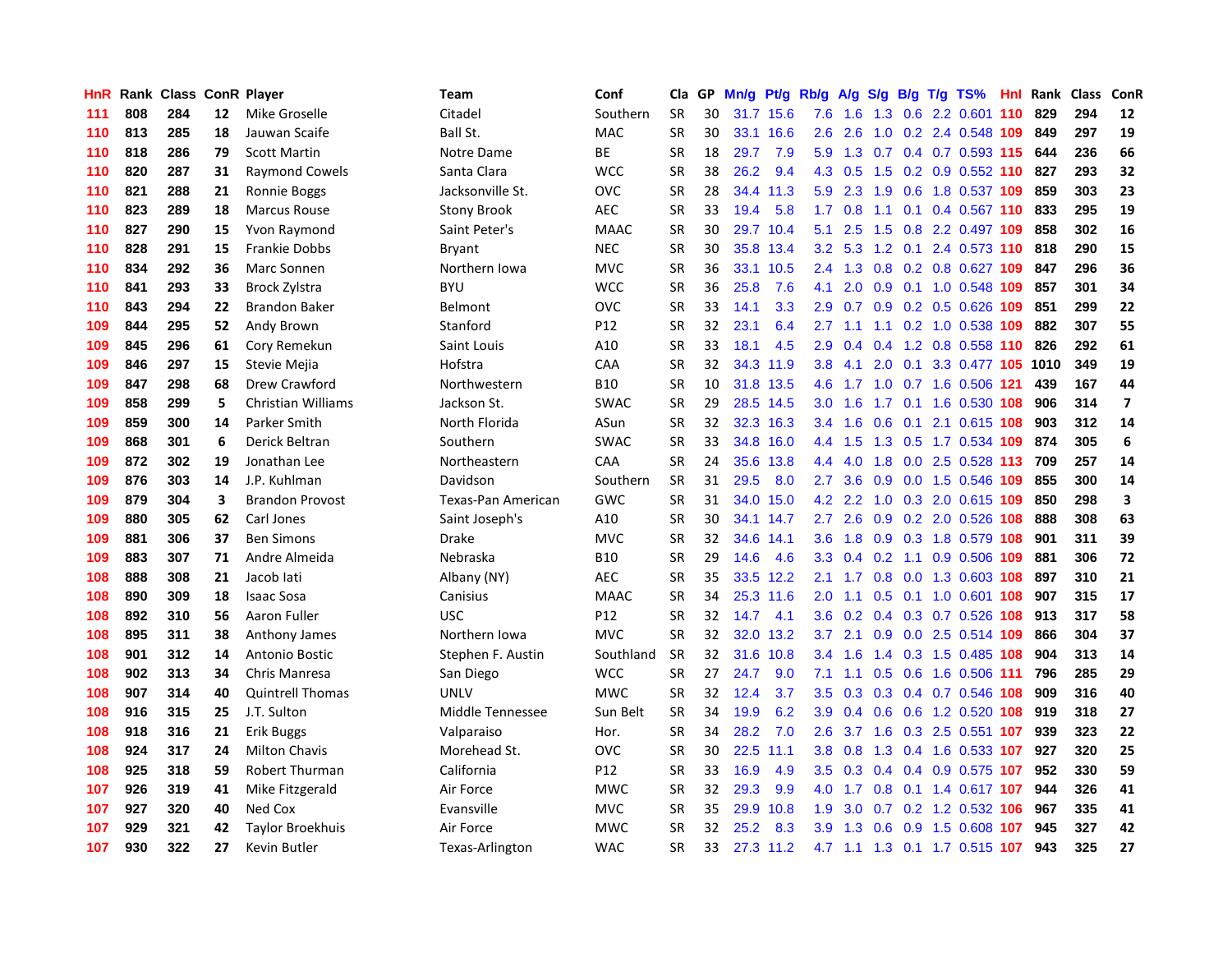| HnR | Rank |     |                          | <b>Class ConR Player</b> | <b>Team</b>      | Conf        | Cla       | GP. | Mn/g | Pt/g Rb/g |                  | A/g           |     |  | S/g B/g T/g TS%                   | Hnl | Rank | <b>Class</b> | ConR           |
|-----|------|-----|--------------------------|--------------------------|------------------|-------------|-----------|-----|------|-----------|------------------|---------------|-----|--|-----------------------------------|-----|------|--------------|----------------|
| 107 | 932  | 323 | 16                       | Deonte Alexander         | Lipscomb         | ASun        | <b>SR</b> | 29  | 30.7 | 13.7      | 3.2              | 1.6           | 1.3 |  | 0.3 1.8 0.574 107                 |     | 933  | 321          | 16             |
| 107 | 934  | 324 | 65                       | <b>Greg Robbins</b>      | Richmond         | A10         | <b>SR</b> | 34  | 27.5 | 6.9       |                  |               |     |  | 3.3 2.7 1.0 0.6 1.8 0.569 107     |     | 958  | 332          | 68             |
| 107 | 937  | 325 | 20                       | Colin Nickerson          | Fairfield        | <b>MAAC</b> | <b>SR</b> | 35  | 27.3 | 5.6       | 4.5              | 2.5           |     |  | 1.6 0.1 1.3 0.506 107             |     | 951  | 329          | 21             |
| 107 | 938  | 326 | 28                       | <b>Tyrone Watson</b>     | New Mexico St.   | <b>WAC</b>  | <b>SR</b> | 24  | 32.5 | 10.3      | 5.0              | 2.8           |     |  | $0.9$ $0.3$ $2.5$ $0.540$ 106     |     | 964  | 334          | 28             |
| 107 | 939  | 327 | 41                       | Will Egolf               | <b>Bradley</b>   | <b>MVC</b>  | <b>SR</b> | 30  |      | 26.5 10.0 | 5.5              | 1.2           |     |  | 1.2 0.9 1.4 0.522 108             |     | 889  | 309          | 38             |
| 107 | 941  | 328 | 18                       | Colin Reddick            | Furman           | Southern    | <b>SR</b> | 31  |      | 28.5 12.6 | 6.2              | 1.7           | 0.9 |  | 1.0 1.8 0.541 <b>105 1018</b>     |     |      | 351          | 20             |
| 107 | 942  | 329 | 35                       | Tamir Jackson            | Rice             | <b>CUSA</b> | <b>SR</b> | 31  |      | 35.2 17.7 | 6.0              | 2.5           |     |  | 1.4 0.1 2.9 0.469 107             |     | 954  | 331          | 35             |
| 107 | 945  | 330 | 29                       | Bandia Sy                | New Mexico St.   | <b>WAC</b>  | <b>SR</b> | 35  |      | 35.3 11.9 | 7.3              | 1.4           | 0.7 |  | 0.6 2.3 0.486 106                 |     | 984  | 340          | 29             |
| 107 | 946  | 331 | 22                       | <b>Walter Offutt</b>     | Ohio             | <b>MAC</b>  | <b>SR</b> | 34  |      | 30.7 10.6 | 4.2              | 2.1           | 1.3 |  | 0.1 1.6 0.554 107                 |     | 949  | 328          | 22             |
| 107 | 950  | 332 | 4                        | <b>Chris Flores</b>      | New Jersey Tech  | GWC         | <b>SR</b> | 29  |      | 33.3 16.9 |                  | $3.9$ $2.9$   |     |  | 2.4 0.2 2.8 0.516 106 972         |     |      | 337          | $\overline{4}$ |
| 107 | 951  | 333 | 25                       | Jerome Jones             | SIU-Edwardsville | <b>OVC</b>  | <b>SR</b> | 20  |      | 31.9 16.2 |                  |               |     |  | 5.3 0.9 1.3 0.4 2.4 0.561 114 674 |     |      | 247          | 16             |
| 107 | 952  | 334 | 60                       | Jio Fontan               | <b>USC</b>       | P12         | <b>SR</b> | 32  | 33.0 | 9.3       | 1.7              | 5.3           |     |  | 0.8 0.1 2.8 0.440 106             |     | 977  | 338          | 62             |
| 107 | 960  | 335 | 21                       | <b>Robert Olson</b>      | Loyola (MD)      | <b>MAAC</b> | <b>SR</b> | 35  | 32.6 | 12.7      | 4.4              | 2.1           |     |  | 1.1 0.2 1.6 0.494 105 1030        |     |      | 353          | 22             |
| 107 | 962  | 336 | 36                       | Kauri Black              | Tulsa            | <b>CUSA</b> | <b>SR</b> | 33  | 21.3 | 7.1       | 4.4              | 0.7           | 0.8 |  | 0.6 1.3 0.607 105 1038            |     |      | 358          | 37             |
| 106 | 969  | 337 | 60                       | Nick Williams            | Mississippi      | <b>SEC</b>  | <b>SR</b> | 34  | 25.4 | 8.0       | 2.7              | 1.4           |     |  | 0.7 0.1 0.6 0.466 107             |     | 924  | 319          | 55             |
| 106 | 979  | 338 | 24                       | Damian Eargle            | Youngstown St.   | Hor.        | <b>SR</b> | 32  |      | 29.7 11.8 | 6.6              | 0.6           | 1.1 |  | 3.2 1.5 0.490 106                 |     | 997  | 344          | 24             |
| 106 | 980  | 339 | 12                       | Matt Sullivan            | Brown            | lvy         | <b>SR</b> | 28  |      | 36.7 14.1 | 4.3              | $2.2^{\circ}$ | 1.7 |  | 0.1 1.8 0.535 105 1020            |     |      | 352          | 14             |
| 106 | 984  | 340 | 28                       | Roger Franklin           | North Texas      | Sun Belt    | <b>SR</b> | 32  |      | 29.3 11.7 | 6.3              | 1.0           | 1.0 |  | 0.8 1.7 0.533 105 1043            |     |      | 359          | 30             |
| 106 | 990  | 341 | 42                       | <b>Richard Carter</b>    | Drake            | MVC         | <b>SR</b> | 32  | 25.7 | 9.2       | $2.2\phantom{0}$ | 3.4           |     |  | 1.2 0.1 2.2 0.495 105 1013        |     |      | 350          | 42             |
| 106 | 991  | 342 | 61                       | Frankie Sullivan         | Auburn           | SEC         | <b>SR</b> | 32  |      | 31.2 14.5 | 3.9              | 2.8           |     |  | 1.0 0.3 3.1 0.490 105 1037        |     |      | 357          | 62             |
| 106 | 992  | 343 | 18                       | <b>Travis Nichols</b>    | St. Francis (NY) | <b>NEC</b>  | SR        | 28  | 17.8 | 9.6       | 4.1              | 0.4           |     |  | $0.3$ 0.1 0.8 0.552 107           |     | 960  | 333          | 17             |
| 106 | 994  | 344 | 19                       | Rodrigo De Souza         | Pacific          | <b>BWst</b> | <b>SR</b> | 35  | 18.0 | 4.5       | 2.3              | 1.9           | 0.9 |  | 0.0 0.8 0.579 106 1000            |     |      | 346          | 19             |
| 106 | 996  | 345 | 20                       | <b>Derrell Armstrong</b> | NC-Greensboro    | Southern    | <b>SR</b> | 30  | 27.2 | 14.7      | 4.9              | 2.1           | 1.3 |  | 0.1 2.5 0.546 106                 |     | 993  | 343          | 19             |
| 106 | 1004 | 346 | 66                       | <b>Scott Suggs</b>       | Washington       | P12         | <b>SR</b> | 31  |      | 30.8 12.2 | 2.3              | 1.3           | 0.6 |  | 0.3 1.9 0.543 106                 |     | 979  | 339          | 63             |
| 106 | 1007 | 347 | 14                       | Kierre Greenwood         | Coastal Carolina | BSou        | <b>SR</b> | 28  | 32.0 | 12.9      | 3.1              | 4.1           | 1.9 |  | 0.1 2.8 0.506 106                 |     | 985  | 341          | 15             |
| 106 | 1008 | 348 | 71                       | <b>Terrell Vinson</b>    | Massachusetts    | A10         | <b>SR</b> | 33  | 25.9 | 12.3      | 3.9              | 1.3           | 0.8 |  | 0.5 1.9 0.555 105 1008            |     |      | 348          | 73             |
| 106 | 1009 | 349 | 56                       | <b>Martavious Irving</b> | Kansas St.       | B12         | <b>SR</b> | 33  | 20.8 | 5.1       | 1.8              | $2.2^{\circ}$ |     |  | 0.5 0.1 1.1 0.508 106 971         |     |      | 336          | 55             |
| 106 | 1010 | 350 | 45                       | <b>Chad Adams</b>        | New Mexico       | <b>MWC</b>  | <b>SR</b> | 34  | 19.7 | 4.5       | 3.2              |               |     |  | 0.7 0.6 0.1 0.7 0.558 105 1006    |     |      | 347          | 43             |
| 106 | 1011 | 351 | 60                       | Mfon Udofia              | Georgia Tech     | ACC         | <b>SR</b> | 31  | 29.5 | 8.3       | $2.7^{\circ}$    | 2.9           |     |  | 0.8 0.0 1.7 0.490 105 1031        |     |      | 354          | 61             |
| 105 | 1013 | 352 | $\overline{\phantom{a}}$ | Lazabian Jackson         | Ark.-Pine Bluff  | <b>SWAC</b> | <b>SR</b> | 30  | 31.5 | 11.9      | 4.5              | 2.3           |     |  | 2.4 0.1 1.9 0.497 104 1074        |     |      | 366          | 8              |
| 105 | 1023 | 353 | 25                       | <b>Daniel Barnes</b>     | Illinois-Chicago | Hor.        | <b>SR</b> | 32  | 31.9 | 12.1      | 4.4              | 0.8           | 1.5 |  | 0.3 1.5 0.541 106                 |     | 998  | 345          | 25             |
| 105 | 1027 | 354 | 38                       | <b>Dennis Tinnon</b>     | Marshall         | <b>CUSA</b> | <b>SR</b> | 32  | 30.6 | 10.5      | 9.1              | 1.4           | 0.9 |  | 0.3 2.2 0.523 103 1093            |     |      | 370          | 41             |
| 105 | 1028 | 355 | 63                       | Andrew Del Piero         | LSU              | <b>SEC</b>  | <b>SR</b> | 31  | 13.6 | 4.3       | 3.1              | 0.1           |     |  | 0.2 1.1 0.8 0.550 104 1054        |     |      | 361          | 64             |
| 105 | 1030 | 356 | 46                       | <b>Justin Hawkins</b>    | <b>UNLV</b>      | <b>MWC</b>  | <b>SR</b> | 35  | 22.4 | 4.9       | $2.5^{\circ}$    | 1.7           | 1.4 |  | 0.4 0.9 0.425 105 1047            |     |      | 360          | 46             |
| 105 | 1031 | 357 | 20                       | C.J. Garner              | Long Island U.   | <b>NEC</b>  | <b>SR</b> | 32  | 35.0 | 16.1      | 4.1              | 2.5           | 1.6 |  | 0.3 2.1 0.577 104 1067            |     |      | 363          | 21             |
| 105 | 1034 | 358 | 21                       | Ed Waite                 | Monmouth         | <b>NEC</b>  | <b>SR</b> | 31  | 19.6 | 8.4       | 4.8              | 0.8           |     |  | 1.2 0.2 1.9 0.551 104 1086        |     |      | 367          | 22             |
| 105 | 1043 | 359 | 9                        | Phillip Crawford         | Alabama St.      | <b>SWAC</b> | <b>SR</b> | 26  |      | 21.5 12.6 | 6.1              | 0.6           |     |  | 0.7 0.6 2.0 0.568 110             |     | 823  | 291          | 5              |
| 105 | 1051 | 360 | 44                       | John Wilkins             | Illinois St.     | MVC         | SR        | 33  | 20.0 | 6.7       | 3.3 <sub>2</sub> | 0.8           |     |  | 0.4 0.7 1.1 0.600 104 1070        |     |      | 364          | 45             |
| 105 | 1054 | 361 | 27                       | Kahlil Owens             | Morehead St.     | OVC         | <b>SR</b> | 24  | 14.0 | 6.1       | 4.9              |               |     |  | 0.3 0.6 0.5 1.1 0.546 107         |     | 942  | 324          | 26             |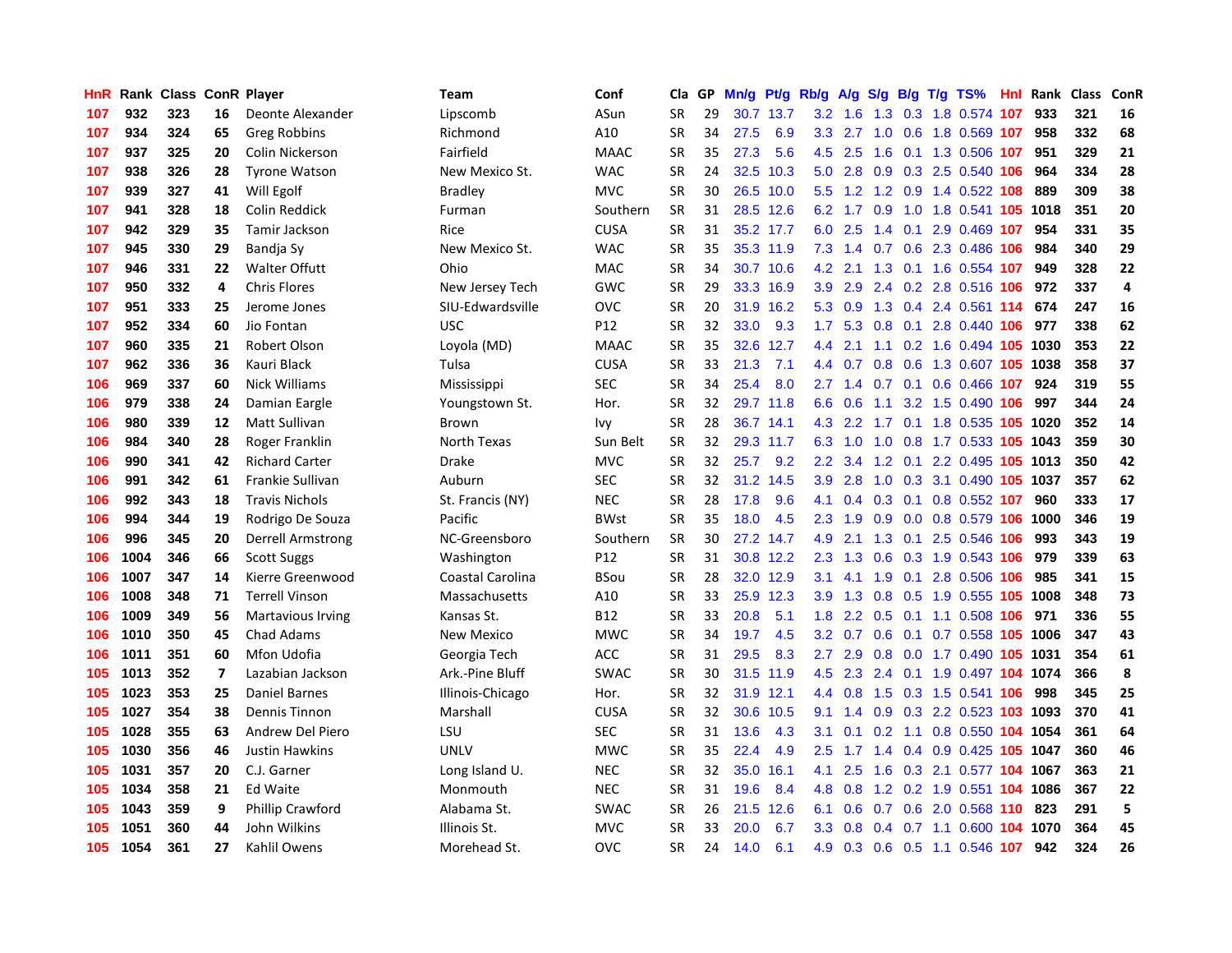| HnR |      | Rank Class ConR Player |    |                        | Team                 | Conf        | Cla       | GP | Mn/g | <b>Pt/g</b> | Rb/g             | A/g |                  |  | $S/g$ B/g T/g TS%              |    | <b>Hnl</b> Rank | <b>Class</b> | <b>ConR</b> |
|-----|------|------------------------|----|------------------------|----------------------|-------------|-----------|----|------|-------------|------------------|-----|------------------|--|--------------------------------|----|-----------------|--------------|-------------|
| 104 | 1071 | 362                    | 27 | Jordan Hicks           | Loyola (IL)          | Hor.        | <b>SR</b> | 31 | 28.3 | 9.0         | 4.6              | 1.5 | 0.8              |  | 0.4 1.9 0.612 102 1149         |    |                 | 384          | 28          |
| 104 | 1077 | 363                    | 77 | Alex Marcotullio       | Northwestern         | <b>B10</b>  | <b>SR</b> | 31 | 20.5 | 5.2         | $2.2^{\circ}$    | 1.6 |                  |  | 0.9 0.1 1.0 0.580 103 1142     |    |                 | 382          | 77          |
| 104 | 1078 | 364                    | 77 | J.T. Thompson          | Charlotte            | A10         | <b>SR</b> | 20 | 14.8 | 4.3         | $2.5^{\circ}$    | 0.9 |                  |  | 0.4 0.2 0.5 0.509 103 1094     |    |                 | 371          | 79          |
| 104 | 1084 | 365                    | 79 | Nikola Malesevic       | Rhode Island         | A10         | SR        | 28 | 29.3 | 10.3        | 5.3              | 2.1 |                  |  | 0.9 0.5 1.9 0.479 104 1058     |    |                 | 362          | 76          |
| 104 | 1096 | 366                    | 26 | Harold Washington      | Canisius             | <b>MAAC</b> | <b>SR</b> | 34 | 32.0 | 13.8        | 2.6              | 2.3 | 0.9              |  | 0.1 2.9 0.566 103 1104         |    |                 | 374          | 27          |
| 104 | 1097 | 367                    | 80 | Jeff Robinson          | Xavier               | A10         | <b>SR</b> | 30 | 24.2 | 6.8         | 4.8              | 0.4 |                  |  | 0.6 0.4 1.2 0.513 104 1089     |    |                 | 369          | 78          |
| 104 | 1098 | 368                    | 22 | Akeem Johnson          | St. Francis (NY)     | <b>NEC</b>  | <b>SR</b> | 30 | 25.5 | 10.0        | 5.8              | 1.6 |                  |  | 0.6 0.7 2.0 0.516 103 1102     |    |                 | 373          | 23          |
| 104 | 1099 | 369                    | 60 | <b>Adrick McKinney</b> | TCU                  | B12         | <b>SR</b> | 32 | 23.9 | 7.5         | 6.4              | 0.8 | 0.6              |  | 0.4 1.6 0.466 102 1189         |    |                 | 397          | 60          |
| 104 | 1102 | 370                    | 81 | Chris Johnson          | St. Bonaventure      | A10         | <b>SR</b> | 29 | 28.9 | 12.6        | $3.4^{\circ}$    | 1.7 | 0.9              |  | 0.1 1.6 0.539 103 1099         |    |                 | 372          | 80          |
| 103 | 1109 | 371                    | 25 | Adam Folker            | <b>UC</b> Irvine     | <b>BWst</b> | <b>SR</b> | 32 | 25.3 | 9.3         | 6.3              | 1.1 |                  |  | 0.4 0.3 1.8 0.552 104 1087     |    |                 | 368          | 25          |
| 103 | 1112 | 372                    | 18 | Roosevelt Johnson      | SE Louisiana         | Southland   | <b>SR</b> | 28 | 24.9 | 10.6        | 8.3              | 0.9 |                  |  | 0.8 0.7 2.3 0.453 105 1035     |    |                 | 355          | 19          |
| 103 | 1113 | 373                    | 83 | <b>Brad Redford</b>    | Xavier               | A10         | <b>SR</b> | 31 | 23.1 | 7.6         | 1.2 <sub>1</sub> | 0.5 |                  |  | 0.4 0.1 0.8 0.630 103 1124     |    |                 | 378          | 82          |
| 103 | 1116 | 374                    | 20 | <b>Robert Crawford</b> | Central Arkansas     | Southland   | SR        | 29 | 28.6 | 14.8        | 4.1              | 1.4 | 1.0 <sub>1</sub> |  | 0.6 1.7 0.593 103 1129         |    |                 | 379          | 22          |
| 103 | 1121 | 375                    | 14 | Juevol Myles           | South Dakota         | Summit      | <b>SR</b> | 30 | 32.3 | 15.4        | 3.5              | 3.0 | 1.2              |  | 0.0 1.9 0.534 103 1122         |    |                 | 377          | 13          |
| 103 | 1122 | 376                    | 72 | Lakeem Jackson         | South Carolina       | <b>SEC</b>  | <b>SR</b> | 32 | 28.7 | 7.5         | 5.9              | 1.8 |                  |  | 0.8 0.7 1.9 0.531 101 1200     |    |                 | 400          | 76          |
| 103 | 1126 | 377                    | 48 | Jamal Fenton           | <b>New Mexico</b>    | <b>MWC</b>  | <b>SR</b> | 32 | 14.5 | 3.8         | 1.2              | 1.3 | 0.9              |  | 0.0 0.7 0.432 103 1107         |    |                 | 375          | 47          |
| 103 | 1133 | 378                    | 26 | Daman Starring         | <b>UC</b> Irvine     | <b>BWst</b> | <b>SR</b> | 36 | 30.4 | 12.9        | 3.9              | 2.0 | 0.9 <sub>0</sub> |  | 0.1 1.9 0.542 103 1138         |    |                 | 380          | 26          |
| 103 | 1135 | 379                    | 28 | Anthony Winbush        | Loyola (MD)          | <b>MAAC</b> | <b>SR</b> | 32 | 31.7 | 7.0         | 6.2              | 2.4 | 0.8              |  | 0.5 1.7 0.520 102 1182         |    |                 | 396          | 30          |
| 103 | 1141 | 380                    | 19 | Christian Webster      | Harvard              | Ivy         | <b>SR</b> | 30 | 33.6 | 8.4         | 2.9              | 1.6 |                  |  | 0.9 0.4 1.6 0.526 102 1148     |    |                 | 383          | 18          |
| 103 | 1143 | 381                    | 22 | <b>Shamir Davis</b>    | Northwestern St.     | Southland   | <b>SR</b> | 32 |      | 25.3 12.3   | 2.0              | 2.1 |                  |  | 0.8 0.0 1.8 0.528 102 1172     |    |                 | 392          | 24          |
| 103 | 1147 | 382                    | 48 | Ehimen Orukpe          | Wichita St.          | <b>MVC</b>  | <b>SR</b> | 36 | 15.1 | 2.6         | 4.4              | 0.2 |                  |  | 0.3 1.4 1.3 0.452 103 1121     |    |                 | 376          | 46          |
| 102 | 1153 | 383                    | 23 | Darius Gatson          | Sam Houston St.      | Southland   | <b>SR</b> | 33 | 27.5 | 8.6         | 3.4              | 3.4 |                  |  | 1.2 0.1 1.9 0.507 102 1177     |    |                 | 393          | 25          |
| 102 | 1154 | 384                    | 74 | Kenny Hall             | Tennessee            | <b>SEC</b>  | <b>SR</b> | 31 | 19.4 | 5.6         | 4.1              | 0.4 |                  |  | 0.2 0.4 1.2 0.574 102 1163     |    |                 | 388          | 73          |
| 102 | 1157 | 385                    | 33 | <b>Trey Finn</b>       | Arkansas St.         | Sun Belt    | <b>SR</b> | 30 | 33.7 | 10.4        | 4.9              | 1.7 |                  |  | 1.4 0.4 1.4 0.513 102 1162     |    |                 | 387          | 34          |
| 102 | 1158 | 386                    | 22 | Rayshawn Goins         | James Madison        | CAA         | <b>SR</b> | 35 | 27.8 | 12.1        | 7.3              | 0.8 | 0.6              |  | 0.3 1.7 0.476 101 1218         |    |                 | 407          | 22          |
| 102 | 1161 | 387                    | 14 | Mathias Ward           | Montana              | <b>BSky</b> | <b>SR</b> | 24 | 31.5 | 14.8        | 3.9              | 0.8 |                  |  | 0.5 0.2 1.8 0.594 102 1169     |    |                 | 390          | 15          |
| 102 | 1162 | 388                    | 29 | Ivo Baltic             | Ohio                 | MAC         | SR        | 34 | 25.3 | 7.0         | 5.0              | 2.1 |                  |  | 1.1 0.6 2.1 0.487 102 1166     |    |                 | 389          | 29          |
| 102 | 1163 | 389                    | 92 | Toarlyn Fitzpatrick    | South Florida        | <b>BE</b>   | <b>SR</b> | 31 | 34.4 | 9.9         | 5.3              | 0.9 |                  |  | 0.8 0.9 1.4 0.481 102 1191     |    |                 | 398          | 94          |
| 102 | 1168 | 390                    | 30 | Jordon Crawford        | <b>Bowling Green</b> | <b>MAC</b>  | <b>SR</b> | 32 | 34.9 | 15.0        | 2.6              |     |                  |  | 4.3 1.7 0.0 3.6 0.477 102 1178 |    |                 | 394          | 30          |
| 102 | 1170 | 391                    | 31 | A'uston Calhoun        | <b>Bowling Green</b> | <b>MAC</b>  | <b>SR</b> | 32 | 34.1 | 15.1        | 7.1              | 0.8 |                  |  | 0.4 0.5 2.2 0.511 102 1181     |    |                 | 395          | 31          |
| 102 | 1172 | 392                    | 18 | Alex Smith             | Bethune-Cookman      | <b>MEAC</b> | <b>SR</b> | 34 | 22.2 | 6.6         | 6.0              | 0.7 | 0.8              |  | 1.9 1.2 0.583 101 1241         |    |                 | 411          | 22          |
| 102 | 1178 | 393                    | 45 | Leon Gibson            | Houston              | <b>CUSA</b> | <b>SR</b> | 32 | 16.2 | 6.3         | 5.6              | 0.5 |                  |  | 0.3 0.6 0.9 0.543 101 1199     |    |                 | 399          | 44          |
| 102 | 1179 | 394                    | 75 | Rob Chubb              | Auburn               | <b>SEC</b>  | <b>SR</b> | 32 | 25.5 | 8.8         | 6.6              | 0.8 | 0.5              |  | 1.2 2.1 0.505 101 1221         |    |                 | 409          | 78          |
| 102 | 1185 | 395                    | 27 | Ferg Myrick            | New Hampshire        | AEC         | <b>SR</b> | 28 | 30.6 | 13.6        | 6.2              | 1.2 | 0.9              |  | 0.7 2.3 0.448 101 1219         |    |                 | 408          | 27          |
| 102 | 1189 | 396                    | 61 | Deniz Kilicli          | West Virginia        | <b>B12</b>  | <b>SR</b> | 32 | 23.4 | 8.9         | 4.3              | 1.1 | 0.5              |  | 0.5 2.1 0.486 101 1208         |    |                 | 403          | 61          |
| 102 | 1194 | 397                    | 19 | <b>Austin Witter</b>   | <b>NC A&amp;T</b>    | <b>MEAC</b> | <b>SR</b> | 37 | 31.1 | 6.2         | 7.0              | 2.1 |                  |  | 0.9 2.9 2.0 0.454 101 1210     |    |                 | 405          | 20          |
| 102 | 1196 | 398                    | 20 | Preston Blackmon       | Savannah St.         | <b>MEAC</b> | <b>SR</b> | 34 |      | 29.6 11.8   | 1.9              | 3.6 | 1.0              |  | 0.1 3.6 0.476 101 1215         |    |                 | 406          | 21          |
| 102 | 1199 | 399                    | 10 | Jourdan Demunyck       | <b>Prairie View</b>  | SWAC        | SR        | 32 |      | 30.3 15.7   | 6.5              | 1.5 |                  |  | 1.5 0.2 2.7 0.468 102 1171     |    |                 | 391          | 12          |
| 101 | 1208 | 400                    | 51 | Derrious Gilmore       | Wyoming              | <b>MWC</b>  | <b>SR</b> | 34 |      | 34.2 12.4   |                  |     |                  |  | 1.7 2.9 1.2 0.1 2.8 0.510      | 99 | 1328            | 436          | 52          |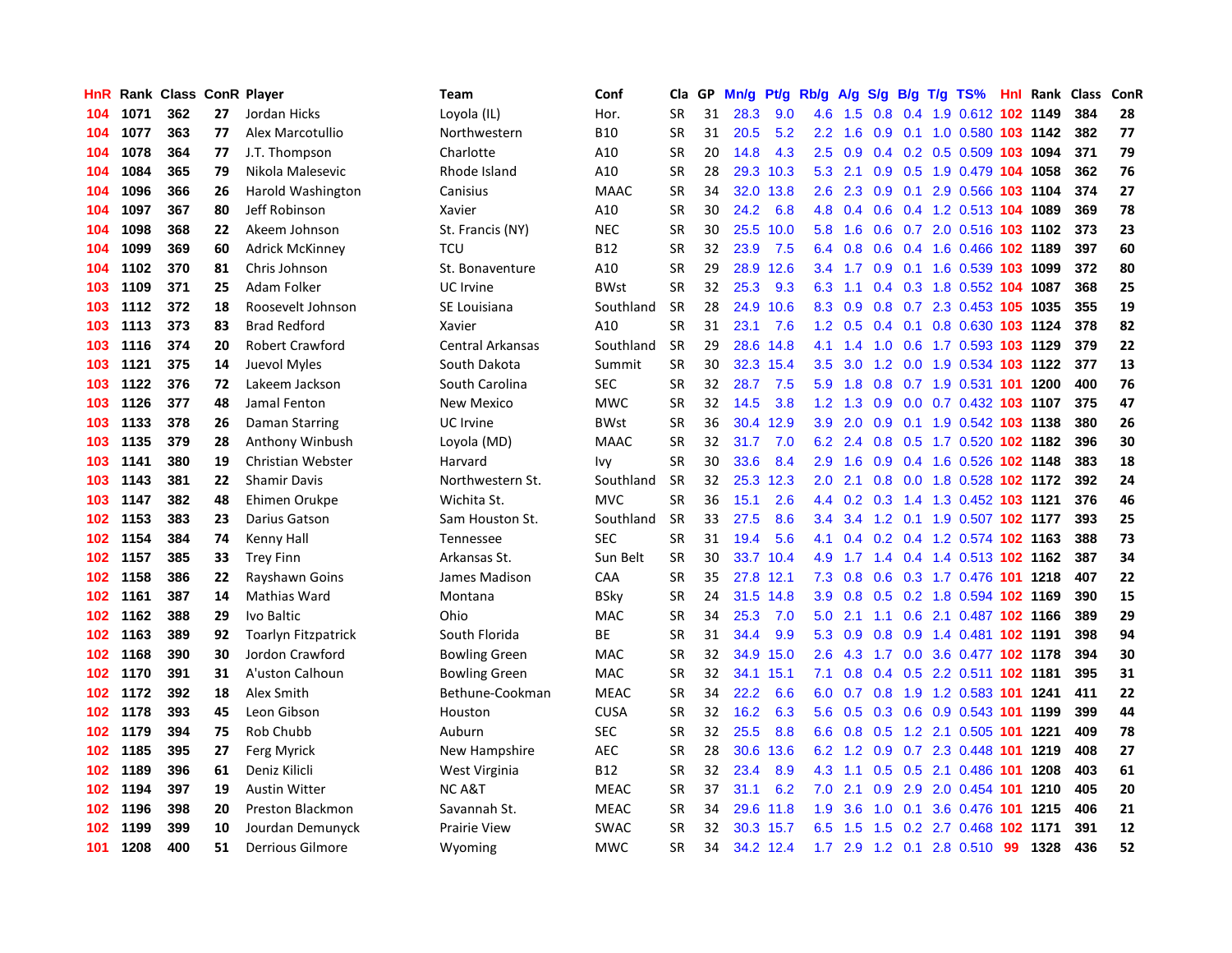| HnR |      | Rank Class ConR Player |     |                         | Team                  | Conf        | Cla       | <b>GP</b> | Mn/g | <b>Pt/g</b> | Rb/g             | A/g           |     |     | S/g B/g T/g TS%            | Hnl | Rank     | Class | ConR         |
|-----|------|------------------------|-----|-------------------------|-----------------------|-------------|-----------|-----------|------|-------------|------------------|---------------|-----|-----|----------------------------|-----|----------|-------|--------------|
| 101 | 1234 | 401                    | 25  | <b>Joel Naburgs</b>     | Stetson               | ASun        | <b>SR</b> | 31        | 28.7 | 10.1        | 4.3              | 3.9           | 0.7 |     | 0.3 2.5 0.553 101 1231     |     |          | 410   | 25           |
| 101 | 1236 | 402                    | 37  | Cameron Bell            | Fla. International    | Sun Belt    | <b>SR</b> | 20        | 20.1 | 8.9         | 3.1              | 1.5           |     |     | 1.3 0.3 2.1 0.525 104 1071 |     |          | 365   | 32           |
| 101 | 1239 | 403                    | 35  | Kannon Burrage          | Texas-San Antonio     | <b>WAC</b>  | <b>SR</b> | 32        |      | 35.0 17.2   | 4.9              | 1.3           |     |     | $0.9$ 0.1 2.4 0.486        | -99 | 1299     | 425   | 37           |
| 101 | 1241 | 404                    | 32  | Corey Wilford           | SE Missouri St.       | OVC         | <b>SR</b> | 31        | 28.7 | 14.4        | 3.6 <sup>°</sup> | 2.2           |     |     | 0.8 0.3 1.8 0.588 101 1209 |     |          | 404   | 32           |
| 101 | 1244 | 405                    | 79  | Julian Welch            | Minnesota             | <b>B10</b>  | <b>SR</b> | 32        | 12.7 | 3.0         | 1.4              | 1.4           | 0.6 |     | 0.1 0.8 0.429 101 1204     |     |          | 401   | 79           |
| 101 | 1245 | 406                    | 40  | Caleb Willis            | Pepperdine            | <b>WCC</b>  | <b>SR</b> | 15        | 31.5 | 5.9         | 3.8 <sub>2</sub> | 4.7           | 0.9 |     | 0.1 1.6 0.527 107          |     | 935      | 322   | 35           |
| 101 | 1249 | 407                    | 91  | T.J. DiLeo              | Temple                | A10         | <b>SR</b> | 32        | 19.1 | 2.9         | 1.9              | 1.8           |     |     | 0.8 0.2 0.4 0.564 101 1207 |     |          | 402   | 87           |
| 101 | 1250 | 408                    | 36  | Mike McChristian        | Idaho                 | <b>WAC</b>  | <b>SR</b> | 30        | 29.0 | 8.4         | 4.3              | 2.8           |     |     | 1.1 0.3 1.5 0.560 100 1266 |     |          | 417   | 35           |
| 101 | 1256 | 409                    | 28  | <b>Trey Blue</b>        | Vermont               | <b>AEC</b>  | <b>SR</b> | 33        | 20.8 | 8.6         | 2.1              | 0.9           | 0.8 |     | 0.1 1.6 0.527 100 1282     |     |          | 422   | 29           |
| 101 | 1260 | 410                    | 34  | Will Bogan              | Valparaiso            | Hor.        | <b>SR</b> | 34        | 26.6 | 6.4         | 1.1              | 1.4           |     |     | 0.9 0.1 1.2 0.590 100 1279 |     |          | 421   | 34           |
| 101 | 1261 | 411                    | 74  | Sabatino Chen           | Colorado              | P12         | <b>SR</b> | 33        | 23.4 | 4.4         | $2.2^{\circ}$    | 1.3           |     |     | 0.8 0.1 1.1 0.487 100 1277 |     |          | 420   | 74           |
| 100 | 1264 | 412                    | 80  | Sam McLaurin            | <b>Illinois</b>       | <b>B10</b>  | <b>SR</b> | 36        | 20.7 | 3.8         | $3.4^{\circ}$    | $0.4^{\circ}$ |     |     | 0.3 0.7 0.8 0.480 100 1246 |     |          | 412   | 80           |
| 100 | 1271 | 413                    | 93  | Andre Malone            | Rhode Island          | A10         | <b>SR</b> | 29        | 31.8 | 10.3        | 4.1              | 1.1           |     |     | 1.0 0.2 0.9 0.521 100 1258 |     |          | 414   | 93           |
| 100 | 1274 | 414                    | 22  | <b>Mike Phillips</b>    | Howard                | <b>MEAC</b> | <b>SR</b> | 31        | 34.8 | 12.0        | 6.9              | 1.0           | 0.8 |     | $0.7$ 2.3 0.467            | -99 | 1307     | 429   | 24           |
| 100 | 1275 | 415                    | 28  | Mike Wilder             | UC Irvine             | <b>BWst</b> | <b>SR</b> | 37        | 31.1 | 8.6         | 5.4              | 3.0           | 0.9 |     | 0.1 1.4 0.470 100 1260     |     |          | 415   | 29           |
| 100 | 1278 | 416                    | 33  | <b>Stacy Wilson</b>     | Murray St.            | OVC         | <b>SR</b> | 31        | 30.2 | 13.5        | 3.7              | 2.5           |     |     | 1.1 0.4 2.8 0.519          | 99  | 1310     | 431   | 33           |
| 100 | 1286 | 417                    | 81  | <b>Vincent Williams</b> | Georgia               | SEC         | <b>SR</b> | 32        | 19.3 | 5.0         | 1.6              | 2.1           | 0.6 |     | $0.1$ 1.5 0.516            | -99 | 1303     | 426   | 81           |
| 100 | 1287 | 418                    | 20  | Aaron Moore             | Portland St.          | <b>BSky</b> | <b>SR</b> | 28        | 30.4 | 13.2        | 7.1              | 1.5           | 0.6 |     | 0.9 2.1 0.559 100 1283     |     |          | 423   | 20           |
| 100 | 1291 | 419                    | 38  | <b>Brandon Gibson</b>   | Louisiana Tech        | <b>WAC</b>  | <b>SR</b> | 34        | 19.8 | 7.1         | 3.7              | 0.7           |     |     | 0.8 0.4 1.3 0.468 100 1270 |     |          | 419   | 36           |
| 100 | 1293 | 420                    | 37  | <b>Tony Watson</b>      | <b>Buffalo</b>        | <b>MAC</b>  | <b>SR</b> | 31        |      | 34.8 11.3   | 3.1              | 3.6           |     |     | 0.8 0.0 1.5 0.619 100 1269 |     |          | 418   | 37           |
| 100 | 1296 | 421                    | 25  | Stan Brown              | Lamar                 | Southland   | <b>SR</b> | 31        |      | 28.9 11.6   | 7.6              | 0.5           |     |     | $0.5$ 0.8 1.6 0.515        | -99 | 1329     | 437   | 26           |
| 100 | 1297 | 422                    | 36  | Taaj Ridley             | Iona                  | <b>MAAC</b> | <b>SR</b> | 32        | 24.4 | 8.2         | 5.6              | 0.9           |     |     | 0.4 0.3 1.4 0.539          | 99  | 1323     | 435   | 39           |
| 100 | 1306 | 423                    | 38  | Nate Hutcheson          | Western Michigan      | MAC         | <b>SR</b> | 35        | 29.9 | 10.1        | 4.7              | 1.7           |     |     | $0.8$ 0.6 2.0 0.494        | -99 | 1305     | 428   | 39           |
| 99  | 1311 | 424                    | 101 | Kyle Smyth              | Seton Hall            | ВE          | <b>SR</b> | 33        | 25.5 | 5.1         | 2.2              | 2.1           | 0.9 |     | $0.1$ 0.7 0.540            | 98  | 1365     | 448   | 103          |
| 99  | 1315 | 425                    | 70  | Jontel Evans            | Virginia              | ACC         | <b>SR</b> | 26        | 29.0 | 4.2         | $2.4^{\circ}$    | 4.8           | 1.0 |     | 0.0 2.4 0.395 106          |     | 989      | 342   | 58           |
| 99  | 1317 | 426                    | 54  | <b>Chris Hines</b>      | Drake                 | <b>MVC</b>  | <b>SR</b> | 31        | 26.8 | 9.7         | 2.1              | 1.1           | 0.6 |     | $0.1$ 1.5 0.570            | -99 | 1309     | 430   | 53           |
| 99  | 1318 | 427                    | 31  | <b>Colin Beatty</b>     | Pacific               | <b>BWst</b> | <b>SR</b> | 35        | 23.0 | 5.9         | 3.5              | 1.4           |     |     | $0.4$ 0.3 0.9 0.539        | -99 | 1315     | 432   | 32           |
| 99  | 1320 | 428                    | 25  | <b>Mark Cisco</b>       | Columbia              | Ivv         | <b>SR</b> | 28        | 23.6 | 8.1         | 5.7              | 0.8           |     |     | $0.4$ 0.7 1.1 0.486        | -99 | 1344     | 441   | 25           |
| 99  | 1322 | 429                    | 19  | <b>Tony Fiegen</b>      | South Dakota St.      | Summit      | <b>SR</b> | 35        | 31.9 | 10.2        | 5.4              | 1.5           |     |     | $0.5$ 0.2 1.5 0.571        | 98  | 1405     | 455   | 22           |
| 99  | 1326 | 430                    | 40  | Ray Chambers            | Troy                  | Sun Belt    | <b>SR</b> | 33        | 23.0 | 8.2         | 5.8              | 0.2           |     |     | 0.2 0.4 0.8 0.567 98       |     | 1363     | 447   | 40           |
| 99  | 1327 | 431                    | 26  | C.J. Reed               | Georgia Southern      | Southern    | <b>SR</b> | 33        | 34.6 | 12.9        | 3.3 <sub>2</sub> | 3.8           | 1.2 |     | $0.0$ 2.1 0.481            | 99  | 1352     | 443   | 28           |
| 99  | 1328 | 432                    | 19  | Darren White            | Campbell              | BSou        | <b>SR</b> | 11        |      | 33.7 21.8   | 7.2              | 1.8           |     |     | 2.0 0.5 2.5 0.549 134      |     | 196      | 85    | $\mathbf{1}$ |
| 99  | 1335 | 433                    | 33  | Sammy Yeager            | Cal St. Fullerton     | <b>BWst</b> | <b>SR</b> | 25        | 31.8 | 15.8        | 4.4              | $2.2^{\circ}$ | 0.8 |     | 0.4 2.3 0.589              |     | 100 1257 | 413   | 28           |
| 99  | 1336 | 434                    | 102 | Worrel Clahar           | DePaul                | ВE          | <b>SR</b> | 32        | 24.8 | 7.3         | 3.5              | 3.3           | 1.3 | 0.1 | 2.1 0.501                  | 99  | 1331     | 438   | 101          |
| 99  | 1340 | 435                    | 11  | <b>Terrell Kennedy</b>  | Ark.-Pine Bluff       | <b>SWAC</b> | <b>SR</b> | 23        | 31.9 | 13.3        | 5.0              | 2.6           | 1.2 |     | 0.7 2.1 0.489 103 1139     |     |          | 381   | 10           |
| 99  | 1347 | 436                    | 12  | <b>Omar Strong</b>      | <b>Texas Southern</b> | <b>SWAC</b> | <b>SR</b> | 31        |      | 35.5 17.0   | $3.4^{\circ}$    | 2.1           |     |     | $0.9$ 0.0 2.2 0.556        | -98 | 1356     | 445   | 15           |
| 99  | 1348 | 437                    | 13  | Jameel Grace            | Southern              | <b>SWAC</b> | <b>SR</b> | 30        | 27.3 | 9.0         | 2.9              | 3.6           |     |     | 1.4 0.0 2.0 0.479          | -99 | 1320     | 433   | 14           |
| 99  | 1349 | 438                    | 43  | <b>Craig Cusick</b>     | BYU                   | <b>WCC</b>  | SR        | 36        | 19.1 | 3.8         | $2.3^{\circ}$    | 2.1           |     |     | 0.8 0.0 0.8 0.521          | 99  | 1346     | 442   | 42           |
| 99  | 1356 | 439                    | 40  | <b>Julius Brooks</b>    | Loyola (MD)           | <b>MAAC</b> | <b>SR</b> | 34        | 15.7 | 4.5         | $3.4^{\circ}$    |               |     |     | 0.2 0.2 0.7 0.9 0.575      | 97  | 1419     | 459   | 42           |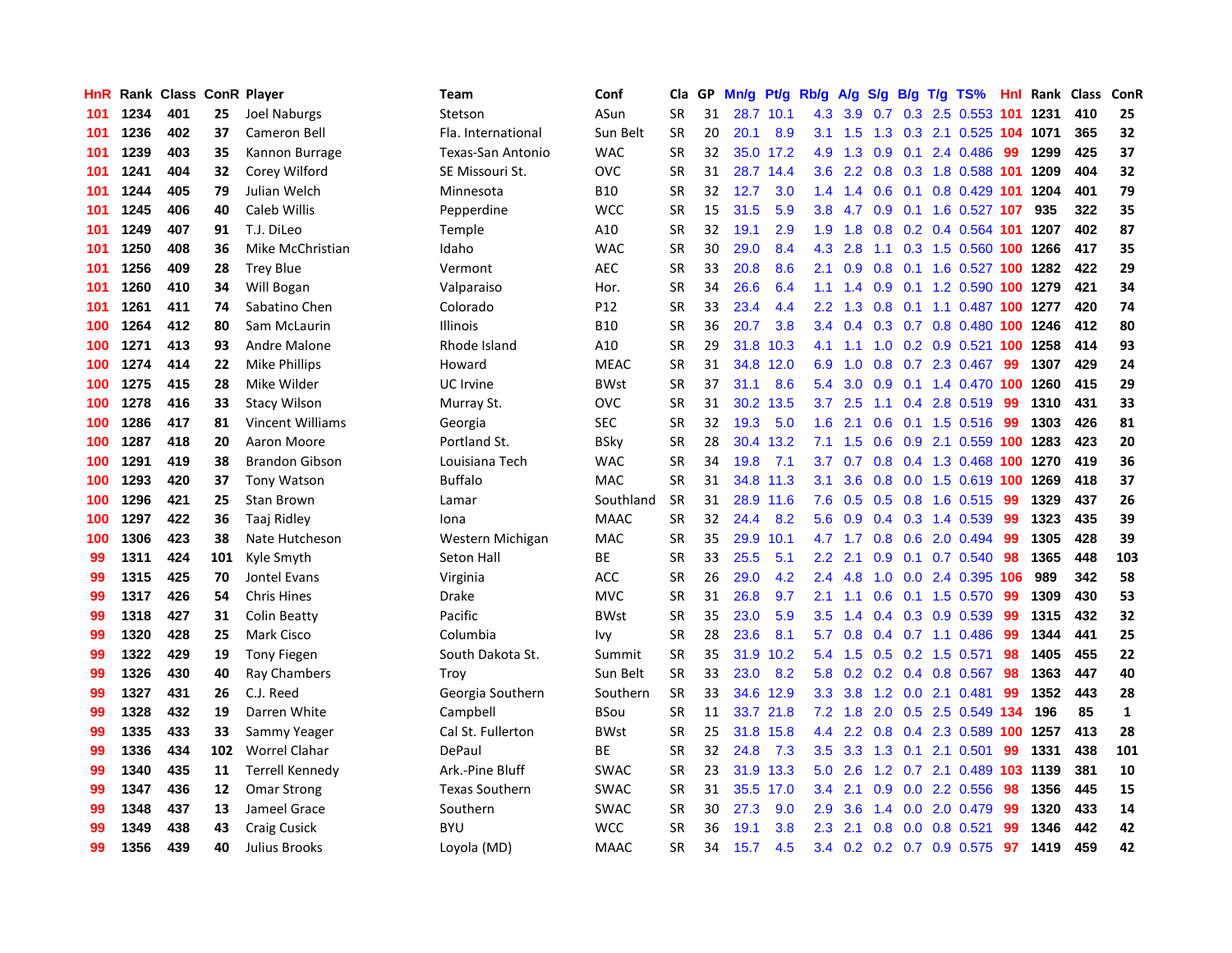| <b>HnR</b> |      | Rank Class ConR Player |    |                          | Team                    | Conf        | Cla       | GP | Mn/g | Pt/g      | Rb/g             | A/g             |     |     | S/g B/g T/g TS%            | Hnl | Rank | Class | ConR |
|------------|------|------------------------|----|--------------------------|-------------------------|-------------|-----------|----|------|-----------|------------------|-----------------|-----|-----|----------------------------|-----|------|-------|------|
| 99         | 1357 | 440                    | 22 | John Dickson             | Sacramento St.          | <b>BSky</b> | <b>SR</b> | 29 |      | 27.4 12.8 | 5.7              | 0.8             | 0.8 |     | 0.9 1.6 0.491              | 98  | 1359 | 446   | 21   |
| 99         | 1359 | 441                    | 29 | <b>Clint Mann</b>        | Davidson                | Southern    | <b>SR</b> | 18 | 18.8 | 6.9       |                  | $2.8\quad 0.9$  |     |     | 0.9 0.5 1.2 0.486 102 1154 |     |      | 385   | 24   |
| 99         | 1361 | 442                    | 20 | Corey Law                | <b>High Point</b>       | <b>BSou</b> | <b>SR</b> | 28 | 14.6 | 5.9       |                  | $4.2 \quad 0.3$ |     |     | $0.5$ 0.4 0.7 0.592        | -98 | 1354 | 444   | 20   |
| 99         | 1365 | 443                    | 40 | <b>Matt Staff</b>        | Texas St.               | <b>WAC</b>  | <b>SR</b> | 34 | 26.8 | 11.2      |                  | $5.7 \quad 1.0$ |     |     | 0.8 1.4 2.2 0.530          | 98  | 1382 | 451   | 38   |
| 99         | 1368 | 444                    | 35 | Jesse Steele             | Monmouth                | <b>NEC</b>  | <b>SR</b> | 31 |      | 31.5 12.2 | 2.0 <sub>1</sub> | 3.6             | 1.8 |     | $0.0$ 2.5 0.463            | 97  | 1420 | 460   | 37   |
| 99         | 1369 | 445                    | 44 | Ken Rancifer             | San Diego               | <b>WCC</b>  | <b>SR</b> | 34 |      | 26.9 10.2 |                  | $3.7 \quad 1.2$ |     |     | $0.5$ 0.3 1.6 0.537        | 98  | 1392 | 453   | 45   |
| 98         | 1375 | 446                    | 65 | Anthony Booker           | lowa St.                | <b>B12</b>  | <b>SR</b> | 30 | 11.6 | 3.4       | 2.8              | 0.2             |     |     | 0.3 0.6 0.5 0.483          | -99 | 1304 | 427   | 62   |
| 98         | 1377 | 447                    | 55 | Jake Eastman             | <b>Bradley</b>          | <b>MVC</b>  | <b>SR</b> | 35 | 30.9 | 6.4       | 4.2              | 2.6             |     |     | 1.1 0.2 1.2 0.506          | -98 | 1377 | 450   | 55   |
| 98         | 1380 | 448                    | 53 | James Rahon              | San Diego St.           | <b>MWC</b>  | <b>SR</b> | 32 | 22.8 | 7.0       | 1.8              | 0.6             | 0.6 |     | 0.1 0.5 0.462 99           |     | 1339 | 439   | 53   |
| 98         | 1381 | 449                    | 41 | Prince Obasi             | Seattle                 | <b>WAC</b>  | <b>SR</b> | 30 | 29.8 | 8.3       | 4.6              | 4.3             |     |     | 1.1 0.2 2.7 0.461          | -98 | 1399 | 454   | 39   |
| 98         | 1384 | 450                    | 28 | DeShawn Painter          | Old Dominion            | CAA         | <b>SR</b> | 30 | 29.0 | 13.0      | 8.4              | 0.8             |     |     | 0.4 1.0 2.0 0.474 97       |     | 1416 | 457   | 30   |
| 98         | 1389 | 451                    | 30 | <b>Bilal Dixon</b>       | Towson                  | CAA         | <b>SR</b> | 31 | 24.7 | 6.9       | 7.3              | 0.3             |     |     | $0.3$ 1.2 1.3 0.527        | -98 | 1385 | 452   | 28   |
| 98         | 1394 | 452                    | 49 | <b>Nigel Spikes</b>      | Marshall                | CUSA        | <b>SR</b> | 32 | 24.8 | 5.7       | 7.3              | 0.6             |     |     | 0.7 1.9 1.4 0.485          | -96 | 1464 | 474   | 53   |
| 98         | 1395 | 453                    | 36 | <b>Brandon Garrett</b>   | Murray St.              | <b>OVC</b>  | <b>SR</b> | 31 | 24.6 | 6.6       | 5.0              | 0.8             |     |     | 0.7 0.6 1.5 0.628          | 97  | 1432 | 462   | 36   |
| 98         | 1396 | 454                    | 50 | Scottie Haralson         | Tulsa                   | CUSA        | <b>SR</b> | 33 | 33.1 | 11.3      | 3.9              | 1.4             |     |     | 0.5 0.2 1.3 0.512 96       |     | 1462 | 473   | 52   |
| 98         | 1400 | 455                    | 43 | <b>Chauncey Gilliam</b>  | Akron                   | <b>MAC</b>  | <b>SR</b> | 29 | 15.7 | 5.6       | 1.7 <sub>z</sub> | 0.7             | 0.6 |     | $0.0$ 0.6 0.508            | 99  | 1340 | 440   | 41   |
| 98         | 1406 | 456                    | 27 | Ray Willis               | <b>NC Central</b>       | <b>MEAC</b> | <b>SR</b> | 31 | 31.2 | 12.0      | 4.5              | 1.5             | 1.0 |     | 0.5 1.8 0.535              | 97  | 1422 | 461   | 29   |
| 98         | 1408 | 457                    | 41 | James Gallman            | Middle Tennessee        | Sun Belt    | <b>SR</b> | 32 | 13.4 | 4.1       | 1.1              | 0.9             | 0.3 |     | $0.0$ 0.7 0.550            | 98  | 1369 | 449   | 41   |
| 98         | 1410 | 458                    | 54 | Kyle Green               | Air Force               | <b>MWC</b>  | <b>SR</b> | 32 | 17.0 | 5.4       | 1.6              | 1.6             |     |     | 0.6 0.0 1.2 0.530 97       |     | 1415 | 456   | 57   |
| 98         | 1418 | 459                    | 96 | <b>Marquise Simmons</b>  | St. Bonaventure         | A10         | <b>SR</b> | 29 | 19.8 | 6.2       | 4.9              | 0.2             |     |     | $0.3$ 0.2 0.9 0.561        | 97  | 1417 | 458   | 96   |
| 98         | 1420 | 460                    | 36 | <b>Booker Hucks</b>      | Long Island U.          | <b>NEC</b>  | <b>SR</b> | 28 | 12.3 | 5.6       | $2.2\phantom{0}$ | 0.2             |     |     | $0.1$ 0.4 0.7 0.667        | -96 | 1476 | 480   | 39   |
| 97         | 1424 | 461                    | 38 | Dylan Royer              | Cal Poly                | <b>BWst</b> | <b>SR</b> | 32 | 28.1 | 10.1      | $2.4^{\circ}$    | 1.1             | 0.8 |     | $0.1$ 1.1 0.582            | 97  | 1435 | 463   | 38   |
| 97         | 1429 | 462                    | 51 | Konner Tucker            | <b>UTEP</b>             | <b>CUSA</b> | <b>SR</b> | 25 | 30.5 | 10.1      | 1.7              | 1.4             |     |     | 0.4 0.0 1.7 0.580 100 1262 |     |      | 416   | 46   |
| 97         | 1432 | 463                    | 27 | <b>Glenn Powell</b>      | Jacksonville            | ASun        | <b>SR</b> | 32 | 25.2 | 9.1       | 6.9              | 0.6             | 0.8 |     | 0.9 2.0 0.545              | 97  | 1461 | 472   | 28   |
| 97         | 1434 | 464                    | 43 | Karol Gruszecki          | Texas-Arlington         | <b>WAC</b>  | <b>SR</b> | 33 | 22.6 | 9.1       | 2.6              | 1.0             | 1.0 |     | $0.1$ 1.7 0.529            | 97  | 1448 | 468   | 40   |
| 97         | 1435 | 465                    | 28 | <b>Markeith Cummings</b> | Kennesaw St.            | ASun        | <b>SR</b> | 27 | 33.0 | 16.5      | 4.4              | 1.4             | 1.0 | 0.1 | 2.6 0.525 100 1285         |     |      | 424   | 27   |
| 97         | 1436 | 466                    | 52 | Jordan Callahan          | Tulane                  | <b>CUSA</b> | <b>SR</b> | 35 |      | 30.2 10.6 | 2.6              | 1.9             |     |     | 1.3 0.0 1.2 0.521          | 97  | 1444 | 465   | 51   |
| 97         | 1440 | 467                    | 69 | Connell Crossland        | <b>TCU</b>              | <b>B12</b>  | <b>SR</b> | 32 | 23.3 | 6.3       | 5.4              | 0.6             |     |     | 0.5 0.4 1.3 0.490          | 95  | 1539 | 487   | 69   |
| 97         | 1441 | 468                    | 97 | Freddie Riley            | Massachusetts           | A10         | <b>SR</b> | 33 | 28.5 | 8.8       | 1.5              | 1.0             |     |     | 0.7 0.1 1.1 0.534 97       |     | 1441 | 464   | 98   |
| 97         | 1448 | 469                    | 40 | Ben Boggs                | Valparaiso              | Hor.        | <b>SR</b> | 33 | 17.9 | 5.6       | $2.3^{\circ}$    | 0.5             |     |     | $0.5$ 0.0 0.8 0.589        | 97  | 1460 | 471   | 40   |
| 97         | 1453 | 470                    | 25 | Eric Obeysekere          | <b>Holy Cross</b>       | Pat.        | <b>SR</b> | 23 | 17.0 | 4.1       | 4.7              | 0.5             | 0.3 |     | 1.0 0.7 0.586              | -99 | 1321 | 434   | 24   |
| 97         | 1460 | 471                    | 55 | <b>Kendall Timmons</b>   | Tulane                  | <b>CUSA</b> | <b>SR</b> | 35 | 29.7 | 8.6       | 4.5              | 2.2             |     |     | 1.3 0.3 1.9 0.493          | -96 | 1468 | 477   | 54   |
| 97         | 1462 | 472                    | 44 | <b>Brandon Pokley</b>    | Western Michigan        | <b>MAC</b>  | <b>SR</b> | 35 | 28.3 | 8.9       | 2.7              | 1.0             | 0.3 |     | $0.1$ 1.5 0.585            | 96  | 1473 | 479   | 47   |
| 97         | 1463 | 473                    | 26 | <b>Phil Beans</b>        | <b>Holy Cross</b>       | Pat.        | <b>SR</b> | 28 | 23.7 | 9.0       | 3.7              | 0.6             | 0.2 |     | $0.4$ 1.0 0.589            | 97  | 1458 | 470   | 26   |
| 97         | 1465 | 474                    | 39 | Nate Garth               | <b>UC Santa Barbara</b> | <b>BWst</b> | <b>SR</b> | 21 | 19.3 | 4.9       | 1.8              | 3.8             | 0.5 |     | $0.0$ 1.7 0.498            | 97  | 1447 | 467   | 39   |
| 97         | 1467 | 475                    | 25 | Damon Heuir              | Southern Utah           | <b>BSky</b> | <b>SR</b> | 30 |      | 31.1 15.5 |                  | 4.0 3.2         |     |     | $0.8$ 0.2 3.3 0.494        | -96 | 1465 | 475   | 27   |
| 97         | 1470 | 476                    | 48 | Ashley Hamilton          | Loyola Marymount        | <b>WCC</b>  | <b>SR</b> | 34 |      | 32.3 12.9 | 7.1              | 1.4             |     |     | $1.0$ 0.4 3.1 0.483        | -94 | 1574 | 500   | 52   |
| 97         | 1473 | 477                    | 30 | Jarvis Garner            | Central Arkansas        | Southland   | <b>SR</b> | 28 |      | 30.2 15.9 | 7.0              | 1.3             | 1.1 |     | 0.4 2.4 0.518              | 96  | 1472 | 478   | 31   |
| 97         | 1474 | 478                    | 38 | Jordan Cyphers           | Tennessee St.           | <b>OVC</b>  | <b>SR</b> | 32 |      | 28.9 12.1 | 2.3              | 1.0             |     |     | $0.6$ $0.4$ 1.4 $0.555$    | 94  | 1610 | 505   | 45   |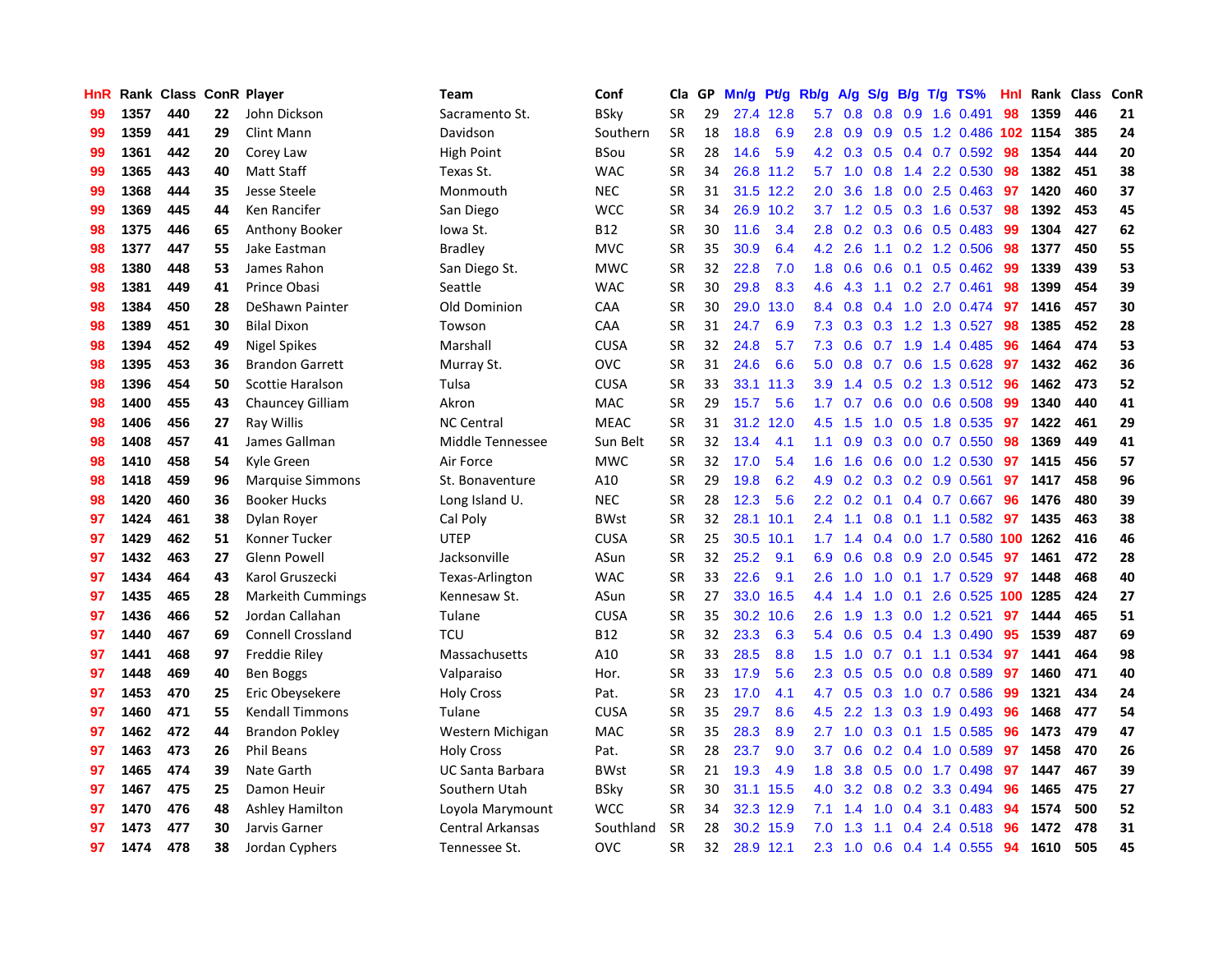| <b>HnR</b> |      | Rank Class ConR Player |              |                        | Team                | Conf            | Cla       | GP | Mn/g | <b>Pt/g</b> | Rb/g             | A/g |               |     | $S/g$ B/g T/g TS%         | Hnl | Rank | <b>Class</b> | ConR         |
|------------|------|------------------------|--------------|------------------------|---------------------|-----------------|-----------|----|------|-------------|------------------|-----|---------------|-----|---------------------------|-----|------|--------------|--------------|
| 96         | 1477 | 479                    | 40           | Chris O'Brien          | Cal Poly            | <b>BWst</b>     | <b>SR</b> | 31 | 20.7 | 5.1         | 2.5              | 1.8 | 0.5           |     | 0.3 1.0 0.604             | 96  | 1484 | 482          | 40           |
| 96         | 1478 | 480                    | 44           | Devon White            | Niagara             | <b>MAAC</b>     | <b>SR</b> | 25 | 18.6 | 5.6         | 5.1              | 0.3 |               |     | 0.8 1.0 1.0 0.475 96      |     | 1467 | 476          | 44           |
| 96         | 1479 | 481                    | 33           | <b>Blake Metcalf</b>   | Albany (NY)         | <b>AEC</b>      | <b>SR</b> | 35 | 19.1 | 3.7         | 3.9 <sup>°</sup> | 0.9 |               |     | $0.4$ 0.7 1.1 0.540       | 96  | 1486 | 483          | 33           |
| 96         | 1488 | 482                    | 100          | Sean Johnson           | Duquesne            | A10             | <b>SR</b> | 30 | 25.5 | 11.5        | 3.1              | 1.7 |               |     | 0.7 0.3 1.8 0.488         | 96  | 1483 | 481          | 100          |
| 96         | 1499 | 483                    | 45           | Desmond Wade           | Fairfield           | <b>MAAC</b>     | <b>SR</b> | 31 | 26.8 | 6.4         | 2.3              | 3.5 | 1.0           |     | 0.3 2.2 0.427             | 97  | 1451 | 469          | 43           |
| 96         | 1501 | 484                    | 29           | Aaron Anderson         | Kennesaw St.        | ASun            | <b>SR</b> | 30 | 33.5 | 9.6         | 9.0              | 1.0 |               |     | $0.8$ 0.4 1.6 0.522       | -95 | 1525 | 485          | 29           |
| 96         | 1503 | 485                    | 40           | Devon Atkinson         | Morehead St.        | <b>OVC</b>      | <b>SR</b> | 33 | 28.5 | 7.6         | 1.5              | 5.1 |               |     | 1.2 0.0 2.9 0.537         | 95  | 1558 | 493          | 41           |
| 96         | 1505 | 486                    | 34           | Chris Matagrano        | New Hampshire       | <b>AEC</b>      | <b>SR</b> | 29 | 17.8 | 5.4         | 3.1              | 0.7 | 0.3           |     | $0.2$ 0.9 0.579           | 95  | 1559 | 494          | 36           |
| 96         | 1508 | 487                    | 41           | Mark Yelovich          | SIU-Edwardsville    | <b>OVC</b>      | <b>SR</b> | 22 | 27.0 | 11.6        | 5.9              | 1.4 | 0.9           |     | 0.4 1.9 0.479             | 97  | 1445 | 466          | 38           |
| 96         | 1521 | 488                    | 41           | <b>Blake Allen</b>     | Youngstown St.      | Hor.            | <b>SR</b> | 34 |      | 34.9 12.4   | $4.4^{\circ}$    | 3.1 |               |     | 0.8 0.1 1.2 0.515 95      |     | 1562 | 496          | 43           |
| 95         | 1533 | 489                    | 26           | Drew Valentine         | Oakland             | Summit          | <b>SR</b> | 33 |      | 34.5 10.2   | 6.5              | 2.2 |               |     | 1.7 0.1 2.2 0.563 95      |     | 1544 | 489          | 27           |
| 95         | 1536 | 490                    | 45           | Vonn Jones             | Texas St.           | <b>WAC</b>      | <b>SR</b> | 34 | 18.1 | 5.1         | 1.6              | 2.6 |               |     | 1.5 0.0 1.4 0.503         | -95 | 1554 | 491          | 45           |
| 95         | 1538 | 491                    | 31           | <b>Austin Morgan</b>   | Yale                | Ivy             | <b>SR</b> | 31 | 30.2 | 10.9        | 1.5              | 1.9 | 1.1           |     | 0.0 2.0 0.554             | -95 | 1563 | 497          | 33           |
| 95         | 1539 | 492                    | 18           | Marquis Baker          | Alcorn St.          | SWAC            | <b>SR</b> | 23 |      | 35.1 16.1   | 3.7              | 1.7 | $1.4^{\circ}$ |     | 0.2 2.4 0.472 102 1160    |     |      | 386          | 11           |
| 95         | 1546 | 493                    | 6            | Ryan Woods             | New Jersey Tech     | <b>GWC</b>      | <b>SR</b> | 28 |      | 35.3 14.4   | 4.8              | 1.6 | 1.1           |     | 0.6 1.4 0.554             | 95  | 1540 | 488          | 6            |
| 95         | 1547 | 494                    | 31           | <b>Anthony Hubbard</b> | Morgan St.          | <b>MEAC</b>     | <b>SR</b> | 32 |      | 28.2 11.4   | 6.5              | 1.4 | 0.8           |     | 0.3 2.8 0.510             | 95  | 1548 | 490          | 33           |
| 95         | 1550 | 495                    | 35           | <b>Derrick Thomas</b>  | Drexel              | CAA             | <b>SR</b> | 31 | 34.6 | 9.2         | 2.5              | 2.3 | 0.8           |     | $0.1$ 1.5 0.469           | 93  | 1627 | 507          | 37           |
| 95         | 1553 | 496                    | 27           | Jack Houpt             | Western Illinois    | Summit          | <b>SR</b> | 31 | 33.5 | 7.4         | 4.1              | 1.1 | 0.5           |     | $0.3$ 1.1 0.613           | -93 | 1633 | 509          | 29           |
| 95         | 1566 | 497                    | 25           | Gideon Gamble          | Winthrop            | <b>BSou</b>     | <b>SR</b> | 31 | 27.0 | 9.5         | 4.0              | 1.5 |               |     | 0.5 0.6 1.5 0.482 94      |     | 1578 | 501          | 25           |
| 95         | 1571 | 498                    | 50           | Olivier Mbaigoto       | Central Michigan    | <b>MAC</b>      | <b>SR</b> | 31 | 17.3 | 7.0         | 3.8 <sub>2</sub> | 0.5 |               |     | $0.3$ $0.5$ $0.8$ $0.535$ | 94  | 1571 | 499          | 54           |
| 95         | 1579 | 499                    | 51           | Dominique Buckley      | Toledo              | MAC             | <b>SR</b> | 28 | 32.2 | 9.7         | $2.7^{\circ}$    | 1.9 |               |     | 1.4 0.2 1.3 0.549         | 95  | 1564 | 498          | 53           |
| 95         | 1580 | 500                    | 46           | Anthony Campbell       | <b>Austin Peay</b>  | <b>OVC</b>      | <b>SR</b> | 30 | 31.0 | 14.6        | 4.9              | 1.9 | 0.8           |     | 0.0 2.4 0.595             | 94  | 1590 | 502          | 43           |
| 94         | 1591 | 501                    | 29           | <b>Thomas Staton</b>   | <b>UMKC</b>         | Summit          | <b>SR</b> | 32 | 24.0 | 9.9         | 2.0              | 1.6 | 1.1           |     | 0.1 1.9 0.512 93          |     | 1653 | 513          | 31           |
| 94         | 1600 | 502                    | 36           | Eitan Chemerinski      | Cornell             | Ivy             | <b>SR</b> | 31 | 19.5 | 5.9         | 3.2              | 0.6 | 0.8           |     | 0.4 1.2 0.641             | 93  | 1642 | 511          | 35           |
| 94         | 1608 | 503                    | 29           | Levi Giese             | Lafayette           | Pat.            | <b>SR</b> | 34 | 25.2 | 6.9         | 4.1              | 0.9 |               |     | $0.7$ 1.8 0.9 0.515       | -94 | 1616 | 506          | 30           |
| 94         | 1617 | 504                    | 80           | Chris Colvin           | ASU                 | P <sub>12</sub> | <b>SR</b> | 32 | 21.6 | 5.1         | 3.3              | 2.0 | 0.9           |     | $0.1$ 1.5 0.442           | -95 | 1530 | 486          | 79           |
| 94         | 1619 | 505                    | 32           | Rob Johnson            | Norfolk St.         | <b>MEAC</b>     | <b>SR</b> | 33 | 28.9 | 9.5         | 5.1              | 1.8 |               |     | 1.0 0.3 1.8 0.446         | -93 | 1654 | 514          | 37           |
| 94         | 1627 | 506                    | $\mathbf{2}$ | <b>Tyrone White</b>    | Cal St. Bakersfield | Ind.            | <b>SR</b> | 27 |      | 28.1 10.7   | 4.2              | 2.0 |               |     | 0.7 0.1 2.2 0.565 94      |     | 1606 | 504          | $\mathbf{2}$ |
| 93         | 1642 | 507                    | 33           | <b>Troy Franklin</b>   | Coppin St.          | <b>MEAC</b>     | <b>SR</b> | 15 |      | 24.3 11.8   | 1.8              | 2.7 |               |     | 2.4 0.0 3.3 0.488 105     |     | 1036 | 356          | 17           |
| 93         | 1648 | 508                    | 30           | Christian Moon         | Montana St.         | <b>BSky</b>     | <b>SR</b> | 22 | 32.6 | 13.9        | 3.0 <sub>1</sub> | 1.0 |               |     | 1.2 0.0 1.1 0.633         | -96 | 1494 | 484          | 28           |
| 93         | 1655 | 509                    | 38           | Gary Roberson          | Northwestern St.    | Southland       | <b>SR</b> | 31 | 16.1 | 6.3         | 2.9 <sup>°</sup> | 0.6 | $0.4^{\circ}$ |     | 0.2 1.0 0.537             | 93  | 1651 | 512          | 37           |
| 93         | 1657 | 510                    | 38           | Ron Bracey             | <b>Stony Brook</b>  | <b>AEC</b>      | <b>SR</b> | 26 | 12.2 | 4.5         | $2.2^{\circ}$    | 0.2 |               |     | $0.2$ 0.1 0.7 0.488       | -95 | 1561 | 495          | 37           |
| 93         | 1660 | 511                    | 40           | Daryl McCoy            | Drexel              | CAA             | <b>SR</b> | 29 | 27.9 | 4.4         | 8.6              | 1.0 | 0.6           |     | 0.2 1.7 0.545             | 92  | 1725 | 530          | 42           |
| 93         | 1666 | 512                    | 10           | Jeremy Robinson        | Chicago St.         | GWC             | <b>SR</b> | 33 | 20.6 | 8.5         | 5.3              | 1.2 | 0.8           |     | $0.7$ 2.1 $0.467$         | 92  | 1705 | 524          | ${\bf 10}$   |
| 93         | 1667 | 513                    | 32           | <b>Brandon James</b>   | Colgate             | Pat.            | <b>SR</b> | 26 | 18.6 | 8.1         | 5.0              | 1.0 | 0.5           |     | 0.2 1.9 0.526             | 95  | 1557 | 492          | 28           |
| 93         | 1676 | 514                    | 61           | <b>Jamell Harris</b>   | Eastern Michigan    | <b>MAC</b>      | <b>SR</b> | 34 | 20.3 | 4.3         | 4.1              | 0.5 |               |     | 0.7 1.0 1.0 0.512 92      |     | 1678 | 517          | 62           |
| 92         | 1692 | 515                    | 46           | Darien Johnson         | Quinnipiac          | <b>NEC</b>      | <b>SR</b> | 29 | 27.0 | 7.8         | $2.6^{\circ}$    | 3.9 | 0.7           | 0.1 | 2.3 0.479                 | -92 | 1689 | 519          | 46           |
| 92         | 1694 | 516                    | 82           | Cedric Martin          | Utah                | P <sub>12</sub> | <b>SR</b> | 30 | 27.2 | 3.7         | 2.3              | 2.0 | 1.1           |     | $0.3$ 1.0 0.487           | 94  | 1597 | 503          | 81           |
| 92         | 1696 | 517                    | 108          | Sampson Carter         | Massachusetts       | A10             | <b>SR</b> | 33 | 22.7 | 6.4         | 4.3              | 0.7 |               |     | 0.8 0.5 1.5 0.505         | 92  | 1686 | 518          | 107          |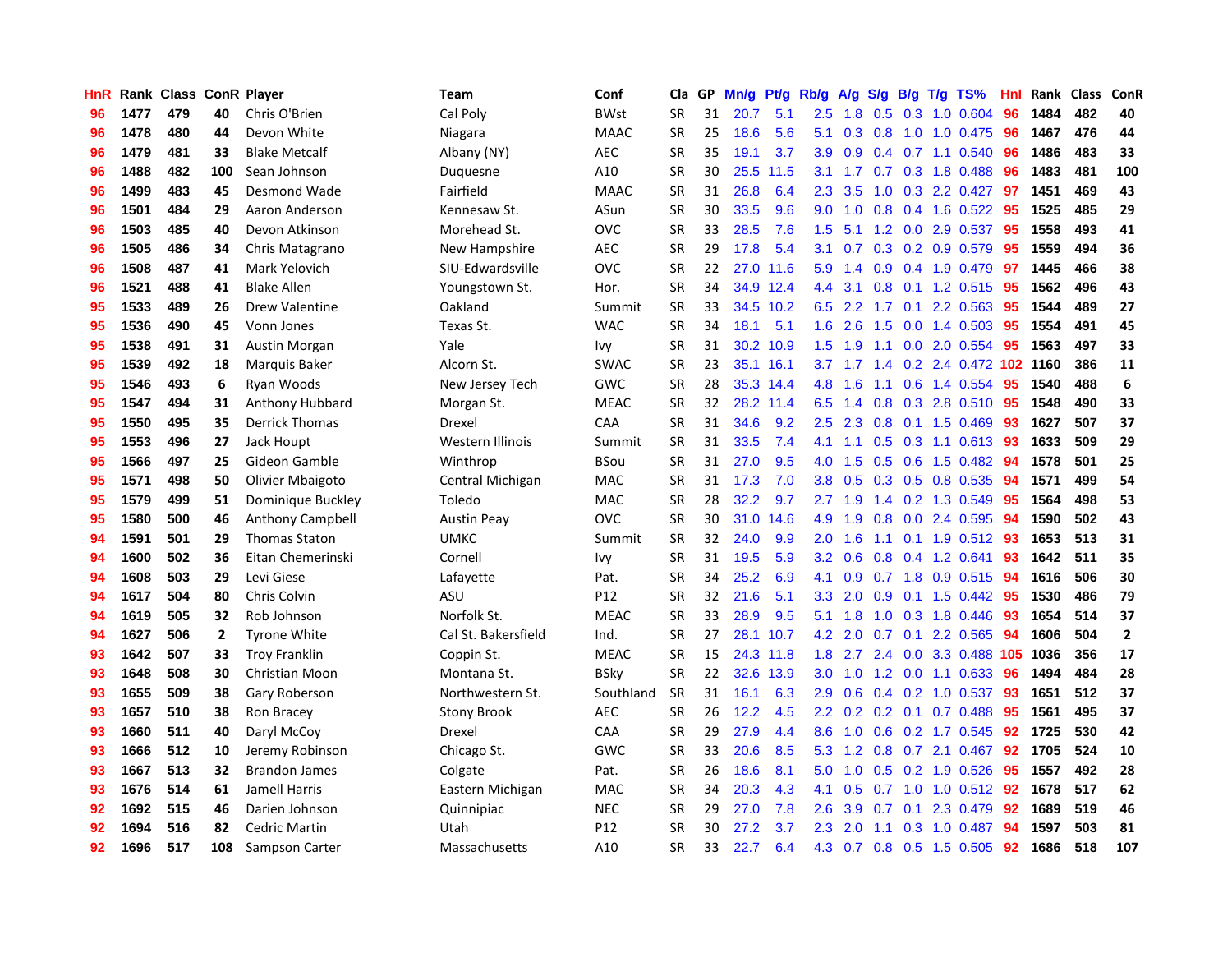| <b>HnR</b> |      | Rank Class ConR Player |     |                         | Team                       | Conf            | Cla       | GP | Mn/g | Pt/g      | Rb/g             | A/g             |               |     | $S/g$ B/g T/g TS%         | Hnl  | Rank Class |     | ConR |
|------------|------|------------------------|-----|-------------------------|----------------------------|-----------------|-----------|----|------|-----------|------------------|-----------------|---------------|-----|---------------------------|------|------------|-----|------|
| 92         | 1697 | 518                    | 40  | <b>Michael Grace</b>    | Yale                       | Ivy             | <b>SR</b> | 30 | 17.7 | 5.1       | 1.4              | 2.2             | 0.7           | 0.1 | 1.4 0.487                 | 92   | 1716       | 528 | 41   |
| 92         | 1698 | 519                    | 47  | Drake U'u               | Cal Poly                   | <b>BWst</b>     | <b>SR</b> | 32 | 21.8 | 5.3       |                  | $3.2$ $2.5$     |               |     | 0.6 0.0 1.2 0.435 92      |      | 1703       | 523 | 48   |
| 92         | 1707 | 520                    | 42  | <b>Errick Peck</b>      | Cornell                    | Ivy             | <b>SR</b> | 29 | 24.5 | 9.7       | 4.8              | 1.6             |               |     | $0.5$ 0.4 2.2 0.496       | -91  | 1752       | 535 | 45   |
| 92         | 1709 | 521                    | 48  | <b>Brandon Thompson</b> | Long Island U.             | <b>NEC</b>      | <b>SR</b> | 34 | 26.4 | 8.1       | 3.1              | 1.3             |               |     | 1.1 0.3 0.8 0.544         | -91  | 1788       | 543 | 50   |
| 92         | 1714 | 522                    | 11  | Nick Thompson           | Utah Valley                | GWC             | SR        | 32 | 32.1 | 9.9       | 7.9              | 4.2             | 1.0           |     | 0.1 3.3 0.517             | -91  | 1766       | 538 | 12   |
| 92         | 1715 | 523                    | 55  | <b>Cameron Miles</b>    | San Diego                  | <b>WCC</b>      | <b>SR</b> | 34 | 17.5 | 4.9       | 1.6              | 1.7             | 0.8           |     | 0.0 1.3 0.485             | 91   | 1736       | 532 | 53   |
| 92         | 1721 | 524                    | 43  | Sam Martin              | Yale                       | Ivy             | <b>SR</b> | 31 | 13.3 | 4.6       | 0.8 <sub>0</sub> | 0.7             |               |     | $0.2$ 0.0 0.5 0.607       | -91  | 1744       | 534 | 44   |
| 92         | 1725 | 525                    | 52  | <b>Cameron Catlett</b>  | Texas-Arlington            | <b>WAC</b>      | <b>SR</b> | 29 | 23.7 | 5.8       | 2.9 <sup>°</sup> | 3.1             | 1.0           | 0.1 | 2.1 0.404                 | -93  | 1659       | 515 | 49   |
| 92         | 1728 | 526                    | 25  | <b>Kyrie Sutton</b>     | <b>Texas Southern</b>      | <b>SWAC</b>     | <b>SR</b> | 31 | 15.1 | 5.1       | 4.3              | 0.2             | 0.2           |     | 0.8 1.1 0.505             | -91  | 1734       | 531 | 22   |
| 92         | 1730 | 527                    | 41  | John Peterson           | Hartford                   | <b>AEC</b>      | <b>SR</b> | 31 | 17.9 | 4.5       | $2.2^{\circ}$    | 0.9             |               |     | $0.4$ 0.1 0.6 0.576       | - 92 | 1715       | 527 | 39   |
| 92         | 1735 | 528                    | 33  | <b>Brad Reid</b>        | <b>UMKC</b>                | Summit          | <b>SR</b> | 32 | 12.9 | 3.3       |                  |                 |               |     | 3.5 0.2 0.2 0.9 0.5 0.540 | -90  | 1803       | 550 | 34   |
| 92         | 1737 | 529                    | 36  | Jarvis Jones            | East Tennessee St.         | ASun            | <b>SR</b> | 25 | 36.8 | 16.0      | 2.8              | 2.6             |               |     | 1.8 0.1 2.8 0.478         | -93  | 1629       | 508 | 33   |
| 92         | 1741 | 530                    | 37  | Eddie Murray            | <b>Florida Gulf Coast</b>  | ASun            | <b>SR</b> | 36 | 17.6 | 3.8       | 3.1              | 0.4             |               |     | $0.4$ 0.4 0.7 0.589       | 92   | 1701       | 522 | 36   |
| 92         | 1742 | 531                    | 51  | Peter Pappageorge       | Long Beach St.             | <b>BWst</b>     | <b>SR</b> | 33 | 26.5 | 6.9       | 1.9              | 1.5             |               |     | 0.7 0.0 0.8 0.546         | 91   | 1774       | 540 | 51   |
| 92         | 1746 | 532                    | 26  | Mitchell Anderson       | Ark.-Pine Bluff            | <b>SWAC</b>     | <b>SR</b> | 30 | 23.8 | 7.5       | 4.8              | 1.0             | 1.0           |     | 1.3 1.2 0.440             | 90   | 1802       | 549 | 26   |
| 91         | 1753 | 533                    | 45  | <b>Brendan Connolly</b> | Princeton                  | <b>Ivy</b>      | <b>SR</b> | 28 | 15.8 | 3.7       | 2.5              | 0.9             | 0.3           |     | $0.3$ 0.5 0.510           | 91   | 1743       | 533 | 43   |
| 91         | 1756 | 534                    | 46  | Stephen Albrecht        | Brown                      | Ivy             | <b>SR</b> | 15 | 17.8 | 6.3       | 1.9              | 0.7             | 0.6           |     | $0.2$ 0.7 0.547           | 92   | 1707       | 525 | 39   |
| 91         | 1764 | 535                    | 41  | Andy Diaz               | North Florida              | ASun            | <b>SR</b> | 27 | 16.3 | 6.9       | 3.3 <sub>2</sub> | 0.5             | 0.6           |     | 0.6 1.8 0.532             | 90   | 1792       | 546 | 41   |
| 91         | 1768 | 536                    | 110 | R.J. Evans              | Connecticut                | <b>BE</b>       | <b>SR</b> | 27 | 15.1 | 3.1       | 1.7 <sub>z</sub> | 0.7             |               |     | 0.9 0.2 0.8 0.462 92      |      | 1719       | 529 | 112  |
| 91         | 1769 | 537                    | 40  | <b>Khalif Toombs</b>    | South Carolina St.         | <b>MEAC</b>     | <b>SR</b> | 30 |      | 36.0 12.3 | 3.3 <sub>2</sub> | 5.3             |               |     | 1.6 0.0 3.1 0.478 90      |      | 1827       | 557 | 43   |
| 91         | 1770 | 538                    | 32  | <b>Mathiang Muo</b>     | <b>Charleston Southern</b> | <b>BSou</b>     | <b>SR</b> | 28 | 29.8 | 11.2      | 5.1              | 0.7             |               |     | $0.7$ 0.1 1.5 0.537       | 92   | 1712       | 526 | 29   |
| 91         | 1771 | 539                    | 95  | Skylar McBee            | Tennessee                  | <b>SEC</b>      | <b>SR</b> | 33 | 25.0 | 5.5       | 1.2              | 0.5             |               |     | 0.3 0.0 0.4 0.488         | 91   | 1780       | 541 | 95   |
| 91         | 1772 | 540                    | 111 | Austin Johnson          | Rutgers                    | BE              | <b>SR</b> | 31 | 17.5 | 5.7       | $2.5\,$          | 0.7             |               |     | 0.3 0.2 1.2 0.527         | 91   | 1770       | 539 | 114  |
| 91         | 1777 | 541                    | 36  | <b>Demario Hines</b>    | <b>IPFW</b>                | Summit          | <b>SR</b> | 32 | 25.6 | 8.3       | 5.7              | 1.0             | 0.6           |     | 1.0 1.6 0.520             | 90   | 1823       | 556 | 36   |
| 91         | 1778 | 542                    | 50  | Alshwan Hymes           | Canisius                   | <b>MAAC</b>     | <b>SR</b> | 30 | 19.2 | 7.1       | 2.1              | 1.0             | 0.5           |     | $0.0$ 1.8 $0.562$         | 92   | 1693       | 520 | 50   |
| 91         | 1780 | 543                    | 55  | Louis Green             | Seattle                    | <b>WAC</b>      | <b>SR</b> | 30 | 17.3 | 5.6       | 4.1              | 0.3             |               |     | 0.1 0.6 1.3 0.572 90      |      | 1789       | 544 | 54   |
| 91         | 1784 | 544                    | 68  | Kendal Brown-Surles     | Southern Illinois          | <b>MVC</b>      | <b>SR</b> | 30 | 30.0 | 5.7       | 1.8              | 2.4             |               |     | 1.2 0.1 1.5 0.465 91      |      | 1761       | 537 | 67   |
| 91         | 1793 | 545                    | 52  | Anthony Kelley          | Illinois-Chicago           | Hor.            | <b>SR</b> | 20 | 16.8 | 4.1       |                  | $3.3 \quad 0.8$ |               |     | 0.4 0.3 1.0 0.526 92      |      | 1700       | 521 | 48   |
| 91         | 1794 | 546                    | 41  | Jean Louisme            | NC A&T                     | <b>MEAC</b>     | <b>SR</b> | 37 | 27.1 | 9.3       | 3.3 <sub>2</sub> | 1.6             |               |     | 1.1 0.1 1.9 0.496         | -90  | 1798       | 547 | 42   |
| 91         | 1797 | 547                    | 111 | Andre Marhold           | Duquesne                   | A10             | <b>SR</b> | 29 | 22.8 | 6.0       | 5.6              | 0.6             |               |     | $0.2$ 1.7 1.4 0.489       | -91  | 1786       | 542 | 109  |
| 91         | 1798 | 548                    | 51  | Kenny Onyechi           | Long Island U.             | <b>NEC</b>      | <b>SR</b> | 28 | 12.9 | 4.3       | 2.6              | 0.3             |               |     | 0.3 0.5 0.5 0.598         | 90   | 1838       | 562 | 54   |
| 91         | 1799 | 549                    | 53  | <b>Marland Smith</b>    | SE Missouri St.            | <b>OVC</b>      | <b>SR</b> | 33 |      | 29.2 10.1 | 3.9 <sup>°</sup> | 2.2             |               |     | 0.8 0.2 1.3 0.585         | -90  | 1800       | 548 | 53   |
| 91         | 1800 | 550                    | 48  | Johnathan Gray          | Cornell                    | lvy             | <b>SR</b> | 25 | 24.8 | 10.0      | 3.1              | 1.0             | 0.5           |     | $0.3$ 1.5 $0.540$         | 90   | 1829       | 558 | 49   |
| 91         | 1809 | 551                    | 56  | <b>Chad Rasmussen</b>   | Seattle                    | <b>WAC</b>      | <b>SR</b> | 30 | 25.6 | 9.6       | 2.8 <sub>1</sub> | 1.2             | 0.8           |     | $0.1$ 1.5 0.515           | -90  | 1814       | 553 | 56   |
| 90         | 1816 | 552                    | 53  | Roberto Colonette       | Manhattan                  | <b>MAAC</b>     | <b>SR</b> | 32 | 17.8 | 3.6       | 2.8 <sub>1</sub> | 0.3             | $0.4^{\circ}$ |     | 0.5 0.9 0.516             | -89  | 1875       | 572 | 55   |
| 90         | 1819 | 553                    | 43  | <b>Chandler Rhoads</b>  | New Hampshire              | <b>AEC</b>      | <b>SR</b> | 29 | 36.0 | 10.8      | 4.8              | 3.4             | 1.6           |     | 0.1 2.3 0.408 89          |      | 1870       | 571 | 45   |
| 90         | 1820 | 554                    | 44  | <b>Ernest Watson</b>    | Northern Kentucky          | ASun            | <b>SR</b> | 26 | 27.5 | 6.2       | $5.4^{\circ}$    | 1.3             | 1.0           |     | 0.7 0.6 0.415 89          |      | 1850       | 563 | 44   |
| 90         | 1822 | 555                    | 83  | <b>Gabriel Harris</b>   | Stanford                   | P <sub>12</sub> | <b>SR</b> | 31 | 10.6 | 2.5       | $1.4^{\circ}$    | 0.5             |               |     | $0.5$ 0.0 0.5 0.488       | -90  | 1813       | 552 | 83   |
| 90         | 1824 | 556                    | 44  | James Vincent           | Georgia St.                | CAA             | <b>SR</b> | 31 | 23.5 | 4.8       | 4.9              | 0.5             |               |     | 0.4 2.3 1.0 0.527         | 90   | 1830       | 559 | 46   |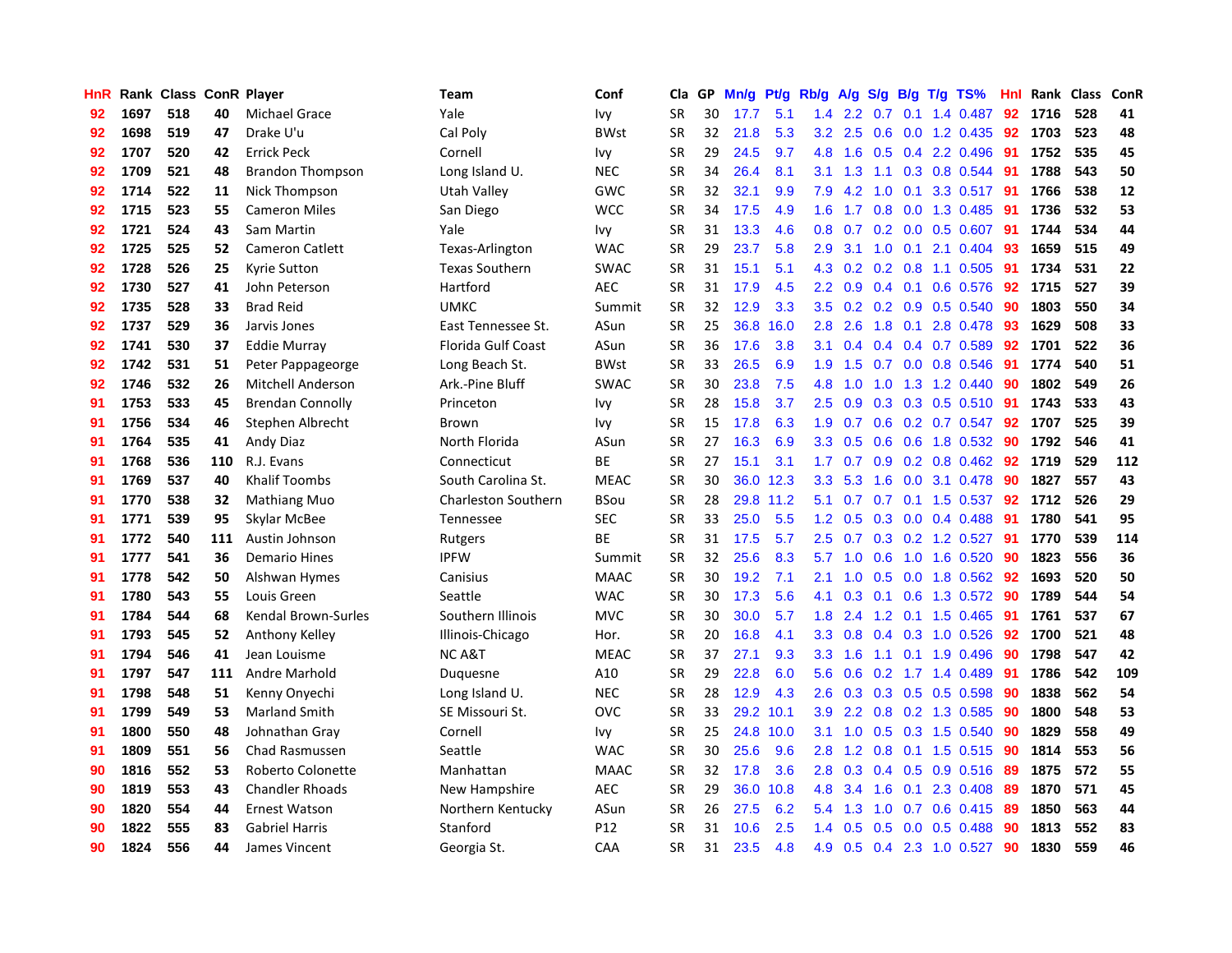| HnR |      | Rank Class ConR Player |     |                         | <b>Team</b>                | Conf        | Cla       | <b>GP</b> | Mn/g | <b>Pt/g</b> | Rb/g             | A/g | S/g           |                 | B/g T/g TS%               | Hnl | Rank | <b>Class</b> | ConR |
|-----|------|------------------------|-----|-------------------------|----------------------------|-------------|-----------|-----------|------|-------------|------------------|-----|---------------|-----------------|---------------------------|-----|------|--------------|------|
| 90  | 1827 | 557                    | 35  | Jeremy Sexton           | <b>Charleston Southern</b> | BSou        | <b>SR</b> | 31        | 29.0 | 9.9         | 2.7              | 1.4 | 0.8           | 0.1             | 1.6 0.514                 | -90 | 1820 | 554          | 37   |
| 90  | 1829 | 558                    | 45  | <b>William Wilson</b>   | North Florida              | ASun        | <b>SR</b> | 32        | 31.6 | 3.7         | 2.5              | 6.1 |               |                 | 1.4 0.1 2.3 0.413 89      |     | 1862 | 567          | 45   |
| 90  | 1833 | 559                    | 54  | Tim Kamczyc             | Cleveland St.              | Hor.        | <b>SR</b> | 32        | 30.4 | 8.1         | 3.6              | 1.5 |               |                 | 1.0 0.4 1.2 0.501 89      |     | 1890 | 575          | 56   |
| 90  | 1835 | 560                    | 98  | Josh Wallace            | Auburn                     | <b>SEC</b>  | <b>SR</b> | 32        | 25.3 | 4.1         | 2.1              | 2.8 |               |                 | 1.2 0.1 1.3 0.442         | -89 | 1865 | 568          | 100  |
| 90  | 1837 | 561                    | 40  | Anthony Borden          | <b>Central Arkansas</b>    | Southland   | <b>SR</b> | 22        | 20.9 | 6.9         | 5.1              | 0.5 | 0.5           |                 | 2.2 1.0 0.512 91          |     | 1760 | 536          | 39   |
| 90  | 1839 | 562                    | 57  | J.L. Lewis              | Louisiana Tech             | <b>WAC</b>  | <b>SR</b> | 33        | 10.7 | 2.6         | $2.5^{\circ}$    | 0.2 |               |                 | $0.3$ 0.2 0.6 0.551       | 90  | 1809 | 551          | 55   |
| 90  | 1840 | 563                    | 69  | Terence Jones           | <b>UAB</b>                 | <b>CUSA</b> | <b>SR</b> | 33        | 26.1 | 8.3         | 1.8              | 3.6 |               | $1.1 \quad 0.1$ | 3.0 0.455                 | 90  | 1834 | 561          | 69   |
| 90  | 1846 | 564                    | 37  | <b>Jon Nwannunu</b>     | NC-Asheville               | BSou        | <b>SR</b> | 32        | 19.3 | 7.3         | 3.9 <sup>°</sup> | 0.6 |               |                 | $0.4$ 0.6 1.2 0.554       | -89 | 1859 | 565          | 38   |
| 90  | 1849 | 565                    | 55  | <b>Demetrius Harris</b> | Milwaukee                  | Hor.        | <b>SR</b> | 32        | 25.2 | 9.1         | 5.3              | 0.7 | 0.9           |                 | 1.0 2.3 0.464             | -89 | 1888 | 574          | 55   |
| 90  | 1850 | 566                    | 115 | Kore White              | South Florida              | ВE          | <b>SR</b> | 25        | 14.2 | 2.7         | 2.6              | 0.4 |               |                 | $0.4$ 0.5 0.7 0.441       | 90  | 1791 | 545          | 116  |
| 90  | 1857 | 567                    | 54  | Joe Efese               | C. Connecticut St.         | <b>NEC</b>  | <b>SR</b> | 30        | 20.8 | 7.2         |                  |     |               |                 | 3.9 0.4 0.5 1.6 1.2 0.591 | -89 | 1879 | 573          | 55   |
| 89  | 1864 | 568                    | 39  | <b>Stallon Saldivar</b> | Northern Arizona           | <b>BSky</b> | <b>SR</b> | 29        | 32.7 | 6.6         | 5.6              | 4.6 |               |                 | 1.4 0.1 2.3 0.499         | -90 | 1822 | 555          | 38   |
| 89  | 1870 | 569                    | 56  | <b>Hauns Brereton</b>   | Hawaii                     | BWst        | <b>SR</b> | 31        | 24.7 | 10.0        | 3.7              | 1.1 |               |                 | 0.3 0.1 1.3 0.500         | -89 | 1861 | 566          | 55   |
| 89  | 1871 | 570                    | 55  | Jamee Jackson           | Quinnipiac                 | <b>NEC</b>  | <b>SR</b> | 29        | 27.7 | 7.9         | 5.7              | 0.3 | 0.5           |                 | 0.9 1.5 0.476             | 90  | 1831 | 560          | 53   |
| 89  | 1882 | 571                    | 70  | Lewis Jones             | Evansville                 | <b>MVC</b>  | <b>SR</b> | 35        | 21.5 | 6.1         | 2.4              | 1.1 |               |                 | $0.5$ 0.1 1.1 0.459       | 89  | 1869 | 570          | 69   |
| 89  | 1883 | 572                    | 50  | <b>Mack Darrow</b>      | Princeton                  | Ivy         | <b>SR</b> | 28        | 15.3 | 3.6         | 1.8              | 1.0 | 0.3           | 0.1             | 0.4 0.510                 | -89 | 1867 | 569          | 50   |
| 89  | 1886 | 573                    | 54  | Jordan McCov            | Florida Atlantic           | Sun Belt    | <b>SR</b> | 30        | 27.3 | 5.7         | 6.4              | 0.4 | 0.6           |                 | $0.7$ 0.9 0.528           | 88  | 1911 | 578          | 55   |
| 89  | 1900 | 574                    | 49  | Josh Brinkley           | Delaware                   | CAA         | <b>SR</b> | 31        | 23.3 | 7.3         | 3.9              | 0.3 | 0.1           |                 | 0.5 1.0 0.549             | 89  | 1892 | 576          | 49   |
| 89  | 1904 | 575                    | 56  | <b>Blaise Ffrench</b>   | Saint Peter's              | <b>MAAC</b> | <b>SR</b> | 30        | 32.1 | 7.2         | 3.7              | 4.5 |               |                 | 1.4 0.2 2.6 0.421         | 88  | 1919 | 579          | 58   |
| 88  | 1918 | 576                    | 73  | Dominique Rutledge      | West Virginia              | <b>B12</b>  | <b>SR</b> | 26        | 11.5 | 2.8         | 3.0 <sub>2</sub> | 0.4 |               |                 | 0.5 0.3 1.3 0.510 89      |     | 1857 | 564          | 73   |
| 88  | 1925 | 577                    | 47  | Ethan Faulkner          | Northern Kentucky          | ASun        | <b>SR</b> | 27        | 32.3 | 6.6         | 2.6              | 3.3 |               |                 | 1.0 0.1 1.9 0.470         | -87 | 1954 | 584          | 48   |
| 88  | 1936 | 578                    | 62  | Chris Jones             | San Jose St.               | <b>WAC</b>  | <b>SR</b> | 24        | 12.2 | 3.1         | 2.0              | 0.8 |               |                 | $0.3$ 0.2 0.4 0.451       | 85  | 2110 | 615          | 66   |
| 88  | 1941 | 579                    | 59  | Ryan Howley             | <b>UC Davis</b>            | <b>BWst</b> | <b>SR</b> | 30        | 24.7 | 6.1         | 7.5              | 1.0 |               |                 | $0.4$ 0.3 1.3 0.526       | 87  | 1991 | 592          | 62   |
| 88  | 1944 | 580                    | 13  | Jesus M. Delgado        | Texas-Pan American         | <b>GWC</b>  | <b>SR</b> | 32        | 27.7 | 9.9         | 3.3              | 2.0 |               |                 | 1.1 0.1 1.7 0.515         | 88  | 1940 | 581          | 14   |
| 88  | 1945 | 581                    | 60  | Devin Price             | Marist                     | <b>MAAC</b> | <b>SR</b> | 25        | 35.2 | 13.7        | 2.4              | 2.0 | 1.0           | 0.1             | 2.2 0.501                 | 89  | 1900 | 577          | 56   |
| 88  | 1947 | 582                    | 53  | Josh Figini             | Cornell                    | Ivy         | <b>SR</b> | 31        | 11.5 | 3.6         | 1.6              | 0.2 | 0.5           |                 | 0.4 0.4 0.516             | -87 | 1990 | 591          | 54   |
| 88  | 1954 | 583                    | 51  | Matt Rum                | William & Mary             | CAA         | <b>SR</b> | 30        | 30.2 | 5.3         | 4.8              | 2.7 |               |                 | 1.0 0.1 1.6 0.486         | -88 | 1944 | 582          | 53   |
| 88  | 1963 | 584                    | 57  | Vlad Kondratyev         | Bryant                     | <b>NEC</b>  | <b>SR</b> | 31        | 18.8 | 5.4         | 4.3              |     |               |                 | $0.4$ 0.2 0.4 0.7 0.589   | -87 | 1949 | 583          | 57   |
| 88  | 1968 | 585                    | 53  | Alioune Diouf           | James Madison              | CAA         | <b>SR</b> | 35        | 20.0 | 4.9         | 3.5              | 0.7 |               |                 | 0.9 0.4 1.3 0.475 87      |     | 1998 | 594          | 54   |
| 88  | 1969 | 586                    | 62  | Jace Tavita             | Hawaii                     | <b>BWst</b> | <b>SR</b> | 32        | 25.9 | 3.2         | $1.5^{\circ}$    | 5.7 |               | $0.5 \quad 0.1$ | 2.6 0.518 87              |     | 1975 | 586          | 61   |
| 88  | 1972 | 587                    | 61  | <b>Mohamed Koita</b>    | Manhattan                  | <b>MAAC</b> | <b>SR</b> | 28        | 13.3 | 3.4         | 1.4              | 0.3 | 0.5           | 0.1             | 0.7 0.580                 | -87 | 1981 | 587          | 63   |
| 88  | 1973 | 588                    | 6   | Rarlensee Nelson        | New Orleans                | Ind.        | <b>SR</b> | 26        | 30.4 | 10.1        | 3.1              | 6.6 | 1.3           |                 | $0.0$ 4.0 0.483           | -87 | 2004 | 596          | 6    |
| 88  | 1975 | 589                    | 41  | <b>Colin Chiverton</b>  | Eastern Washington         | BSky        | <b>SR</b> | 24        | 17.3 | 10.8        | 2.0              | 0.4 | 0.5           |                 | $0.5$ 1.4 0.520           | 86  | 2022 | 597          | 41   |
| 87  | 1981 | 590                    | 47  | Cedric Smith            | Savannah St.               | <b>MEAC</b> | <b>SR</b> | 34        | 26.2 | 4.0         | 3.6              | 1.4 | $1.4^{\circ}$ |                 | $0.1$ 1.9 0.386           | -87 | 1987 | 590          | 47   |
| 87  | 1988 | 591                    | 48  | Paul Scotland           | Bethune-Cookman            | <b>MEAC</b> | <b>SR</b> | 34        | 21.8 | 8.1         | 2.1              | 2.2 | 1.3           |                 | $0.0$ 1.7 $0.488$         | -86 | 2038 | 601          | 50   |
| 87  | 1998 | 592                    | 60  | Paris Gulley            | Milwaukee                  | Hor.        | SR        | 26        | 37.0 | 14.7        | 3.5              | 1.5 |               |                 | $0.8$ 0.0 1.9 0.497       | -87 | 1986 | 589          | 60   |
| 87  | 2001 | 593                    | 60  | <b>Anthony Ervin</b>    | Saint Francis (PA)         | <b>NEC</b>  | <b>SR</b> | 24        | 13.6 | 4.5         | 2.4              | 0.8 |               |                 | $0.4$ 0.1 0.6 0.554       | -87 | 1982 | 588          | 58   |
| 87  | 2002 | 594                    | 93  | Nick Colella            | Penn St.                   | B10         | SR        | 31        | 26.7 | 4.0         | $2.5\,$          | 1.1 |               | $0.7 \quad 0.1$ | $0.6$ $0.519$             | 86  | 2053 | 606          | 95   |
| 87  | 2003 | 595                    | 15  | Aaron Urbanus           | Texas-Pan American         | GWC         | <b>SR</b> | 32        | 31.6 | 10.7        | 3.1              | 3.8 |               |                 | 1.1 0.1 2.7 0.503         | 87  | 2000 | 595          | 16   |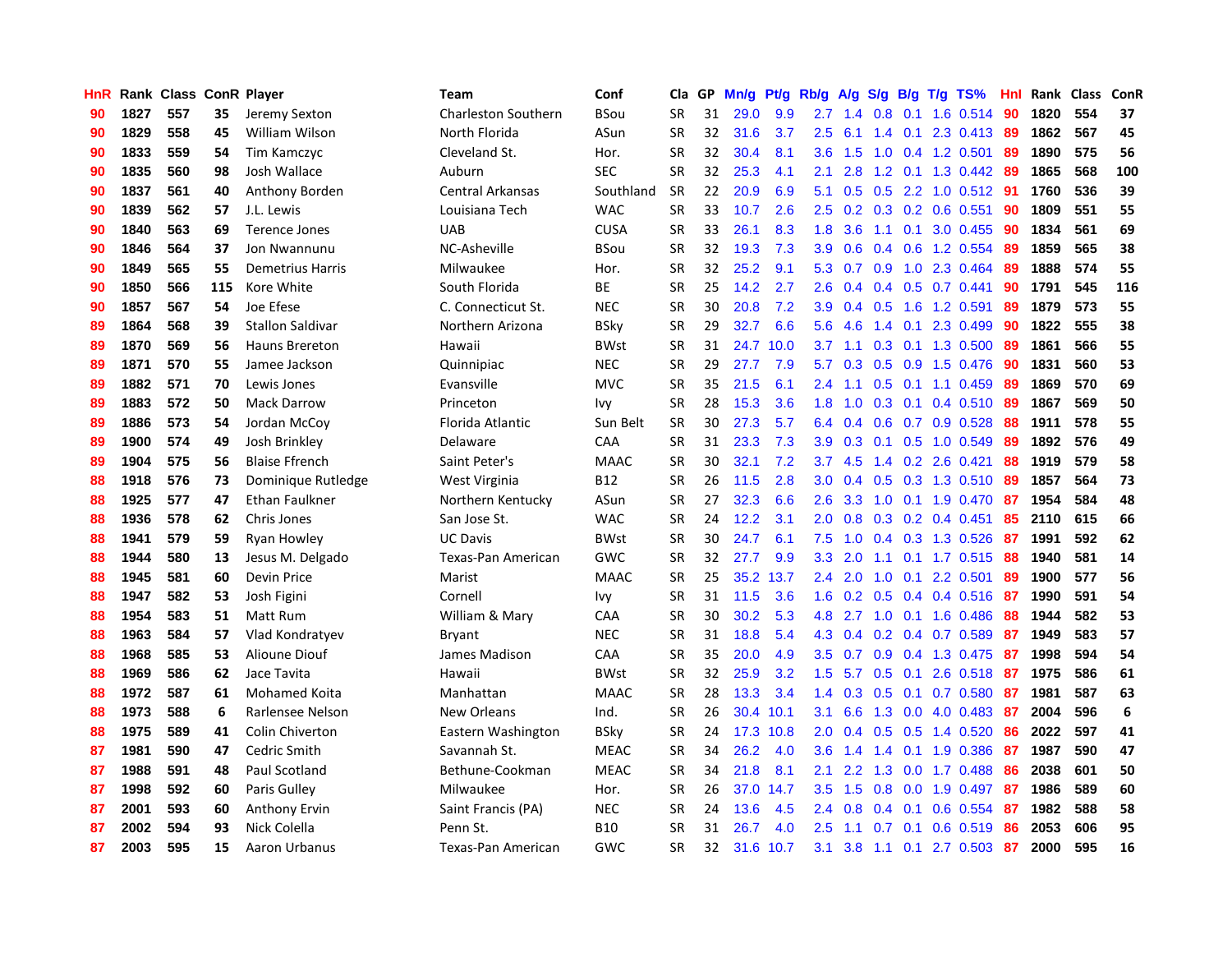| HnR |      | Rank Class ConR Player |     |                        | Team                | Conf        | Cla       | GP | Mn/g | <b>Pt/g</b> | Rb/g             | A/g             | S/g              |     | $B/g$ T/g TS%           | Hnl | Rank Class |     | ConR                    |
|-----|------|------------------------|-----|------------------------|---------------------|-------------|-----------|----|------|-------------|------------------|-----------------|------------------|-----|-------------------------|-----|------------|-----|-------------------------|
| 87  | 2005 | 596                    | 61  | Dre Calloway           | St. Francis (NY)    | <b>NEC</b>  | <b>SR</b> | 29 | 19.1 | 5.2         | 1.4              | 2.8             | 1.0              | 0.1 | 1.8 0.454               | 87  | 1993       | 593 | 59                      |
| 87  | 2007 | 597                    | 46  | Mike Allison           | Maine               | <b>AEC</b>  | SR        | 29 | 28.7 | 6.5         | 7.3              | 0.1             |                  |     | $0.4$ 1.7 0.9 0.531     | 86  | 2036       | 600 | 47                      |
| 87  | 2014 | 598                    | 60  | Derrick Rodgers        | Portland            | <b>WCC</b>  | <b>SR</b> | 32 | 25.7 | 6.3         | 2.6              | 3.4             |                  |     | 0.8 0.2 2.8 0.484       | -86 | 2040       | 602 | 63                      |
| 87  | 2015 | 599                    | 50  | <b>Kevin Dukes</b>     | Bethune-Cookman     | <b>MEAC</b> | <b>SR</b> | 34 | 34.7 | 11.1        | 2.2              | 3.1             |                  |     | 1.6 0.1 1.6 0.514 85    |     | 2072       | 609 | 51                      |
| 87  | 2017 | 600                    | 74  | Garlon Green           | TCU                 | <b>B12</b>  | <b>SR</b> | 32 | 30.2 | 9.7         | 3.5              | 1.1             |                  |     | $0.5$ $0.3$ 2.1 $0.447$ | 85  | 2102       | 614 | 74                      |
| 87  | 2021 | 601                    | 7   | Lovell Cook            | New Orleans         | Ind.        | <b>SR</b> | 26 | 27.6 | 14.2        | 3.2              | 0.3             | 1.0              |     | 0.3 1.5 0.574           | 86  | 2060       | 607 | $\overline{\mathbf{z}}$ |
| 87  | 2022 | 602                    | 16  | P.J. Miller            | New Jersey Tech     | GWC         | <b>SR</b> | 29 |      | 28.9 10.1   | 2.1              | 3.5             |                  |     | 1.7 0.2 2.4 0.473       | 86  | 2027       | 599 | 17                      |
| 86  | 2024 | 603                    | 42  | Gabe Rogers            | Northern Arizona    | BSky        | <b>SR</b> | 32 | 34.8 | 17.9        | 2.0              | 1.8             | 1.0              | 0.1 | 2.8 0.509               | 86  | 2024       | 598 | 42                      |
| 86  | 2027 | 604                    | 43  | Don McAvoy             | Western Illinois    | Summit      | <b>SR</b> | 31 | 24.6 | 6.7         | 2.9              | 1.4             |                  |     | 0.7 0.4 1.6 0.466       | 85  | 2113       | 616 | 45                      |
| 86  | 2033 | 605                    | 62  | Stephen Spinella       | Monmouth            | <b>NEC</b>  | <b>SR</b> | 31 | 24.6 | 7.5         | 4.1              | 1.1             |                  |     | $0.5$ 0.2 1.3 0.515     | -85 | 2083       | 611 | 65                      |
| 86  | 2052 | 606                    | 17  | Alfonzo Hubbard        | Utah Valley         | <b>GWC</b>  | SR        | 19 |      | 28.9 11.6   | 4.7              | 1.8             |                  |     | 0.8 0.3 1.6 0.529       | -88 | 1926       | 580 | 13                      |
| 86  | 2055 | 607                    | 59  | Marcus Hooten          | Arkansas St.        | Sun Belt    | <b>SR</b> | 31 | 19.4 | 7.1         | 2.2              | 1.1             |                  |     | $0.5$ $0.0$ 1.4 $0.453$ | -86 | 2043       | 603 | 60                      |
| 86  | 2059 | 608                    | 31  | lan Francis            | Alcorn St.          | <b>SWAC</b> | <b>SR</b> | 30 | 21.4 | 4.4         | 5.1              | 0.7             |                  |     | 1.1 0.6 1.2 0.447       | -85 | 2079       | 610 | 32                      |
| 86  | 2061 | 609                    | 61  | <b>Malcolm Herron</b>  | Eastern Illinois    | <b>OVC</b>  | <b>SR</b> | 31 | 16.0 | 6.3         | 2.4              | 0.7             | 0.5              |     | $0.1$ 0.9 0.510         | 86  | 2050       | 605 | 61                      |
| 86  | 2065 | 610                    | 109 | Andrew Steele          | Alabama             | <b>SEC</b>  | <b>SR</b> | 21 | 19.0 | 3.8         | 2.0              | 1.6             | 1.0              |     | $0.0$ 1.5 $0.440$       | 92  | 1677       | 516 | 92                      |
| 86  | 2068 | 611                    | 48  | Jimmy Gray             | Binghamton          | <b>AEC</b>  | <b>SR</b> | 30 | 36.5 | 10.5        | 3.3 <sub>2</sub> | 3.3             | $1.4^{\circ}$    | 0.1 | 3.3 0.491               | 84  | 2147       | 626 | 48                      |
| 86  | 2076 | 612                    | 46  | Konner Veteto          | Sacramento St.      | BSky        | <b>SR</b> | 28 | 23.4 | 10.2        | 5.9              | 0.2             | 0.3              |     | $0.3$ 1.9 $0.515$       | -85 | 2069       | 608 | 45                      |
| 86  | 2084 | 613                    | 67  | Dion Nesmith           | Monmouth            | <b>NEC</b>  | <b>SR</b> | 31 | 26.8 | 8.1         | 2.3              | 2.2             | 1.3              |     | $0.1$ 1.5 0.460         | 84  | 2134       | 620 | 68                      |
| 86  | 2085 | 614                    | 47  | Jordan Stevens         | <b>Holy Cross</b>   | Pat.        | <b>SR</b> | 30 | 29.2 | 5.7         | $2.4^{\circ}$    | 2.5             |                  |     | $0.8$ 0.2 1.8 0.480     | -85 | 2100       | 613 | 47                      |
| 86  | 2090 | 615                    | 95  | Andre Ingram           | Minnesota           | <b>B10</b>  | <b>SR</b> | 33 | 10.2 | 1.8         | 1.8              | 0.1             |                  |     | 0.5 0.4 0.5 0.453 86    |     | 2048       | 604 | 94                      |
| 85  | 2092 | 616                    | 71  | T.J. Lindsay           | Southern Illinois   | <b>MVC</b>  | <b>SR</b> | 31 | 19.5 | 3.7         |                  | $1.7 \quad 1.2$ |                  |     | $0.7$ 0.1 0.6 0.492     | -85 | 2117       | 617 | 72                      |
| 85  | 2099 | 617                    | 55  | Calvin Thompson        | Howard              | <b>MEAC</b> | SR        | 16 | 26.4 | 11.3        | 3.5              | 1.6             | 0.9              |     | $0.2$ 2.1 $0.444$       | 93  | 1634       | 510 | 35                      |
| 85  | 2100 | 618                    | 65  | Rinaldo Mafra          | Jacksonville St.    | <b>OVC</b>  | <b>SR</b> | 28 | 14.2 | 4.0         | 2.6              | 0.4             |                  |     | $0.1$ 0.4 0.7 0.602 85  |     | 2123       | 618 | 64                      |
| 85  | 2114 | 619                    | 65  | Tola Akomolafe         | Fla. International  | Sun Belt    | <b>SR</b> | 32 | 23.5 | 4.4         | 4.1              | 0.8             | 1.0              |     | $0.3$ 1.1 0.468         | 85  | 2130       | 619 | 64                      |
| 85  | 2128 | 620                    | 47  | Dontae Cannon          | McNeese St.         | Southland   | <b>SR</b> | 31 | 35.0 | 12.4        | 3.3 <sub>2</sub> | 3.1             | 1.3              | 0.1 | 2.0 0.484               | 84  | 2146       | 625 | 48                      |
| 85  | 2132 | 621                    | 67  | Darius Conley          | Saint Peter's       | <b>MAAC</b> | <b>SR</b> | 30 | 23.8 | 8.4         | 4.6              | 0.7             |                  |     | $0.4$ 0.7 1.9 0.459     | 84  | 2142       | 623 | 67                      |
| 85  | 2135 | 622                    | 75  | Nate Butler            | TCU                 | B12         | <b>SR</b> | 31 | 27.1 | 4.9         | 2.6              | 1.6             |                  |     | 1.0 0.6 1.5 0.435       | 83  | 2173       | 635 | 75                      |
| 85  | 2137 | 623                    | 62  | James Haarsma          | Milwaukee           | Hor.        | <b>SR</b> | 26 | 23.3 | 6.5         | 4.5              | 1.0             |                  |     | $0.9$ 0.4 1.6 0.466     | -84 | 2151       | 627 | 63                      |
| 85  | 2138 | 624                    | 122 | <b>Bryan Bynes</b>     | George Washington   | A10         | <b>SR</b> | 26 | 20.6 | 4.4         | $2.4^{\circ}$    | 1.9             |                  |     | 0.5 0.1 1.2 0.417 87    |     | 1966       | 585 | 119                     |
| 85  | 2142 | 625                    | 51  | <b>Tavares Speaks</b>  | Liberty             | BSou        | <b>SR</b> | 36 | 31.2 | 13.2        | $3.4^{\circ}$    | 1.2             | 1.2              | 0.1 | 2.1 0.517 84            |     | 2154       | 629 | 50                      |
| 84  | 2145 | 626                    | 52  | Khalid Mutakabbir      | Presbyterian        | BSou        | <b>SR</b> | 32 | 37.3 | 15.7        | 3.1              | 2.5             | 1.1              | 0.1 | 3.0 0.542               | 83  | 2171       | 634 | 53                      |
| 84  | 2163 | 627                    | 53  | Korey VanDussen        | NC-Greensboro       | Southern    | SR        | 19 | 24.1 | 6.5         | 2.4              | 2.7             | 1.2              |     | $0.1$ 1.2 0.534         | -84 | 2141       | 622 | 53                      |
| 84  | 2168 | 628                    | 62  | DaMetrius Upchurch     | NC A&T              | <b>MEAC</b> | <b>SR</b> | 36 | 15.1 | 4.3         | 3.5              | 0.3             | 0.3              |     | $0.3$ 1.1 0.500         | -84 | 2160       | 631 | 58                      |
| 84  | 2170 | 629                    | 66  | Guy Edi                | Gonzaga             | <b>WCC</b>  | <b>SR</b> | 31 | 10.7 | 3.0         | 2.1              | 0.3             | 0.3 <sub>0</sub> |     | $0.0$ 0.6 0.458         | 85  | 2093       | 612 | 64                      |
| 84  | 2171 | 630                    | 69  | <b>Melquan Bolding</b> | Fairleigh Dickinson | <b>NEC</b>  | <b>SR</b> | 31 | 33.8 | 13.5        | 4.4              | 1.7             | 1.1              |     | 0.3 2.3 0.495           | -82 | 2245       | 648 | 75                      |
| 84  | 2173 | 631                    | 68  | <b>Nick Niernczyk</b>  | SE Missouri St.     | <b>OVC</b>  | SR        | 31 | 23.1 | 7.5         | 2.1              | 1.5             | 0.8              |     | $0.1$ 0.7 0.532         | -84 | 2143       | 624 | 66                      |
| 84  | 2176 | 632                    | 47  | Joe Eberhard           | Sacramento St.      | <b>BSky</b> | SR        | 29 | 32.1 | 6.9         | 5.2              | 1.3             |                  |     | 0.5 0.2 0.8 0.512 83    |     | 2166       | 633 | 48                      |
| 84  | 2179 | 633                    | 48  | Renado Parker          | Portland St.        | BSkv        | SR        | 27 | 27.6 | 11.4        | 5.1              | 0.8             | 0.9              |     | $0.4$ 1.4 0.495         | 84  | 2163       | 632 | 47                      |
| 84  | 2180 | 634                    | 49  | Lateef McMullan        | Portland St.        | <b>BSkv</b> | <b>SR</b> | 28 |      | 32.4 10.3   | 2.6              | 3.6             |                  |     | 0.9 0.0 1.5 0.528       | 83  | 2175       | 636 | 49                      |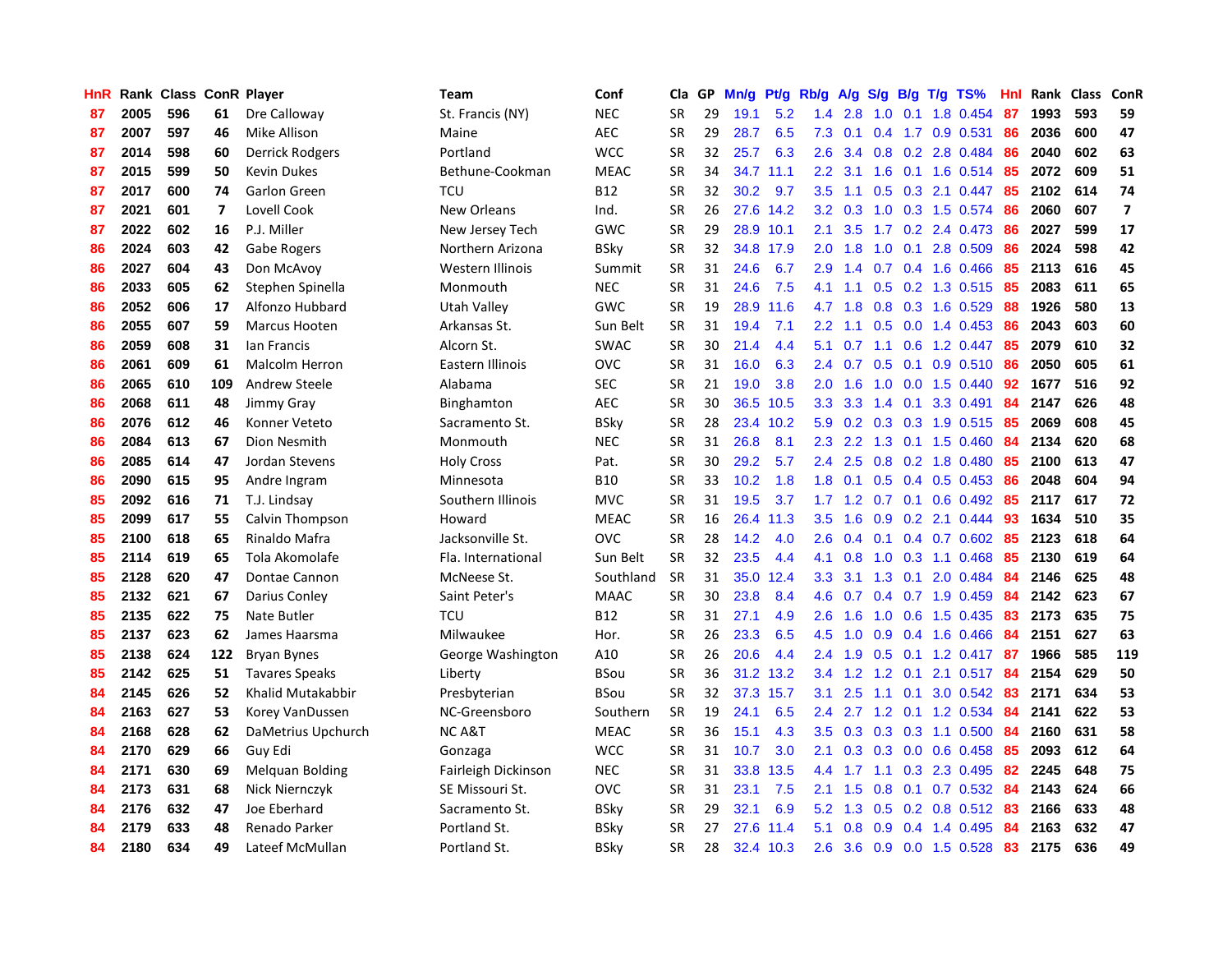| HnR |      | Rank Class ConR Player |     |                         | <b>Team</b>           | Conf        | Cla       | <b>GP</b> | Mn/g | <b>Pt/g</b> | Rb/g             | A/g             |               |                 | S/g B/g T/g TS%           | Hnl | Rank | <b>Class</b> | <b>ConR</b> |
|-----|------|------------------------|-----|-------------------------|-----------------------|-------------|-----------|-----------|------|-------------|------------------|-----------------|---------------|-----------------|---------------------------|-----|------|--------------|-------------|
| 84  | 2183 | 635                    | 65  | Paolo Mancasola         | <b>UC Davis</b>       | <b>BWst</b> | <b>SR</b> | 31        | 28.9 | 5.2         | 1.7              | 3.9             | 0.5           |                 | $0.0$ 2.6 $0.478$         | -82 | 2235 | 646          | 65          |
| 83  | 2187 | 636                    | 60  | David Imes              | Hofstra               | CAA         | <b>SR</b> | 31        | 29.2 | 7.6         |                  | $5.2 \quad 0.9$ |               |                 | 0.7 0.9 1.6 0.452 80      |     | 2316 | 665          | 65          |
| 83  | 2189 | 637                    | 69  | <b>Austin Akers</b>     | Eastern Illinois      | OVC         | <b>SR</b> | 31        | 33.8 | 5.0         | 2.5              | 4.0             |               |                 | 1.0 0.0 1.3 0.438         | -84 | 2157 | 630          | 67          |
| 83  | 2200 | 638                    | 66  | Alan-Michael Thompson   | Louisiana-Lafayette   | Sun Belt    | <b>SR</b> | 30        | 25.2 | 9.0         | 1.7              | 0.5             |               |                 | $0.6$ 0.1 0.8 0.587       | 83  | 2179 | 637          | 65          |
| 83  | 2205 | 639                    | 54  | Cameron Baskerville     | Georgia Southern      | Southern    | <b>SR</b> | 33        | 19.2 | 5.5         | 3.9 <sup>°</sup> | 0.3             | 0.6           |                 | 0.3 1.2 0.550             | 83  | 2217 | 643          | 55          |
| 83  | 2215 | 640                    | 62  | John Daniels            | Columbia              | Ivy         | <b>SR</b> | 27        | 16.5 | 2.7         | 4.6              | 0.6             |               |                 | $0.4$ 0.2 1.1 0.503       | 83  | 2212 | 642          | 61          |
| 83  | 2222 | 641                    | 58  | <b>Branimir Mikulic</b> | High Point            | BSou        | <b>SR</b> | 31        | 12.2 | 3.4         | 2.9              | 0.3             |               |                 | $0.3$ $0.3$ $0.6$ $0.601$ | 82  | 2252 | 650          | 60          |
| 83  | 2225 | 642                    | 73  | Raven Barber            | Mount St. Mary's      | <b>NEC</b>  | <b>SR</b> | 32        | 16.1 | 5.0         | 2.9              | 0.3             |               |                 | $0.1$ 0.4 1.3 0.595       | 82  | 2247 | 649          | 76          |
| 83  | 2227 | 643                    | 76  | <b>Ben Cherry</b>       | Tulane                | <b>CUSA</b> | <b>SR</b> | 34        | 14.4 | 4.4         | 0.9 <sub>0</sub> | 0.5             | 0.3           |                 | $0.0\, 0.6\, 0.622$       | -83 | 2209 | 641          | 79          |
| 83  | 2230 | 644                    | 50  | Michael Harthun         | Portland St.          | BSky        | <b>SR</b> | 26        | 30.7 | 11.3        | $2.4^{\circ}$    | 1.8             |               |                 | 0.5 0.0 1.3 0.613 82      |     | 2221 | 644          | 50          |
| 83  | 2234 | 645                    | 51  | Mitch Wilmer            | North Dakota          | <b>BSky</b> | <b>SR</b> | 33        | 19.9 | 5.7         | 4.9              |                 |               |                 | 0.2 0.6 1.4 1.5 0.478 81  |     | 2314 | 664          | 55          |
| 82  | 2240 | 646                    | 74  | Justin Swidowski        | Sacred Heart          | <b>NEC</b>  | <b>SR</b> | 15        | 19.2 | 7.3         | 3.6              | 0.2             |               |                 | $0.5$ 0.6 1.0 0.529       | -83 | 2205 | 640          | 71          |
| 82  | 2244 | 647                    | 75  | Josh Thompson           | Wagner                | <b>NEC</b>  | <b>SR</b> | 30        | 24.1 | 3.7         | 2.9              | 1.3             |               |                 | 0.9 0.5 1.4 0.464         | 82  | 2224 | 645          | 74          |
| 82  | 2253 | 648                    | 49  | John Hart               | <b>IUPUI</b>          | Summit      | <b>SR</b> | 19        | 32.8 | 14.2        | 3.1              | 2.2             | $1.4^{\circ}$ |                 | 0.4 3.4 0.542 84          |     | 2140 | 621          | 47          |
| 82  | 2257 | 649                    | 81  | Luke Kraus              | <b>Bowling Green</b>  | <b>MAC</b>  | Sr        | 32        | 24.2 | 4.1         | 2.2              | 1.6             |               |                 | 1.2 0.1 0.9 0.428         | 82  | 2253 | 651          | 81          |
| 82  | 2268 | 650                    | 125 | <b>Chase Stigall</b>    | <b>Butler</b>         | A10         | <b>SR</b> | 36        | 10.3 | 1.9         | 1.3              | 0.8             | 0.3           |                 | $0.0$ 0.7 0.454           | 81  | 2271 | 653          | 125         |
| 82  | 2269 | 651                    | 67  | <b>Kris Brown</b>       | Norfolk St.           | <b>MEAC</b> | <b>SR</b> | 33        | 19.8 | 4.6         | 2.2              | 1.1             | 0.6           |                 | $0.2$ 1.2 0.490           | -81 | 2289 | 660          | 68          |
| 82  | 2270 | 652                    | 53  | Jeremie Mitchell        | McNeese St.           | Southland   | <b>SR</b> | 31        | 27.0 | 8.5         | 2.0              | 1.5             | 1.3           |                 | 0.1 1.4 0.513 81          |     | 2287 | 659          | 53          |
| 82  | 2271 | 653                    | 72  | <b>Curtis Dennis</b>    | Iona                  | <b>MAAC</b> | <b>SR</b> | 29        | 12.0 | 3.8         | 1.4              | 0.3             |               |                 | 0.3 0.2 0.4 0.502 82      |     | 2243 | 647          | 71          |
| 82  | 2278 | 654                    | 55  | O.J. Evans              | Northwestern St.      | Southland   | <b>SR</b> | 32        | 15.7 | 3.5         | 3.7              | 0.3             |               |                 | $0.3$ 0.6 0.7 0.456       | -81 | 2285 | 657          | 52          |
| 82  | 2282 | 655                    | 55  | <b>Brian Neller</b>     | <b>UMBC</b>           | <b>AEC</b>  | <b>SR</b> | 31        | 29.2 | 10.2        | 1.9              | 1.0             |               |                 | 1.0 0.0 1.0 0.520         | -80 | 2324 | 666          | 56          |
| 81  | 2287 | 656                    | 51  | <b>Mitch Rolls</b>      | Colgate               | Pat.        | <b>SR</b> | 32        | 28.1 | 7.2         | 1.8              | 2.8             | 0.5           |                 | $0.1$ 1.9 0.480           | 81  | 2282 | 655          | 51          |
| 81  | 2288 | 657                    | 92  | Andrew Van Nest         | <b>Boston College</b> | <b>ACC</b>  | <b>SR</b> | 25        | 10.9 | 3.2         | 1.8              | 0.4             |               |                 | $0.2$ 0.1 0.6 0.516       | -83 | 2193 | 639          | 92          |
| 81  | 2296 | 658                    | 69  | Javoris Bryant          | Bethune-Cookman       | <b>MEAC</b> | <b>SR</b> | 28        | 25.9 | 8.6         | 5.8              | 0.9             |               |                 | 0.9 0.8 1.4 0.432         | -81 | 2284 | 656          | 67          |
| 81  | 2298 | 659                    | 52  | Jordan Springer         | Army                  | Pat.        | <b>SR</b> | 30        | 15.6 | 3.4         | 3.9              | 0.7             |               |                 | $0.4$ 0.2 1.2 0.505       | -81 | 2286 | 658          | 52          |
| 81  | 2300 | 660                    | 67  | Reggie King             | Winthrop              | BSou        | <b>SR</b> | 24        | 15.5 | 1.7         | 2.2              | 1.4             |               | $0.4 \quad 0.1$ | $0.6$ 0.513               | -81 | 2276 | 654          | 63          |
| 81  | 2302 | 661                    | 56  | Jayson Guerrier         | Albany (NY)           | <b>AEC</b>  | <b>SR</b> | 32        | 13.3 | 3.7         | 1.6              | 0.5             |               |                 | $0.2$ 0.1 0.7 0.486       | -82 | 2263 | 652          | 53          |
| 81  | 2303 | 662                    | 80  | <b>Shamarr Bowden</b>   | East Carolina         | <b>CUSA</b> | <b>SR</b> | 25        | 15.2 | 4.6         |                  | $0.7$ 1.5       |               |                 | 0.5 0.0 0.6 0.511 84      |     | 2153 | 628          | 74          |
| 81  | 2304 | 663                    | 55  | Michael Dunn            | Northern Arizona      | BSky        | <b>SR</b> | 32        | 23.6 | 5.8         | 3.1              | 1.5             |               |                 | 1.1 0.3 1.3 0.524 81      |     | 2309 | 662          | 54          |
| 81  | 2311 | 664                    | 55  | John Brandenburg        | Colgate               | Pat.        | <b>SR</b> | 32        | 19.6 | 5.1         | 3.3 <sub>2</sub> | 0.6             |               |                 | $0.4$ 0.8 1.1 0.475       | -81 | 2312 | 663          | 56          |
| 81  | 2317 | 665                    | 72  | Derian Shaffer          | SIU-Edwardsville      | <b>OVC</b>  | <b>SR</b> | 27        | 21.9 | 6.2         | 4.6              | 0.4             |               |                 | 0.3 0.7 1.6 0.506         | 79  | 2394 | 680          | 75          |
| 81  | 2318 | 666                    | 56  | Neveij Walters          | Idaho St.             | BSky        | <b>SR</b> | 30        | 18.9 | 5.1         | 3.6              | 0.2             | 0.7           |                 | 1.1 1.2 0.497             | -80 | 2327 | 668          | 57          |
| 81  | 2321 | 667                    | 73  | Jeremy Washington       | Tennessee-Martin      | <b>OVC</b>  | <b>SR</b> | 24        | 24.5 | 7.0         | 4.8              | 1.4             |               |                 | $0.5$ 0.7 1.1 0.467       | -80 | 2326 | 667          | 73          |
| 81  | 2322 | 668                    | 74  | Larry Wilkins           | Texas-San Antonio     | <b>WAC</b>  | <b>SR</b> | 32        | 21.7 | 4.7         | 3.7              | 0.7             | 0.8           |                 | 0.2 1.2 0.507             | -79 | 2367 | 674          | 73          |
| 80  | 2331 | 669                    | 59  | Xavier Johnson-Blount   | Montana St.           | BSky        | <b>SR</b> | 24        | 30.7 | 10.5        | 4.2              | 1.3             |               |                 | 1.2 0.1 1.8 0.505         | -81 | 2306 | 661          | 53          |
| 80  | 2332 | 670                    | 82  | <b>Robert Goff</b>      | Marshall              | CUSA        | <b>SR</b> | 29        | 17.6 | 4.8         | 3.6              | 0.5             |               |                 | $0.4$ 0.7 1.2 0.481       | 80  | 2331 | 669          | 82          |
| 80  | 2338 | 671                    | 71  | <b>Wesley Dunning</b>   | Hampton               | <b>MEAC</b> | <b>SR</b> | 28        | 13.1 | 2.6         | 3.0 <sub>2</sub> | 0.3             |               |                 | $0.3$ 0.4 0.8 0.525       | -79 | 2364 | 673          | 73          |
| 80  | 2342 | 672                    | 61  | Kelvin McNeil           | NC-Greensboro         | Southern    | SR        | 31        | 21.4 | 5.5         | 6.4              | 0.6             |               |                 | $0.7$ $0.2$ 1.1 $0.462$   | -79 | 2371 | 675          | 63          |
| 80  | 2354 | 673                    | 75  | <b>Taylor Jones</b>     | Eastern Illinois      | OVC         | <b>SR</b> | 32        | 29.0 | 5.6         | 2.5              | 1.6             |               |                 | 1.0 0.1 1.5 0.563         | 79  | 2361 | 672          | 74          |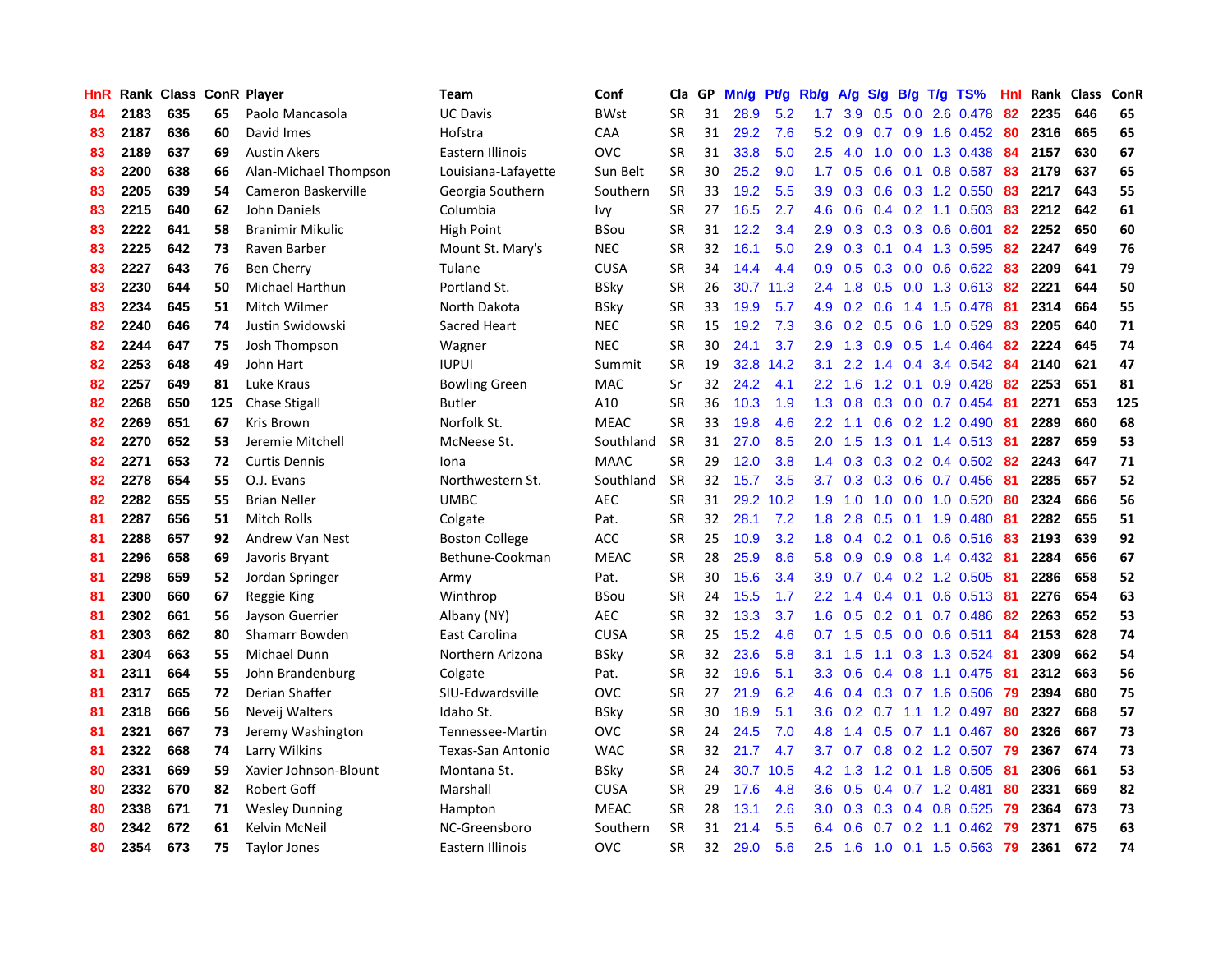| HnR |      | Rank Class ConR Player |     |                          | <b>Team</b>         | Conf        | Cla       | <b>GP</b> | Mn/g | <b>Pt/g</b> | Rb/g             | A/g |     |     | S/g B/g T/g TS%                       | Hnl | Rank | Class | <b>ConR</b> |
|-----|------|------------------------|-----|--------------------------|---------------------|-------------|-----------|-----------|------|-------------|------------------|-----|-----|-----|---------------------------------------|-----|------|-------|-------------|
| 80  | 2357 | 674                    | 85  | Matt Balkema             | Eastern Michigan    | <b>MAC</b>  | <b>SR</b> | 33        | 11.6 | 2.1         | 2.6              | 0.2 | 0.3 | 0.1 | $0.4$ 0.459                           | 80  | 2354 | 671   | 85          |
| 80  | 2360 | 675                    | 88  | <b>Brandon Smith</b>     | California          | P12         | <b>SR</b> | 27        | 16.9 | 2.4         | 1.4              |     |     |     | 1.8 0.7 0.0 1.1 0.415 83              |     | 2181 | 638   | 88          |
| 80  | 2362 | 676                    | 57  | <b>Scott Morris</b>      | New Hampshire       | <b>AEC</b>  | <b>SR</b> | 28        | 17.5 | 4.5         | 0.8              | 0.6 |     |     | $0.5$ 0.0 0.6 0.591                   | -79 | 2386 | 679   | 61          |
| 80  | 2364 | 677                    | 70  | <b>Robert Smith</b>      | <b>UC Riverside</b> | <b>BWst</b> | <b>SR</b> | 30        | 32.4 | 6.4         | 3.5              | 3.1 |     |     | $1.1 \quad 0.0 \quad 2.7 \quad 0.448$ | 79  | 2381 | 677   | 70          |
| 80  | 2365 | 678                    | 115 | Sherrard Brantley        | Georgia             | <b>SEC</b>  | <b>SR</b> | 32        | 17.5 | 3.3         | 1.2              | 1.0 | 0.2 |     | 0.1 0.7 0.484 79                      |     | 2385 | 678   | 115         |
| 79  | 2370 | 679                    | 74  | Dera Nd-Ezuma            | Rider               | <b>MAAC</b> | <b>SR</b> | 32        | 12.7 | 2.5         | 1.8              | 0.4 | 0.3 |     | 1.1 0.9 0.494                         | 80  | 2348 | 670   | 75          |
| 79  | 2371 | 680                    | 47  | <b>Terry Rose</b>        | Grambling           | <b>SWAC</b> | <b>SR</b> | 28        | 34.9 | 14.1        | 3.4              | 1.0 | 0.5 |     | 0.0 2.4 0.544                         | 77  | 2482 | 694   | 48          |
| 79  | 2385 | 681                    | 63  | David Jeune              | North Florida       | ASun        | <b>SR</b> | 32        | 23.9 | 3.7         | 5.0              | 1.4 | 0.5 |     | $0.4$ 1.7 0.432                       | 78  | 2415 | 685   | 64          |
| 79  | 2389 | 682                    | 74  | Markee Teal              | Florida A&M         | <b>MEAC</b> | <b>SR</b> | 31        | 23.0 | 7.1         | 5.2              | 0.4 | 0.6 |     | $0.4$ 1.6 0.533                       | -79 | 2398 | 681   | 74          |
| 79  | 2391 | 683                    | 66  | Drazen Zlovaric          | Chattanooga         | Southern    | <b>SR</b> | 32        | 23.7 | 8.2         | 4.6              | 0.5 |     |     | 0.3 0.3 1.3 0.502 78                  |     | 2437 | 688   | 68          |
| 79  | 2401 | 684                    | 55  | Alex Welhouse            | Neb.-Omaha          | Summit      | <b>SR</b> | 31        | 27.0 | 8.3         | 4.7              | 0.7 |     |     | 0.6 0.1 1.4 0.582 79                  |     | 2407 | 683   | 54          |
| 79  | 2412 | 685                    | 61  | Melvin Morgan            | Idaho St.           | <b>BSky</b> | <b>SR</b> | 30        | 32.0 | 12.0        | $3.4^{\circ}$    | 2.4 |     |     | 1.3 0.0 3.2 0.459                     | 78  | 2427 | 687   | 62          |
| 78  | 2434 | 686                    | 65  | <b>Tyler Ponticelli</b>  | Brown               | lvy         | <b>SR</b> | 28        | 20.9 | 3.0         | $3.4^{\circ}$    | 1.5 |     |     | $0.4$ 0.1 1.4 0.579                   | 77  | 2459 | 690   | 66          |
| 78  | 2438 | 687                    | 29  | Zach Jones               | <b>Utah Valley</b>  | GWC         | <b>SR</b> | 31        | 13.4 | 3.6         | 2.3              | 0.5 |     |     | $0.4$ 0.5 0.4 0.500                   | 77  | 2471 | 691   | 30          |
| 78  | 2443 | 688                    | 128 | <b>Ryan Brooks</b>       | Rhode Island        | A10         | <b>SR</b> | 29        | 13.0 | 1.6         | 3.1              | 0.2 |     |     | $0.1$ 0.7 0.6 0.437                   | 78  | 2446 | 689   | 128         |
| 78  | 2452 | 689                    | 84  | Lonnie Robinson          | Fairleigh Dickinson | <b>NEC</b>  | <b>SR</b> | 31        | 30.6 | 8.6         | 3.2              | 1.9 |     |     | $0.5$ 0.2 1.9 0.533                   | -76 | 2511 | 701   | 87          |
| 78  | 2459 | 690                    | 79  | Jason Holmes             | Morehead St.        | OVC         | <b>SR</b> | 32        | 10.0 | 2.7         | 1.8              | 0.2 | 0.3 |     | $0.5$ 0.6 0.497                       | -77 | 2489 | 696   | 81          |
| 77  | 2477 | 691                    | 73  | Nick Wright              | Old Dominion        | CAA         | <b>SR</b> | 28        | 20.3 | 6.7         | 4.1              | 0.5 | 0.4 |     | $0.5$ 1.0 0.432                       | 77  | 2479 | 693   | 73          |
| 77  | 2481 | 692                    | 67  | <b>Todd Nelson</b>       | SE Louisiana        | Southland   | <b>SR</b> | 30        | 16.3 | 5.6         | 1.2              | 0.4 |     |     | 0.3 0.1 0.7 0.505 77                  |     | 2496 | 697   | 67          |
| 77  | 2483 | 693                    | 48  | Madut Bol                | Southern            | <b>SWAC</b> | <b>SR</b> | 32        | 9.3  | 1.9         | 1.3              | 0.2 |     |     | 0.3 0.3 0.2 0.625 77                  |     | 2473 | 692   | 47          |
| 77  | 2487 | 694                    | 78  | Allen Tate               | Seattle             | <b>WAC</b>  | <b>SR</b> | 24        | 15.7 | 3.5         | 3.1              |     |     |     | 0.7 1.0 0.1 1.2 0.414 78              |     | 2425 | 686   | 77          |
| 77  | 2491 | 695                    | 32  | Ruben Cabrera            | Texas-Pan American  | GWC         | <b>SR</b> | 32        | 14.2 | 5.9         | 2.8              | 0.3 | 0.1 |     | $0.1$ 1.2 0.537                       | -77 | 2497 | 698   | 32          |
| 77  | 2497 | 696                    | 80  | Mason Leggett            | Jacksonville St.    | OVC         | <b>SR</b> | 27        | 20.1 | 2.7         | 2.1              | 1.5 |     |     | 1.2 0.1 1.1 0.408                     | -77 | 2488 | 695   | 80          |
| 77  | 2501 | 697                    | 118 | Noel Johnson             | Auburn              | <b>SEC</b>  | <b>SR</b> | 32        | 17.5 | 4.8         | 2.0              | 0.5 |     |     | 0.4 0.2 0.9 0.470                     | 76  | 2517 | 703   | 118         |
| 77  | 2502 | 698                    | 68  | Jeffrey Forbes           | Eastern Washington  | <b>BSky</b> | <b>SR</b> | 29        | 25.3 | 6.0         | $2.4^{\circ}$    | 2.0 | 0.8 |     | $0.0$ 1.1 $0.489$                     | 75  | 2548 | 708   | 70          |
| 77  | 2506 | 699                    | 87  | Nick Greenbacker         | Sacred Heart        | <b>NEC</b>  | <b>SR</b> | 29        | 19.0 | 4.0         | 2.7              | 0.9 |     |     | 0.7 1.0 1.2 0.523                     | -76 | 2527 | 705   | 89          |
| 77  | 2508 | 700                    | 88  | Marcus Ware              | Monmouth            | <b>NEC</b>  | <b>SR</b> | 30        | 17.8 | 6.4         | 4.0              | 0.5 |     |     | 0.5 0.1 1.6 0.434 76                  |     | 2525 | 704   | 88          |
| 76  | 2513 | 701                    | 60  | <b>Brian Fitzpatrick</b> | <b>Bucknell</b>     | Pat.        | <b>SR</b> | 33        | 8.6  | 2.2         | 1.6              |     |     |     | 0.2 0.0 0.2 0.3 0.483 76              |     | 2502 | 699   | 59          |
| 76  | 2518 | 702                    | 79  | Mansa Habeeb             | Idaho               | <b>WAC</b>  | <b>SR</b> | 29        | 21.2 | 5.6         | $2.4^{\circ}$    | 1.4 |     |     | 0.6 0.1 2.0 0.503 76                  |     | 2505 | 700   | 79          |
| 76  | 2527 | 703                    | 79  | <b>Blake Smith</b>       | Radford             | <b>BSou</b> | <b>SR</b> | 31        | 18.5 | 4.7         | $2.2^{\circ}$    | 1.2 | 1.0 |     | 0.3 1.2 0.452 76                      |     | 2516 | 702   | 78          |
| 76  | 2528 | 704                    | 80  | Nick Gore                | <b>VMI</b>          | <b>BSou</b> | <b>SR</b> | 31        | 23.5 | 4.9         | 4.4              | 2.4 | 1.0 |     | 0.1 1.2 0.465                         | -76 | 2533 | 707   | 82          |
| 76  | 2530 | 705                    | 52  | Ryan Gesiakowski         | <b>Prairie View</b> | <b>SWAC</b> | <b>SR</b> | 34        | 23.4 | 6.9         | 2.3              | 0.8 | 1.1 |     | $0.1$ 0.7 0.431                       | 75  | 2557 | 709   | 51          |
| 75  | 2543 | 706                    | 82  | Jairus Simms             | <b>High Point</b>   | <b>BSou</b> | <b>SR</b> | 28        | 16.8 | 1.9         | 1.4              | 3.2 | 0.6 |     | $0.0 \quad 1.4 \quad 0.402$           | -76 | 2529 | 706   | 80          |
| 75  | 2553 | 707                    | 82  | Anton Dickerson          | Howard              | <b>MEAC</b> | <b>SR</b> | 30        | 16.6 | 6.4         | 1.6              | 0.5 | 0.3 |     | 0.0 1.2 0.462                         | 74  | 2578 | 716   | 83          |
| 75  | 2556 | 708                    | 70  | Jordan Johnson           | Southern Utah       | <b>BSky</b> | <b>SR</b> | 31        | 20.5 | 3.6         | 3.3 <sub>2</sub> | 1.5 | 1.0 |     | 0.3 1.5 0.512 74                      |     | 2574 | 714   | 72          |
| 75  | 2560 | 709                    | 133 | Michael Davenport        | St. Bonaventure     | A10         | <b>SR</b> | 28        | 11.1 | 2.5         | 1.2              | 0.9 |     |     | 0.5 0.0 0.8 0.447 75                  |     | 2558 | 710   | 132         |
| 74  | 2566 | 710                    | 80  | Lavanne Pennington       | San Jose St.        | <b>WAC</b>  | <b>SR</b> | 26        | 19.3 | 7.5         | $2.5^{\circ}$    | 0.4 |     |     | $0.5$ 0.0 1.5 0.435                   | -73 | 2625 | 723   | 81          |
| 74  | 2567 | 711                    | 71  | Ephraim Ekanem           | Northern Arizona    | BSky        | <b>SR</b> | 31        | 10.2 | 3.1         | $2.2^{\circ}$    | 0.1 |     |     | $0.3$ 0.4 0.5 0.471                   | -74 | 2577 | 715   | 73          |
| 74  | 2572 | 712                    | 56  | <b>Michael Starks</b>    | Alcorn St.          | <b>SWAC</b> | <b>SR</b> | 32        | 17.0 | 3.2         | 3.3 <sub>2</sub> |     |     |     | 0.2 0.3 0.7 0.8 0.490                 | 73  | 2604 | 718   | 57          |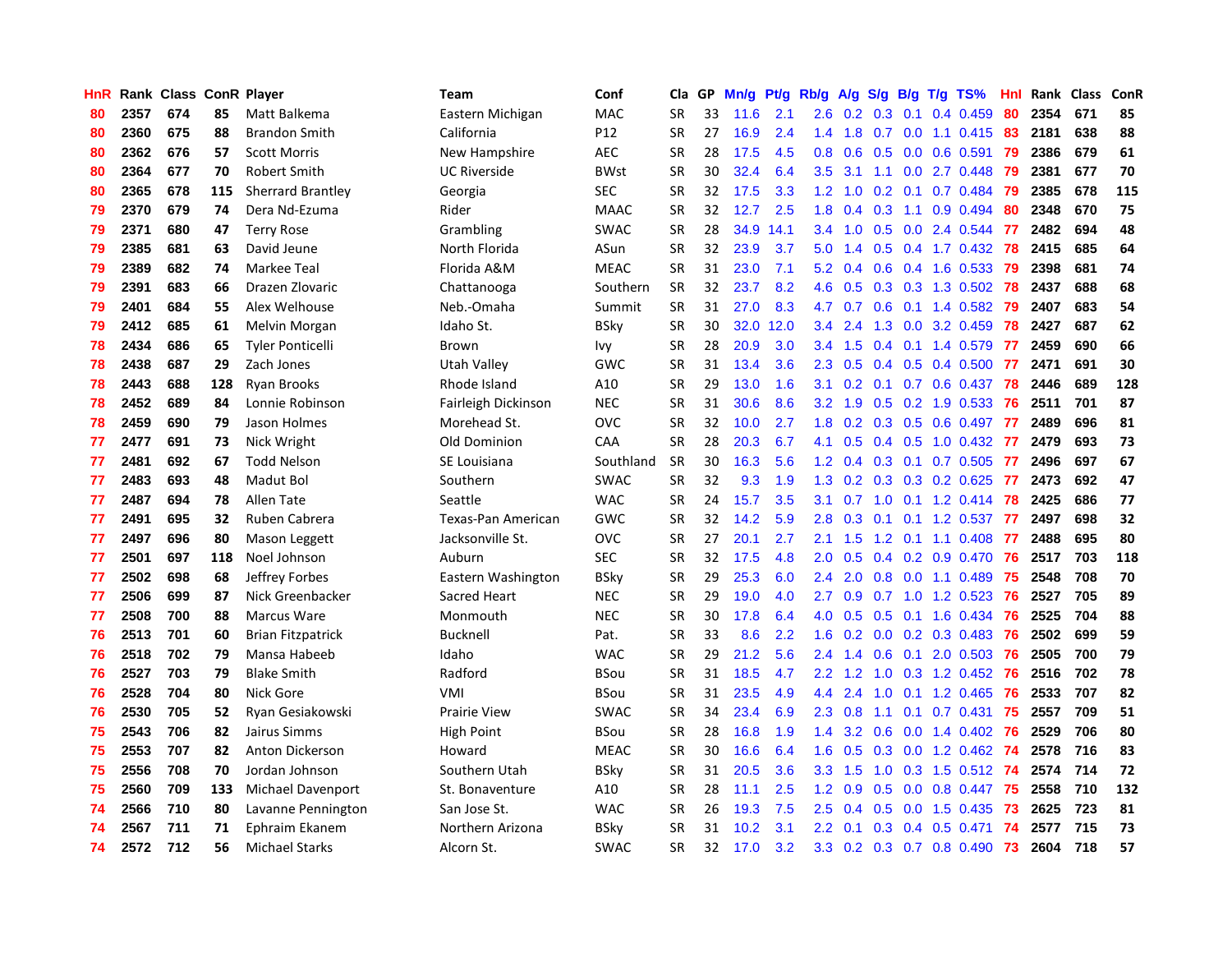| HnR |      | Rank Class ConR Player |     |                           | <b>Team</b>          | Conf        | Cla       | GP | Mn/g | Pt/g | Rb/g             | A/g | S/g |     | $B/g$ T/g TS%             | Hnl |      | Rank Class | ConR |
|-----|------|------------------------|-----|---------------------------|----------------------|-------------|-----------|----|------|------|------------------|-----|-----|-----|---------------------------|-----|------|------------|------|
| 74  | 2586 | 713                    | 62  | Dee Goens                 | <b>Holy Cross</b>    | Pat.        | <b>SR</b> | 30 | 13.0 | 2.3  | 1.6              | 1.6 |     |     | $0.4$ 0.0 1.0 0.405       | 73  | 2607 | 719        | 63   |
| 74  | 2587 | 714                    | 82  | Niko Stojilkovic          | North Texas          | Sun Belt    | SR        | 32 | 13.1 | 2.6  | $2.4^{\circ}$    | 0.9 |     |     | 0.4 0.1 0.8 0.432 73      |     | 2621 | 722        | 84   |
| 73  | 2590 | 715                    | 72  | Donley Minor              | Lamar                | Southland   | <b>SR</b> | 31 | 33.0 | 9.6  | 3.3              | 3.6 |     |     | 0.7 0.2 3.0 0.456 73      |     | 2617 | 721        | 72   |
| 73  | 2592 | 716                    | 67  | Miles Asafo-Adjei         | Cornell              | Ivy         | <b>SR</b> | 30 | 20.5 | 2.8  | 1.6              | 2.6 |     |     | $0.4$ 0.0 1.2 0.390       | 73  | 2603 | 717        | 69   |
| 73  | 2606 | 717                    | 96  | Vince Legarza             | Miami (OH)           | <b>MAC</b>  | <b>SR</b> | 29 | 10.5 | 1.6  | 1.6              | 0.6 |     |     | $0.2$ 0.1 0.5 0.511       | -73 | 2609 | 720        | 95   |
| 73  | 2614 | 718                    | 88  | <b>Corvonn Gaines</b>     | East Carolina        | <b>CUSA</b> | <b>SR</b> | 22 | 17.0 | 2.1  | 2.5              | 2.0 | 0.5 |     | 0.2 0.9 0.393             | 79  | 2378 | 676        | 84   |
| 73  | 2616 | 719                    | 65  | <b>Adrian Satchell</b>    | <b>UMBC</b>          | <b>AEC</b>  | <b>SR</b> | 31 | 18.4 | 3.5  | 3.2              | 0.9 |     |     | 0.5 0.3 0.7 0.426         | -71 | 2660 | 728        | 66   |
| 72  | 2625 | 720                    | 119 | John Florveus             | Georgia              | <b>SEC</b>  | <b>SR</b> | 28 | 17.6 | 2.5  | 3.2              | 0.4 | 0.3 |     | 0.6 1.2 0.473             | 75  | 2567 | 712        | 119  |
| 72  | 2629 | 721                    | 120 | Jarod Jahns               | Texas A&M            | <b>SEC</b>  | <b>SR</b> | 32 | 14.5 | 1.6  | 1.9              | 0.4 | 0.3 |     | $0.3$ 0.4 0.481           | 72  | 2629 | 724        | 120  |
| 72  | 2649 | 722                    | 86  | Jasper Williams           | Hampton              | <b>MEAC</b> | <b>SR</b> | 23 | 22.1 | 5.7  | 2.3              | 1.8 | 1.0 |     | 0.0 1.7 0.394 75          |     | 2571 | 713        | 82   |
| 71  | 2651 | 723                    | 72  | <b>Ryan Haggerty</b>      | Milwaukee            | Hor.        | SR        | 31 | 19.4 | 2.5  | 2.0              | 1.1 |     |     | 0.4 0.4 0.8 0.479 71      |     | 2663 | 729        | 72   |
| 71  | 2653 | 724                    | 99  | James Erger               | <b>Bowling Green</b> | <b>MAC</b>  | <b>SR</b> | 31 | 10.3 | 1.5  | 0.9 <sup>°</sup> | 0.6 |     |     | 0.4 0.1 0.4 0.522 71      |     | 2658 | 727        | 99   |
| 71  | 2654 | 725                    | 76  | <b>Derick Flowers</b>     | UC Irvine            | <b>BWst</b> | <b>SR</b> | 37 | 12.5 | 2.8  | $1.5^{\circ}$    | 1.5 |     |     | 0.4 0.1 1.0 0.400 71      |     | 2665 | 730        | 75   |
| 71  | 2656 | 726                    | 72  | Chris Smith               | Mercer               | ASun        | <b>SR</b> | 36 | 9.9  | 2.3  | 1.6              | 0.4 |     |     | $0.4$ 0.2 0.8 0.451       | -71 | 2675 | 732        | 72   |
| 71  | 2663 | 727                    | 82  | <b>Ty Nurse</b>           | <b>Texas Tech</b>    | <b>B12</b>  | <b>SR</b> | 29 | 14.4 | 2.5  | 0.6              | 0.8 | 0.6 |     | $0.0$ 0.4 0.480           | -71 | 2672 | 731        | 84   |
| 70  | 2677 | 728                    | 82  | Jamaal Trice              | Appalachian St.      | Southern    | <b>SR</b> | 31 | 23.8 | 7.0  | 2.1              | 0.9 | 0.3 |     | $0.1$ 1.6 0.493           | -70 | 2702 | 735        | 82   |
| 70  | 2678 | 729                    | 60  | Jonathan Lewis            | Jackson St.          | <b>SWAC</b> | <b>SR</b> | 28 | 19.3 | 1.2  | 1.6              | 2.1 | 1.0 |     | $0.0$ 0.9 0.407           | 70  | 2700 | 734        | 61   |
| 70  | 2681 | 730                    | 61  | Stephawn Brown            | Alabama St.          | <b>SWAC</b> | <b>SR</b> | 17 | 25.8 | 5.9  | 4.8              | 0.7 | 0.5 |     | 0.5 1.4 0.478             | 72  | 2645 | 725        | 60   |
| 70  | 2686 | 731                    | 78  | Michael Harvey            | Portland St.         | BSky        | <b>SR</b> | 28 | 11.3 | 3.3  | 1.8              | 0.3 |     |     | $0.3$ 0.2 0.6 0.511       | 70  | 2705 | 736        | 78   |
| 70  | 2687 | 732                    | 83  | <b>Bobby Austin</b>       | Furman               | Southern    | <b>SR</b> | 31 | 30.0 | 7.3  | 3.1              | 1.5 |     |     | 0.9 0.3 1.9 0.476 69      |     | 2723 | 741        | 83   |
| 69  | 2693 | 733                    | 65  | Mike Bersch               | American             | Pat.        | <b>SR</b> | 26 | 19.1 | 4.0  | 2.3              | 0.8 |     |     | $0.3$ 0.0 0.8 0.452       | -70 | 2688 | 733        | 66   |
| 69  | 2700 | 734                    | 89  | Tre Lee                   | Howard               | <b>MEAC</b> | SR        | 30 | 24.2 | 5.0  | 3.0 <sub>2</sub> | 1.2 | 0.5 |     | $0.2$ 1.7 0.402           | -69 | 2716 | 739        | 89   |
| 69  | 2701 | 735                    | 67  | Jordan Boots              | South Dakota         | Summit      | <b>SR</b> | 30 | 17.1 | 3.6  | 0.8              | 1.2 | 0.5 |     | $0.0$ 1.0 0.514           | -69 | 2715 | 738        | 68   |
| 69  | 2705 | 736                    | 77  | Nikko Acosta              | Lamar                | Southland   | <b>SR</b> | 30 | 12.7 | 2.9  | 2.5              | 0.4 |     |     | $0.2$ 0.7 0.9 0.440       | 68  | 2730 | 742        | 77   |
| 68  | 2716 | 737                    | 87  | Latreze Mushatt           | Murray St.           | <b>OVC</b>  | <b>SR</b> | 17 | 20.6 | 4.4  | 3.9 <sup>°</sup> | 0.6 |     |     | $0.4$ 0.2 1.1 0.444       | 79  | 2404 | 682        | 76   |
| 68  | 2721 | 738                    | 76  | Liam McInerney            | Stetson              | ASun        | <b>SR</b> | 31 | 16.5 | 2.5  | 2.3              | 0.8 | 0.5 |     | 0.2 0.9 0.470             | 68  | 2736 | 743        | 76   |
| 68  | 2724 | 739                    | 65  | <b>Shawntez Patterson</b> | Alabama St.          | <b>SWAC</b> | <b>SR</b> | 27 | 25.2 | 7.5  | 4.7              | 0.8 |     |     | $0.6$ 0.7 1.9 0.400       | 69  | 2719 | 740        | 63   |
| 67  | 2737 | 740                    | 67  | <b>Blake Jolivette</b>    | American             | Pat.        | <b>SR</b> | 20 | 27.6 | 6.6  | $2.4^{\circ}$    | 1.8 |     |     | 0.6 0.0 1.7 0.420 75      |     | 2563 | 711        | 61   |
| 67  | 2743 | 741                    | 39  | Sean McCarthy             | New Jersey Tech      | <b>GWC</b>  | <b>SR</b> | 28 | 15.8 | 2.9  | 4.5              | 0.3 |     |     | $0.1$ $0.8$ $1.2$ $0.458$ | -67 | 2755 | 747        | 39   |
| 66  | 2755 | 742                    | 71  | Taylor Johnston           | <b>Binghamton</b>    | <b>AEC</b>  | SR        | 28 | 25.3 | 6.1  | $2.5^{\circ}$    | 0.5 |     |     | $0.7$ 0.1 1.8 0.520       | 66  | 2779 | 749        | 71   |
| 66  | 2758 | 743                    | 89  | Freddie Goldstein         | South Alabama        | Sun Belt    | <b>SR</b> | 19 | 28.8 | 7.9  | 2.3              | 2.4 | 1.2 | 0.1 | 3.7 0.426                 | 78  | 2410 | 684        | 73   |
| 66  | 2759 | 744                    | 82  | Sherrod Baldwin           | Idaho St.            | BSky        | SR        | 20 | 13.2 | 3.9  | 1.1              | 0.5 |     |     | $0.4$ 0.1 0.5 0.470       | 68  | 2743 | 745        | 81   |
| 66  | 2763 | 745                    | 81  | Freddy Asprilla           | Canisius             | <b>MAAC</b> | <b>SR</b> | 29 | 11.4 | 2.3  | 2.3              | 0.3 | 0.3 |     | $0.2\quad 0.6\quad 0.421$ | 68  | 2737 | 744        | 81   |
| 66  | 2766 | 746                    | 96  | Shola Diop                | Winthrop             | BSou        | <b>SR</b> | 31 | 8.3  | 1.9  | $1.5^{\circ}$    | 0.0 | 0.1 | 0.1 | $0.7$ 0.608               | 66  | 2790 | 753        | 97   |
| 66  | 2770 | 747                    | 80  | Linden Smith-Hyde         | Nicholls St.         | Southland   | <b>SR</b> | 25 | 15.1 | 3.0  | 1.6              | 0.5 | 0.4 |     | $0.0$ 0.6 0.556           | 65  | 2802 | 754        | 81   |
| 66  | 2775 | 748                    | 95  | Olatunji Kosile           | Md.-Eastern Shore    | <b>MEAC</b> | <b>SR</b> | 28 | 19.4 | 4.3  | 4.1              | 0.2 |     |     | 0.3 0.8 1.6 0.440         | 62  | 2838 | 758        | 98   |
| 65  | 2778 | 749                    | 87  | Doug Archer               | North Dakota         | BSkv        | <b>SR</b> | 28 | 14.7 | 2.5  | 1.9              | 0.7 |     |     | 0.2 1.2 0.8 0.479         | 66  | 2788 | 752        | 84   |
| 65  | 2780 | 750                    | 92  | Gabby Belardo             | Fla. International   | Sun Belt    | SR        | 23 | 14.2 | 4.1  | 1.1              | 1.8 | 0.6 |     | $0.0$ 1.9 0.407           | 69  | 2709 | 737        | 88   |
| 65  | 2782 | 751                    | 91  | Reggie Reed               | SIU-Edwardsville     | OVC         | <b>SR</b> | 23 | 18.0 | 1.4  | 1.4              | 2.9 |     |     | $0.7$ $0.0$ $2.0$ $0.410$ | 66  | 2784 | 750        | 91   |